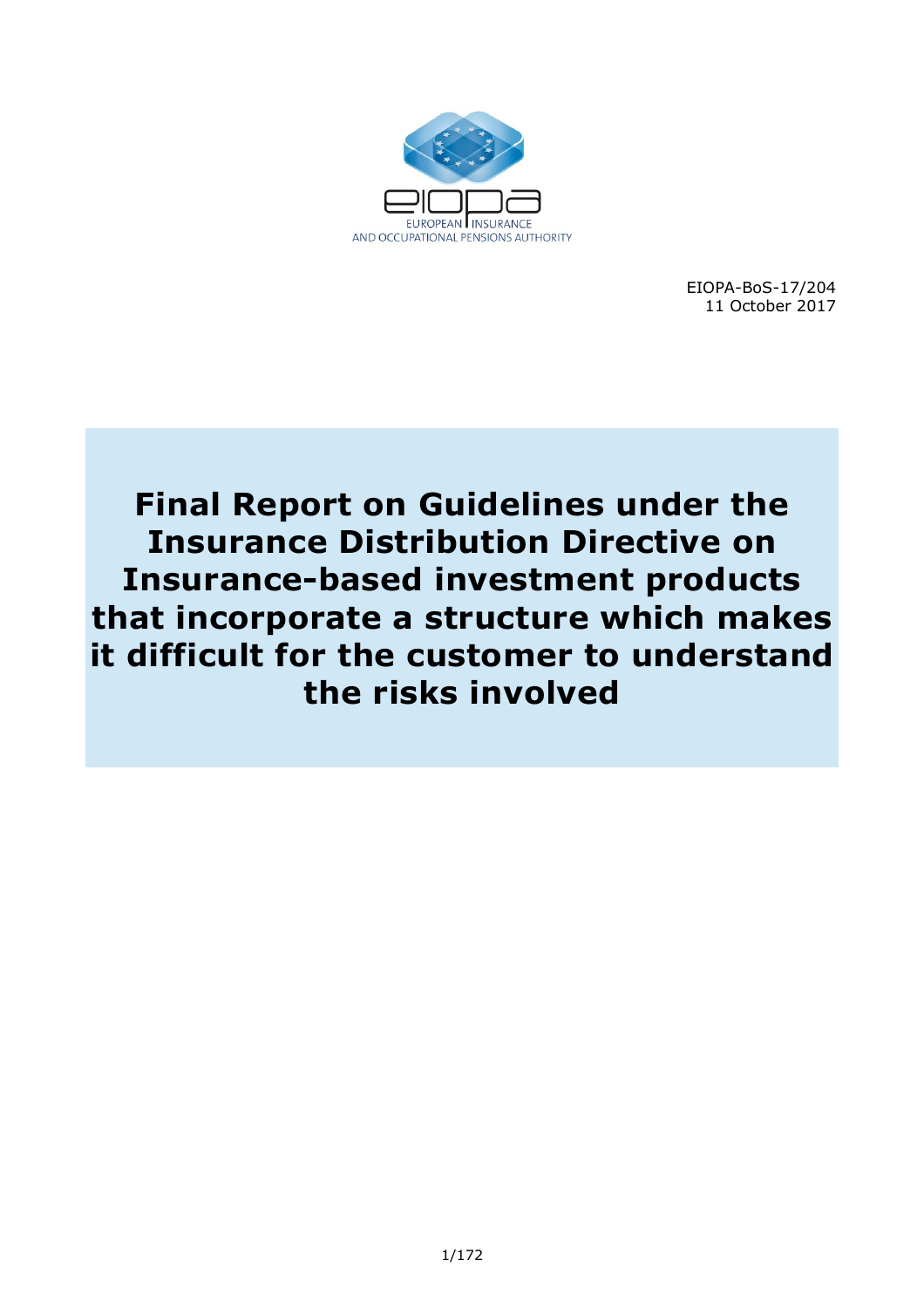#### **Table of Contents**

| Annex I: Guidelines under the Insurance Distribution Directive on Insurance-based investment |  |
|----------------------------------------------------------------------------------------------|--|
|                                                                                              |  |
|                                                                                              |  |
|                                                                                              |  |
|                                                                                              |  |
|                                                                                              |  |
|                                                                                              |  |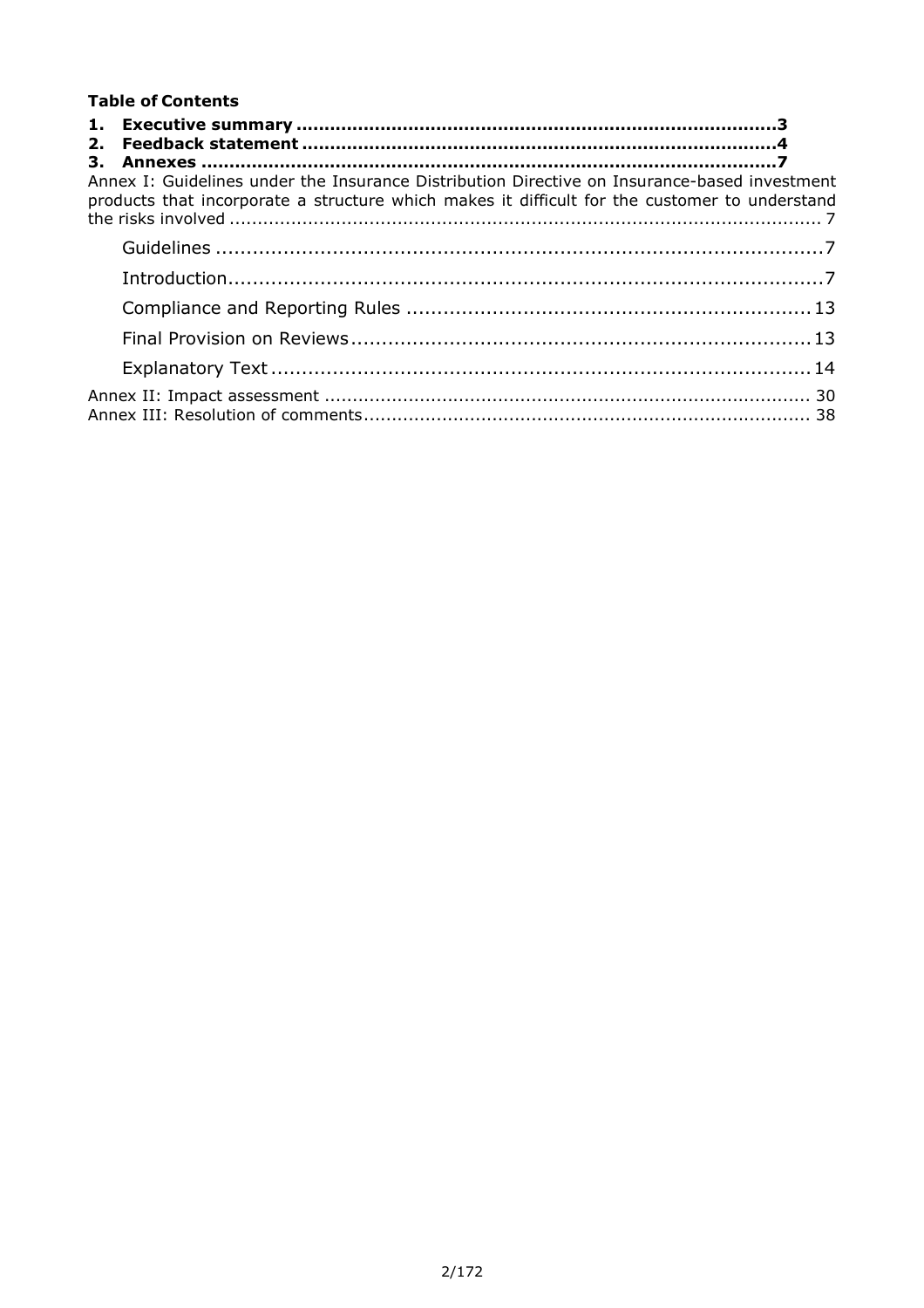# **1. Executive summary**

# **Introduction**

On 2 February 2017, EIOPA launched a public consultation on the draft Guidelines under the Insurance Distribution Directive (IDD) on insurance-based investment products (IBIPs) that incorporate a structure which makes it difficult for the customer to understand the risks involved. This Final Report was adopted by the Board of Supervisors on 28 September 2017.

This Final Report sets out the final text of the Guidelines including impact assessment.

# **Content**

The Final Report includes a Feedback Statement with a summary of the main conclusions of the Public Consultation; the final Explanatory Text to the Guidelines; the final Impact Assessment; the Comments and Resolutions Template, and the Opinion of EIOPA's Insurance and Reinsurance Stakeholder Group.

# **Next steps**

The Guidelines will be translated into all EU official languages. Once the translations are published, competent authorities will be required to confirm to EIOPA whether they comply or intend to comply with these Guidelines, with reasons for non compliance, within two months after the issuance of the translated versions.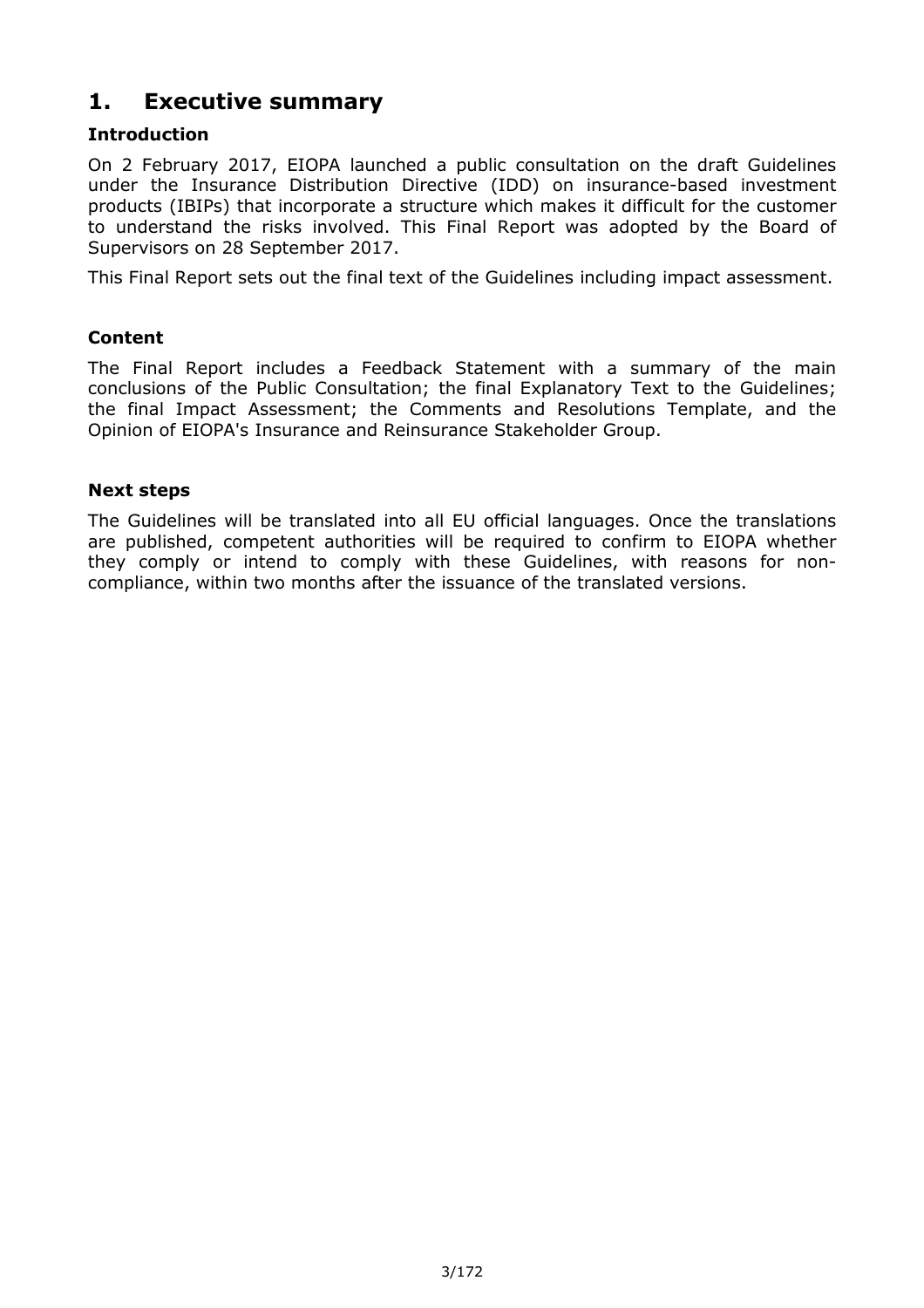# **2. Feedback statement**

The public consultation on the draft Guidelines ended on 28 April 2017. EIOPA received 26 responses to the consultation (including from its Insurance and Reinsurance Stakeholder Group (IRSG) and two confidential responses), resulting in around 150 pages of comments. The individual non-confidential consultation responses can be viewed in Annex III of this Final Report.

The following Feedback Statement sets out the main issues raised by external stakeholders during the public consultation, and how EIOPA has addressed these issues in its final Guidelines.

# **EIOPA's Technical Advice on 'other non-complex IBIPs'**

Numerous respondents commented on the statement in EIOPA's Technical Advice that it may be appropriate to review the Technical Advice on the criteria for 'other non complex IBIPs' in light of the comments received during the public consultation on the Guidelines. In particular, concerns were expressed at the proposed criterion that there would need to be a contractually guaranteed minimum surrender and maturity value of at least the amount of premiums paid by the customer minus the legitimate costs levied.

In view of the input received, EIOPA did not consider that it was necessary to review its Technical Advice on this topic, and therefore focused on finalising the Guidelines.

# **Structure of the Guidelines**

A number of respondents stated that it was difficult to understand the relationship between the proposed criteria in the Technical Advice and the Guidelines and accordingly which requirements applied to the two types of IBIPs set out in points (i) and (ii) of Article 30(3)(a) of the IDD.

As stated in EIOPA's Technical Advice, EIOPA considers that where an insurance based investment product incorporates a structure which makes it difficult for the customer to understand the risks involved, then the product is expected to be complex and not fit for distribution without an assessment of suitability or appropriateness. This means that there is significant overlap in the provisions that apply in the case of Article  $30(3)(a)(i)$  and those that apply in the case of Article 30(3)(a)(ii) of IDD.

However, with a view to improving the clarity, EIOPA has restructured the Guidelines to clearly distinguish between these two cases. The content has also been divided into different individual Guidelines, rather having one single guideline on all types of contractual structures that make it difficult for the customer to understand the risks involved.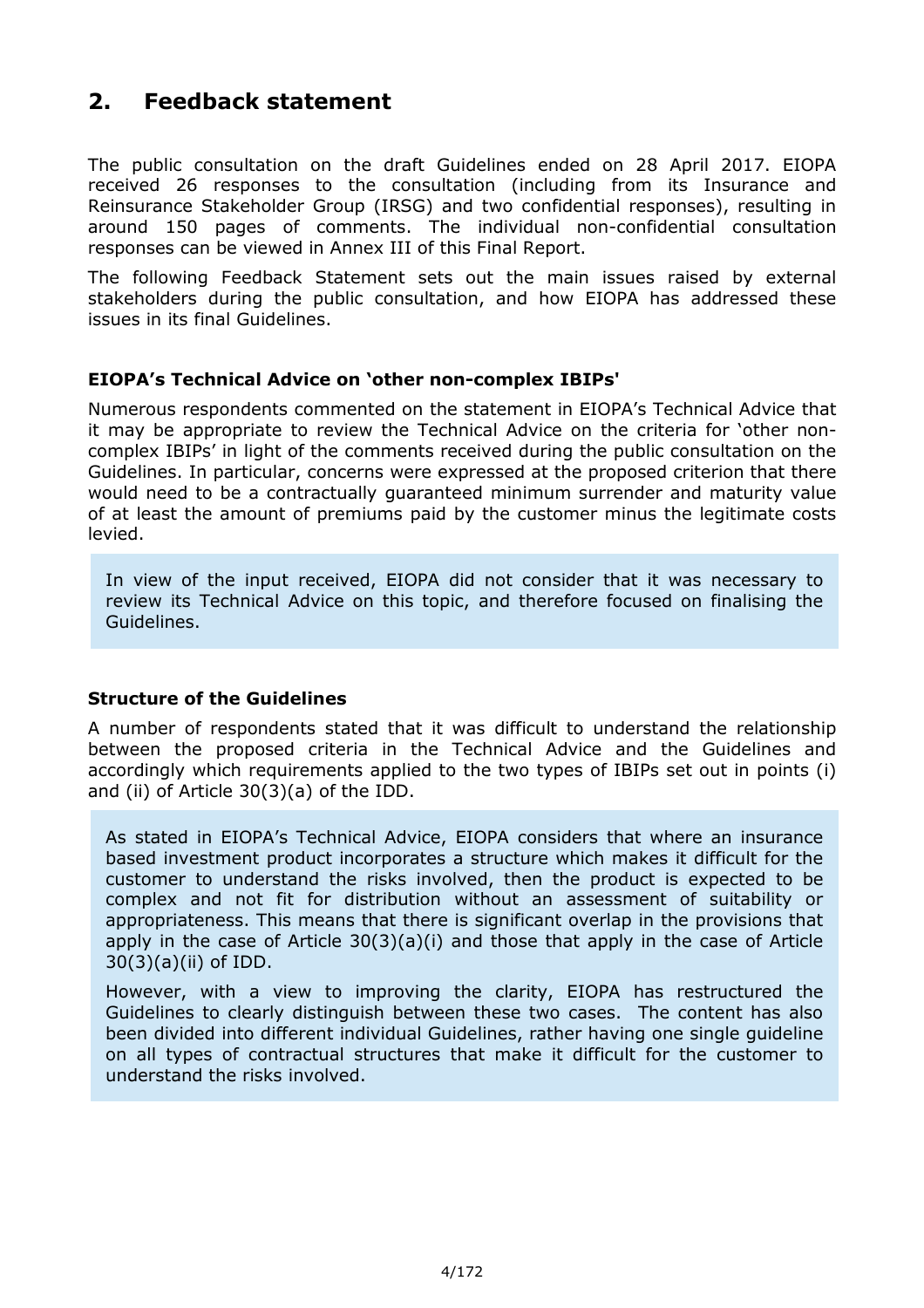#### **Implications for the comprehension alert in the Key Information Document (KID) for Packaged Retail and InsuranceBased Investment Products (PRIIPs)**

Many stakeholders argued that the Guidelines needed to be reviewed in the context of the requirement in point (a) of the second subparagraph of Article 1 of Commission Delegated Regulation (EU) 2017/653 that IBIPs shall include a comprehension alert where they are deemed a complex product under IDD. Concerns were raised that a significant number of products would include a comprehension alert and that customers would, as a result, be deterred from investing in long-term savings products, including those that provide protection against investment risk, for example with guarantees.

At the time of developing the draft Guidelines for public consultation, the Commission's Delegated Regulation on PRIIPs had not been adopted. Therefore, the link to the PRIIPs comprehension alert had not been confirmed. EIOPA, therefore, had to develop draft Guidelines on this basis.

Notwithstanding this, both the requirements in Article 30(3)(a) of IDD and the PRIIPs comprehension alert are aimed at identifying products which may be difficult for the customer or investor to understand. Therefore, EIOPA has not fundamentally changed its approach. However, EIOPA has carefully reviewed the Guidelines based on the specific concerns raised by stakeholders and made various drafting changes in order to address these comments, where it was considered that the Guidelines did not appropriately take into account existing products and, in particular, where certain contractual structures may have been inadvertently captured.

# **Treatment of "traditional" or "pooled" IBIPs**

Various respondents expressed concerns over the provisions in paragraph 1.16(a) of the draft Guidelines regarding complex mechanisms that determine the maturity or surrender value or the pay-out upon death, as these were considered by some stakeholders to unfairly capture traditional IBIPs where the investments are made by the insurance undertakings and which have profit-sharing mechanisms.

It was argued that, whilst there may be underlying actuarial complexities in the design and operation of the product, from the perspective of what is being offered to the customer, the outcome of these mechanisms is understood by the customer and is usually designed for their benefit. It was also remarked that, in some Member States, there are prescribed approaches within national law for determining certain benefits of the contract – these are intended to protect the interests of consumers, but can depend on relatively complex calculations.

As stated in the explanatory text to the consultation paper, EIOPA does not consider that mechanisms such as profit-sharing should automatically result in a product being deemed complex. The drafting of the Guidelines was intended to capture cases where the effects of these mechanisms can be difficult for the customer to understand.

Based on the comments received, EIOPA recognises that the drafting may have been too broad in some cases and has made some amendments to both the Guidelines and the explanatory text in order to avoid inadvertently capturing certain contractual structures that are used in traditional life insurance policies,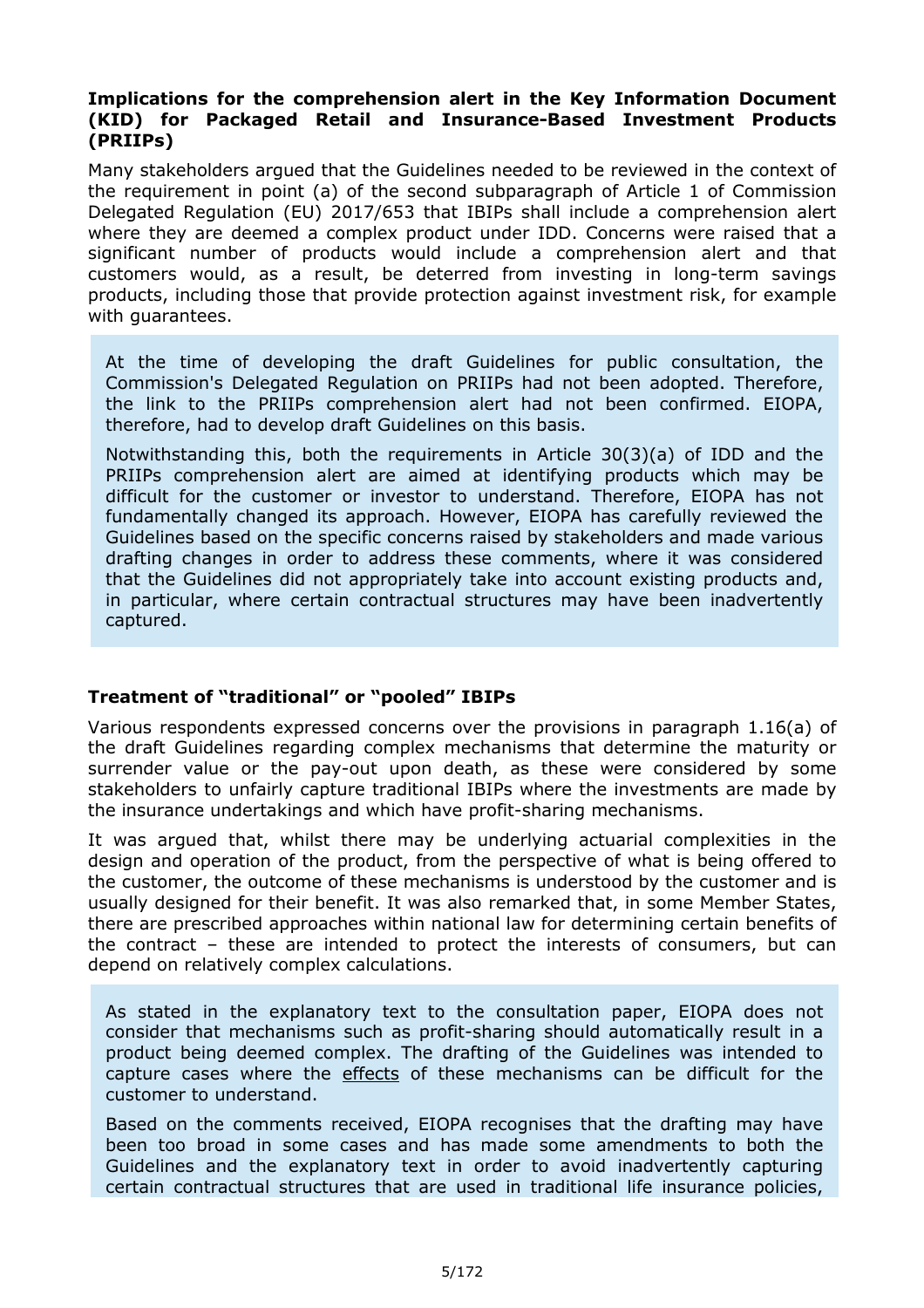such as the payment of discretionary benefits. In particular, the overarching provision regarding the existence of 'complex mechanisms that determine the maturity or surrender value or pay-out upon death' has been replaced by the requirement that the effects of these mechanisms need to be assessed. The changes also take into account where specific consumer protection rules are laid down in national law.

#### **Provisions on product charges and surrender fees**

A number of arguments were made by respondents regarding the appropriateness of the provisions on product charges and surrender fees. These included that:

- The provisions were not necessary in view of the disclosure requirements in the PRIIPs KID (for example, the disclosure of total costs and the reduction in yield (RIY));
- There are no comparable requirements for Undertakings for Collective Investment in Transferable Securities (UCITS);
- The drafting of the Guidelines could exclude certain charging structures that were considered to be non-complex, such as a tiered approach where there are different charging bands depending on the amount invested, or where the charges are not fixed at the outset of the contract;
- In some Member States, there are prescribed approaches within national law for calculating surrender fees, which are intended to protect the interests of consumers.

EIOPA does not consider that the fact that there is disclosure of charges in the PRIIPs KID is, by itself, sufficient for a product to be deemed non-complex, or the fact that a different approach is taken for UCITS is decisive. This is reflected in the fact that there can be a comprehension alert within the KID, even when charges are properly disclosed.

It can also be noted, as EIOPA took into account during the drafting of the Guidelines, that ESMA introduced requirements regarding the exit costs of structured deposits. In addition, it is important that there are no disproportionate charges for surrendering a product and this provision has not been changed.

Nevertheless, EIOPA has reviewed the approach and made some substantial changes to the drafting of the provisions in Guideline 2 paragraphs 1.16(b) and (c). In particular, EIOPA considers that the provisions drawn from ESMA's Guidelines on complex debt instruments and structured products were overly prescriptive when applied in the context of the distribution of IBIPs, given the range of charging structures that exist for these products. EIOPA also recognises that existing national law provisions should be taken into account. The revised provisions address whether the costs can be readily understood by the customer, in particular based on the conditions under which the costs can change.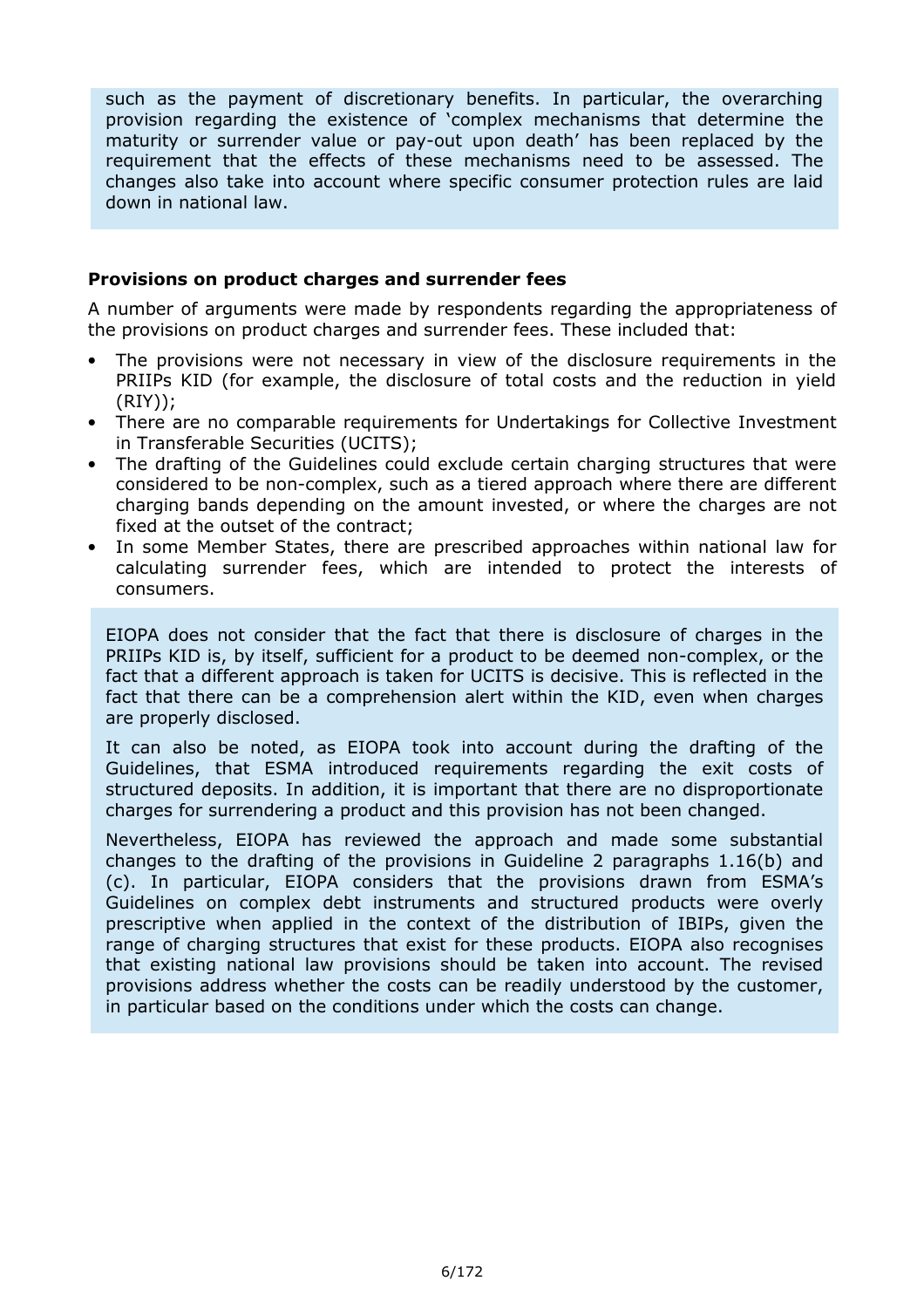# **3. Annexes**

**Annex I: Guidelines under the Insurance Distribution Directive on**  Insurance-based investment products that incorporate a structure **which makes it difficult for the customer to understand the risks involved** 

# **Guidelines**

# **Introduction**

- 1.1. According to Article 16 of Regulation (EU) No 1094/2010 of the European Parliament and of the Council of 24 November 2010 establishing a European Supervisory Authority (European Insurance and Occupational Pensions Authority), amending Decision No 716/2009/EC and repealing Commission Decision 2009/79/EC (hereinafter "EIOPA Regulation")<sup>1</sup> and to Article 30(7) and Article 30(8) of Directive (EU) 2016/97 of the European Parliament and of the Council of 20 January 2016 on insurance distribution (recast) (hereinafter "the IDD")<sup>2</sup>, EIOPA is issuing Guidelines both on the assessment of insurance-based investment products that incorporate a structure which makes it difficult for the customer to understand the risk involved as referred to in Article 30(3)(a)(i) of the IDD, and for the assessment of insurance-based investment products being classified as non-complex for the purpose of Article  $30(3)(a)(ii)$  of the IDD considering that this classification is also based on the assessment of whether the product incorporates a structure, which makes it difficult for the customer to understand the risks involved.
- 1.2. In accordance with paragraphs 1 and 2 of Article 30 of the IDD, an assessment of the suitability or appropriateness of an insurance-based investment product for the customer by the insurance intermediary or insurance undertaking is generally required as part of the sale of an insurance-based investment product. Article 30(3) of the IDD allows Member States to derogate from these obligations and not require either a suitability or appropriateness test to be conducted during the distribution of an insurance-based investment product where various conditions are satisfied. This type of sale is often referred to as "execution-only" as a transaction is merely executed without any advice or assessment of the customer's personal situation. However, in accordance with Article 20(1) of the IDD, it is still necessary for the insurance distributor to specify the demands and needs of the customer.
- 1.3. One of the conditions specified in Article 30(3) of the IDD to determine whether an insurance-based investment product can be distributed as an execution-only sale relates to the complexity of the insurance-based investment product. This assessment is based on the nature of the financial instruments to which an insurance-based investment product provides investment exposure, as well as the structure of the insurance contract with the customer (Article 30(3)(a) of the IDD). In accordance with paragraphs 7 and 8 of Article 30 of the IDD, EIOPA is empowered to develop Guidelines concerning both the assessment of complexity and non-complexity.

l

 $^1$  OJ L 331, 15.12.2010, p. 48-83.

<sup>&</sup>lt;sup>2</sup> OJ L 26, 2.2.2016, p. 19.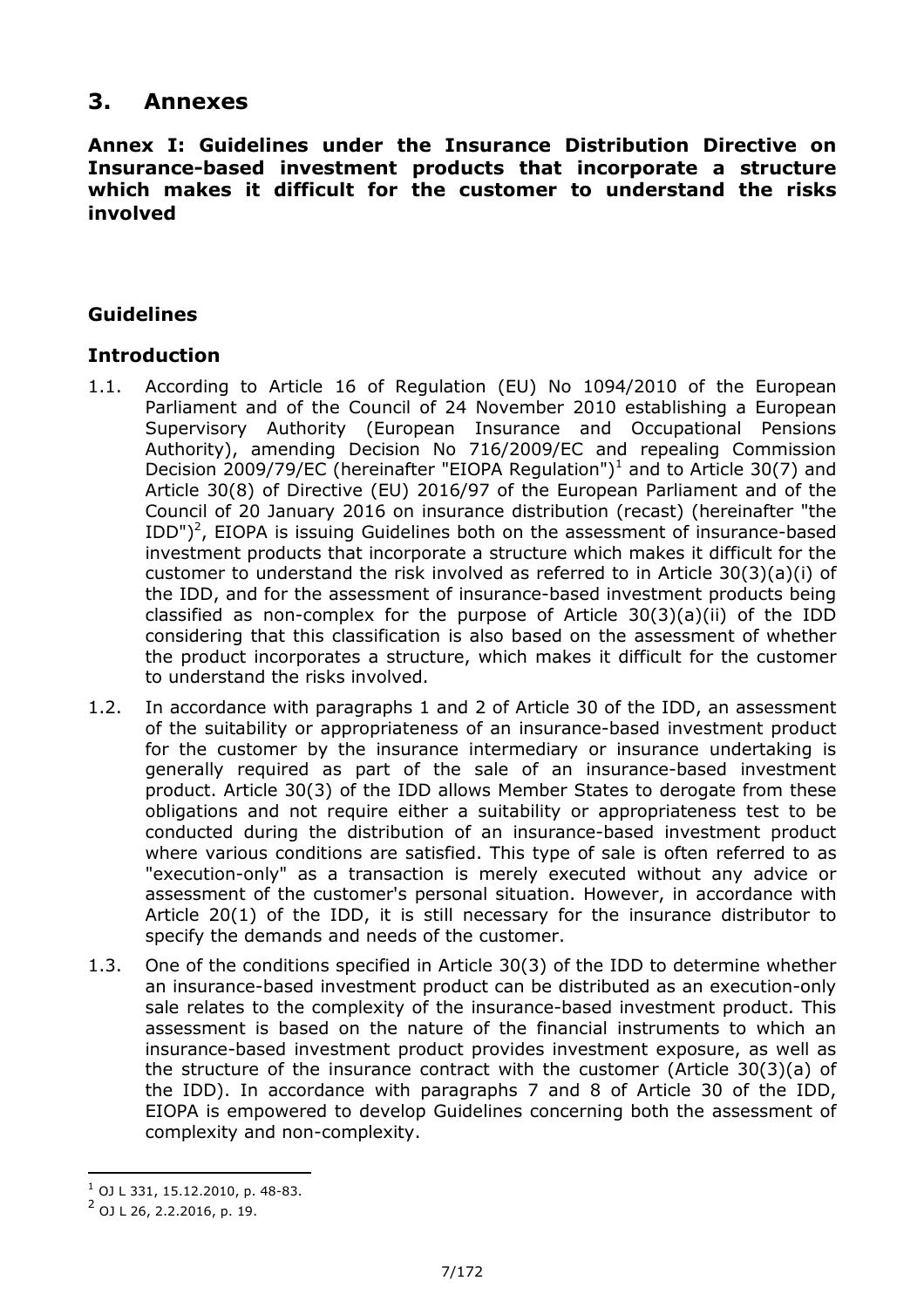- 1.4. The complexity of the financial instruments to which the insurance-based investment product provides investment exposure depends on the provisions given by Directive 2014/65/EU of the European Parliament and of the Council of 15 May 2014 on markets in financial instruments (recast) (hereinafter "MiFID II")<sup>3</sup>. Under Article 30(3)(a) of the IDD a distinction is made between, on the one hand, those insurance-based investment products which provide investment exposure to financial instruments deemed non-complex under MiFID II and, on the other hand, other non-complex insurance-based investment products.
- 1.5. These Guidelines cover the assessment of all types of insurance-based investment products. Despite the distinction made between points (i) and (ii) of Article 30(3)(a) of the IDD, it is important to ensure that only those insurance based investment products for which the risks can be readily understood by the customer are able to be sold via execution-only. The Guidelines principally address the issue of the identification of contractual structures or features which can make it difficult for the customer to understand the risks involved in an insurance-based investment product. However, they also concern a number of other issues relevant to the assessment of the complexity of insurance-based investment products.
- 1.6. In view of the minimum harmonisation aim of the IDD, as well as the fact that, for execution-only sales specifically, customers do not benefit from the protection of some of the relevant conduct of business rules, national competent authorities may maintain or introduce more stringent national provisions in this area in order to protect consumers.
- 1.7. During the development of the Guidelines, EIOPA has taken into account other relevant regulatory requirements in the area of conduct of business standards, namely Regulation (EU) No 1286/2014 of the European Parliament and of the Council of 26 November 2014 on key information documents for packaged retail and insurance-based investment products (PRIIPs)<sup>4</sup>.
- 1.8. In addition, EIOPA has considered the work by  $ESMA<sup>5</sup>$  on the assessment of financial instruments incorporating a structure which makes it difficult for the client to understand the risks involved. This reflects the importance, as stated in recital 56 of the IDD, of avoiding regulatory arbitrage, whilst at the same time also taking into consideration the specific nature of insurance contracts.
- 1.9. These Guidelines are addressed to national competent authorities within a Member State that has chosen to exercise the derogation in the first subparagraph of Article 30(3) of the IDD. Notwithstanding the fact that specific provisions describe obligations to be met by insurance undertakings and intermediaries, this document is not to be read as imposing any direct requirements upon those financial institutions. Financial institutions are required to comply with the supervisory or regulatory framework applied by their national competent authority.
- 1.10. For the purpose of these Guidelines, the following definition has been developed:
	- "Execution-only sale" refers to the distribution of an insurance-based investment products in accordance with Article 30(3) of the IDD.

l

<sup>3</sup> OJ L 173, 12.6.2014, p. 349.

<sup>4</sup> OJ L 352, 9.12.2014, p. 1.

<sup>5</sup> See for example the empowerment in Article 25(10) of MiFID II based upon which ESMA has issued Guidelines on complex debt instruments and structured deposits.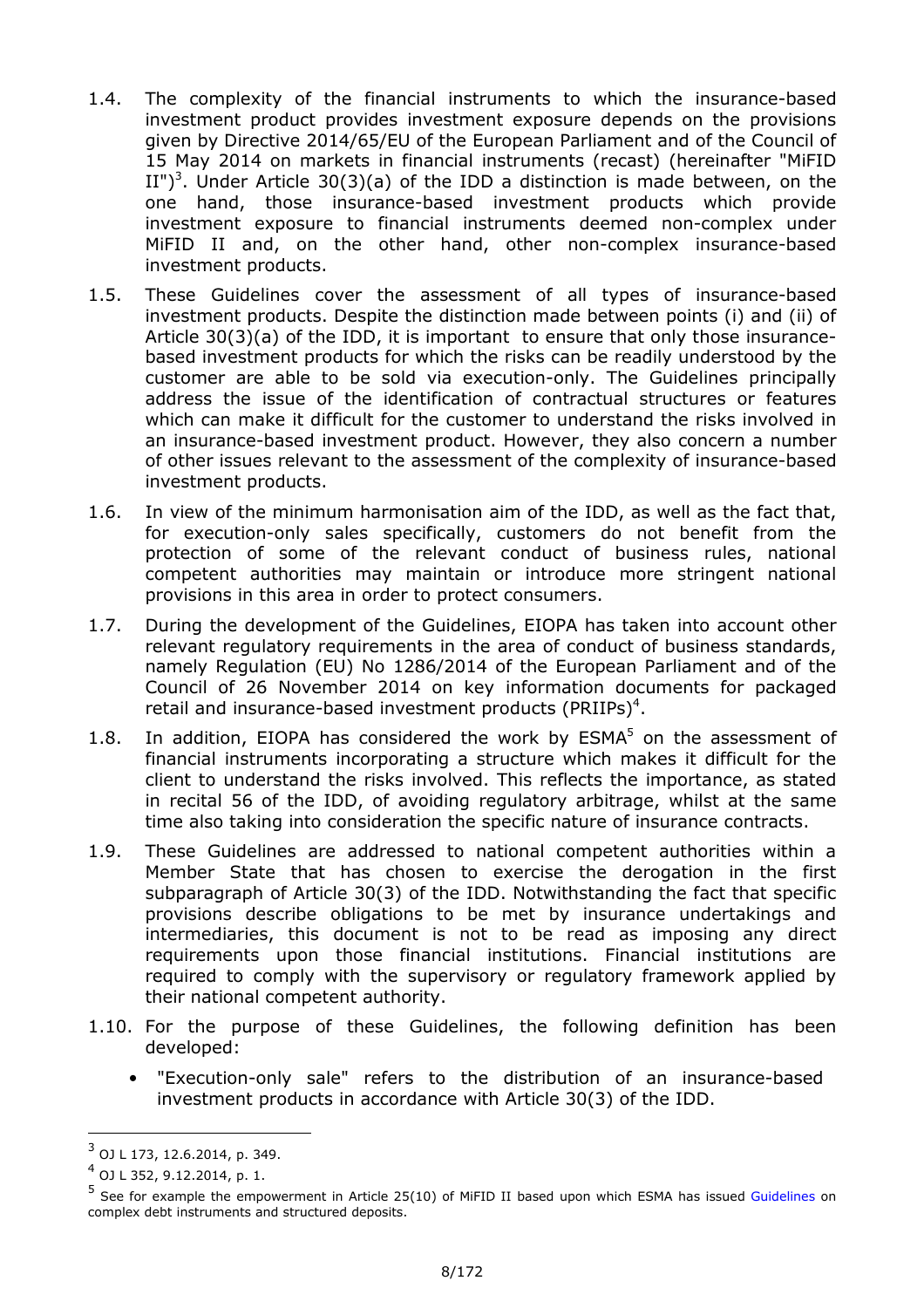- 1.11. If not defined in these Guidelines, the terms have the meaning defined in the legal acts referred to in the introduction.
- 1.12. The Guidelines shall apply from the date of publication of the translated versions.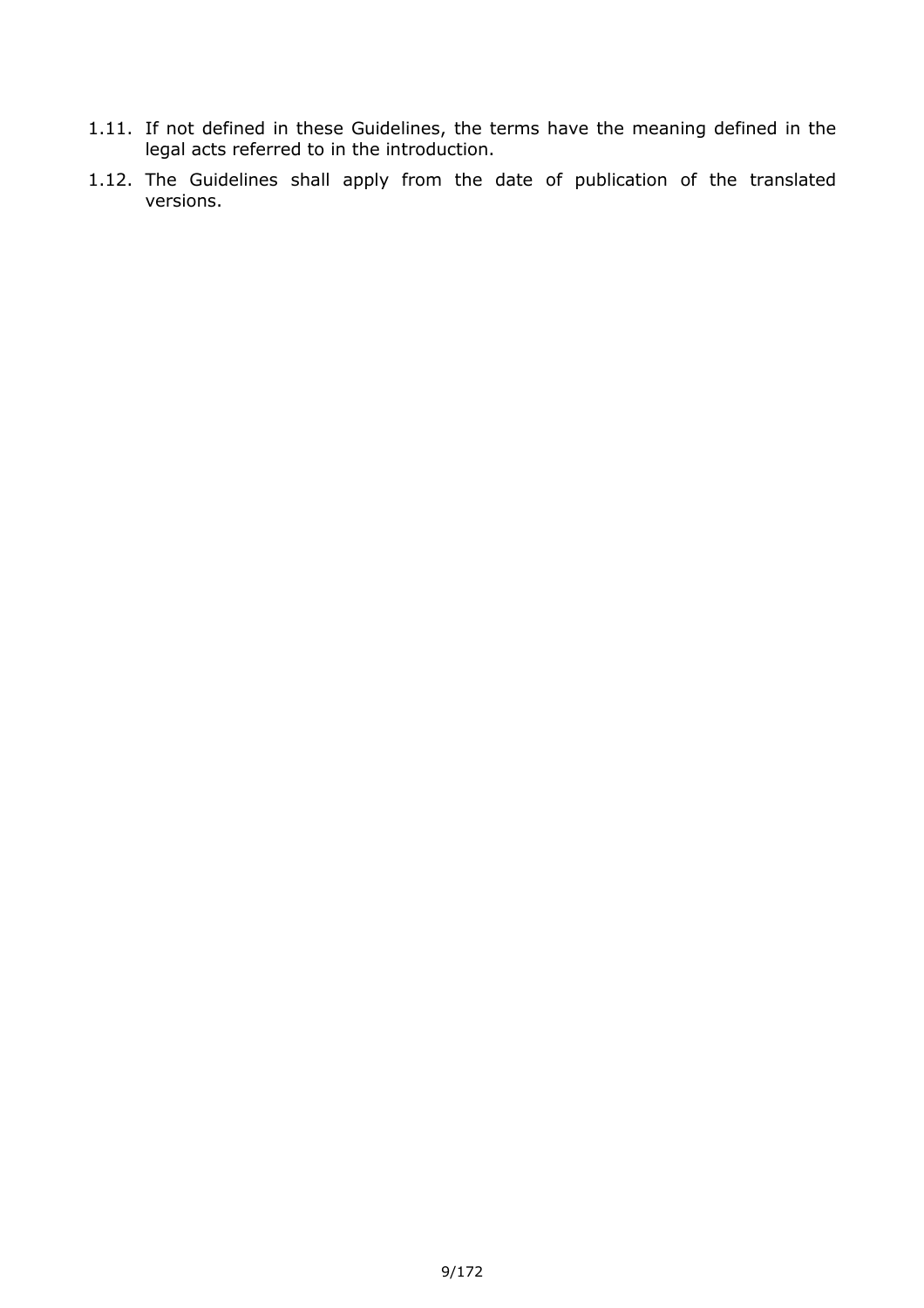**Section 1: Requirements that apply to contracts which only provide**  investment exposure to financial instruments deemed non-complex under **MiFID II (Article 30(3)(a)(i) of the IDD)** 

#### **Guideline 1 – Investment exposure**

- 1.13. The insurance intermediary or insurance undertaking should ensure that the insurance-based investment product only provides investment exposure to the financial instruments deemed non-complex under Directive 2014/65/EU. Such non-complex financial instruments include only the following instruments:
	- (a) those identified in Article 25(4)(a) of MiFID II;

(b) those satisfying the criteria in Article 57 of Commission Delegated Regulation (EU) 2017/565 supplementing Directive 2014/65/EU as regards organisational requirements and operating conditions for investment firms and defined terms for the purposes of that Directive;

(c) those not deemed to be complex in accordance with ESMA Guidelines on complex debt instruments and structured deposits $6$ .

#### **Guideline 2 – Contractual features concerning changes to the nature of the contract and the ability to surrender the insurancebased investment product**

1.14. Where the contract contains any of the following features, the insurance undertaking or insurance intermediary should deem it as incorporating a structure which makes it difficult to understand the risks involved:

(a) it incorporates a clause, condition or trigger that allows the insurance undertaking to materially alter the nature, risk or pay out profile of the insurance-based investment product;

(b) there are not options to surrender or otherwise realise the insurance based investment product at a value that is available to the customer;

(c) there are explicit or implicit charges which have the effect that, even though there are, technically, options to surrender the insurance-based investment product, doing so may cause unreasonable detriment to the customer, because the charges are disproportionate to the cost to the insurance undertaking of the surrender.

#### **Guideline 3 – Contractual features concerning the determination of the maturity or surrender value or pay out upon death**

- 1.15. The insurance intermediary or insurance undertaking should assess the effects of the mechanisms that determine the maturity or surrender value or pay out upon death and whether these make it difficult for the customer to understand the risks involved, unless these mechanisms are based directly on national laws aimed specifically at safeguarding the interests of customers.
- 1.16. As part of the assessment, where the contract contains any of the features listed below, the insurance undertaking or insurance intermediary should deem it as incorporating a structure which makes it difficult for the customer to understand the risks involved:

1

<sup>6</sup> Dated 4 February 2016 (ESMA/2015/1787)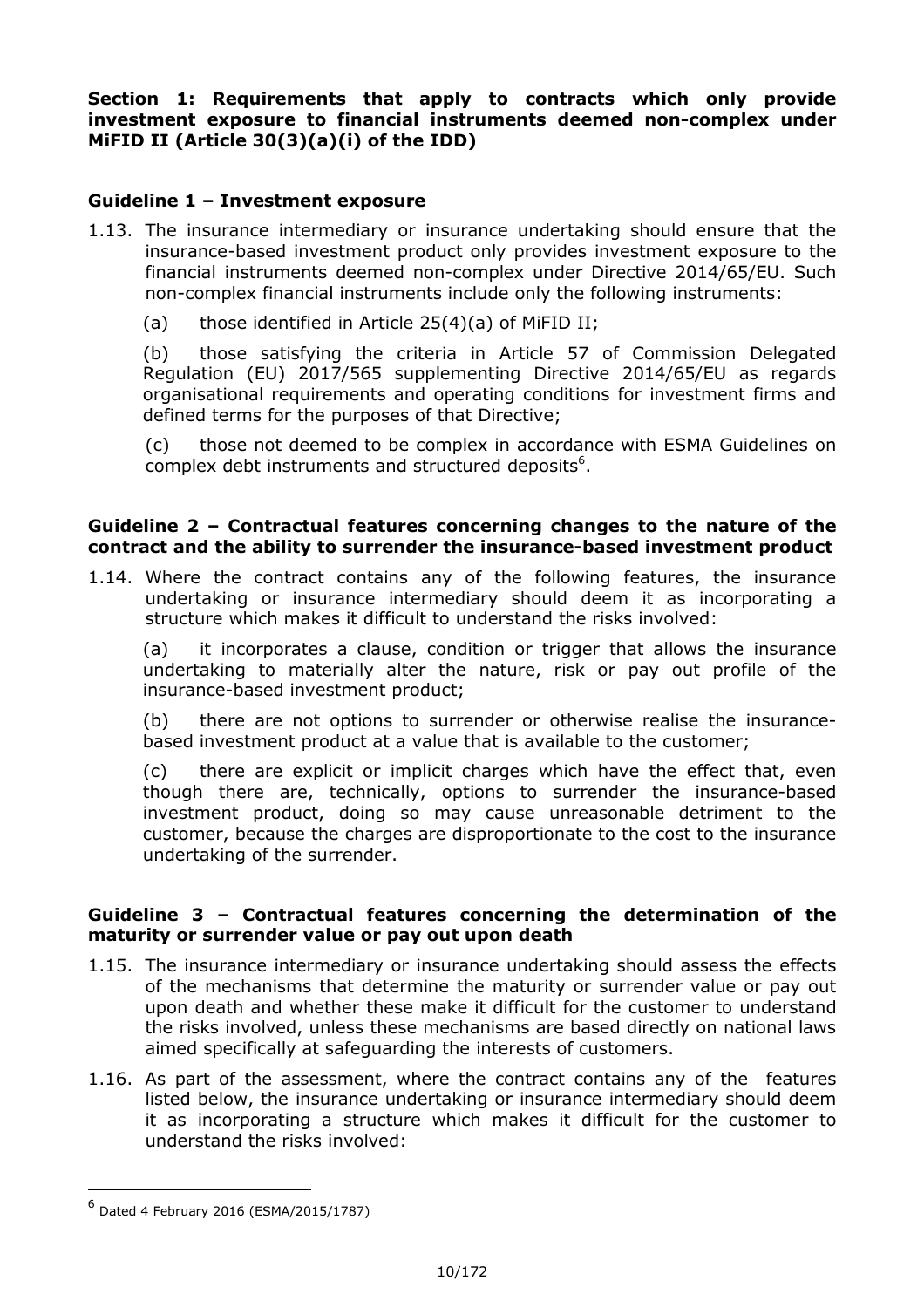(a) the maturity or surrender value or pay out upon death is dependent on variables set by the insurance undertaking, the effects of which are difficult for the customer to understand;

(b) the maturity or surrender value or pay out upon death is based on different types of investment exposures or strategies the combined effect of which are difficult for the customer to understand;

(c) the maturity or surrender value or pay out upon death may vary frequently or markedly at different points of time over the duration of the contract either because certain pre-determined threshold conditions are met or because certain time-points are reached. This does not include changes in the maturity or surrender value or pay out upon death due to the payment of discretionary bonuses;

(d) there is a guaranteed maturity or surrender value or pay out upon death that is subject to conditions or time limitations the effects of which are difficult for the customer to understand. This does not include changes in the guaranteed maturity or surrender value or pay out upon death due to the payment of discretionary bonuses.

#### **Guideline 4 – Contractual features concerning the costs**

- 1.17. As part of the assessment of whether the contract incorporates a structure which makes it difficult for the customer to understand the risks involved, the insurance intermediary or insurance undertaking should assess whether the costs are not likely to be readily understood by the customer, in particular the conditions under which the costs can change significantly during the duration of the contract, including based on the performance of the investment.
- 1.18. Where the costs are based directly on national laws aimed specifically at safeguarding the interests of customers, they should not be deemed as incorporating a structure which makes it difficult for the customer to understand the risks involved.

# **Guideline 5 – Contractual features concerning the beneficiary of the insurance contract**

1.19. Where there are contractual provisions allowing the customer to use a non standard wording to define the person receiving the benefits at the end of the contractual relationship (beneficiary clause) which can lead to difficulties to identify the beneficiary and may result in difficulties for the beneficiary to effectively receive the pay out when the policyholder dies, the insurance intermediary or insurance undertaking should deem it as incorporating a structure which makes it difficult for the customer to understand the risks involved.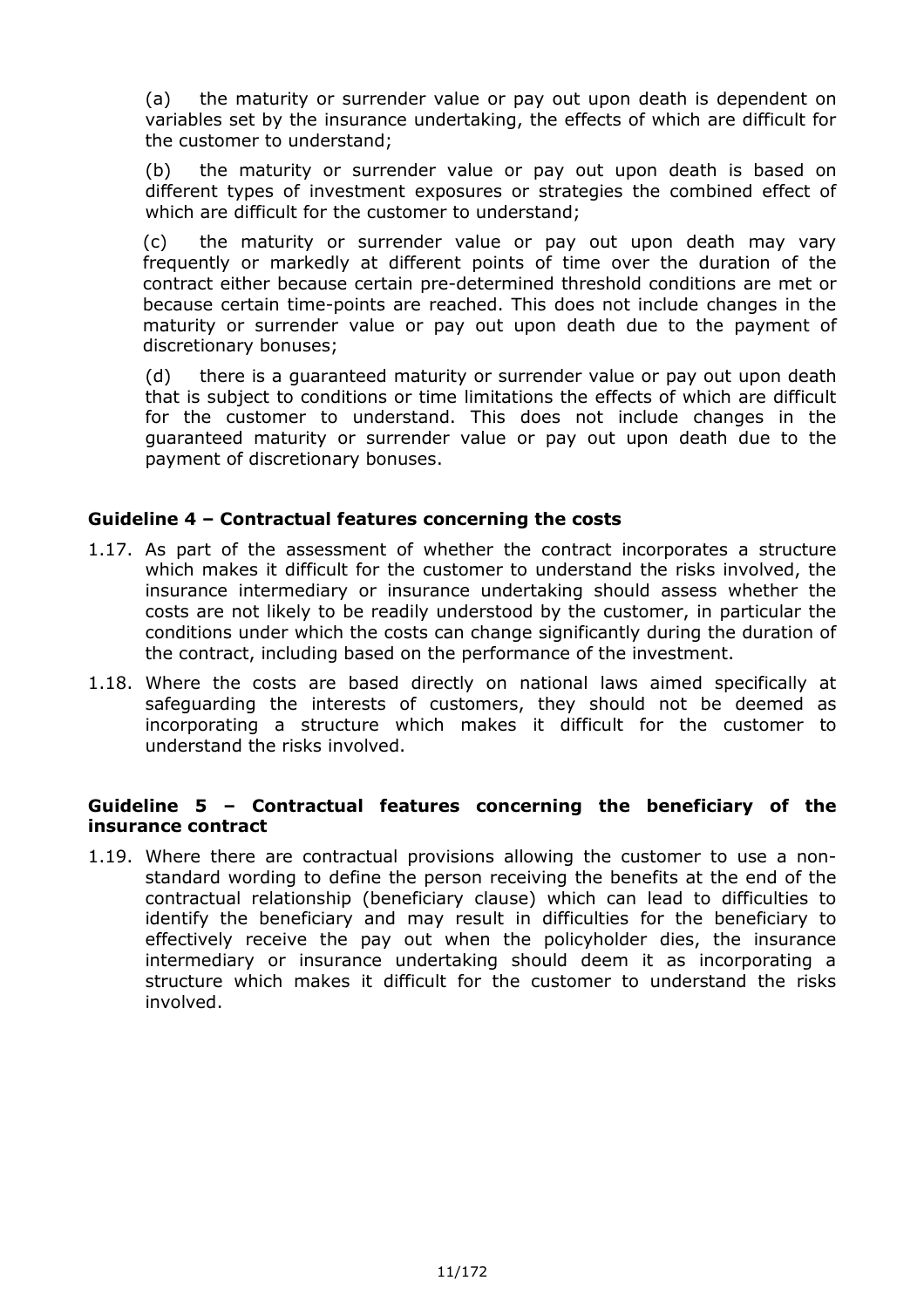#### Section 2: Requirements that apply to 'other non-complex insurance-based **investment products' (Article 30(3)(a)(ii) of the IDD)**

#### **Guideline 6 – Contractual features concerning the determination of the maturity or surrender value or pay out upon death**

- 1.20. The insurance intermediary or insurance undertaking should assess the effects of the mechanisms that determine the maturity or surrender value or pay out upon death and whether these make it difficult for the customer to understand the risks involved, unless these mechanisms are based directly on national laws aimed specifically at safeguarding the interests of customers.
- 1.21. As part of the assessment, where the contract contains any of the following features, the insurance undertaking or insurance intermediary should deem it as incorporating a structure which makes it difficult for the customer to understand the risks involved:

(a) the maturity or surrender value or pay out upon death is dependent on variables set by the insurance undertaking, the effects of which are difficult for the customer to understand;

(b) the maturity or surrender value or pay out upon death is based on different types of investment exposures or strategies the combined effect of which are difficult for the customer to understand;

(c) the maturity or surrender value or pay out upon death may vary frequently or markedly at different points of time over the duration of the contract either because certain pre-determined threshold conditions are met or because certain time-points are reached. This does not include changes in the maturity or surrender value or pay out on death due to the payment of discretionary bonuses;

(c) there is a guaranteed maturity or surrender value or pay out upon death that is subject to conditions or time limitations the effects of which are difficult for the customer to understand. This does not include changes in the guaranteed maturity or surrender value or pay out upon death due to the payment of discretionary bonuses.

# **Guideline 7 – Contractual features concerning the costs**

- 1.22. As part of the assessment of whether the contract incorporates a structure which makes it difficult for the customer to understand the risks involved, the insurance intermediary or insurance undertaking should assess whether the costs are not likely to be readily understood by the customer, in particular the conditions under which the costs can change significantly during the duration of the contract, including based on the performance of the investment.
- 1.23. Where the costs are based directly on national laws aimed specifically at safeguarding the interests of customers, they should not be deemed as incorporating a structure which makes it difficult for the customer to understand the risks involved.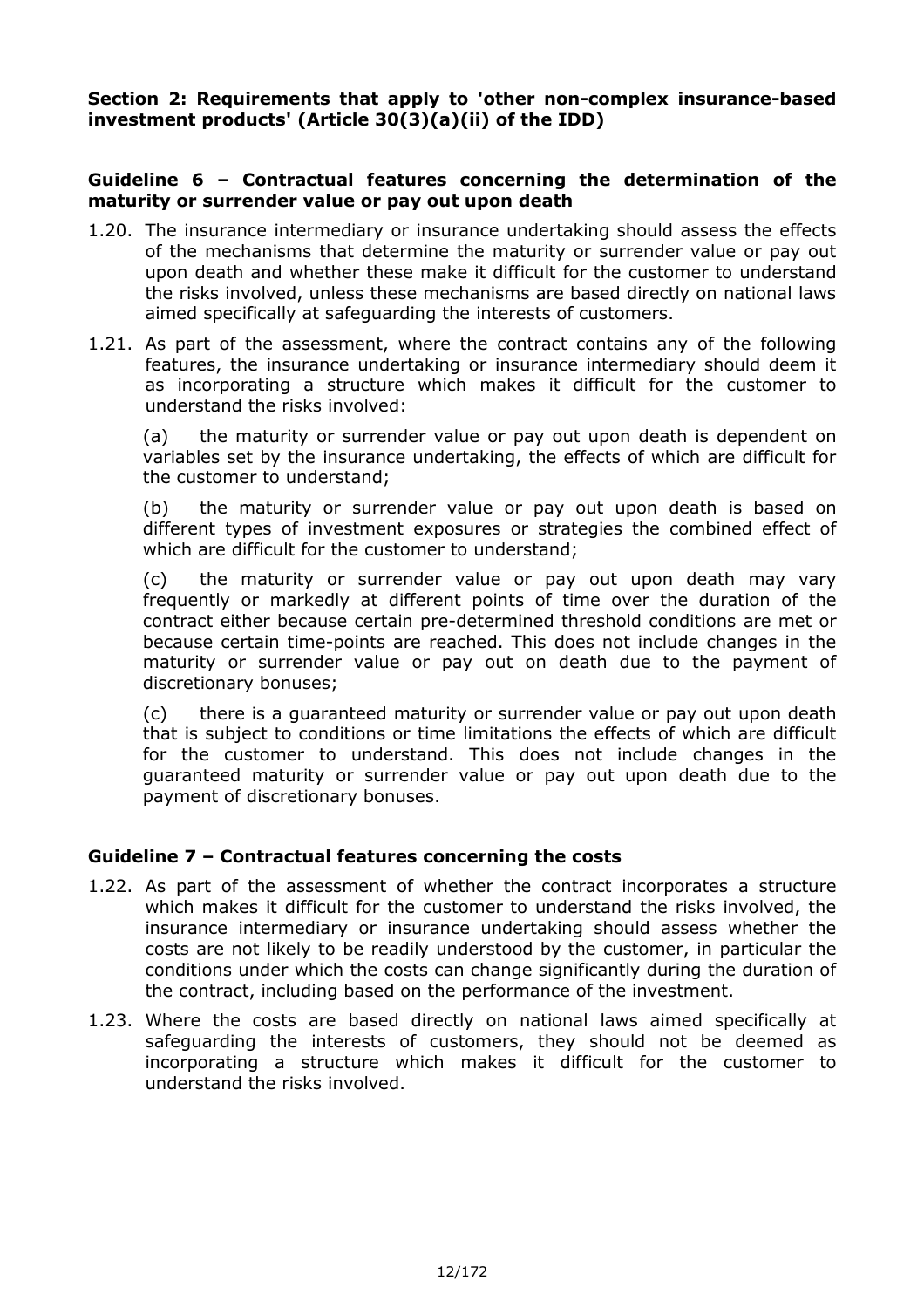#### **Guideline 8 – Contractual features concerning the beneficiary of the insurance contract**

1.24. Where there are contractual provisions allowing the customer to use a non standard wording to define the person receiving the benefits at the end of the contractual relationship (beneficiary clause) which can lead to difficulties to identify the beneficiary and may result in difficulties for the beneficiary to effectively receive the pay out when the policyholder dies, the insurance intermediary or insurance undertaking should deem it as incorporating a structure which makes it difficult for the customer to understand the risks involved.

# **Compliance and Reporting Rules**

- 1.25. This document contains Guidelines issued under Article 16 of the EIOPA Regulation. In accordance with Article 16(3) of the EIOPA Regulation, competent authorities and financial institutions shall make every effort to comply with guidelines and recommendations.
- 1.26. Competent authorities that comply or intend to comply with these Guidelines should incorporate them into their regulatory or supervisory framework in an appropriate manner.
- 1.27. Competent authorities shall confirm to EIOPA whether they comply or intend to comply with these Guidelines, with reasons for non-compliance, within two months after the issuance of the translated versions.
- 1.28. In the absence of a response by this deadline, competent authorities will be considered as non-compliant to the reporting and reported as such.
- 1.29. Competent authorities within a Member State that has not chosen to exercise the derogation in the first sub paragraph of Article 30(3) of the IDD, are not required to report to EIOPA.

# **Final Provision on Reviews**

1.30. The present Guidelines shall be subject to a review by EIOPA and updated periodically in accordance with paragraphs 7 and 8 of Articles 30 of the IDD.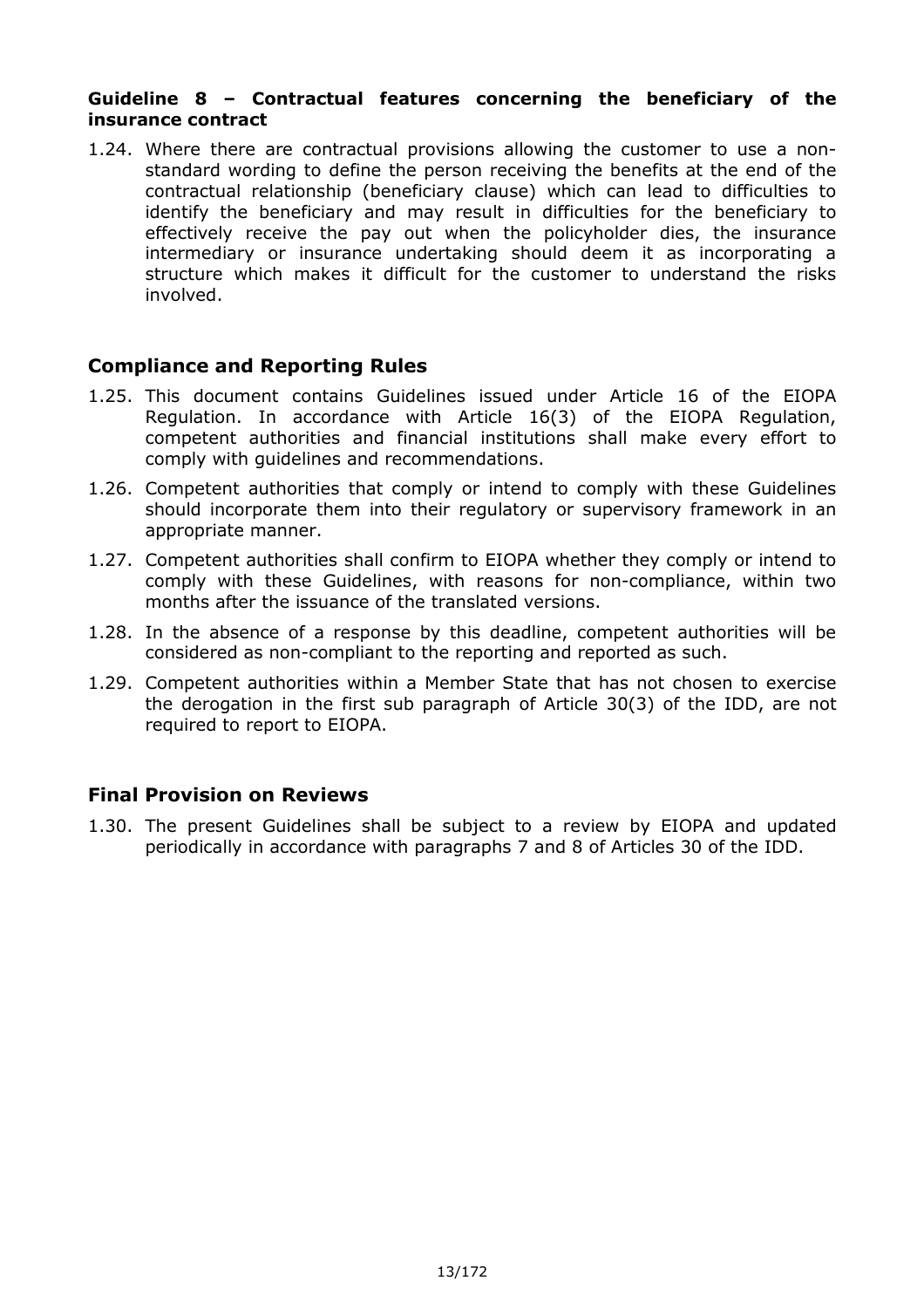# **Explanatory Text**

- 1.31. It is relevant to clarify the nature of execution-only sales in the context of IDD and how it compares to distribution of insurance-based investment products (IBIPs) more generally. For this purpose, a decision tree diagram is included as an Appendix to these Guidelines.
- 1.32. First, it is worth mentioning that the term execution-only is also used in the context of investment products within the scope of MiFID II. However, there are both consistencies and differences between the MiFID II and IDD frameworks. MiFID II refers to "investment services which only consist of execution or reception and transmission of client orders" (Article 25(4), MiFID II). IBIPs are not "executed" in the same way, for example they are not traded on secondary markets and are more often longer-term investments. The legislative provisions in IDD, therefore, do not use this terminology of "execution". However, given the broadly similar frameworks in MiFID II and IDD, execution-only is considered to be an appropriate short-hand or term of reference, and is therefore used within these Guidelines.
- 1.33. The main difference between execution-only sales and other sales of IBIPs is the nature of the information that needs to be provided by the customer and the type of assessment that needs to be conducted by the insurance distributor. In short, an execution-only sale can be seen as a more streamlined and therefore less costly process. More specifically, it is a sale where:
	- the customer does not need to provide information on their knowledge and experience in the investment field, their financial situation or their investment objectives;
	- the insurance distributor does not need to assess whether an envisaged product is appropriate for the customer or recommend a product that is suitable to them.
- 1.34. The drawback of this approach is that the customer does not benefit from the same level of consumer protection as during other types of sales. Consequently, there are restrictions on when execution-only sales can be carried out in order to minimise the possibility for consumer detriment.
- 1.35. First, Member States do not have to allow execution-only sales of IBIPs. Unlike MiFID II, it is for Member States to decide whether such sales are appropriate in their market, based, for example, on the types of product sold and nature of distribution practices in that Member State. In particular, it is not possible to distribute IBIPs in a Member State that does not allow for execution-only sales via the freedom to provide services.
- 1.36. Second, regarding the process of distribution several elements need to be observed. This includes that the distribution must be at the initiative of the customer or potential customer and therefore cannot be solicited by the insurance distributor. During the process, the customer also needs to be clearly informed or warned that it is an execution-only sale and the implications of this, i.e. that the distributor is not required to assess the appropriateness of the product.
- 1.37. Third, the complexity of the IBIPs needs to be determined. Only non-complex IBIPs are eligible for sale via execution-only. The requirements in the Guidelines address this issue.
- 1.38. Finally, in terms of the distribution process, it is important to be aware that there are various rules that apply to the distribution of all insurance products,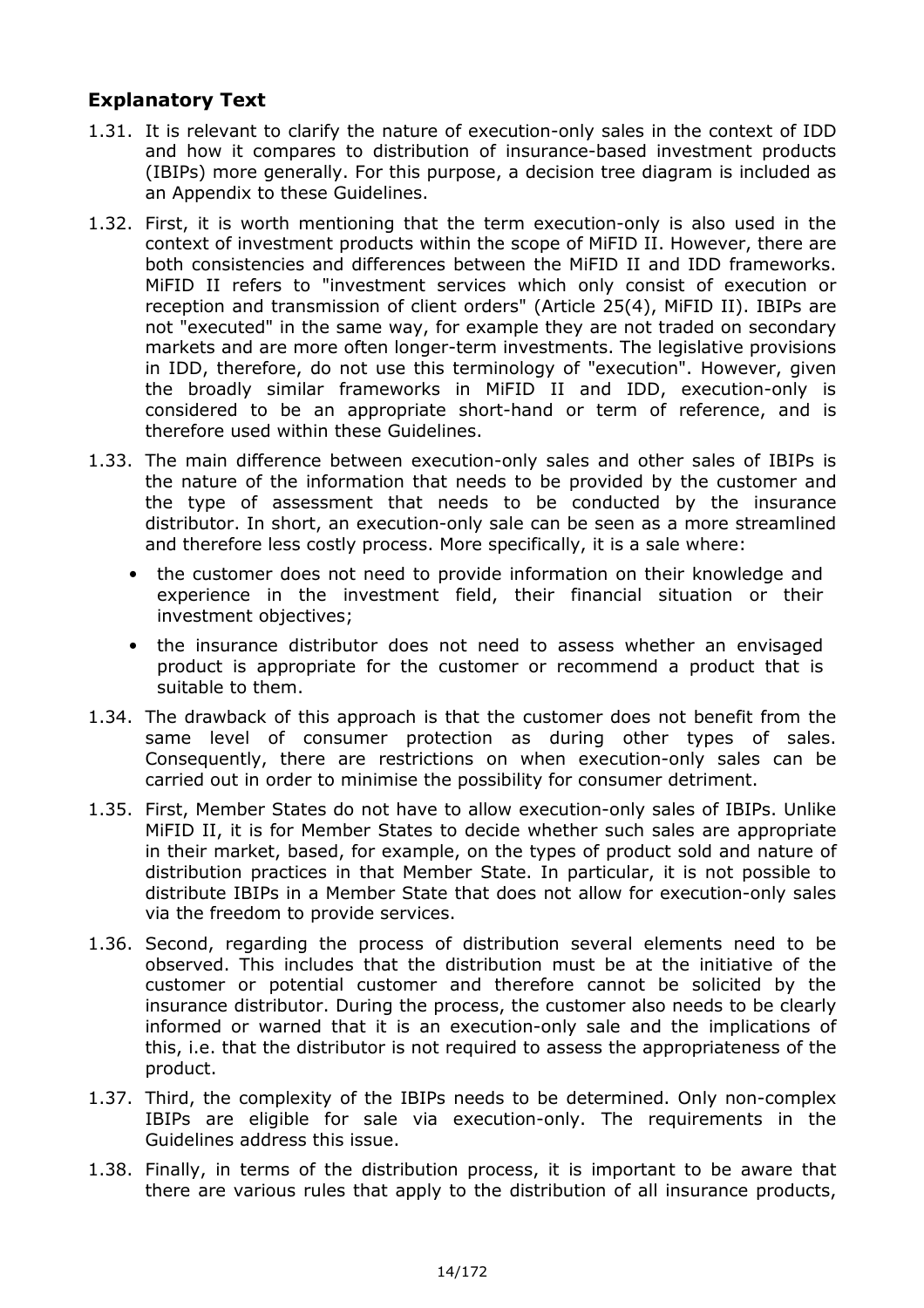including IBIPs sold via execution-only. This includes the requirement in Article 20(1) of the IDD for the distributor to specify the demands and needs of the customer. This is specific to insurance products and there is no comparative requirement for investment products within the scope of MiFID II.

1.39. IDD indicates that complexity in relation to IBIPs stems from two elements:

(1) the nature of the exposure to market fluctuations or more specifically the nature of the financial instruments to which an IBIP provides exposure; and

(2) the structure or features of the contract with the customer, for example governing the charges to be levied by the insurance undertaking.

- 1.40. Two types of IBIPs are identified within IDD as potentially eligible for sale via execution-only. These can be summarised as follows:
	- contracts which provide investment exposure to financial instruments deemed non-complex under MiFID II and which do not have a complex structure (Article 30(3)(a)(i));
	- other non-complex insurance based investments (Article  $30(3)(a)(ii)$ ).
- 1.41. The legal empowerments to develop further technical rules on the assessment of the complexity of these two types of IBIPs are different and, therefore, some of the rules are included in delegated acts and some are included in these Guidelines. The Guidelines are also divided into two Sections to reflect this split. In spite of this, most of the factors which determine whether an IBIP is complex or not apply to both of these two types of products described above. As a result, most of the technical rules for the assessment of complexity proposed by EIOPA apply to both points (i) and (ii) of Article 30(3)(a) of the IDD.
- 1.42. The Guidelines therefore cover the assessment of all types of IBIPs. This includes IBIPs which offer customers a range of underlying investment options. In this case the insurance undertaking or insurance intermediary will need to ensure that the customer is only able to select non-complex investment options. This does not necessarily mean that the customer is prevented from deciding during the duration of a contract purchased as an execution-only sale, to select an investment option with investment exposure to complex financial instruments under MiFID II or otherwise more complex. However, in this case, the insurance undertaking or insurance intermediary would need to have procedures in place to ensure that they are involved in this decision. More specifically, the insurance undertaking or insurance intermediary would, in this case, need to ensure that the requirements in paragraph 1 or 2 of Article 30 of IDD could be satisfied, either before or when the customer selects such an investment option.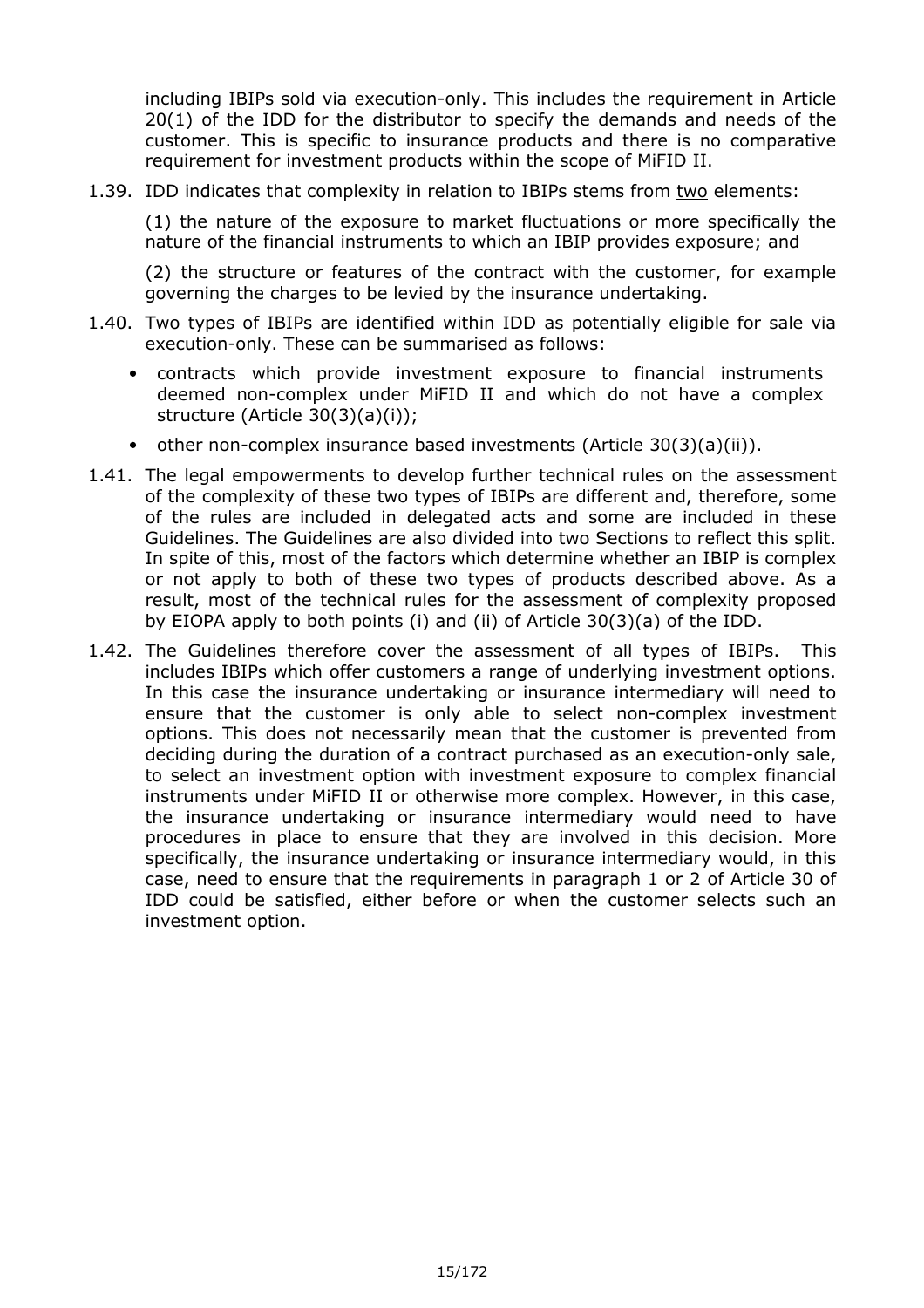**Section 1: Requirements that apply to contracts which only provide**  investment exposure to financial instruments deemed non-complex under **MiFID II (Article 30(3)(a)(i) of the IDD)** 

#### **Guideline 1 – Investment exposure**

The insurance intermediary or insurance undertaking should ensure that the insurance-based investment product only provides investment exposure to the financial instruments deemed non-complex under Directive 2014/65/EU. Such non-complex financial instruments include only the following instruments:

(a) those identified in Article 25(4)(a) of MiFID II;

(b) those satisfying the criteria in Article 57 of Commission Delegated Regulation (EU) 2017/565 supplementing Directive 2014/65/EU as regards organisational requirements and operating conditions for investment firms and defined terms for the purposes of that Directive;

(c) those not deemed to be complex in accordance with ESMA Guidelines on complex debt instruments and structured deposits.

- 1.43. Guideline 1 addresses the application of the requirement in Article 30(3)(a)(i) of the IDD for an IBIP to only provide investment exposure to financial instruments deemed non-complex under MiFID II.
- 1.44. Where an IBIP does not fall within the scope of Article 30(3)(a)(i) of the IDD, it may still fall within the scope of 'other non-complex insurance-based investments' in accordance with Article 30(3)(a)(ii) of the IDD.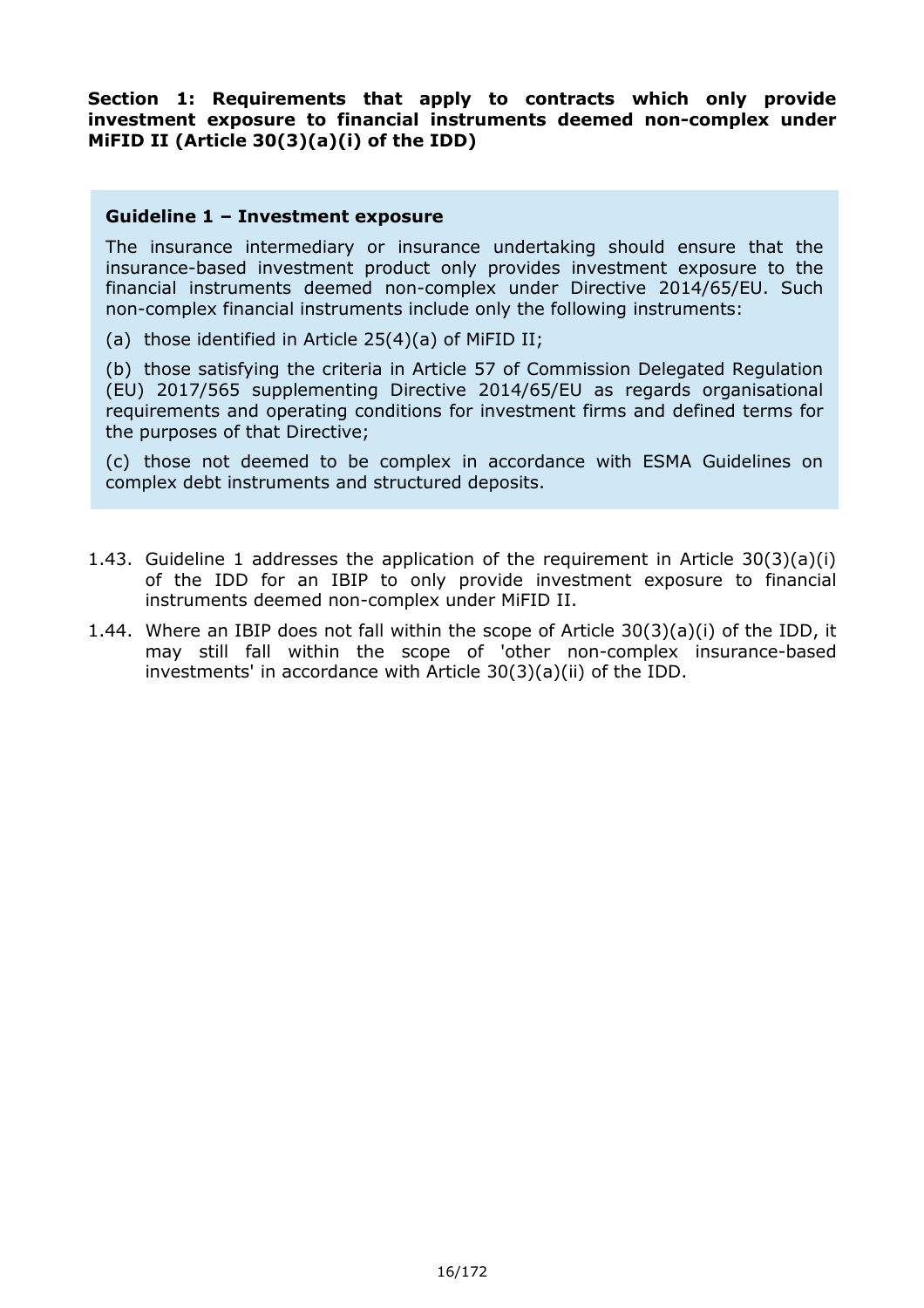#### **Guideline 2 – Contractual features concerning changes to the nature of the contract and the ability to surrender the insurancebased investment product**

Where the contract contains any of the following features, the insurance undertaking or insurance intermediary should deem it as incorporating a structure which makes it difficult to understand the risks involved:

(a) it incorporates a clause, condition or trigger that allows the insurance undertaking to materially alter the nature, risk or pay out profile of the insurance based investment product;

(b) there are not options to surrender or otherwise realise the insurance-based investment product at a value that is available to the customer;

(c) there are explicit or implicit charges which have the effect that, even though there are, technically, options to surrender the insurance-based investment product, doing so may cause unreasonable detriment to the customer, because the charges are disproportionate to the cost to the insurance undertaking of the surrender.

- 1.45. The requirement that the contract for the IBIP does not incorporate a structure which makes it difficult for the customer to understand the risks involved is stated in Article 30(3)(a)(i) of the IDD. This requirement applies **in addition to** the requirement stated in same paragraph of IDD, and clarified in Guideline 1, that it is a contract, which only provides investment exposure to the financial instruments deemed non-complex under MiFID II. This Guideline and the remaining in this Section (Guidelines 3-5) therefore reflect the empowerment in IDD in Article 30(7) for the assessment of IBIP that incorporate a structure, which makes it difficult for the customer to understand the risks involved as referred to in Article 30(3)(a)(i).
- 1.46. The Guideline is based on the delegated acts adopted by the European Commission on 21 September 2017 under Article 30(6) of the IDD. Those delegated acts only apply to 'other non-complex IBIPs' (Article 30(3)(a)(ii) of the IDD). However, some of the criteria to assess 'other non-complex IBIPs' concern structures which make it difficult for the customer to understand the risks involved. These criteria are, therefore, also relevant to IBIPs within the scope of Article 30(3)(a)(i) of the IDD, which provide investment exposure to financial instruments deemed non-complex under MiFID II.

The criteria in the delegated acts identify features which are necessary for a product to be deemed non-complex pursuant to Article  $30(3)(a)(ii)$  of the IDD. The criteria in this Guideline are drafted from the opposite perspective of identifying complex structures within IBIPs. As a result, there are some minor drafting differences between points (a) to (c) of this Guideline and Article 16 of Commission Delegated Regulation of 21.9.2017 supplementing Directive (EU) 2016/97 of the European Parliament and of the Council with regard to information requirements and conduct of business rules applicable to the distribution of insurance-based investment products (IDD delegated acts). Nevertheless, the provisions are intended to achieve the same objectives as those in the delegated acts.

1.47. The provision in point (a) of the Guideline refers to changes that the *insurance undertaking* can make since it is not intended to capture clauses that allow the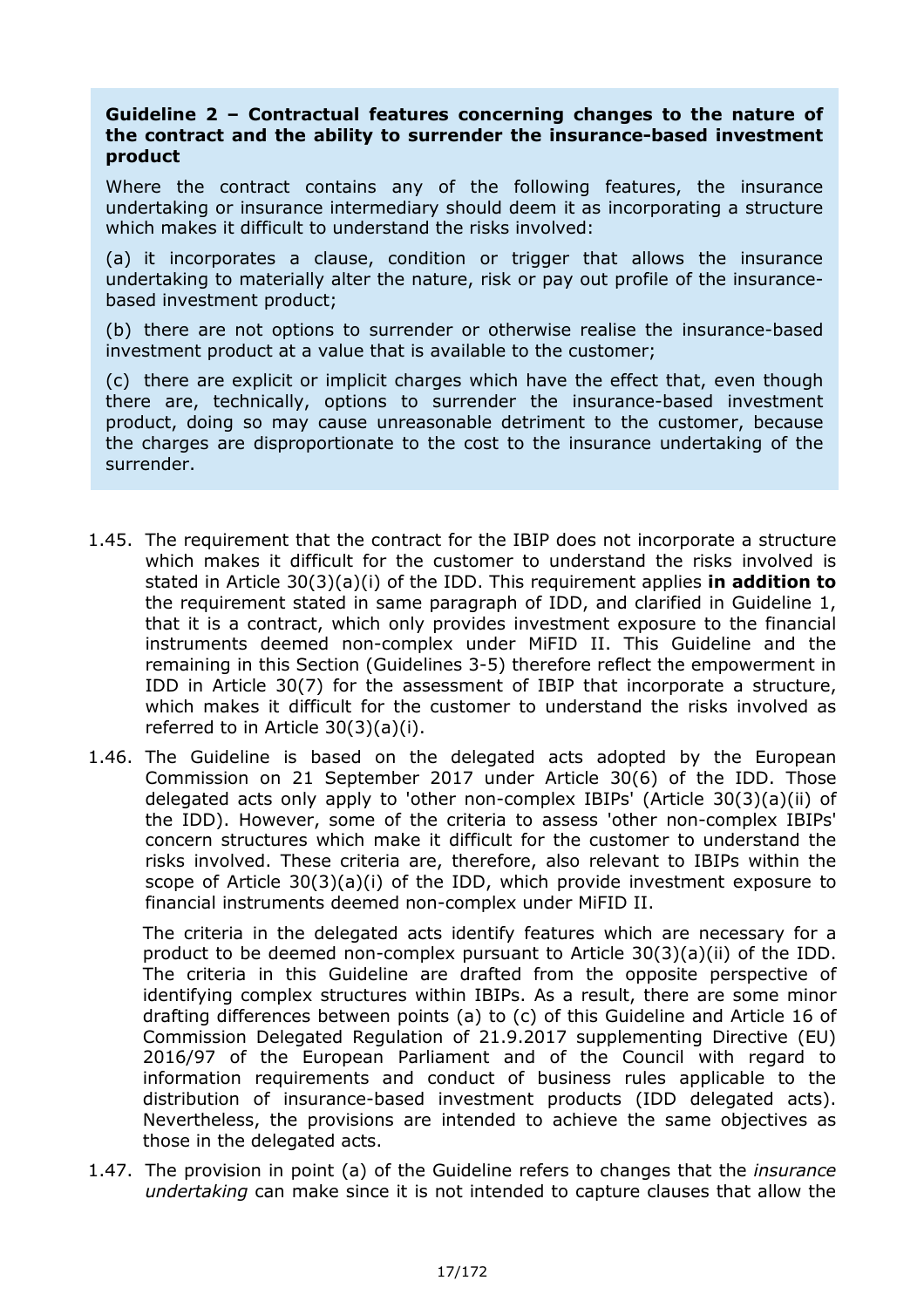customer to make investment choices or exercise other non-complex options or product features. This would include, for example, switching between different underlying investment options, or deciding on the type of pay-out they wish to receive at the maturity of the contract. EIOPA considers that there is a greater risk of customer misunderstanding in relation to changes that the insurance undertaking can make. This might include, for example, the ability for the insurance undertaking to change the frequency or other terms, under which the customer can access some of their investment or surrender the product.

- 1.48. However, the provision is not intended to capture all types of changes made by the insurance undertaking that affect the surrender or maturity value of the product. Where the IBIP entails profit-sharing, for example, variation in the level or percentage of profit-sharing is already a part of the risk, nature and pay out profile of the overall product. Therefore, the fact that there can be changes in these levels does not automatically mean that such products would be captured by this provision. It would need to be assessed whether the contract incorporates a profit-sharing clause that allows the insurance undertaking to *materially* change the nature, risk or pay out profile.
- 1.49. The provisions in points (b) and (c) of the Guideline are intended to provide that for an IBIP to be deemed as not incorporating a structure which makes it difficult for the customer to understand the risk involved the customer needs to have options to surrender the product before maturity and to not be unfairly penalised for this.
- 1.50. The term in point (b) refers to a value that is 'available' to the customer and therefore does not mean that the value needs to be publicly available. Where this value is not available on a "real-time" basis to the customer, it would be sufficient for this value to be available upon request provided that the value is calculated on the basis of rules that have been clearly specified in the contract and disclosed to the customer. Regarding point (c), given that exit penalties have been a feature of long-term IBIPs that are considered to have led to consumer detriment, this point is intended to exclude products with unreasonable exit charges, which may include fiscal penalties.

# **Guideline 3 – Contractual features concerning the determination of the maturity or surrender value or pay out upon death**

1. The insurance intermediary or insurance undertaking should assess the effects of the mechanisms that determine the maturity or surrender value or pay out upon death and whether these make it difficult for the customer to understand the risks involved, unless these mechanisms are based directly on national laws aimed specifically at safeguarding the interests of customers.

2. As part of the assessment, where the contract contains any of the following features, the insurance undertaking or insurance intermediary should deem it as incorporating a structure which makes it difficult for the customer to understand the risks involved:

(a) the maturity or surrender value or pay out upon death is dependent on variables set by the insurance undertaking, the effects of which are difficult for the customer to understand;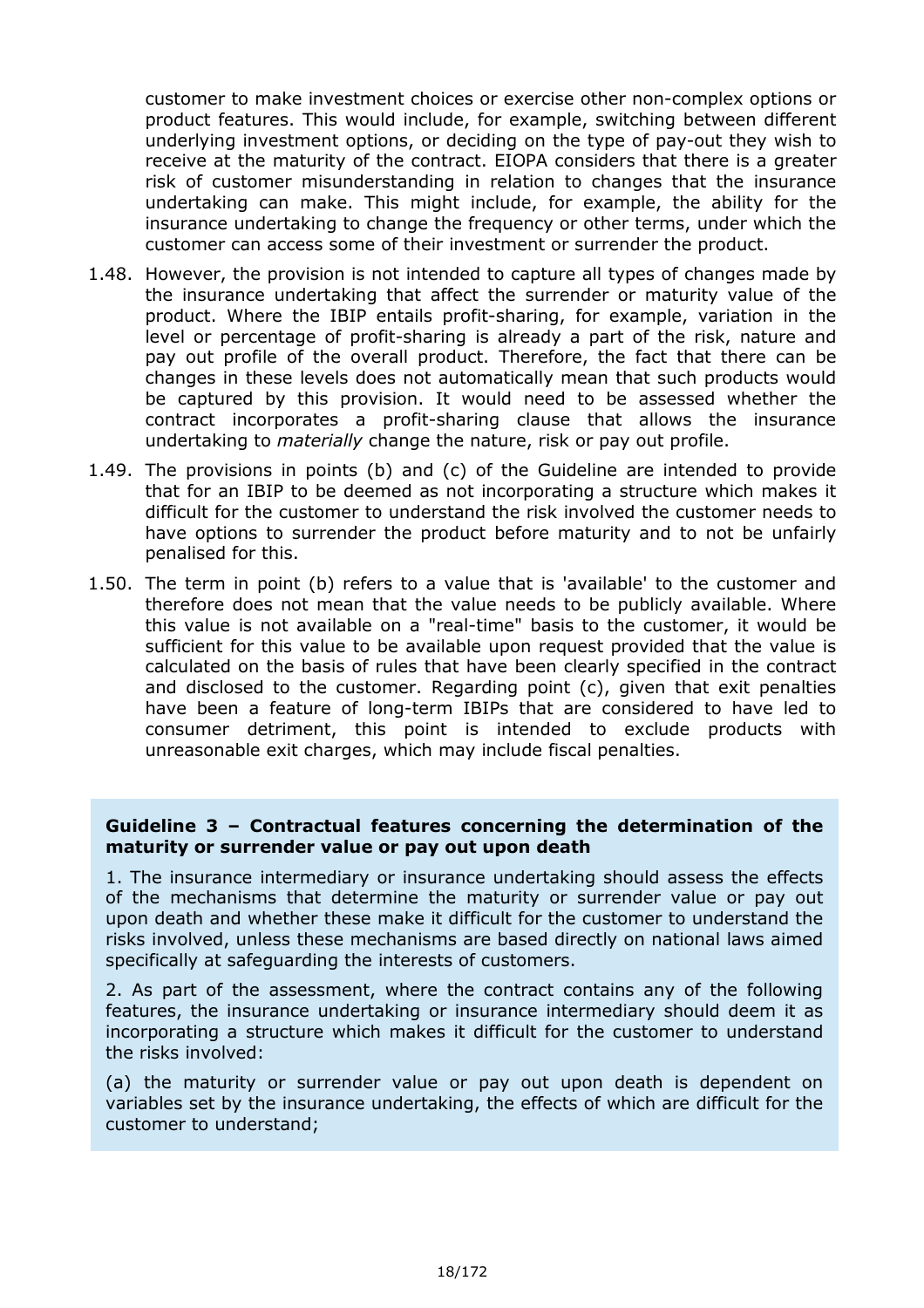(b) the maturity or surrender value or pay out upon death is based on different types of investment exposures or strategies the combined effect of which are difficult for the customer to understand;

(c) the maturity or surrender value or pay out upon death may vary frequently or markedly at different points of time over the duration of the contract either because certain pre-determined threshold conditions are met or because certain time-points are reached. This does not include changes in the maturity or surrender value or pay out upon death due to the payment of discretionary bonuses;

(d) there is a guaranteed maturity or surrender value or pay out upon death that is subject to conditions or time limitations the effects of which are difficult for the customer to understand. This does not include changes in the guaranteed maturity or surrender value or pay out upon death due to the payment of discretionary bonuses.

- 1.51. One feature of IBIPs which can result in complexity is the way in which the insurance undertaking is able to exercise discretion. EIOPA notes that in ESMA's Guidelines on complex debt instruments and structured deposits 'debt instruments where the issuer enjoys discretion to modify the cash flows of the instruments' are deemed to be complex. IBIPs are considered to be different to debt instruments in this respect, since it is not unusual for the insurance undertaking to exercise some discretion when determining the maturity or surrender value of a product.
- 1.52. One example of such a product is an IBIP, where the insurance undertaking distributes a portion of its profits to the customer. The provision in point (a) of paragraph 2 of the Guideline draws from the criterion in ESMA's Guidelines, however, the drafting intends to recognise that, unlike in ESMA's Guidelines, the existence of discretion on behalf of the insurance undertaking, does not automatically result in the product being deemed complex. It will need to be assessed the overall effect on the maturity or surrender value of the contract of how the insurance undertaking exercises discretion. In some Member States there are national laws specifically aimed at safeguarding policy holders' interests; for example that define the amount of profits to be shared with customers, or how the amount of profits to be shared should be determined. Where profit sharing mechanisms are based directly on such laws, it is not necessary to assess the complexity of these mechanisms.
- 1.53. The provision in paragraph 2(b) is not intended to capture products simply because they provide exposure to different financial instruments. It refers to complexity which may arise from the relationship between the underlying investment exposure and the pay-out profile as determined in the insurance contract. Some examples of products where this is considered to be relevant would be so-called "hybrid" products, products with a range of underlying investment options, products where it is possible to select multiple asset management strategies at different times during the duration of the contract or products, or products which provide a leveraged exposure to underlying investments.
- 1.54. The **existence of a guarantee** regarding the maturity or surrender value can be a valuable product feature for the customer and significantly reduce the risk. However, guarantees can also add complexity if there are, for example,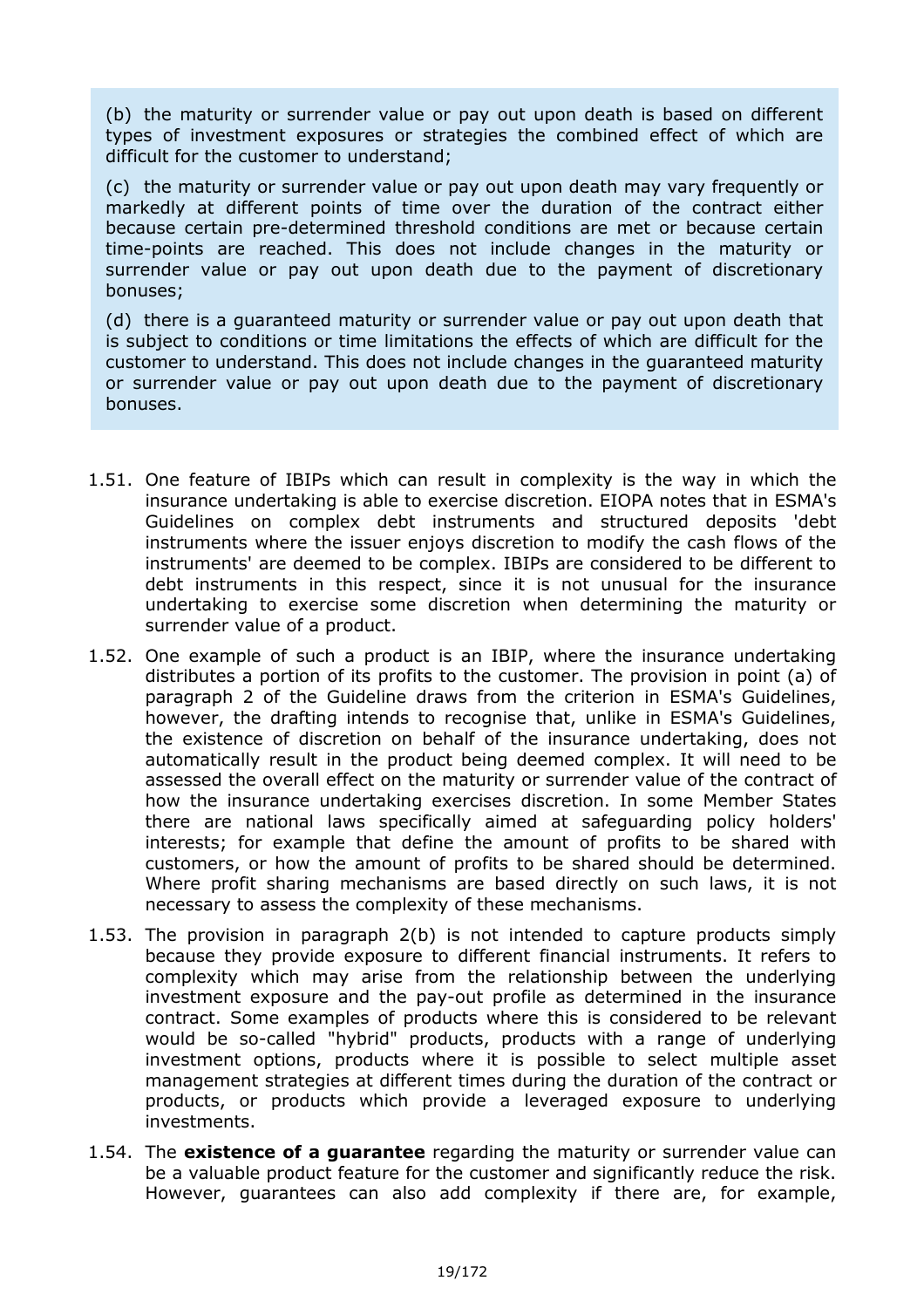conditions attached to the guarantee. Therefore, the nature of any guarantee will still need to be considered when assessing whether a product incorporates a structure which makes it difficult for the customer to understand the risks involved. In particular, "guarantee" is a term that creates certain customer expectations, and, therefore, when this term is used, customers may assume there are no conditions attached to its use.

#### **Guideline 4 – Contractual features concerning the costs**

1. As part of the assessment of whether the contract incorporates a structure which makes it difficult for the customer to understand the risks involved, the insurance intermediary or insurance undertaking should assess whether the costs are not likely to be readily understood by the customer, and in particular the conditions under which the costs can change significantly during the duration of the contract, including based on the performance of the investment.

2. Where the costs are based directly on national laws aimed specifically at safeguarding the interests of customers, they should not be deemed as incorporating a structure which makes it difficult for the customer to understand the risks involved.

1.55. When assessing whether the costs are not likely to be readily understood by the customer, one relevant consideration is whether the amount to be charged can be easily determined by the customer based on the information provided to them. In terms of the conditions under which the costs can change significantly during the duration of the contract, it would need to be considered whether the basis for these changes can be understood by the customer, for example due to predetermined thresholds conditions being met or certain time points being reached.

#### **Guideline 5 – Contractual features concerning the beneficiary of the insurance contract**

Where there are contractual provisions allowing the customer to use a nonstandard wording to define the person receiving the benefits at the end of the contractual relationship (beneficiary clause) which can lead to difficulties to identify the beneficiary and may result in difficulties for the beneficiary to effectively receive the pay out when the policyholder dies, the insurance intermediary or insurance undertaking should deem it as incorporating a structure which makes it difficult for the customer to understand the risks involved. .

1.56. This provision does not intend to prevent customers from freely choosing a beneficiary or using a non-standard wording to identify the beneficiary. On the contrary, such a provision aims to recognise and alert the insurance distributor to the fact that where the customer is able to define the beneficiary using a non-standard wording, without advice by the distributor on whether the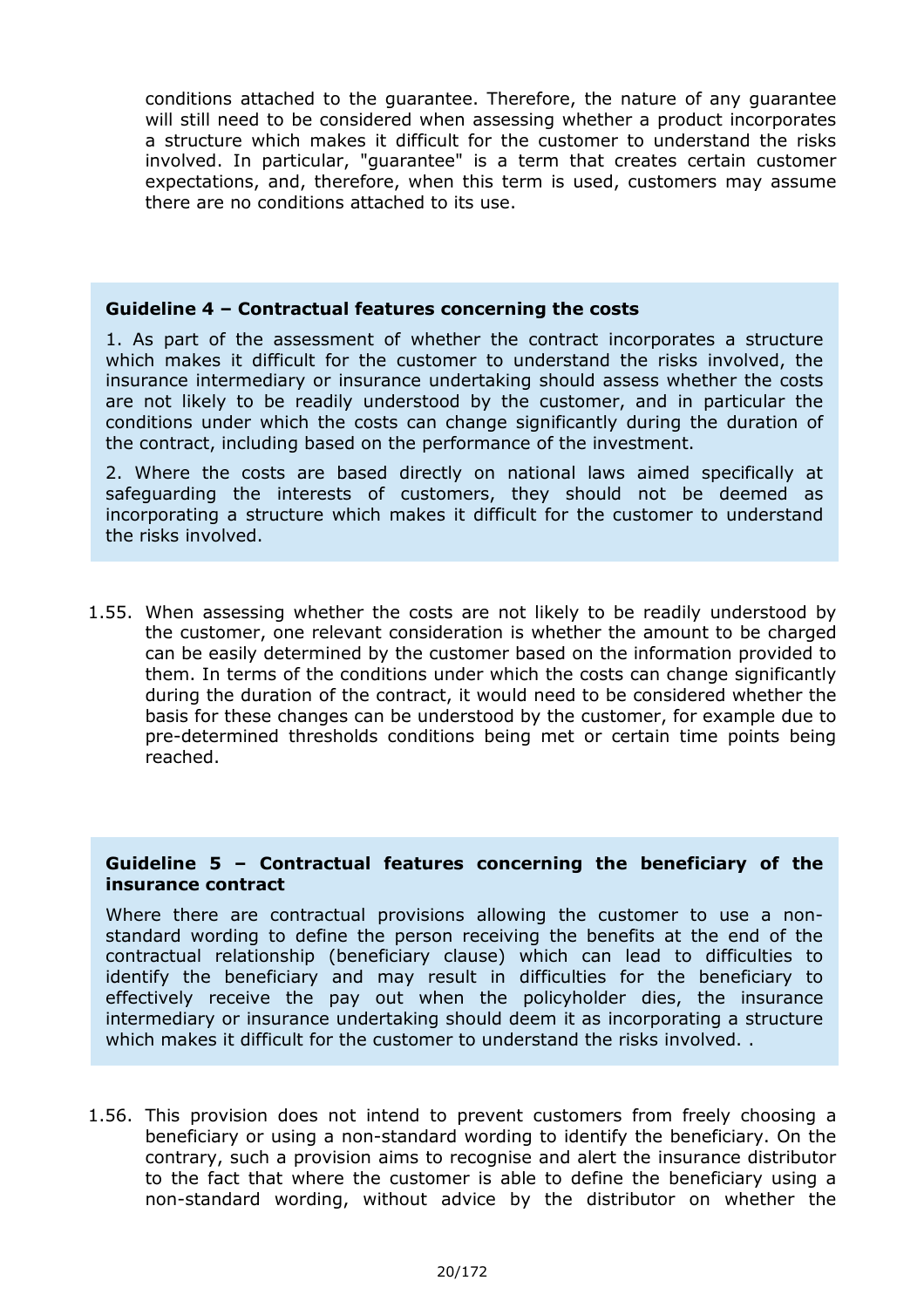wording is consistent with the customer's wishes, this can lead to situation where the pay out may not be received by the customer's intended beneficiary.

1.57. There have been cases, for example, where customers wishing to remit the pay out to their family, instead of using a standard wording to choose the beneficiary (My husband, or my children, or my inheritors, etc.), decided to describe the beneficiary with the specific wording of "my husband Mr x". In these cases, if the husband had already died when the policy holder died, considering that the children were not mentioned in the beneficiary clause, they could not be considered as legal beneficiaries and did not received the money.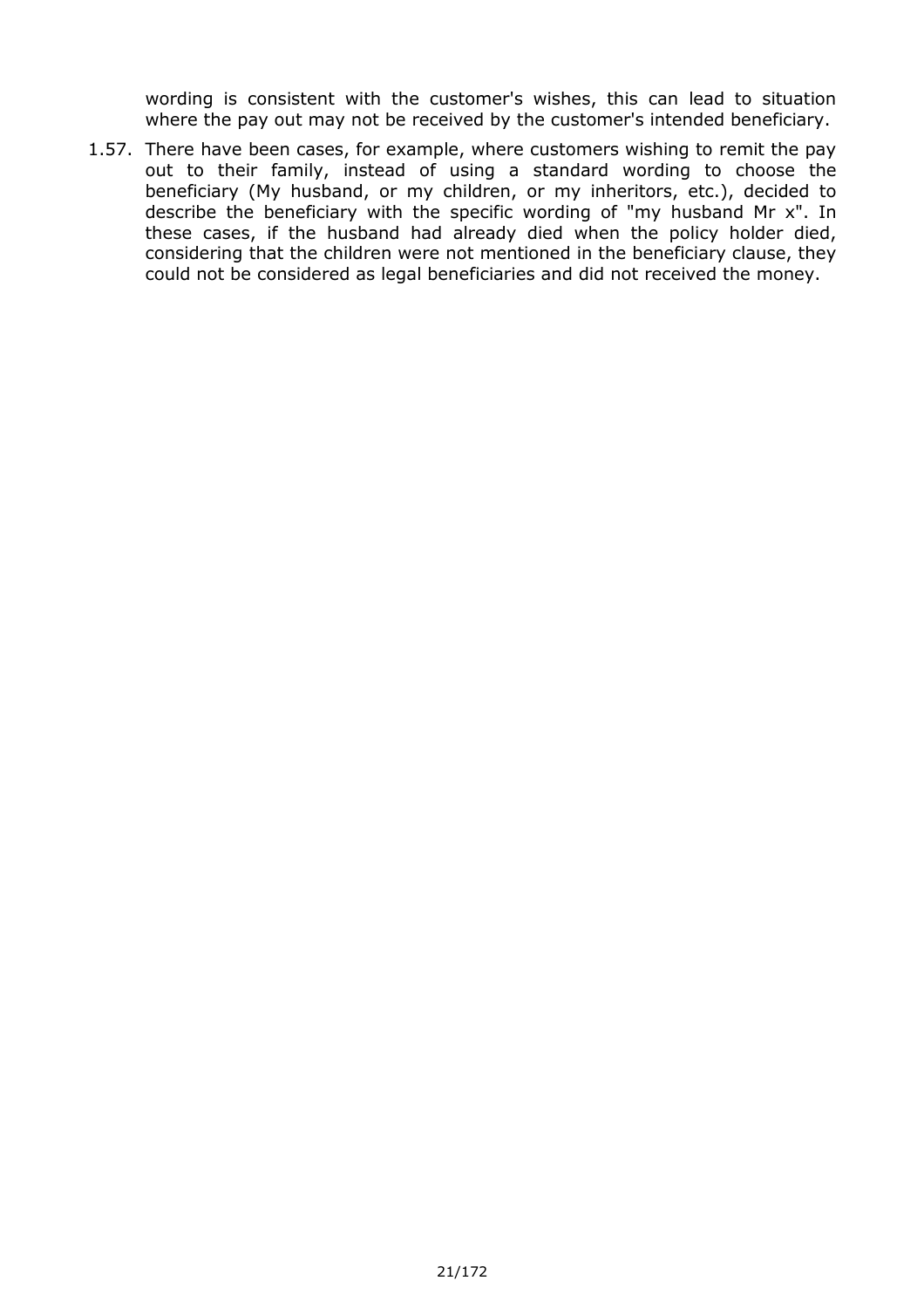**Section 2: Requirements that apply to 'other non-complex insurance-based investment products' (Article 30(3)(a)(ii) of the IDD)** 

#### **Guideline 6 – Contractual features concerning the determination of the maturity or surrender value or pay out upon death**

1. The insurance intermediary or insurance undertaking should assess the effects of the mechanisms that determine the maturity or surrender value or pay out upon death and whether these make it difficult for the customer to understand the risks involved, unless these mechanisms are based directly on national laws aimed specifically at safeguarding the interests of customers.

2. As part of the assessment, where the contract contains any of the following features, the insurance undertaking or insurance intermediary should deem it as incorporating a structure which makes it difficult for the customer to understand the risks involved:

(a) the maturity or surrender value or pay out upon death is dependent on variables set by the insurance undertaking, the effects of which are difficult for the customer to understand;

(b) the maturity or surrender value or pay out upon death is based on different types of investment exposures or strategies the combined effect of which are difficult for the customer to understand;

(c) the maturity or surrender value or pay out upon death may vary frequently or markedly at different points of time over the duration of the contract either because certain pre-determined threshold conditions are met or because certain time-points are reached. This does not include changes in the maturity or surrender value or pay out upon death due to the payment of discretionary bonuses;

 (d) there is a guaranteed maturity or surrender value or pay out upon death that is subject to conditions or time limitations the effects of which are difficult for the customer to understand. This does not include changes in the guaranteed maturity or surrender value or pay out upon death due to the payment of discretionary bonuses.

- 1.58. This Guideline and Guidelines 7-8 cover the assessment of IBIPs that may fall within the scope of Article 30(3)(a)(ii) of the IDD and therefore reflects the empowerment in Article 30(8) of the IDD for the assessment of IBIPs being classified as non-complex for the purpose of Article  $30(3)(a)(ii)$  of the IDD. It also follows Article 16 of the IDD delegated acts adopted by the European Commission under Article 30(6) of the IDD, where it is stated that 'an insurance-based investment product shall be considered as non-complex for the purposes of Article 30(3)(a)(ii) of Directive (EU) 2016/97 where it does not in any other way incorporate a structure which makes it difficult for the customer to understand the risk involved'.
- 1.59. The explanatory text to Guideline 3 is also applicable to this Guideline.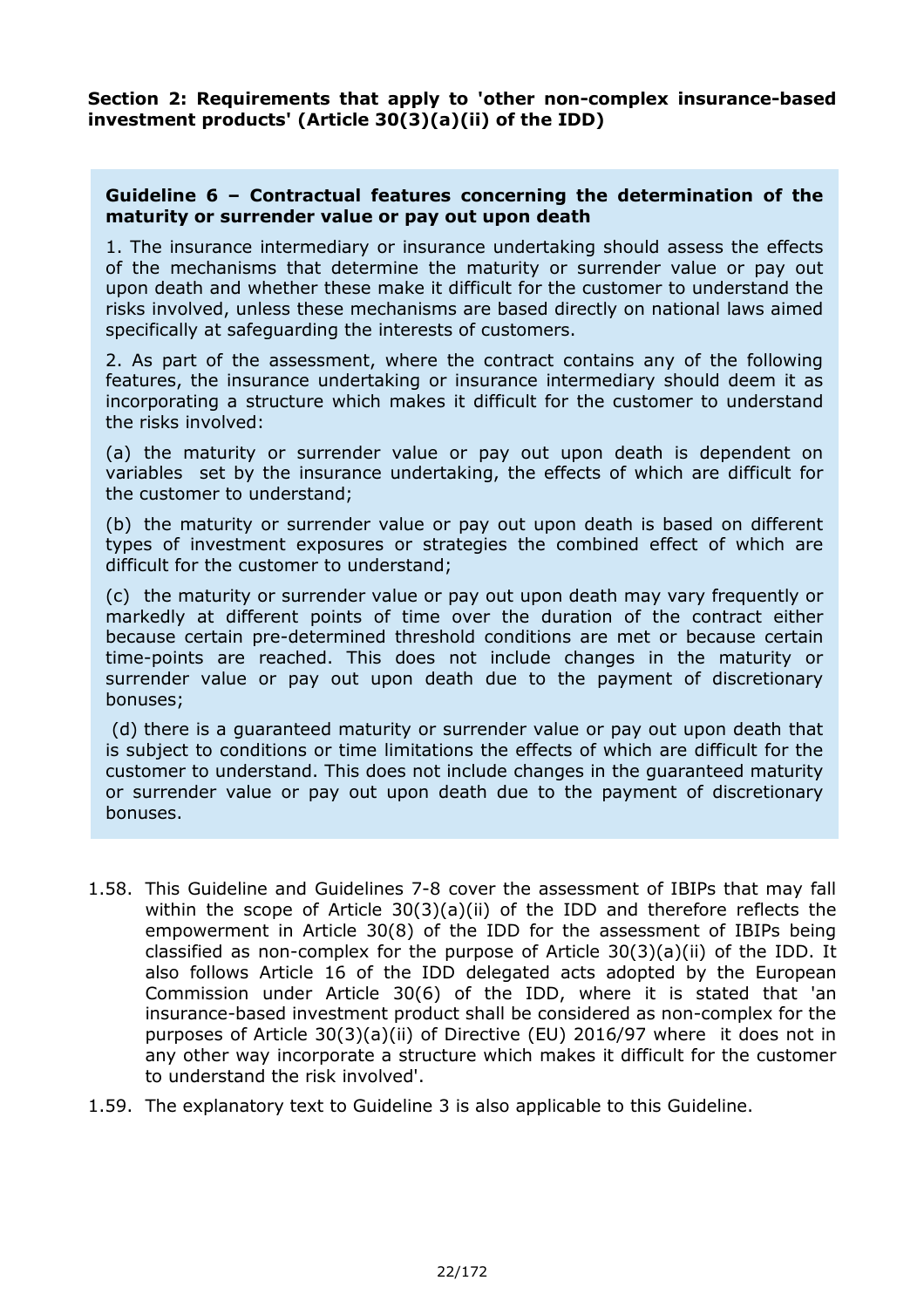#### **Guideline 7 – Contractual features concerning the costs**

1. As part of the assessment of whether the contract incorporates a structure which makes it difficult for the customer to understand the risks involved, the insurance intermediary or insurance undertaking should assess whether the costs are not likely to be readily understood by the customer, and in particular the conditions under which the costs can change significantly during the duration of the contract, including based on the performance of the investment.

2. Where the costs are based directly on national laws aimed specifically at safeguarding the interests of customers, they should not be deemed as incorporating a structure which makes it difficult for the customer to understand the risks involved.

1.60. The explanatory text to Guideline 4 is also applicable to this Guideline.

#### **Guideline 8 – Contractual features concerning the beneficiary of the insurance contract**

Where there are contractual provisions allowing the customer to use a non standard wording to define the person receiving the benefits at the end of the contractual relationship (beneficiary clause) which can lead to difficulties to identify the beneficiary and may result in difficulties for the beneficiary to effectively receive the pay out when the policyholder dies, the insurance intermediary or insurance undertaking should deem it as incorporating a structure which makes it difficult for the customer to understand the risks involved.

1.61. The explanatory text to Guideline 5 is also applicable to this Guideline.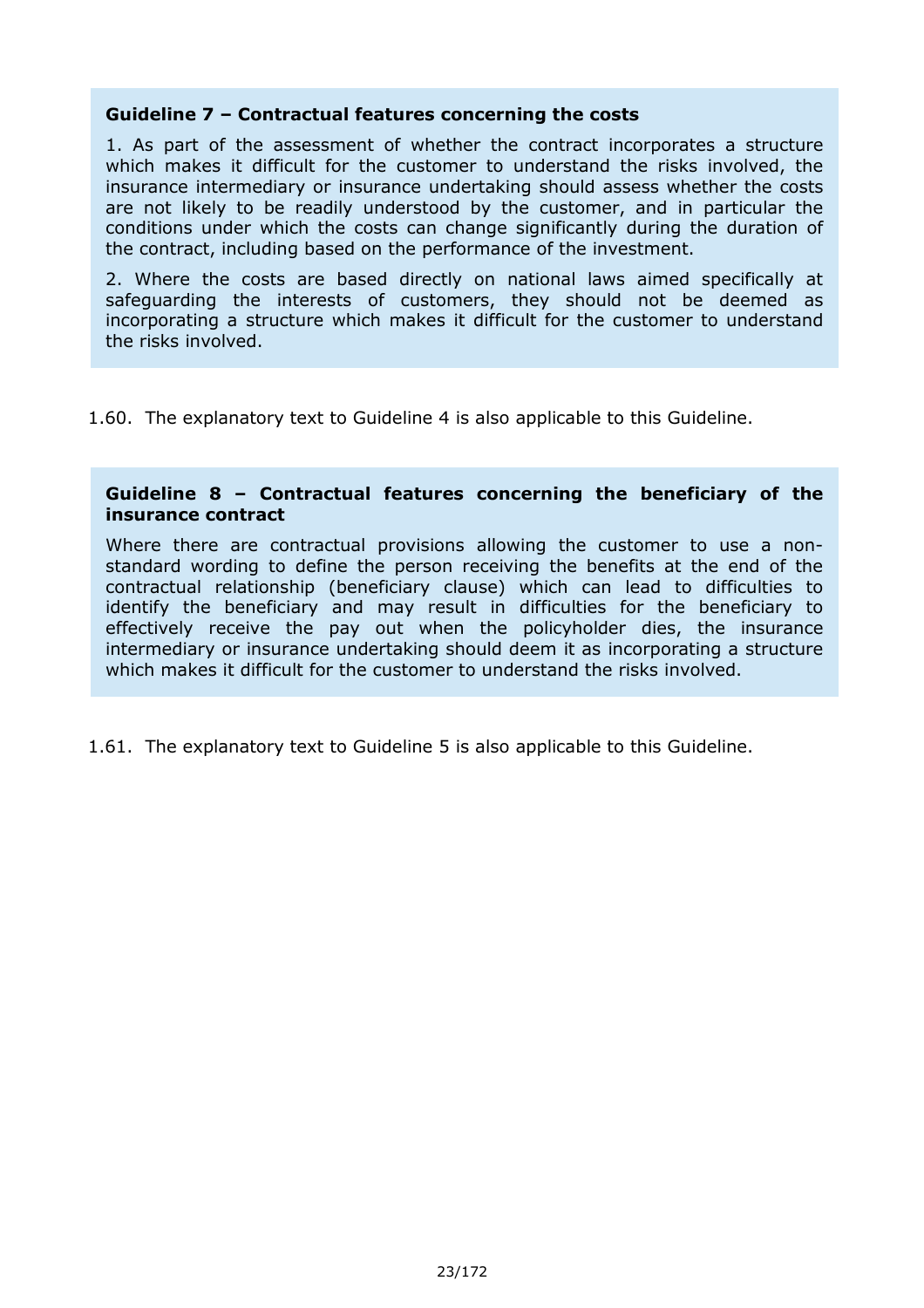# **Appendix**

#### *Decision tree on the sale of insurancebased investment products*

- 1.62. This decision tree is intended to explain the distribution process for the sale of IBIPs via execution-only in general, and how it compares to the sale of products not via execution-only. It does not detail the specific assessment process for whether an IBIP incorporates a structure which makes it difficult for the customer to understand the risks involved, which is the content of the Guidelines.
- 1.63. It is important to note that, in particular for the sale of IBIPs with advice or with an appropriateness assessment, the process outlined in the decision tree may not correspond directly to the steps that will need to be taken by distributors in different Member States. This will depend on how the different provisions of the Directive are implemented in the Member State, for example the demands and needs test.
- 1.64. It should also be noted that the requirements of IDD have sometimes been paraphrased rather than using the exact text of the Directive in the interests of concise presentation. All article references are to the IDD, unless otherwise stated.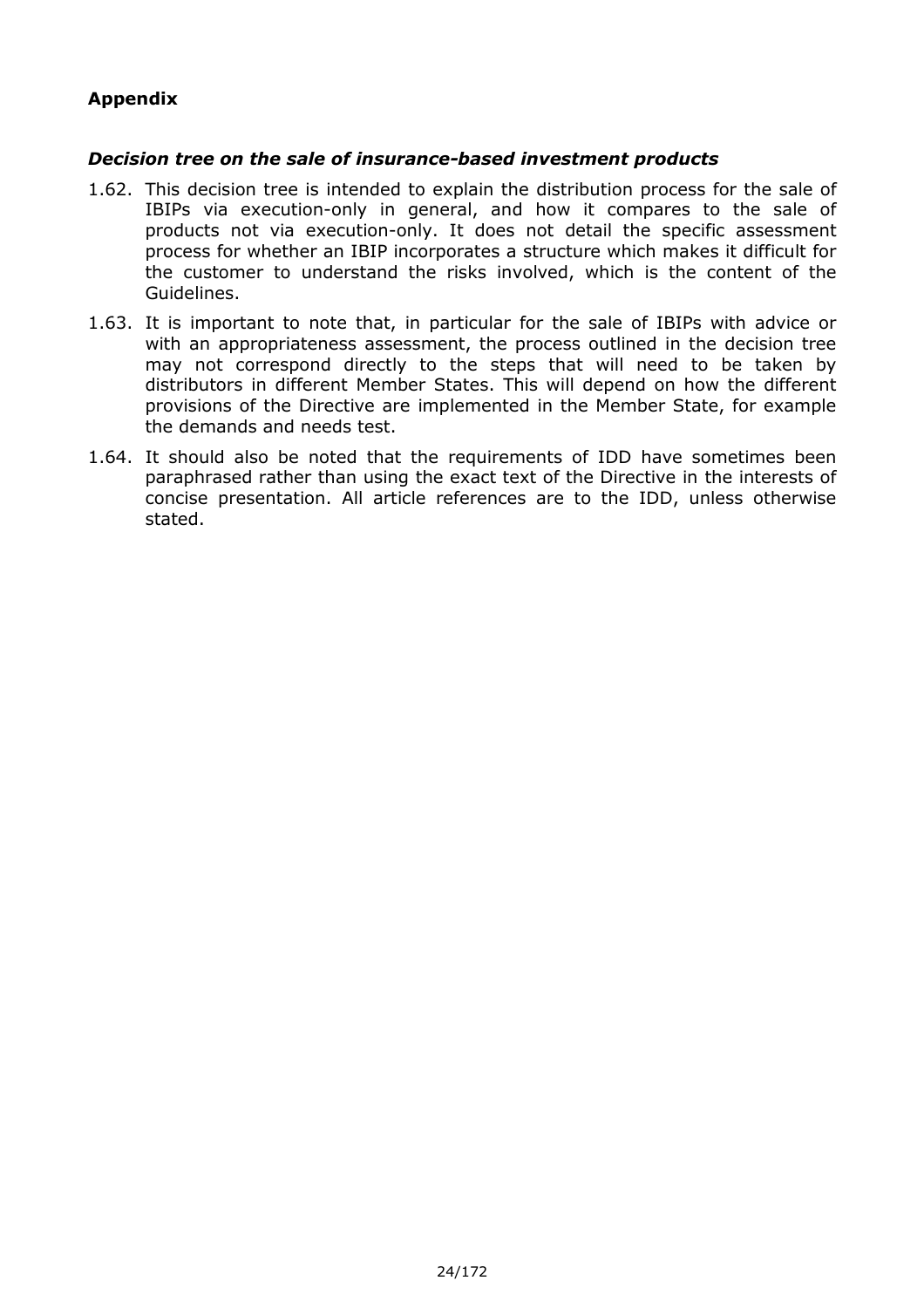#### Section 1: Advised sale with a suitability assessment

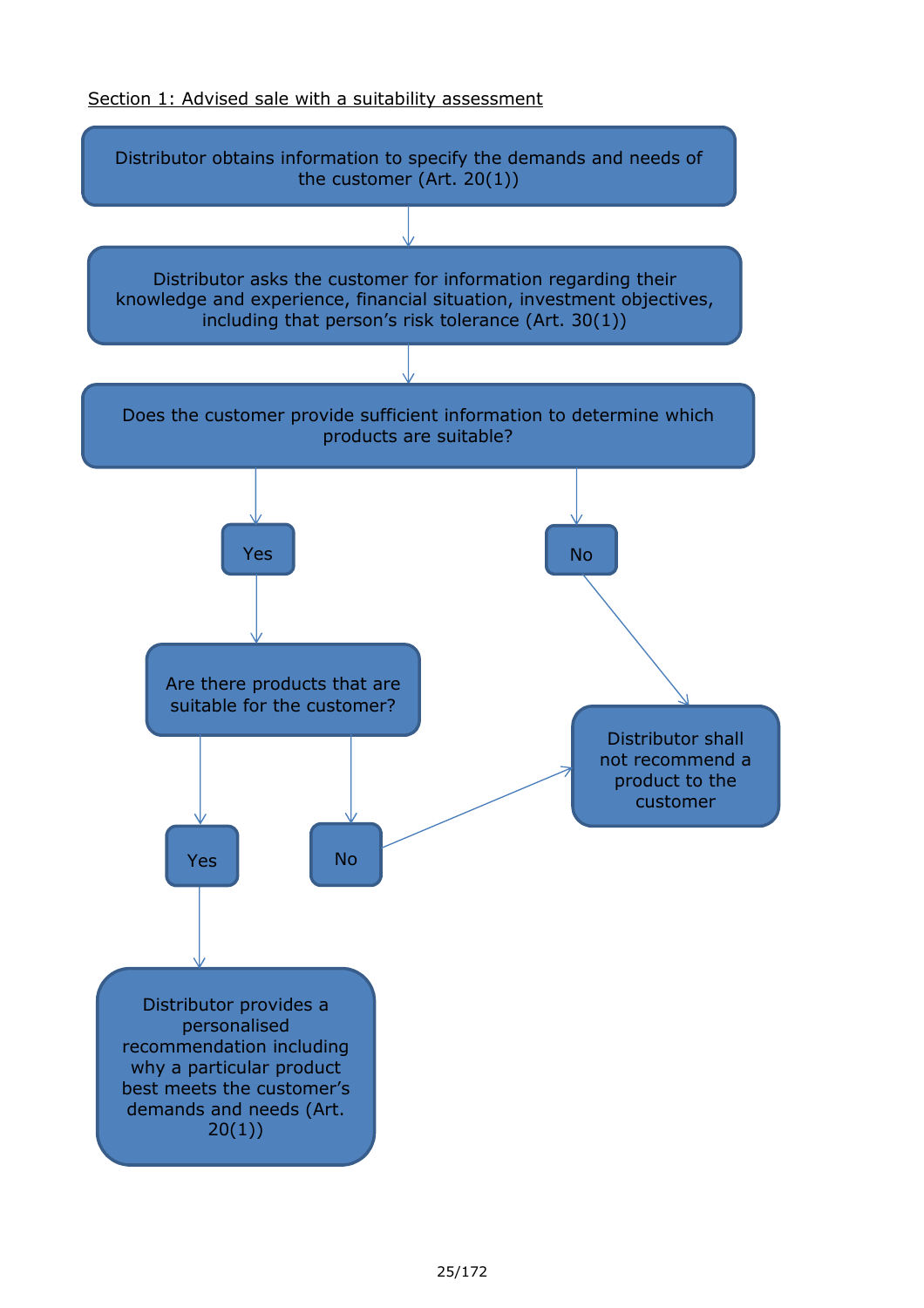#### Section 2: Non-advised sale with an appropriateness assessment

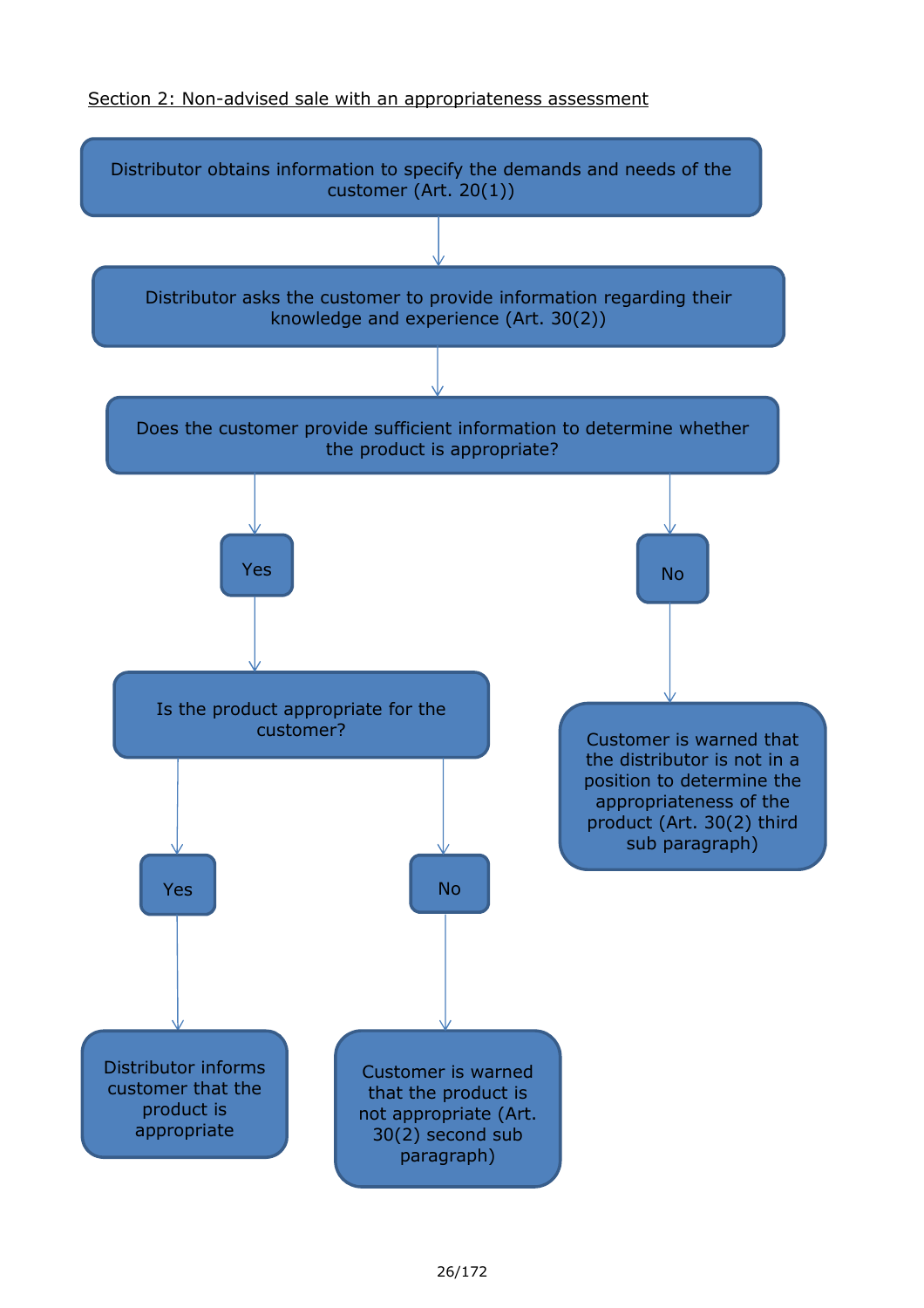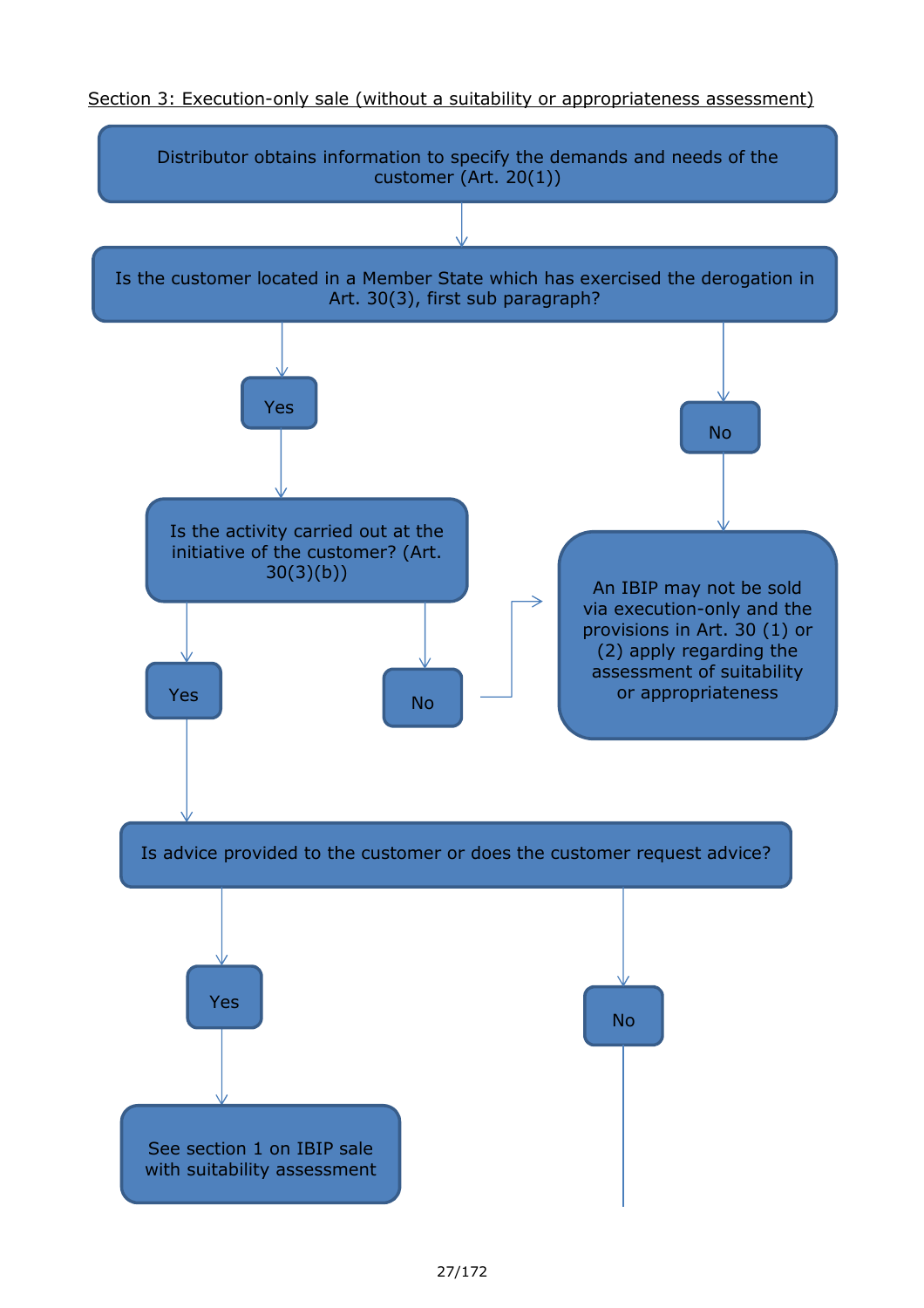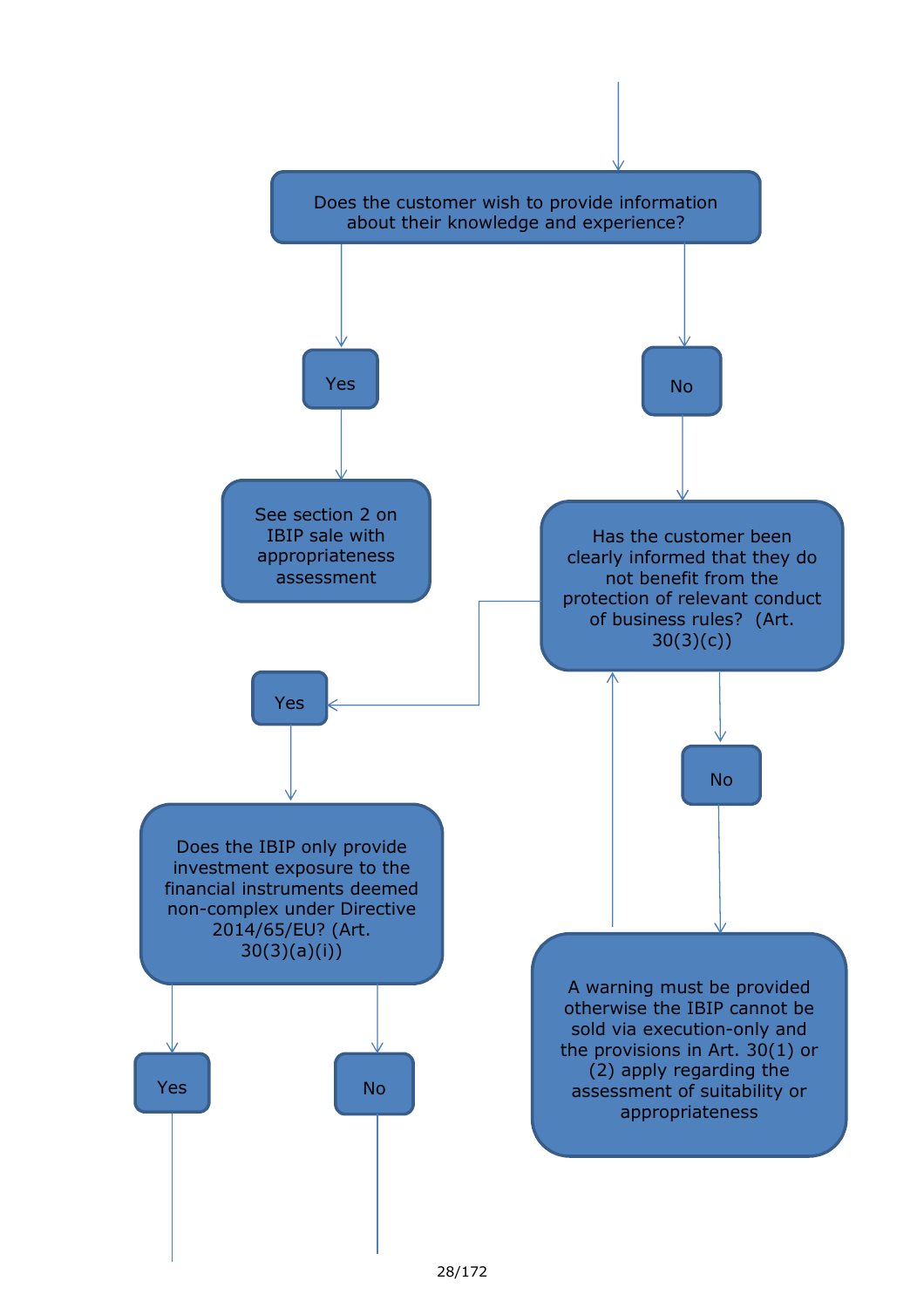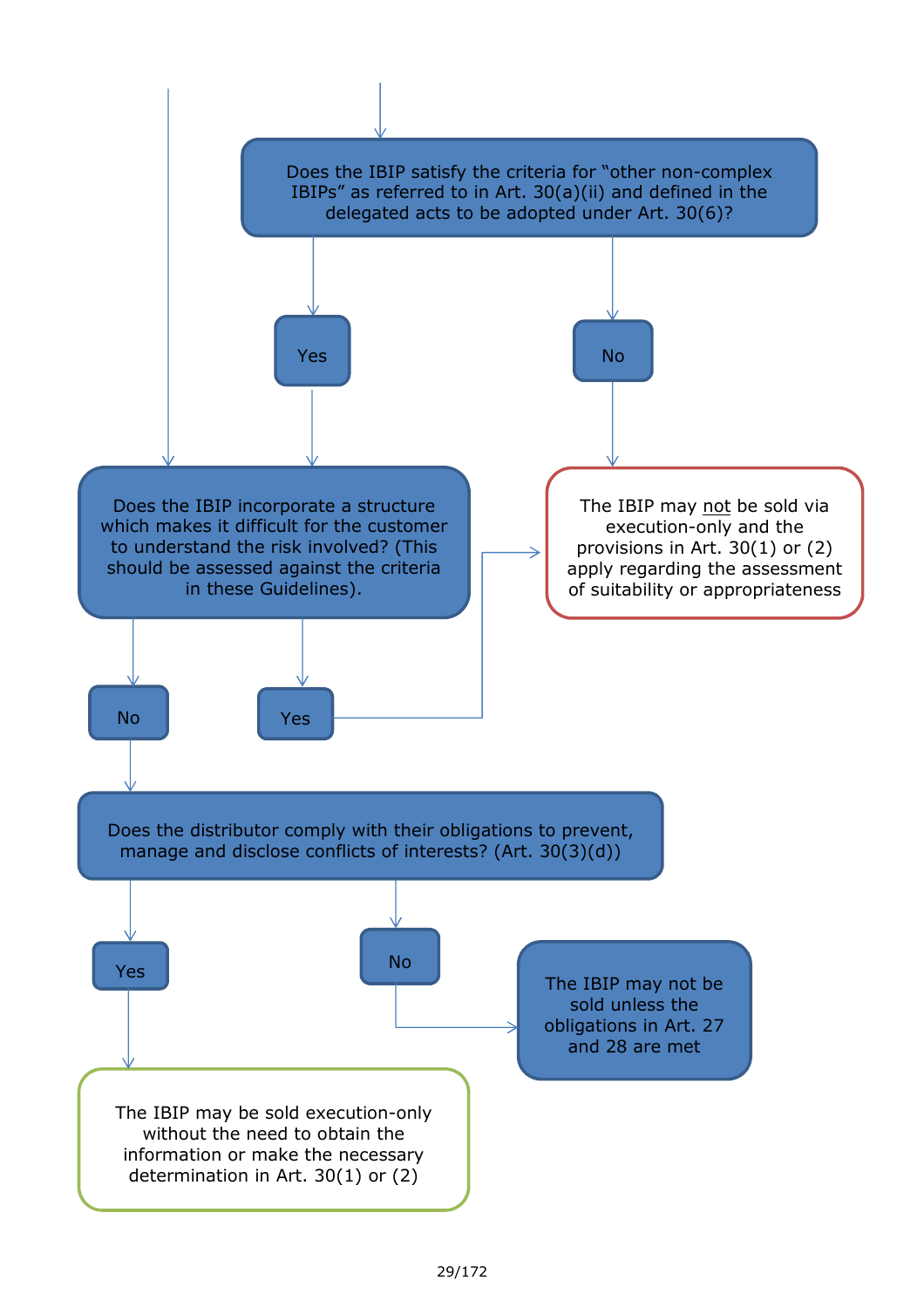# **Annex II: Impact assessment**

# **Section 1 Procedural issues and consultation of interested parties**

Following a request from the European Commission, EIOPA provided Technical Advice on possible delegated acts concerning the IDD by 1 February 2017. This included Technical Advice on the topic of the types of IBIPs that should be classified as non complex and which may therefore be distributed without an assessment of suitability or appropriateness, i.e. execution-only<sup>7</sup>. More specifically, the Technical Advice addressed the criteria to identify "other non-complex insurance based investments" as referred to in Article 30(3)(a)(ii) of the IDD. In this instance, "other" relates to those IBIPs which do not satisfy the conditions in Article  $30(3)(a)(i)$  of the IDD for the contract to only provide investment exposure to the financial instruments deemed non-complex under Directive 2014/65/EU, and to not incorporate a structure which makes it difficult for the customer to understand the risks involved.

Article 30 of the IDD contains two empowerments in paragraphs 7 and 8 respectively for EIOPA to develop Guidelines on the assessment of the complexity of IBIPs. These empowerments address the two types of IBIPs defined in points (i) and (ii) of Article 30(3)(a) respectively.

According to Article 30(7) of the IDD EIOPA is obliged to develop Guidelines by 23 August 2017 on the assessment of IBIPs referred to in point (i) of Article 30(3)(a). According to Article 30(8) of the IDD EIOPA may develop Guidelines on the assessment of IBIPs referred to in point (ii) of Article 30(3)(a).

EIOPA is issuing Guidelines addressing both of these empowerments. The empowerment in Article 30(8) of the IDD states that EIOPA should take into account the delegated acts adopted under Article 30(6). These delegated acts were adopted by the Commission on 21 September 2017 following the submission of EIOPA's Technical Advice, referred to above, by 1 February 2017.

According to Article 16(2) of the EIOPA Regulation, EIOPA conducts analysis of costs and benefits in the policy development process of Guidelines. The analysis of costs and benefits is undertaken according to an Impact Assessment methodology.

This Impact Assessment document presents the key policy questions and the associated policy options considered in developing the Guidelines.

Draft Guidelines and its impact assessment were subject to public consultation between 2 February and 28 April 2017. Stakeholders' responses to the public consultation were duly analysed and served as a valuable input for the revision of the draft Guidelines and its impact assessment. Additionally, the opinion from the Insurance and Reinsurance Stakeholder Group, provided in Article 37 of EIOPA Regulation, has been considered.

# **Section 2 - Problem definition**

1

Contracts for insurance-based investment products can be complicated and difficult to understand for consumers. Distributors, either insurance undertakings or insurance intermediaries, therefore play an important role in processing information for the consumer and guiding consumers in choosing suitable policies. In view of this, IDD stipulates additional conduct of business rules for the sale of insurance-based investment products.

 $^7$  This is subject to a Member State derogation in Article 30(3), IDD.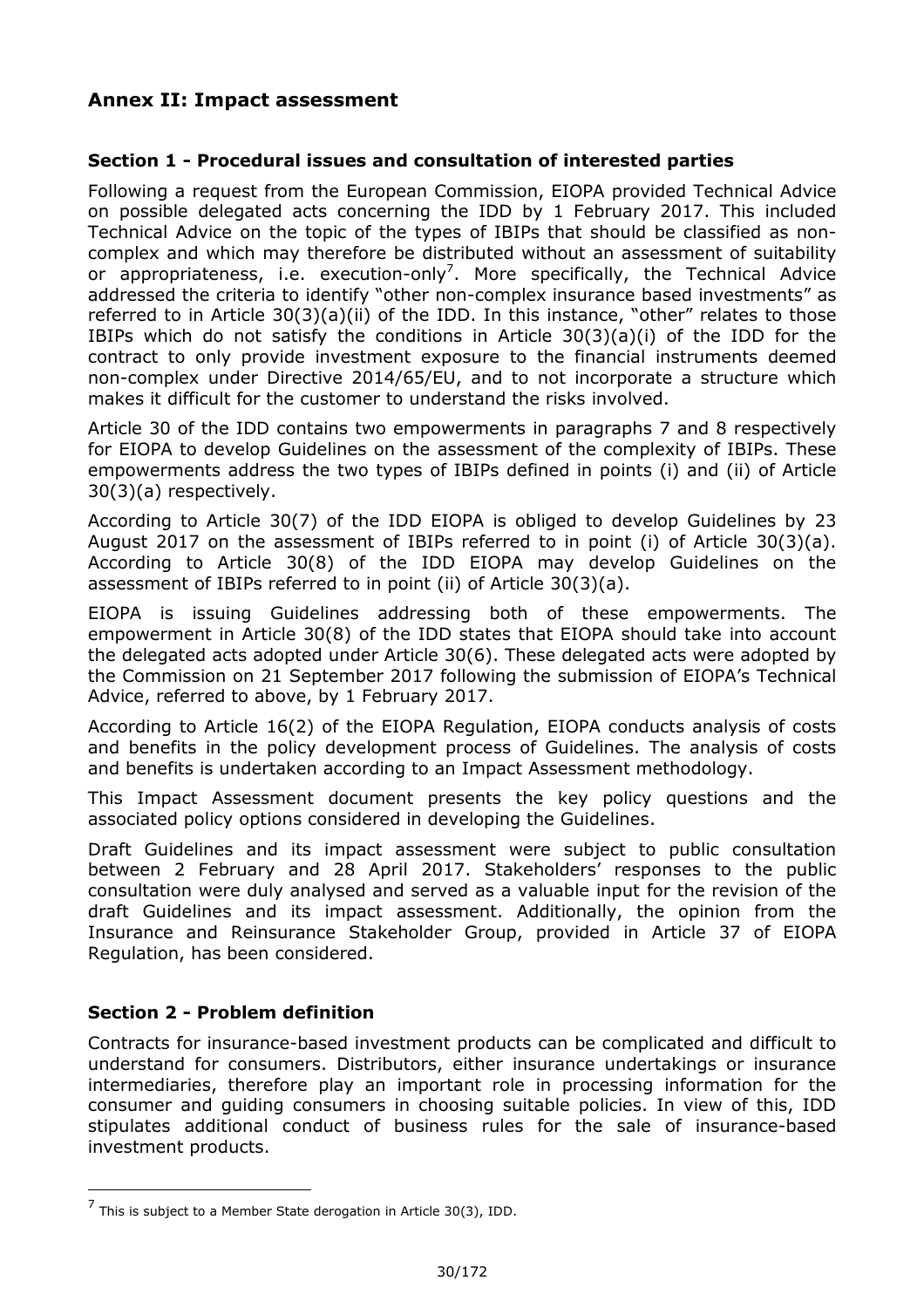At the same time, it is important to bear in mind that certain types of customers may be interested in receiving execution-only services and may not be willing to pay for additional services they do not consider necessary. This may be the case, for instance, for customers who have a sufficient knowledge of financial markets (a high level of financial literacy) and are able to make their own investment choices.

In the interests of striking an appropriate balance between the competing considerations described in the paragraphs above, IDD provides a differentiation between complex and non-complex insurance-based investment products. Where an insurance-based investment product is considered to be non-complex, Member States may allow insurance distributors to not undertake some of the assessments<sup>8</sup> during the sales process that are normally necessary for the distribution of insurance-based investment products. Since, in these cases, the consumer does not benefit from the corresponding protection provided by these assessments, it is critical that only those products that are genuinely non-complex are sold in this way.

During the policy development process the potential substitutability of pure investment products within the scope of the MIFID II Directive and insurance-based investment products governed by IDD needed to be borne in mind, as indicated by the Commission's Impact assessment on Packaged Retail Investment Products<sup>9</sup> and the Commission's call for evidence regarding "substitute" retail investment products, dated 26.10.2007 $^{10}$ .

#### The baseline scenario

Without Guidelines regarding the assessment of the complexity of insurance-based investment products, there is likely to be different approaches implemented by different Member States. In particular, this creates the risk of an inadequate level of consumer protection and in turn risks resulting in cases of mis-selling of insurance products where consumers are sold products, the risks of which they do not properly understand.

For the analysis of the potential related costs and benefits of the Guidelines, EIOPA has applied as a baseline scenario the effect from the application of the Directive requirements in Article 30(3)(a) of the IDD and the delegated acts adopted in accordance with Article 30(6) of the IDD on the criteria to assess non-complex insurance-based investment products for the purposes of Article  $30(3)(a)(ii)$  of the IDD.

#### **Section 3 - Objectives pursued**

The Guidelines aim to:

1

• facilitate the identification of types of insurance-based investment products, or product features within insurance-based investment products, that incorporate structure which makes it difficult for the customer to understand the risks involved and which are therefore complex and not fit for distribution via execution-only;

 $8$  These assessments are of the suitability and appropriateness of an insurance-based investment product for the customer.

<sup>9</sup> http://eur-lex.europa.eu/legal-content/EN/TXT/?uri=CELEX:52009SC0556 - Annex 1 - "what are packaged retail investment products?":"We do not consider all of the products under consideration to be perfect substitutes. Moreover, while they do compete for retail savings, it is not always accurate to treat them as being in direct competition. For example, unit-linked life policies often serve simply as a 'wrapper' for an investment in an underlying fund. In this case the 'competing product' is more accurately described as an alternative channel for the distribution of the investment fund".

<sup>10</sup> http://ec.europa.eu/finance/finservices-retail/docs/investment\_products/feedback\_statement\_srips\_en.pdf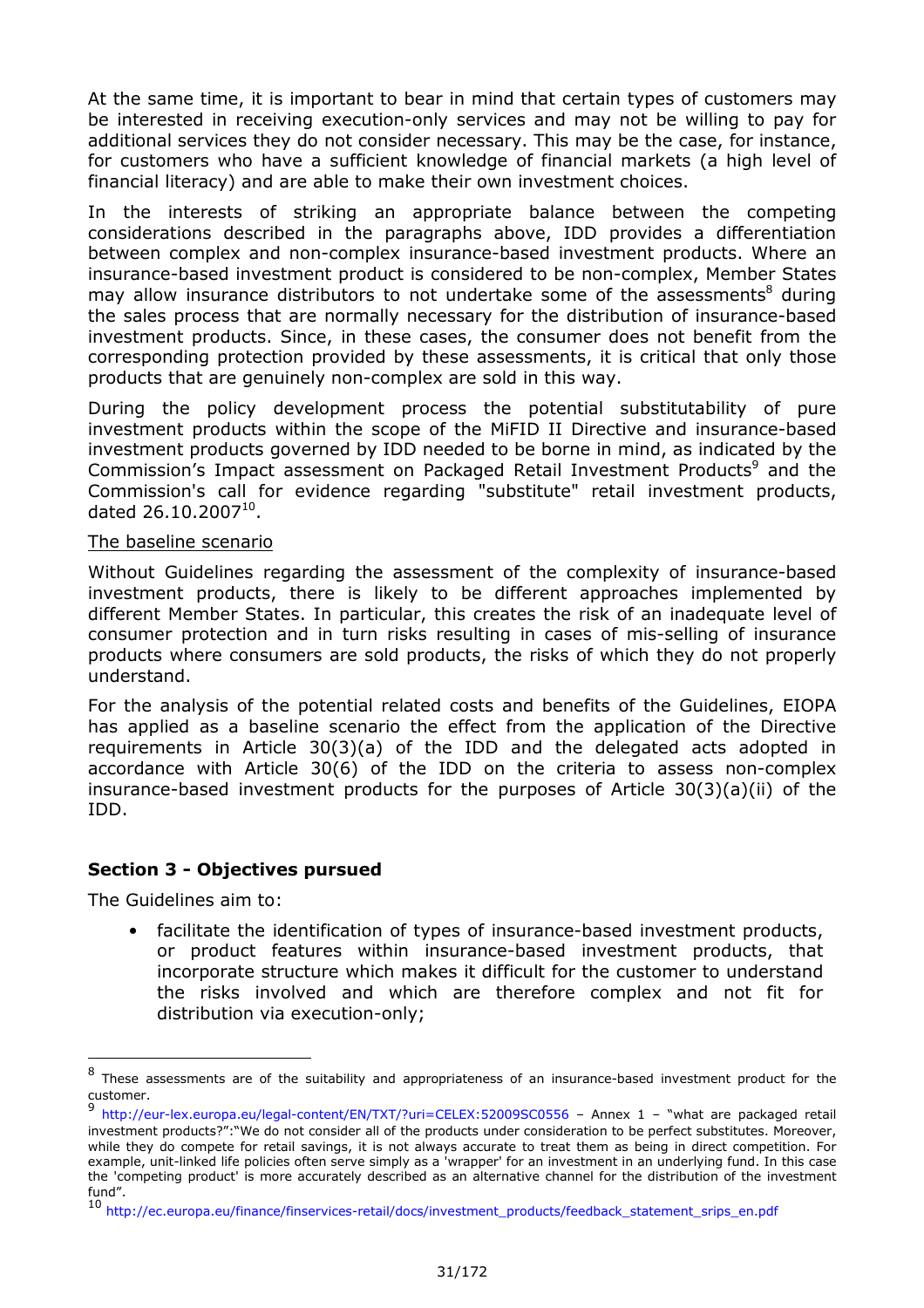- promote the consistent application of the IDD with respect to the identification insurance-based investment products, that incorporate a structure which makes it difficult for the customer to understand the risks involved; and
- be consistent with the line taken in the delegated acts adopted under Article 25 (8) of MiFID II.

These aims are consistent with the objectives of IDD, which has three general objectives:

- to improve insurance regulation in a manner that will facilitate market integration;
- to establish the conditions necessary for fair competition between distributors of insurance products; and
- to strengthen consumer protection, in particular with regards to insurance based investment products.

# **Section 4 - Policy Options**

With the intention to meet the objectives set out in the previous section, EIOPA has analysed different policy options throughout the policy development process.

A preliminary issue considered was whether EIOPA should exercise the "may" empowerment for Guidelines in Article 30(8) of the IDD, as well as the "shall" empowerment in Article 30(7) of the IDD. For this the following options were considered:

- **Policy Option 1.1 Issue Guidelines on "other noncomplex**  insurance-based investments": These would be developed alongside the Guidelines to be published in accordance with Article 30(7) of the IDD on insurance-based investment products that incorporate a structure which makes it difficult for the customer to understand the risks involved.
- **Policy Option 1.2 Do not issue Guidelines on "other non-complex** insurance-based investments": In this case the requirements for such investments would consist of those within the delegated acts adopted under Article 30(6) of the IDD.

The main issue considered was the approach to assessing whether insurance-based investment products incorporate a structure which makes it difficult for the customer to understand the risks involved. For this the following options were considered:

- **Policy option 2.1 Very restrictive approach according to which existing product structures would be deemed complex:** In view of the fact that there are a number of different elements which affect the maturity or surrender value of insurance-based investment products, namely the exposure to market fluctuations and the charging structure, one possible option would be to consider that all existing types of insurance-based investment products incorporate a structure which makes it difficult for the customer to understand the risks involved. This would then effectively prevent insurance undertakings and intermediaries from distributing existing insurance-based investment products via an execution-only sale.
- **Policy option 2.2 Criteria using ESMA Guidelines for MiFID II as a starting point:** Another possibility would be to only prevent insurance undertakings and intermediaries from distributing, via an execution-only sale, insurance-based investment products where they do not meet criteria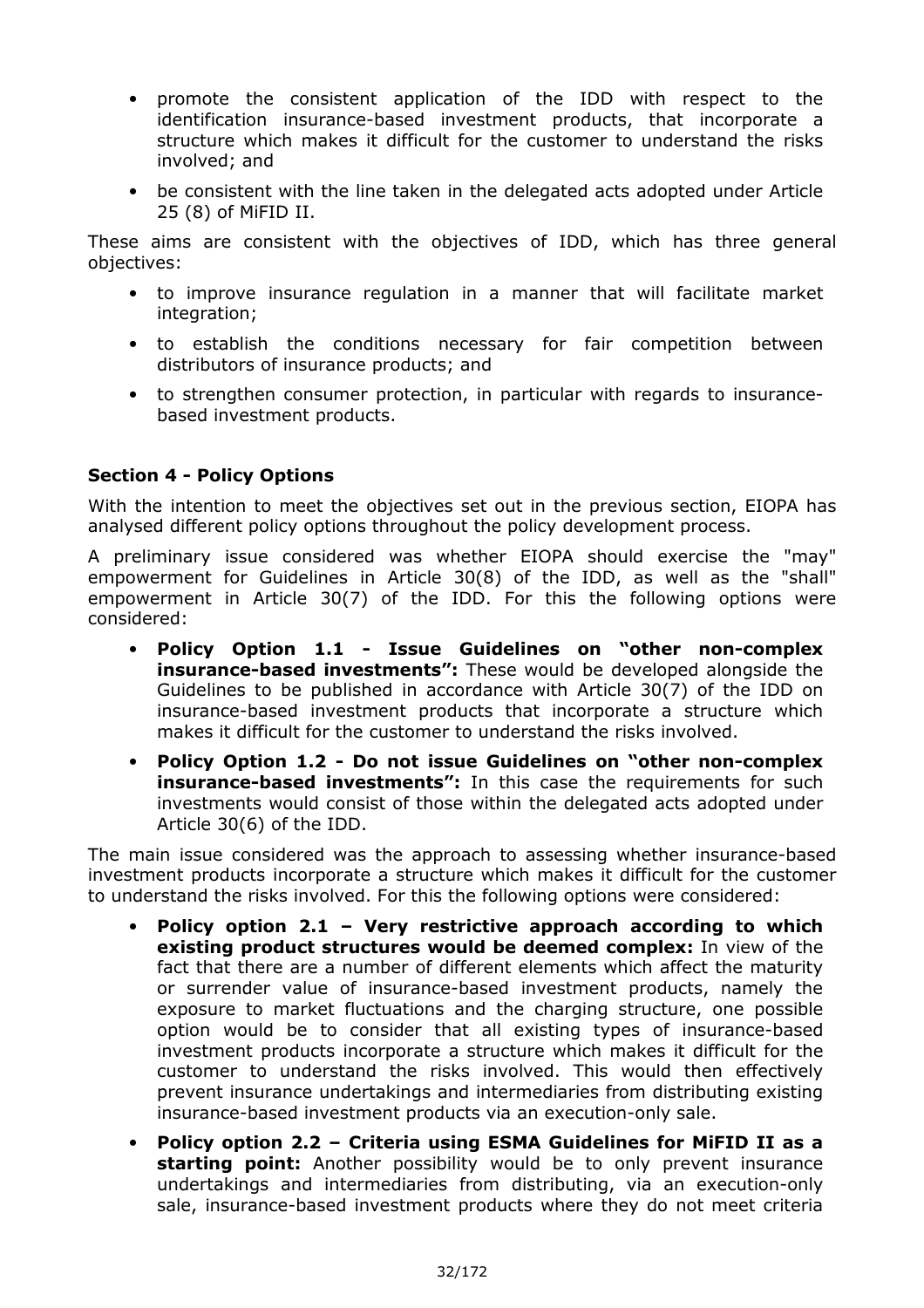related to the complexity of the product features or insurance contract. These criteria would take as a starting point those defined within ESMA Guidelines concerning the assessment of complex debt instruments and structured deposits under MiFID II.

• **Policy option 2.3 – Very general or otherwise limited criteria to assess product structures:** This would be based on the perspective that significant discretion is needed on a national or product level to determine whether a product structure is difficult to understand. It would also reflect the perspective that existing provisions in IDD, such as the "demands and needs test", already provided adequate safeguards for customers, as well as potentially the fact that additional provisions can be introduced on a Member States level, where they are judged to be necessary.

Where the Guidelines address other issues concerning the sale of insurance-based investment products via execution-only, the proposals are not expected to have a material impact compared to the baseline. In these cases, the Guidelines are proposed for the purpose of clarification and with a view to achieving a common understanding.

# **Section 5 Analysis of impacts**

Policy option  $1.1$  – Issue Guidelines on "other non-complex insurance-based investments"

The delegated acts on IDD state that "other non-complex insurance-based investments" referred to in Article 30(3)(a)(ii) of the IDD should not incorporate a structure that makes it difficult for the customer to understand the risks involved. This provision is based on EIOPA's Technical Advice, which intended to achieve consistency in approach for all non-complex insurance-based investment products within Article 30(3)(a), in view of the comparable condition in Article 30(3)(a)(i) of the IDD. The aim thus is that only insurance-based investment products which are readily understood by customers should be deemed non-complex and available for sale via execution-only. The development of Guidelines under the empowerments in both paragraphs 7 and 8 of Article 30 of the IDD therefore supports this aim of providing a consistent approach to all types of insurance-based investment products. In addition, as recognised by the empowerments in Article 30(7) and (8) of the IDD, Guidelines are considered to be an appropriate regulatory tool to address the issue of the complexity of different product structures allowing also for periodic updates to be made based on market developments.

For consumers, the development of Guidelines has the benefit of promoting a consistently high level of protection, irrespective of the type of insurance-based investment product. It also has the benefit to the industry and NCAs of clarifying the application of the delegated acts adopted under Article 30(6) of the IDD.

The cost of this Option for the industry and NCAs is that it reduces the degree of flexibility regarding the assessment of product complexity on a national level. Since the Guidelines would specify the application of the requirements in the delegated acts adopted under Article 30(6) of the IDD, this Option is not considered to result in any addition costs to customers above the baseline, for example in terms of increased product charges.

Policy option  $1.2$  – Do not issue Guidelines on "other non-complex insurance-based investments"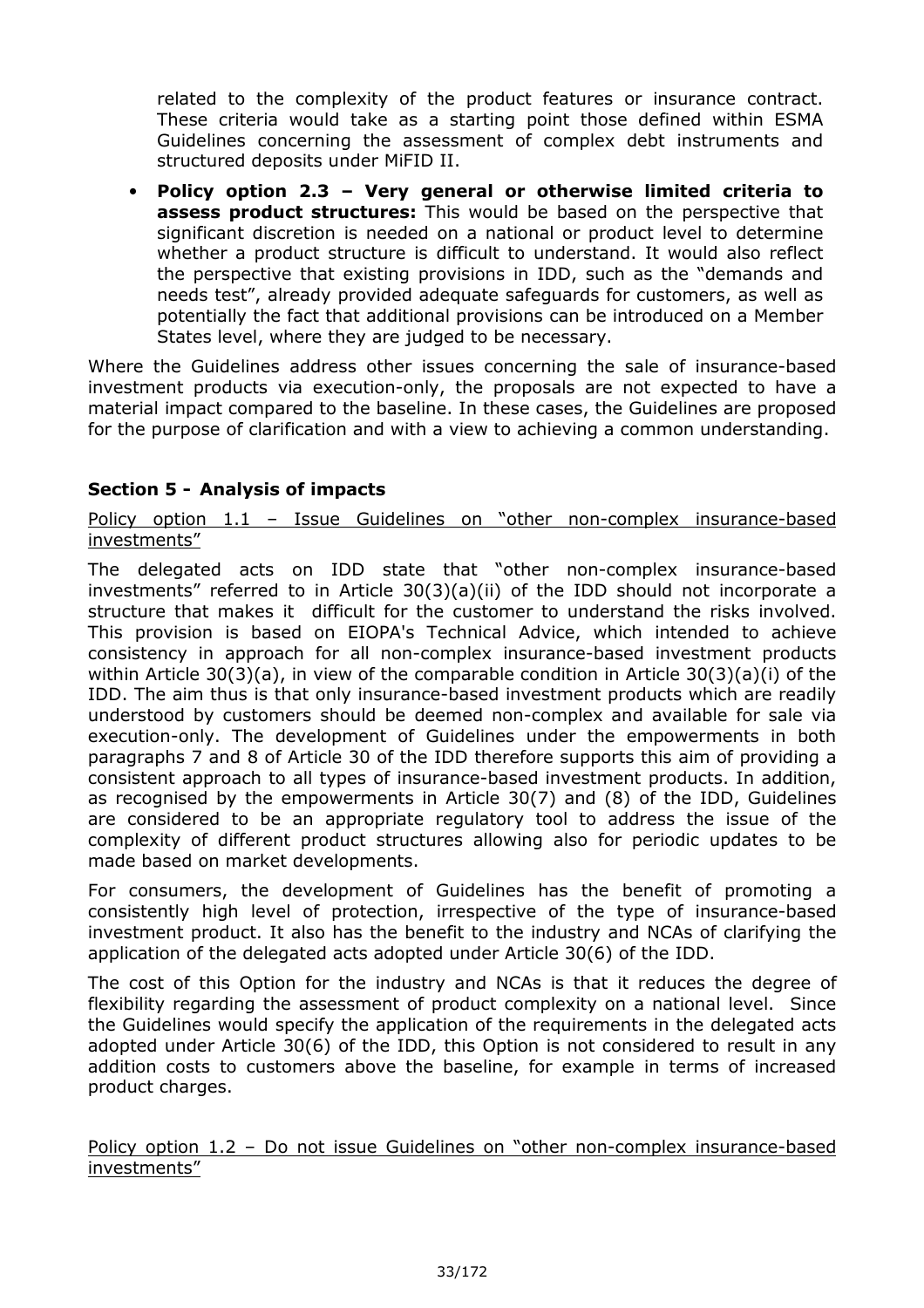Depending on the approach taken in the Member State, this Option could have the benefit for the industry and NCAs that there is more flexibility to determine on national level the types of structures within "other insurance-based investments" which make it difficult for the customer to understand the risks involved. This Option is not considered to provide any material benefits to customers.

The main cost of this approach would be that there may be a less consistent application of the delegated acts adopted under Article 30(6) of the IDD, which in turn could reduce the overall level of consumer protection across the EU.

# **Policy option 2.1 – Very restrictive approach**

Benefits:

- **For customers:** The rationale of this Option is that customers may not be able to understand the risks involved in insurance-based investment products. Therefore, the distributor would be required to collect information from the customer to assess whether the insurance product is suitable or appropriate for them. In this way, provided the distributor properly undertakes these assessments, the risk that the customer purchases a product that is not apposite for them, or not in their best interests, should be very small. Therefore, this Option provides the highest level of customer protection.
- **For industry:** A very restrictive approach reduces the risk that insurance products are sold which are not in the best interests of the customer. Therefore, this would reduce the risk of mis-selling products, thereby avoiding negative impacts on the reputation of the industry, or costs to compensate customers.
- **For NCAs:** Option 1 would have the benefit of higher legal certainty for NCAs. This is because they would not need to further assess whether a product's features are complex given the very restrictive approach in the Guidelines. In turn, they should also not need to assess a distributor's governance or sales processes relating to execution-only sales. Based on this Option, NCAs would essentially only need to verify that products were not sold via execution-only. The advantage of Option 1 is therefore that it can be relatively easily monitored and enforced.

#### Costs:

- **For customers:** This Option would limit the customer's choice and freedom to buy insurance-based investment products as responsible adults without the need to provide information on their knowledge and investment experience.
- **For industry:** A very restrictive approach as proposed under Option 1, may lead to a negative impact on the business model of certain insurance undertakings and intermediaries in those Member States where insurance-based investment products can currently be sold via execution-only, and thus it may act as a restraint of trade. The costs of having to conduct, at a minimum, an appropriateness assessment may render certain lower cost products as less cost efficient, or, in the extreme case, unviable. Where a distributor predominantly or exclusively sells products via execution-only, this Option is likely to have an impact on their administration costs, since they would need to modify their sales process and associated governance framework.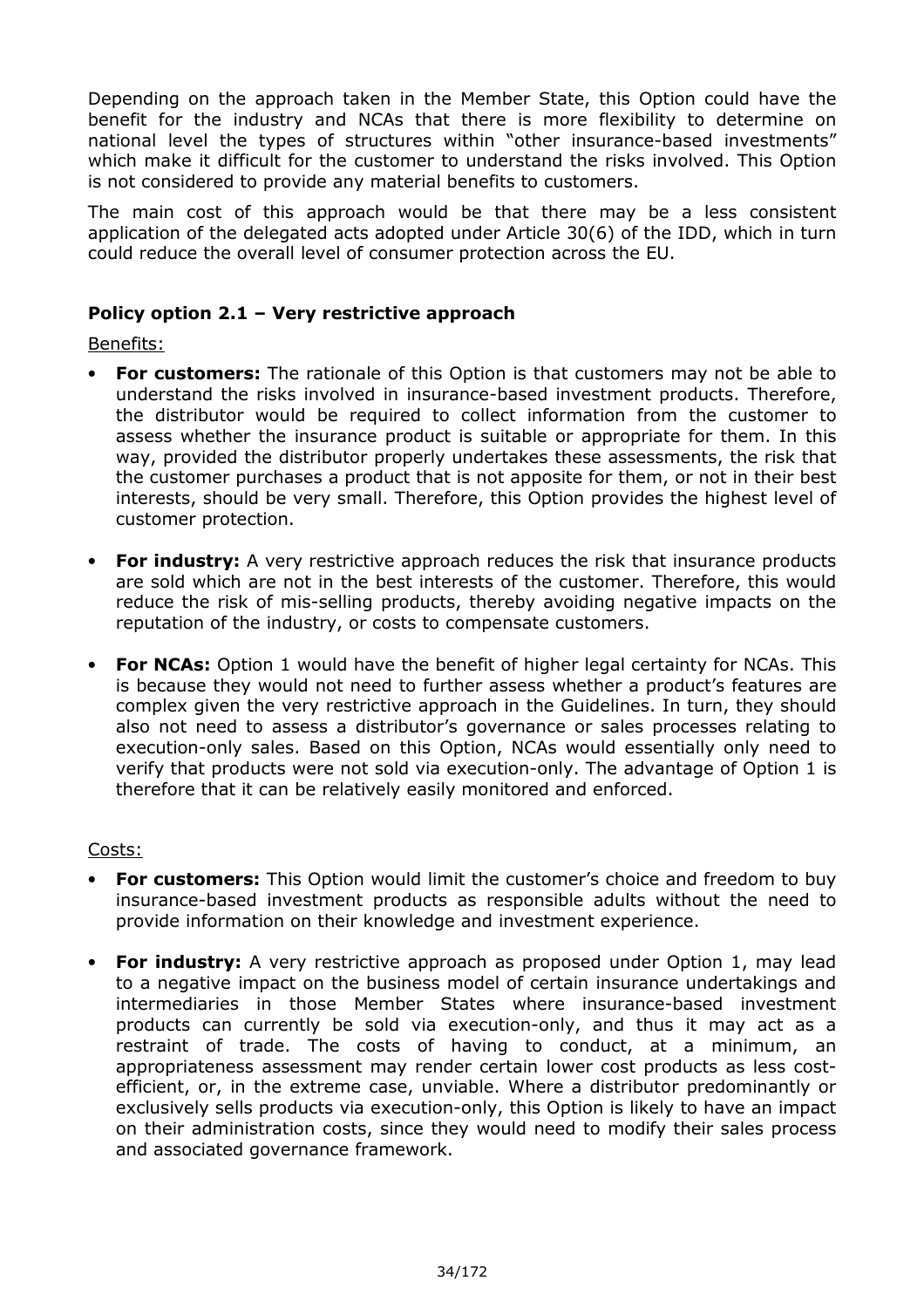• For NCAs: Where the existing regulatory regime allows for execution-only sales, having to restrict the existing regulatory regime in this way could increase monitoring and enforcement costs for NCAs, in particular at the implementation stage.

# **Policy Option 2.2 – Criteria using ESMA's Guidelines for MiFID II as a starting point**

Benefits:

- **For customers:** Option 2 aims to provide an appropriate level of customer protection, while, compared to Option 1, enabling greater flexibility regarding the means of distribution of non-complex insurance-based investment products. This Option thereby has the benefit that the overall distribution costs of noncomplex insurance-based investments should be lower, and thus in turn these products ought to be less costly for customers.
- **For industry:** If the criteria proposed are effective in excluding complex products from being sold via execution-only, the benefits outlined for Option 1 should also apply for Option 2. In this way the risk of products being mis-sold would be minimised. At the same time, the benefit of Option 2 for the industry is that they should be able to continue to sell some non-complex products, or to design such products for sale via execution-only. This means that it may be more cost efficient for them to sell non-complex products. In addition, distributors may be able to sell such products to customers who would otherwise have been deterred by the need to seek advice, or provide information on their knowledge and investment experience. Therefore, this Option may have a positive impact on the sales or revenues of insurance undertakings and intermediaries.
- **For NCAs:** Option 2 will be of benefit to NCAs which do not already have rules for assessing the complexity of product structures for insurance-based investment products, by establishing common principles for evaluating them.

# Costs:

- **For customers:** In contrast to Option 1, Option 2 would enable insurance distributors to offer some, but still a relatively limited range of insurance-based investment products for sale via execution-only. Depending on the current framework within the Member State, based on Option 2, customers would be able to purchase a wider or a narrower range of products via execution-only than they are currently able to. If the criteria proposed by EIOPA result in less insurance based investment products being available for sale via execution-only then it can be expected that the costs of purchasing those products may increase. On the other hand, if the criteria proposed by EIOPA result in more insurance-based investment products being available, there is in theory a risk that customers may not understand the features of those products, and as a result purchase products that are not in their best interests. However, provided that the criteria are effective in delineating between complex and non-complex product structures, this risk should not be increased by this Option.
- **For industry:** As with the costs for customers, the costs for the industry will depend on the current framework within the Member State. This will determine whether, as a result of the criteria proposed under Option 2, they will be able to sell a wider or a narrower range of products via execution-only than they are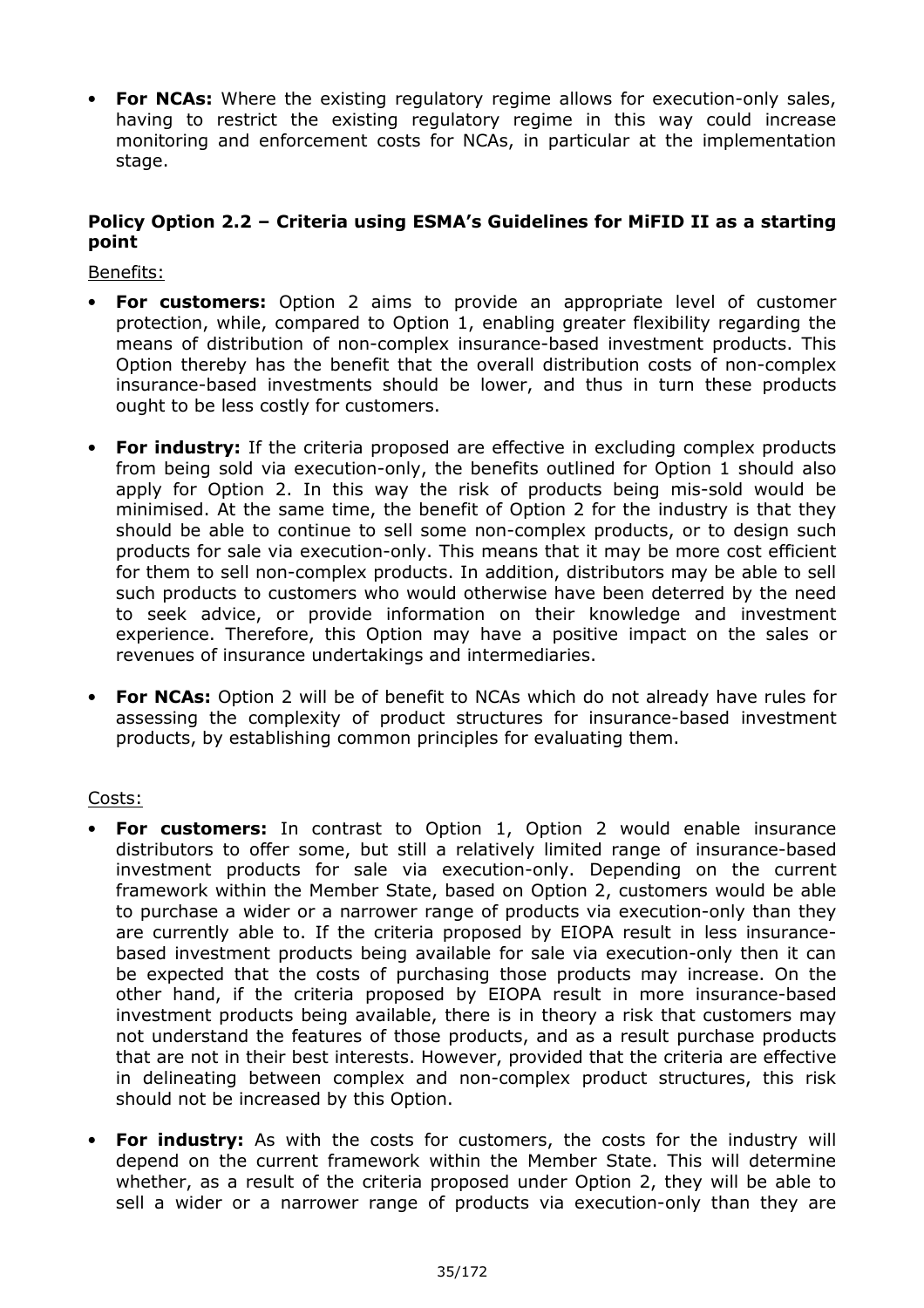currently able to. If the criteria proposed by EIOPA result in less products being available for sale via execution-only, then it can be expected that the costs of distributing those products may increase. These costs would be similar to those outlined for Option 1, but would be less in their extent. On the other hand, if the criteria proposed by EIOPA result in more products being available for sale via execution-only, there is in theory a higher risk that customers are sold products that are not appropriate for them, with in turn potential negative impacts for the reputation of the industry. However, provided that the criteria are effective in delineating between complex and non-complex product structures, this risk should not be increased by this Option.

**For NCAs:** Option 2 will result in costs for NCAs to verify that insurance distributors are appropriately applying the criteria. It may also result in costs for NCAs if the criteria are different from any existing rules in that Member State for the evaluation of the complexity of product structures of insurance-based investments.

# **Option 2.3 – Very general or otherwise limited criteria**

Benefits:

- **For customers:** This Option depends on how Member States implement the general criteria. Where a wide range of products are deemed to not incorporate a structure which makes it difficult for the customer to understand the risks involved, and are eligible for sale via execution-only, this approach may positively impact those retail customers who are highly financially literate. These customers should therefore be able to benefit from the ability to purchase a wide range of products at a reduced cost. Where only a limited number of, or no, products are deemed to not incorporate a structure which makes it difficult for the customer to understand the risks involved, the benefits would be similar to Options 1 and 2.
- **For industry:** Option 3 is likely to provide insurance distributors with a high degree of discretion, although it would depend on the approach taken in the Member State. In this case, distributors would have greater flexibility to determine whether a particular product or product feature is understandable, for example based on customer feedback.
- **For NCAs:** Where NCAs have more developed regimes which impose more detailed requirements already (following IMD), they are likely to retain those rules and thus benefits are not envisaged. Where NCAs do not currently have rules in this area, they will have the benefit of greater flexibility to determine the appropriate framework for the particular national market.

#### Costs:

• **For customers:** As stated, this Option depends on how Member States implement the general criteria. In the absence of a more prescriptive approach on a national level, Option 3 entails the risk that customers are sold products which are not suited to them, or which they do not understand the risks of. This option therefore heightens the risk of products being mis-sold. This is because without reasonably precise restrictions on the types of product structures that are difficult to understand, insurance distributors may consider certain products to be non complex, when in fact some customers are not able to understand the associated risks.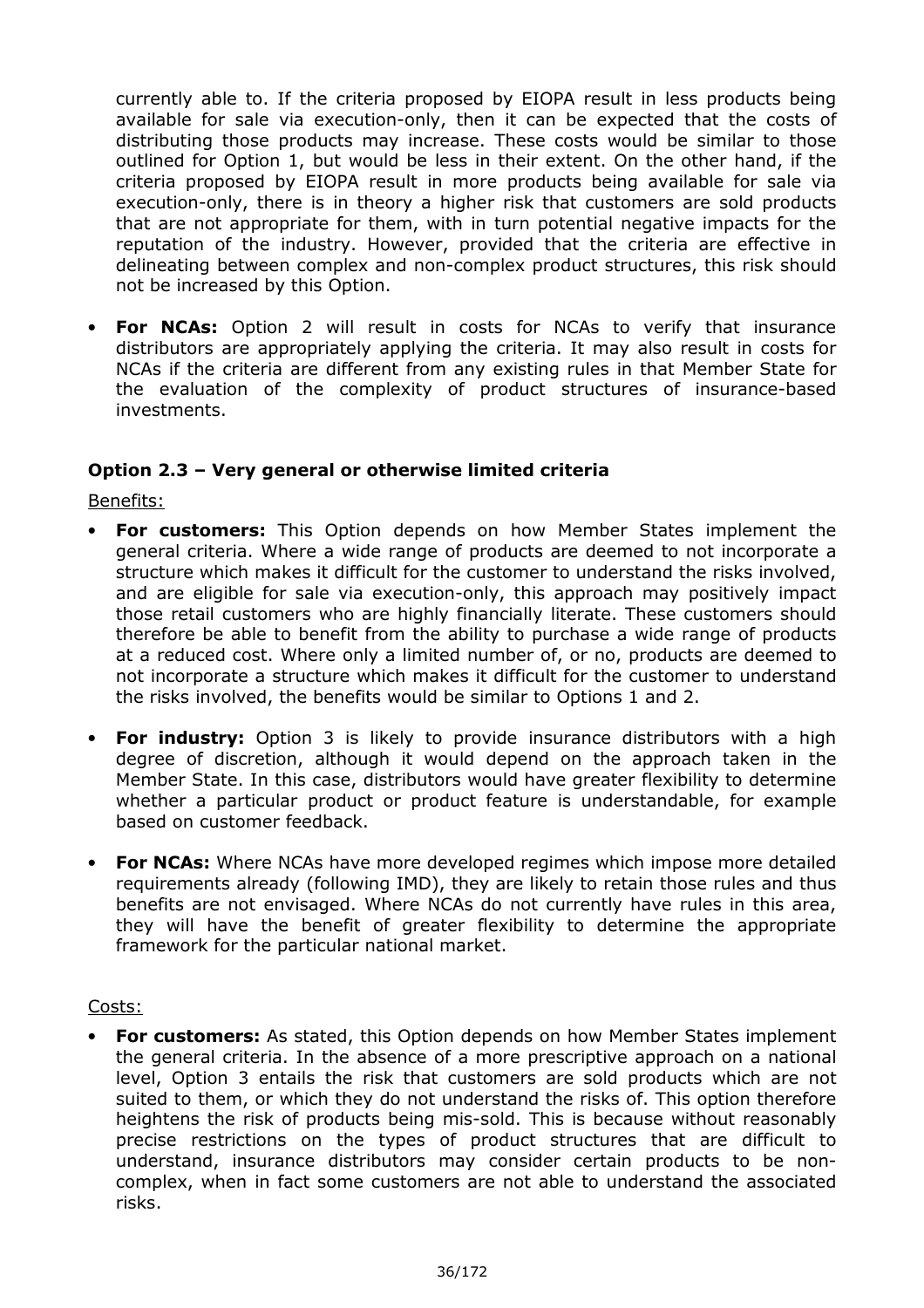- **For industry:** In the absence of a more prescriptive approach on a national level Option 3 entails the risk of a lower level of customer protection, and thus that market participants can be expected to continue to face reputational risk due to mis-selling cases.
- **For NCAs:** In the presence of only very general or limited restrictions on what constitutes a complex product structure, it may be more difficult for NCAs to supervise and enforce the requirement that insurance undertakings or intermediaries should only distribute non-complex insurance-based investment products via an execution-only sale. However, where NCAs already have a more detailed framework these costs would not apply.

## **Section 6 Comparison of options**

Regarding policy Options 1.1 and 1.2 the benefits of facilitating a consistent application of the requirements on structures which make it difficult for the customer to understand the risks involved for all types of insurance-based investment products were considered to outweigh any benefits of greater flexibility on a national level in the absence of Guidelines. Guidelines were also considered to be the appropriate tool to address this issue, in view of the greater flexibility to update them compared to delegated acts. **Therefore, policy Option 1.1 was chosen.**

For policy Options 2.1-2.3 when comparing the costs and benefits of the different policy options, it became apparent that an overly strict approach would not only be disadvantageous for insurance undertakings and insurance intermediaries, but also for customers and potentially for NCAs.

As policy Option 2.1 (very restrictive approach) would contradict the principle of the customer being responsible for their decisions, and limit the customer's flexibility in how they purchase insurance-based investment products, as well as increase regulatory costs, this Option does not seem adequate. Furthermore, it is questionable whether the Directive intends for there to be such a restrictive approach at EU level.

Conversely, policy Option 2.3 (very general criteria) does not seem adequate either. This is because it does not address adequately the risk of insurance-based investment products being mis-sold, due to the customer not understanding the risks involved.

**Therefore, policy Option 2.2 (criteria using ESMA's Guidelines for MiFID II as a starting point) is considered to find the appropriate balance between the interests of insurance distributors and those of their customers.** It also enables an appropriate degree of flexibility at NCA level, in providing criteria for assessing product structures at EU level which are still consistent with a minimum harmonising approach. From a customer's perspective it seems reasonable to prevent insurance distributors from making products available for sale via execution-only which do not meet the criteria, while enabling customers to execute an order for products where the criteria are met.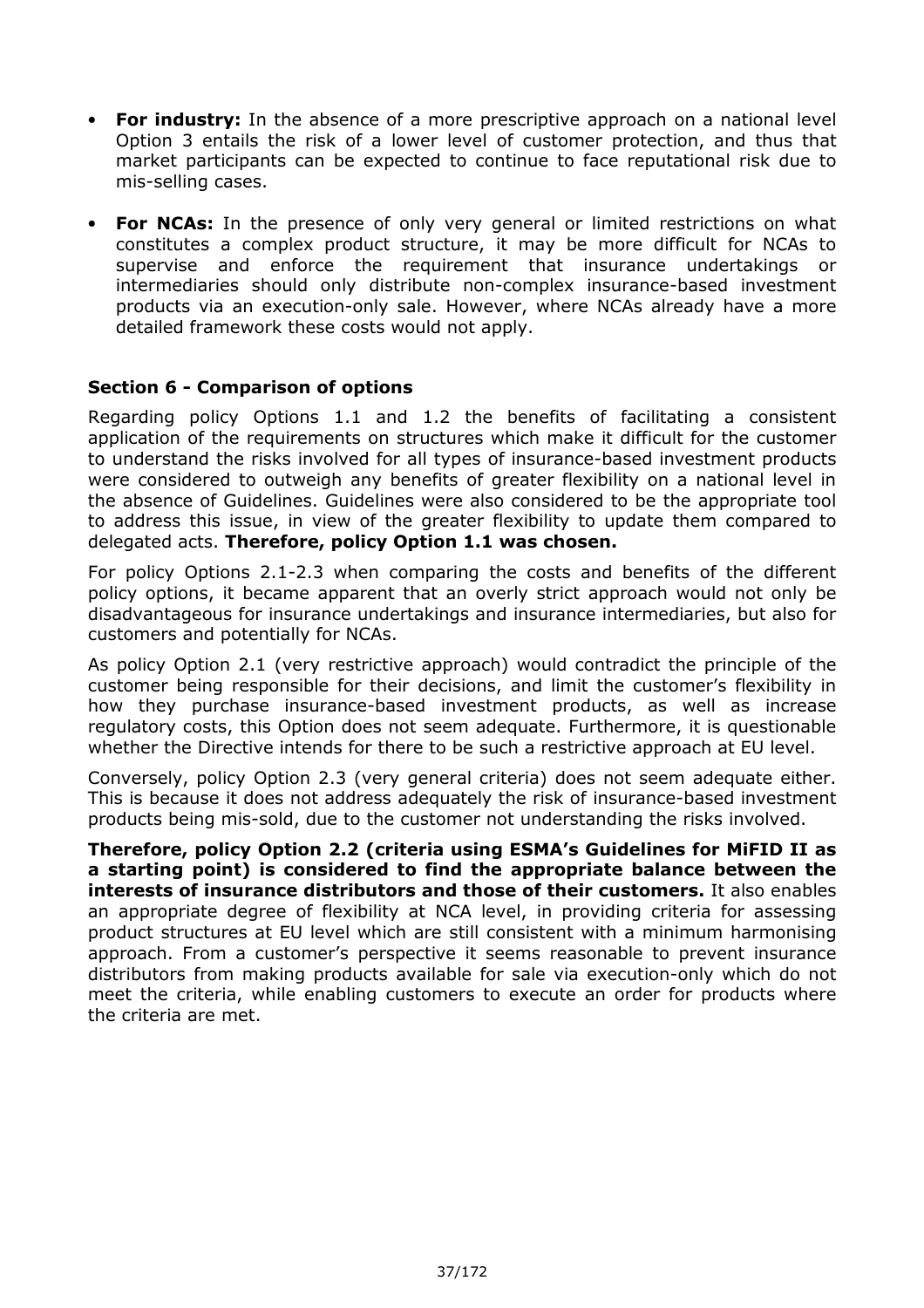|     | <b>Summary of Comments on CP-17-001 Guidelines on complex IBIPS</b>                                                                                                                                                                                                                                                                                                                                                                                                                                                                                                                                                                                                                                                                                                             |                     |                                                                                                                                                                                                                                                                                                                                                                                                                                                                                                                                                                                                                                                                                                                                                                                                                                                                                        |                                                                                                                                  |  |  |  |
|-----|---------------------------------------------------------------------------------------------------------------------------------------------------------------------------------------------------------------------------------------------------------------------------------------------------------------------------------------------------------------------------------------------------------------------------------------------------------------------------------------------------------------------------------------------------------------------------------------------------------------------------------------------------------------------------------------------------------------------------------------------------------------------------------|---------------------|----------------------------------------------------------------------------------------------------------------------------------------------------------------------------------------------------------------------------------------------------------------------------------------------------------------------------------------------------------------------------------------------------------------------------------------------------------------------------------------------------------------------------------------------------------------------------------------------------------------------------------------------------------------------------------------------------------------------------------------------------------------------------------------------------------------------------------------------------------------------------------------|----------------------------------------------------------------------------------------------------------------------------------|--|--|--|
|     | EIOPA would like to thank Actuarial Association of Europe, Allianz SE, ANASF - Associazione Nazionale Consulenti Finanzia, Association of British<br>Insurers, Association of Financial Mutuals (AFM), Association of International Life Offices AILO, Assuralia, Austrian Insurance Association VVO,<br>Better Finance, BIPAR, Bund der Versicherten BdV, CNCIF, DAV German Actuarial Society, European Federation of Financial Advisers and<br>Financial Intermediaries (FECIF), EUROPEAN FINANCIAL PLANNING ASSOACIATION EFPA, German Insurance Association (GDV), Institute and<br>Faculty of Actuaries, Insurance Europe, Intesa Sanpaolo, Investment and Life Assurance Group (ILAG), IRSG, OP Financial Group, Standard Life<br>UK, and Unipol Gruppo Finanziario S.p.A. |                     |                                                                                                                                                                                                                                                                                                                                                                                                                                                                                                                                                                                                                                                                                                                                                                                                                                                                                        |                                                                                                                                  |  |  |  |
| No. | <b>Name</b>                                                                                                                                                                                                                                                                                                                                                                                                                                                                                                                                                                                                                                                                                                                                                                     | <b>Reference</b>    | <b>Comment</b>                                                                                                                                                                                                                                                                                                                                                                                                                                                                                                                                                                                                                                                                                                                                                                                                                                                                         | <b>Resolution</b>                                                                                                                |  |  |  |
| 1.  | Actuarial<br>of I<br>Association<br>Europe                                                                                                                                                                                                                                                                                                                                                                                                                                                                                                                                                                                                                                                                                                                                      | General<br>Comments | The question of complex products is of a broader scope than the ""execution-<br>only" distribution issue. To be deemed as complex may trigger mandatory<br>comprehension alert (PRIIPs), specific distribution arrangements and unduly<br>negative bias towards the product. It is of critical importance with regards to<br>products relying on the general account, which are widespread on many<br>markets, and is equally relevant with regards to the IBIPs with multiple<br>options (MOPs).<br>When dealing with these MOPs products, it is of utmost importance to seek<br>consistency with the MIFID prescriptions. This is necessary to ensure a level<br>playing field without any distortion stemming from the fact that the funds are<br>subscribed through an insurance contract or directly.<br>For these MOPs products, there is often a possible confusion between the | Please see the Feedback<br>Statement.<br>EIOPA has sought to ensure<br>appropriate consistency with<br>the relevant MiFID rules. |  |  |  |
|     |                                                                                                                                                                                                                                                                                                                                                                                                                                                                                                                                                                                                                                                                                                                                                                                 |                     | level of the contract and the level of the underlying investment options,<br>which is frequently the most relevant level at which the complexity should be<br>assessed.<br>So we urge the regulator to be extremely careful about any criteria which                                                                                                                                                                                                                                                                                                                                                                                                                                                                                                                                                                                                                                   |                                                                                                                                  |  |  |  |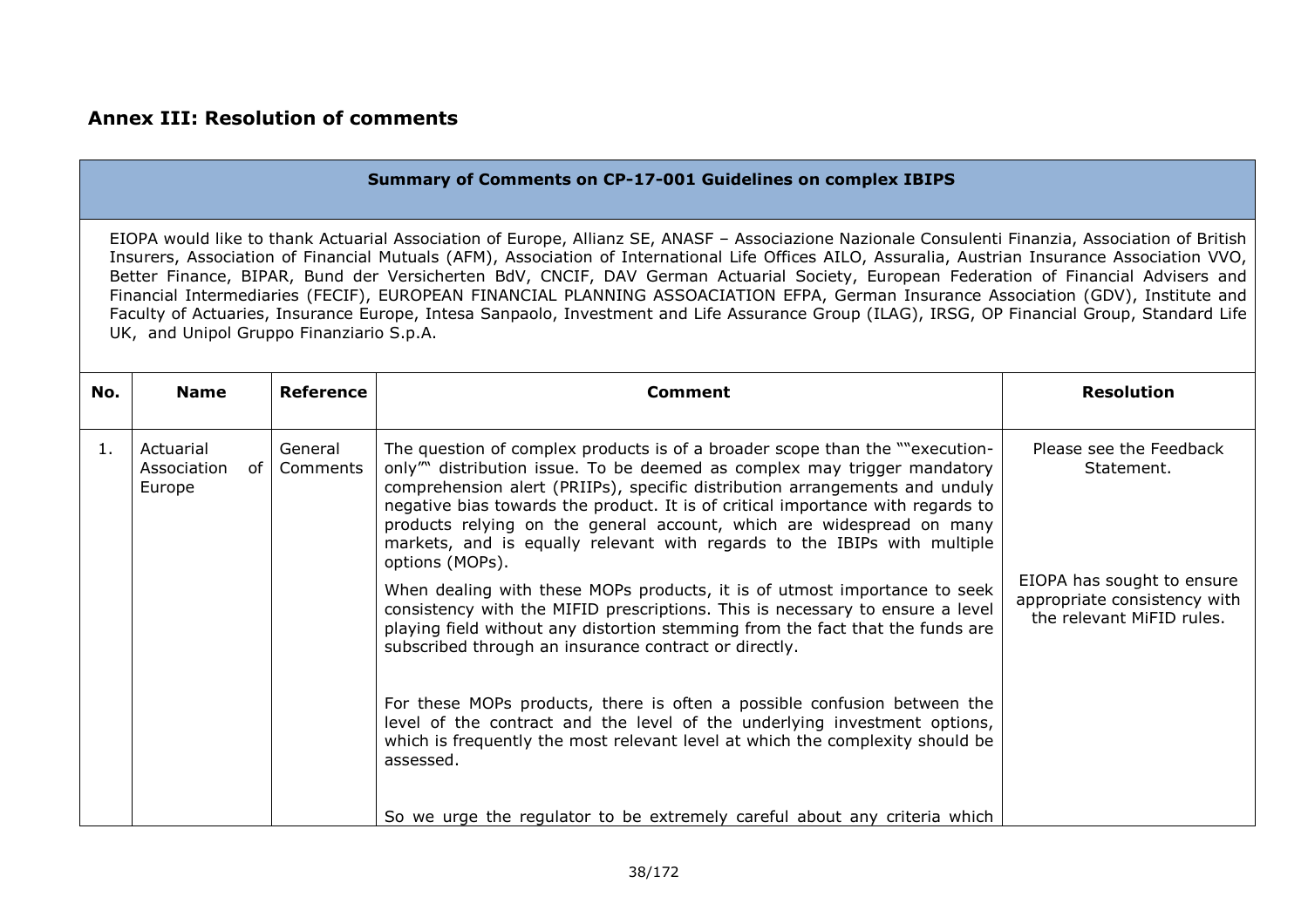|    |            |                     | could lead to a requirement to deem complex funds held inside an insurance<br>contract which wouldn''t have been deemed complex if they were directly<br>held. Any gap or inconsistency would be detrimental for consumer<br>understanding and sound judgement.<br>No less importantly, in a financial environment of very low interest rates<br>which may require operators to adapt their business model and which may<br>lead consumers to revise their demands and needs, such market transition<br>shouldn''t be unduly impeded. That is why it is essential that the regulatory<br>framework gives operators and consumers sufficient flexibility and legal<br>protection to permit the evolution of market practice when this is necessary. |                                                                                                                                                   |
|----|------------|---------------------|----------------------------------------------------------------------------------------------------------------------------------------------------------------------------------------------------------------------------------------------------------------------------------------------------------------------------------------------------------------------------------------------------------------------------------------------------------------------------------------------------------------------------------------------------------------------------------------------------------------------------------------------------------------------------------------------------------------------------------------------------|---------------------------------------------------------------------------------------------------------------------------------------------------|
| 2. | Allianz SE | General<br>Comments | We agree with the regulatory intent to provide customers with transparent<br>and good to understand product information that enables for taking well<br>informed decisions. In this regard it is consequent to develop criteria to<br>differenciate between non-complex products that are accessible for self<br>informed customers and those products that deserve financial advice to<br>ensure the intended well informed decision making.<br>The guiding principle to assess qualification of non-complex products for<br>execution-only sale and placing the comprehension alert on the KID should<br>therefore be the customer risk perspective: "what does the customer need to<br>understand to take a well informed decision"?.           | EIOPA has aimed to consider<br>whether different product<br>features can be understood<br>by the customer (as per the<br>empowerment in the IDD). |
|    |            |                     | The criteria proposed by EIOPA to define "other non-complex" IBIPs for the<br>purposes of execution-only sales are too wide and risk excluding<br>unintendedly from the scope of "execution only" sales products that, from a<br>customer risk perspective, are not difficult to understand nor expose the<br>customer to higher risk than non-complex products under MiFID II.                                                                                                                                                                                                                                                                                                                                                                    |                                                                                                                                                   |
|    |            |                     | Significant product features that are necessary to be understood with view to<br>potential risk exposure from customer perspective are often well<br>understandable, namely when it comes to the protective effects of<br>guarantees or potential economic benefit like participation in annual surplus.                                                                                                                                                                                                                                                                                                                                                                                                                                           |                                                                                                                                                   |
|    |            |                     | IBIPs in perspective with UCITS investments<br>1.<br>The criteria proposed suggest that investments in insurance general                                                                                                                                                                                                                                                                                                                                                                                                                                                                                                                                                                                                                           | The issue of whether a<br>product can be deemed non-                                                                                              |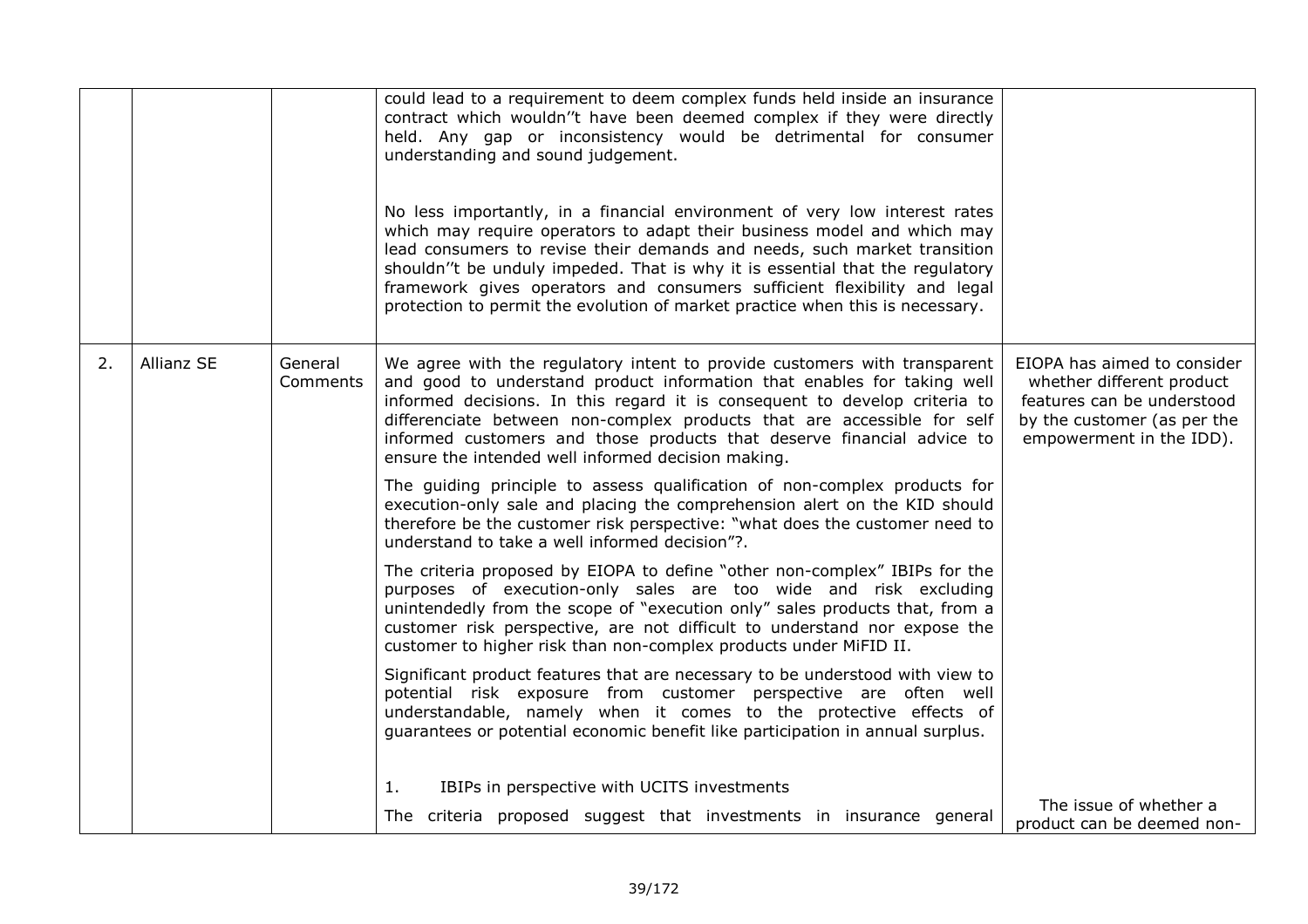| accounts, in which investors do not invest directly, should be regarded as<br>more complex than UCITS funds. If the investment exposure in general<br>accounts is guaranteed by minimum value at maturity, this should qualify as<br>not difficult to understand from the customer's perspective, irrespective of<br>(complex) underlying target investment strategy. Similarly participation in<br>profit sharing mechanism does not constitute risk exposure for the customer<br>but adds potential customer benefit.<br>Furthermore the surrender risk exposure in IBIPs should be assessed against<br>the same principles as UCITS investments under MiFID II where a potential<br>negative return does not hinder their qualification as non-complex product.<br>Accordingly, an IBIP that ensures a transparent surrender value, including<br>charges, over time should qualify as "non-complex".                                                                                                                                                                                                                                                                                                                  | complex if it has a<br>quaranteed maturity value is<br>addressed in the Commission<br>delegated regulation. As<br>stated in its technical advice,<br>EIOPA considers that a<br>product may still have<br>complex features where there<br>is a guaranteed level of<br>return.<br>Regarding profit-sharing<br>mechanisms, EIOPA has<br>made some amendments to<br>the Guidelines with a view to<br>clarifying how these features<br>should be assessed. |
|--------------------------------------------------------------------------------------------------------------------------------------------------------------------------------------------------------------------------------------------------------------------------------------------------------------------------------------------------------------------------------------------------------------------------------------------------------------------------------------------------------------------------------------------------------------------------------------------------------------------------------------------------------------------------------------------------------------------------------------------------------------------------------------------------------------------------------------------------------------------------------------------------------------------------------------------------------------------------------------------------------------------------------------------------------------------------------------------------------------------------------------------------------------------------------------------------------------------------|-------------------------------------------------------------------------------------------------------------------------------------------------------------------------------------------------------------------------------------------------------------------------------------------------------------------------------------------------------------------------------------------------------------------------------------------------------|
| Implications of complexity label<br>2.<br>The qualification of an IBIP as complex is will not only govern the "execution-<br>only" sale but also trigger the mandatory comprehension alert to be placed<br>on the Key Information Document governed by PRIIPs RTS. Therefore the<br>criteria proposed in the context of IDD must be rigorously assessed in view<br>of the guiding principle of the customer risk perspective. However, as<br>currently drafted, the vast majority of IBIP being marketed by financial<br>advisor (who is mandated and qualified to well explain the products) will<br>show the comprehension alert. This alert will easily be understood by<br>consumers as "risky product" and preventing them from investing in long<br>term savings products with (technically complex) guarantee mechanisms that<br>are providing protection against investment risk that are not available in pure<br>UCITs investments.<br>We note that the wording of the Technical Advice is dependent on the<br>comments received during the public consultation of the Guidelines and on<br>that basis urge an holistic re-assessment of the criteria proposed both in<br>Level 2 and in potential Guidelines. | Please see the feedback s<br>tatement.                                                                                                                                                                                                                                                                                                                                                                                                                |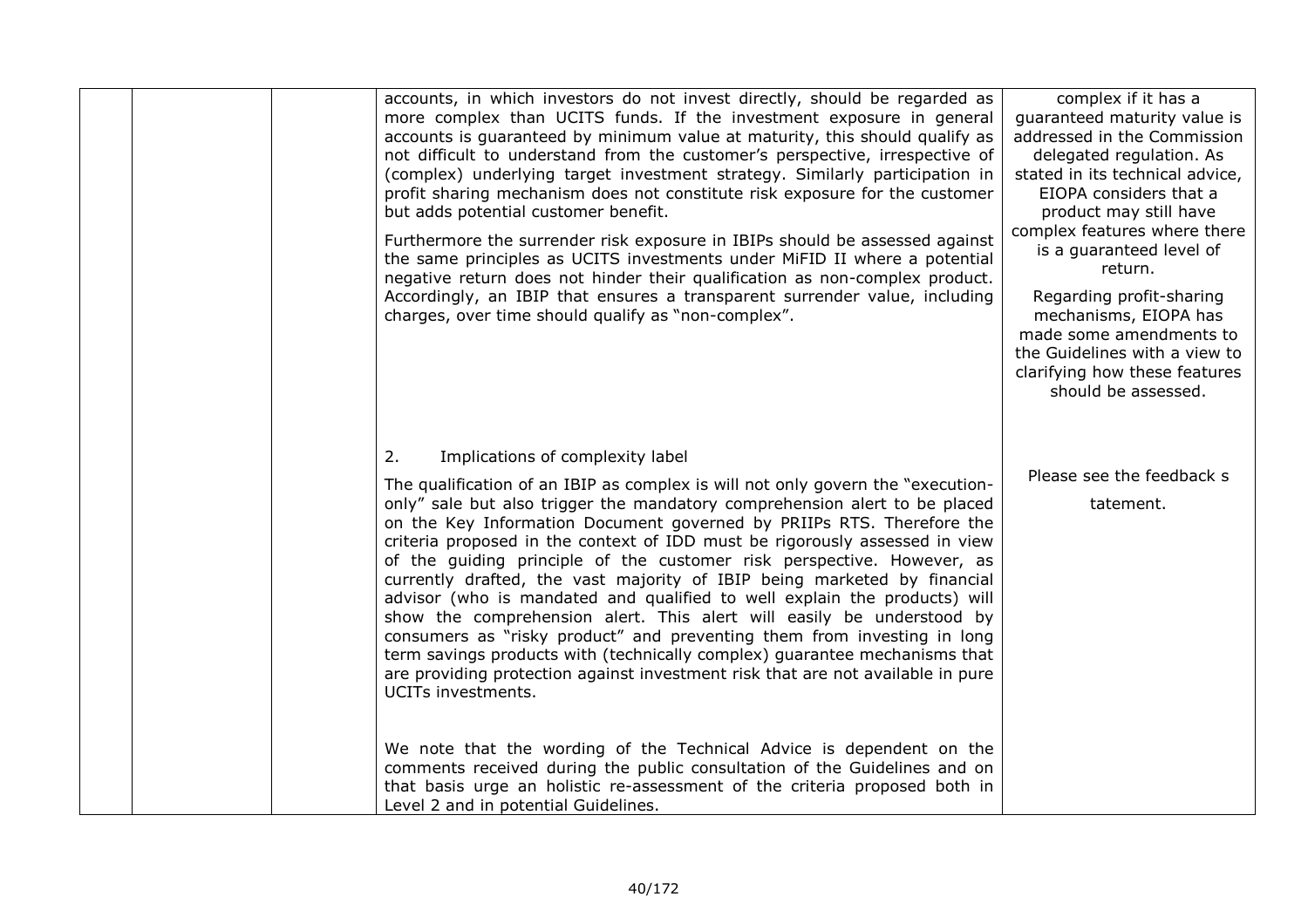| 3. | Association of<br><b>British Insurers</b> | General<br>Comments | About the ABI<br>The Association of British Insurers (ABI) is the leading trade association for<br>insurers and providers of long-term savings. Our 250 members include most<br>household names and specialist providers who contribute £12bn in taxes and<br>manage investments of £1.8 trillion.                                                                                                                                                                                                                                                                                                                                                                                                                                                                                                                            | Please see the Feedback<br>Statement. |
|----|-------------------------------------------|---------------------|-------------------------------------------------------------------------------------------------------------------------------------------------------------------------------------------------------------------------------------------------------------------------------------------------------------------------------------------------------------------------------------------------------------------------------------------------------------------------------------------------------------------------------------------------------------------------------------------------------------------------------------------------------------------------------------------------------------------------------------------------------------------------------------------------------------------------------|---------------------------------------|
|    |                                           |                     | <b>Executive Summary</b><br>The Association of British Insurers (ABI) is concerned with the restrictive<br>approach EIOPA has taken concerning the sale of insurance based<br>investment products (IBIPs) in Consultation Paper 17/001, and with the<br>definition of complex IBIPs in Technical Advice 17/048. We believe that this<br>could have significant adverse effects on the market and limit consumers'<br>access to insurance products that provide long-term investment instruments<br>with reduced risk exposure, by wrongly classifying many IBIPs as complex.                                                                                                                                                                                                                                                  |                                       |
|    |                                           |                     | Our main concerns relate to the following:                                                                                                                                                                                                                                                                                                                                                                                                                                                                                                                                                                                                                                                                                                                                                                                    |                                       |
|    |                                           |                     | Insurance product structures                                                                                                                                                                                                                                                                                                                                                                                                                                                                                                                                                                                                                                                                                                                                                                                                  |                                       |
|    |                                           |                     | We consider that parts of the proposed Guideline 2 of CP 17/001 on 'a<br>structure which makes it difficult for the customer to understand the risks<br>involved', fail to meet the objectives of the IDD as they can be interpreted as<br>focussing on the actuarial processes insurance companies have in place to<br>de-risk their products, instead of examining product features that create<br>risks that are difficult to understand. While insurers use complex procedures,<br>these aim to provide customers with medium and long-term instruments that<br>reduce consumers' risk exposure, making them as predictable as possible.<br>For example, the mechanisms of smoothing may be difficult for the customer<br>to understand, but the concept is not, including what this means for how<br>risky a product is. | Please see the Feedback<br>Statement. |
|    |                                           |                     | Guideline 2, as currently drafted, could restrict consumer choice and access<br>to such products. If contractual conditions are clearly disclosed to customers,<br>including for execution-only sales, the structure of the product should not be                                                                                                                                                                                                                                                                                                                                                                                                                                                                                                                                                                             |                                       |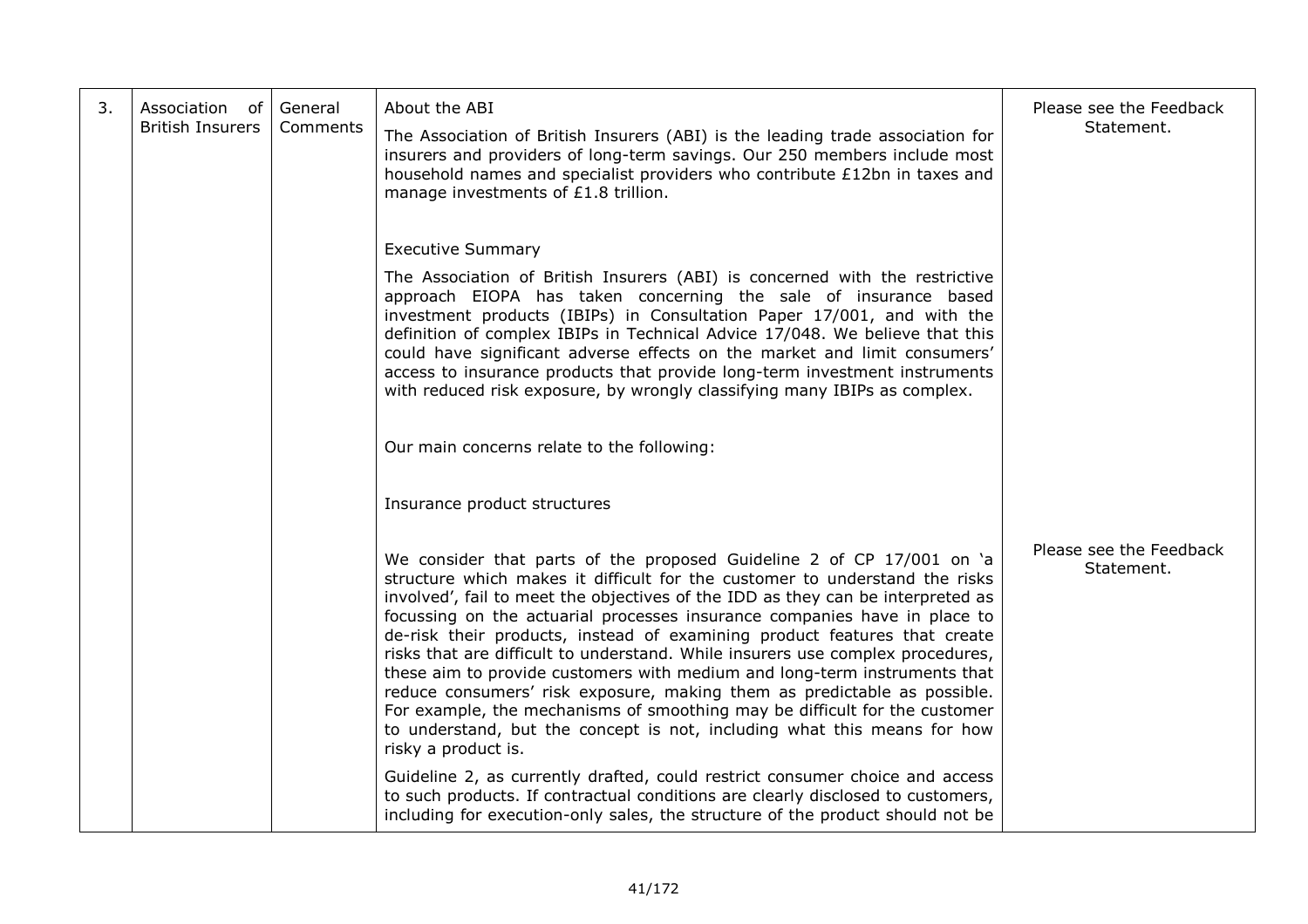|  | difficult to understand, and the product should not be classed as complex.<br>Regulatory arbitrage                                                                                                                                                                                                                                                                                                                                                                                                                                                                                                                                                                                                                                                                                                                                                                                                 |                                                                                                                                                                                                                                                                                                             |
|--|----------------------------------------------------------------------------------------------------------------------------------------------------------------------------------------------------------------------------------------------------------------------------------------------------------------------------------------------------------------------------------------------------------------------------------------------------------------------------------------------------------------------------------------------------------------------------------------------------------------------------------------------------------------------------------------------------------------------------------------------------------------------------------------------------------------------------------------------------------------------------------------------------|-------------------------------------------------------------------------------------------------------------------------------------------------------------------------------------------------------------------------------------------------------------------------------------------------------------|
|  | Competing product lines should be governed by comparable regulatory<br>provisions to ensure a level playing field. We fear that both the definition of<br>complex IBIPs within the EIOPA Technical Advice and the proposed<br>guidelines in CP 17/001 would fail to achieve this aim. Pooled investment<br>vehicles, such as investments in UCITs funds, are currently afforded<br>favourable regulatory requirements compared with the provisions of the IDD<br>for IBIPs. It should be recognised that IBIPs, such as standard unit linked<br>investment options and with-profits, provide exposure to diversified<br>investment pools in a similar manner to UCITS funds, and aim to smoothen<br>returns and reduce exposure to market volatility. It is important that such<br>investment vehicles have comparable regulatory status.                                                          | EIOPA has aimed for<br>appropriate consistency with<br>the comparable rules for<br>UCITS as well as other MiFID<br>investment products, whilst<br>also reflecting the wide range<br>of different types of IBIPs<br>available in different Member<br>States.                                                 |
|  | Focus on execution-only sales                                                                                                                                                                                                                                                                                                                                                                                                                                                                                                                                                                                                                                                                                                                                                                                                                                                                      |                                                                                                                                                                                                                                                                                                             |
|  | The focus of the CP on execution only-sales could restrict innovation in the<br>market, by introducing rigid provisions for insurance product distribution.<br>This goes against the principle of technology neutral regulation. Products<br>should be available through various different channels, and it should be<br>considered that digital distribution of retail financial services plays an<br>important role in this respect. Buying products on-line should not be made<br>unnecessarily burdensome for providers against rapidly increasing demand<br>for such services.<br>We are concerned that under the current proposals, the vast majority of<br>IBIPs are likely to be classed as complex. This means that even consumers<br>with high financial capability who take the initiative to make their own<br>investment decisions will be forced to undergo an appropriateness test. | Please see the feedback<br>statement. It can also be<br>added that the Guidelines are<br>considered to be technology<br>neutral. They do not address<br>whether products should be<br>sold online or not, but<br>whether or not an<br>appropriateness or suitability<br>assessment should be<br>undertaken. |
|  | Furthermore, even if a product was classed as non-complex, it could not be<br>sold without an appropriateness test if the sale was not explicitly at the<br>customer's initiative.                                                                                                                                                                                                                                                                                                                                                                                                                                                                                                                                                                                                                                                                                                                 |                                                                                                                                                                                                                                                                                                             |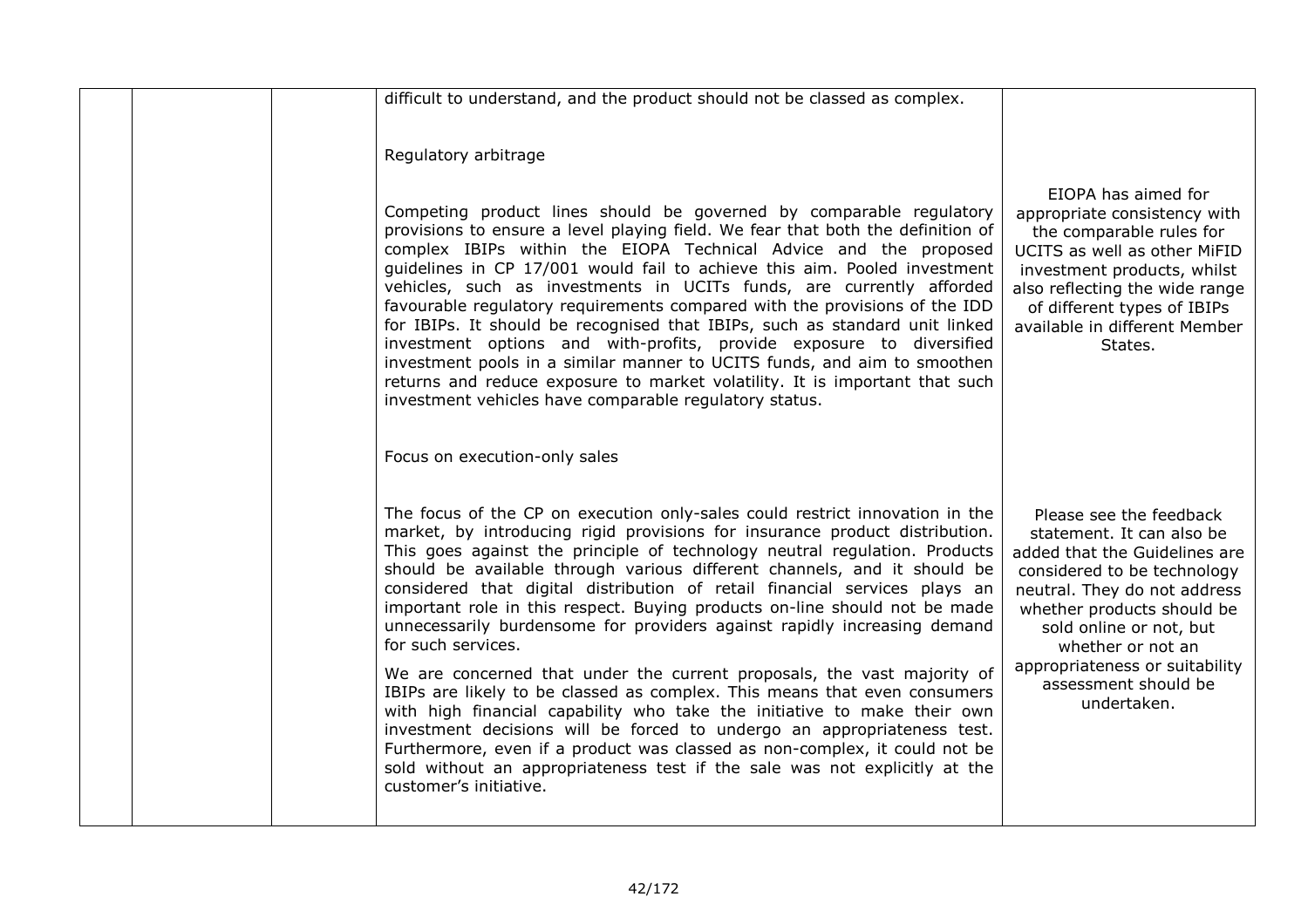|    |                                                 |                     | Existing regulation                                                                                                                                                                                                                                                                                                                                                                                                                                                                                                                                                                                                                                                                                                                                         |                                                                                                                                                                                                                                                                      |
|----|-------------------------------------------------|---------------------|-------------------------------------------------------------------------------------------------------------------------------------------------------------------------------------------------------------------------------------------------------------------------------------------------------------------------------------------------------------------------------------------------------------------------------------------------------------------------------------------------------------------------------------------------------------------------------------------------------------------------------------------------------------------------------------------------------------------------------------------------------------|----------------------------------------------------------------------------------------------------------------------------------------------------------------------------------------------------------------------------------------------------------------------|
|    |                                                 |                     | Insurers are heavily regulated entities. Solvency II, the Financial Services<br>Compensation Scheme and existing product oversight and governance<br>requirements ensure the safeguarding of consumers' interests and<br>investments. There are extensive disclosure requirements in place to ensure<br>that consumers are provided with necessary documents, such as the PRIIPs<br>KID, which present information about risks and complexity of products.<br>Furthermore, the recent change to the PRIIPs comprehension alert makes an<br>explicit link to the IDD. We believe that EIOPA has not taken these provisions<br>sufficiently into account when opting for an approach which will significantly<br>change the distribution landscape for IBIPs. | Please see the Feedback<br>Statement. It can be also be<br>added that the fact that<br>insurers are subject to<br>prudential and conduct<br>regulations does not<br>automatically mean that all<br>insurance products should be<br>considered to be non-<br>complex. |
|    |                                                 |                     | Uncertainty for providers                                                                                                                                                                                                                                                                                                                                                                                                                                                                                                                                                                                                                                                                                                                                   |                                                                                                                                                                                                                                                                      |
|    |                                                 |                     | Our members lack certainty on a number of issues, and we would welcome<br>clarification from EIOPA that closed business and contracts concluded before<br>the IDD comes into force on 23 February 2018 should not be covered by the<br>Directive, or the proposals of CP17/001. This should extend to instances<br>where contractual options are exercised by the customer. The IDD clearly<br>concerns the distribution of products, and therefore any products distributed<br>before the Directive coming into force should not be covered by its<br>provisions.                                                                                                                                                                                          | This issue is not within the<br>scope of the Guidelines, but<br>concerns the application of<br>the IDD in general.                                                                                                                                                   |
| 4. | Association<br>of<br>Financial<br>Mutuals (AFM) | General<br>Comments | The Association of Financial Mutuals (AFM) represents insurance and<br>healthcare providers that are owned by their customers, or which are<br>established to serve a defined community (on a not for profit basis).<br>Between them, mutual insurers manage the savings, pensions, protection<br>and healthcare needs of over 30 million people in the UK and Ireland, collect<br>annual premium income of £16.4 billion, and employ nearly 30,000 staff.                                                                                                                                                                                                                                                                                                  | Please see the Feedback<br>Statement.                                                                                                                                                                                                                                |
|    |                                                 |                     | We consider that the guidelines provided in the consultation provide very                                                                                                                                                                                                                                                                                                                                                                                                                                                                                                                                                                                                                                                                                   |                                                                                                                                                                                                                                                                      |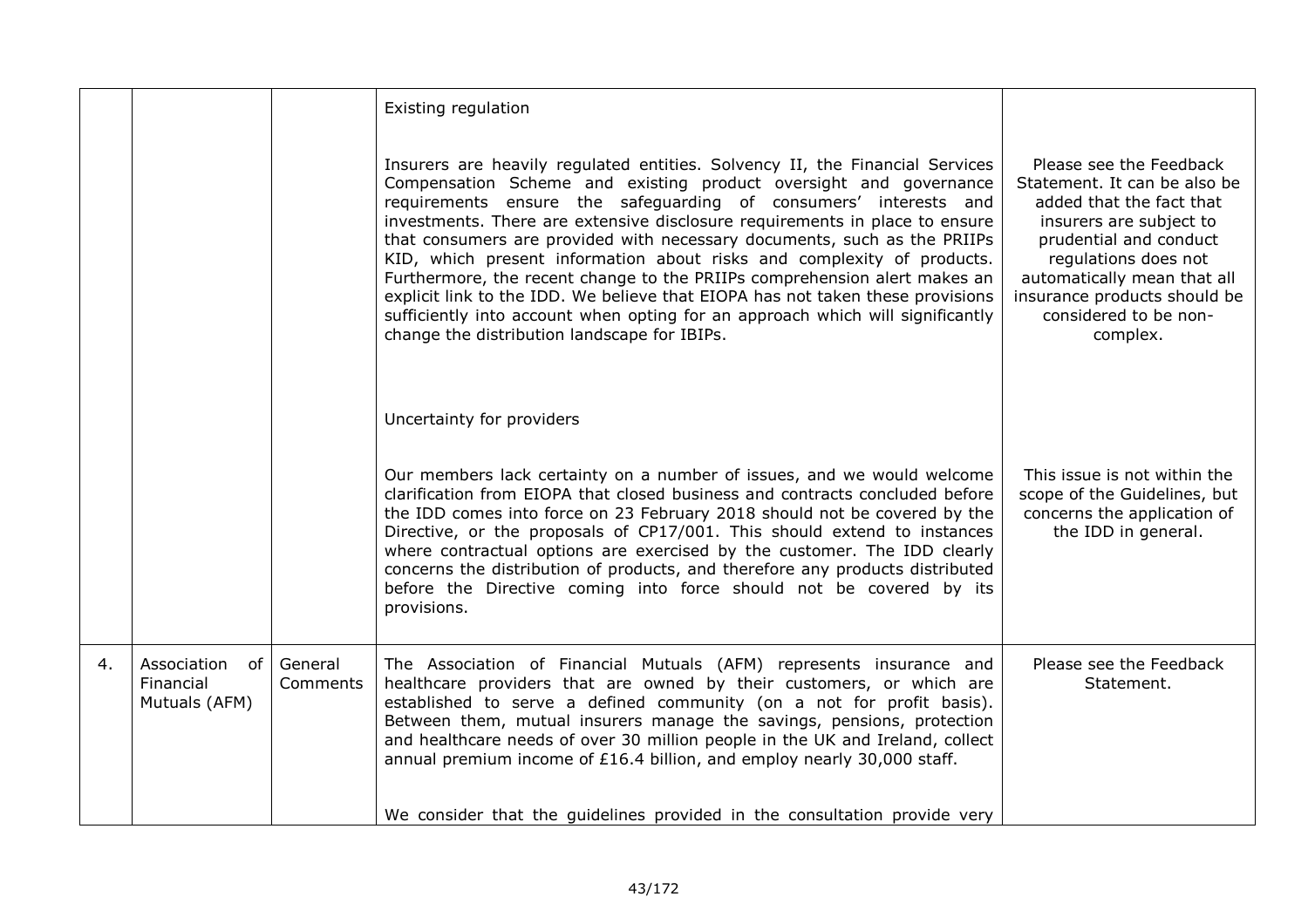|    |           |                     | useful and clear direction, to firms and to national supervisors, in how to<br>interpret EIOPA's general views on complexity in insurance-based investment<br>products.                                                                                                                                                                                                                                                                                                                                                                                                                                                                             |                                                                                                                                                                                                 |
|----|-----------|---------------------|-----------------------------------------------------------------------------------------------------------------------------------------------------------------------------------------------------------------------------------------------------------------------------------------------------------------------------------------------------------------------------------------------------------------------------------------------------------------------------------------------------------------------------------------------------------------------------------------------------------------------------------------------------|-------------------------------------------------------------------------------------------------------------------------------------------------------------------------------------------------|
|    |           |                     | We believe the proposals set out are generally reasonable and practical, and<br>help ensure products can be distributed in the most appropriate manner,<br>taking account of their relative risk and complexity.                                                                                                                                                                                                                                                                                                                                                                                                                                    |                                                                                                                                                                                                 |
|    |           |                     | We urge national supervisors to adopt a similarly realistic approach. We are<br>concerned that the nature of the langugage in the consultation leaves a great<br>deal of the meaning open to interpretation, and it is important that national<br>competent bodies recognise the spirit of the proposals, for example by<br>exploring the examples provided in the text in an open-minded way, and in<br>extrapolating to prducts in their jurisdiction.                                                                                                                                                                                            |                                                                                                                                                                                                 |
|    |           |                     | We recognise the route to implementation of IDD has not been smooth, and<br>are concerned that uncertainty of EIOPA's final interpretation means that in<br>the UK- and other states- final rules for IDD will not be made until a short<br>time before the currently planned implementation date.                                                                                                                                                                                                                                                                                                                                                  |                                                                                                                                                                                                 |
| 5. | Assuralia | General<br>Comments | It is very difficult to understand both the coherence between, and the<br>content of (i) the proposed criteria under the EIOPA technical advice for<br>possible delegated acts under the IDD (p. 77 EIOPA-17/048) and (ii) the<br>proposed guidelines under consultation. However, the generic examples in<br>the appendix of the consultation document (EIOPA-CP-17/001) provide<br>guidance and clarification as to how the criteria of the guidelines are to be<br>understood and are thus of utmost importance. Assuralia suggests to include<br>them directly into the criteria to illustrate the interpretation of the different<br>criteria. | Please see the Feedback<br>Statement. The generic<br>examples were included for<br>illustrative purposes within<br>the Consultation Paper. They<br>are not included in the final<br>Guidelines. |
|    |           |                     | Assuralia sees a real danger that the whole of the IBIPs market is to be<br>considered complex if the proposed criteria are not framed further (both<br>through the examples and through the precisions suggested in the answers<br>below). As they stand now, the criteria would carve out the 'execution only'-<br>principle as no product on the market would be eligible for such a sales<br>proces.                                                                                                                                                                                                                                            | EIOPA does not agree with<br>this assessment, but has<br>made some clarifications in<br>the final Guidelines.                                                                                   |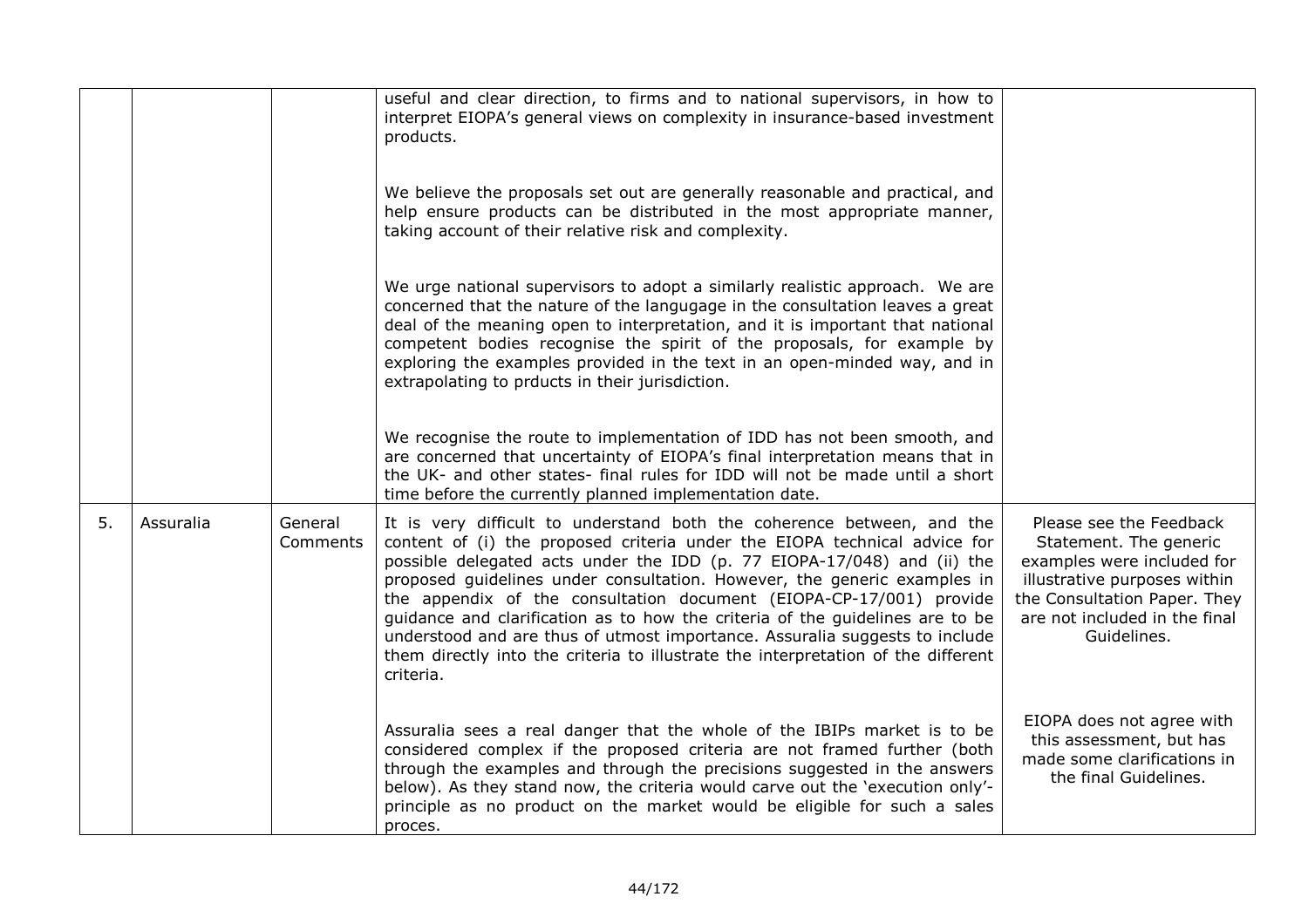| 6. | Austrian<br>Insurance<br>Association<br><b>VVO</b> | General<br>Comments | The VVO welcomes the possibility to comment on the proposal for Guidelines<br>under the Insurance Distribution Directive on insurance-based investment<br>products that incorporate a structure which make it difficult to understand<br>the risks involved. It is of importance, that policyholders are well informed of<br>product features of life insurance contracts and that they understand well the<br>risks to which they are exposed.                                                                                                                                                                                                                                                                                                                                                                                                                                                                                                                                                                                            |                                                                                      |
|----|----------------------------------------------------|---------------------|--------------------------------------------------------------------------------------------------------------------------------------------------------------------------------------------------------------------------------------------------------------------------------------------------------------------------------------------------------------------------------------------------------------------------------------------------------------------------------------------------------------------------------------------------------------------------------------------------------------------------------------------------------------------------------------------------------------------------------------------------------------------------------------------------------------------------------------------------------------------------------------------------------------------------------------------------------------------------------------------------------------------------------------------|--------------------------------------------------------------------------------------|
|    |                                                    |                     | However, the Austrian insurance industry is very much concerned that the<br>proposed Guidelines would lead to the fact that insurance products which are<br>well established since decades, which are very popular and very well<br>accepted by customers and where the policyholder is not exposed to an<br>investment risk are considered artificially as complex products.                                                                                                                                                                                                                                                                                                                                                                                                                                                                                                                                                                                                                                                              | EIOPA does not agree with<br>this assessment.                                        |
|    |                                                    |                     | This is especially the fact when it comes to traditional life insurance contracts<br>with profit participation. The traditional life insurance is a collective life<br>insurance vehicle which makes it possible that the investment risk is borne<br>by the insurance company which is subject to strict regulation within the<br>prudent person principle of Solvency II. In addition to guarantees, within the<br>legal framework (Austrian supervisory act, FMA-regulation on profit<br>distribution) the insurance company may use tools such as profit distribution<br>which allows for balancing profits collectively over the time to the benefit of<br>the policyholder. The actuarial complexity of a traditional life insurance<br>product is not relevant for customers in terms of a structure which makes it<br>difficult to understand the risks involved. On the contrary, the business<br>modell of traditional life insurance serves as a tool for minimizing and<br>eliminating unforeseen risks for the policyholders. | Please see the Feedback<br>Statement regarding<br>traditional insurance<br>products. |
|    |                                                    |                     | In Austria, profit participation only may increase contractually agreed<br>guarantees and therefore, it does not expose the policy holder to any<br>investment risk. Precontractual information for traditional life insurance in<br>Austria includes tables with annual guaranteed surrender values and<br>guaranteed insurance benefits at the end of the contract which may only be<br>increased by profit participation. The policyholder knows every year the<br>guaranteed part of the insurance contract which is the savings part of his                                                                                                                                                                                                                                                                                                                                                                                                                                                                                           |                                                                                      |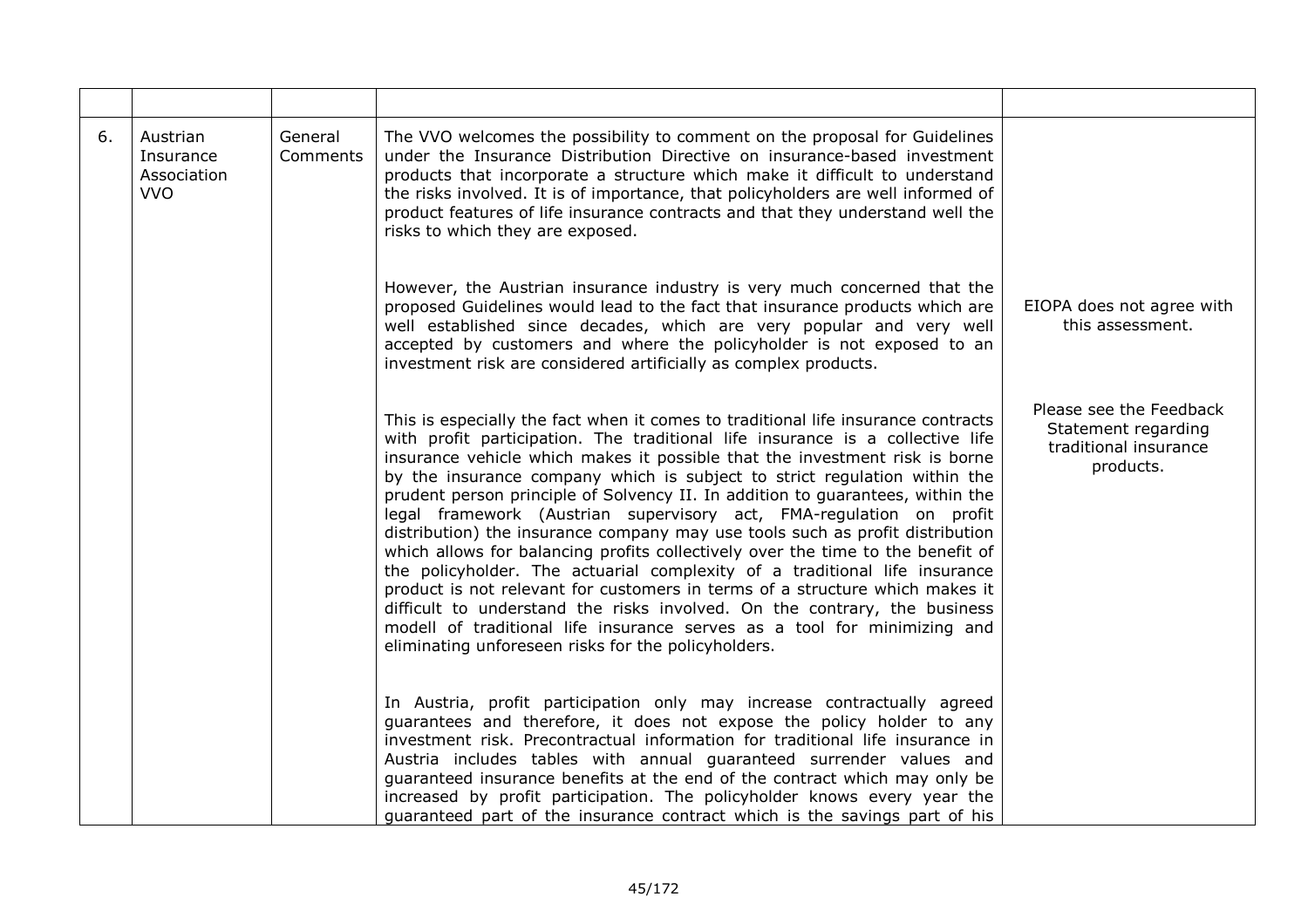|    |                       |         | premium (premium minus insurance tax, minus biometric risk premium for                                                                                                                                                                                                                                                                                                                                                                                                                                                |                                                                                                                                                                                                                                                             |
|----|-----------------------|---------|-----------------------------------------------------------------------------------------------------------------------------------------------------------------------------------------------------------------------------------------------------------------------------------------------------------------------------------------------------------------------------------------------------------------------------------------------------------------------------------------------------------------------|-------------------------------------------------------------------------------------------------------------------------------------------------------------------------------------------------------------------------------------------------------------|
|    |                       |         | covering the death risk, minus letigimate costs).                                                                                                                                                                                                                                                                                                                                                                                                                                                                     |                                                                                                                                                                                                                                                             |
|    |                       |         | Therefore, we would not understand if this insurance product which<br>represents the majority of life insurance products in Austria would be<br>considered as complex and put in an unlevel-playing field in comparison to<br>products which are not-complex under the regulation of MiFID II.                                                                                                                                                                                                                        | EIOPA has aimed for<br>appropriate consistency with<br>the comparable rules for<br>UCITS as well as other MiFID<br>investment products, whilst<br>also reflecting the wide range<br>of different types of IBIPs<br>available in different Member<br>States. |
|    |                       |         | The Austrian insurance industry sees the danger that the majority of<br>insurance based investment products would be considered as complex if the<br>proposed Guidelines are not further refined. In particular the proposed<br>Guideline 2 needs to be further verified in order to avoid that traditional life<br>insurance products which are well-known for customers and where the<br>policyholder ist not exposed to investment risks are wrongly considered as<br>complex.                                     | Please see the Feedback<br>Statement.                                                                                                                                                                                                                       |
|    |                       |         | We are concerned that if life insurance products with collective invesments<br>through the insurance company and with profit participation would be<br>considered as complex this limits the policyholders' access to traditional life<br>and pension insurance products where the policyholder is not exposed to an<br>investment risk in future.                                                                                                                                                                    |                                                                                                                                                                                                                                                             |
|    |                       |         | The Austrian insurance industry calls for a level-playing field for competing<br>products on the retail market. The proposed Guidelines would not achieve a<br>level playing field. E.g. UCITs funds which are governed under MiFID II would<br>get a preferential treatment compared to insurance products und IDD,<br>although the investment risk to which the customer is exposed is much<br>higher than for e.g. a traditional life insurance products where the insurance<br>company bears the investment risk. |                                                                                                                                                                                                                                                             |
| 7. | <b>Better Finance</b> | General | Better Finance, the European Federation of Investors and Financial Services                                                                                                                                                                                                                                                                                                                                                                                                                                           |                                                                                                                                                                                                                                                             |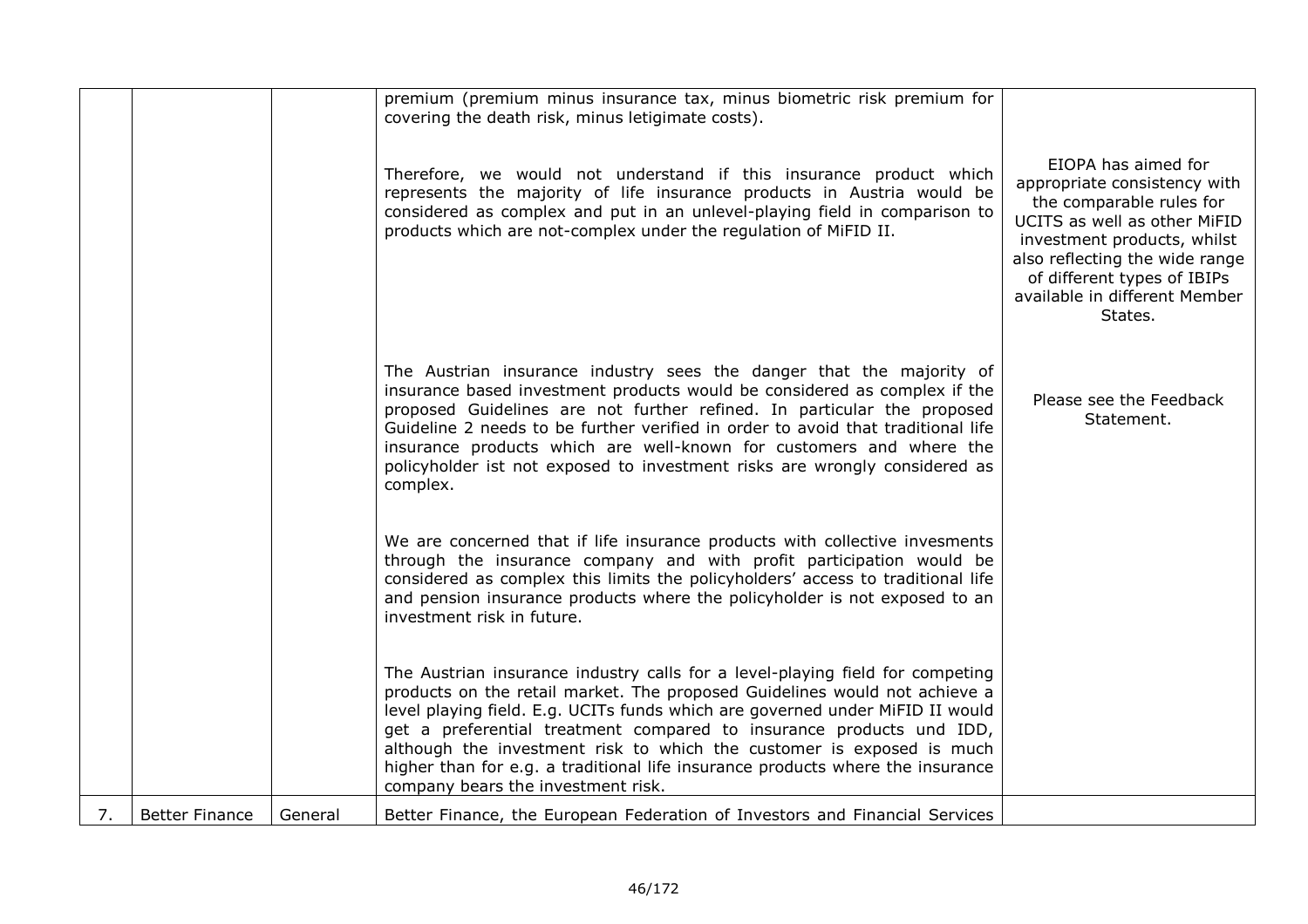|  | Comments | Users, is the public interest non-governmental organisation solely dedicated<br>to the protection of European citizens as financial services users at European<br>level.                                                                                                                                                                                                                                                                                                                                                                                                          |                                                                                                                                  |
|--|----------|-----------------------------------------------------------------------------------------------------------------------------------------------------------------------------------------------------------------------------------------------------------------------------------------------------------------------------------------------------------------------------------------------------------------------------------------------------------------------------------------------------------------------------------------------------------------------------------|----------------------------------------------------------------------------------------------------------------------------------|
|  |          | Our Federation acts as an independent financial expertise and advocacy<br>centre to the direct benefit of European financial services users, promoting<br>research, information and training on investments, savings and personal<br>finances. Since the Better Finance constituency is made of the organisations<br>representing individual and small shareholders, fund and retail investors,<br>savers, pension fund participants, life insurance policy holders, borrowers,<br>and other financial services users, it has the interests of all European citizens<br>at heart. |                                                                                                                                  |
|  |          | We welcome EIOPA"s draft guidelines on complex insurance-based<br>investment products. Nevertheless, we find that there is a lack of precision<br>comparing them with its Technical Advice on non-complex IBIPs.                                                                                                                                                                                                                                                                                                                                                                  | EIOPA does not agree;<br>however, whenever possible<br>additional clarification has<br>been provided in the<br>explanatory text. |
|  |          | Better Finance also believes that any type of annuity or life insurances should<br>be considered as insurance-based investment products (IBIPs) because they<br>include an investment part of the premium and risk coverage. Also, the<br>maturity is not often linked to a lump-sum but to long-term pays-out.                                                                                                                                                                                                                                                                   | The scope of IBIPs is defined<br>in Article 2 point 17 of the<br>IDD.                                                            |
|  |          | Furthermore, the maturity or pay-out upon death is dependent on variables<br>established by the insurance undertaking. Thus, consumers find it very<br>complicated to understand the effects and in most of the cases they do not<br>fully comprehend them. Although the complexity of the products cannot be<br>reduced, some improvements should be made to increase transparency.                                                                                                                                                                                              | EIOPA agrees that<br>transparency is critical, but<br>these Guidelines do not<br>address disclosure<br>requirements.             |
|  |          | Transparency is crucial for consumer protection. To accomplish a higher<br>degree of transparency it is necessary to make the disclosure of actual risk-                                                                                                                                                                                                                                                                                                                                                                                                                          |                                                                                                                                  |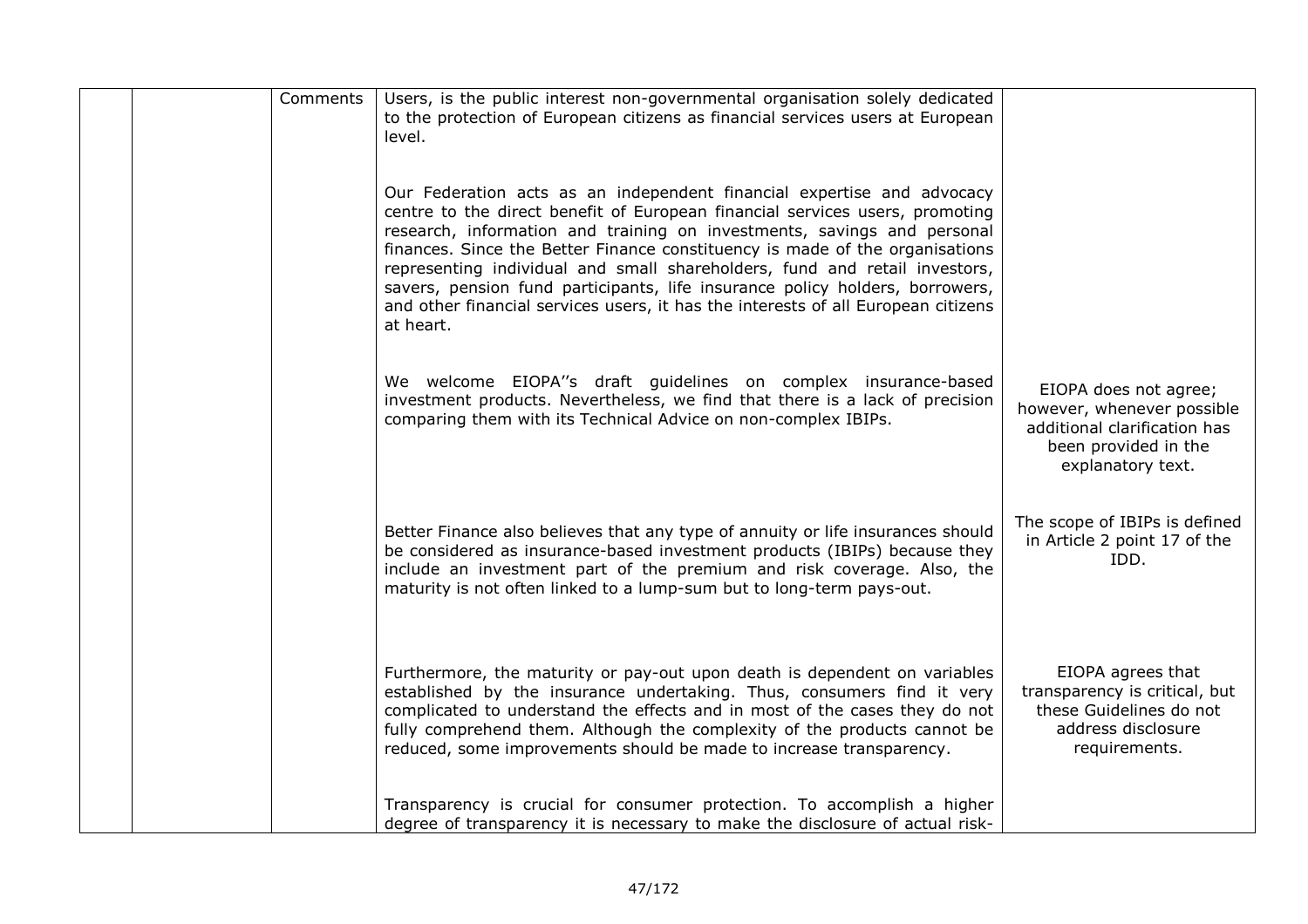|    |              |                     | reward relations based on historical returns and/or realistic return<br>probabilities mandatory and a cost structure which should be easy to<br>comprehend.                                                                                                                                                                                                                                                                                                                                                                                    |                                                               |
|----|--------------|---------------------|------------------------------------------------------------------------------------------------------------------------------------------------------------------------------------------------------------------------------------------------------------------------------------------------------------------------------------------------------------------------------------------------------------------------------------------------------------------------------------------------------------------------------------------------|---------------------------------------------------------------|
| 8. | <b>BIPAR</b> | General<br>Comments | BIPAR is the European Federation of Insurance and Financial Intermediaries.<br>It groups 53 national associations in 30 countries. Through its national<br>associations, BIPAR represents the interests of insurance intermediaries<br>(agents and brokers) and financial intermediaries in Europe. More<br>information on BIPAR and on the important role of intermediaries can be<br>found on: www.bipar.eu                                                                                                                                  |                                                               |
|    |              |                     | BIPAR welcomes the opportunity provided by EIOPA to comment on the<br>EIOPA consultation paper on the proposal for Guidelines under the IDD on<br>insurance-based investment products that incorporate a structure which<br>makes it difficult for the customer to understand the risks involved.                                                                                                                                                                                                                                              |                                                               |
|    |              |                     | Regarding the classification of IBIPs as complex / non-complex products for<br>the purpose of execution-only, BIPAR is of the view that in general, and for<br>many customers, insurance-based investment products are more or less<br>difficult products. In any event, the consumer is always complex and his or<br>her situation is always unique. We therefore believe that the scope of<br>"execution-only" for IBIPs should be narrow and that in most cases,<br>consumers will benefit from receiving at least an appropriateness test. |                                                               |
|    |              |                     | In our response to EIOPA's "Survey on the empowerment for EIOPA to<br>develop Guidelines in Article 30(7) of the IDD" (September 2016), we had<br>questioned what the "real definition" of "execution only" was, considering<br>that for IBIPs there is always a demands and needs test in the IBIP context.                                                                                                                                                                                                                                   | The definition of "execution-<br>only" sales follows the IDD. |
|    |              |                     | We note that on p 6, EIOPA defines "execution-only sale" as: "refers to the<br>distribution of an insurance-based investments products in accordance with<br>Article 30(3) of IDD" and that EIOPA gives further explanation to the use of<br>this term in its explanatory text on p 19, point 2.2. However, we still believe<br>that there may be a level playing field issue with "execution-only" under                                                                                                                                      | This issue concerns the IDD<br>and not these Guidelines.      |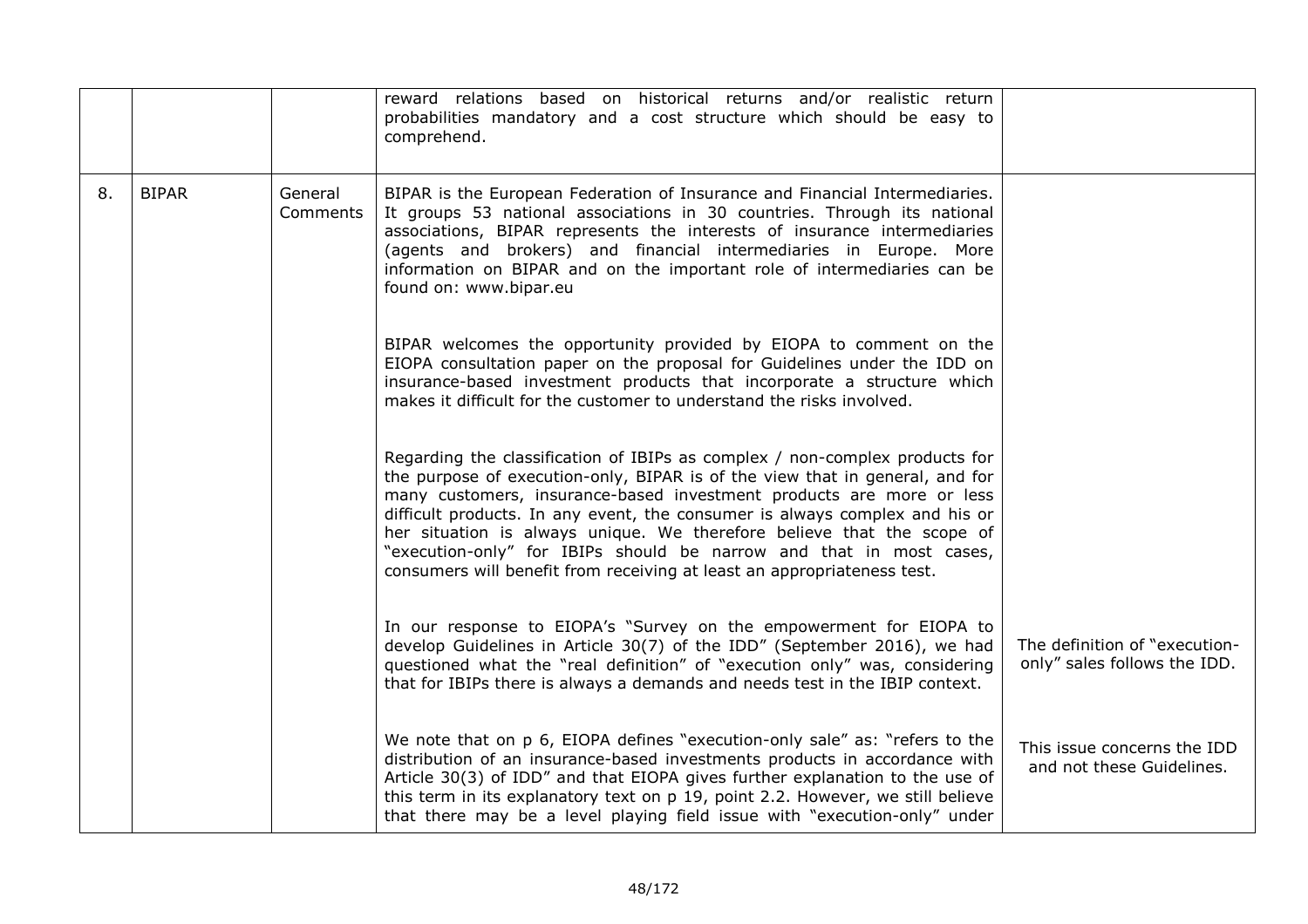|    |                                                  |                     | MiFID where - for products that may be similar to IBIPs - no demands and<br>needs test is required.<br>We also wonder, as PRIIPs and IDD are currently being implemented at<br>national level, if "IBIPs" is defined or interpreted the same way in every<br>Member State.                                                                                                                                                                                                                                                                                                                                                                                                                                                                                                                                                                                                                                                                                                                                                                        | This issue is out of scope of<br>the Guidelines.                                                                                                                                                                                                                                                                                                                                                                                                                                                                                                                     |
|----|--------------------------------------------------|---------------------|---------------------------------------------------------------------------------------------------------------------------------------------------------------------------------------------------------------------------------------------------------------------------------------------------------------------------------------------------------------------------------------------------------------------------------------------------------------------------------------------------------------------------------------------------------------------------------------------------------------------------------------------------------------------------------------------------------------------------------------------------------------------------------------------------------------------------------------------------------------------------------------------------------------------------------------------------------------------------------------------------------------------------------------------------|----------------------------------------------------------------------------------------------------------------------------------------------------------------------------------------------------------------------------------------------------------------------------------------------------------------------------------------------------------------------------------------------------------------------------------------------------------------------------------------------------------------------------------------------------------------------|
| 9. | <b>Bund</b><br>der<br>Versicherten<br><b>BdV</b> | General<br>Comments | We welcome that EIOPA has now published draft Guidelines on complex<br>insurance-based investment products, as ESMA published Guidelines on<br>complex debt instruments and structured deposits already in February 2016.<br>These ESMA Guidelines provide for precise criteria and examples and<br>therefore constitute a crucial additional reference for the requirements<br>outlined in the level-2 Delegated Regulation supplementing Directive<br>2014/65/EU of 25.4.2016 (article 57).<br>However we miss that same precision at least partly when comparing<br>EIOPA's draft guidelines with her Technical Advice on non-complex IBIPs (as<br>part of TA on possible Delegated Acts concerning IDD, 1 February 2017, p.<br>77). Some crucial provisions of the Technical Advice are only repeated and<br>not specified more deeply by the proposed guidelines, a fact which - from our<br>perspective - reveals a severe lack with regard to EIOPA's mandate deriving<br>from IDD article 30 (7) and (8) (cf. our comment on Question 6). | EIOPA took the ESMA<br>Guidelines as a starting point<br>and provided some examples<br>in the Consultation Paper.<br>However, it should be noted<br>that there are not harmonised<br>product types for IBIPs, as is<br>generally the case for<br>investment products, such as<br>bonds.<br>The provisions in the<br>technical advice are used in<br>the Guidelines because the<br>intention is to provide for<br>consistency within Article<br>30(3)(a) of the IDD. Some<br>additional explanatory text<br>has also been added following<br>the public consultation. |
|    |                                                  |                     | Again we emphasize our comments already submitted in January and in<br>October 2016 to EIOPA that, from our perspective, there are no non-complex<br>insurance based investment products. Any kind of life or annuity insurances<br>are "packaged" products, because they include an investment part of the<br>premium (either in an unit-linked product or in a classical with-profit<br>product) additionally to the risk coverage. The maturity of this investment                                                                                                                                                                                                                                                                                                                                                                                                                                                                                                                                                                             | Please see to the Feedback<br>Statement to the Public<br>Consultation on the Technical<br>Advice and to these<br>Guidelines.                                                                                                                                                                                                                                                                                                                                                                                                                                         |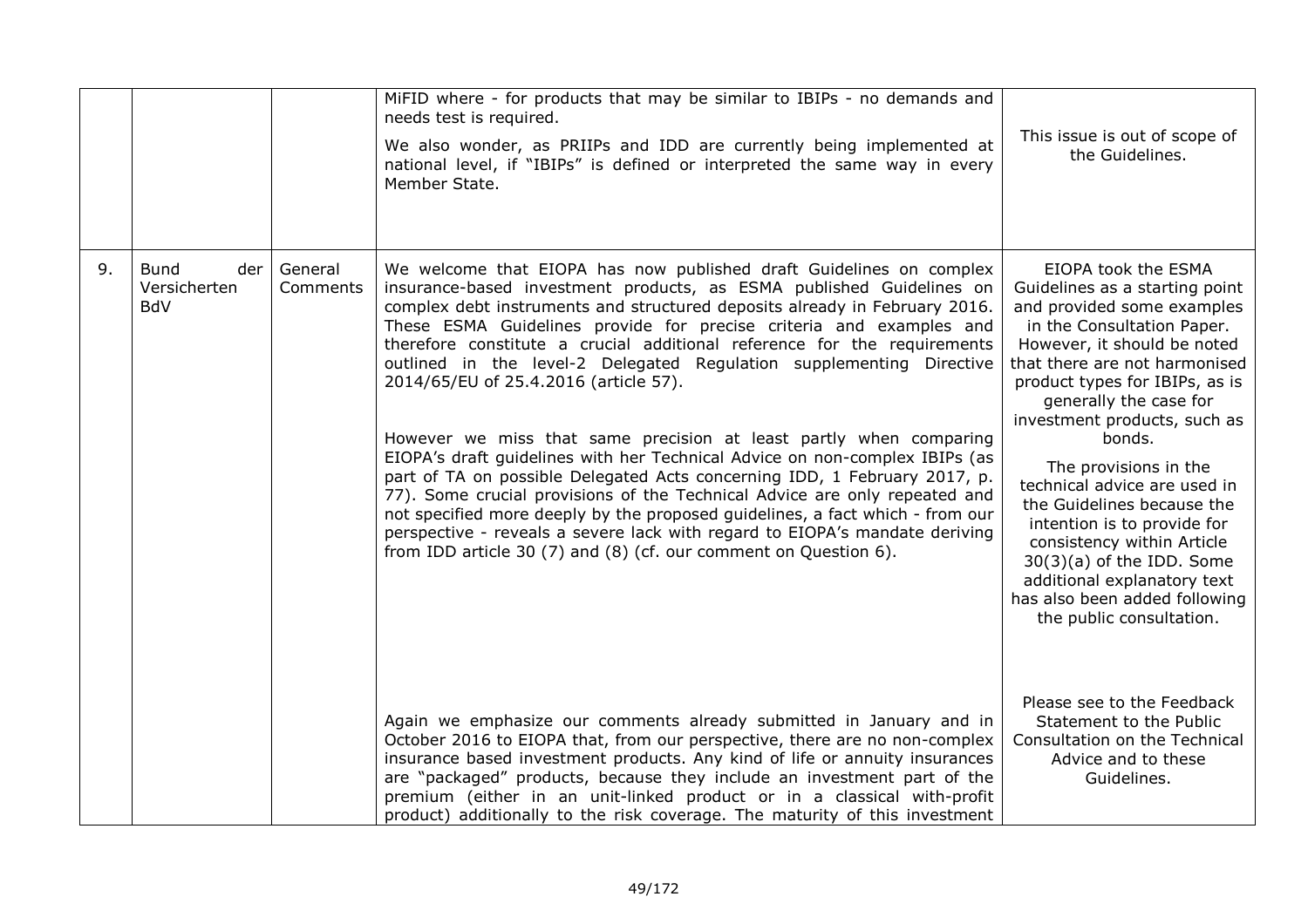|     |                                              |                     | part is usually not only linked to a lump sum but to ongoing long-term pay-<br>outs as well.                                                                                                                                                                                                                                                                                                                                                                                                                                                                                                                                                                                                                                                                                                                                                                                                                                            |                                                                                                                      |
|-----|----------------------------------------------|---------------------|-----------------------------------------------------------------------------------------------------------------------------------------------------------------------------------------------------------------------------------------------------------------------------------------------------------------------------------------------------------------------------------------------------------------------------------------------------------------------------------------------------------------------------------------------------------------------------------------------------------------------------------------------------------------------------------------------------------------------------------------------------------------------------------------------------------------------------------------------------------------------------------------------------------------------------------------|----------------------------------------------------------------------------------------------------------------------|
|     |                                              |                     | Additionally the maturity or surrender value or pay out upon death is<br>dependent on variables set by the insurance undertaking (like mortality<br>tables and participation in benefits - changeable even during contract<br>duration), the effects of which are difficult for the customer to understand.<br>Even if the complexity of the product itself cannot be reduced, efforts must<br>be made in order to enhance the transparency of the product.                                                                                                                                                                                                                                                                                                                                                                                                                                                                             |                                                                                                                      |
|     |                                              |                     | Transparency is essential and necessary for the customer in order to enable<br>a fully informed investment decision. More transparency can only be<br>achieved by the mandatory disclosures of actual risk-reward relations, of<br>realistic return probabilities and of comprehensive cost structures as<br>foreseen by the forthcoming PRIIPs Key Information Documents (cf. our<br>comment on Q18 for EIOPA Online survey in preparation of the Call for<br>Advice from the European Commission on the delegated acts under the<br>Insurance Distribution Directive, January 2016; our comment on Q20 for<br>EIOPA Consultation Paper on Technical Advice on possible Delegated Acts<br>concerning the Insurance Distribution Directive, October 2016).                                                                                                                                                                              | EIOPA agrees that<br>transparency is critical, but<br>these Guidelines do not<br>address disclosure<br>requirements. |
| 10. | <b>CNCIF</b>                                 | General<br>Comments |                                                                                                                                                                                                                                                                                                                                                                                                                                                                                                                                                                                                                                                                                                                                                                                                                                                                                                                                         |                                                                                                                      |
| 11. | <b>DAV</b><br>German<br>Actuarial<br>Society | General<br>Comments | Criteria should be high level and in line with minimum harmonisation aim of<br>IDD<br>The German Actuarial Society (DAV) agrees that complex products should<br>not be distributed without the appropriatness test. We would like to point out<br>that some product features might be uncommon in one Member State but<br>they can be typical and well-known to customers in another market instead.<br>Therefore, we support that EIOPA envisages only high-level criteria for non-<br>complex products, so that products that are well-known and well understood<br>by consumers in some markets are not wrongly deemed complex. We also<br>welcome that EIOPA acknowledges IDD's minimum harmonisation aim as<br>well as the fact that for execution-only sales national competent authorities<br>may maintain or introduce additional more stringent national provisions in<br>this area in order to protect consumers accordingly. |                                                                                                                      |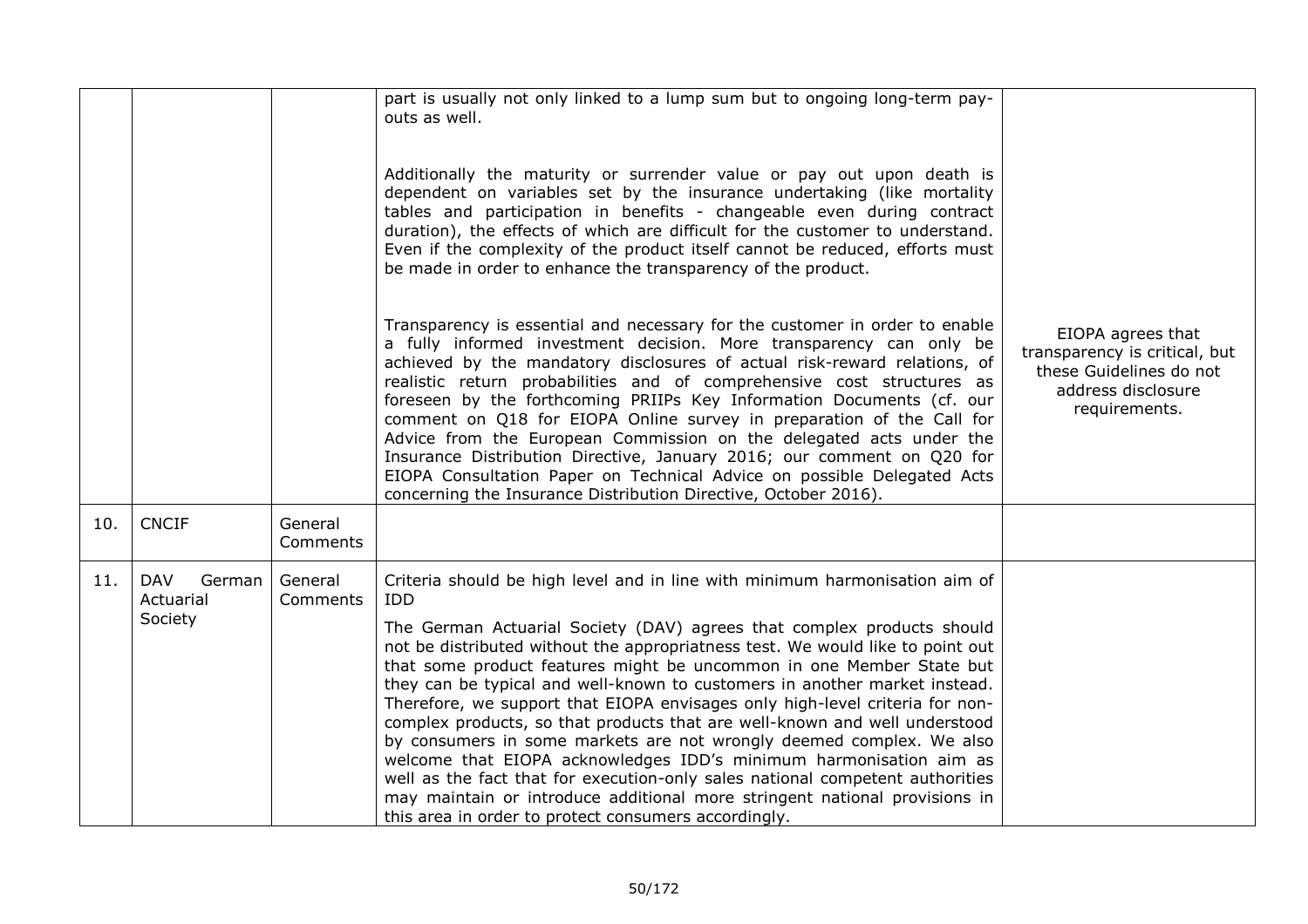|  | Level playing field between UCITS funds and collective investment should be<br>ensured<br>Further from an actuarial point of view, there is no reason why an insurance<br>company's general (cover) assets in which retail investors do not invest<br>directly should be generally regarded as more complex than their UCITS<br>funds counterpart. According to the currently suggested criteria this is due to<br>the fact that insurers also invest in assets that, for example, do not qualify<br>as non-complex products according to MiFID II, such as many long-term<br>investments.<br>In additition, the required mandatory investment guarantee for products<br>qualifying for article $30(3)(a)(ii)$ should in our opinion additionally take into<br>account if the underlying investment vehicle itself was not managed<br>according to the general principles that protect customers and limit downside<br>risk to a certain extent. These investment principles could be based on the<br>idea of e.g. ensuring the security, quality, liquidity and profitability of the<br>underlying investment vehicle as a whole. If these principles - that could<br>further be aligned with Solvency II requirements - were fulfilled, the<br>mandatory guarantee requirement should be waived to ensure a level playing<br>field on the notion of product complexity between banks, asset managers<br>and insurance companies. | EIOPA has aimed for<br>appropriate consistency with<br>the comparable rules for<br>UCITS as well as other MiFID<br>investment products, whilst<br>also reflecting the wide range<br>of different types of IBIPs<br>available in different Member<br>States. |
|--|------------------------------------------------------------------------------------------------------------------------------------------------------------------------------------------------------------------------------------------------------------------------------------------------------------------------------------------------------------------------------------------------------------------------------------------------------------------------------------------------------------------------------------------------------------------------------------------------------------------------------------------------------------------------------------------------------------------------------------------------------------------------------------------------------------------------------------------------------------------------------------------------------------------------------------------------------------------------------------------------------------------------------------------------------------------------------------------------------------------------------------------------------------------------------------------------------------------------------------------------------------------------------------------------------------------------------------------------------------------------------------------------------------------------------------|-------------------------------------------------------------------------------------------------------------------------------------------------------------------------------------------------------------------------------------------------------------|
|  | Broader scope of complexity should be taken into account                                                                                                                                                                                                                                                                                                                                                                                                                                                                                                                                                                                                                                                                                                                                                                                                                                                                                                                                                                                                                                                                                                                                                                                                                                                                                                                                                                           |                                                                                                                                                                                                                                                             |
|  | Moreover, the question if an IBIP qualifies as complex or not is of a great<br>relevance. Not only does it play a role in a so-called "execution-only"<br>distribution of insurance-based investment products (IBIPs), but it is also<br>(presumably much more) relevant in other fields. For example, according to<br>the newly amended PRIIPs RTS complex products according to IDD's scope<br>will then also receive a mandatory comprehension alert. We fear that some<br>products will be unintentionally stigmatised. Many products which are no<br>more complex from a consumer perspective than UCITS funds might be<br>labelled complex just because they fall under a different legal framework and<br>are not covered by MiFID.                                                                                                                                                                                                                                                                                                                                                                                                                                                                                                                                                                                                                                                                                         | Please see the Feedback<br>Statement.                                                                                                                                                                                                                       |
|  | The delegated act should take into account changes in the guidelines<br>Furthermore, the DAV strongly supports that EIOPA will take into account                                                                                                                                                                                                                                                                                                                                                                                                                                                                                                                                                                                                                                                                                                                                                                                                                                                                                                                                                                                                                                                                                                                                                                                                                                                                                   | Please see the feedback                                                                                                                                                                                                                                     |
|  | any differences between the delegated act which are currently being finalised                                                                                                                                                                                                                                                                                                                                                                                                                                                                                                                                                                                                                                                                                                                                                                                                                                                                                                                                                                                                                                                                                                                                                                                                                                                                                                                                                      | statement.                                                                                                                                                                                                                                                  |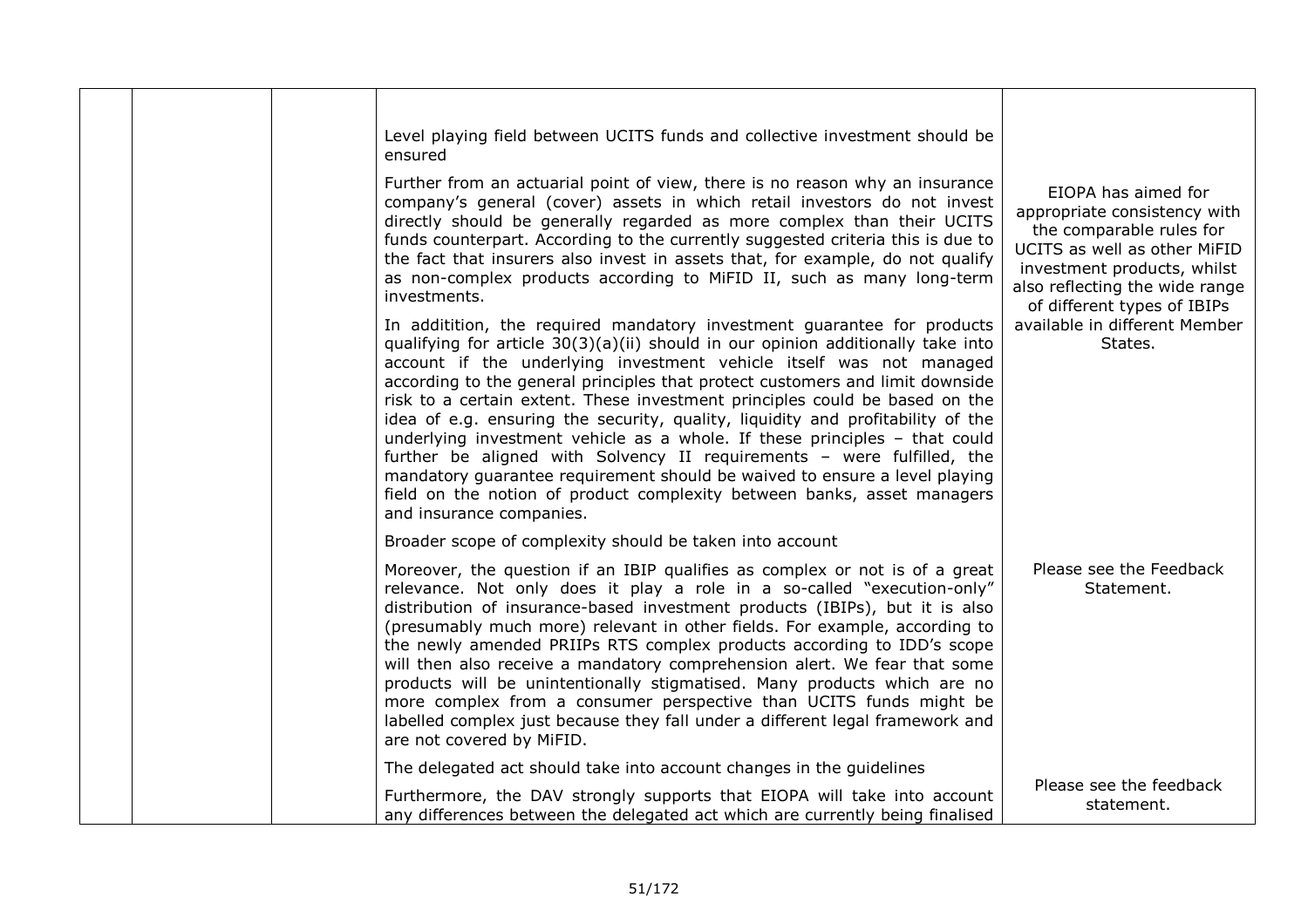|                     |                                                                                                        |                            | by the European Commission and EIOPA's technical advice, prior to finalising<br>these Guidelines. In our view, it is of utmost importance that a consistent<br>approach between Level 2 and Level 3 regulation is ensured such that<br>products that are readily understood by consumers were not wrongly<br>deemed complex. Moreover, although we understand that the distinction<br>between products which fall under Article $30(3)(a)(i)$ and those that fall<br>under Article $30(3)(a)(ii)$ originally stems from the IDD Level 1 text, we<br>support that EIOPA is taking a generalised approach to capture the<br>properties of all IBIPs at once.                                                                                                                                                                                                                                                                                                                                                                                                                                 |                                                                                                    |
|---------------------|--------------------------------------------------------------------------------------------------------|----------------------------|--------------------------------------------------------------------------------------------------------------------------------------------------------------------------------------------------------------------------------------------------------------------------------------------------------------------------------------------------------------------------------------------------------------------------------------------------------------------------------------------------------------------------------------------------------------------------------------------------------------------------------------------------------------------------------------------------------------------------------------------------------------------------------------------------------------------------------------------------------------------------------------------------------------------------------------------------------------------------------------------------------------------------------------------------------------------------------------------|----------------------------------------------------------------------------------------------------|
| $\mathsf{C}$<br>12. |                                                                                                        | General<br><b>Comments</b> | Confidential comment                                                                                                                                                                                                                                                                                                                                                                                                                                                                                                                                                                                                                                                                                                                                                                                                                                                                                                                                                                                                                                                                       |                                                                                                    |
| 13.                 | European<br>Federation<br>of<br>Financial<br>Advisers<br>and<br>Financial<br>Intermediaries<br>(FECIF) | General<br>Comments        | Due to the nature of IBIPs (for example, as concerns the financial<br>instruments in which these can be invested, the varying tax treatment across<br>the EU and the fact that these are generally medium to long-term products),<br>we believe that determining only the "needs and demands" of the customer<br>is insufficient and it is essential that an assessment of the "suitability and<br>appopriateness" for the customer is also carried out before a product is<br>recommended and sold. Consideration should also be given to the fact that<br>many people use IBIPs as part of their overall financial planning, including<br>for retirement (now more important than ever in view of the unsustainability<br>of State pension systems and the extending of State retirement ages).<br>Hence, a holistic view should be taken of the customer's total financial<br>situation and future objectives, when recommending sales of IBIPs.<br>Therefore, we do not feel that IBIPs can be sold on an "execution-only"<br>basis, under the provisions of Article 30(3) of the IDD. | Please see the Feedback<br>Statement to the public<br>consultation on the IDD<br>technical advice. |
| 14.                 | <b>EUROPEAN</b><br><b>FINANCIAL</b><br><b>PLANNING</b><br><b>ASSOACIATION</b><br><b>EFPA</b>           | General<br>Comments        | EFPA welcomes EIOPA'S consultation paper on the proposal Guidelines under<br>the IDD and mostly endorses and shares the criteria and analysis of the<br>paper.<br>We are responding this consultation based on the need to contribute to the<br>informed choice and decisions to be made by customers of insurance and<br>financial industry.                                                                                                                                                                                                                                                                                                                                                                                                                                                                                                                                                                                                                                                                                                                                              |                                                                                                    |
|                     |                                                                                                        |                            | EFPA, as a professional standards setting and certification organization for<br>financial services' professionals in Europe, is convinced that face-to-face and<br>personalized advice is what is needed to protect policyholders. The need for<br>financial advice is greater than ever as we observe several key challenges to<br>individuals' financial security around the world. EU's challenges such as the                                                                                                                                                                                                                                                                                                                                                                                                                                                                                                                                                                                                                                                                          |                                                                                                    |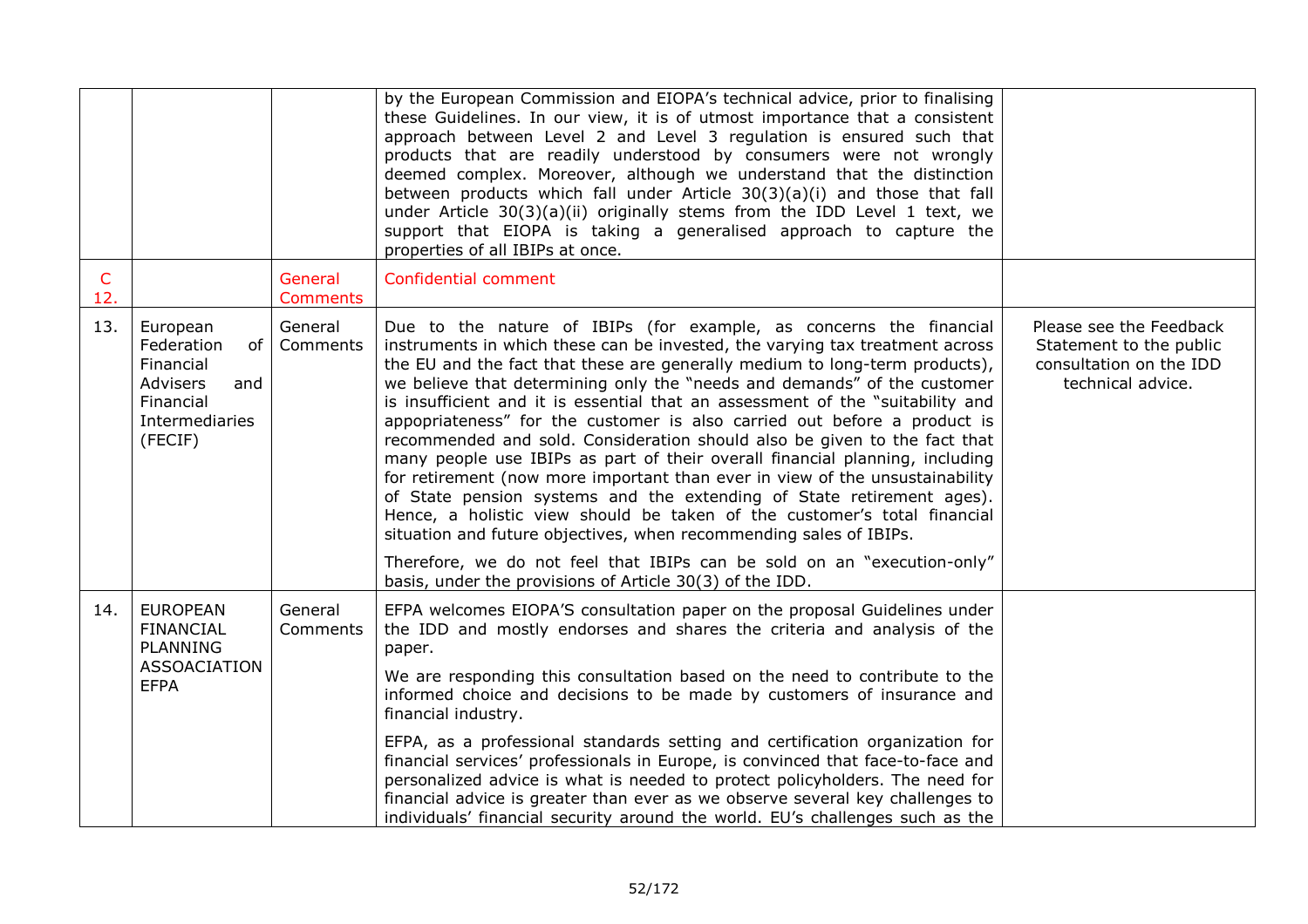|     |                                              |                     | zero interest rate scenario, the longevity () increase, the retirement income<br>gap, the customers' lack of confidence, and the lack of financial literacy,<br>require better access to advice.                                                                                                                                                                                                                                                                                                                                                                                                                                                                                                                                                                                                                                                                                                                             |                                                                                                                                                                                                                                                             |
|-----|----------------------------------------------|---------------------|------------------------------------------------------------------------------------------------------------------------------------------------------------------------------------------------------------------------------------------------------------------------------------------------------------------------------------------------------------------------------------------------------------------------------------------------------------------------------------------------------------------------------------------------------------------------------------------------------------------------------------------------------------------------------------------------------------------------------------------------------------------------------------------------------------------------------------------------------------------------------------------------------------------------------|-------------------------------------------------------------------------------------------------------------------------------------------------------------------------------------------------------------------------------------------------------------|
| 15. | German<br>Insurance<br>Associastion<br>(GDV) | General<br>Comments | Criteria should be high level and in line with minimum harmonisation aim of<br>IDD<br>The German insurers agree that complex products should not be sold without<br>the appropriateness test required by Article 30 (2) IDD. We would like to<br>point out that some product features might be uncommon in one Member<br>State but they can be typical and well-known to customers in another market<br>instead. Therefore, we support that EIOPA envisages only high-level criteria<br>for non-complex products, so that products that are well-known for<br>consumers in some markets are not wrongly deemed complex. We also<br>welcome that EIOPA acknowledges IDD's minimum harmonisation aim as<br>well as the fact that for execution-only sales national competent authorities<br>may maintain or introduce additional more stringent national provisions in<br>this area in order to protect consumers accordingly. |                                                                                                                                                                                                                                                             |
|     |                                              |                     | Level playing field between UCITS funds and collective investment should be<br>ensured.                                                                                                                                                                                                                                                                                                                                                                                                                                                                                                                                                                                                                                                                                                                                                                                                                                      | EIOPA has aimed for<br>appropriate consistency with<br>the comparable rules for<br>UCITS as well as other MiFID<br>investment products, whilst<br>also reflecting the wide range<br>of different types of IBIPs<br>available in different Member<br>States. |
|     |                                              |                     | We would like to stress that Article $30(3)(a)(i)$ is supposed to address<br>products which provide only direct investment exposure to the financial<br>instruments deemed non-complex under Directive 2014/65/EU. These are<br>investments where consumers make an investment choice themselves and<br>where the investment exposure is, therefore, not absorbed by the expertise<br>of a professional investor who is subject to supervisory regulation.                                                                                                                                                                                                                                                                                                                                                                                                                                                                   | EIOPA has deleted some of<br>the explanatory text referring<br>to the interpretation of Article<br>$30(3)(a)(i)$ of the IDD. This<br>was not considered to be<br>within the scope of the<br>Guidelines on structures<br>which may be difficult for the      |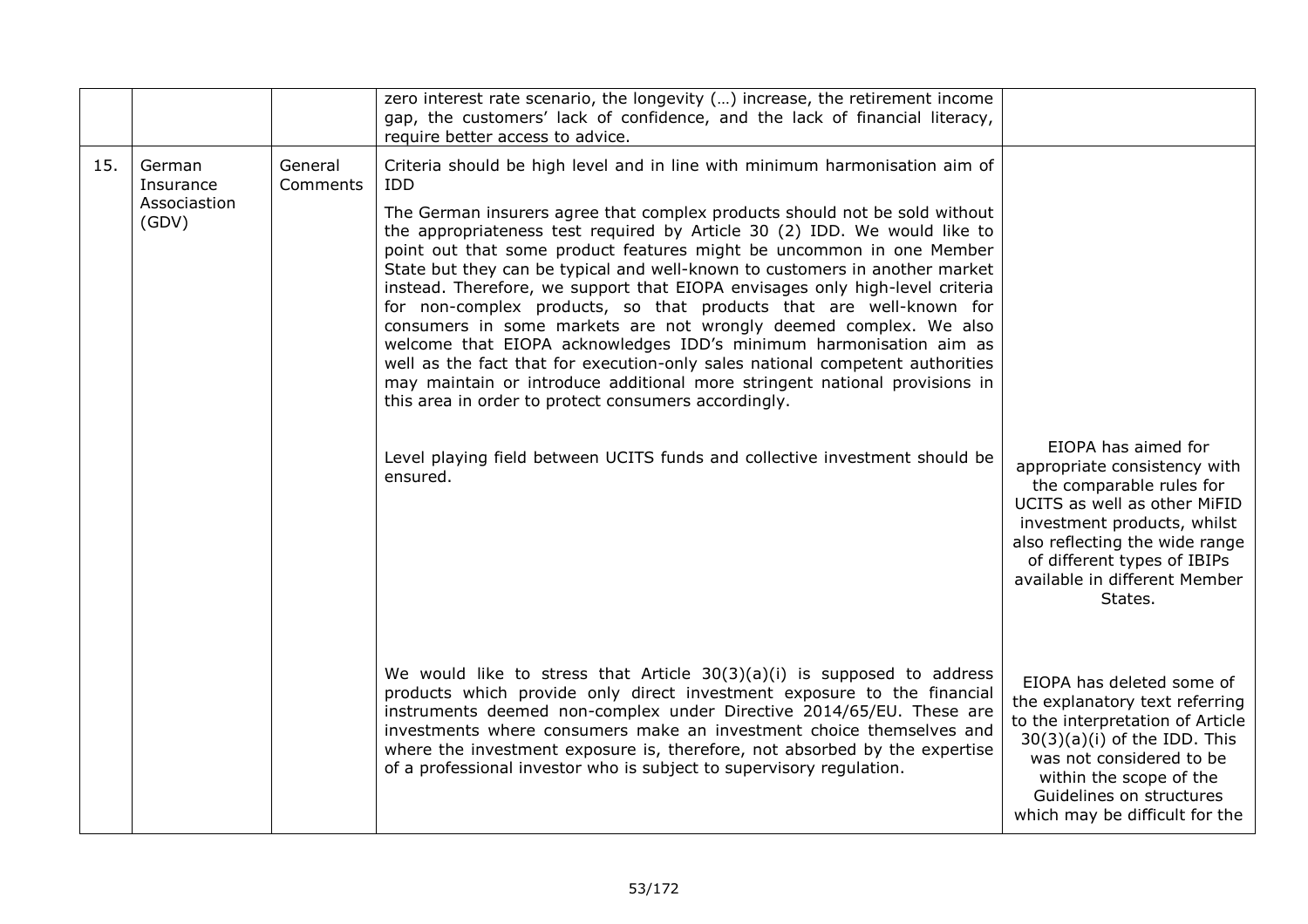|                                                                                                                                                                                                                                                                                                                                                                                                                                                                                                                                                                                                                                                                                                                                                                                                                                                             | customer to understand.                                                                                                                                                                                                                                                                                                                                       |
|-------------------------------------------------------------------------------------------------------------------------------------------------------------------------------------------------------------------------------------------------------------------------------------------------------------------------------------------------------------------------------------------------------------------------------------------------------------------------------------------------------------------------------------------------------------------------------------------------------------------------------------------------------------------------------------------------------------------------------------------------------------------------------------------------------------------------------------------------------------|---------------------------------------------------------------------------------------------------------------------------------------------------------------------------------------------------------------------------------------------------------------------------------------------------------------------------------------------------------------|
| Products where the investment is done by the insurer who is subject to a<br>very strong prudent person principle should, therefore, fall into the scope of<br>Guideline 1. Otherwise investment products covered by MiFID II would<br>receive a preferential treatment compared to insurance products.<br>Furthermore, the current provisions would also influence the investment of<br>insurers, e.g. impede the investment in alternative investments such as<br>infrastructure. This would go beyond the scope of a Directive on distribution<br>of insurance products. We fear that consumers' access to insurance products<br>and long-term investments will be limited, including products with profit<br>participation, and would put such instruments at a clear disadvantage to<br>comparable financial instruments without any insurance aspects. | The Guidelines do not restrict<br>the investment decisions of<br>the insurer which are<br>governed by the Solvency II<br>prudent person principle. The<br>Guidelines address whether<br>the features of the product,<br>and in particular the factors<br>that determine the maturity,<br>surrender value or pay out,<br>can be understood by the<br>customer. |
| Thus, absolute care has to be taken in order to avoid postulating principles<br>(by means of Level 3 guidelines) which may leave products that are well-<br>established in the relevant European insurance markets - such as life-<br>insurance products with profit participation - as being deemed complex<br>under IDD.                                                                                                                                                                                                                                                                                                                                                                                                                                                                                                                                  |                                                                                                                                                                                                                                                                                                                                                               |
| Finally, the principles stated in the consultation paper's guidelines have to be<br>scrutinised thoroughly, to avoid the erroneous classification of such products<br>as complex.                                                                                                                                                                                                                                                                                                                                                                                                                                                                                                                                                                                                                                                                           |                                                                                                                                                                                                                                                                                                                                                               |
| The delegated act should take into account changes in the guidelines                                                                                                                                                                                                                                                                                                                                                                                                                                                                                                                                                                                                                                                                                                                                                                                        |                                                                                                                                                                                                                                                                                                                                                               |
| Furthermore, the GDV strongly supports that EIOPA will take into account<br>any differences between the delegated acts which are currently being<br>finalised by the European Commission and EIOPA's technical advice, prior to<br>finalising these Guidelines. In our view, it is of utmost importance that a<br>consistent approach between Level 2 and Level 3 is taken so that products<br>that are readily understood by consumers are not wrongly deemed complex.<br>Moreover, although we understand that the division between products that<br>fall under Article $30(3)(a)(i)$ and those that fall under Article $30(3)(a)(ii)$<br>stems from the IDD Level 1 text, we support that EIOPA is taking a<br>generalised approach to capture the properties of all insurance-based<br>investment products (IBIPs).                                     | Please see the Feedback<br>Statement.                                                                                                                                                                                                                                                                                                                         |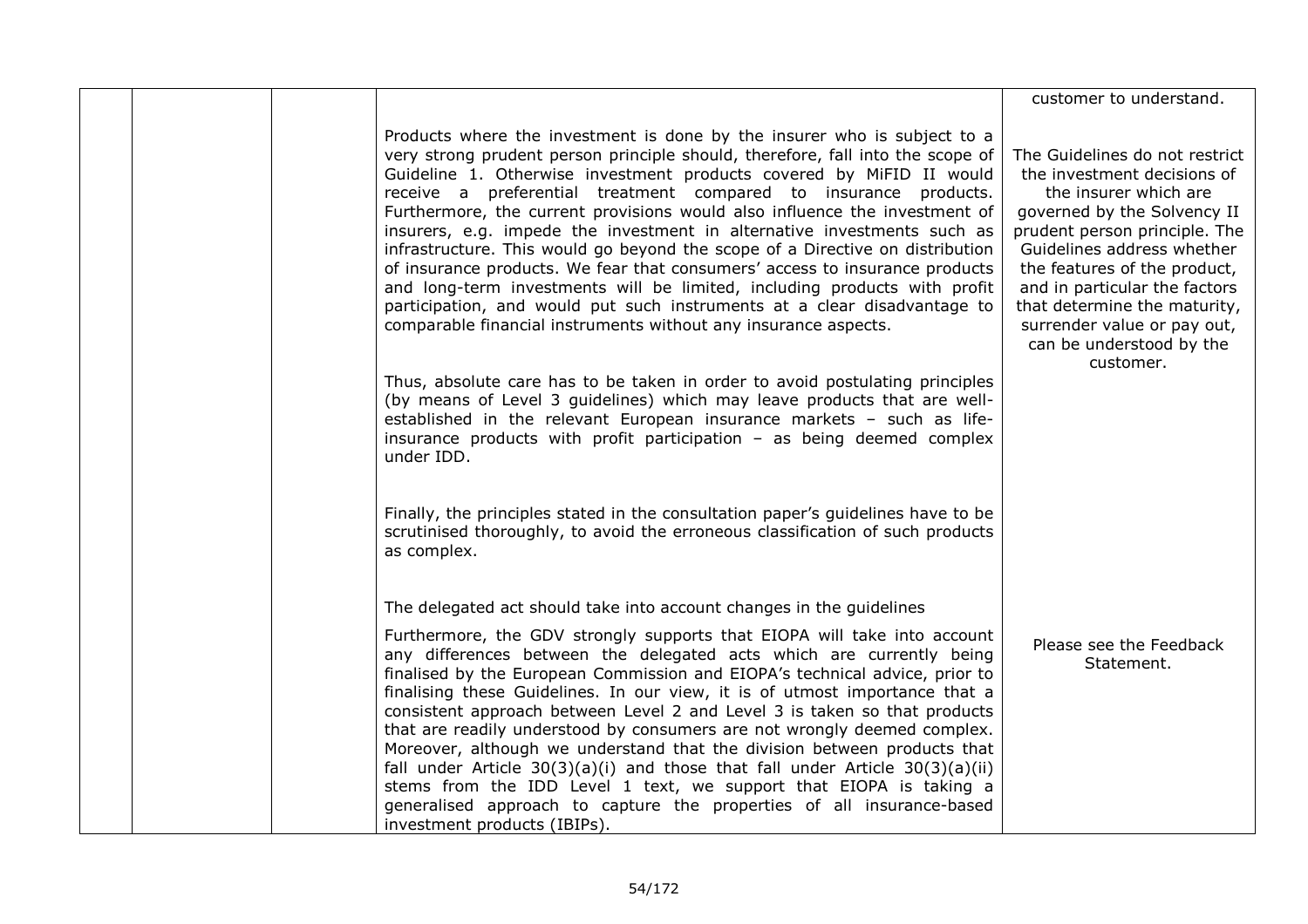|     |                                                |                     | Broader relevance of complexity should be taken into account<br>Moreover, the question of complexity of IBIPs is of a great relevance. Not<br>only does it play a role in a so-called "execution-only" distribution of IBIPs,<br>but it is also relevant in other fields. For example, according to the newly<br>amended PRIIPs RTS complex products will also receive a comprehension<br>alert. Moreover, also the POG rules newly introduced in the IDD currently<br>depend on the complexity of an IBIP.                                                                                                                                                  | Please see the Feedback<br>Statement.                                                                         |
|-----|------------------------------------------------|---------------------|--------------------------------------------------------------------------------------------------------------------------------------------------------------------------------------------------------------------------------------------------------------------------------------------------------------------------------------------------------------------------------------------------------------------------------------------------------------------------------------------------------------------------------------------------------------------------------------------------------------------------------------------------------------|---------------------------------------------------------------------------------------------------------------|
| 16. | Institute<br>and<br>of<br>Faculty<br>Actuaries | General<br>Comments | Insurance products differ from investment products in that they aim to<br>achieve specific outcomes for customers on defined life events, with the<br>insurer in some cases providing a guarantee as part of the achievement of<br>this outcome. The complexity of the product from a distribution / advice<br>perspective should therefore be judged on the complexity of customer<br>outcomes, rather than necessarily the underlying product mechanics /<br>investment strategy.                                                                                                                                                                          | Please see the Feedback<br>Statement.                                                                         |
| 17. | Insurance<br>Europe                            | General<br>Comments | Insurance Europe welcomes the opportunity to comment on EIOPA's<br>consultation paper on the proposal for guidelines on insurance-based<br>investment products (IBIPs) that incorporate a structure which makes it<br>difficult for the customer to understand the risks involved.                                                                                                                                                                                                                                                                                                                                                                           |                                                                                                               |
|     |                                                |                     | Insurance Europe sees a real danger that the whole of the IBIPs market will<br>be considered to be complex if the proposed criteria are not further refined<br>(both through the examples and through the clarifications suggested in the<br>answers below). As they stand now, the criteria would significantly impede<br>the 'execution only' option, as in practice very few products on the market<br>would be eligible to benefit from such a sales process. In particular, the<br>principles stated in the consultation paper's guidelines have to be scrutinised<br>thoroughly, to avoid the erroneous classification of such products as<br>complex. | EIOPA does not agree with<br>this assessment, but has<br>made some clarifications in<br>the final Guidelines. |
|     |                                                |                     | We are concerned with the restrictive approach EIOPA has taken to the sale<br>of IBIPs in both in its consultation paper and on the definition of complex<br>IBIPs in its technical advice. We believe that this could limit consumer's                                                                                                                                                                                                                                                                                                                                                                                                                      |                                                                                                               |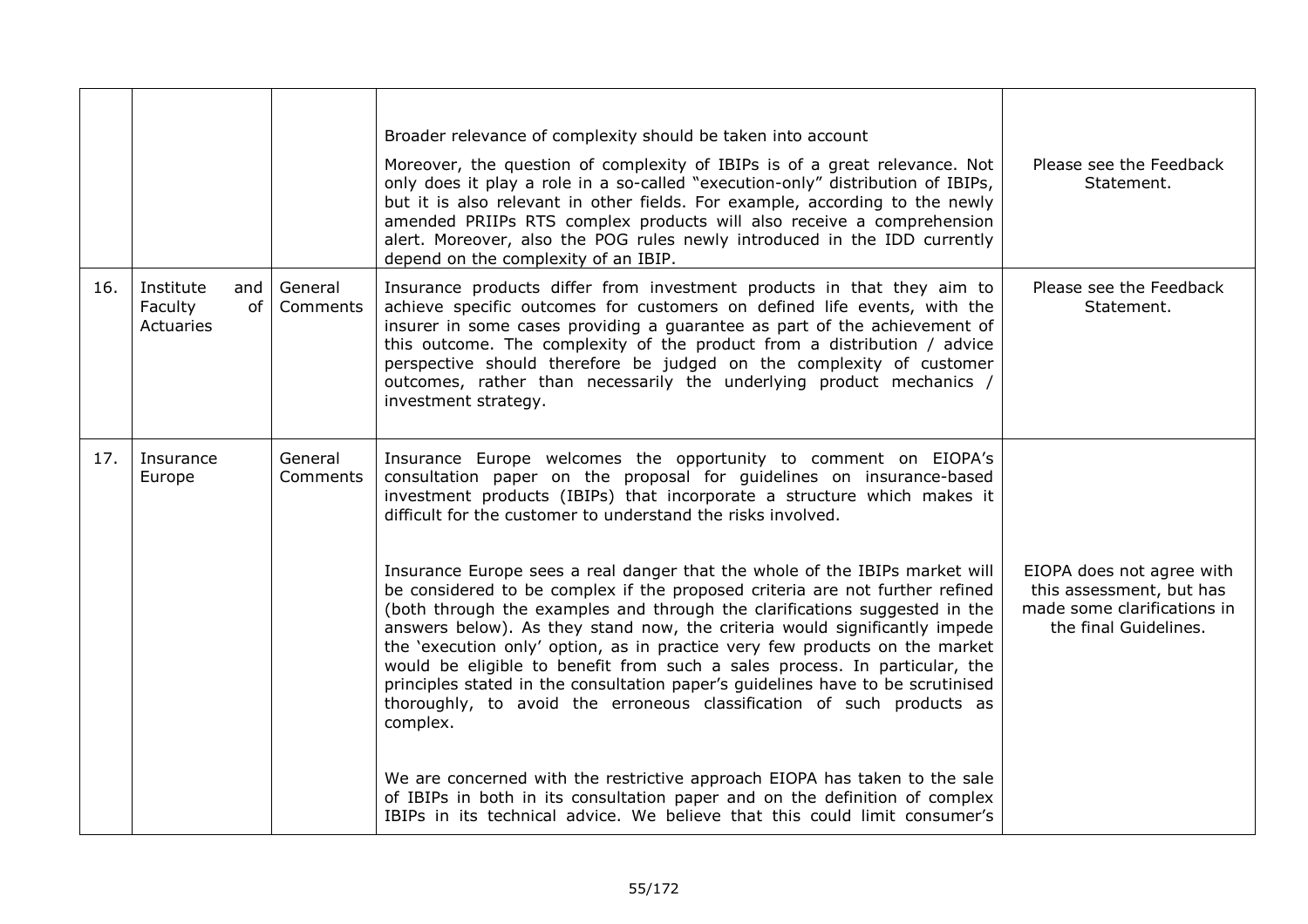|  | access to insurance products (including annuity insurance) that provide long-<br>term investment instruments with reduced risk exposure by wrongly<br>classifying many IBIPs as complex. Such a measure would also put insurance<br>products at a disadvantage with competing financial instruments.                                                                                                                                                                                                                                                                                                                                                                                                                                                                                                                                                         |                                                                                                                                                                                                 |
|--|--------------------------------------------------------------------------------------------------------------------------------------------------------------------------------------------------------------------------------------------------------------------------------------------------------------------------------------------------------------------------------------------------------------------------------------------------------------------------------------------------------------------------------------------------------------------------------------------------------------------------------------------------------------------------------------------------------------------------------------------------------------------------------------------------------------------------------------------------------------|-------------------------------------------------------------------------------------------------------------------------------------------------------------------------------------------------|
|  | Our main concerns are as follows:                                                                                                                                                                                                                                                                                                                                                                                                                                                                                                                                                                                                                                                                                                                                                                                                                            |                                                                                                                                                                                                 |
|  | Criteria should be high level in line with minimum harmonisation aim of IDD                                                                                                                                                                                                                                                                                                                                                                                                                                                                                                                                                                                                                                                                                                                                                                                  |                                                                                                                                                                                                 |
|  | Insurance Europe agrees that complex products should not be sold<br>□<br>without the appropriateness test required by Article 30(2) IDD. We would like<br>to point out that some product features might be uncommon in one Member<br>State but they can be typical and well-known to customers in another market<br>instead. Thus, we support high-level criteria for non-complex products so<br>that products that are well-known for consumers in some markets are not<br>wrongly deemed complex. We also welcome the fact that EIOPA<br>acknowledges the minimum harmonisation aim of IDD.                                                                                                                                                                                                                                                                |                                                                                                                                                                                                 |
|  | National rules should be recognised<br>Furthermore, it should be acknowledged that rules imposed by the<br>□<br>(national) regulator that are in the best interest of consumers (eg with<br>regard to the height of certain costs) do not need to be taken into account<br>when assessing the criteria and do not make a product complex.                                                                                                                                                                                                                                                                                                                                                                                                                                                                                                                    | EIOPA has amended the final<br>Guidelines to take this point<br>into account.                                                                                                                   |
|  | The delegated act should take into account changes in the guidelines<br>П.<br>Insurance Europe strongly supports that EIOPA will take into account<br>any differences between the delegated acts which are currently being<br>finalised by the European Commission and EIOPA's Guidelines. In our view, it<br>is of utmost importance that a consistent approach between Level 2 and<br>Level 3 is taken so that products that are readily understood by consumers<br>are not wrongly deemed complex. As it currently stands it is very difficult to<br>understand both the coherence between, and the content of the proposed<br>criteria under the EIOPA technical advice for possible delegated acts under<br>the IDD (p. 77 EIOPA-17/048), and the proposed guidelines under<br>consultation. Moreover, although we understand that the division between | Please see the Feedback<br>Statement. The generic<br>examples were included for<br>illustrative purposes within<br>the Consultation Paper. They<br>are not included in the final<br>Guidelines. |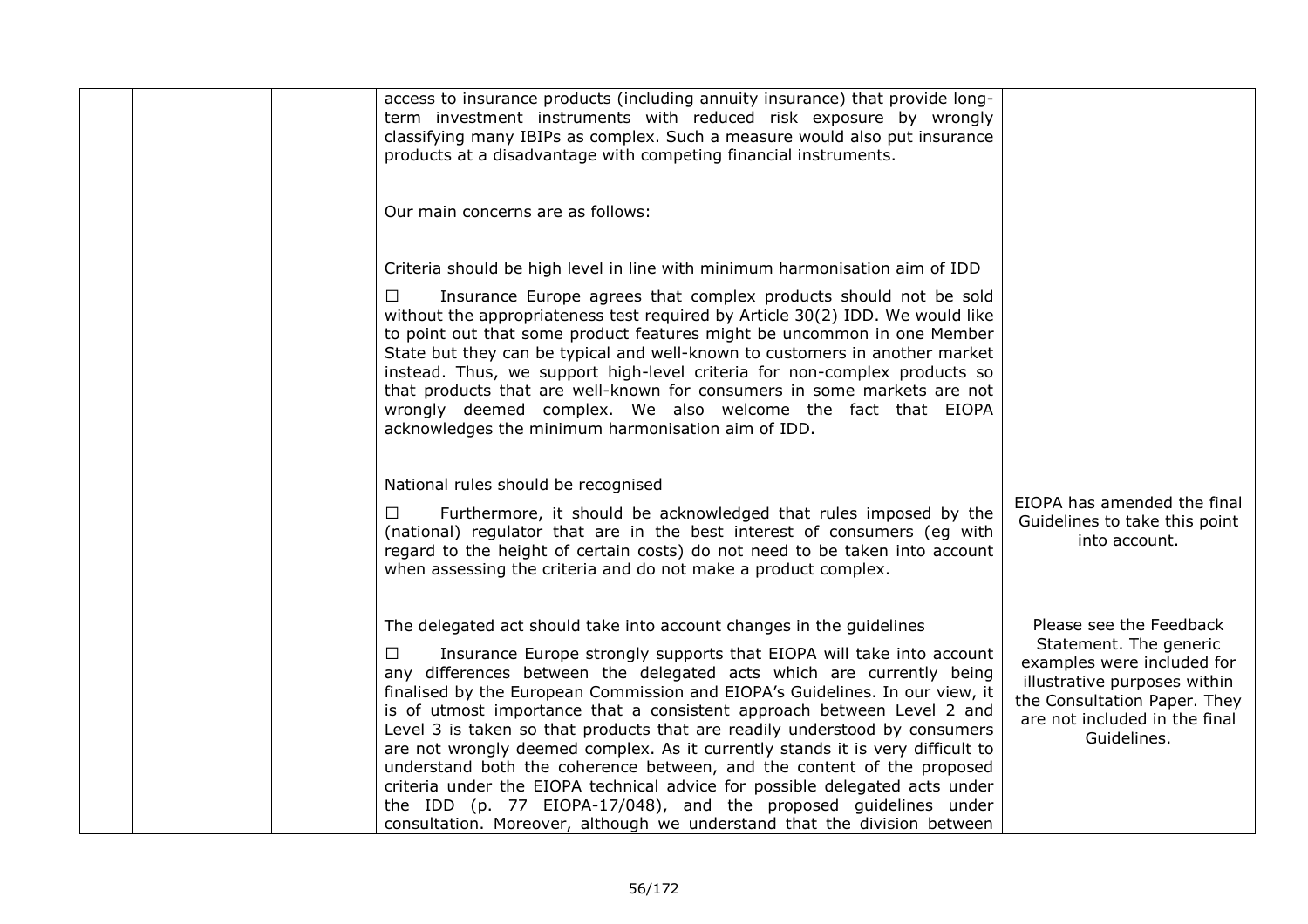|  | products that fall under Article $30(3)(a)(i)$ and those that fall under Article<br>30(3)(a)(ii) stems from the IDD Level 1 text, we support that EIOPA is taking<br>a generalised approach to capture the properties of all insurance-based<br>investment products (IBIPs). The generic examples in the appendix of the<br>consultation document could clarify how the criteria of the guidelines are to<br>be understood. However, as it now stands some of the examples present a<br>wrong picture or create confusion (see our answer to question 8).                                                                                                                                                                                                                                                                                                                                                     |                                                                                                                                                                                                                                                             |
|--|---------------------------------------------------------------------------------------------------------------------------------------------------------------------------------------------------------------------------------------------------------------------------------------------------------------------------------------------------------------------------------------------------------------------------------------------------------------------------------------------------------------------------------------------------------------------------------------------------------------------------------------------------------------------------------------------------------------------------------------------------------------------------------------------------------------------------------------------------------------------------------------------------------------|-------------------------------------------------------------------------------------------------------------------------------------------------------------------------------------------------------------------------------------------------------------|
|  | Broader relevance of complexity should be taken into account<br>Moreover, the question of complexity of IBIPs is of a great relevance.<br>$\Box$<br>Not only does it play a role in a so-called "execution-only" distribution of<br>IBIPs, but it is also relevant in other fields. For example, according to the<br>newly amended PRIIPs RTS complex products will also receive a<br>comprehension alert and will be labelled publically as difficult to understand.<br>Moreover, also the POG rules newly introduced in the IDD currently depend<br>on the complexity of an IBIP.                                                                                                                                                                                                                                                                                                                           | Please see the Feedback<br>Statement.                                                                                                                                                                                                                       |
|  | Level playing field should be ensured<br>Competing product lines should be governed by comparable<br>П<br>regulatory provisions to ensure a level playing field. Both the definition of<br>complex IBIPs of the EIOPA technical advice and the proposed guidelines in<br>fail to achieve this aim. In the current set up, MiFID II would provide pooled<br>investment vehicles, such as investments in UCITS funds, with a favourable<br>regulatory treatment compared to the provisions of the IDD for IBIPs. It<br>should be recognised that IBIPs such as standard unit linked investment<br>options and products with profit participation provide exposure to diversified<br>investment pools, similarly to UCITS funds. IBIPs aim to smoothen returns<br>and reduce exposure to market volatility, and should therefore have<br>comparable regulatory status as investment vehicles caught by MiFID II. | EIOPA has aimed for<br>appropriate consistency with<br>the comparable rules for<br>UCITS as well as other MiFID<br>investment products, whilst<br>also reflecting the wide range<br>of different types of IBIPs<br>available in different Member<br>States. |
|  | We would like to stress that Article $30(3)(a)(i)$ is supposed to address<br>$\Box$<br>products which provide only direct investment exposure to the financial<br>instruments deemed non-complex under Directive 2014/65/EU. These are<br>investments where consumers make an investment choice themselves and<br>where the investment exposure is, therefore, not absorbed by the expertise                                                                                                                                                                                                                                                                                                                                                                                                                                                                                                                  | EIOPA has deleted some the<br>explanatory text referring to<br>the interpretation of Article<br>$30(3)(a)(i)$ of the IDD. This<br>was not considered to be<br>within the scope of the                                                                       |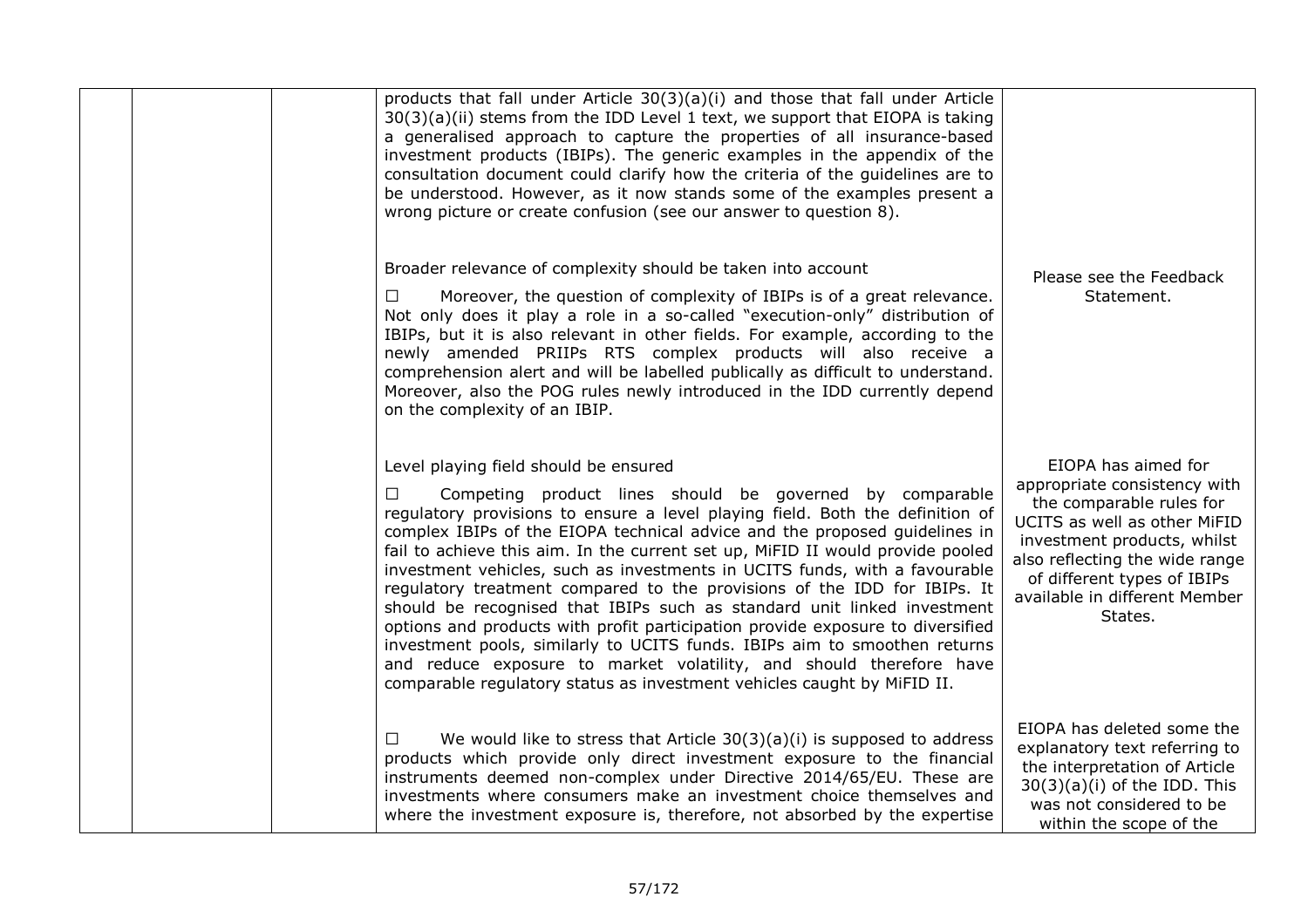| of a professional investor who is subject to supervisory regulation. Products<br>where the investment is done by the insurer who is subject to a very strong<br>prudent person principle should, therefore, fall into the scope of Guideline 1.<br>Otherwise UCITS fundswould receive a preferential treatment compared to<br>insurance products. Furthermore, the current provisions would also influence<br>the investment of insurers, e.g. impede the investment in alternative<br>investments such as infrastructure. This would go beyond the scope of a<br>Directive on distribution of insurance products.<br>Thus, absolute care has to be taken in order to avoid postulating<br>$\Box$<br>principles (by means of Level 3 guidelines) which may leave products that<br>are well-established in the relevant European insurance markets - such as<br>life insurance products with profit participation $-$ as being deemed complex<br>under IDD.                                             | Guidelines on structures<br>which may be difficult for the<br>customer to understand. The<br>quidelines do not restrict the<br>investment decisions of the<br>insurer which are governed<br>by the Solvency II prudent<br>person principle. The<br>quidelines address whether<br>the features of the product,<br>and in particular the factors<br>that determine the maturity,<br>surrender value or pay out,<br>can be understood by the<br>customer. |
|--------------------------------------------------------------------------------------------------------------------------------------------------------------------------------------------------------------------------------------------------------------------------------------------------------------------------------------------------------------------------------------------------------------------------------------------------------------------------------------------------------------------------------------------------------------------------------------------------------------------------------------------------------------------------------------------------------------------------------------------------------------------------------------------------------------------------------------------------------------------------------------------------------------------------------------------------------------------------------------------------------|--------------------------------------------------------------------------------------------------------------------------------------------------------------------------------------------------------------------------------------------------------------------------------------------------------------------------------------------------------------------------------------------------------------------------------------------------------|
| We fear that parts of guideline 2 on a "structure making it difficult for<br>$\Box$<br>a consumer to understand the risks involved" fail to meet the objectives of<br>the IDD in terms of their focus. This puts insurance products at a<br>considerable disadvantage compared to other financial instruments.<br>Guideline 2 as currently drafted, could actually restrict consumer choice and<br>access to such products. Insurers should instead be able to clearly disclose<br>the insurance-specific product conditions to the customer, for example if<br>conditions are attached to guarantees.<br>A level-playing field should always be guaranteed regarding the<br>П<br>possibility of selling products via execution-only. It should be stressed<br>therefore that, compared with execution-only sales under MiFID, there is an<br>additional layer of protection for consumers subject to the IDD as there is<br>also a "demands and needs" requirement that always needs to be fulfilled. | It was decided within IDD<br>that there should always be a<br>demands and needs test for<br>insurance contracts. These<br>Guidelines cannot go against<br>that decision. The Guidelines<br>consider the types of IBIPs<br>that incorporate a structure<br>that may be difficult for the<br>customer to understand.                                                                                                                                     |
| Growing importance of execution-only sales should be taken into account                                                                                                                                                                                                                                                                                                                                                                                                                                                                                                                                                                                                                                                                                                                                                                                                                                                                                                                                | The Guidelines do not<br>address whether products<br>should be sold online or not,                                                                                                                                                                                                                                                                                                                                                                     |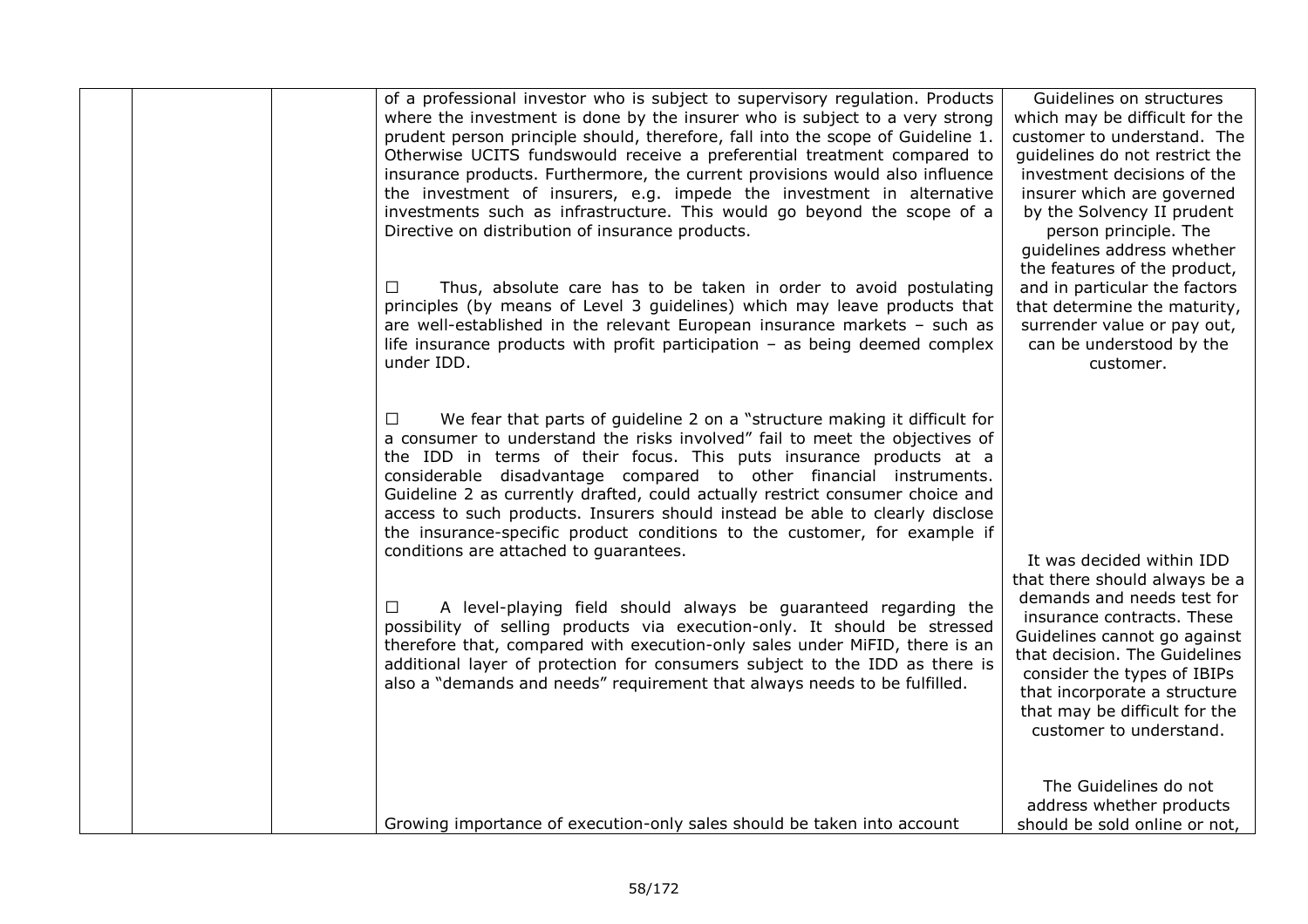|     |                                                        |                     | The focus of the consultation paper on execution only sales could<br>$\Box$<br>hinder innovation in the market, by introducing too rigid provisions for<br>insurance products. Products should be available through various different<br>channels, and it should be considered that digital distribution of retail<br>financial services plays an important role in this. Buying products on-line<br>should not be made unnecessarily burdensome.                                                                                                                                                                                                                                                                                                                                           | but whether or not an<br>appropriateness or suitability<br>assessment should be<br>undertaken.                                                                                                                                                                                                                                             |
|-----|--------------------------------------------------------|---------------------|---------------------------------------------------------------------------------------------------------------------------------------------------------------------------------------------------------------------------------------------------------------------------------------------------------------------------------------------------------------------------------------------------------------------------------------------------------------------------------------------------------------------------------------------------------------------------------------------------------------------------------------------------------------------------------------------------------------------------------------------------------------------------------------------|--------------------------------------------------------------------------------------------------------------------------------------------------------------------------------------------------------------------------------------------------------------------------------------------------------------------------------------------|
|     |                                                        |                     | Existing regulation should be taken into account<br>Insurers are heavily regulated entities. Solvency II, national<br>П.<br>regulations and existing product oversight and governance requirements<br>ensure safeguarding of consumer's interests and investments. The extensive<br>disclosure requirements in place ensure that consumers are provided with<br>documents such as the PRIIPs KID and additional pre-contractual<br>information, which disclosure information about products.                                                                                                                                                                                                                                                                                                | Whilst these requirements<br>have been borne in mind, the<br>fact that insurers are subject<br>to prudential and conduct of<br>business regulations and<br>disclosure requirements does<br>not per se mean that an IBIP<br>does not contain a structure<br>which may be difficult for the<br>customer to understand the<br>risks involved. |
| 18. | Intesa<br>Sanpaolo                                     | General<br>Comments | The Intesa Sanpaolo Group agrees with the need to issue guidelines for the<br>definition of criteria to identify complex IBIPs. Stemming from the existing<br>MiFID framework, this exercise would allow striking a balance between the<br>interests of insurance undertakings and those of consumers. Notably, we<br>support the identification of the criteria and characteristics of IBIPs that can<br>be sold on an execution-only basis - thus guaranteeing flexibility for<br>undertakings in the manufacturing and sale of products, while on the other<br>hand, ensuring sufficient freedom to consumers in choosing their products.<br>Against this background, our comments to this consultation aim at backing<br>these two objectives, also outlined in the consultation paper. | Noted.                                                                                                                                                                                                                                                                                                                                     |
| 19. | Investment<br>Life<br>and<br>Assurance<br>Group (ILAG) | General<br>Comments | The Investment & Life Assurance Group (ILAG) is a representative body, with<br>members from across the UK Life Assurance and Wealth Management<br>Industries.                                                                                                                                                                                                                                                                                                                                                                                                                                                                                                                                                                                                                               | Noted.                                                                                                                                                                                                                                                                                                                                     |
|     |                                                        |                     | ILAG members openly share and develop their practical experiences and                                                                                                                                                                                                                                                                                                                                                                                                                                                                                                                                                                                                                                                                                                                       |                                                                                                                                                                                                                                                                                                                                            |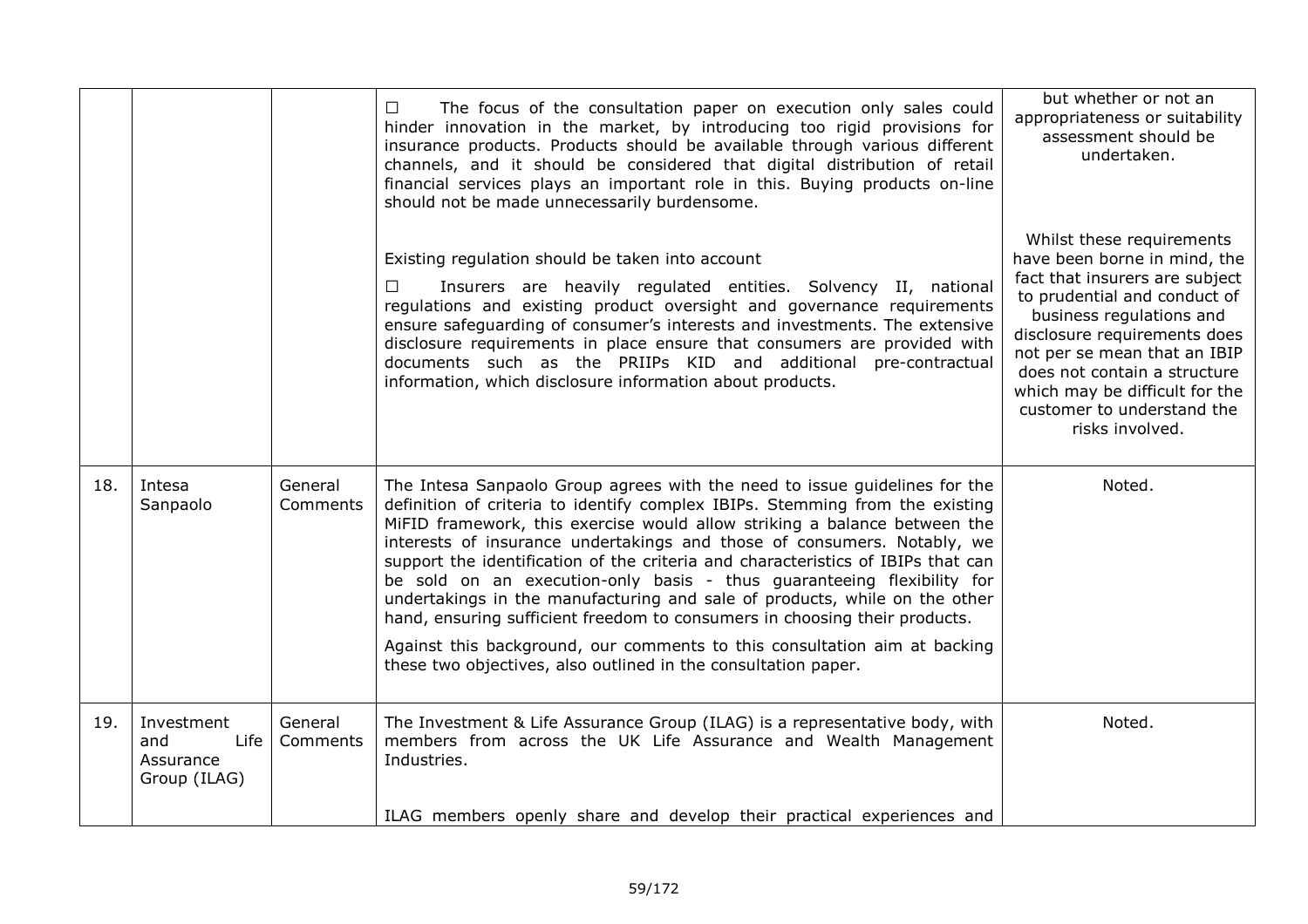|     |             |                     | expertise, applying this practitioner knowledge to the development of their<br>businesses, both individually and collectively, for the benefit of members and<br>their customers.<br>ILAG is run by practitioners for practitioners, whether by engagement with<br>industry associated bodies or through active consultation.                                                                                                                                                                                                                                                                                                                                                                                                                                                                                                                                                                                                                                                                                                                                                                                                                                                                       |                                                                                                                                                                       |
|-----|-------------|---------------------|-----------------------------------------------------------------------------------------------------------------------------------------------------------------------------------------------------------------------------------------------------------------------------------------------------------------------------------------------------------------------------------------------------------------------------------------------------------------------------------------------------------------------------------------------------------------------------------------------------------------------------------------------------------------------------------------------------------------------------------------------------------------------------------------------------------------------------------------------------------------------------------------------------------------------------------------------------------------------------------------------------------------------------------------------------------------------------------------------------------------------------------------------------------------------------------------------------|-----------------------------------------------------------------------------------------------------------------------------------------------------------------------|
|     |             |                     | We have considered the content of the Consultation and are broadly<br>supportive of the proposals. Our Members' comments are detailed below.                                                                                                                                                                                                                                                                                                                                                                                                                                                                                                                                                                                                                                                                                                                                                                                                                                                                                                                                                                                                                                                        |                                                                                                                                                                       |
| 20. | <b>IRSG</b> | General<br>Comments | The IRSG welcomes EIOPA's initiative to consult on Guidelines on complex<br>IBIP.<br>The challenge of the exercise is that it maybe difficult to characterize a<br>complex IBIP.<br>These guidelines cannot be discussed in isolation without also discussing the<br>EIOPA technical advice on the Delegated Acts which are under development<br>by the Commission.<br>Based on the combination of Delegated Acts currently under discussion and<br>these draft guidelines there is a real risk that almost all traditional insurance<br>type savings products and even new products designed specificially to meet<br>good standards of risk and transparency could be deemed complex. This<br>outcome must be avoided and we believe that a relatively small proportion of<br>current sales involve complex products. In particular the current EIOPA<br>advice on the Delegated Act text which automatically defines a product as<br>complex if the surrender value is different from the maturity value must be<br>changed and these guidelines should clarify that such a product is not<br>complex unless the detail surrounding the charges, surrender value, maturity<br>value are complex. | Please see the Feedback<br>Statement.<br>EIOPA does not agree with<br>this assessment. Please see<br>the Feedback Statement<br>regarding EIOPA's technical<br>advice. |
|     |             |                     | Clearly there are people for whom the point at which the complexity of a<br>product makes it difficult to understand is very different from others. It                                                                                                                                                                                                                                                                                                                                                                                                                                                                                                                                                                                                                                                                                                                                                                                                                                                                                                                                                                                                                                              | EIOPA did not consider policy<br>option 2.3 to be the preferred                                                                                                       |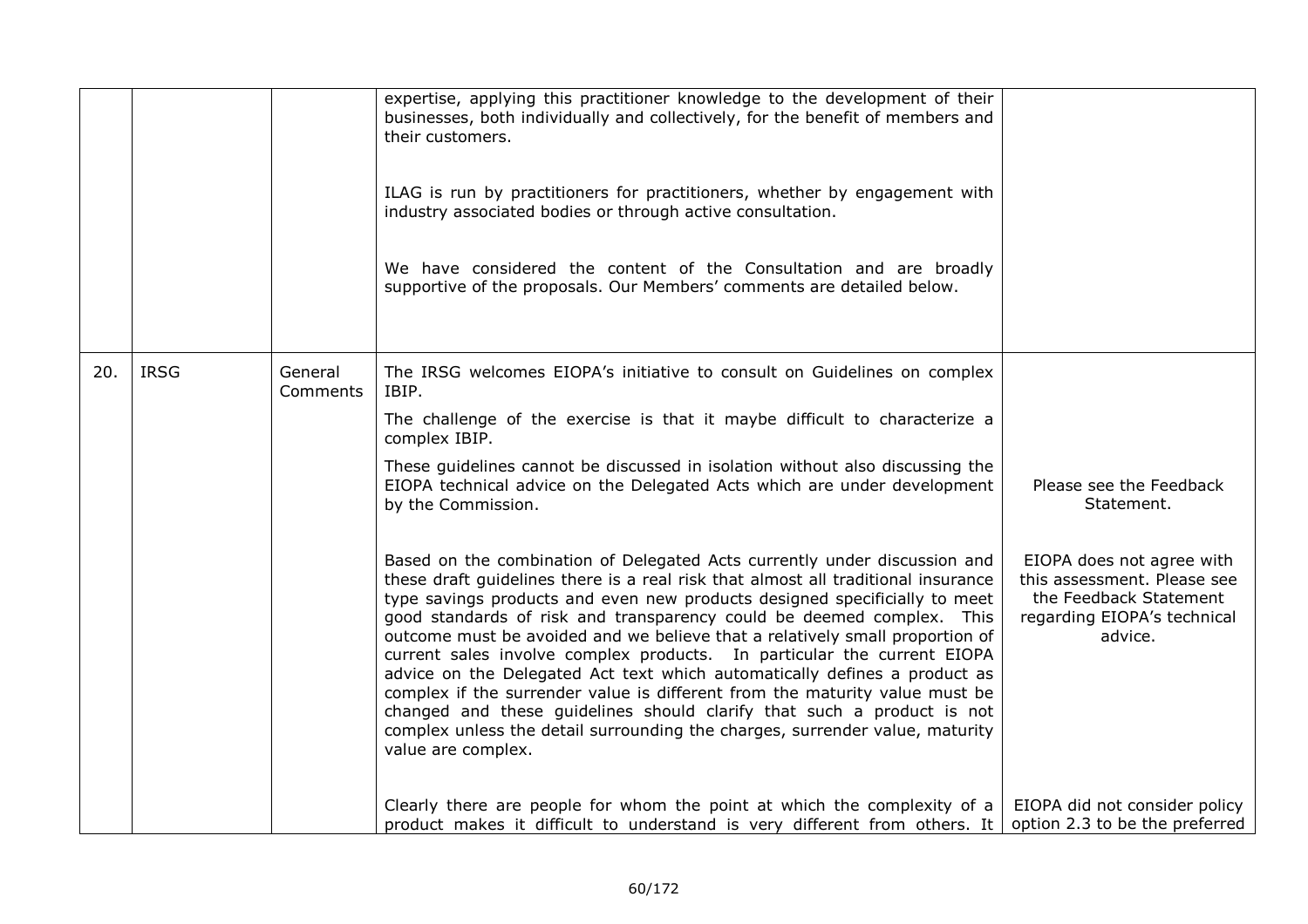|          |                            | relates, among others, to the capacity of the person to be able to manage<br>their finances and to their level of financial literacy. Additionally, a certain<br>feature might be uncommon in one Member State but it can be typical and<br>well-known to costumers in another Member State. We therefore recommend<br>that policy option 2.3 would be more appropriate than the one proposed by<br>EIOPA because it is advisable to establish more high-level criteria for<br>assessing complex products. This would allow Competent Authorities within a<br>Member State to take into account not only the characteristics of the product<br>but also the client profile and the features that are common or uncommon in<br>that Member State. | option for the reasons<br>explained in the impact<br>assessment.                                                                                                                        |
|----------|----------------------------|--------------------------------------------------------------------------------------------------------------------------------------------------------------------------------------------------------------------------------------------------------------------------------------------------------------------------------------------------------------------------------------------------------------------------------------------------------------------------------------------------------------------------------------------------------------------------------------------------------------------------------------------------------------------------------------------------------------------------------------------------|-----------------------------------------------------------------------------------------------------------------------------------------------------------------------------------------|
|          |                            | Secondly the designer of a complex IBIP is the producer (namely an insurer<br>or a bank or a portfolio management company). The first rule should be to<br>prevent these producers from designing a product which has a high<br>probability of being detrimental to the investor's interest. This should be<br>covered by the POG rules. Then the responsibility on which we must<br>concentrate in the scope of this consultation, is that of the distributor.                                                                                                                                                                                                                                                                                  |                                                                                                                                                                                         |
|          |                            | These guidelines being related to the IDD, this consultation meets well the<br>above concerns.                                                                                                                                                                                                                                                                                                                                                                                                                                                                                                                                                                                                                                                   |                                                                                                                                                                                         |
|          |                            | Nevertheless one can wonder about the lack of reference to the capacities of<br>understanding of each individual. Would it had not been more appropriate or<br>efficient to take the problem of complexity from the point of view of the<br>client rather than from the characteristics of the product?                                                                                                                                                                                                                                                                                                                                                                                                                                          | In the context of an<br>execution-only sale the<br>financial knowledge of the<br>customer is not assessed.                                                                              |
|          |                            | Finally, a level-playing field should always be guaranteed regarding the<br>possibility of selling products via execution-only in MiFID and IDD. It should<br>also be highlighted that, regarding execution-only sales, and compared to<br>MiFID, there is an additional layer of protection for consumers subject to the<br>IDD because the « demands and needs test » always applies (this kind of<br>« demands and needs test » does not exist in MiFID).                                                                                                                                                                                                                                                                                     | It was decided within IDD<br>that there should always be a<br>demands and needs test for<br>insurance contracts. These<br>Guidelines cannot go against<br>that decision. The Guidelines |
|          |                            | In this regard, we would like to highlight the importance of providing advice,<br>which contributes towards ensuring that the customer is well informed prior<br>taking<br>decision.<br>to<br>a                                                                                                                                                                                                                                                                                                                                                                                                                                                                                                                                                  | consider the types of IBIPs<br>that incorporate a structure<br>that may be difficult for the<br>customer to understand.                                                                 |
| C<br>21. | General<br><b>Comments</b> | This comment is confidential.                                                                                                                                                                                                                                                                                                                                                                                                                                                                                                                                                                                                                                                                                                                    |                                                                                                                                                                                         |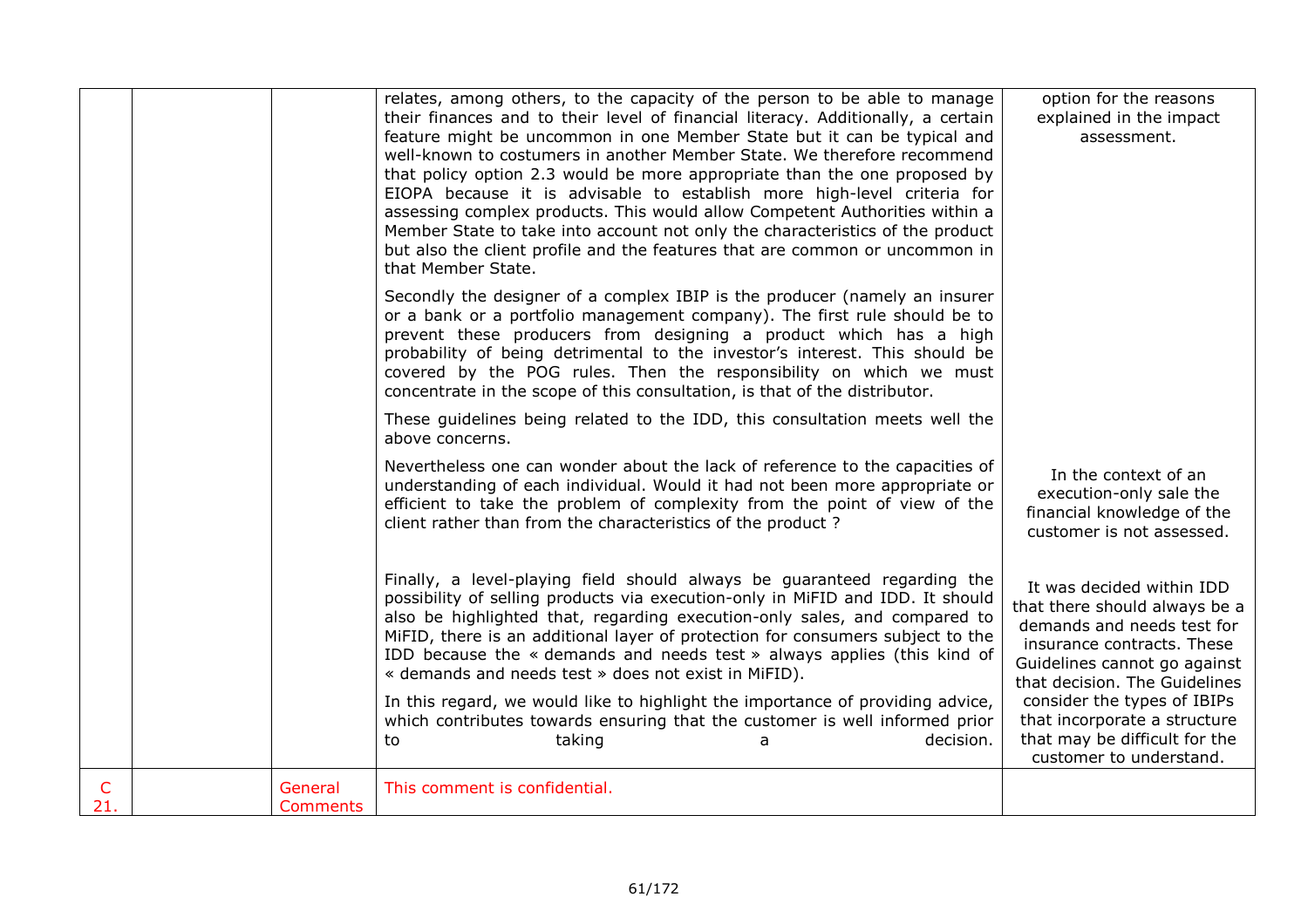| 22. | <b>OP</b><br>Financial<br>Group | General<br>Comments | The unit-linked insurance are similar to other financial instruments deemed<br>non-complex under MiFID II (especially UCITS-funds) and they should be<br>treated under the same rules. However, because of the differences in IDD<br>and MiFID II, the state of affairs is that insurance-based investment products<br>will not be treated under the same rules than other investment products;<br>hence, the level playing field cannot be reached in this connection. We see<br>that the additional requirements applied on insurance-based investment<br>products is a restriction that can have a negative impact on the business<br>development. This could be especially negative on the development of digital<br>channels.                                                                                                                                                                        | EIOPA has aimed for<br>appropriate consistency with<br>the comparable rules for<br>UCITS as well as other MiFID<br>investment products, whilst<br>also reflecting any complexity<br>that can arise from the<br>insurance contract as<br>required by Article 30(3)(a)<br>of IDD. |
|-----|---------------------------------|---------------------|-----------------------------------------------------------------------------------------------------------------------------------------------------------------------------------------------------------------------------------------------------------------------------------------------------------------------------------------------------------------------------------------------------------------------------------------------------------------------------------------------------------------------------------------------------------------------------------------------------------------------------------------------------------------------------------------------------------------------------------------------------------------------------------------------------------------------------------------------------------------------------------------------------------|---------------------------------------------------------------------------------------------------------------------------------------------------------------------------------------------------------------------------------------------------------------------------------|
| 23. | Standard<br>Life<br><b>UK</b>   | General<br>Comments | We seek parity across MiFID II and IDD, and consideration of<br>$\Box$<br>Solvency II.<br>As it stands, the IDD would appear to be placing more restrictive rules on<br>insured funds compared to mutual funds under MIFID II. We ask that this<br>situation is equalised.<br>If our interpretation is correct, where we have strategies which utilise<br>derivatives for the purposes of efficient portfolio management, these would<br>be treated as complex under the IDD.<br>Under MIFID II, provided a fund is classified as a UCITS, it could use<br>derivatives for this same purpose but not be classified as complex on the<br>basis that UCITS are considered to be non-complex financial instruments.<br>This treatment of insured funds under the IDD would have significant impact<br>on customer choice, by applying unnecessary restrictions resulting in reduced<br>choice for customers. | This issue is considered to<br>concern the requirements in<br>the IDD and not the<br>Guidelines.                                                                                                                                                                                |
|     |                                 |                     | In addition, Solvency II indicates that the use of derivative instruments shall<br>be possible insofar as they contribute to a reduction of risks or facilitate<br>efficient portfolio management and we would welcome this being reflected in                                                                                                                                                                                                                                                                                                                                                                                                                                                                                                                                                                                                                                                            |                                                                                                                                                                                                                                                                                 |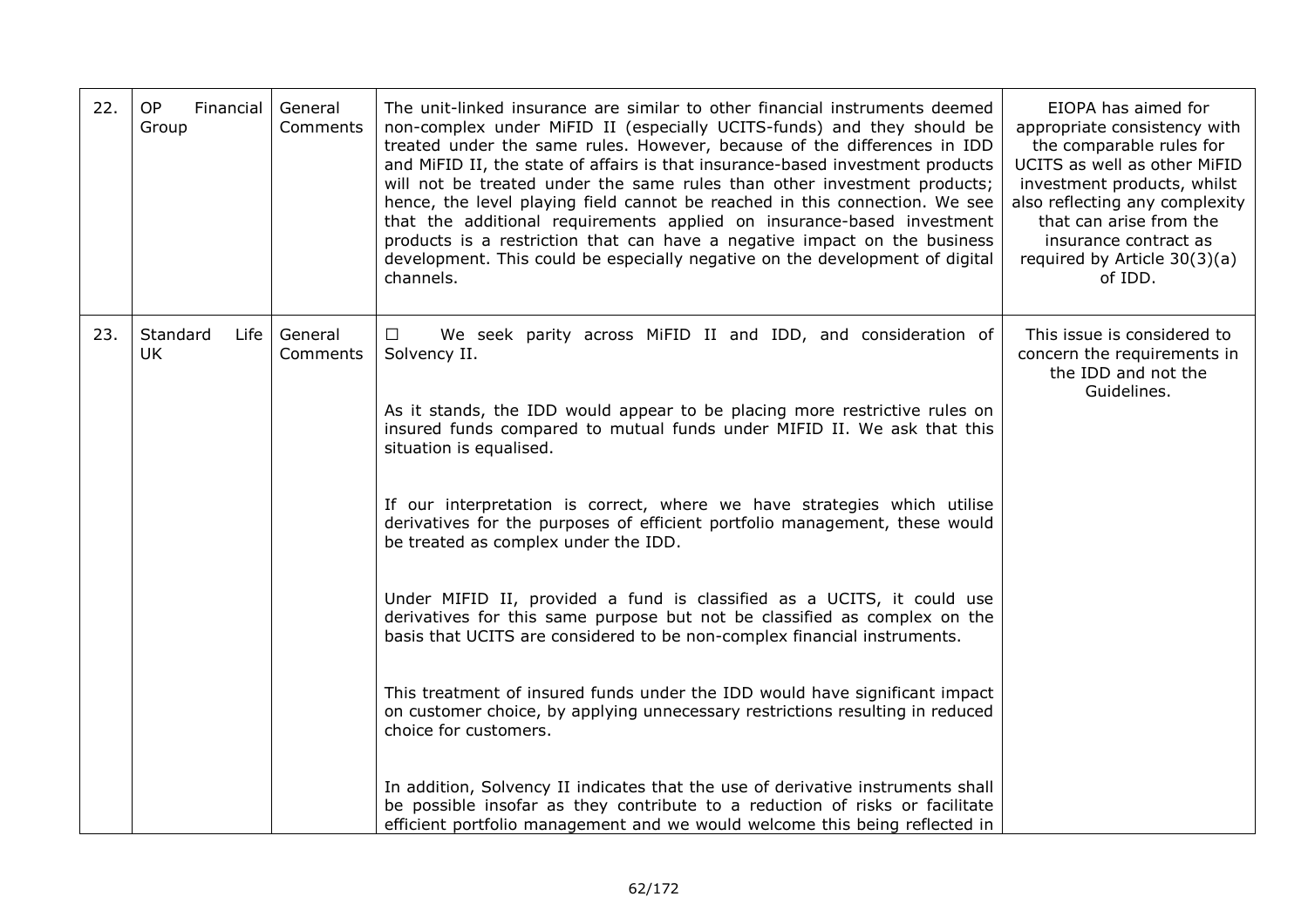|  | EIOPA's Guidelines.                                                                                                                                                                                                                                                                                             |                                                                                                                                                       |
|--|-----------------------------------------------------------------------------------------------------------------------------------------------------------------------------------------------------------------------------------------------------------------------------------------------------------------|-------------------------------------------------------------------------------------------------------------------------------------------------------|
|  | We seek clarity on the intention under the IDD by the "exposure to"<br>$\Box$<br>wording. We believe this suggests a look through to the underlying assets is<br>We would appreciate clarity on which level we should be<br>reguired.<br>measuring complexity at - the product, fund, or asset level?           | Guideline 1 addresses the<br>types of financial instruments<br>to which non-complex IBIPs<br>(under Article $30(3)(a)(i)$ )<br>can provide investment |
|  | This would mean that the presence of derivatives, even where these are only<br>used for efficient portfolio management, renders many existing unit linked<br>funds complex, where equivalent strategies under MIFID II would not be. We<br>include a diagram below to illustrate the point.                     | exposure.                                                                                                                                             |
|  | Under the current IDD wording, we believe the "exposure to" wording<br>suggests that complexity is measured at the asset level; whereas under<br>MIFID II this would be at the fund level.                                                                                                                      |                                                                                                                                                       |
|  | If we measure at asset level, we believe a distinction should be drawn<br>between funds using derivatives for efficient portfolio management and funds<br>using derivatives in pursuit of their investment objective or to generate<br>investment returns, which should be considered complex in certain cases. |                                                                                                                                                       |
|  | We suggest funds using derivatives for effective portfolio management are<br>treated as non-complex, like UCITS funds under MIFID II.                                                                                                                                                                           |                                                                                                                                                       |
|  | MIFID II<br><b>IDD</b>                                                                                                                                                                                                                                                                                          |                                                                                                                                                       |
|  | Product                                                                                                                                                                                                                                                                                                         |                                                                                                                                                       |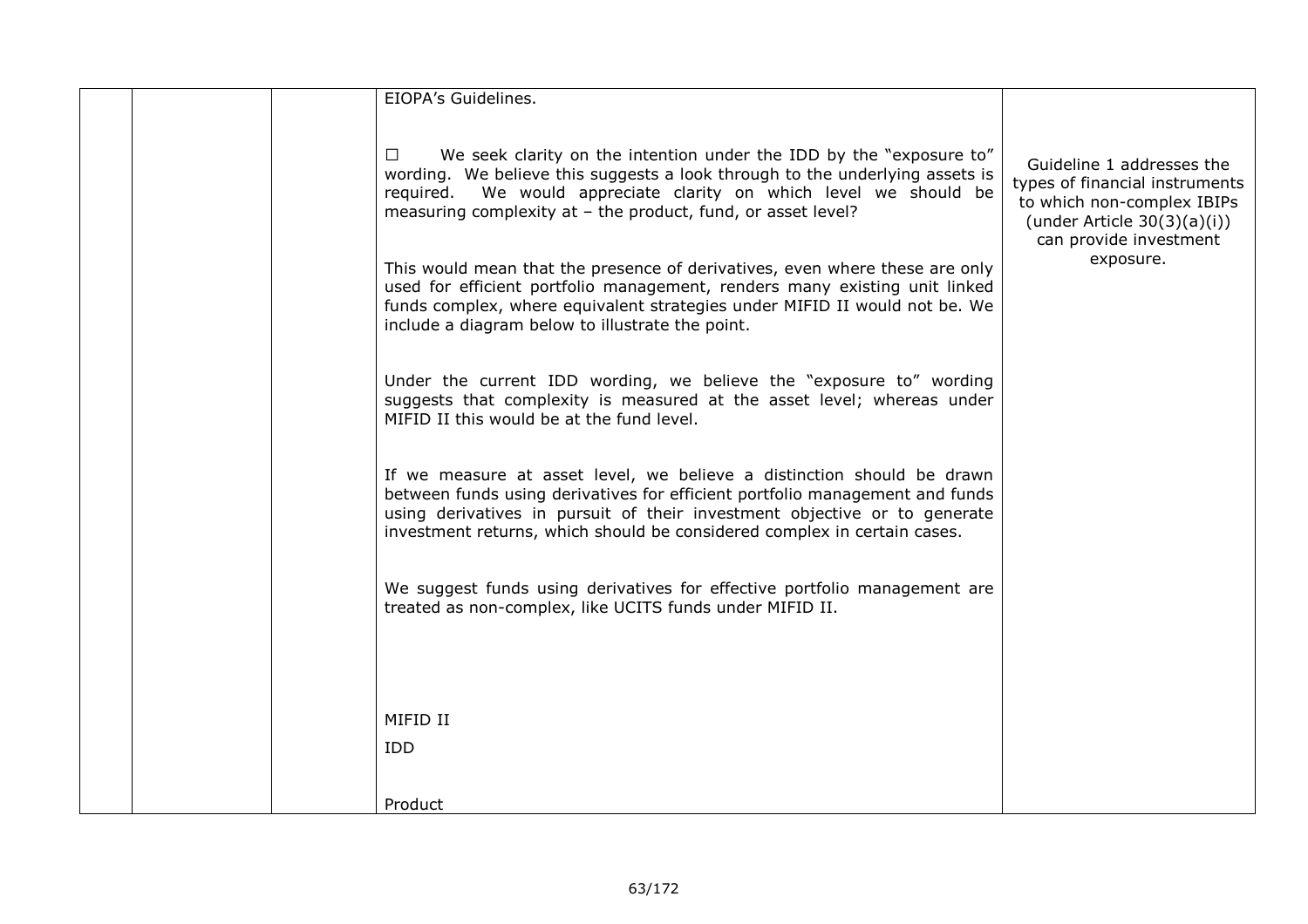|     |            |            | e.g. Pension Wrapper<br><b>IBIP</b>                                                                                                                                                                                                                                                                                                                                                                                                                                                                                                                                                                                                                                                                                                                                                                                                                                                                                                                                                                                                                                                                                                                                                                                                                                                                                                                                                                                                                                                           |                                                                                                                                                                                                                                                                                                                                   |
|-----|------------|------------|-----------------------------------------------------------------------------------------------------------------------------------------------------------------------------------------------------------------------------------------------------------------------------------------------------------------------------------------------------------------------------------------------------------------------------------------------------------------------------------------------------------------------------------------------------------------------------------------------------------------------------------------------------------------------------------------------------------------------------------------------------------------------------------------------------------------------------------------------------------------------------------------------------------------------------------------------------------------------------------------------------------------------------------------------------------------------------------------------------------------------------------------------------------------------------------------------------------------------------------------------------------------------------------------------------------------------------------------------------------------------------------------------------------------------------------------------------------------------------------------------|-----------------------------------------------------------------------------------------------------------------------------------------------------------------------------------------------------------------------------------------------------------------------------------------------------------------------------------|
|     |            |            | Fund Vehicle<br><b>UCITS Fund</b><br>Unit Linked Fund<br>Assets<br>e.g. Equities, bonds, derivatives (for effective portfolio management) etc.<br>e.g. Equities, bonds, derivatives (for effective portfolio management) etc.                                                                                                                                                                                                                                                                                                                                                                                                                                                                                                                                                                                                                                                                                                                                                                                                                                                                                                                                                                                                                                                                                                                                                                                                                                                                 |                                                                                                                                                                                                                                                                                                                                   |
| 24. | Allianz SE | Question 1 | A consistent approach between Level 2 and Level 3 regulation is<br>$\Box$<br>currently not ensured. We strongly encourage to review Level 2 in view of<br>the Technical Advice p. 76/ Nr. 16 and the outcome of this Consultation.<br>EIOPA states that the scope and objectives of the proposed guidelines<br>□<br>were on facilitating "the identification of types of insurance-based investment<br>products, or product features within insurance-based investment products,<br>that incorporate structure which makes it difficult for the customer to<br>understand the risks involved and which are therefore complex and not fit for<br>distribution via execution-only". A large part of IBIPs includes underlying<br>investment strategies and instruments, intrinsic to the nature of insurance,<br>that are technically difficult for the customers to understand in view of the<br>underlying investment strategy. However, we do not agree with EIOPAs<br>assessment that IBIPs are "often complicated and difficult to understand for<br>consumers" from the perspective of what the customer needs to understand<br>in order to be able to take a well informed decision. The product features<br>that are necessary to be understood with view to potential risk exposure<br>from customer perspective are often well understandable, namely when it<br>comes to the protective effects of guarantees or potential economic benefit<br>like participation in annual surplus. | Please see the Feedback<br>Statement.<br>The statement that IBIPs are<br>"often complicated" has been<br>amended.<br>The issue of minimum<br>guarantee amounts a<br>maturity and surrender was<br>addressed in EIOPA's<br>technical advice.<br>Please see the Feedback<br>Statement regarding profit<br>participation mechanisms. |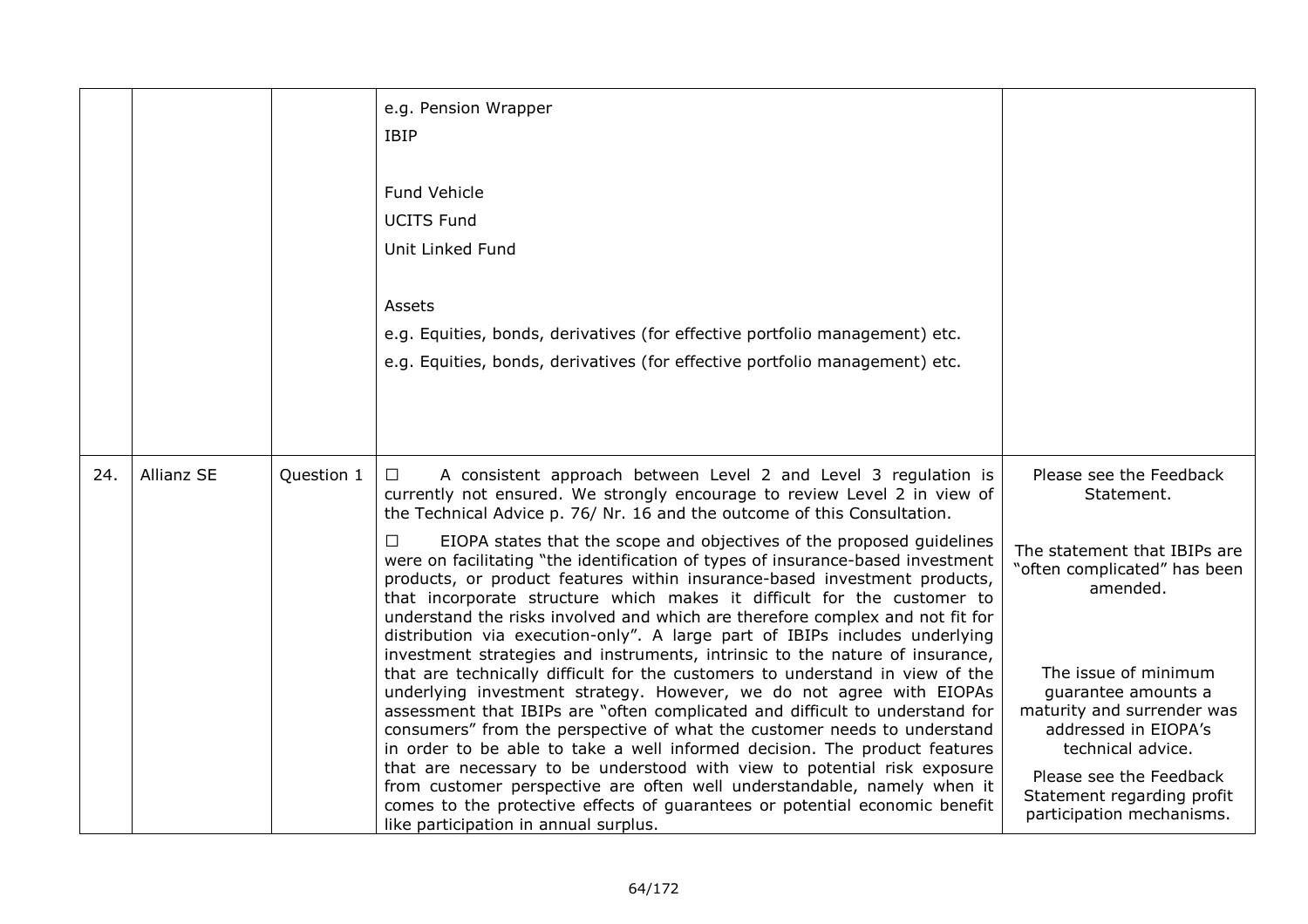|     |                                                                     |            | The level playing field between UCITS and insurance products is<br>$\Box$<br>jeopardised. The criteria proposed suggest that investments in insurance<br>general accounts, in which investors do not invest directly, should be<br>regarded as more complex than UCITS funds. If the investment exposure in<br>general accounts is guaranteed by minimum value at maturity, this should<br>qualify as not difficult to understand from the customer's perspective,<br>irrespective of (complex) underlying target investment strategy. Similarly<br>participation in profit sharing mechanism does not constitute risk exposure<br>for the customer but adds potential customer benefit. Furthermore the<br>surrender risk exposure in IBIPs should be assessed against the same<br>principles as UCITS investments under MiFID II where a potential negative<br>return does not hinder their qualification as non-complex product.<br>Accordingly, an IBIP that ensures a transparent surrender value, including<br>charges, over time should qualify as "non-complex". | Please see the Feedback<br>Statement.                                                              |
|-----|---------------------------------------------------------------------|------------|--------------------------------------------------------------------------------------------------------------------------------------------------------------------------------------------------------------------------------------------------------------------------------------------------------------------------------------------------------------------------------------------------------------------------------------------------------------------------------------------------------------------------------------------------------------------------------------------------------------------------------------------------------------------------------------------------------------------------------------------------------------------------------------------------------------------------------------------------------------------------------------------------------------------------------------------------------------------------------------------------------------------------------------------------------------------------|----------------------------------------------------------------------------------------------------|
|     |                                                                     |            | The qualification of an IBIP as complex will not only govern the<br>$\Box$<br>"execution-only" sale but also trigger the mandatory comprehension alert to<br>be placed on the Key Information Document governed by PRIIPs RTS.<br>Therefore the criteria proposed in the context of IDD must be rigorously<br>assessed in view of the guiding principle of the customer risk perspective.<br>However, as currently drafted, the vast majority of IBIP being marketed by<br>financial advisor (who is mandated and qualified to well explain the products)<br>will show the comprehension alert. This alert will easily be understood by<br>consumers as warning on a "risky product" and preventing them from<br>investing in long term savings products with guarantee mechanisms that are<br>providing protection against investment risk that are not available in pure<br>UCITs investments.<br>Understood and very well-known products established in many<br>$\Box$                                                                                                |                                                                                                    |
| 25. | <b>ANASF</b><br>Associazione<br>Nazionale<br>Consulenti<br>Finanzia | Question 1 | European insurance markets should not unnecessarily be labelled complex.<br>For the sake of investor protection, we believe that for all types of IBIPs at<br>least the assessment of appropriateness shall be required (i.e., execution-<br>only sales shall not be admitted). This approach is adhered to by the Italian<br>regulator as the assessment of appropriateness or suitability is always<br>required for financial products issued by insurance companies: cf. Article 87<br>of Consob Regulation no. 16190/2007, which excludes the application of the<br>provisions on execution-only (Articles 43 and 44) to this category of<br>products, thereby providing for an enhanced standard of investor protection.                                                                                                                                                                                                                                                                                                                                            | Please see the Feedback<br>Statement to the public<br>consultation on the IDD<br>technical advice. |
| 26. | Association of Question 1                                           |            | We believe that the Impact Assessment fails to take account of existing                                                                                                                                                                                                                                                                                                                                                                                                                                                                                                                                                                                                                                                                                                                                                                                                                                                                                                                                                                                                  | Whilst these requirements                                                                          |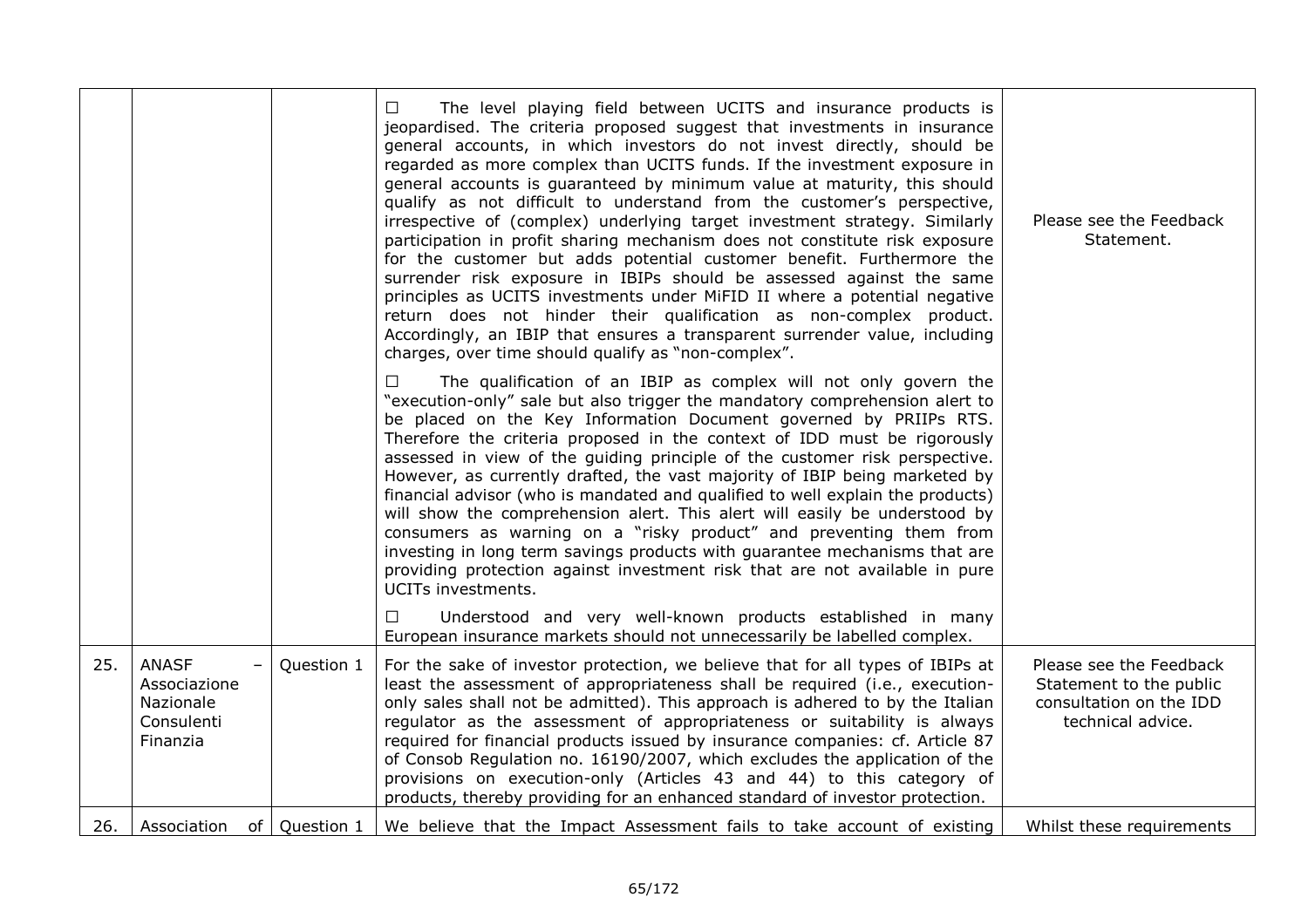| <b>British Insurers</b> | regulatory requirements, or that many product features of IBIPs are very<br>familiar to customers. The restrictive approach taken by EIOPA could have<br>adverse effects on the ability of customers to access IBIPs through different<br>sales channels, and on the ability of insurers to innovate, as it would likely<br>render most execution-only sales of IBIPs impossible. Furthermore, it might<br>restrict the investment options for insurers and limit investments into assets<br>automatically classed as complex, such as infrastructure.<br>We believe that EIOPA focusses excessively on the execution-only sales<br>journey without taking into account the many different safeguards in place to<br>protect and disclose information to consumers. These include:                                                                                                                                                               | have been borne in mind, the<br>fact that insurers are subject<br>to prudential and conduct of<br>business regulations and<br>disclosure requirements does<br>not per se mean that an IBIP<br>does not contain a structure<br>which may be difficult for the<br>customer to understand the<br>risks involved. |
|-------------------------|--------------------------------------------------------------------------------------------------------------------------------------------------------------------------------------------------------------------------------------------------------------------------------------------------------------------------------------------------------------------------------------------------------------------------------------------------------------------------------------------------------------------------------------------------------------------------------------------------------------------------------------------------------------------------------------------------------------------------------------------------------------------------------------------------------------------------------------------------------------------------------------------------------------------------------------------------|---------------------------------------------------------------------------------------------------------------------------------------------------------------------------------------------------------------------------------------------------------------------------------------------------------------|
|                         | Product oversight and governance (POG) arrangements: The IDD puts<br>$\Box$<br>in place POG requirements, proportionate to how complex and risky a<br>product is. Product manufacturers have to establish appropriate measures in<br>the process of designing, monitoring, reviewing, and distributing products, as<br>well as take necessary action where there is potential for customer<br>detriment. This includes the demands and needs test and mitigation of<br>conflicts of interest. The IDD Technical Advice also sets out clear<br>responsibilities for the manufacturer's management. These<br>POG<br>requirements cover the features of an insurance aspect, including the<br>coverage, costs, risks, target market, compensation and guarantee rights, as<br>well as any personalisation of the product. They also stipulate that<br>manufactures must select distribution channels that are appropriate for the<br>target market. |                                                                                                                                                                                                                                                                                                               |
|                         | PRIIPs: The PRIIPs KID includes information about how risky a<br>product is, what the product's likely future performance looks like including a<br>stress scenario, and detailed information about costs including how these<br>affect performance. The comprehension alert now makes an explicit link to<br>the IDD, and this change should be considered in the Impact Assessment<br>and reflected upon to ensure a proportionate regulatory approach is chosen.                                                                                                                                                                                                                                                                                                                                                                                                                                                                              |                                                                                                                                                                                                                                                                                                               |
|                         | Financial Services Compensation Scheme (FSCS): In the UK,<br>$\Box$<br>insurance and investment firms (and all regulated financial services product<br>providers) are covered by the FSCS. Where a regulated firm defaults,<br>customers may claim compensation from the scheme for lost investments.<br>All ABI members are regulated entities, and the products they sell will be<br>covered by the FSCS.                                                                                                                                                                                                                                                                                                                                                                                                                                                                                                                                      |                                                                                                                                                                                                                                                                                                               |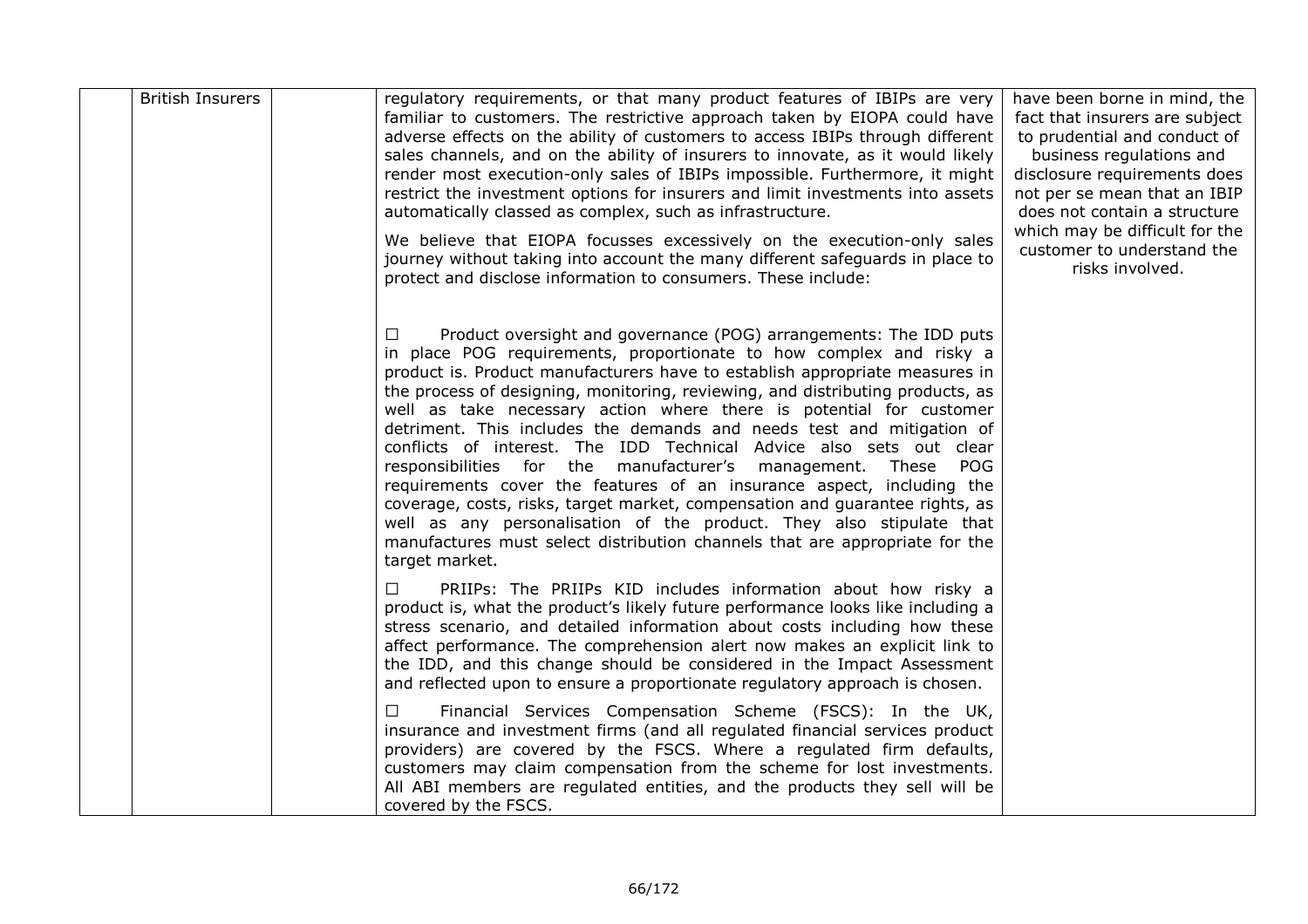|  | Solvency II: Under the prudent person principle insurers may only<br>$\Box$<br>invest in assets the risks of which they can properly identify, measure,<br>monitor, manage and control. They have to ensure that their corresponding<br>obligations can be fulfilled at all times. So they have to choose carefully the<br>type, scope and quality of the coverage and have to act in the best interests<br>of the policyholders. In addition, all assets must be invested in such a<br>manner as to ensure the security, quality, liquidity and profitability of the<br>portfolio as a whole.                                                                                                                                                                                                                                   |  |
|--|----------------------------------------------------------------------------------------------------------------------------------------------------------------------------------------------------------------------------------------------------------------------------------------------------------------------------------------------------------------------------------------------------------------------------------------------------------------------------------------------------------------------------------------------------------------------------------------------------------------------------------------------------------------------------------------------------------------------------------------------------------------------------------------------------------------------------------|--|
|  | EIOPA Guidelines on System of Governance: Undertakings have to<br>□<br>establish an investment risk management policy, in which they establish the<br>level of security that they are aiming for with regard to the whole portfolio of<br>assets and outline how they plan to achieve this. The insurer has to explain<br>in this investment risk management policy that the undertaking assesses the<br>financial market environment and takes this into consideration accordingly.<br>In addition, insurers must prepare an internal schedule of investments, which<br>should contain quantitative limits for investments and exposures, including<br>sovereign exposures. The financial market environment should be<br>understood to mean both general conditions as well as current developments<br>and regulatory changes. |  |
|  | The above examples clearly show that insurers are strictly regulated with<br>regards to information disclosure, investment activity, and product design<br>and governance. It is crucial that these are taken into account when<br>assessing complexity of products, as well as structures which make it difficult<br>for customers to understand risks. In particular, the change of the PRIIPs<br>comprehension alert should be reflected in the Impact Assessment.                                                                                                                                                                                                                                                                                                                                                            |  |
|  | We hope that EIOPA will establish a proportionate approach and create a<br>level playing field between IBIPs and other financial instruments. To achieve<br>this, it is important that investments made and managed by insurers are not<br>deemed complex. Otherwise, we fear that insurers be forced to invest purely<br>into products deemed non-complex, and might therefore refrain from long-<br>term investments such as infrastructure and other alternative investments.<br>This would limit insurers' ability to provide consumers with products that<br>diversify their risk exposure, make it more difficult to react to changing<br>market conditions, and may obstruct product innovation.                                                                                                                          |  |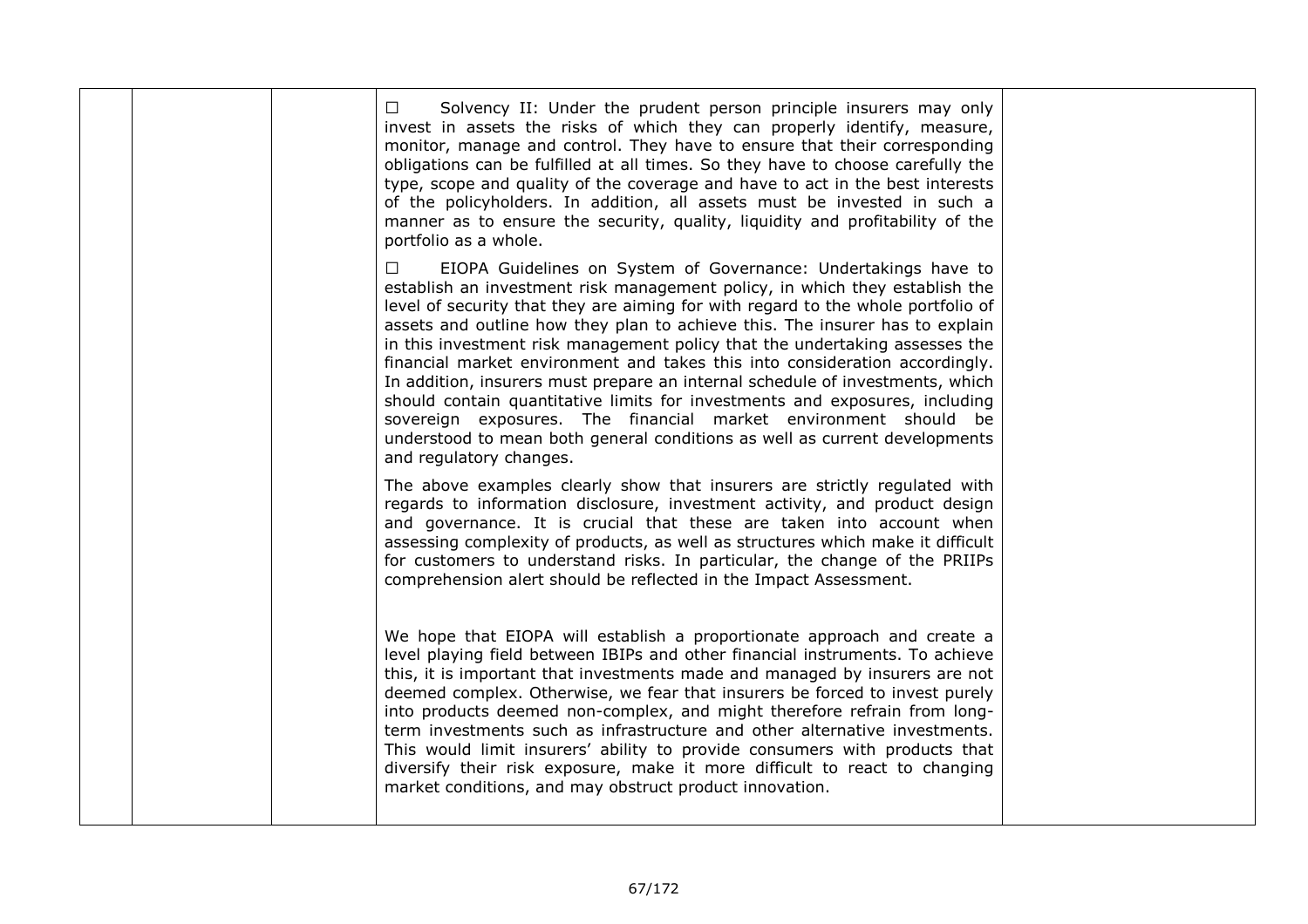| 27. | Association<br>of<br>Financial<br>Mutuals (AFM)                      | Question 1 | To properly understand the consequences of the options set out, and the<br>costs and benefits associated, it will be necessary to see a detailed list from<br>the NCAs of which insurance products are deemed complex and which are<br>not. The costs to industry may be very high, if products that historically<br>have been capable of being sold on an execution-only basis, are deemed<br>complex and might therefore only be sold with advice. The costs include<br>higher selling costs, but also reduced volumes that will increase marginal<br>adminstrative costs.<br>Likewise, the withdrawal of products which historically have been purchased<br>without advice may be detrimental to consumers if in the future they are<br>deemed complex, and there is no significant supply of advice. For example,<br>if the product attracts low levels of premium, the levels of commission<br>payable to advisers, or fees that can be levied will be low; an example from<br>amongst AFM members is the Tax Exempt Savings Plan (TESP), which is a<br>form of tax-advantaged plan offered only by UK mutuals, which has a<br>maximum monthly contributon of £25 and which most intermediaries<br>consider too low to generate sufficient income. | The costs mentioned are<br>considered to be reflected in<br>the Impact Assessment.                                                                                                            |
|-----|----------------------------------------------------------------------|------------|---------------------------------------------------------------------------------------------------------------------------------------------------------------------------------------------------------------------------------------------------------------------------------------------------------------------------------------------------------------------------------------------------------------------------------------------------------------------------------------------------------------------------------------------------------------------------------------------------------------------------------------------------------------------------------------------------------------------------------------------------------------------------------------------------------------------------------------------------------------------------------------------------------------------------------------------------------------------------------------------------------------------------------------------------------------------------------------------------------------------------------------------------------------------------------------------------------------------------------------------------------|-----------------------------------------------------------------------------------------------------------------------------------------------------------------------------------------------|
| 28. | Association<br>of<br>International<br>Offices<br>Life<br><b>AILO</b> | Question 1 | <b>No</b>                                                                                                                                                                                                                                                                                                                                                                                                                                                                                                                                                                                                                                                                                                                                                                                                                                                                                                                                                                                                                                                                                                                                                                                                                                               |                                                                                                                                                                                               |
| 29. | Austrian<br>Insurance<br>Association<br><b>VVO</b>                   | Question 1 | The VVO does not share EIOPA's assessment that IBIPs are "often<br>complicated and difficult to understand for consumers". Most IBIPs invest<br>either in a collective pool with profit participation (tradtional life insurance) or<br>in units of funds. Especially traditional life insuance products have been<br>common for a long time and are well-known to policyholders. Also other<br>features of an insurance contract like maturity payment, surrender value or<br>death benefits have been used for decades and are usually common and<br>familiar to consumers since they get detailed precontractual information<br>about the values.<br>The VVO calls for a consistent approach across all different financial sectors<br>in order to achieve a level playing field. However, through the proposed<br>Guidelines this would not be achieved. We do not unterstand why an<br>investment in non-structured UCITS funds which invest in shares or                                                                                                                                                                                                                                                                                          | The wording of the Impact<br>Assessment has been revised<br>on this point.<br>EIOPA has aimed for<br>appropriate consistency with<br>the comparable rules for<br>UCITS as well as other MiFID |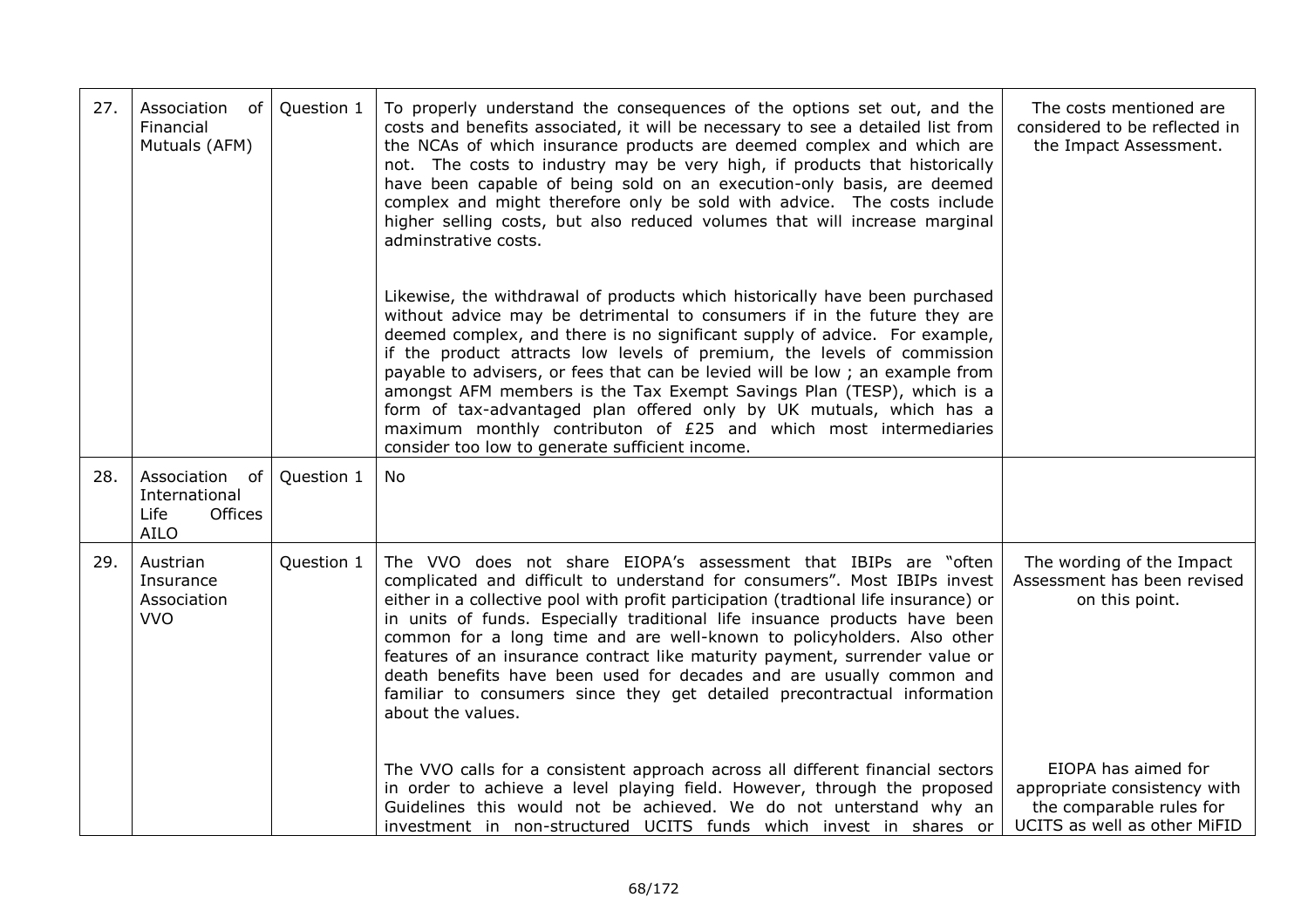|     |                       |            | derivatives and where the customer is exposed to a rather high investment                                                                                                                                                                                                                                                                                                                                                                                                                                                                                                                                                                                                                                                                                                                                                                                                                                                                                                                               | investment products, whilst                                                                                                                                                                                                                                         |
|-----|-----------------------|------------|---------------------------------------------------------------------------------------------------------------------------------------------------------------------------------------------------------------------------------------------------------------------------------------------------------------------------------------------------------------------------------------------------------------------------------------------------------------------------------------------------------------------------------------------------------------------------------------------------------------------------------------------------------------------------------------------------------------------------------------------------------------------------------------------------------------------------------------------------------------------------------------------------------------------------------------------------------------------------------------------------------|---------------------------------------------------------------------------------------------------------------------------------------------------------------------------------------------------------------------------------------------------------------------|
|     |                       |            | risk should be deemed non-complex and a tradtional life insurance where the<br>investment risk is borne by a professional investor who is subject to strict<br>regulation and where the profit participation only increases the contractually<br>agreed values would be automatically considered as complex (see example<br>9).                                                                                                                                                                                                                                                                                                                                                                                                                                                                                                                                                                                                                                                                         | also reflecting the wide range<br>of different types of IBIPs<br>available in different Member<br>States.                                                                                                                                                           |
|     |                       |            | To ensure a proper level playing field, it is necessary that investments made<br>and managed by insurers are not deemed complex per se. Currently, this is<br>only provided for products that guarantee the sum of paid in contributions<br>minus legitimate costs at all times, as in EIOPA-17/048, page 77 criterion<br>(a)). Due to the business modell of traditional life insurance this is always<br>the case at the end of the contract. However, guaranteed surrender values<br>may be lower, especially at the beginning of the contract. Although the<br>possibly lower level of surrender values we are not of the opinion that this<br>leads to a complexity which makes it difficult to understand the risks<br>involved since the policyholder is informed in a table about the guaranteed<br>surrender values at the end of each year of the contract before concluding<br>the contract.                                                                                                 | The issue of minimum<br>quarantee amounts at<br>maturity and surrender was<br>addressed in EIOPA's<br>technical advice.                                                                                                                                             |
| 30. | <b>Better Finance</b> | Question 1 | Better Finance agrees with EIOPA that ""Without Guidelines regarding the<br>assessment of the complexity of insurance-based investment products, there<br>is likely to be different approaches implemented by different Member States.<br>In particular, this creates the risk of an inadequate level of consumer<br>protection and in turn risks resulting in cases of mis selling of insurance<br>products where consumers are sold products, the risks of which they do not<br>properly understand". These guidelines need to be consistent with those<br>published by ESMA. Indeed, in particular unit-linked insurance products are<br>often composed of fund ""units" and those are governed by MiFID rules and<br>ESMA guidelines. Besides many IBIPs are ""substitutable" to other retail<br>investment products that are governend by MifID rules and ESMA guidelines.<br>This is why the PRIIPs Regulation scope encompasses both investment funds,<br>banking structured products and IBIPs. | As stated in the Impact<br>Assessment, EIOPA considers<br>that the Policy Option chosen<br>provides an appropriate<br>balance between the need for<br>a high level of consumer<br>protection and not unduly<br>restricting the investment<br>choices for customers. |
|     |                       |            | Our organization shares the objectives pursued by the guidelines stated on<br>page 12 of the consultation. However, it is very important for consumers that<br>these aims are really implemented. We believe that the improvement of                                                                                                                                                                                                                                                                                                                                                                                                                                                                                                                                                                                                                                                                                                                                                                    |                                                                                                                                                                                                                                                                     |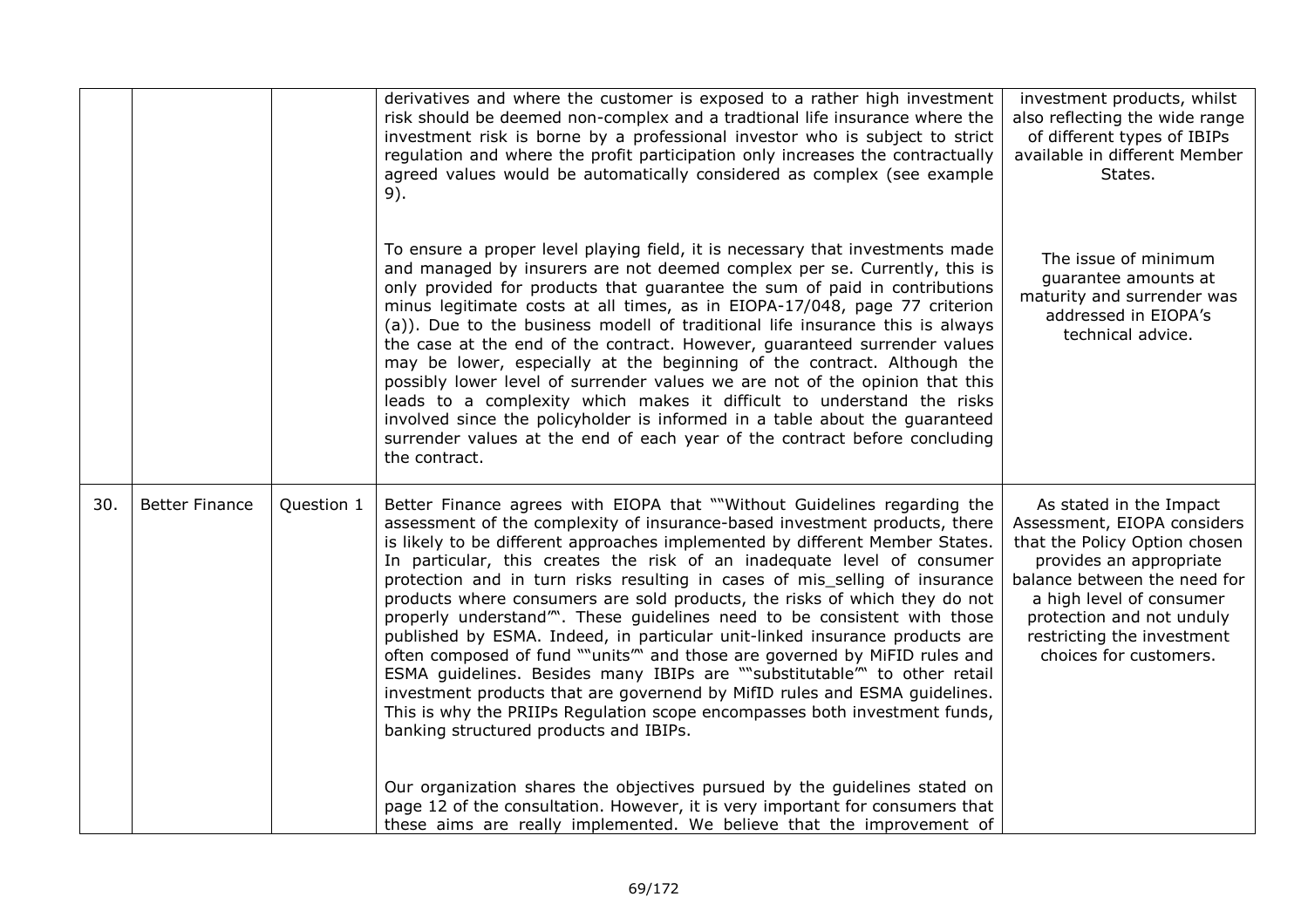|     |                                                  |            | consumer protection should be at the heart of the guidelines. In this respect,<br>the guidelines must provide some benefits and promote a high-level of<br>protection, irrespective of the kind of insurance-based investment product.                                                                                                                                                                                                                                                                                                                                                                                                                                         |                                                                                                                                                                                |
|-----|--------------------------------------------------|------------|--------------------------------------------------------------------------------------------------------------------------------------------------------------------------------------------------------------------------------------------------------------------------------------------------------------------------------------------------------------------------------------------------------------------------------------------------------------------------------------------------------------------------------------------------------------------------------------------------------------------------------------------------------------------------------|--------------------------------------------------------------------------------------------------------------------------------------------------------------------------------|
|     |                                                  |            | Article 20 (1) of the IDD stresses that that consumers must be enabled to<br>make informed decisions. That is the reason why we disagree with the<br>argument (stated in page 14) against a restrictive approach assuming that<br>""this option would limit the customer"s choice and freedom to buy<br>insurance-based investment produtcs as responsible adults without the need<br>to provide information on their knowledge and investment experience".                                                                                                                                                                                                                    |                                                                                                                                                                                |
|     |                                                  |            | Taking into account the low level of financial education among EU citizens<br>and the complexity of most IBIPs, this statement is very dangerous and can<br>lead to a mis-use of consumer protection provision. Even ""responsible<br>adults" - - who possess more financial education than the average of the<br>EU population - could take the wrong decisions (or at least not their ""best""<br>choice) due to mis-leading marketing strategies and poor technical advice.<br>EIOPA repeatedly outlines the negative impacts by using the results of<br>behavioural financial economics. Therefore, Better Finance advocates for a<br>restrictive approach in this matter. |                                                                                                                                                                                |
| 31. | <b>BIPAR</b>                                     | Question 1 | BIPAR notes that in the Impact Assessment, p 10, EIOPA points out that it<br>will take into account any differences between the Delegated Acts and<br>EIOPA's technical advice, prior to finalising the Guidelines. BIPAR believes<br>that it is important that the final Delegated Acts and the EIOPA guidelines<br>with regard to "complex IBIPs" are not in contradiction with one another.<br>Regarding the different policy options described in the Impact Assessment,<br>BIPAR is not in favour of a broad scope of "execution-only".                                                                                                                                   | EIOPA considers that the<br>Guidelines are consistent with<br>the delegated acts adopted<br>by the Commission.                                                                 |
| 32. | <b>Bund</b><br>der<br>Versicherten<br><b>BdV</b> | Question 1 | We fully agree upon EIOPA's assessment in the baseline scenario that<br>without these guidelines on complex/non-complex IBIPs there definitely is<br>"the risk of an inadequate level of consumer protection and in turn risks<br>resulting in cases of mis-selling of insurance products where consumers are<br>sold products, the risks of which they do not properly understand" (CP, p.<br>11). That is why these guidelines have to be as consistent and precise as                                                                                                                                                                                                       | As stated in the Impact<br>Assessment, EIOPA considers<br>that the Policy Option chosen<br>provides an appropriate<br>balance between the need for<br>a high level of consumer |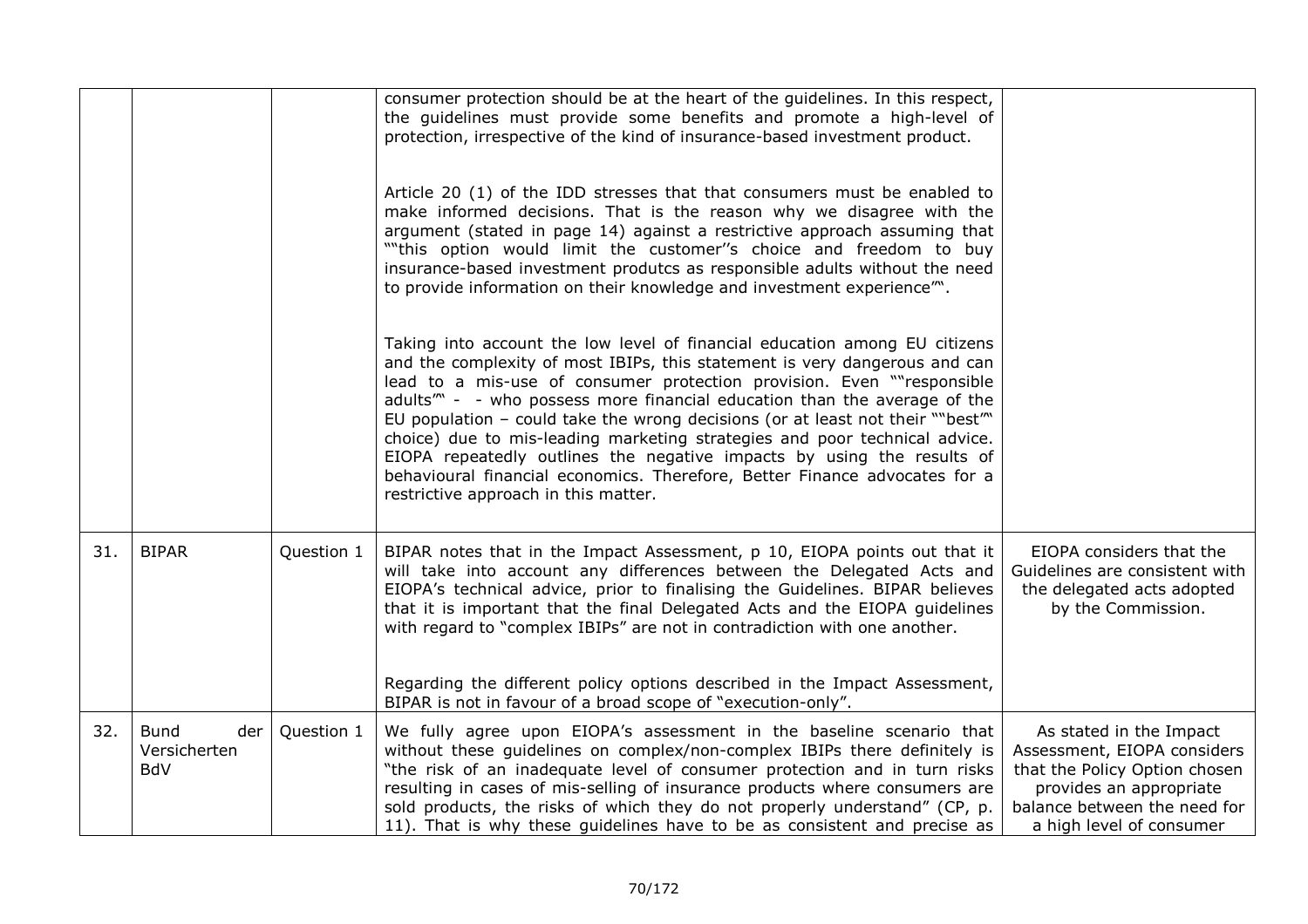|     |              |            | those published by ESMA.                                                                                                                                                                                                                                                                                                                                                                                                                                                                                                                                                                                                          | protection and not unduly<br>restricting the investment<br>choices for customers.                                                             |
|-----|--------------|------------|-----------------------------------------------------------------------------------------------------------------------------------------------------------------------------------------------------------------------------------------------------------------------------------------------------------------------------------------------------------------------------------------------------------------------------------------------------------------------------------------------------------------------------------------------------------------------------------------------------------------------------------|-----------------------------------------------------------------------------------------------------------------------------------------------|
|     |              |            | For consumers the development of guidelines must have the benefit of<br>promoting a consistently high level of protection, irrespective of the type of<br>insurance-based investment product. Consumers must be enabled to make<br>informed decisions, as IDD article 20 (1) stipulates. That is why we strongly<br>reject the argument against a very restrictive approach assuming that "this<br>option would limit the customer's choice and freedom to buy insurance-based<br>investment products as responsible adults without the need to provide<br>information on their knowledge and investment experience" (CP, p. 14). |                                                                                                                                               |
|     |              |            | This argument is very dangerous, because it may be mis-used against any<br>kind of consumer protection provision. Even "responsible adults" who - on a<br>theoretical level - have unlimited access to all necessary product information<br>will surely make false decisions against their own "best" interest due to mis-<br>leading marketing strategies and poor advice. At many occasions in her<br>consultation papers EIOPA has outlined these negative impacts by using the<br>results of behavioral financial economics. That is why we advocate an<br>approach as restrictive as possible.                               |                                                                                                                                               |
| 33. | <b>CNCIF</b> | Question 1 |                                                                                                                                                                                                                                                                                                                                                                                                                                                                                                                                                                                                                                   |                                                                                                                                               |
|     |              |            | We consider that suitability/appropriateness assessment should be applied<br>with no exception for all types of IBIPS, in order to ensure that the insurance<br>intermediary obtains all relevant information necessary to assess whether a<br>specific insurance is suitable appropriate for a specific customer.                                                                                                                                                                                                                                                                                                                | The Guidelines follow the IDD<br>which allows for sales of<br>IBIPs without an assessment<br>of suitability or<br>appropriateness, subject to |
|     |              |            | Furthermore, the logic of "execution-only sales of IBIPS" clearly contradicts<br>the French Regulator (ACPR) approach which considers that the insurance<br>product should not be sold without a suitability or appropriateness process.                                                                                                                                                                                                                                                                                                                                                                                          | the Member State option in<br>Article 30.                                                                                                     |
|     |              |            | Finally, we believe that the idea of considering only the complexity of<br>underlying financial instruments is too restrictive: the insurance product<br>should not be considered only as an investment product but also as a specific<br>contractual relationship between an insurance undertaking and a customer,<br>which can have a significant impact on this customer's personal interests.                                                                                                                                                                                                                                 | The Guidelines do not only<br>consider the complexity of<br>the underlying financial<br>instruments.                                          |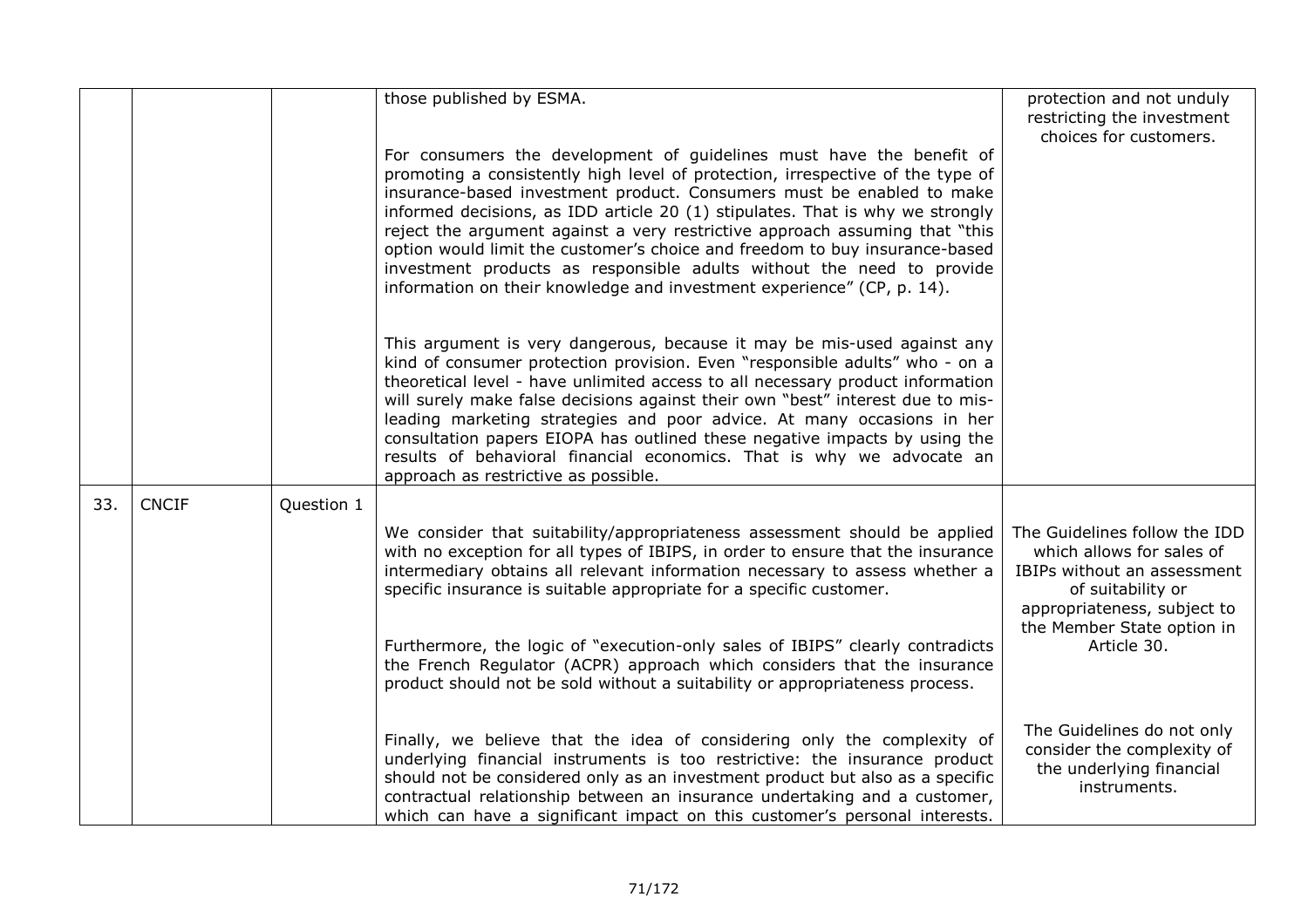|                     |                                              |            | Consequently, the product should not be sold without at least a suitability or<br>appropriateness process.                                                                                                                                                                                                                                                                                                                                                                                                                                                                                                                                                                                                                                                                                                                                                                                                                                                                                                                                                                                                                                                                                                                                                                            |                                                                            |
|---------------------|----------------------------------------------|------------|---------------------------------------------------------------------------------------------------------------------------------------------------------------------------------------------------------------------------------------------------------------------------------------------------------------------------------------------------------------------------------------------------------------------------------------------------------------------------------------------------------------------------------------------------------------------------------------------------------------------------------------------------------------------------------------------------------------------------------------------------------------------------------------------------------------------------------------------------------------------------------------------------------------------------------------------------------------------------------------------------------------------------------------------------------------------------------------------------------------------------------------------------------------------------------------------------------------------------------------------------------------------------------------|----------------------------------------------------------------------------|
| 34.                 | <b>DAV</b><br>German<br>Actuarial<br>Society | Question 1 | DAV urges EIOPA to treat complexity in a much broader context. Not only<br>does it play a role in a so-called "execution-only" distribution of IBIPs, but it<br>is also (presumably much more) relevant in other fields. For example,<br>according to the newly amended PRIIPs RTS complex products according to<br>IDD's scope will then also receive a mandatory comprehension alert. We fear<br>that the products will be unintentionally stigmatised. Moreover, also the POG<br>rules newly introduced in the IDD currently depend on the complexity of an<br>IBIP. EIOPA states that the scope and objectives of the proposed guidelines<br>on products' complexity were on facilitating "the identification of types of<br>insurance-based investment products, or product features within insurance-<br>based investment products, that incorporate structure which makes it<br>difficult for the customer to understand the risks involved and which are<br>therefore complex and not fit for distribution via execution-only;". Thus, the<br>DAV urges EIOPA to acknowledge that the notion of "product complexity"<br>(and hence not being fit for execution only according to IDD) will presumably<br>have a very high impact on IBIPs through other existing regulations. | Please see the Feedback<br>Statement.                                      |
|                     |                                              |            | Thus, absolute care has to be taken in order to avoid postulating principles<br>(by means of Level 3 guidelines) which may leave products that have been<br>established, understood and very well-known to many European insurance<br>markets - such as life-insurance products with profit participation - as being<br>deemed complex under IDD and hence suffer from this notion of complexity<br>in a very different context. For this reason, the DAV does not agree with<br>EIOPAs assessment that IBIPs are "often complicated and difficult to<br>understand for consumers". In our view, especially the principles stated in<br>the consultation paper's guidelines have to be scrutinised thoroughly,<br>especially taking these possible side effects into account.                                                                                                                                                                                                                                                                                                                                                                                                                                                                                                         | The statement referred to has<br>been revised in the Impact<br>Assessment. |
| $\mathsf{C}$<br>35. |                                              | Question 1 | Confidential comment.                                                                                                                                                                                                                                                                                                                                                                                                                                                                                                                                                                                                                                                                                                                                                                                                                                                                                                                                                                                                                                                                                                                                                                                                                                                                 |                                                                            |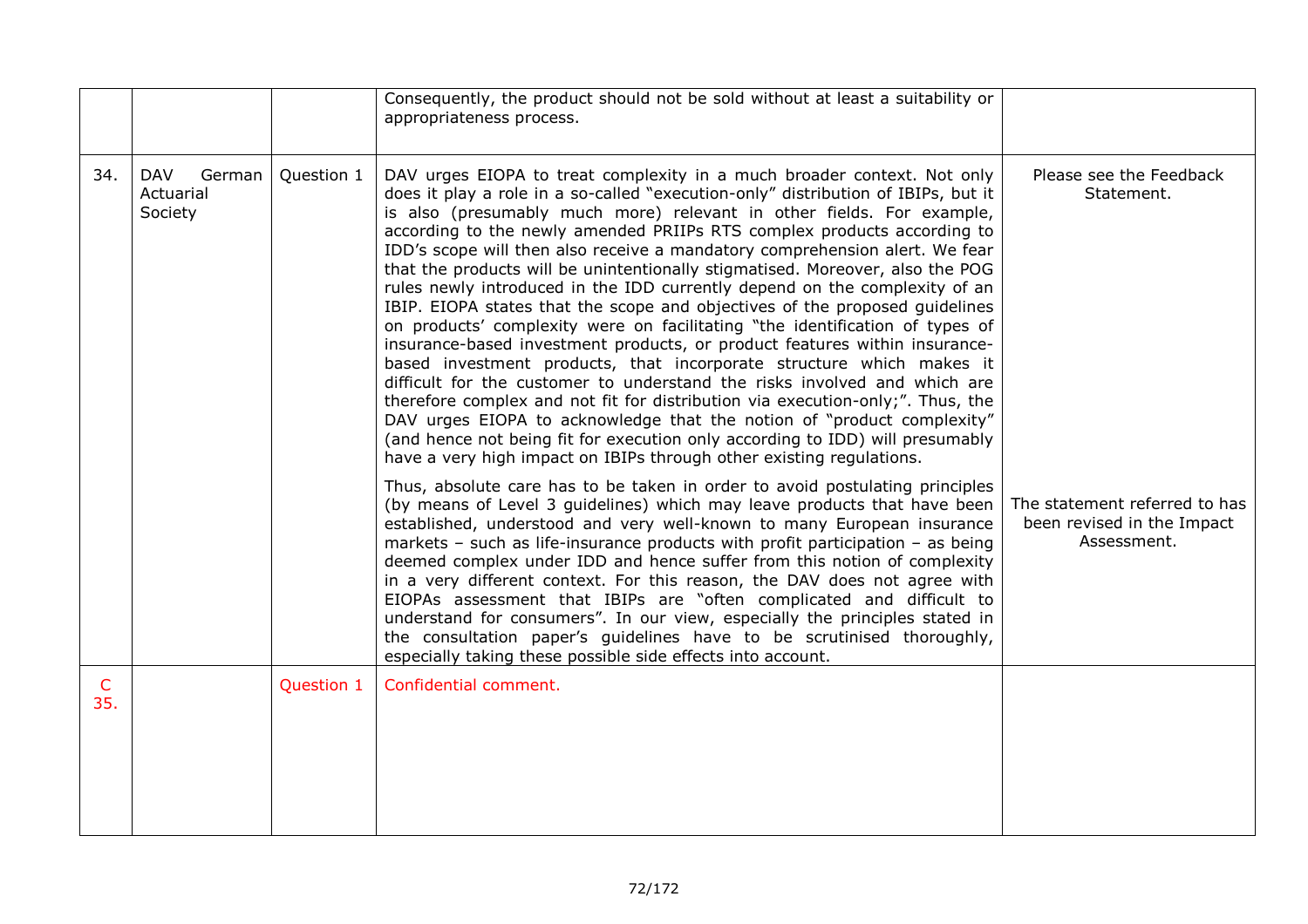| 36. | European<br>Federation<br>of<br>Financial<br>Advisers<br>and<br>Financial<br>Intermediaries<br>(FECIF) | Question 1 | For the sake of investor protection, we believe that for all types of IBIPs the<br>assessment of appropriateness shall be required (i.e., execution-only sales<br>shall not be admitted). Investor protection is paramount to any other<br>considerations arising from the IDD. Whilst some certainty is provided in<br>Article 30(3)(a)(i) by referring to financial instruments deemed non-complex<br>under Directive 2014/65/EU, this is insufficient. Therefore, we agree with<br>Policy Option 1.1 that Guidelines on "other non-complex insurance-based<br>investments" should be issued. We feel that this reduces the risk of<br>variations in interpretation occurring across the EU, for example, if NCAs and<br>distributors of IBIPs are permitted to decide whether or not the insurance-<br>based investment is complex or not. | Noted.                                                                     |
|-----|--------------------------------------------------------------------------------------------------------|------------|-----------------------------------------------------------------------------------------------------------------------------------------------------------------------------------------------------------------------------------------------------------------------------------------------------------------------------------------------------------------------------------------------------------------------------------------------------------------------------------------------------------------------------------------------------------------------------------------------------------------------------------------------------------------------------------------------------------------------------------------------------------------------------------------------------------------------------------------------|----------------------------------------------------------------------------|
| 37. | <b>EUROPEAN</b><br><b>FINANCIAL</b><br><b>PLANNING</b><br><b>ASSOACIATION</b><br><b>EFPA</b>           | Question 1 | EFPA agrees with the impact assessment described in the consultation paper,<br>particularly regarding the assessment of complexity of certain insurance-<br>based investment products, with the risk of different supervision<br>implementation in Member States and thus, to end up with an inadequate<br>level of consumer protection and risk of misselling.<br>EFPA also agrees with EIOPA on the need to issue guidelines and to take the<br>intermediate policy option of using ESMA guidelines as (a) starting point. We<br>believe this approach to be the most appropriate for policyholders, industry<br>(including professionals) and NCA's. At a time of customers' lack of<br>confidence, when the main challenge is to boost it, consumer's vulnerability<br>is not an option.                                                  | Noted.                                                                     |
| 38. | German<br>Insurance<br>Associastion<br>(GDV)                                                           | Question 1 | The GDV does not agree with EIOPA that IBIPs are "often complicated and<br>difficult to understand for consumers". Most of the products invest either in a<br>collective pool with profit participation or in units of funds. Both mechanisms<br>have been common in the German market for a long time and are well-<br>known to the consumers. Also other features of an insurance contract such                                                                                                                                                                                                                                                                                                                                                                                                                                             | The statement referred to has<br>been revised in the Impact<br>Assessment. |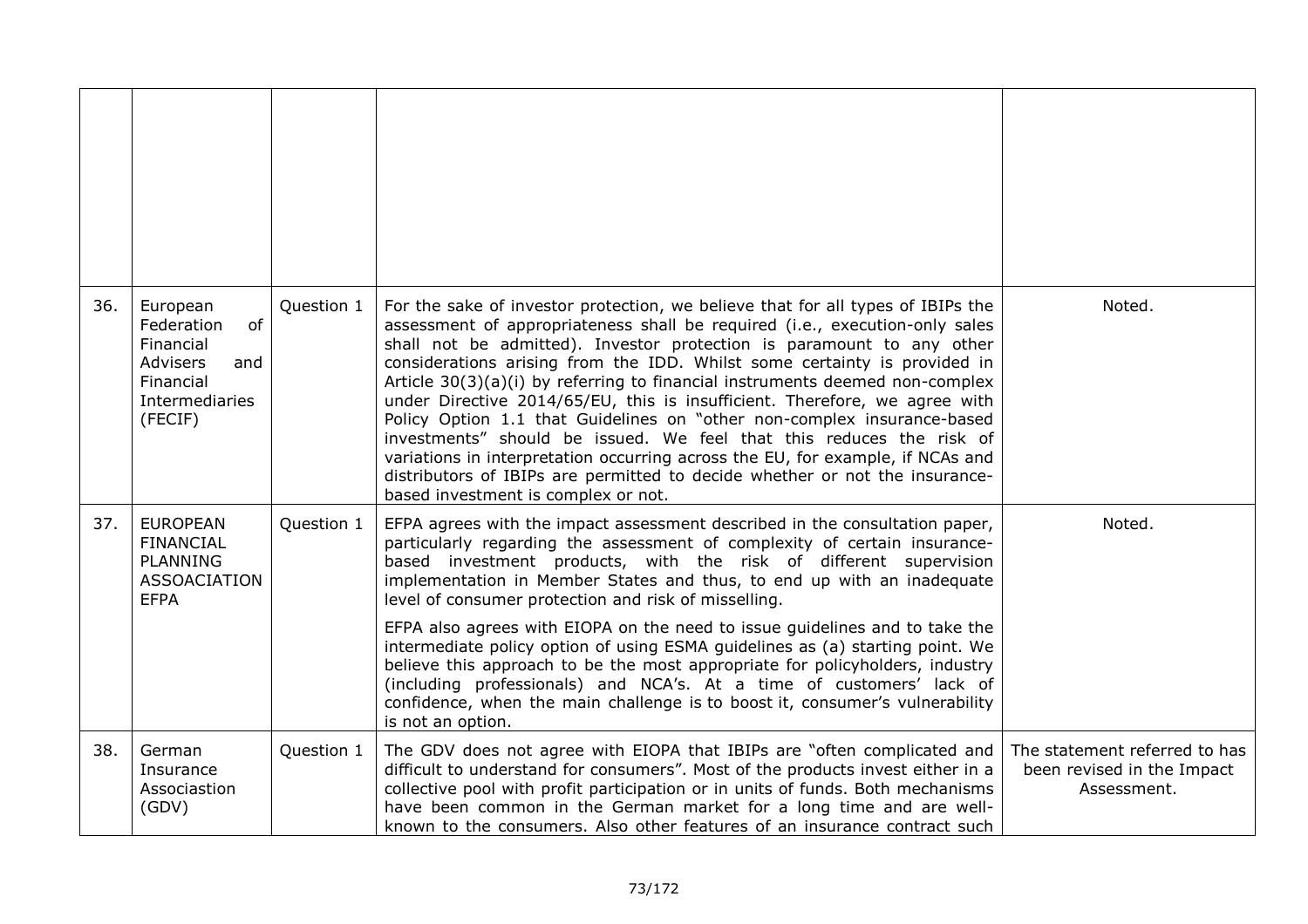|  | as maturity payment, surrender value or death benefits have been used for<br>decades and are usually common and familiar to consumers.                                                                                                                                                                                                                                                                                                                                                                                                                                                                                                                                                                                                                                                                                                                                                                                                                                            |                                                                                                                                                                                                                                                                                                                                            |
|--|-----------------------------------------------------------------------------------------------------------------------------------------------------------------------------------------------------------------------------------------------------------------------------------------------------------------------------------------------------------------------------------------------------------------------------------------------------------------------------------------------------------------------------------------------------------------------------------------------------------------------------------------------------------------------------------------------------------------------------------------------------------------------------------------------------------------------------------------------------------------------------------------------------------------------------------------------------------------------------------|--------------------------------------------------------------------------------------------------------------------------------------------------------------------------------------------------------------------------------------------------------------------------------------------------------------------------------------------|
|  | GDV welcomes that a consistent approach should be applied across different<br>financial sectors so that a level playing field is achieved. However, German<br>insurers fear that EIOPAs comparison is not always correct. For example, the<br>investment in non-structured UCITS funds is deemed non-complex under<br>MiFID II (see Example 1 on page 32) even if the respective UCITS funds<br>invest in derivatives. In case of IBIPs, where the customer does not make an<br>investment selection (e.g. a traditional life insurance product with profit<br>participation) and the insurer invests in some derivatives, such a product will<br>be automatically regarded as complex, unless surrender and maturity value<br>are guaranteed.                                                                                                                                                                                                                                    | EIOPA has aimed for<br>appropriate consistency with<br>the comparable rules for<br>UCITS as well as other MiFID<br>investment products, whilst<br>also reflecting the wide range<br>of different types of IBIPs<br>available in different Member<br>States.                                                                                |
|  | Article $30(3)(a)(i)$ is supposed to address products which provide only direct<br>investment exposure to the financial instruments deemed non-complex<br>under Directive 2014/65/EU. These are investments where consumers make<br>an investment choice themselves and where the investment exposure is,<br>therefore, not absorbed by the expertise of a professional investor who is<br>subject to supervisory regulation. Products where the investment is done by<br>the insurer who is subject to a very strong prudent person principle should,<br>therefore, also fall into the scope of Guideline 1.                                                                                                                                                                                                                                                                                                                                                                     | EIOPA has deleted some of<br>the explanatory text referring<br>to the interpretation of Article<br>$30(3)(a)(i)$ of the IDD. This<br>was not considered to be<br>within the scope of the<br>Guidelines on structures<br>which may be difficult for the<br>customer to understand.                                                          |
|  | Insurance undertakings are obliged under the Solvency II regime to invest all<br>their assets in accordance with the prudent person principle, for which there<br>are a number of qualitative requirements. Under the prudent person principle<br>insurers may only invest in assets the risks of which they can properly<br>identify, measure, monitor, manage and control. They have to ensure that<br>their corresponding obligations can be fulfilled at all times. So they have to<br>choose carefully the type, scope and quality of the coverage and have to act<br>in the best interests of the policyholders. In addition, all assets must be<br>invested in such a manner as to ensure the security, quality, liquidity and<br>profitability of the portfolio as a whole. According to the EIOPA Guidelines on<br>System of Governance undertakings have to establish an investment risk<br>management policy, in which the undertakings have to establish the level of | Whilst these requirements<br>have been borne in mind, the<br>fact that insurers are subject<br>to prudential and conduct of<br>business regulations and<br>disclosure requirements does<br>not per se mean that an IBIP<br>does not contain a structure<br>which may be difficult for the<br>customer to understand the<br>risks involved. |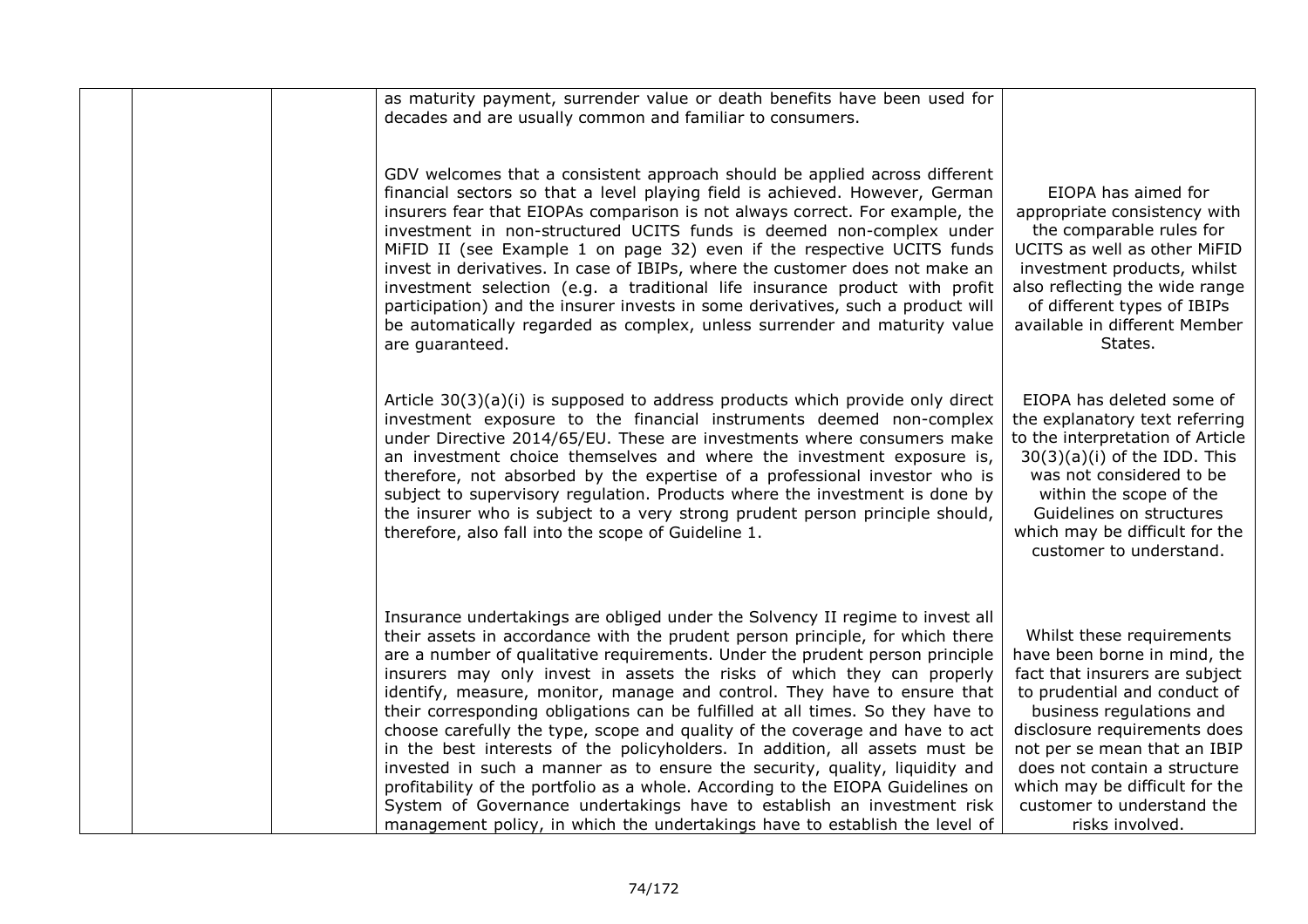|     |           |            | security that they are aiming for with regard to the whole portfolio of assets<br>and outline how they plan to achieve this. The insurer has to explain in this<br>investment risk management policy that the undertaking assesses the<br>financial market environment and takes this into consideration accordingly.<br>In addition, insurers must prepare an internal schedule of investments, which<br>should contain quantitative limits for investments and exposures, including<br>sovereign exposures. The financial market environment has to be be<br>understood in terms of both general conditions as well as current<br>developments and regulatory changes. Even these few examples of the<br>requirements which insurers have to fulfil when engaging in investment<br>activity show clearly, that the asset allocation of insurers is very strictly<br>regulated.                                                                                                                                                                            |                                                                                                                                                                                                                                                                                                                                                               |
|-----|-----------|------------|-------------------------------------------------------------------------------------------------------------------------------------------------------------------------------------------------------------------------------------------------------------------------------------------------------------------------------------------------------------------------------------------------------------------------------------------------------------------------------------------------------------------------------------------------------------------------------------------------------------------------------------------------------------------------------------------------------------------------------------------------------------------------------------------------------------------------------------------------------------------------------------------------------------------------------------------------------------------------------------------------------------------------------------------------------------|---------------------------------------------------------------------------------------------------------------------------------------------------------------------------------------------------------------------------------------------------------------------------------------------------------------------------------------------------------------|
|     |           |            | To ensure a proper level playing field, it is necessary that investments made<br>and managed by the insurers are not deemed complex (currently, this is only<br>provided for products that guarantee the sum of paid in contributions minus<br>legitimate costs at all times, as in EIOPA-17/048, page 77 criterion (a)). The<br>proposed wording would inevitably lead to investment restrictions on<br>insurers: in order to offer non-complex products insurers would refrain from<br>investing in e.g. long-term investments such as infrastructure and other<br>alternative investments which do not fall within non-complex MiFID<br>instruments. Such a restriction of the investment horizon in turn would make<br>it more difficult to ensure the security, quality, liquidity and profitability of<br>the portfolio as a whole. Furthermore, consumers would not benefit from<br>yields of long-term investments. Thus, such collective investments of<br>insurers should also be addressed as investment according to Article<br>$30(3)(a)(i)$ . | The Guidelines do not restrict<br>the investment decisions of<br>the insurer which are<br>governed by the Solvency II<br>prudent person principle. The<br>Guidelines address whether<br>the features of the product,<br>and in particular the factors<br>that determine the maturity,<br>surrender value or pay out,<br>can be understood by the<br>customer. |
|     |           |            | Finally, German insurance urge EIOPA to treat complexity in a much broader<br>context. Not only does it play a role in a so-called "execution-only"<br>distribution of IBIPs, but it is also relevant in other fields. For example,<br>according to the PRIIPs Regulation complex products will receive a<br>comprehension alert. Moreover, also the product oversight and governance<br>rules in the IDD currently depend on the complexity of an IBIP.                                                                                                                                                                                                                                                                                                                                                                                                                                                                                                                                                                                                    | Please see the Feedback<br>Statement.                                                                                                                                                                                                                                                                                                                         |
| 39. | Insurance | Question 1 | Do you have any comments on the Impact Assessment?                                                                                                                                                                                                                                                                                                                                                                                                                                                                                                                                                                                                                                                                                                                                                                                                                                                                                                                                                                                                          |                                                                                                                                                                                                                                                                                                                                                               |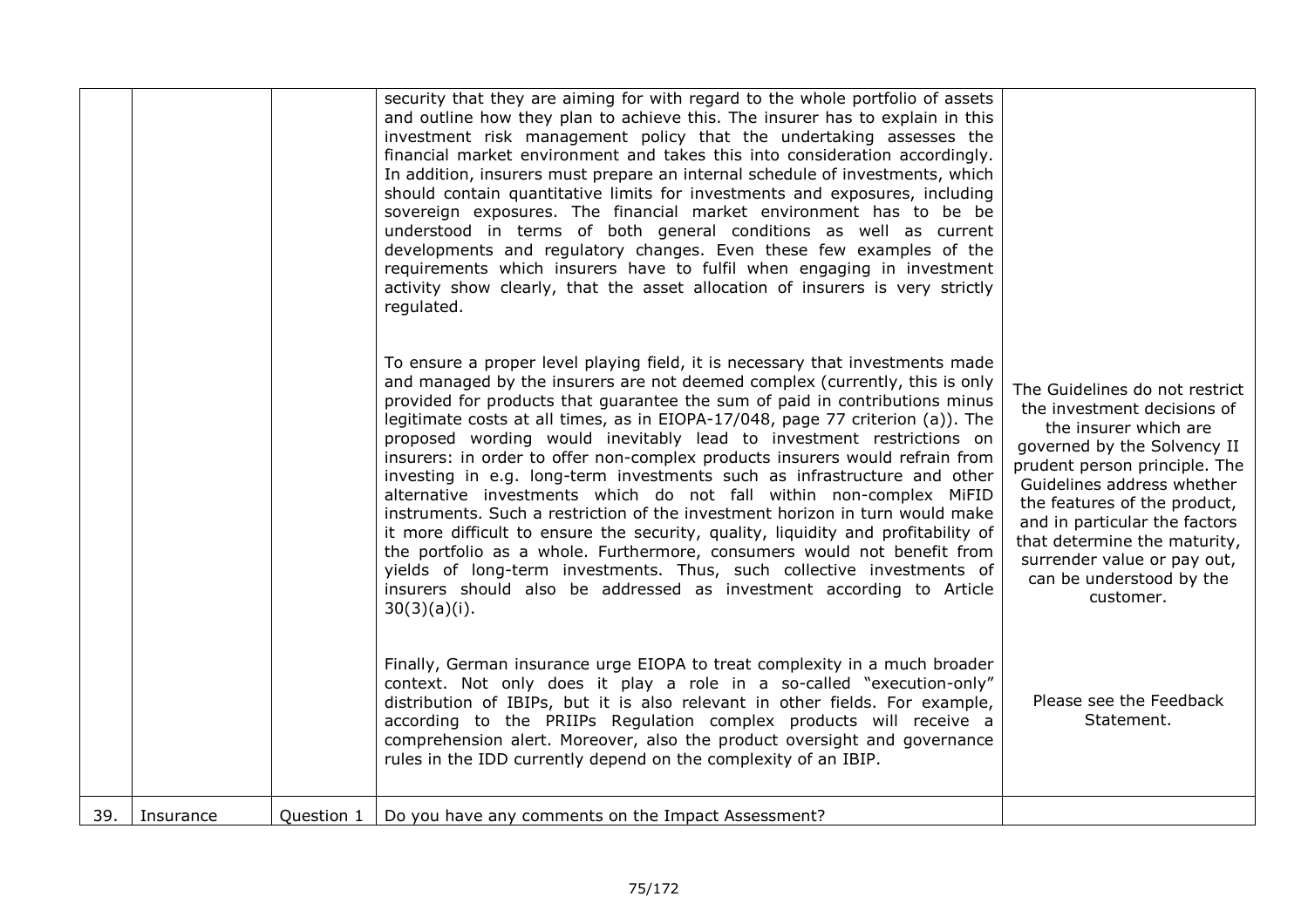| Europe |                                                                                                                                                                                                                                                                                                                                                                                                                                                                                                                                                                                                                                                                                                                                                                                                                                                                                                                                                                                                                                                                                                                                                                                                                                                                                                                 |                                                                                                                                                                                                                                                                                   |
|--------|-----------------------------------------------------------------------------------------------------------------------------------------------------------------------------------------------------------------------------------------------------------------------------------------------------------------------------------------------------------------------------------------------------------------------------------------------------------------------------------------------------------------------------------------------------------------------------------------------------------------------------------------------------------------------------------------------------------------------------------------------------------------------------------------------------------------------------------------------------------------------------------------------------------------------------------------------------------------------------------------------------------------------------------------------------------------------------------------------------------------------------------------------------------------------------------------------------------------------------------------------------------------------------------------------------------------|-----------------------------------------------------------------------------------------------------------------------------------------------------------------------------------------------------------------------------------------------------------------------------------|
|        | Insurance Europe does not share EIOPA's assessment that IBIPs are "often<br>complicated and difficult to understand for consumers". Most IBIPs invest<br>either in a collective pool with profit participation or in units of funds.                                                                                                                                                                                                                                                                                                                                                                                                                                                                                                                                                                                                                                                                                                                                                                                                                                                                                                                                                                                                                                                                            | The statement referred to has<br>been revised in the Impact<br>Assessment.                                                                                                                                                                                                        |
|        | Insurance Europe welcomes that a consistent approach should be applied<br>across different financial sectors so that a level playing field is achieved.<br>However, Insurance Europe fears that EIOPA's comparison is not always<br>correct. For example, the investment in non-structured UCITS funds is<br>deemed non-complex under MiFID II (see example 1 on page 32) even if the<br>respective UCITS funds invest in derivatives. In the case of IBIPs, where the<br>customer does not make an investment selection and the insurer invests in<br>some derivatives (as in example 9 on page 33), such a product will be<br>automatically regarded as complex, unless the sum of paid-in contributions<br>(minus costs) is guaranteed at surrender and maturity (as in example 11 on<br>page 33).                                                                                                                                                                                                                                                                                                                                                                                                                                                                                                           | EIOPA has aimed for<br>appropriate consistency with<br>the comparable rules for<br>UCITS as well as other MiFID<br>investment products, whilst<br>also reflecting the wide range<br>of different types of IBIPs<br>available in different Member<br>States.                       |
|        | This is due to the fact that EIOPA in our view wrongly assesses the scope of<br>Article $30(3)(a)(i)$ : it is supposed to address products which provide only<br>direct investment exposure to the financial instruments deemed non-complex<br>under Directive 2014/65/EU. These are investments where consumers make<br>an investment choice themselves and where the investment exposure is<br>therefore not absorbed by the expertise of a professional investor who is<br>subject to supervisory regulation. Products where the investment is done by<br>the insurer who is subject to a very strong prudent person principle should<br>therefore fall into the scope of Guideline 1: insurance undertakings are<br>obliged under the Solvency II regime to invest all their assets in accordance<br>with the prudent person principle, for which there are a number of qualitative<br>requirements. Under the prudent person principle insurers may only invest in<br>assets the risks of which they can properly identify, measure, monitor,<br>manage and control. They have to ensure that their corresponding<br>obligations can be fulfilled at all times. Thus, they have to carefully choose<br>the type, scope and quality of the coverage, and act in the best interests of<br>the policyholders. | EIOPA has deleted some of<br>the explanatory text referring<br>to the interpretation of Article<br>$30(3)(a)(i)$ of the IDD. This<br>was not considered to be<br>within the scope of the<br>Guidelines on structures<br>which may be difficult for the<br>customer to understand. |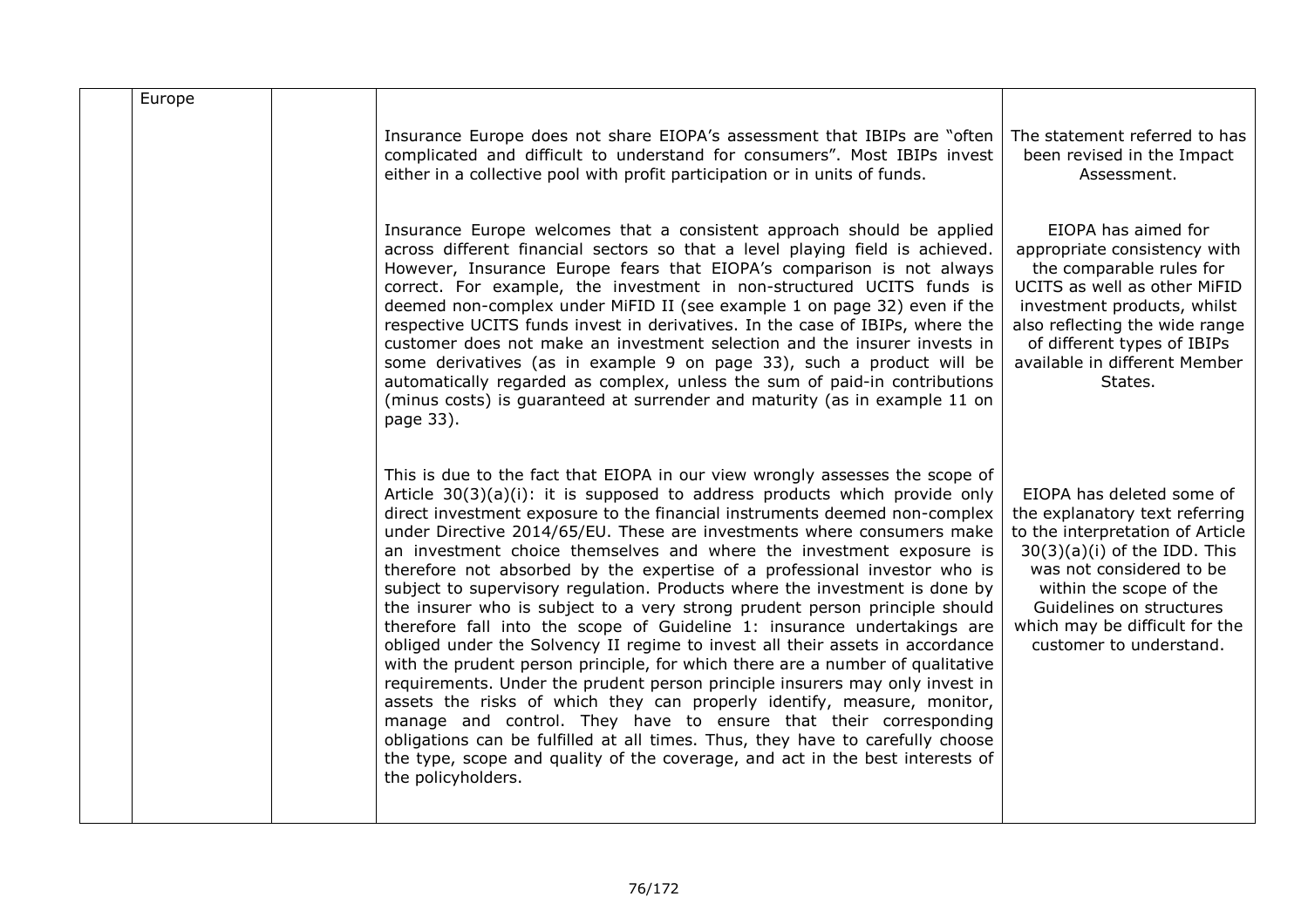|     |                                                        |            | To ensure a proper level playing field, it is necessary that investments made<br>and managed by insurers are not deemed complex per se (currently, this is<br>only provided for products that guarantee the sum of paid in contributions<br>minus legitimate costs at all times, as in criterion (a) on page 77).<br>Otherwise, this would inevitably lead to investment restriction on insurers: in<br>order to offer non-complex products insurers would refrain from investing in<br>eg long-term investments such as infrastructure and other alternative<br>investments which do not fall within non-complex MiFID instruments. Such a<br>restriction of the investment horizon in turn would make it more difficult to<br>ensure the security, quality, liquidity and profitability of the portfolio as a<br>whole. Thus, such own investments of insurers should also be addressed in<br>investments according to Article 30(3)(a)(i). | The Guidelines do not restrict<br>the investment decisions of<br>the insurer which are<br>governed by the Solvency II<br>prudent person principle. The<br>Guidelines address whether<br>the features of the product,<br>and in particular the factors<br>that determine the maturity,<br>surrender value or pay out,<br>can be understood by the<br>customer. |
|-----|--------------------------------------------------------|------------|-----------------------------------------------------------------------------------------------------------------------------------------------------------------------------------------------------------------------------------------------------------------------------------------------------------------------------------------------------------------------------------------------------------------------------------------------------------------------------------------------------------------------------------------------------------------------------------------------------------------------------------------------------------------------------------------------------------------------------------------------------------------------------------------------------------------------------------------------------------------------------------------------------------------------------------------------|---------------------------------------------------------------------------------------------------------------------------------------------------------------------------------------------------------------------------------------------------------------------------------------------------------------------------------------------------------------|
|     |                                                        |            | Furthermore, we fear that EIOPA fails to acknowledge the adverse effects<br>that these restrictive measures could have on the market. By making sales of<br>IBIPs more restrictive, EIOPA risks to limit access to such products for<br>consumers, and that insurers may be forced to change their product design<br>and investment strategies.                                                                                                                                                                                                                                                                                                                                                                                                                                                                                                                                                                                               | The Impact Assessment<br>considers the benefits and<br>costs of different options<br>including the potential impact<br>on the availability or access<br>to products.                                                                                                                                                                                          |
| 40. | Intesa<br>Sanpaolo                                     | Question 1 | Whereas it is necessary to clarify how the criteria for the classification of<br>complex products will be applied (i.e. whether a product is deemed complex<br>solely on the basis of one of the criteria or whether it's possible to assess the<br>product as a whole and not through the evaluation of a single clause), we<br>think that a strict application of the criteria would eventually reduce the sale<br>of those products on execution only basis - thus distorting the principle of<br>having a 'level playing field' against other types of investment products.                                                                                                                                                                                                                                                                                                                                                               | The Guidelines specify which<br>criteria need to be satisfied<br>depending on whether a IBIP<br>falls within the scope of point<br>(i) or point (ii) of Article<br>$30(3)(a)$ .                                                                                                                                                                               |
| 41. | Investment<br>Life<br>and<br>Assurance<br>Group (ILAG) | Question 1 | Whilst we note the rationale for your proposals, as UK users of the market<br>option 1.2, not issuing guidelines for other non-complex products, is more<br>suitable for UK firms. This option provides more flexibility at national level,<br>whereas option 1.1 would be more attractive for a member state where the<br>market is still developing, and consumers might need extra protection.                                                                                                                                                                                                                                                                                                                                                                                                                                                                                                                                             | As explained in the Impact<br>Assessment EIOPA considered<br>not issuing the Guidelines or<br>issuing very general criteria<br>was not preferred due to the<br>risk of divergent approaches                                                                                                                                                                   |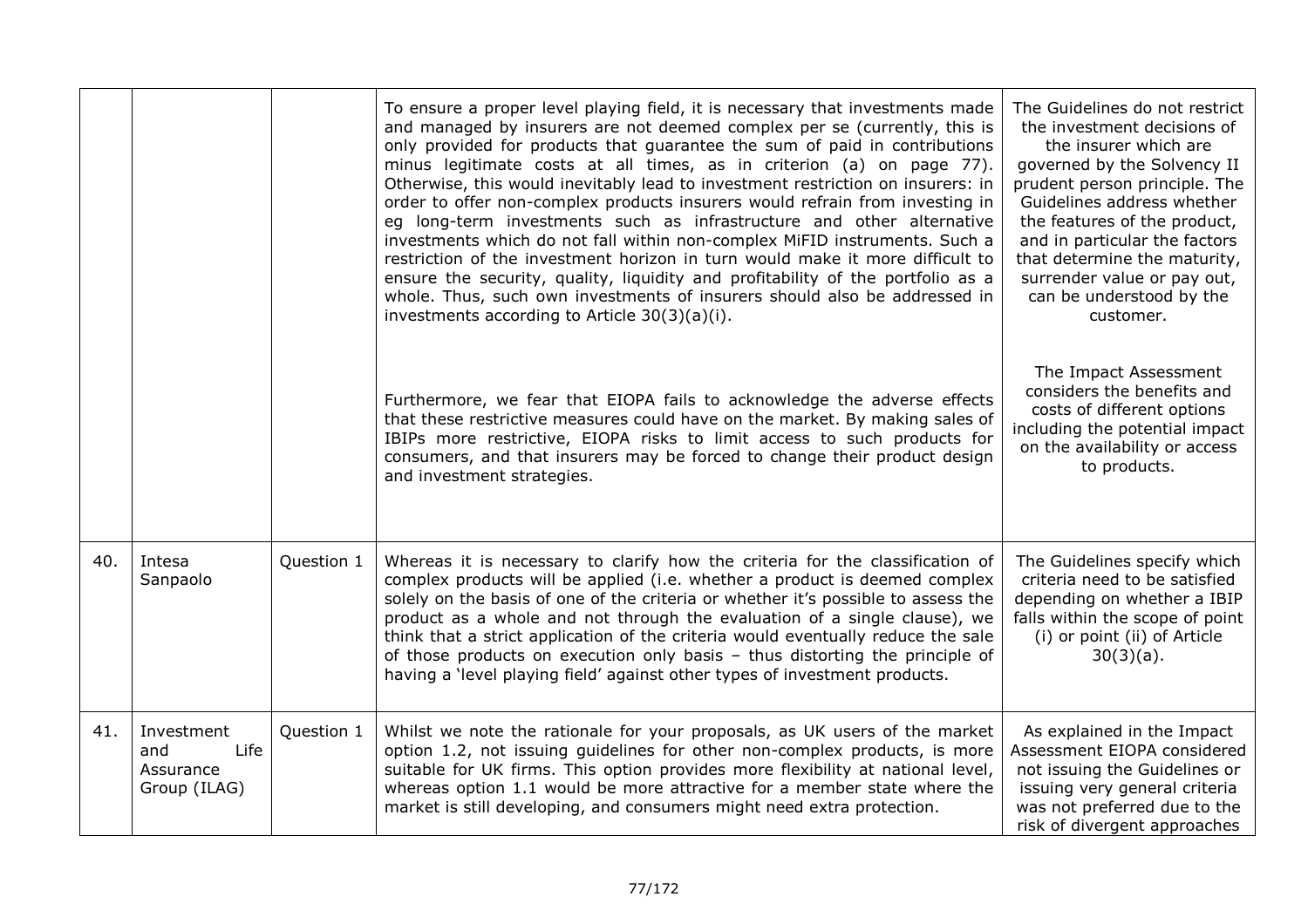|                     |                          |            |                                                                                                                                                                                                                                                                                                                                                                                                                                                                                                                                                                                                                                                                                                                                                                                                                                                                                                                                                                                                                                                                              | across Member States.                                                                                                                                                                                                                                                  |
|---------------------|--------------------------|------------|------------------------------------------------------------------------------------------------------------------------------------------------------------------------------------------------------------------------------------------------------------------------------------------------------------------------------------------------------------------------------------------------------------------------------------------------------------------------------------------------------------------------------------------------------------------------------------------------------------------------------------------------------------------------------------------------------------------------------------------------------------------------------------------------------------------------------------------------------------------------------------------------------------------------------------------------------------------------------------------------------------------------------------------------------------------------------|------------------------------------------------------------------------------------------------------------------------------------------------------------------------------------------------------------------------------------------------------------------------|
|                     |                          |            | For Policy Options 2.1, 2.2 and 2.3, we understand option 2.2, using the<br>MiFID Guidelines, is preferred, as it achieves consistency between the two<br>Directives.                                                                                                                                                                                                                                                                                                                                                                                                                                                                                                                                                                                                                                                                                                                                                                                                                                                                                                        |                                                                                                                                                                                                                                                                        |
|                     |                          |            | However, option 2.3, allowing very general criteria regarding products is the<br>most attractive for the UK market, as it allows considerable discretion to<br>national Governments.                                                                                                                                                                                                                                                                                                                                                                                                                                                                                                                                                                                                                                                                                                                                                                                                                                                                                         |                                                                                                                                                                                                                                                                        |
|                     |                          |            | Complexity, in isolation, is not detrimental to consumers, the danger is that<br>consumers do not understand the risks they are exposed to and can't afford<br>to take. Ensuring consumers understand the risks associated with the<br>product they are buying is essential, but providing information on every<br>detail of the product is not likely to produce understanding.                                                                                                                                                                                                                                                                                                                                                                                                                                                                                                                                                                                                                                                                                             |                                                                                                                                                                                                                                                                        |
| 42.                 | <b>IRSG</b>              | Question 1 | The impact assessment seems to be very complete. On the basis of the<br>analysis carried out and of the references made to MIFID 2 and the PRIIP's<br>regulation we can understand and approve the choices made among the<br>policy options. However, we caution about the use of the wording « difficult<br>to understand » which can not be precisely defined. Additionally, the<br>statement in which EIOPA says that most IBIPs products are complicated and<br>difficult to understand for customers can be questioned too. Most IBIPs<br>products sold today (e.g.traditional guaranteed insurance products) are not<br>complex for the consumer. Also, the reasons why EIOPA should retain the<br>ESMA Guidelines on debt instruments as a starting point are not convincing<br>and there is a big difference between debt instruments and shares or UCITS.<br>We are surprised that EIOPA does not seek to develop its own product<br>complexity criteria. There could be a case for a fourth option: Policy option<br>2.4:<br>Criteria<br>developed<br>EIOPA.<br>by | EIOPA has revised the<br>statement referred to in the<br>Impact Assessment.<br>Whilst ESMA's Guidelines<br>were taken as a starting<br>point, EIOPA has carefully<br>considered how the criteria<br>should be adopted to be<br>appropriate for the insurance<br>sector |
| $\mathsf{C}$<br>43. |                          | Question 1 | Confidential comment                                                                                                                                                                                                                                                                                                                                                                                                                                                                                                                                                                                                                                                                                                                                                                                                                                                                                                                                                                                                                                                         |                                                                                                                                                                                                                                                                        |
| 44.                 | OP<br>Financial<br>Group | Question 1 | We welcome the Impact Assessment in EIOPA's consultation paper on draft<br>guidelines. EIOPA has thoroughly analysed the key policy questions and                                                                                                                                                                                                                                                                                                                                                                                                                                                                                                                                                                                                                                                                                                                                                                                                                                                                                                                            | EIOPA has aimed for<br>appropriate consistency with                                                                                                                                                                                                                    |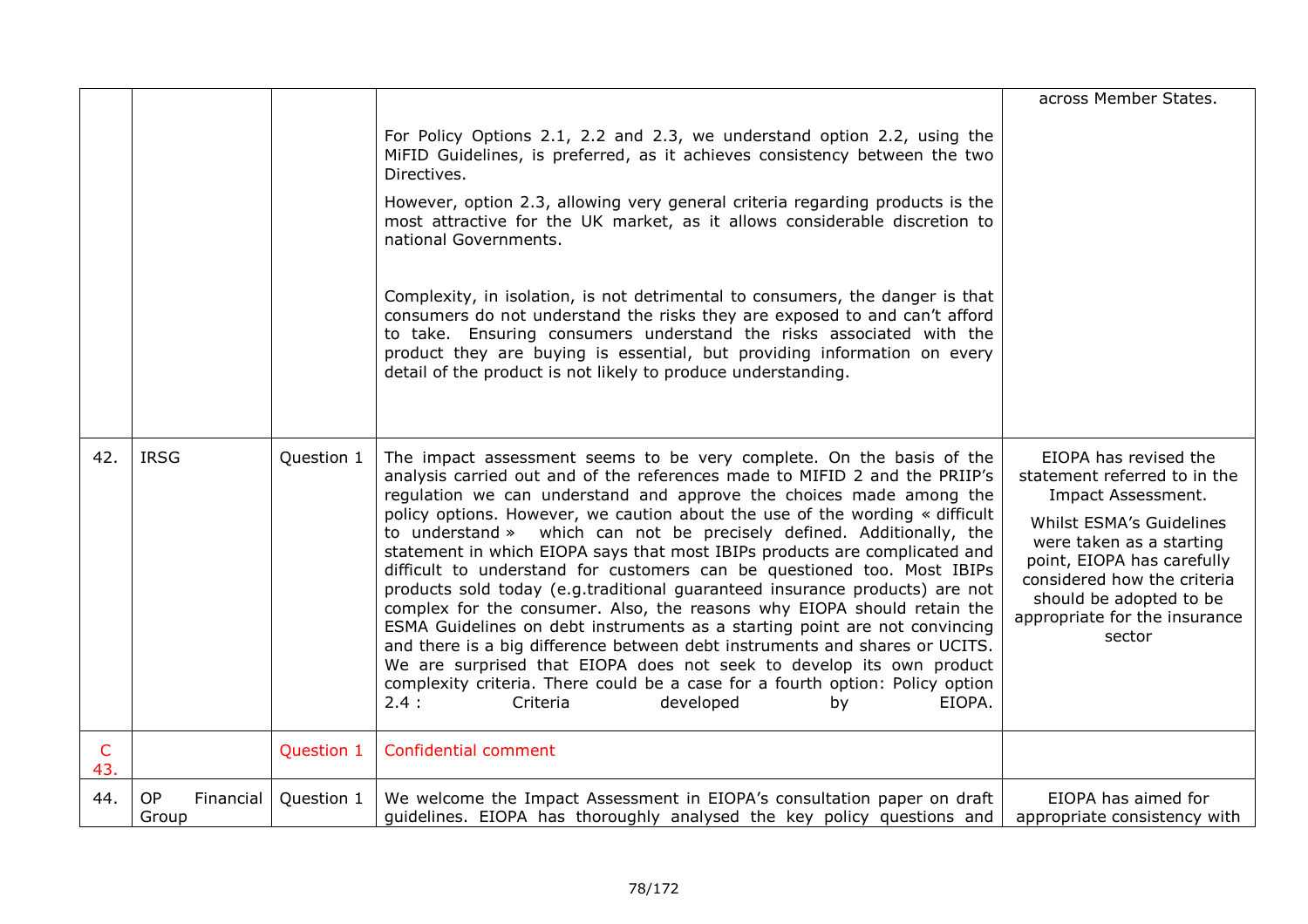|     |                                                                     |            | policy options in the Impact Assessment. The costs and benefits have also<br>been assessed carefully. However, because of the differences in IDD and<br>MiFID II, the state of affairs is that insurance-based investment products will<br>not be treated under the same rules than other investment products; hence,<br>the level playing field cannot be reached in this connection.                                                                                                                                                                                                                                                                                                                                                                                                                                                                                                                                                                                                        | MiFID II whilst also<br>recognising the differences<br>between the two frameworks.                                                                                                                   |
|-----|---------------------------------------------------------------------|------------|-----------------------------------------------------------------------------------------------------------------------------------------------------------------------------------------------------------------------------------------------------------------------------------------------------------------------------------------------------------------------------------------------------------------------------------------------------------------------------------------------------------------------------------------------------------------------------------------------------------------------------------------------------------------------------------------------------------------------------------------------------------------------------------------------------------------------------------------------------------------------------------------------------------------------------------------------------------------------------------------------|------------------------------------------------------------------------------------------------------------------------------------------------------------------------------------------------------|
| 45. | Standard<br>Life<br><b>UK</b>                                       | Question 1 | Do you have any comments on the Impact Assessment?<br>No comment.                                                                                                                                                                                                                                                                                                                                                                                                                                                                                                                                                                                                                                                                                                                                                                                                                                                                                                                             |                                                                                                                                                                                                      |
| 46. | <b>Allianz SE</b>                                                   | Question 2 | We see rising importance of execution only acquisition of financial<br>□<br>products for the digital native generation due to online sales channel.<br>Although advice can be provided online, many online customers are used to<br>easy and fast solutions and might not always be interested in a full suitabilty<br>assessment.<br>Complexity label has implication above and beyond execution only<br>$\Box$<br>It triggers the PRIIP comprehension alert<br>$\Omega$<br>Since the term complexity is often used in everyday language this will<br>$\Omega$<br>often be misunderstood. Consumers or even intermediaries might mistake<br>the complexity label as indicating a more risky product $-$ while the regulatory<br>intent is to preserve these products on advisory sales channels.<br>It is a term also often used in legal texts. Even the EIOPA technical<br>$\Omega$<br>advice for IDD contains the word complexity in several instances where non-<br>IBIPs are concerned. | As required by IDD,<br>execution-only sales are only<br>possible for non-complex<br>IBIPs.<br>The comprehension alert<br>required by the PRIIPs<br>Regulation does not use the<br>term "complexity". |
| 47. | <b>ANASF</b><br>Associazione<br>Nazionale<br>Consulenti<br>Finanzia | Question 2 | As we explain in our answer to Q1, execution-only sales of IBIPs shall not be<br>admitted for the sake of investor protection.                                                                                                                                                                                                                                                                                                                                                                                                                                                                                                                                                                                                                                                                                                                                                                                                                                                                | Noted.                                                                                                                                                                                               |
| 48. | Association<br>0f<br><b>British Insurers</b>                        | Question 2 | As EIOPA correctly notes in its CP, certain customers are interested in<br>receiving execution only services, without considering it necessary to go<br>through a more complex sales journey including questions regarding their<br>financial knowledge and experience. Execution-only sales can therefore be a                                                                                                                                                                                                                                                                                                                                                                                                                                                                                                                                                                                                                                                                               | Please see the feedback<br>statement. It can also be<br>added that the Guidelines are<br>considered to be technology                                                                                 |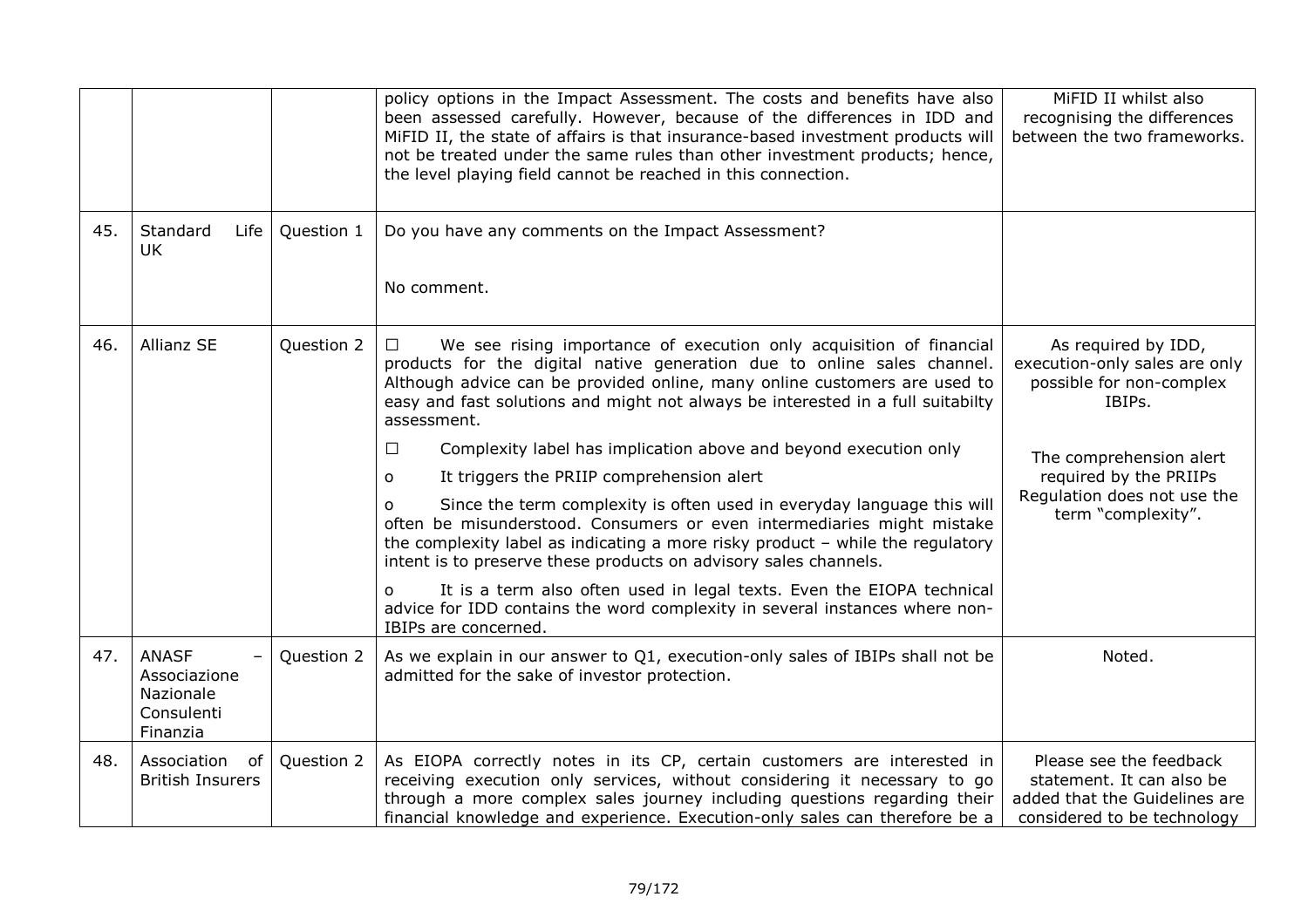|     |                                                 |            | convenient process for customers who have a sufficient knowledge of<br>financial markets and are able to make their own investment choices - as the<br>CP also acknowledges. Furthermore, some of the product mechanisms taken<br>into account by the CP have been common for decades, meaning that<br>consumers are likely to have previous experience of these. It is also crucial<br>to note that consumers may have received advice from a non-regulated<br>financial services provider, such as an accountant.<br>As the demands and needs of customers are considered in advised, non-<br>advised, and execution-only sales journeys, it is crucial to allow customers<br>with a high level of financial literacy to make their own decisions, and to<br>allow insurers to distribute their products through a range of channels.<br>Consumers increasingly turn to digital channels to purchase goods and<br>services across the UK and the EU. Eurostat <sup>1</sup> shows that 11% of financial<br>services products such as shares and insurance were purchased online,<br>against a background of some 65% of EU internet users shopping online in<br>2015. Internal analysis by members shows that 44% of customers would<br>prefer to buy insurance and investment products online in the UK, with only<br>21% preferring not to. These consumer preferences should not be neglected.<br>With the number of online sales increasing year on year, it is therefore vital<br>not to put in place unnecessary restrictions on distribution channels that<br>would limit innovation in this field. As digital distribution evolves,<br>proportionate and technology neutral regulation is necessary to mirror<br>consumer demands, providing for execution-only and non-advised sales.<br>http://ec.europa.eu/eurostat/statistics-explained/index.php/E-<br>1<br>commerce_statis<br>tics_for_individuals#Clothes_and_sports_goods_predominate_in_online_purc<br>hases | neutral. They do not address<br>whether products should be<br>sold online or not, but<br>whether or not an<br>appropriateness or suitability<br>assessment should be<br>undertaken. |
|-----|-------------------------------------------------|------------|--------------------------------------------------------------------------------------------------------------------------------------------------------------------------------------------------------------------------------------------------------------------------------------------------------------------------------------------------------------------------------------------------------------------------------------------------------------------------------------------------------------------------------------------------------------------------------------------------------------------------------------------------------------------------------------------------------------------------------------------------------------------------------------------------------------------------------------------------------------------------------------------------------------------------------------------------------------------------------------------------------------------------------------------------------------------------------------------------------------------------------------------------------------------------------------------------------------------------------------------------------------------------------------------------------------------------------------------------------------------------------------------------------------------------------------------------------------------------------------------------------------------------------------------------------------------------------------------------------------------------------------------------------------------------------------------------------------------------------------------------------------------------------------------------------------------------------------------------------------------------------------------------------------------------------------------------------------------------------|-------------------------------------------------------------------------------------------------------------------------------------------------------------------------------------|
| 49. | Association<br>of<br>Financial<br>Mutuals (AFM) | Question 2 | Ultimately, we would be concerned if providers were willing to continue<br>distributing products, either directly or through intermediaries, if those<br>products did not meet the demands and needs of the customer.                                                                                                                                                                                                                                                                                                                                                                                                                                                                                                                                                                                                                                                                                                                                                                                                                                                                                                                                                                                                                                                                                                                                                                                                                                                                                                                                                                                                                                                                                                                                                                                                                                                                                                                                                          | The demands and needs test<br>needs to be carried out for all<br>sales of insurance contracts.                                                                                      |
| 50. | Association of Question 2                       |            | As alluded to in the Impact Assessment, Regulators need to keep in mind                                                                                                                                                                                                                                                                                                                                                                                                                                                                                                                                                                                                                                                                                                                                                                                                                                                                                                                                                                                                                                                                                                                                                                                                                                                                                                                                                                                                                                                                                                                                                                                                                                                                                                                                                                                                                                                                                                        | As stated in the Impact                                                                                                                                                             |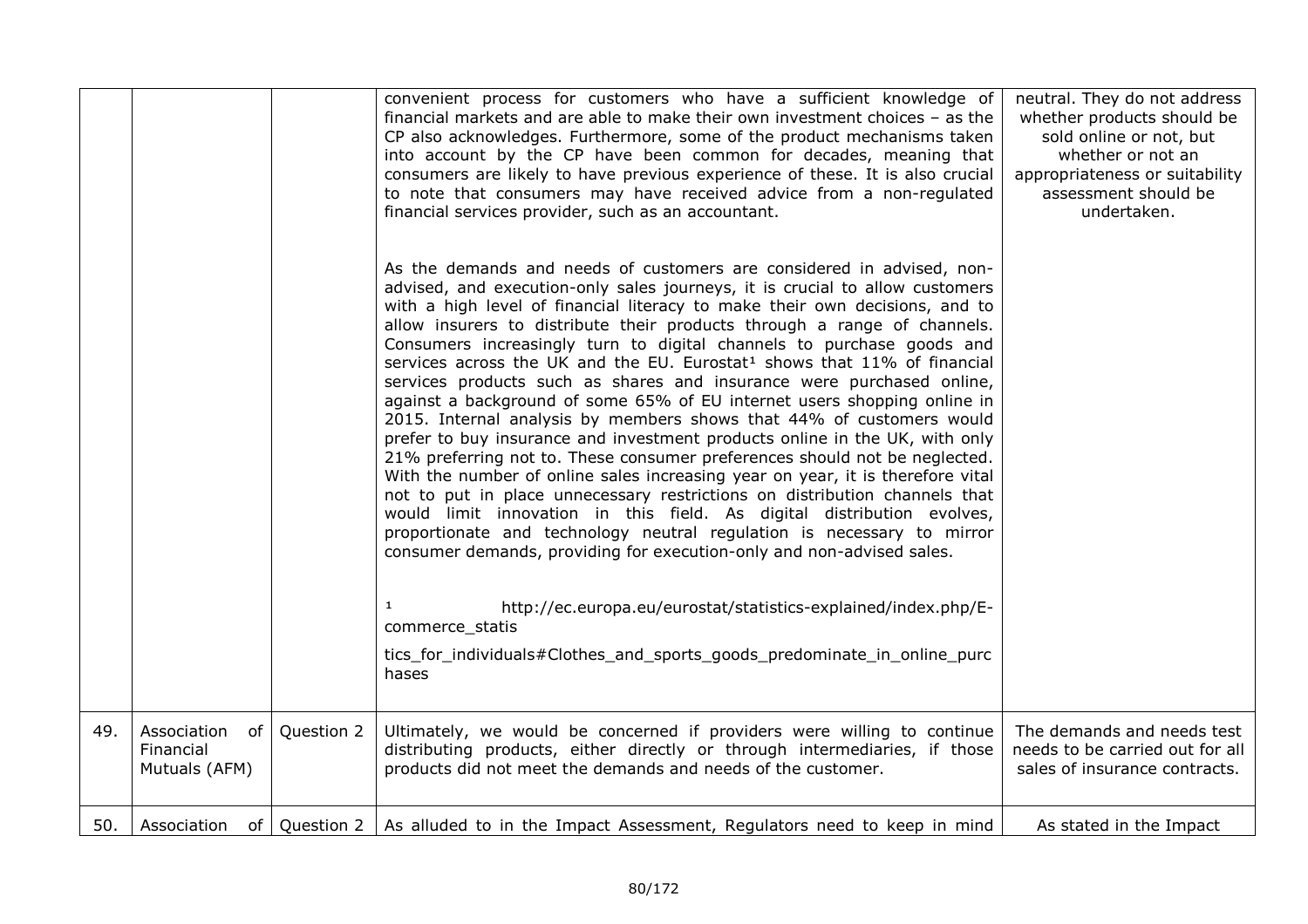|     | International<br>Offices<br>Life<br><b>AILO</b>    |            | that consumers should take responsibility for their own actions and, so far as<br>possible, have freedom to decide how they purchase IBIPs. That said,<br>distributors and providers must remain free to decide whether or not to<br>permit execution only sales.                                                                                                                                                                                                                                                                                                                                                                                   | Assessment, EIOPA considers<br>that the Guidelines provide<br>an appropriate balance<br>between the need for a high                                                                                                                                      |
|-----|----------------------------------------------------|------------|-----------------------------------------------------------------------------------------------------------------------------------------------------------------------------------------------------------------------------------------------------------------------------------------------------------------------------------------------------------------------------------------------------------------------------------------------------------------------------------------------------------------------------------------------------------------------------------------------------------------------------------------------------|----------------------------------------------------------------------------------------------------------------------------------------------------------------------------------------------------------------------------------------------------------|
|     |                                                    |            | It is likely that with increasing digitalisation of financial services certain<br>consumers will be keen to purchase products on line with no advice for two<br>main reasons - comfort that there is sufficient disclosure of information to<br>reach a considered opinion, and<br>consequently avoiding<br>paying for<br>unnecessary advice. We would not foresee difficulty in providers complying<br>with Article 20(1) by use of appropriate statements in the application<br>process.                                                                                                                                                          | level of consumer protection<br>and not unduly restricting the<br>investment choices for<br>customers.                                                                                                                                                   |
|     |                                                    |            | It should be mentioned that the work of the Commission and EIOPA itself in<br>terms of a pan European Personal Pension product envisages a low cost mass<br>market product which would only be viable through internet sales.                                                                                                                                                                                                                                                                                                                                                                                                                       |                                                                                                                                                                                                                                                          |
| 51. | Assuralia                                          | Question 2 | As EIOPA correctly states certain types of customers are interested in<br>receiving execution-only services and are neither willing to pay for additional<br>services they do not consider necessary, nor to answer questions regarding<br>their financial knowledge and experience.<br>The possiblity to apply 'execution only' in the sales proces (both when<br>underwriting and executing transactions) will alleviate the sales proces for<br>those customers and for the insurance distributor. This will foster the<br>development of internet sales as this distribution channel typically benefits<br>most from a simplified sales proces. | As stated in the Impact<br>Assessment, EIOPA considers<br>that the Guidelines provide<br>an appropriate balance<br>between the need for a high<br>level of consumer protection<br>and not unduly restricting the<br>investment choices for<br>customers. |
| 52. | Austrian<br>Insurance<br>Association<br><b>VVO</b> | Question 2 |                                                                                                                                                                                                                                                                                                                                                                                                                                                                                                                                                                                                                                                     |                                                                                                                                                                                                                                                          |
| 53. | <b>Better Finance</b>                              | Question 2 | Our organization thought that, during EIOPA"s public hearing on IDD<br>Delegated Acts in September 2016 in Frankfurt, it had been clearly stated<br>that there is a clear separation of, on the one hand, the tests of the demands<br>and the needs and, on the other hand, the suitability and appropriateness<br>assessment.<br>The requirement in Article 20 $(1)$ of the IDD for the distribution to specify the                                                                                                                                                                                                                                | As stated in the Impact<br>Assessment, EIOPA considers<br>that the Guidelines provide<br>an appropriate balance<br>between the need for a high<br>level of consumer protection<br>and not unduly restricting the                                         |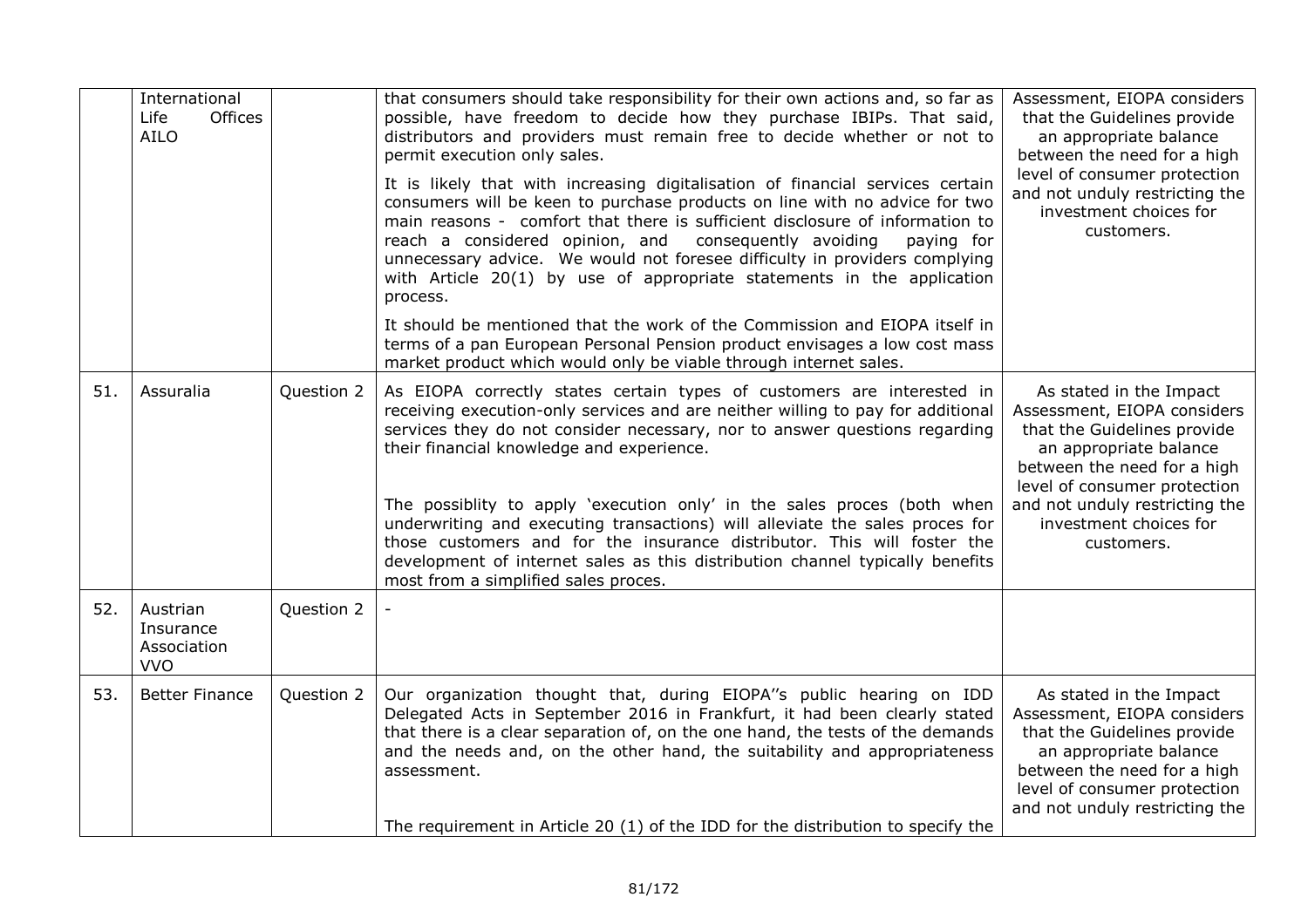|     |                                           |            |                                                                                                                                                                                                                                                                                                                                                                                                                                                                                                                                                                                  | investment choices for                                                                                                                                                                                                                     |
|-----|-------------------------------------------|------------|----------------------------------------------------------------------------------------------------------------------------------------------------------------------------------------------------------------------------------------------------------------------------------------------------------------------------------------------------------------------------------------------------------------------------------------------------------------------------------------------------------------------------------------------------------------------------------|--------------------------------------------------------------------------------------------------------------------------------------------------------------------------------------------------------------------------------------------|
|     |                                           |            | demands and needs of the customer aims at the basic analysis of insurance<br>risk coverage of the customer (health, disability, longevity, etc). This has not<br>much to do with the investment options included in IBIPs, which should be<br>analyzed by the suitability and appropriateness assessment. That is the<br>reason why the possibility to sell an IBIP on an execution-only basis does not<br>have any impact on the obligation for the demands and needs test by the<br>distributors.<br>However, in numerous IBIPs the additional suitability and appropriateness | customers.                                                                                                                                                                                                                                 |
|     |                                           |            | assessment will be omitted due to the fact that they may be sold via<br>execution-only. Therefore, there will be no changes on what refers to the<br>current mis-selling distribution practices of life-insurances. Consequently, the<br>non-complex IBIPs approach must be as restrictive as possible. Like that a<br>decrease of the risks of the product not being appropriate or suitable for a<br>customer will be achieved.                                                                                                                                                |                                                                                                                                                                                                                                            |
| 54. | Bund<br>der<br>Versicherten<br><b>BdV</b> | Question 2 | We are badly astonished about this question. During EIOPA's public hearing<br>on IDD Delegated Acts on 23 September 2016 in Frankfurt to which we<br>assisted, it was convincingly pointed out that there is clear separation<br>between the test of the demands and needs on the one hand and the<br>suitability and appropriateness assessment on the other hand.<br>The requirement in Article 20 $(1)$ of the IDD for the distributor to specify the                                                                                                                         | As stated in the Impact<br>Assessment, EIOPA considers<br>that the Guidelines provide<br>an appropriate balance<br>between the need for a high<br>level of consumer protection<br>and not unduly restricting the<br>investment choices for |
|     |                                           |            | demands and needs of the customer aims at the basic analysis of insurance<br>risk coverage of the customer (health, disability, liability, home as well as<br>death, longevity, etc.). It has nothing to do with any kind of investment<br>options additionally included only in IBIPs which shall be analyzed by the<br>suitability and appropriateness assessment. That is why the possibility to sell<br>an IBIP on an execution-only basis does not have any impact on the<br>obligation for the demands and needs test by the distributors.                                 | customers.                                                                                                                                                                                                                                 |
|     |                                           |            | But if for a large number of IBIPs the additional suitability and<br>appropriateness assessment will be omitted, because they may be sold via<br>execution-only, then there will be no change at all related to the current<br>(mis-selling) distribution practices of life insurances. Consequently the<br>approach to non-complex IBIPs must be as restrictive as possible in order to<br>strongly reduce the not only potentially, but definitely higher risks of the                                                                                                         |                                                                                                                                                                                                                                            |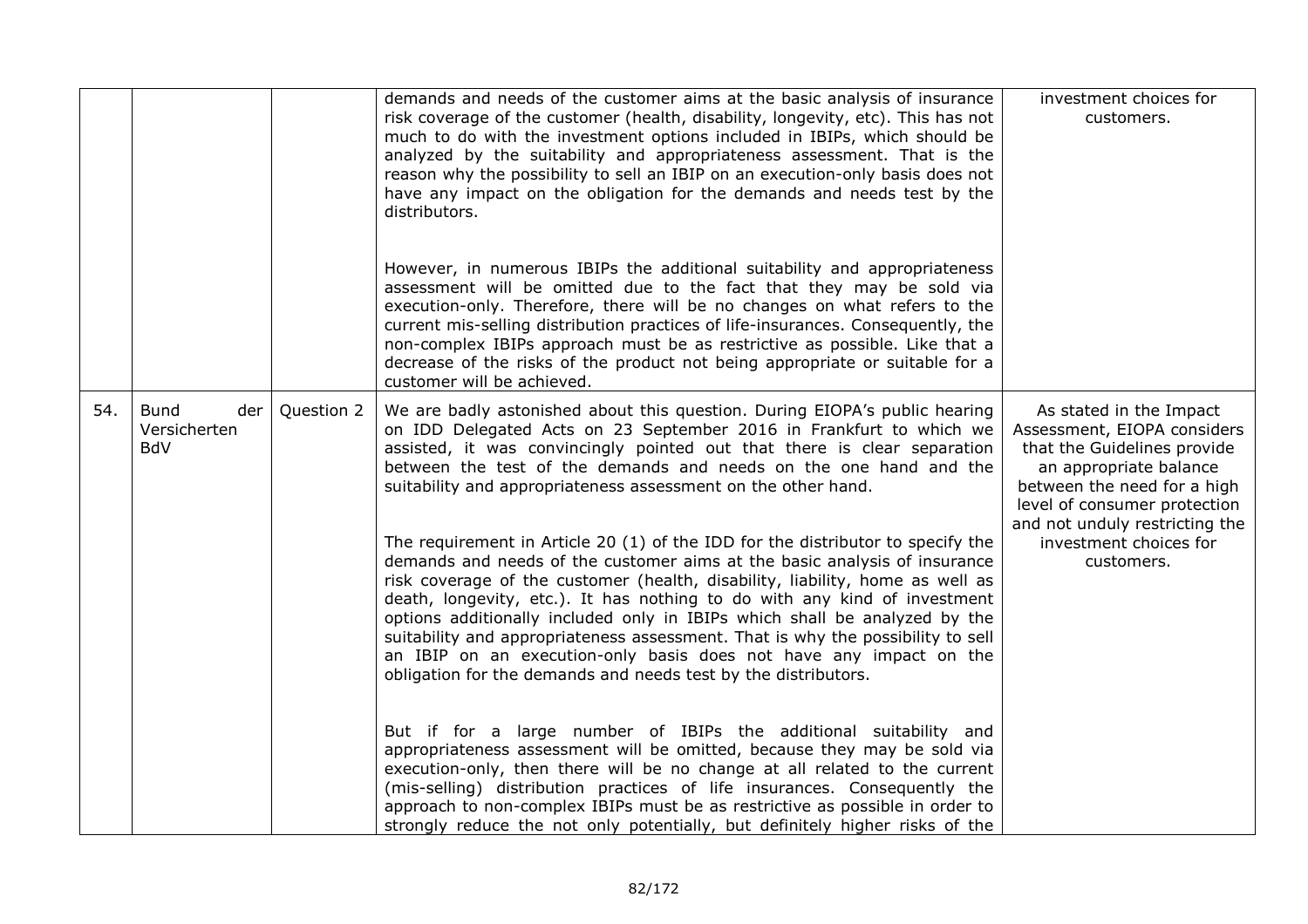|          |                                              |                   | product not being suitable or appropriate for the customer (cf. our comment<br>on Q1 above and our comments on Q15 and Q16 for EIOPA's CP on IDD<br>possible Delegated Acts, October 2016).                                                                                                                                                                                                                                                                                                                                                                                                                                                                                   |                                       |
|----------|----------------------------------------------|-------------------|-------------------------------------------------------------------------------------------------------------------------------------------------------------------------------------------------------------------------------------------------------------------------------------------------------------------------------------------------------------------------------------------------------------------------------------------------------------------------------------------------------------------------------------------------------------------------------------------------------------------------------------------------------------------------------|---------------------------------------|
| 55.      | <b>CNCIF</b>                                 | Question 2        | As mentioned above, execution-only sales of IBIPS shall not be admitted.                                                                                                                                                                                                                                                                                                                                                                                                                                                                                                                                                                                                      |                                       |
| 56.      | <b>DAV</b><br>German<br>Actuarial<br>Society | Question 2        | In our opinion, regardless the additional demands and needs test, execution<br>only sales might currently play a minor role in some markets. However,<br>especially considering the generation of "digital natives", the internet could<br>become a more important sales channel for insurance-based investment<br>products. While it is possible to give advice online we also expect rising<br>demand for execution only sales from digital natives. Therefore, it is<br>important that the demand and needs test does not impede the execution-<br>only distribution of IBIPs.                                                                                             | Please see the Feedback<br>Statement. |
|          |                                              |                   | Summarising, in the mid- to long-term the market share of products<br>distributed by means of execution-only may tremendously grow. This<br>potential market growth however implies a thoroughly elaborated approach<br>on the definition of "product complexity" and the demands and needs test<br>now.                                                                                                                                                                                                                                                                                                                                                                      |                                       |
|          |                                              |                   | Finally, the DAV urges EIOPA to treat complexity in a much broader context<br>than the mere question of execution-only sales of these products. Other<br>possibly far more reaching consequences should be taken into consideration.<br>For example, complex IBIPs will be labelled with a comprehension alert<br>under PRIIPs Regulation, which originally had a much narrower scope for<br>products which cannot be sufficiently comprehensibly described through the<br>PRIIPs KID. Furthermore the complexity of products is a key factor with<br>regard to the scope of the obligations proposed by the current technical<br>advice on product oversight and governance. |                                       |
| C<br>57. |                                              | <b>Question 2</b> | Confidential comment                                                                                                                                                                                                                                                                                                                                                                                                                                                                                                                                                                                                                                                          |                                       |
|          |                                              |                   |                                                                                                                                                                                                                                                                                                                                                                                                                                                                                                                                                                                                                                                                               |                                       |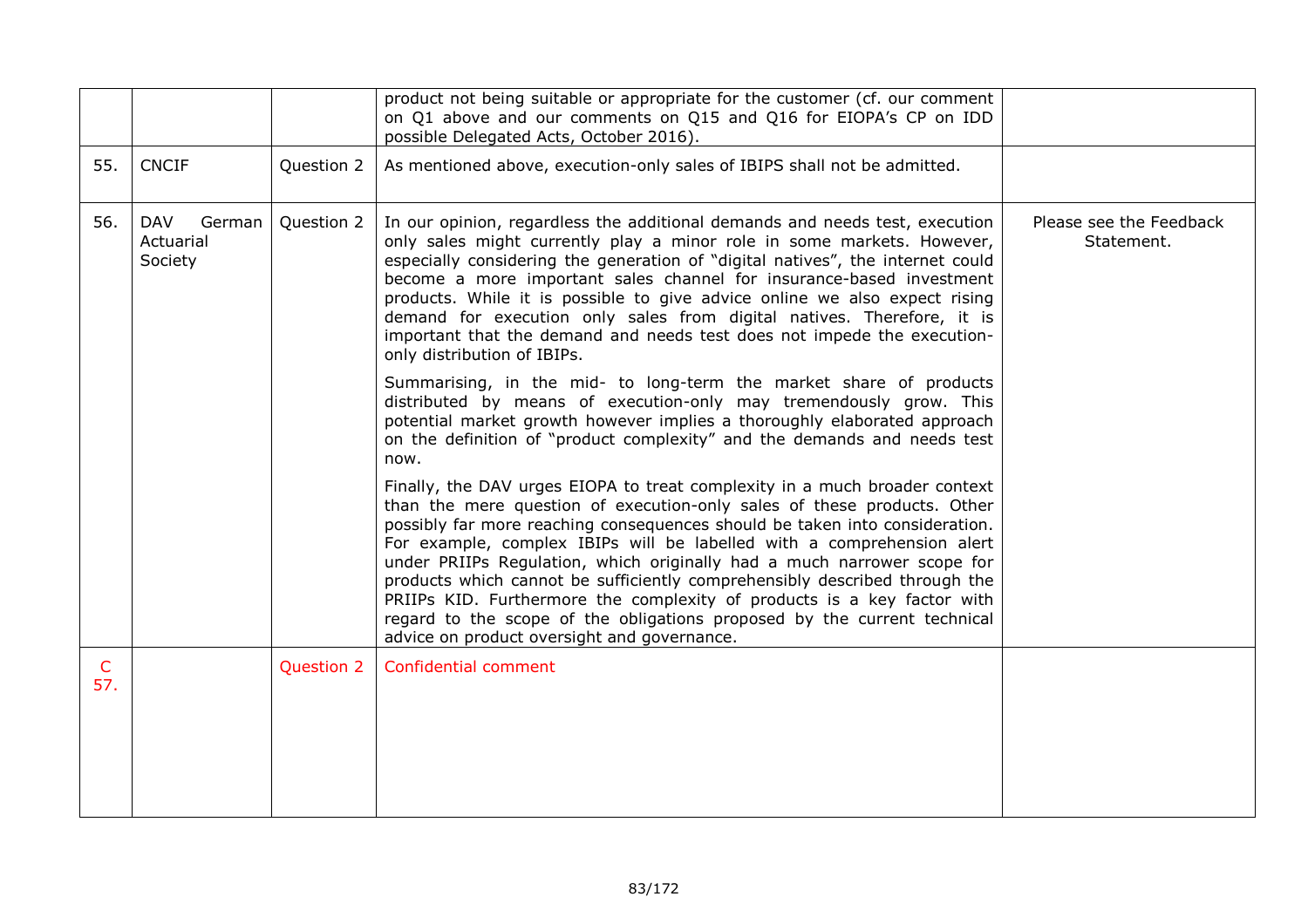| 58. | European<br>of<br>Federation<br>Financial<br>Advisers<br>and<br>Financial<br>Intermediaries<br>(FECIF) | Question 2 | We do not feel that IBIPs can be sold on an "execution-only" basis, under the<br>provisions of Article 30(3) of the IDD for the reasons stated above.                                                                                                                                                                                                                                                                                                                                                                                                                                                                                                                                                                                             | Noted.                                                                                         |
|-----|--------------------------------------------------------------------------------------------------------|------------|---------------------------------------------------------------------------------------------------------------------------------------------------------------------------------------------------------------------------------------------------------------------------------------------------------------------------------------------------------------------------------------------------------------------------------------------------------------------------------------------------------------------------------------------------------------------------------------------------------------------------------------------------------------------------------------------------------------------------------------------------|------------------------------------------------------------------------------------------------|
| 59. | <b>EUROPEAN</b><br><b>FINANCIAL</b><br><b>PLANNING</b><br><b>ASSOACIATION</b><br><b>EFPA</b>           | Question 2 | Execution-only sales of insurance-based investment products will necessarily<br>have a residual role. Moreover, it will be a high compliance risk within this<br>residual scope.                                                                                                                                                                                                                                                                                                                                                                                                                                                                                                                                                                  | Noted.                                                                                         |
| 60. | German<br>Insurance<br>Associastion<br>(GDV)                                                           | Question 2 | The GDV urges EIOPA to treat complexity in a much broader context than<br>the mere question of execution-only sales of these products. Other possibly<br>more far-reaching consequences should be taken into consideration. For<br>example, complex IBIPs will automatically be labelled with a comprehension<br>alert under PRIIPs Regulation. However, the PRIIPs Regulation originally had<br>a much narrower scope for the comprehension alert that was supposed to<br>include products which cannot be sufficiently clearly described through the<br>PRIIPs KID. Furthermore the complexity of products is a factor with regard to<br>the extent of the obligations proposed by the technical advice on product<br>oversight and governance. | Please see the Feedback<br>Statement                                                           |
| 61. | Institute<br>and<br>of<br>Faculty<br>Actuaries                                                         | Question 2 | Question:                                                                                                                                                                                                                                                                                                                                                                                                                                                                                                                                                                                                                                                                                                                                         | The demands and needs test<br>needs to be carried out for all<br>sales of insurance contracts. |
|     |                                                                                                        |            | What role do you consider that execution only sales will have in the<br>distribution of insurancebased investment products in view of the restrictions<br>in<br>Article $30(3)(a)$ of the IDD, the fact that the provisions in Article 20(1) of the<br><b>IDD</b>                                                                                                                                                                                                                                                                                                                                                                                                                                                                                 |                                                                                                |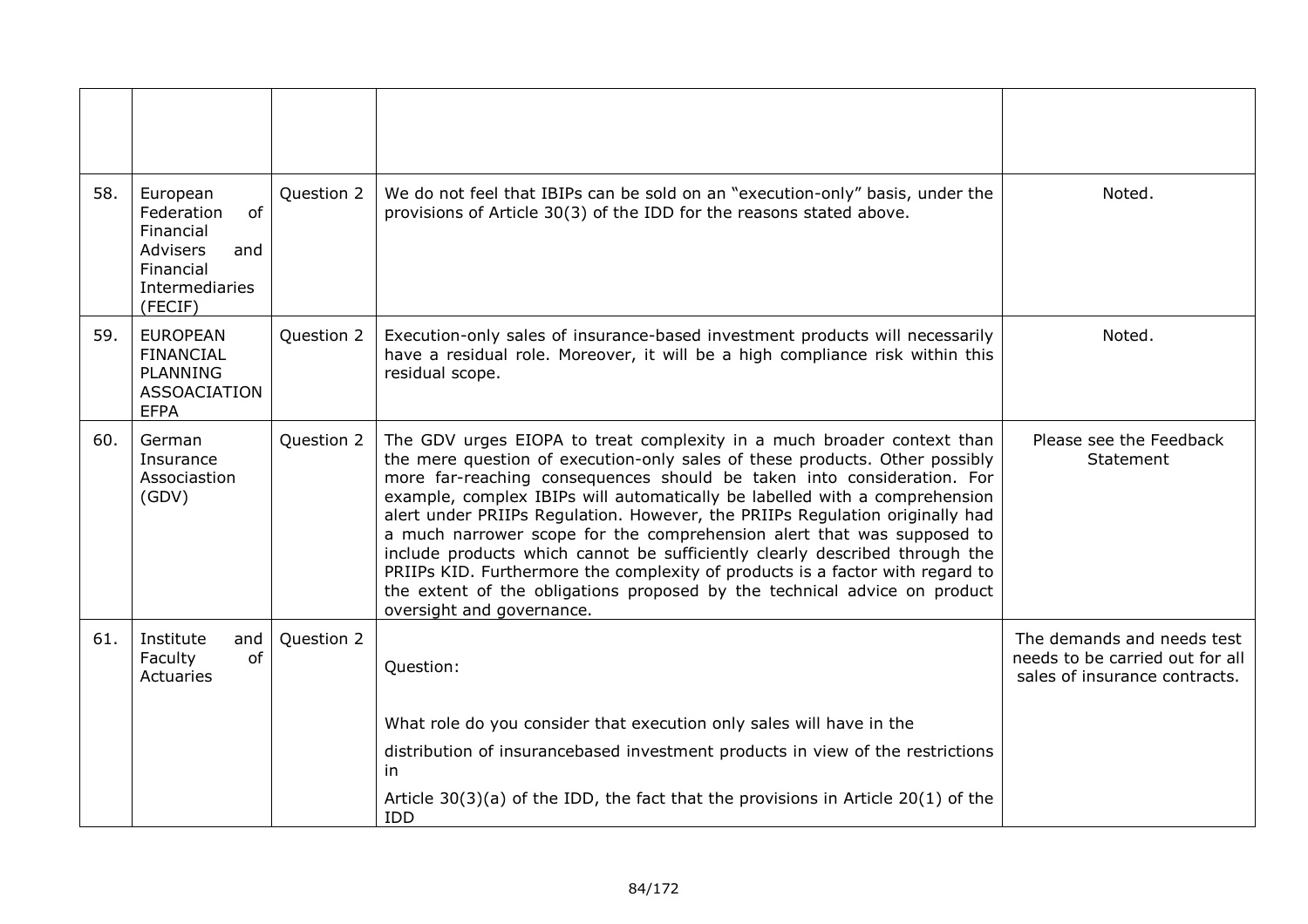|     |                     |            | still need to be satisfied regarding the specification of the customer's<br>demands and                                                                                                                                                                                                                                                                                                                                                                        |                                       |
|-----|---------------------|------------|----------------------------------------------------------------------------------------------------------------------------------------------------------------------------------------------------------------------------------------------------------------------------------------------------------------------------------------------------------------------------------------------------------------------------------------------------------------|---------------------------------------|
|     |                     |            | needs, and the potentially higher risks of the product not being suitable or                                                                                                                                                                                                                                                                                                                                                                                   |                                       |
|     |                     |            | appropriate for the customer?                                                                                                                                                                                                                                                                                                                                                                                                                                  |                                       |
|     |                     |            |                                                                                                                                                                                                                                                                                                                                                                                                                                                                |                                       |
|     |                     |            | The requirement for insurers to ensure that client demands and needs are<br>met for 'non-complex' products is likely to result in a complex 'on-boarding'<br>process for clients and insurers, even though an advice process is not<br>required. This could discourage execution-only sales, which some customers<br>may well prefer.                                                                                                                          |                                       |
| 62. | Insurance<br>Europe | Question 2 | What role do you consider that execution-only sales will have in the<br>distribution of insurance-based investment products in view of the<br>restrictions in Article $30(3)(a)$ of the IDD, the fact that the provisions in<br>Article 20(1) of the IDD still need to be satisfied regarding the specification<br>of the customer's demands and needs, and the potentially higher risks of the<br>product not being suitable or appropriate for the customer? |                                       |
|     |                     |            | As EIOPA acknowledges in the consultation paper, certain types of customers<br>are interested in receiving execution-only services and are neither willing to<br>pay for additional services they do not consider necessary, nor to answer<br>questions regarding their financial knowledge and experience.                                                                                                                                                    |                                       |
|     |                     |            | The possiblity to apply 'execution-only' in the sales process (both when<br>underwriting and executing transactions) will make the sales process more<br>convenient for the customer concerned. In addition, execution-only may<br>contribute to foster the development of internet sales, as this distribution<br>channel typically may benefit from a simplified sales process.                                                                              |                                       |
|     |                     |            | Insurance Europe would also urge EIOPA to treat complexity in a much<br>broader context than the mere question of execution-only sales. Further,<br>possibly more far-reaching, consequences should be taken into<br>consideration. For example, complex IBIPs will automatically be labelled with                                                                                                                                                             | Please see the Feedback<br>Statement. |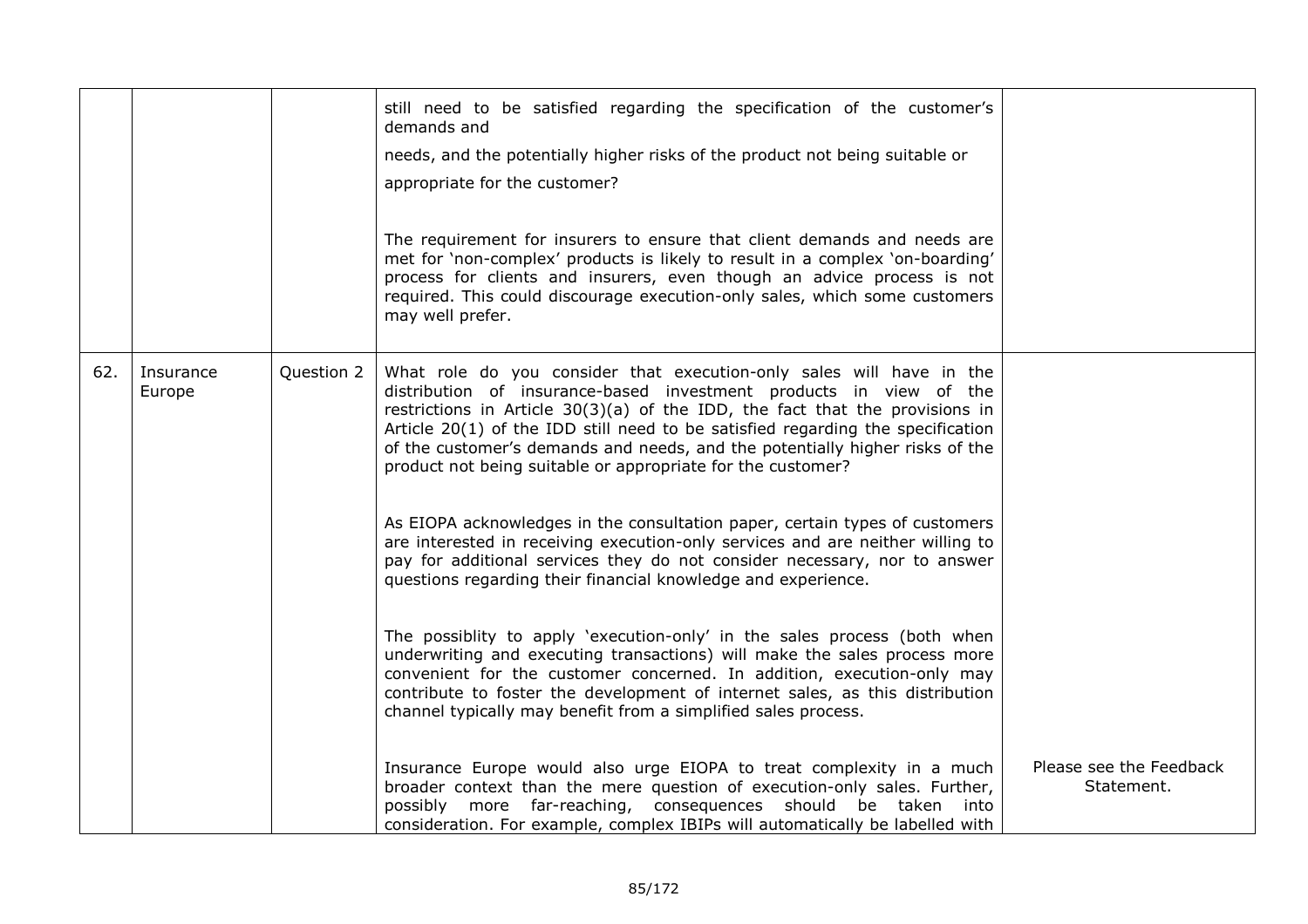|     |                    |            | a comprehension alert under the PRIIPs Regulation. However, the PRIIPs<br>Regulation originally had a much narrower scope for the comprehension alert<br>(see the criteria under recital (18)). Furthermore, the complexity of products<br>is a key factor with regard to the extent of the obligations proposed by the<br>provisions on product oversight and governance in EIOPA's technical advice<br>on the IDD delegated acts.                                                                                                                                                                                                                                           |                                                                                                                                                                                                                                     |
|-----|--------------------|------------|-------------------------------------------------------------------------------------------------------------------------------------------------------------------------------------------------------------------------------------------------------------------------------------------------------------------------------------------------------------------------------------------------------------------------------------------------------------------------------------------------------------------------------------------------------------------------------------------------------------------------------------------------------------------------------|-------------------------------------------------------------------------------------------------------------------------------------------------------------------------------------------------------------------------------------|
|     |                    |            | Consumers increasingly turn to digital channels to purchase goods and<br>services across the EU. The execution-only sales journey plays an important<br>part in ensuring that consumers can purchase products through the digital<br>channel. Thus, it is not simply a question of the current status quo but it is<br>also important to give sufficient consideration to the general trend towards<br>more online sales in the future. This development, as well as the element of<br>choice for consumers, should not be damaged by putting in place overly<br>restrictive measures that would significantly impede the execution-only<br>option.                           |                                                                                                                                                                                                                                     |
| 63. | Intesa<br>Sanpaolo | Question 2 | It seems to us that there is need for more clarity around the interplay of the<br>definition of complexity for IBIPs - for the purpose of execution only sales -<br>and the requirements for suitability and appropriateness under MiFID II. This<br>regulatory uncertainty causes difficulties in the application of the<br>appropriateness and suitability regime for IBIPs.<br>MiFID II requirements for suitability and appropriateness ask to test the<br>possible sale of a product against the customer's knowledge and experience.<br>According to MiFID's requirements, complex products can be sold only to<br>customers with an adequate knowledge and experience. | IDD requires that the<br>assessment of a product's<br>complexity takes into account<br>the overall contractual<br>structure and not only the<br>underlying financial<br>instruments to which it<br>provides investment<br>exposure. |
|     |                    |            | That said, for IBIPs, the following circumstances can occur:<br>The product is not deemed as complex according to its financial<br>profile - as it does not invest in financial products considered as complex<br>according to MiFID II;                                                                                                                                                                                                                                                                                                                                                                                                                                      |                                                                                                                                                                                                                                     |
|     |                    |            | The product is considered as complex according to IDD as it involves<br>clauses or costs that are difficult for the customer to understand (e.g.                                                                                                                                                                                                                                                                                                                                                                                                                                                                                                                              |                                                                                                                                                                                                                                     |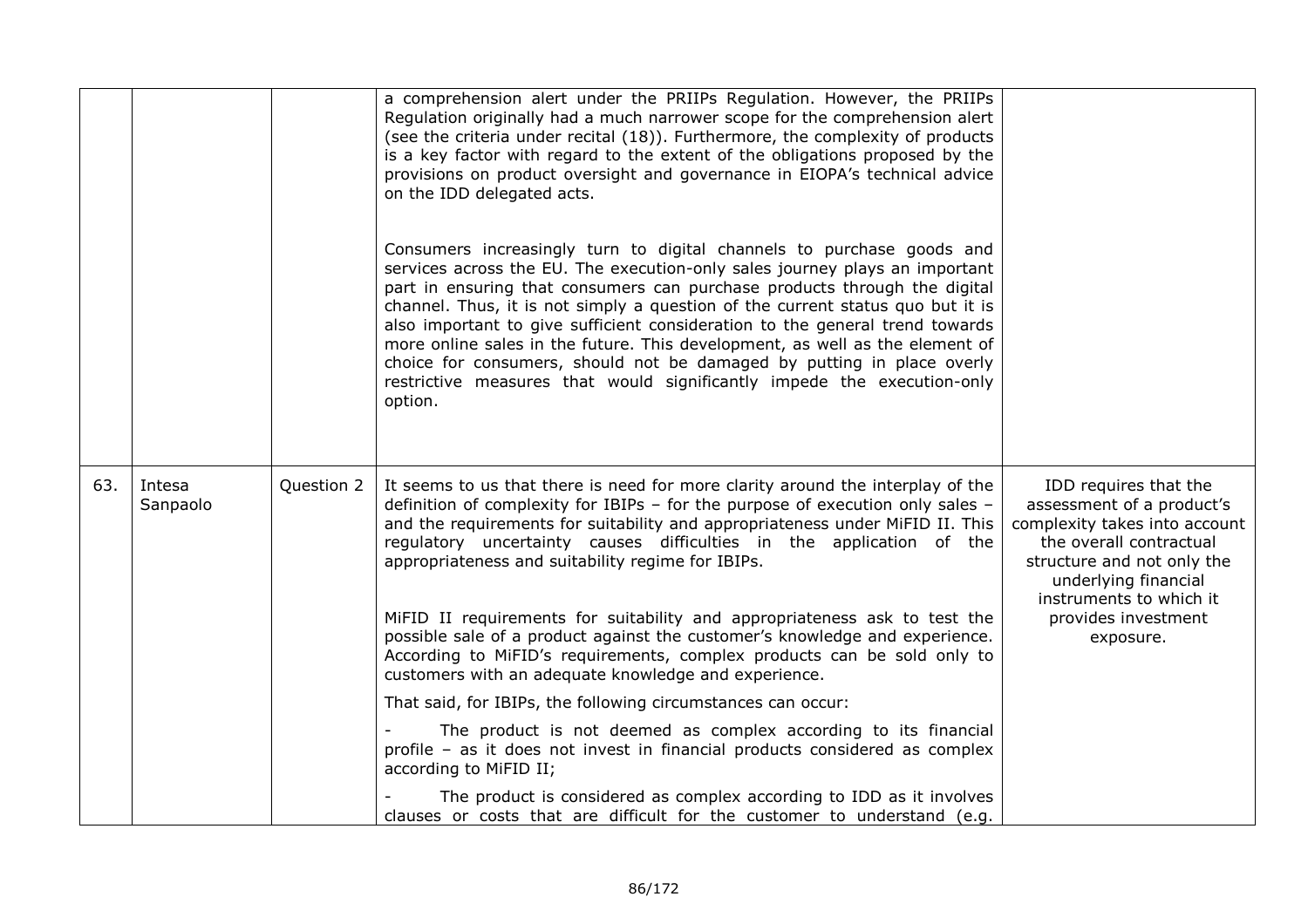|     |                                                        |            | management cost structure).                                                                                                                                                                                                                                                                                                                                             |                                                                                   |
|-----|--------------------------------------------------------|------------|-------------------------------------------------------------------------------------------------------------------------------------------------------------------------------------------------------------------------------------------------------------------------------------------------------------------------------------------------------------------------|-----------------------------------------------------------------------------------|
|     |                                                        |            | In these cases, it is not clear whether the assessment of knowledge and<br>experience on investment product should only consider the complexity<br>according to its financial profile or whether it should be considered the<br>complexity of the product under a broader perspective also including its<br>insurance profile.                                          |                                                                                   |
|     |                                                        |            | In particular:                                                                                                                                                                                                                                                                                                                                                          |                                                                                   |
|     |                                                        |            | The first option would allow a level playing field vis-à-vis other<br>financial products;                                                                                                                                                                                                                                                                               |                                                                                   |
|     |                                                        |            | The second option may cause regulatory arbitrage in favour of non-<br>insurance investment products.                                                                                                                                                                                                                                                                    |                                                                                   |
|     |                                                        |            | We think that the first option should be supported.                                                                                                                                                                                                                                                                                                                     |                                                                                   |
|     |                                                        |            | In particular, given that $-$ in these cases $-$ it is not possible to pursue the<br>sale under execution only:                                                                                                                                                                                                                                                         |                                                                                   |
|     |                                                        |            | The intermediary - which has also assessed the demands and needs -<br>can explain to the customer all the aspects which stem from contractual<br>options/clauses that may be difficult to understand;                                                                                                                                                                   |                                                                                   |
|     |                                                        |            | Suitability and appropriateness' test allows for the assessment of the<br>level of knowledge and experience under MiFID - which is generally in line<br>with what defined for non-insurance investment products with similar<br>financial profile.                                                                                                                      |                                                                                   |
| 64. | Investment<br>and<br>Life<br>Assurance<br>Group (ILAG) | Question 2 | Execution only sales can and should be permitted, but should not be allowed<br>if the provider can make material variations to the contract. Variations of this<br>nature would include not permitting surrender, only allowing surrender on<br>disadvantageous terms, using complex mechanisms to determine policy<br>value or operating a complex charging structure. | These elements were<br>considered during the<br>development of the<br>Guidelines. |
|     |                                                        |            | It is important to note that customers purchasing on an execution only basis,                                                                                                                                                                                                                                                                                           |                                                                                   |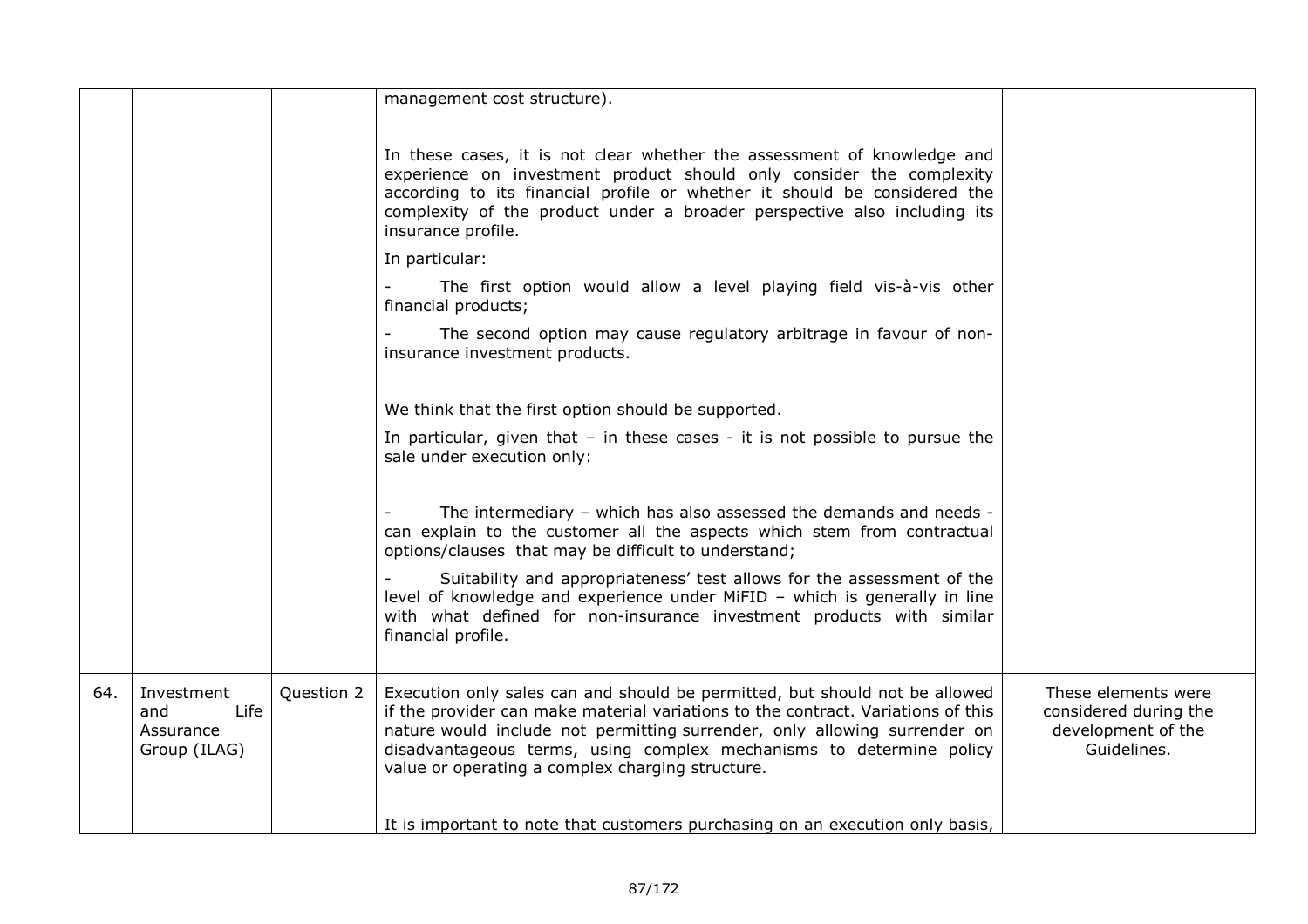|          |                          |            | will have already decided what they want to do and are, therefore, not open<br>to alternative options.                                                                                                                                                                                                                                                                                                                                                                               | The demands and needs test<br>needs to be carried out for all<br>sales of insurance contracts. |
|----------|--------------------------|------------|--------------------------------------------------------------------------------------------------------------------------------------------------------------------------------------------------------------------------------------------------------------------------------------------------------------------------------------------------------------------------------------------------------------------------------------------------------------------------------------|------------------------------------------------------------------------------------------------|
|          |                          |            | Execution only consumers want their provider to affect their wishes having<br>already decided what their demands and needs are. We do not see the<br>benefit of completing Demands and Needs statements in these<br>circumstances. Given the restrictions on which products can be sold on an<br>execution only basis, we do not believe this action would increase the risk for<br>this cohort of consumers.                                                                        |                                                                                                |
|          |                          |            | A consequence of these provisions is that distributing products on an<br>execution-only basis will be more expensive. These costs are likely to be<br>passed on to end customer or incurred by providers. Firms may be less likely<br>to distribute some products by this means, which will reduce overall choice.                                                                                                                                                                   |                                                                                                |
| 65.      | <b>IRSG</b>              | Question 2 | Execution-only sales should continue to have a role in the distribution of<br>IBIPs. There is no reason to prevent an investor from making his or her own<br>choice among different financial products and investing in that choice, as<br>long as he or she has the capacity to understand its features. The warnings<br>provided in Art 30 (2) and (3) (c) are sufficient to allow this.                                                                                           | The Guidelines do not intend<br>to prohibit execution-only<br>sales.                           |
| C<br>66. |                          | Question 2 | Confidential comment.                                                                                                                                                                                                                                                                                                                                                                                                                                                                |                                                                                                |
| 67.      | OP<br>Financial<br>Group | Question 2 | In our view, the unit-linked insurance are similar to other financial<br>instruments deemed non-complex under MiFID II (especially UCITS-funds)<br>and they should be treated under the same rules. However, even if a<br>Member State chooses to allow the execution-only sale of insurance-based<br>investment products, still the additional requirements under IDD has to be<br>taken into account which makes it impossible to treat those similar products<br>in the same way. | The demands and needs test<br>needs to be carried out for all<br>sales of insurance contracts. |
|          |                          |            | The contracts in accordance with Article $30(a)(i)$ of IDD, i.e. contracts which<br>provide investment exposure to the financial instruments deemed non-                                                                                                                                                                                                                                                                                                                             |                                                                                                |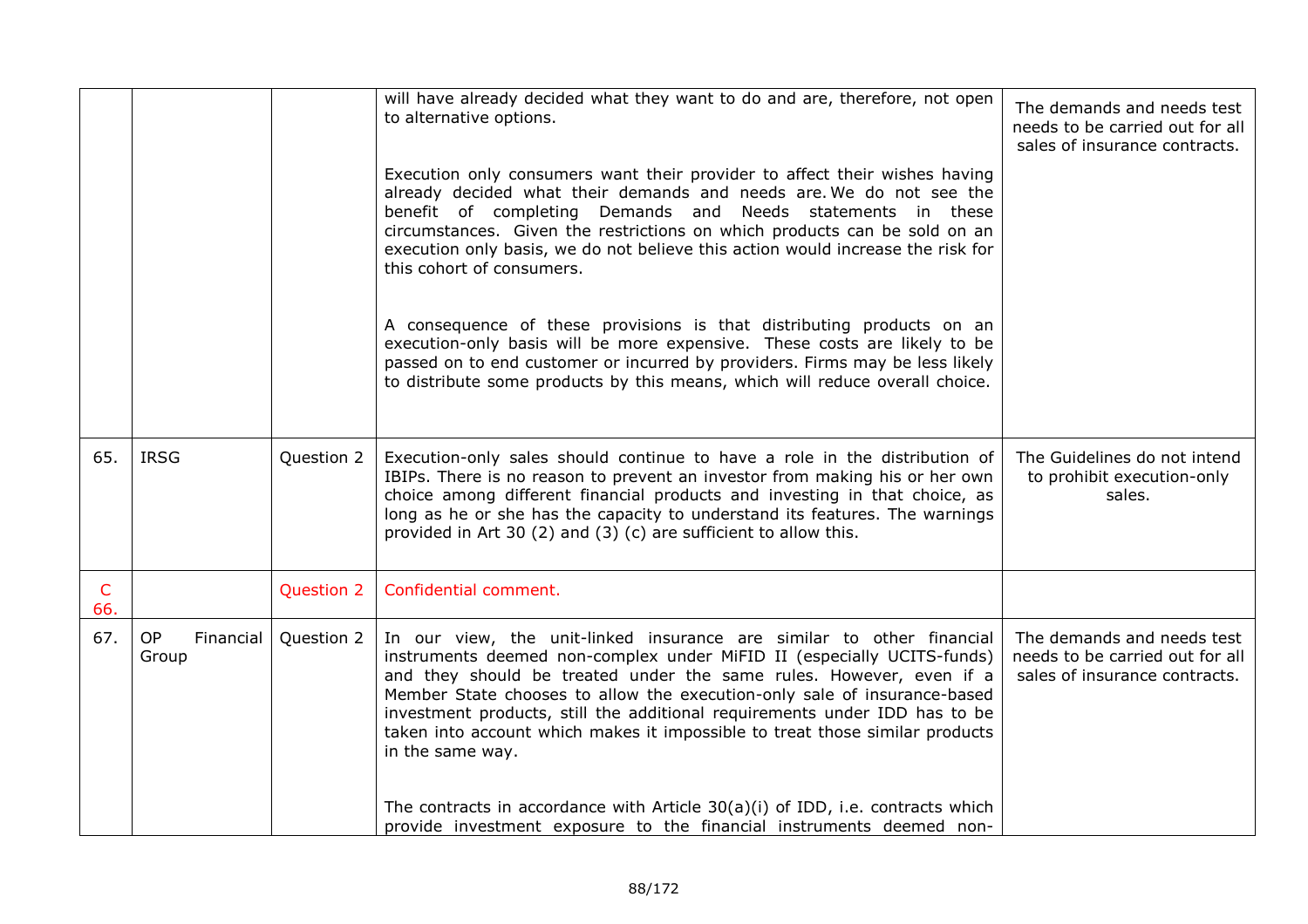|     |                                          |            | complex under MiFID II could easily be distributed via execution-only. We do<br>not see that there would be high risk that this kind of product was not<br>suitable or appropriate for certain customers. However, we see that the<br>additional IDD Article 20(1) requirement applied on investment products is a<br>restriction that can have a negative impact on the business development.<br>This could be especially negative on the development of digital channels.<br>Consequently, taking into account the very restrictive criteria, we consider<br>that the execution-only sales of insurance-based investment products will not                                                                                                                                        |                                                                                                       |
|-----|------------------------------------------|------------|-------------------------------------------------------------------------------------------------------------------------------------------------------------------------------------------------------------------------------------------------------------------------------------------------------------------------------------------------------------------------------------------------------------------------------------------------------------------------------------------------------------------------------------------------------------------------------------------------------------------------------------------------------------------------------------------------------------------------------------------------------------------------------------|-------------------------------------------------------------------------------------------------------|
|     |                                          |            | play a big role in comparison to other similar packaged investment products.                                                                                                                                                                                                                                                                                                                                                                                                                                                                                                                                                                                                                                                                                                        |                                                                                                       |
| 68. | Standard<br>Life                         | Question 2 | What role do you consider that execution-only sales will have in the                                                                                                                                                                                                                                                                                                                                                                                                                                                                                                                                                                                                                                                                                                                | Noted.                                                                                                |
|     | <b>UK</b>                                |            | distribution of insurance-based investment products in view of the                                                                                                                                                                                                                                                                                                                                                                                                                                                                                                                                                                                                                                                                                                                  |                                                                                                       |
|     |                                          |            | restrictions in Article $30(3)(a)$ of the IDD, the fact that the provisions in                                                                                                                                                                                                                                                                                                                                                                                                                                                                                                                                                                                                                                                                                                      |                                                                                                       |
|     |                                          |            | Article $20(1)$ of the IDD still need to be satisfied regarding the specification                                                                                                                                                                                                                                                                                                                                                                                                                                                                                                                                                                                                                                                                                                   |                                                                                                       |
|     |                                          |            | of the customer's demands and needs, and the potentially higher risks of the                                                                                                                                                                                                                                                                                                                                                                                                                                                                                                                                                                                                                                                                                                        |                                                                                                       |
|     |                                          |            | product not being suitable or appropriate for the customer?                                                                                                                                                                                                                                                                                                                                                                                                                                                                                                                                                                                                                                                                                                                         |                                                                                                       |
|     |                                          |            | We expect to see a reduction in the volume of execution-only sales of<br>insurance-based investment products (IBIPs) and a potential increase in the<br>number of customers going through an appropriateness assessment.                                                                                                                                                                                                                                                                                                                                                                                                                                                                                                                                                            |                                                                                                       |
| 69. | Actuarial<br>Association<br>of<br>Europe | Question 3 | According to our understanding, the general account seems to be addressed<br>by the directive through the article 30.3.a(ii) and implicitly excluded from the<br>scope of article 30.3.a(i). From an actuarial point of view, there is no reason<br>why an insurance company"s general (cover) asset in which retail investors<br>do not invest directly should be generally regarded as more complex for<br>customers than their UCITS funds counterpart. The same analysis prevails<br>for similar investment options specific to insurance contracts, such as<br>internal or ring fenced funds, which should be eligible under 30.3.a(i). This<br>would ensure a level playing field with regard to product complexity between<br>banks, asset managers and insurance companies. | This issue concerns the<br>interpretation of the IDD<br>rather than the content of the<br>guidelines. |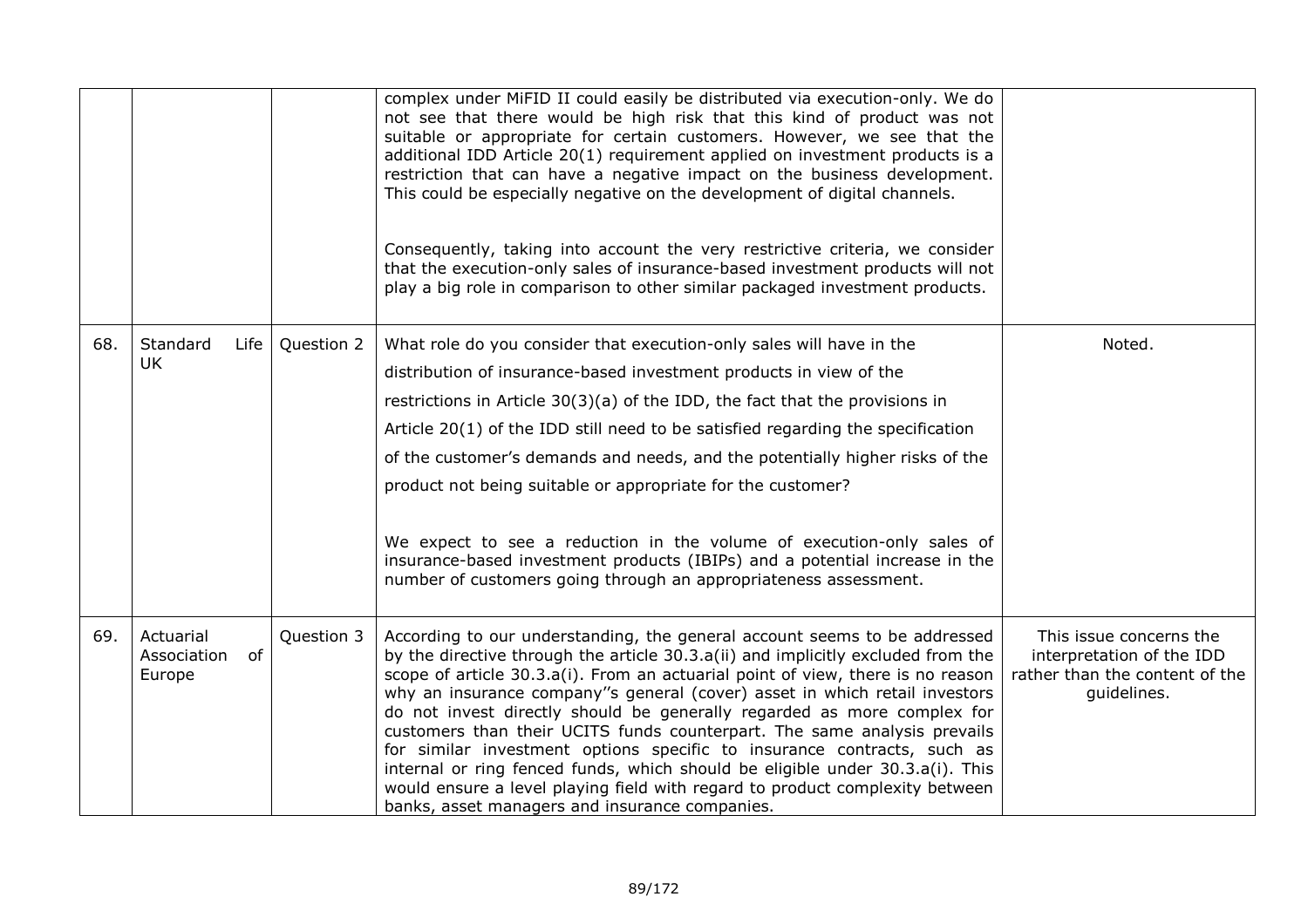|     |                                                                     |            | More generally, in line with Question 6, we think that the complexity of<br>products relying on the general account should be assessed by taking into<br>account the fact that they are often widespread products, that are well-<br>known and well understood by consumers in their markets, and that their<br>guarantee, even if it relates for some products only to the maturity value,<br>should relegate the potential complexity of their management to a lower<br>level. In such cases the financial instruments invested into by the insurer<br>should not be deemed as relevant criteria. | The issue was considered in<br>the context of EIOPA's<br>technical advice on this topic.                                                                                                                                   |
|-----|---------------------------------------------------------------------|------------|-----------------------------------------------------------------------------------------------------------------------------------------------------------------------------------------------------------------------------------------------------------------------------------------------------------------------------------------------------------------------------------------------------------------------------------------------------------------------------------------------------------------------------------------------------------------------------------------------------|----------------------------------------------------------------------------------------------------------------------------------------------------------------------------------------------------------------------------|
| 70. | <b>ANASF</b><br>Associazione<br>Nazionale<br>Consulenti<br>Finanzia | Question 3 | As we explain in our answer to Q1, execution-only sales of IBIPs shall not be<br>admitted for the sake of investor protection.                                                                                                                                                                                                                                                                                                                                                                                                                                                                      | Please see EIOPA's response<br>to that question.                                                                                                                                                                           |
| 71. | Association<br>of<br><b>British Insurers</b>                        | Question 3 | ABI members currently believe that virtually all IBIPs would be caught by<br>either Article $30(3)(a)(i)$ or Article $30(3)(a)(ii)$ due to the EIOPA Technical<br>Advice on other non-complex IBIPs, and the proposals witin this CP. We<br>explain why we believe this approach is too restrictive with possible adverse<br>effects in our other answers to this Consultation.                                                                                                                                                                                                                     | Please see EIOPA's responses<br>to your specific comments.                                                                                                                                                                 |
|     |                                                                     |            | A main concern is that products which only link to insured funds could still be<br>deemed complex. It is also unlikely that any non-MIFID II financial<br>instruments that are available through an IBIP such as property, deposit<br>accounts (other than structured deposits) and gold etc. would be considered<br>non-complex due to Article 30 (3)(a)(i).                                                                                                                                                                                                                                       | As stated in Article 30(3) of<br>the IDD and in the<br>explanatory text to the<br>guidelines, where a contract<br>does not comply with the<br>conditions in point (a)(i), it<br>may still fall within point<br>$(a)(ii)$ . |
| 72. | Association<br>0f<br>Financial<br>Mutuals (AFM)                     | Question 3 | In the UK we are expecting the Financial Conduct Authority to consult on this<br>in its second IDD consultation in July, and will have a better view then of<br>how EIOPA's guidelines will be interpretted for the UK market.<br>We generally take from the EIOPA consultation that the key to recognising                                                                                                                                                                                                                                                                                         | Noted. EIOPA has made some<br>amendments in the final<br>Guidelines with a view to<br>clarifying how some of the<br>provisions apply in the case<br>of with-profits or profit                                              |
|     |                                                                     |            | complexity is whether the product is likely to be understood by the customer.<br>The guidelines and examples provided by the consultation recognise that it is<br>the general terms and conditions of the product- and the implications of its                                                                                                                                                                                                                                                                                                                                                      | sharing contracts.                                                                                                                                                                                                         |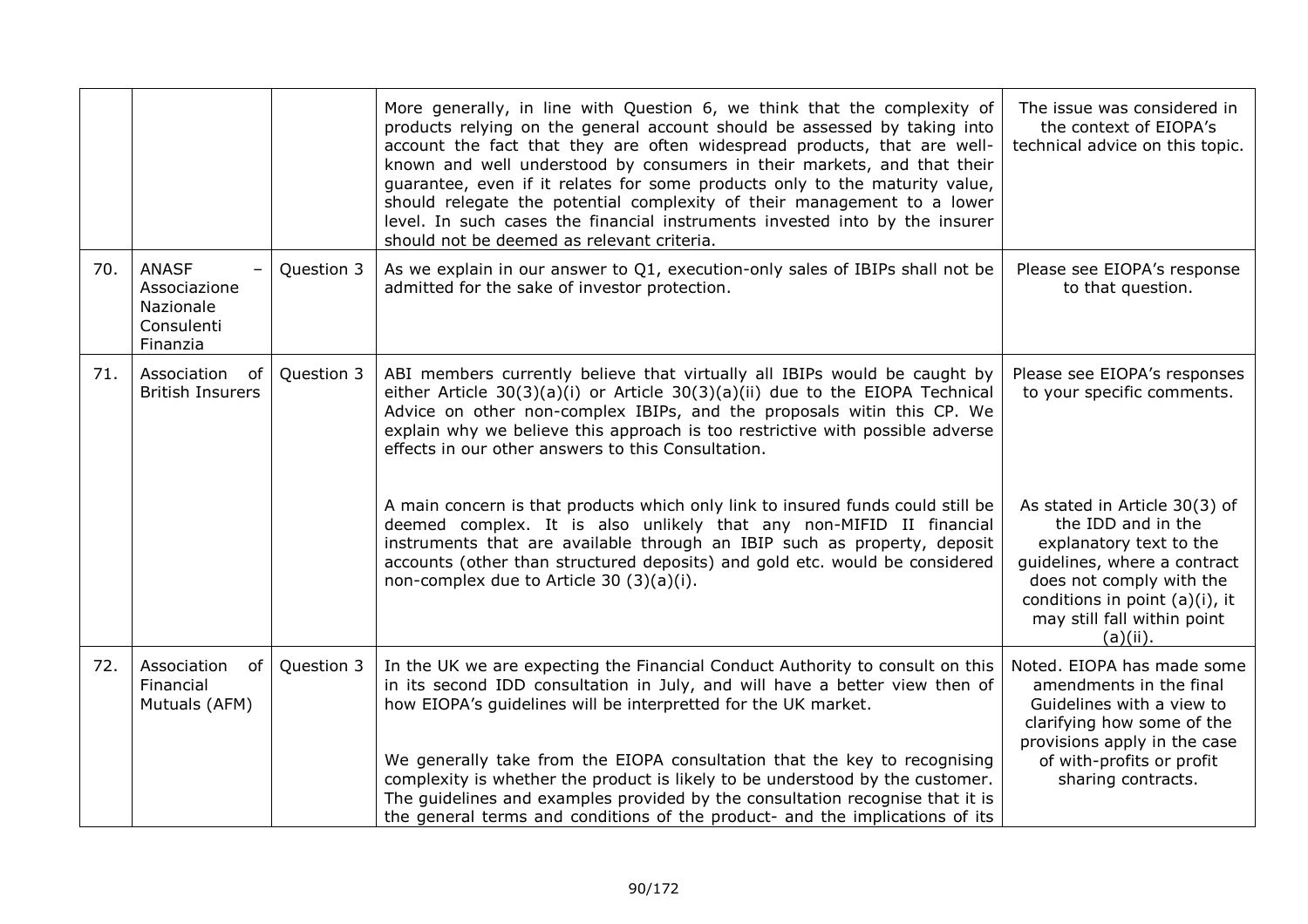|     |                                                                             |            | features- that are key in defining complexity. Hence EIOPA appears to<br>conclude most with-profits products are likely to be non-complex, where<br>there might be guarantees, clearly defined bonuses, and where they avoid<br>investment in complex, structured derivatives, and clear charging structures.<br>We are satisifed that the with-profits products offered by most AFM<br>members, such as Tax Exempt Savings Plans and Holloway Income<br>Protection meet these criteria (Holloway contracts are Income Protecction<br>products which provide pay bonuses sourced from unused premiums which<br>are only available from a small number of UK friendly societies). This is<br>because they invest in a combination of cash, bonds and equities, but<br>exclude complex debt instruments and structured deposits.<br>In the past the UK conduct supervisor has indicated they consider with-<br>profits as at least partly opaque, due to their charging structure and the<br>nature of performance, and have suggested this would be sufficient for them<br>to be deemed complex under the terms of the IDD. We do not see evidence<br>of this in EIOPA's paper, and will be keen to see the Financial Conduct<br>Authroity take this fully into account in its future implementation. |                                                                                         |
|-----|-----------------------------------------------------------------------------|------------|------------------------------------------------------------------------------------------------------------------------------------------------------------------------------------------------------------------------------------------------------------------------------------------------------------------------------------------------------------------------------------------------------------------------------------------------------------------------------------------------------------------------------------------------------------------------------------------------------------------------------------------------------------------------------------------------------------------------------------------------------------------------------------------------------------------------------------------------------------------------------------------------------------------------------------------------------------------------------------------------------------------------------------------------------------------------------------------------------------------------------------------------------------------------------------------------------------------------------------------------------------------------------------------------------|-----------------------------------------------------------------------------------------|
| 73. | Association<br>of<br>International<br>Life<br><b>Offices</b><br><b>AILO</b> | Question 3 | Unit linked policies linked to MiFID II non-complex instruments within Article<br>30(3)(a)(i). Many with-profit contracts and others involving structured<br>product/notes linkage, Article 30(3)(a)(ii)                                                                                                                                                                                                                                                                                                                                                                                                                                                                                                                                                                                                                                                                                                                                                                                                                                                                                                                                                                                                                                                                                             | Noted.                                                                                  |
| 74. | Assuralia                                                                   | Question 3 | In principle, article 30 (3) (a) itself excludes only a part of the IBIPs market<br>from 'execution only' sales by labeling them as complex, unless level 2<br>(delegated acts) and level 3 (guidelines) measures impose a very restrictive<br>interpretation of this article.<br>It is important that a level playing field is maintained with distributors of<br>MiFID-products, by sticking as much as possible to the MiFID-interpretation<br>of complex and non-complex products. Assuralia is of the opinion that<br>ideally only underlying structured funds of a unit-linked life insurance product<br>should be regarded as complex. This seems to be the most coherent<br>approach with regard to the treatment of other comparable financial<br>instruments under MiFID 2.                                                                                                                                                                                                                                                                                                                                                                                                                                                                                                                | EIOPA has sought to ensure<br>appropriate consistency with<br>the relevant MiFID rules. |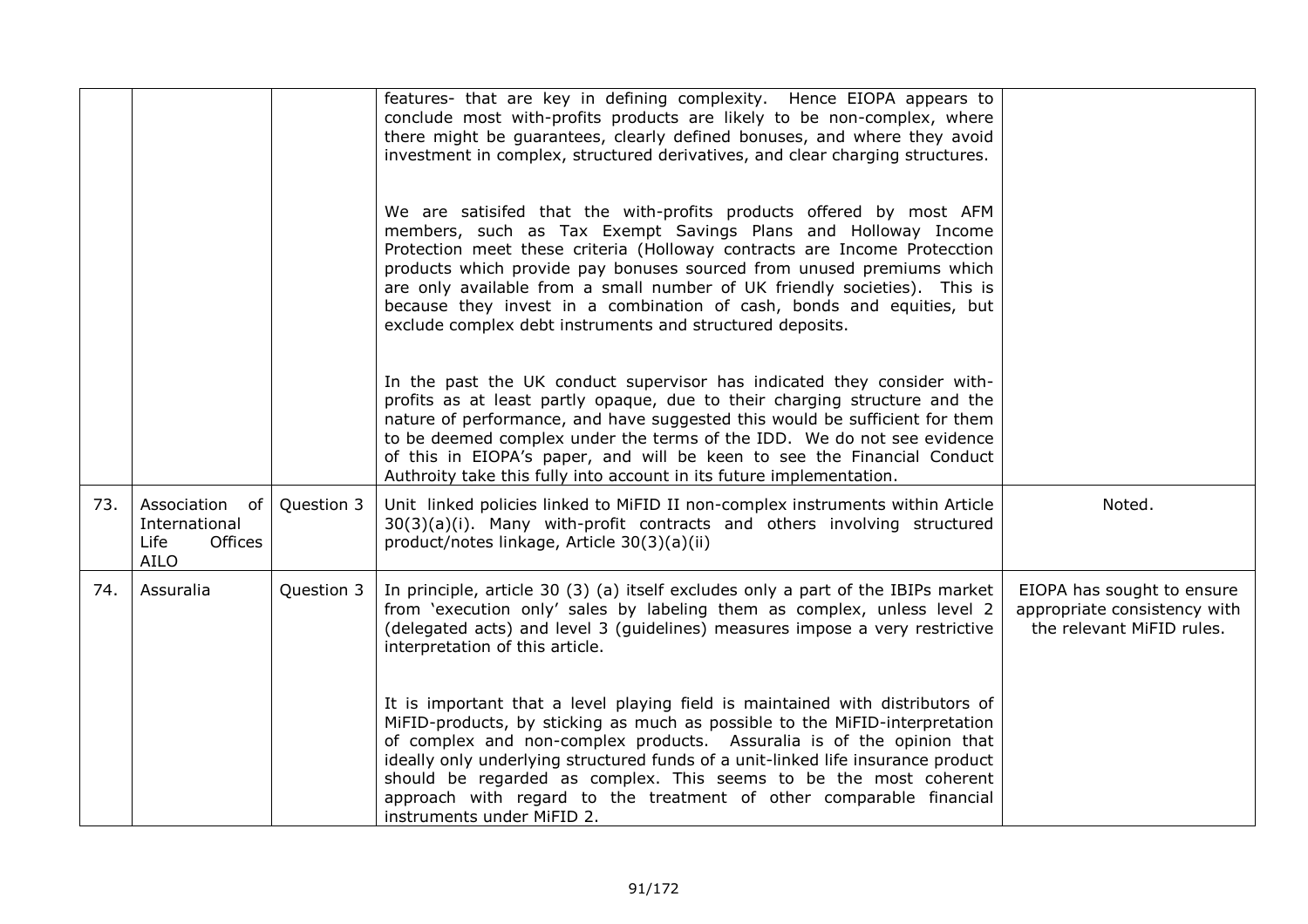| 75. | Austrian<br>Insurance<br>Association<br><b>VVO</b> | Question 3 | In principle, Article $30(3)(a)$ of the IDD excludes only a part of the IBIPs<br>market from 'execution only' sales by labelling them as complex, unless level<br>2 (delegated acts) and level 3 (guidelines) impose a very restrictive<br>interpretation of this article.                                                                                                                                                                                                                                                                                                                                                                                     | EIOPA has sought to ensure<br>appropriate consistency with<br>the relevant MiFID rules. |
|-----|----------------------------------------------------|------------|----------------------------------------------------------------------------------------------------------------------------------------------------------------------------------------------------------------------------------------------------------------------------------------------------------------------------------------------------------------------------------------------------------------------------------------------------------------------------------------------------------------------------------------------------------------------------------------------------------------------------------------------------------------|-----------------------------------------------------------------------------------------|
|     |                                                    |            | It is important that a level playing field is maintained with distributors of<br>MiFID-products, by sticking as much as possible to the MiFID-interpretation<br>of complex and non-complex products. The VVO is of the opinion that ideally<br>only underlying structured funds of a unit-linked life insurance product<br>should be regarded as complex. This seems to be the most coherent<br>approach with regard to the treatment of other comparable financial<br>instruments under MiFID 2.                                                                                                                                                              |                                                                                         |
|     |                                                    |            | We believe that products where the customer does not make an investment<br>selection with regard to individual financial instruments, but where the<br>investment is done by the insurer who is subject to a very strong prudent<br>person principle should fall into the scope of Article 30(3)(a)(i).                                                                                                                                                                                                                                                                                                                                                        |                                                                                         |
| 76. | <b>Better Finance</b>                              | Question 3 | Better Finance agrees with EIOPA"s statement on the fact that ""IDD<br>indicates that complexity in relation to insurance_based investment products<br>stems from two elements: (1) the nature of the exposure to market<br>fluctuations or more specifically the nature of the financial instruments to<br>which an insurance based investment product provides exposure;; (2) the<br>structure or features of the contract with the customer, for example<br>governing the charges to be levied by the insurance undertaking to manage<br>the investment"". Our association, as EIOPA, believes that the complexity to<br>IBIP stem from those two elements. | Noted.                                                                                  |
|     |                                                    |            | Traditional capital life-insurance contracts are the only contracts where the<br>customer cannot select the investment strategy and the insurers assures an<br>interest rate on the investment part of the premium. In this respect, the<br>individual knowledge and experience is not directly important. On the<br>contrary, the comprehensive disclosure of costs which strongly reduce the<br>investment part of the premium is all the more necessary.                                                                                                                                                                                                    |                                                                                         |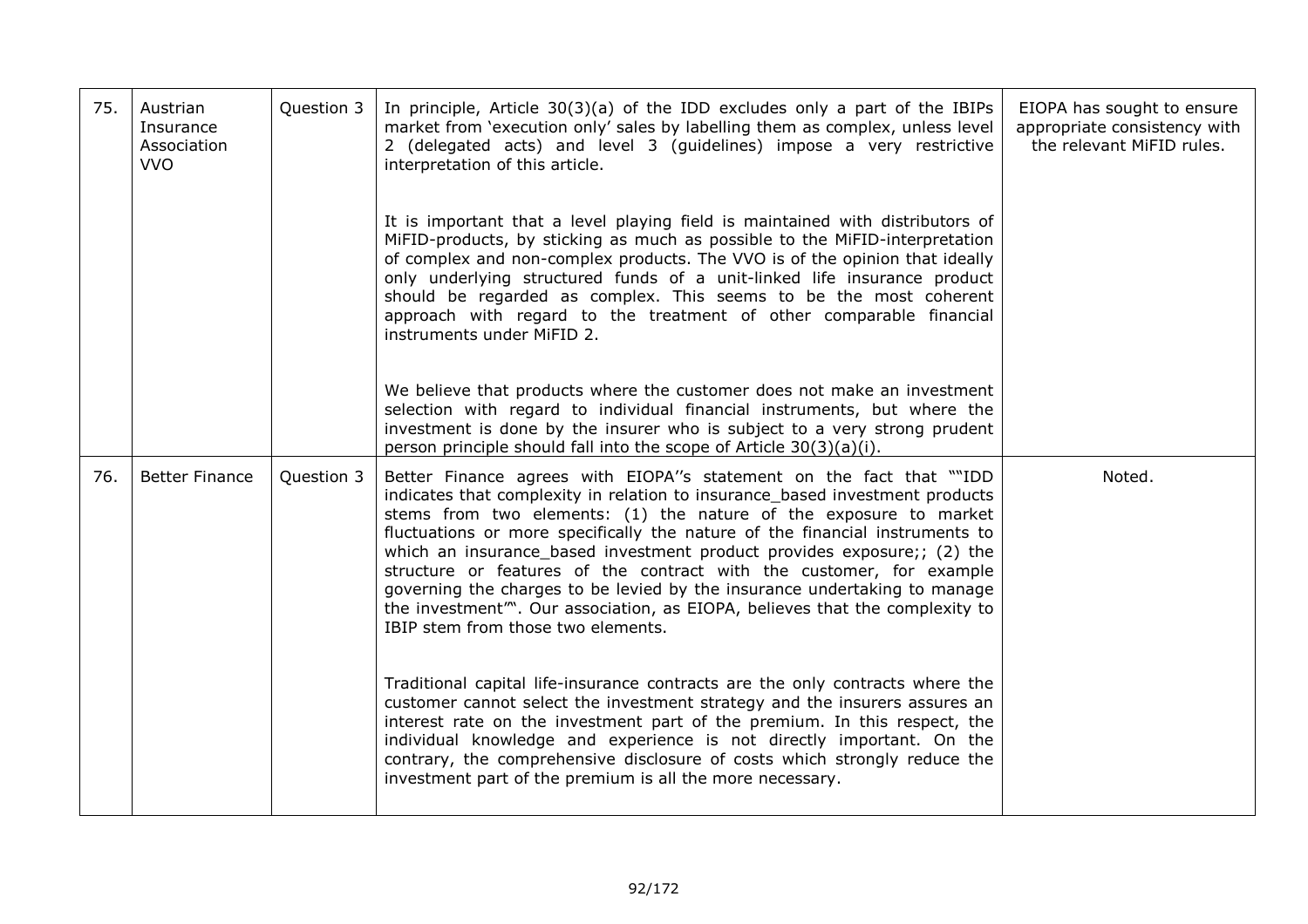|     |                                                  |            | Our organization would like to stress that we believe there are very few<br>""other non-complex insurance-based investment products" following to<br>Article 30 (3, a, ii). The ""execution-only"" presumption does not fit for any<br>unit - or index linked IBIP currently offered.                                                                                                                                                                                                                                                                                                                                                |                                                                                         |
|-----|--------------------------------------------------|------------|--------------------------------------------------------------------------------------------------------------------------------------------------------------------------------------------------------------------------------------------------------------------------------------------------------------------------------------------------------------------------------------------------------------------------------------------------------------------------------------------------------------------------------------------------------------------------------------------------------------------------------------|-----------------------------------------------------------------------------------------|
| 77. | <b>Bund</b><br>der<br>Versicherten<br><b>BdV</b> | Question 3 | We agree upon EIOPA's opinion that the complexity to IBIPs stem from two<br>elements: "the nature of the exposure to market fluctuations" and "the<br>structure or features of the contract with the customer governing the<br>charges" (cf. CP, p. 20, no. 2.9). That is why, with regard to the scope of<br>Article $30(3)(a)(i)$ , we emphasize again our comment on Q20 for EIOPA's CP<br>on IDD possible Delegated Acts, October 2016:                                                                                                                                                                                          | Noted.                                                                                  |
|     |                                                  |            | Only related to traditional capital life-insurance contracts, where the<br>customer cannot choose the investment strategy and therefore the insurers<br>guarantees an interest rate on the investment part of the premium, the<br>individual knowledge and experience of the customer related to investment<br>strategies is not directly relevant. Instead of this, the comprehensive<br>disclosure of costs which strongly reduce the investment part of the premium<br>is all the more necessary.                                                                                                                                 |                                                                                         |
|     |                                                  |            | Again we stress that from our perspective there are no "other non-complex<br>insurance based investment products" following to Article $30(3)(a)(ii)$ . The<br>"execution-only"-presumption does not fit for any unit- or index linked IBIP<br>currently offered - at least - on the German market (including those from<br>Anglo-Saxon manufacturers), because customers have always multiple<br>choices with regard to their investment options while and after concluding<br>the contract.                                                                                                                                        |                                                                                         |
| 78. | <b>CNCIF</b>                                     | Question 3 | As mentioned above, execution-only sales of IBIPS shall not be admitted.                                                                                                                                                                                                                                                                                                                                                                                                                                                                                                                                                             | Please see the responses<br>above.                                                      |
| 79. | <b>DAV</b><br>German<br>Actuarial<br>Society     | Question 3 | From an actuarial point of view, there is no reason why an insurance<br>company's general (cover) assets in which retail investors do not invest<br>directly should be generally regarded as more complex for customers than<br>their UCITS funds counterpart. In our opinion, article 30(3)(a)(i) should<br>additionally take into account if the underlying investment vehicle itself was<br>not managed according to the general principles that protect customers and<br>limit downside risk to a certain extent. This article is supposed to address<br>products which provide only direct investment exposure to the financial | EIOPA has sought to ensure<br>appropriate consistency with<br>the relevant MiFID rules. |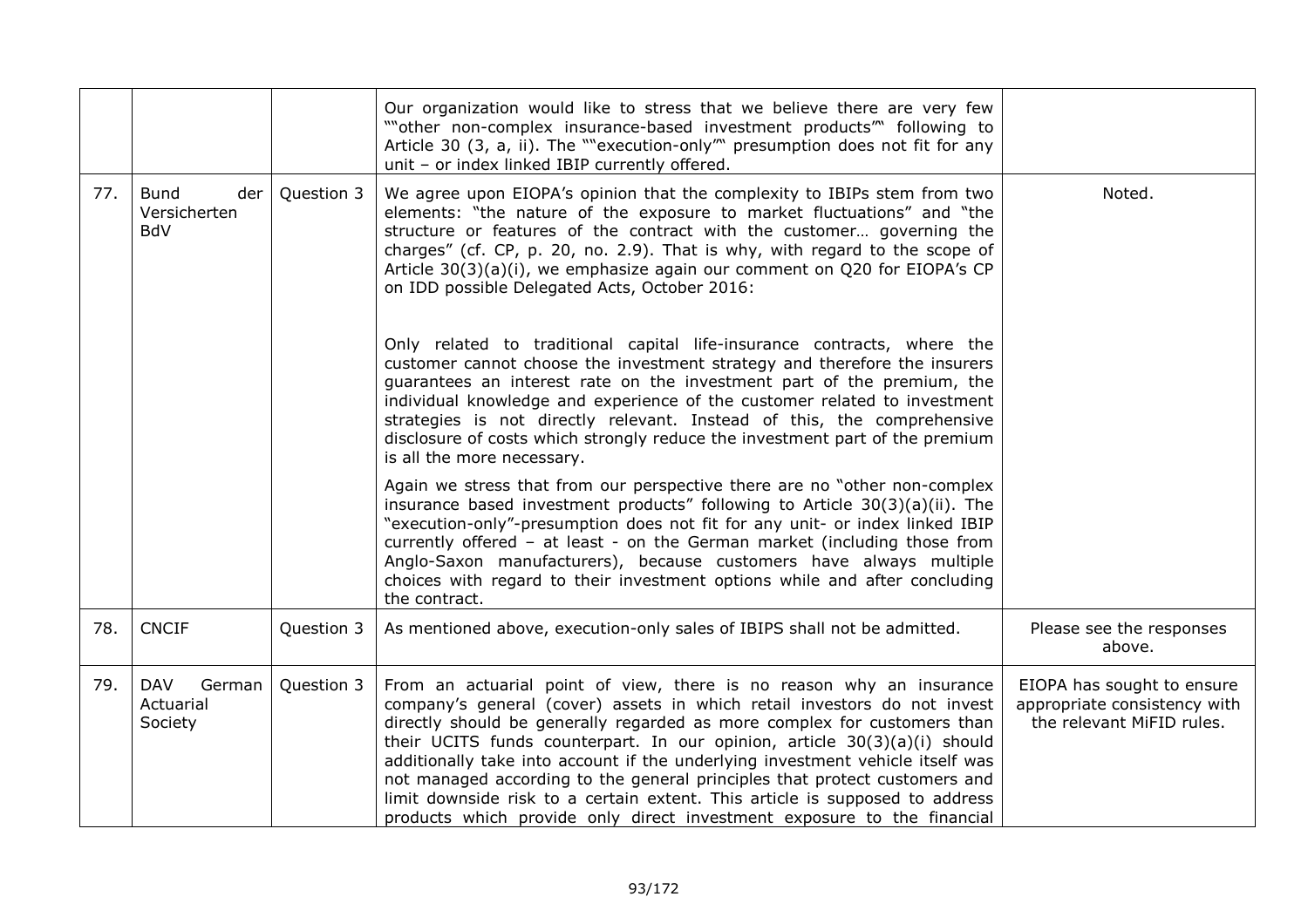|                     |                                                                                                        |            | instruments deemed non-complex under Directive 2014/65/EU. These are<br>investments where consumers make an investment choice themselves and<br>where the investment exposure is, therefore, not absorbed by the expertise<br>of a professional investor who is subject to supervisory regulation. In such<br>cases the financial instruments invested into by the insurer should not be<br>taken into account if the overall investment ensures that there are no hidden<br>risks for consumers. These investment principles could be based on the idea<br>of e.g. ensuring the security, quality, liquidity and profitability of the<br>underlying investment vehicle as a whole as the prudent person principle<br>under Solvency II. This would ensure a level playing field on the notion of<br>product complexity between banks, asset managers and insurance<br>companies. Otherwise investment products covered by MiFID would receive a<br>preferential treatment compared to insurance products. |                                                                                                                                                                                                                                       |
|---------------------|--------------------------------------------------------------------------------------------------------|------------|------------------------------------------------------------------------------------------------------------------------------------------------------------------------------------------------------------------------------------------------------------------------------------------------------------------------------------------------------------------------------------------------------------------------------------------------------------------------------------------------------------------------------------------------------------------------------------------------------------------------------------------------------------------------------------------------------------------------------------------------------------------------------------------------------------------------------------------------------------------------------------------------------------------------------------------------------------------------------------------------------------|---------------------------------------------------------------------------------------------------------------------------------------------------------------------------------------------------------------------------------------|
| $\mathsf{C}$<br>80. |                                                                                                        | Question 3 | Confidential comment.                                                                                                                                                                                                                                                                                                                                                                                                                                                                                                                                                                                                                                                                                                                                                                                                                                                                                                                                                                                      |                                                                                                                                                                                                                                       |
| 81.                 | European<br>of<br>Federation<br>Financial<br>Advisers<br>and<br>Financial<br>Intermediaries<br>(FECIF) | Question 3 | We do not feel that IBIPs can be sold on an "execution-only" basis, under the<br>provisions of Article 30(3) of the IDD for the reasons stated above.                                                                                                                                                                                                                                                                                                                                                                                                                                                                                                                                                                                                                                                                                                                                                                                                                                                      | Please see the responses<br>above.                                                                                                                                                                                                    |
| 82.                 | <b>EUROPEAN</b><br><b>FINANCIAL</b><br><b>PLANNING</b><br>ASSOACIATION<br><b>EFPA</b>                  | Question 3 | Insurance-based investment products falling within the scope of Article<br>30(3)(a)(i) should mainly be those exposed to financial instruments deemed<br>non-complex under MiFID II.<br>Reference made to 'other non-complex insurance-based investment products'<br>in Article 30(3)(a)(ii), constitutes a mere closing clause which aim is to allow<br>financial engineering and flexibility under the NCA's supervision on a 'case-<br>by-case' basis. Nevertheless, it is important to avoid the policyholder be put<br>at risk by means of this closing clause. For instance, under this closing clause<br>it would be possible to end up in a situation where distributors may choose<br>the selling of the insurance-based investment products with capital not<br>guaranteed at 100% at the maturity invested in equities or bonds on                                                                                                                                                              | The criteria that EIOPA<br>proposed in its technical<br>advice on 'other non-complex<br>IBIPs' as well as the criteria<br>in these Guidelines seek to<br>appropriately delineate the<br>IBIPs that can be sold via<br>execution-only. |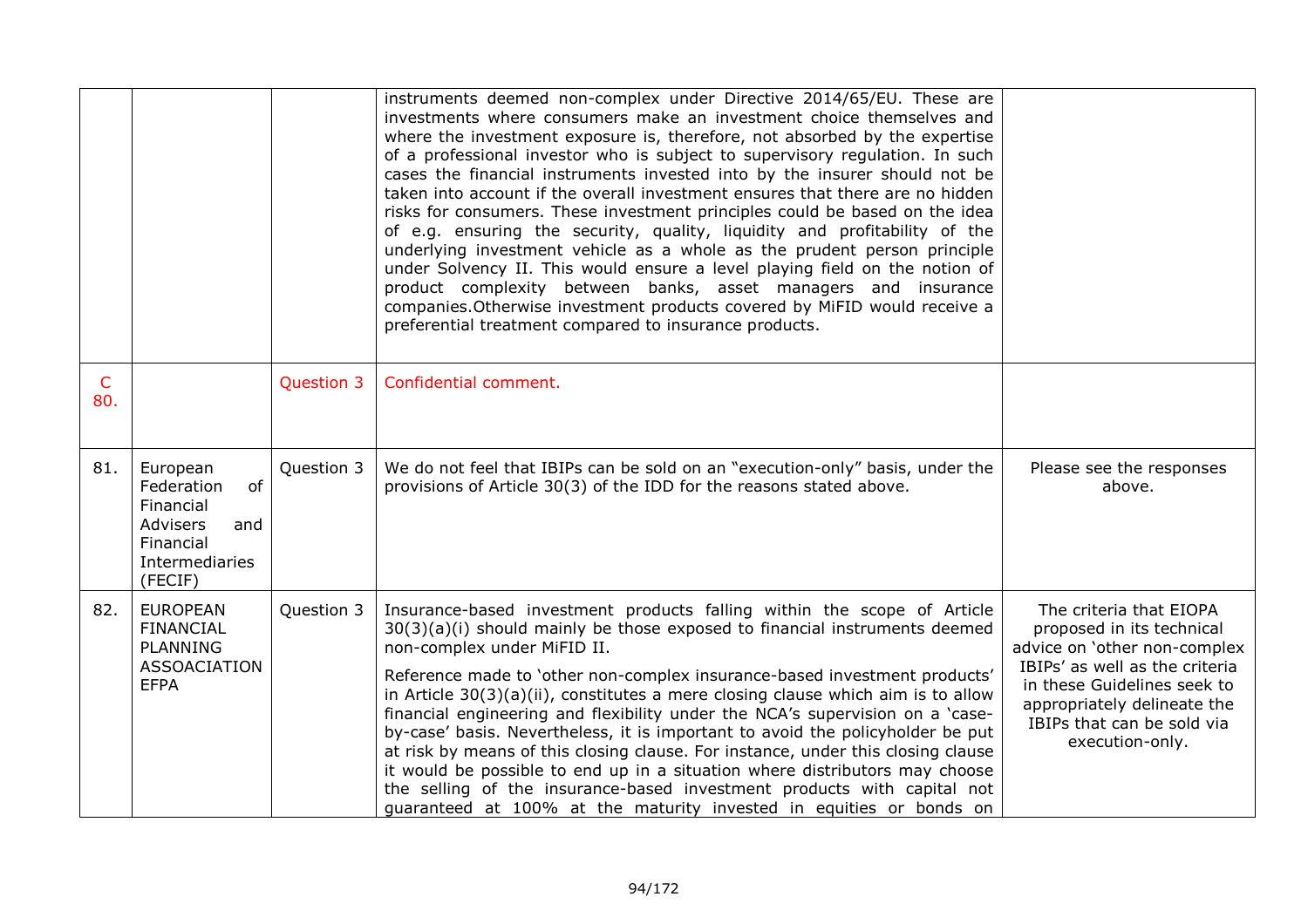|     |                                              |            | regulated markets, instead of investment funds with the same underlying<br>investment assets.                                                                                                                                                                                                                                                                                                                                                                                                                                                                                                                                                                                                                                                                                                                                                                                                                                                                                                                                                                                                                                                                                                                                                                    |                                                                                                                                                                                                                                                                                                                                                               |
|-----|----------------------------------------------|------------|------------------------------------------------------------------------------------------------------------------------------------------------------------------------------------------------------------------------------------------------------------------------------------------------------------------------------------------------------------------------------------------------------------------------------------------------------------------------------------------------------------------------------------------------------------------------------------------------------------------------------------------------------------------------------------------------------------------------------------------------------------------------------------------------------------------------------------------------------------------------------------------------------------------------------------------------------------------------------------------------------------------------------------------------------------------------------------------------------------------------------------------------------------------------------------------------------------------------------------------------------------------|---------------------------------------------------------------------------------------------------------------------------------------------------------------------------------------------------------------------------------------------------------------------------------------------------------------------------------------------------------------|
| 83. | German<br>Insurance<br>Associastion<br>(GDV) | Question 3 | We believe that products where the customer does not make an investment<br>selection with regard to individual financial instruments, but where the<br>investment is done by the insurer who is subject to a very strong prudent<br>person principle fall into the scope of Article $30(3)(a)(i)$ . This article is<br>supposed to address products which provide only direct investment exposure<br>to the financial instruments deemed non-complex under Directive<br>2014/65/EU. These are investments where consumers make an investment<br>choice themselves and where the investment exposure is, therefore, not<br>absorbed by the expertise of a professional investor who is subject to<br>supervisory regulation. In such cases the financial instruments invested into<br>by the insurer shall not be taken into account since the overall investment<br>ensures that there are no hidden risks for consumers. This is also the case<br>for UCITS which on one hand may invest in complex instruments such as<br>derivatives but on the other hand are still regarded as non-complex due to<br>the overarching structure. Otherwise investment products covered by MiFID<br>II would receive a preferential treatment compared to insurance products. | EIOPA has sought to ensure<br>appropriate consistency with<br>the relevant MiFID rules.                                                                                                                                                                                                                                                                       |
|     |                                              |            | In addition, this would inevitably lead to investment restriction on insurers:<br>in order to offer non-complex products insurers would refrain from investing<br>in e.g. long-term investments such as infrastructure and other alternative<br>Investments which do not fall within non-complex MiFID instruments. Such a<br>restriction of the investment horizon in turn would make it more difficult to<br>ensure the security, quality, liquidity and profitability of the portfolio as a<br>whole. Thus, the collective investments of an insurer should per se not be<br>deemed complex.                                                                                                                                                                                                                                                                                                                                                                                                                                                                                                                                                                                                                                                                  | The Guidelines do not restrict<br>the investment decisions of<br>the insurer which are<br>governed by the Solvency II<br>prudent person principle. The<br>Guidelines address whether<br>the features of the product,<br>and in particular the factors<br>that determine the maturity,<br>surrender value or pay out,<br>can be understood by the<br>customer. |
| 84. | Insurance<br>Europe                          | Question 3 | What types of insurance-based investment products do you think could fall<br>within the scope of Article 30(3)(a)(i) and which within the scope of Article<br>$30(3)(a)(ii)$ of the IDD?                                                                                                                                                                                                                                                                                                                                                                                                                                                                                                                                                                                                                                                                                                                                                                                                                                                                                                                                                                                                                                                                         |                                                                                                                                                                                                                                                                                                                                                               |
|     |                                              |            | In principle, Article $30(3)(a)$ of the IDD excludes only a part of the IBIPs                                                                                                                                                                                                                                                                                                                                                                                                                                                                                                                                                                                                                                                                                                                                                                                                                                                                                                                                                                                                                                                                                                                                                                                    |                                                                                                                                                                                                                                                                                                                                                               |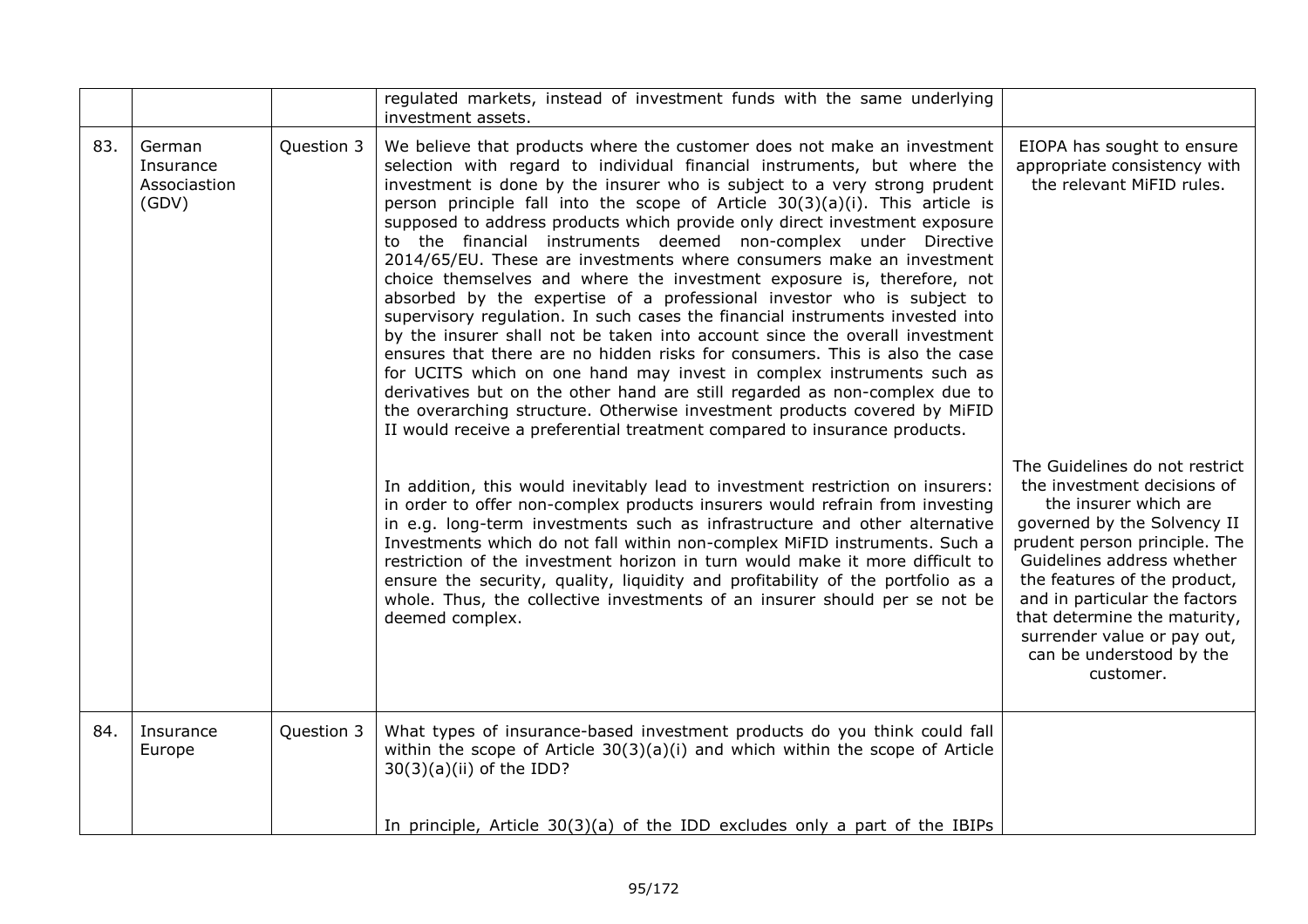| market from 'execution-only' sales by labelling them as complex, unless level<br>2 (delegated acts) and level 3 (guidelines) impose a very restrictive<br>interpretation of this article.<br>We believe that products where the customer does not make an investment<br>selection with regard to individual financial instruments, but where the<br>investment is done by the insurer who is subject to a very strong prudent<br>person principle, fall into the scope Article $30(3)(a)(i)$ . This article is<br>supposed to address products which provide only direct investment exposure<br>to the financial instruments deemed non-complex under Directive<br>2014/65/EU. These are investments where consumers make an investment<br>choice themselves and where the investment exposure is, therefore, not<br>absorbed by the expertise of a professional investor who is subject to<br>supervisory regulation. In such cases, the financial instruments invested into<br>by the insurer should not be taken into account if the overall investment<br>ensures that there are no hidden risks for consumers. This is also the case<br>for UCITS, which on the one hand may invest in complex instruments such<br>as derivatives, but on the other hand are still regarded as non-complex due<br>to the overarching structure. Otherwise, investment products covered by<br>MiFID would receive a preferential treatment compared to insurance products<br>which are not covered under MiFID II. | EIOPA has sought to ensure<br>appropriate consistency with<br>the relevant MiFID rules.                                                                                                                                                                                                                                                                       |
|--------------------------------------------------------------------------------------------------------------------------------------------------------------------------------------------------------------------------------------------------------------------------------------------------------------------------------------------------------------------------------------------------------------------------------------------------------------------------------------------------------------------------------------------------------------------------------------------------------------------------------------------------------------------------------------------------------------------------------------------------------------------------------------------------------------------------------------------------------------------------------------------------------------------------------------------------------------------------------------------------------------------------------------------------------------------------------------------------------------------------------------------------------------------------------------------------------------------------------------------------------------------------------------------------------------------------------------------------------------------------------------------------------------------------------------------------------------------------------------------------------|---------------------------------------------------------------------------------------------------------------------------------------------------------------------------------------------------------------------------------------------------------------------------------------------------------------------------------------------------------------|
| This would inevitably lead to investment restriction on insurers: in order to<br>offer non-complex products insurers would refrain from investing in eg long-<br>term investments such as infrastructure and other alternative investments<br>which do not fall within non-complex MiFID instruments. Such a restriction of<br>the investment horizon in turn would make it more difficult to ensure the<br>security, quality, liquidity and profitability of the portfolio as a whole. Thus,<br>such own investments of insurers should per se not be deemed complex.                                                                                                                                                                                                                                                                                                                                                                                                                                                                                                                                                                                                                                                                                                                                                                                                                                                                                                                                 | The Guidelines do not restrict<br>the investment decisions of<br>the insurer which are<br>governed by the Solvency II<br>prudent person principle. The<br>Guidelines address whether<br>the features of the product,<br>and in particular the factors<br>that determine the maturity,<br>surrender value or pay out,<br>can be understood by the<br>customer. |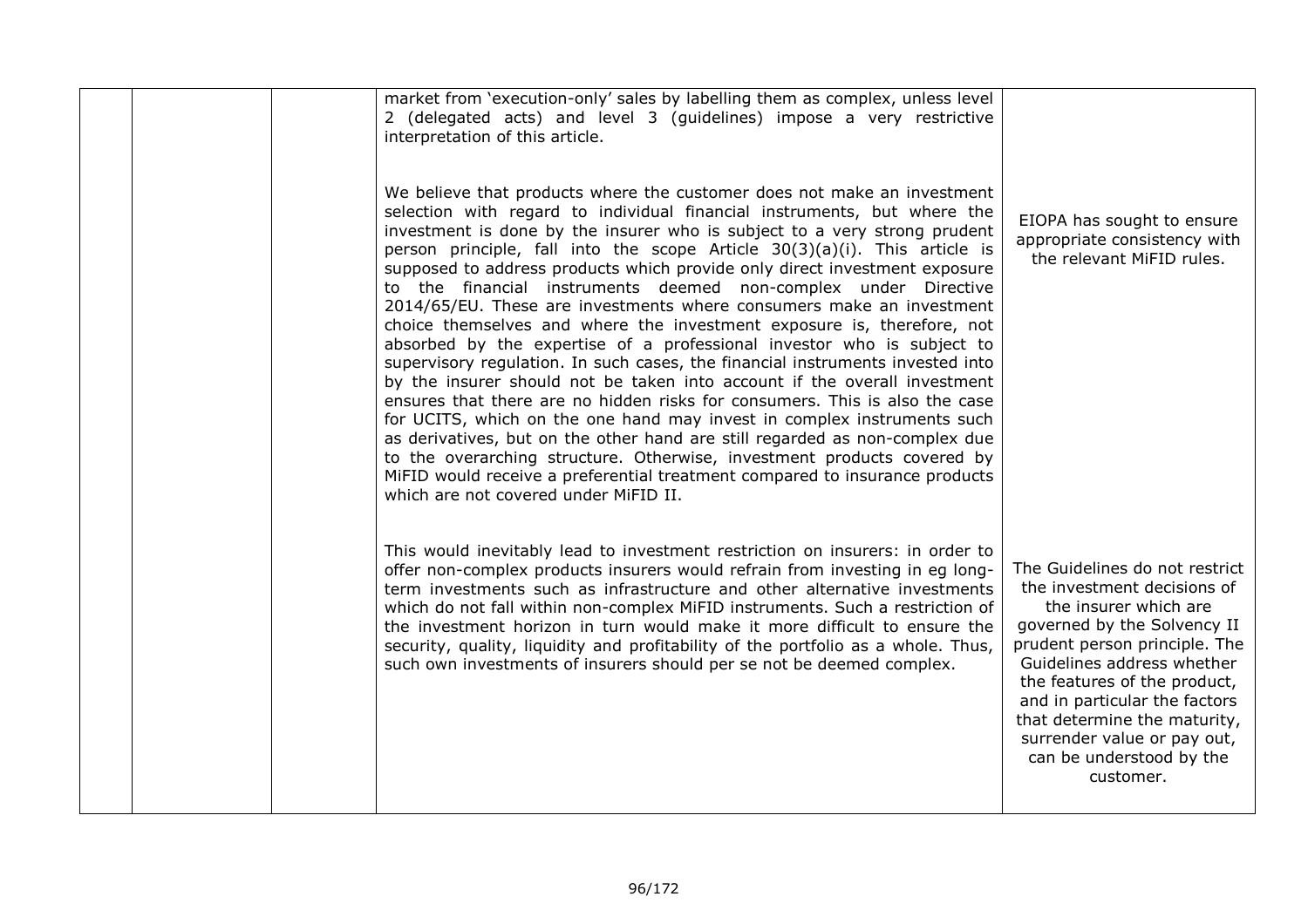| 85.                 | Intesa<br>Sanpaolo | Question 3             | It would important to clarify whether Multi Options Products (MOPs) shall be<br>covered by art. 30 (3) a) when they do not include underlying investment<br>options considered as "non-complex" according to MiFID II requirements.                                                                                                                                                                                                                                                                                                                                                                                                                                                                                                                                                                                                                                                                                                          | This point is addressed in the<br>explanatory text to the<br>Guidelines.                                                               |
|---------------------|--------------------|------------------------|----------------------------------------------------------------------------------------------------------------------------------------------------------------------------------------------------------------------------------------------------------------------------------------------------------------------------------------------------------------------------------------------------------------------------------------------------------------------------------------------------------------------------------------------------------------------------------------------------------------------------------------------------------------------------------------------------------------------------------------------------------------------------------------------------------------------------------------------------------------------------------------------------------------------------------------------|----------------------------------------------------------------------------------------------------------------------------------------|
| 86.                 | <b>IRSG</b>        | Question 3             | There are certain features of insurance savings products that are not<br>complex and should not be discriminated against.                                                                                                                                                                                                                                                                                                                                                                                                                                                                                                                                                                                                                                                                                                                                                                                                                    |                                                                                                                                        |
|                     |                    |                        | Products where the surrender value and maturity value are different<br>1)<br>should not be automatically complex as is currently defined in the draft<br>Delegated Acts. Firstly because this is not at all complex for a customer. For<br>example customers are already very used to the concept that a train tickets<br>may be fully flexible or may be changeable only before the specific journey<br>date. Likewise it is a very simple concept to understand that a guarantee<br>may apply only on the agreed maturity date and before that an early<br>surrender will have a different (simple) value such as the value of the<br>underlying assets. Secondly because forcing companies to have identical<br>early surrender and maturity valuation rules goes against good risk and asset<br>liability management and will make it more difficult for insurers to invest in<br>long-term illiquid investments such as infrastructure. | Please see the Feedback<br>Statement regarding EIOPA's<br>technical advice on this topic.                                              |
|                     |                    |                        | 2)<br>Products which invest in derivatives to mitigate risk (rather than<br>create leverage and unpredictable outcomes) should not be defined as<br>complex. Any product with guarantees may need to invest in derivatives<br>which are therefore a fundamental feature of many insurance based savings<br>products especially where those products provide risk mitigation features to<br>customers. This does not of itself make the product complex.                                                                                                                                                                                                                                                                                                                                                                                                                                                                                      | The product would need to be<br>assessed against the relevant<br>criteria in the Directive,<br>delegated acts and these<br>Guidelines. |
|                     |                    |                        | Again, the difficulty lies in the understanding of "a structure which makes it<br>difficult for the customer to understand the risks involved".<br>In any case, it is essential that a level playing field is maintained with<br>distributors of MiFID products, by sticking as much as possible to the MiFID<br>interpretation of complex and non-complex products.                                                                                                                                                                                                                                                                                                                                                                                                                                                                                                                                                                         | EIOPA has sought to ensure<br>appropriate consistency with<br>the relevant MiFID rules.                                                |
| $\mathsf{C}$<br>87. |                    | Question 3             | Confidential comment                                                                                                                                                                                                                                                                                                                                                                                                                                                                                                                                                                                                                                                                                                                                                                                                                                                                                                                         |                                                                                                                                        |
| 88.                 | OP                 | Financial   Question 3 | We have available a wide range of various investment products of which                                                                                                                                                                                                                                                                                                                                                                                                                                                                                                                                                                                                                                                                                                                                                                                                                                                                       | Noted.                                                                                                                                 |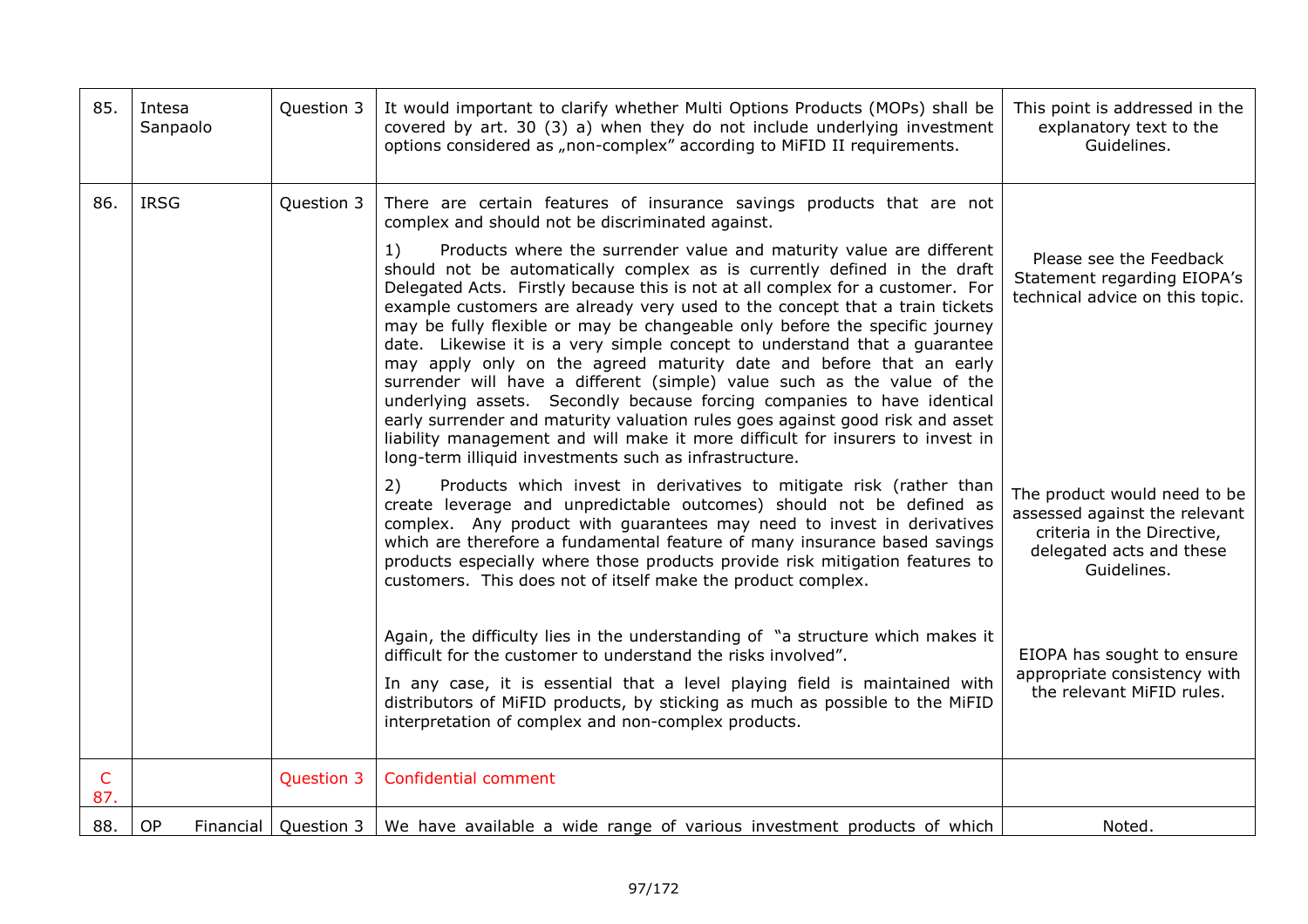|     | Group                                                               |            | some of them fall within the scope of Article $30(a)(i)$ of IDD. Some of these<br>unit-linked insurance products are now very popular. These contracts provide<br>investment exposure to the financial instruments deemed non-complex<br>under MiFID II and they do not incorporate a structure, which could make it<br>difficult for the customer to understand the risks involved. We see that the<br>unit-linked insurance are broadly similar to those investment products under<br>MiFID II and they should not be considered more complex than other<br>financial instruments.<br>The cumulative criteria of EIOPA's technical advice on other insurance-based<br>investment products makes it difficult to find a product that would pass the<br>non-complexity test under Article 30(a)(ii) of IDD. |                                                                                                                                                                                                     |
|-----|---------------------------------------------------------------------|------------|-------------------------------------------------------------------------------------------------------------------------------------------------------------------------------------------------------------------------------------------------------------------------------------------------------------------------------------------------------------------------------------------------------------------------------------------------------------------------------------------------------------------------------------------------------------------------------------------------------------------------------------------------------------------------------------------------------------------------------------------------------------------------------------------------------------|-----------------------------------------------------------------------------------------------------------------------------------------------------------------------------------------------------|
| 89. | Standard<br>Life<br><b>UK</b>                                       | Question 3 | What types of insurance-based investment products do you think could<br>fall within the scope of Article 30(3)(a)(i) and which within the scope of<br>Article 30(3)(a)(ii) of the IDD?<br>For Standard Life, it is our investment bonds - onshore and offshore bonds -<br>that will fall within scope.                                                                                                                                                                                                                                                                                                                                                                                                                                                                                                      | Noted.                                                                                                                                                                                              |
| 90. | Allianz SE                                                          | Question 4 | Guideline 1 basically just repeats and consolidates rules from levels 1<br>$\Box$<br>and $2.$                                                                                                                                                                                                                                                                                                                                                                                                                                                                                                                                                                                                                                                                                                               | The Guideline is considered to<br>be relevant for clarification<br>purposes.                                                                                                                        |
| 91. | <b>ANASF</b><br>Associazione<br>Nazionale<br>Consulenti<br>Finanzia | Question 4 | As outlined in our answer to Q1, execution-only sales of IBIPs shall not be<br>admitted and this approach is already adhered to by the Italian regulator. In<br>the event that other Member States choose to exercise the derogation under<br>Article 30(3) of the IDD, and thereby allow for the execution-only sale of<br>IBIPs, we believe that the following "product-based" principle shall be<br>generally valid: the identification of complex and non-complex IBIPs shall not<br>be merely based on the types of underlying financial instruments; rather, it<br>shall be based on the content of the product. Indeed, all the features of the<br>insurance product (and their interaction) result in the complex or non-                                                                           | As provided for in the IDD<br>and these Guidelines, non-<br>complex IBIPs should not<br>incorporate a structure which<br>makes it difficult for the<br>customer to understand the<br>risk involved. |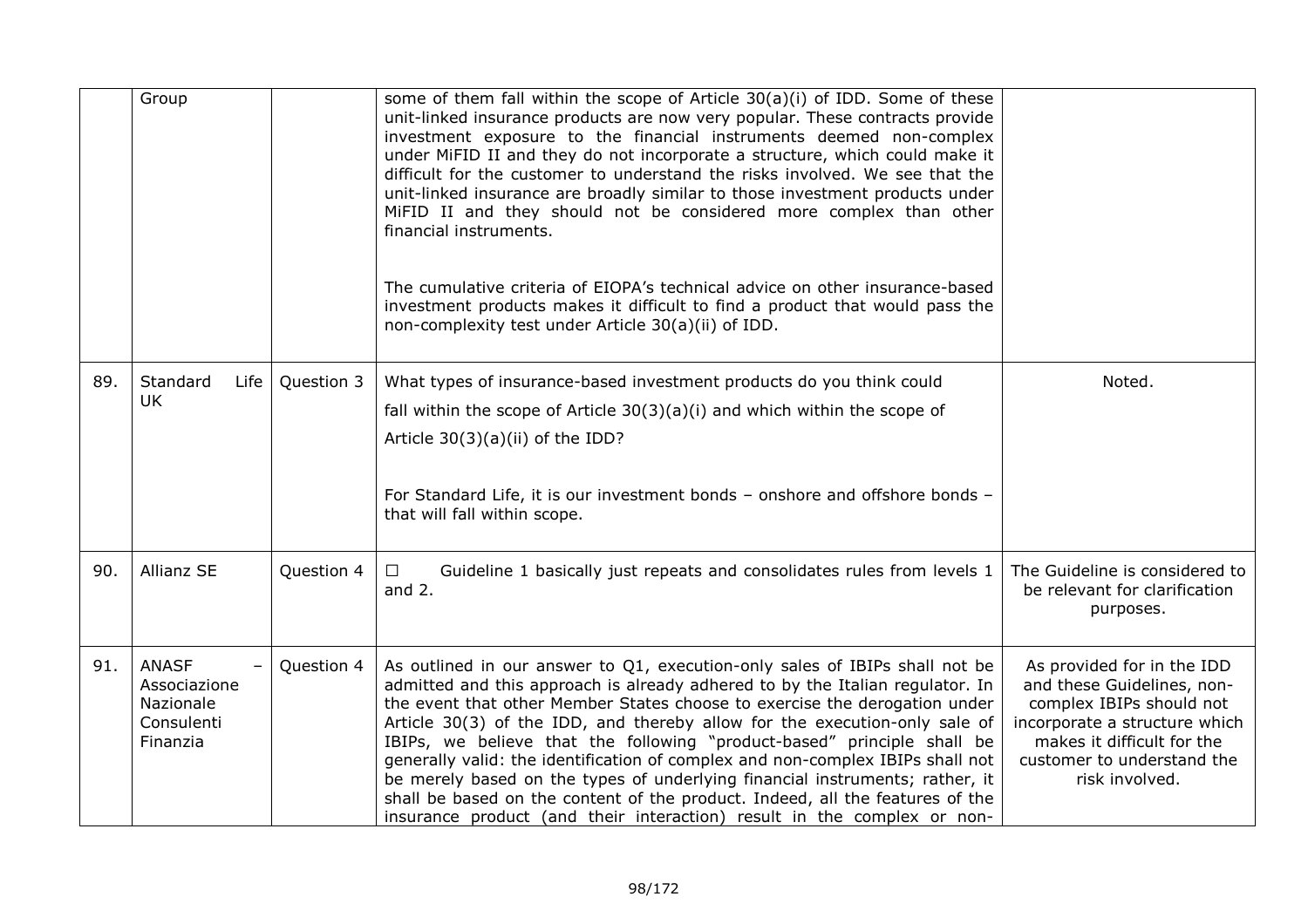|     |                                              |            | complex nature of the product itself: that is to say, the idea of considering<br>only the underlying financial instruments is not enough, especially from the<br>point of view of a thorough customer protection.                                                                                                                                                                                                                                                                                                                                                                                                                                                                                                                                                                                                                                                                                                                                                                                                                                                                                                                                                                                                                                                                                                                                                                                                                                                                                                                                                                                                                                                                                                                                                                                                                                                                                                                                                                                                                                                                                                                                     |                                                                                                                                                                                                                                                                                 |
|-----|----------------------------------------------|------------|-------------------------------------------------------------------------------------------------------------------------------------------------------------------------------------------------------------------------------------------------------------------------------------------------------------------------------------------------------------------------------------------------------------------------------------------------------------------------------------------------------------------------------------------------------------------------------------------------------------------------------------------------------------------------------------------------------------------------------------------------------------------------------------------------------------------------------------------------------------------------------------------------------------------------------------------------------------------------------------------------------------------------------------------------------------------------------------------------------------------------------------------------------------------------------------------------------------------------------------------------------------------------------------------------------------------------------------------------------------------------------------------------------------------------------------------------------------------------------------------------------------------------------------------------------------------------------------------------------------------------------------------------------------------------------------------------------------------------------------------------------------------------------------------------------------------------------------------------------------------------------------------------------------------------------------------------------------------------------------------------------------------------------------------------------------------------------------------------------------------------------------------------------|---------------------------------------------------------------------------------------------------------------------------------------------------------------------------------------------------------------------------------------------------------------------------------|
| 92. | Association<br>of<br><b>British Insurers</b> | Question 4 | We believe that it is necessary to aim for a level playing field between<br>different regulatory regimes, to ensure that similar and competing financial<br>products are governed by comparable regulatory provisions. To achieve a<br>level playing field between the IDD and MiFID II, Guideline 1 should clarify<br>that it is to be assessed at the level of the underlying fund for products<br>where the customer bears the investment risk and not at product level.<br>Otherwise, this could wrongly classify the majority of IBIPs as complex.<br>Furthermore, focussing this Guideline on the structure of the underlying<br>investment options helps ensure customers understand any associated risks<br>resulting from the way the investment option is structured. We would<br>therefore request that EIOPA clearly explains that Guideline 1 relates to the<br>underlying investment options, not to the product structure.<br>EIOPA should also acknowledge and reflect in its final guidelines that the use<br>of derivatives can facilitate efficient portfolio management and reduce risks.<br>The use of derivatives should not automatically make the product complex<br>and Guideline 1 should be amended to reflect this. Like UCITS funds under<br>MiFID II, funds using derivatives for effective portfolio management should<br>be treated as non-complex. We propose that a further point is added to<br>Guideline 1, stating that:<br>'(d) derivative instruments that contribute to a reduction of risks, or facilitate<br>efficient portfolio management.'<br>Furthermore, we note that if there is exposure to a non-MIFID II financial<br>instrument, it is for the product manufacturer to determine complexity. The<br>ESMA Q&As for MIFID II complexity <sup>2</sup> provide that appropriateness tests are<br>not required for non-MIFID financial instruments such as deposits, loans,<br>mortgages and life insurance policies. Adding reference to this particular<br>principle in Guideline 1 could be helpful.<br>$\overline{2}$<br>https://www.esma.europa.eu/sites/default/files/library/2015/11/09_559.pdf | EIOPA has sought to ensure<br>appropriate consistency with<br>the relevant MiFID rules.<br>Guideline 1 aims to clarify the<br>relevant provisions to<br>consider when determining<br>whether a financial<br>instrument is deemed non-<br>complex under Directive<br>2014/65/EU. |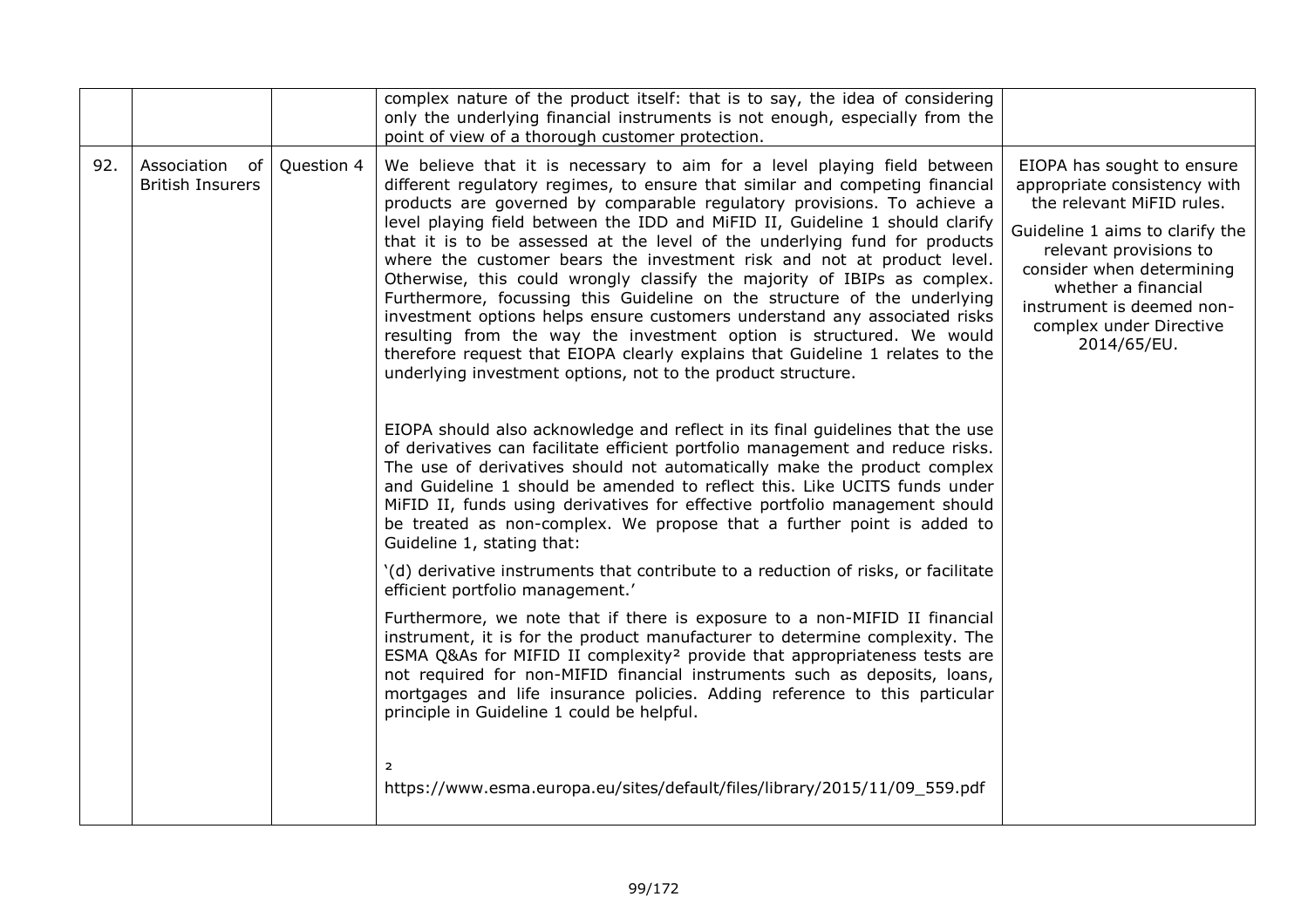| 93. | Association<br>of<br>Financial<br>Mutuals (AFM) | Question 4 | We agree with the approach taken in Guideline 1.                                                                                                                                                                                                                                                                                                                                                                                                                                                                  | Noted. |
|-----|-------------------------------------------------|------------|-------------------------------------------------------------------------------------------------------------------------------------------------------------------------------------------------------------------------------------------------------------------------------------------------------------------------------------------------------------------------------------------------------------------------------------------------------------------------------------------------------------------|--------|
|     |                                                 |            | As the consultation indicates, with-profits products leave some discretion for<br>the insurer, but essentially invest in the same investments as lower risk unit-<br>linked and index-linked contracts. We have undertaken analysis of with-<br>profits contracts provided by mutual organisations in the UK, and compared<br>that to: all with-profits insurers; with-profits provided by non-mutual<br>insurers; 'balanged managed'/ 'mixed 40-85%' unit-linked funds; and 90-day<br>deposit accounts.          |        |
|     |                                                 |            | Through our analysis we can see that :                                                                                                                                                                                                                                                                                                                                                                                                                                                                            |        |
|     |                                                 |            | There is a direct correlation between the investment performance<br>cycle of with-profits and unitised products, which is as you would expect<br>given the similarity of their underlying investment content;                                                                                                                                                                                                                                                                                                     |        |
|     |                                                 |            | With-profits products smooth investment returns, meaning that part<br>of the return is held back in good years to boost bonus rates in years where<br>the return on underlying investments in low or negative, but over the long-<br>term there is little or no effective difference in raw performance;                                                                                                                                                                                                          |        |
|     |                                                 |            | Ownership of the insurer though does have a significant impact on<br>investment return: even though mutuals tend to take a more conservative<br>approach to investment, the average return over 25 years to 2015 was 21%<br>higher for a mutual than for a PLC insurer. Comparable data for 2014 (the<br>last date this data was pubslished), showed a mutual with-profits fund<br>outperformed the average 40-85% unit-linked fund by 17% over the long-<br>term, and the average 90-day deposit account by 53%. |        |
|     |                                                 |            | (For more detail, see: http://www.financialmutuals.org/resources/mutually-<br>yours-newsletter/with-profits-performance-review-2014.)                                                                                                                                                                                                                                                                                                                                                                             |        |
|     |                                                 |            | These are therefore long-term trends and evidence that reinforce our view<br>that where a customer invests in a with-profits product, they are not exposed<br>to great investment risk. The nature of guarantee, as well as life cover<br>provided and the locking-in of bonuses as part of the contract, all contribute                                                                                                                                                                                          |        |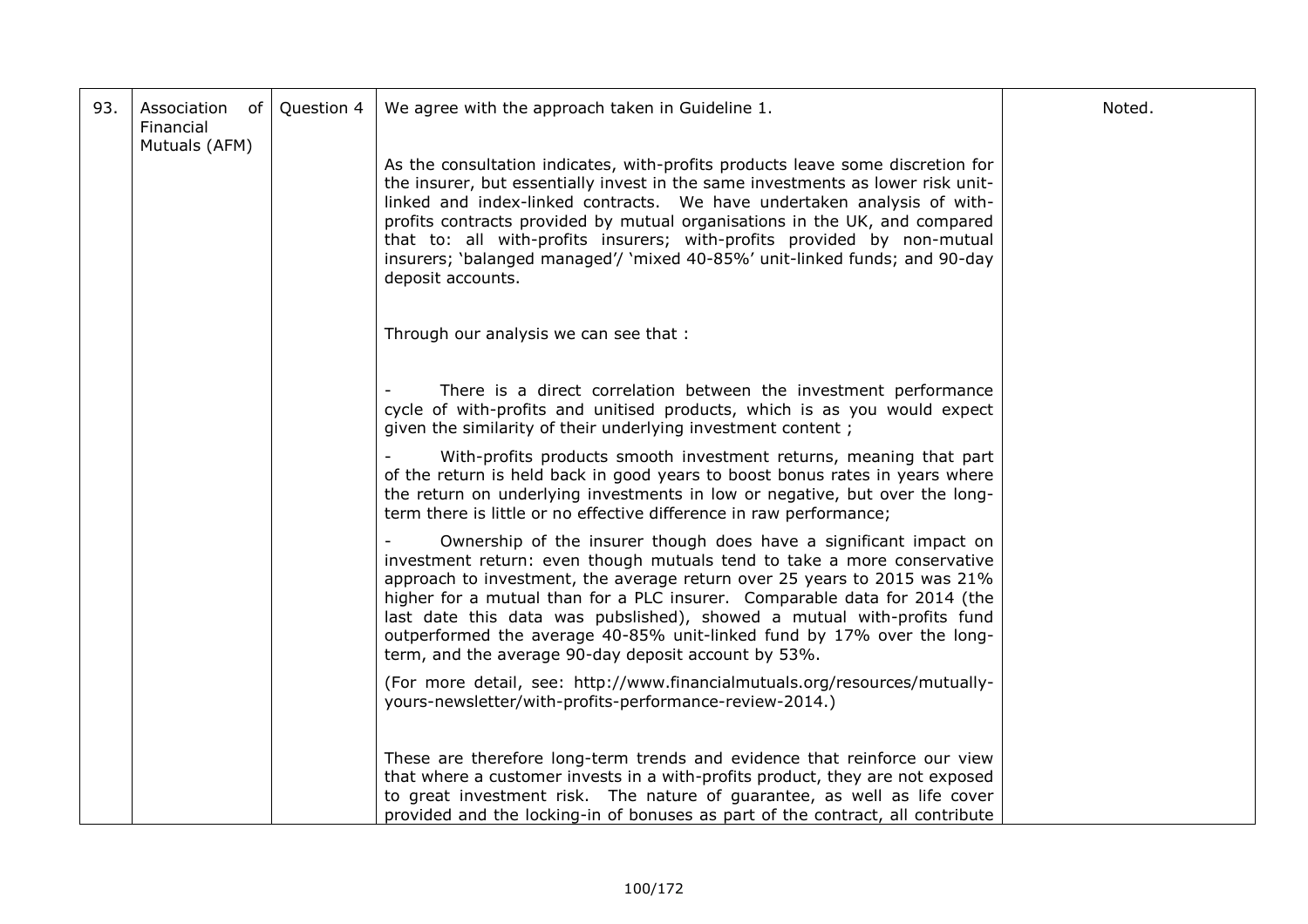|     |                                                                             |            | to reduced uncertainty. Whilst the performance of the investment is not<br>directly related to the performance of the underlying investment in any one<br>period, in the long-term this is the case; and whilst the absence of instant<br>valuations reduces immediate transparency, the provider has a clear<br>investment mandate to work to and can only deviate from this with prior<br>agreement of policyholders.<br>In short, with-profits works to simplify investments for customers, and we do<br>not share the views of UK supervisors that they are more complex.                                                                                                                                                                                               |                                                                                                                                                                                      |
|-----|-----------------------------------------------------------------------------|------------|-----------------------------------------------------------------------------------------------------------------------------------------------------------------------------------------------------------------------------------------------------------------------------------------------------------------------------------------------------------------------------------------------------------------------------------------------------------------------------------------------------------------------------------------------------------------------------------------------------------------------------------------------------------------------------------------------------------------------------------------------------------------------------|--------------------------------------------------------------------------------------------------------------------------------------------------------------------------------------|
| 94. | Association<br>of<br>International<br><b>Offices</b><br>Life<br><b>AILO</b> | Question 4 | No.                                                                                                                                                                                                                                                                                                                                                                                                                                                                                                                                                                                                                                                                                                                                                                         |                                                                                                                                                                                      |
| 95. | Assuralia                                                                   | Question 4 | Assuralia understands that the exposure to an underlying complex product<br>should be evaluated only in case of a direct exposure for the customer (i.e.<br>the customer bears the investment risk of the product). Otherwise the whole<br>Belgian IBIPs market is to be considered complex. Such an interpretation<br>would carve out the 'execution only'-principle as no product on the market<br>would be eligible for such a sales proces.                                                                                                                                                                                                                                                                                                                             | Guideline 1 aims to clarify the<br>relevant provisions to<br>consider when determining<br>whether a financial<br>instrument is deemed non-<br>complex under Directive<br>2014/65/EU. |
|     |                                                                             |            | Guaranteed insurance products are bought by customers that do not want to<br>bear any investment risk and do not want to deepen their knowledge of<br>financial instruments or the investment strategy of the insurer. Solvency II<br>guarantees these customers that they can rely on the insurer to provide the<br>contractually agreed guaranteed return. For these products customers only<br>need to understand that a guarantee is given. From their point of view there<br>is no element of complexity. The fact that the guaranteed return can be<br>supplemented by profit sharing does not add any complexity either, if the<br>customer is being well informed about the possibility and mechanism of profit<br>sharing (as recognized by EIOPA under par 2.23). |                                                                                                                                                                                      |
|     |                                                                             |            | Assuralia suggests to clearly state throughout the text that guideline 1 needs<br>to be assessed at the level of the underlying fund for products where the<br>customer bears the investment risk and not at product level.                                                                                                                                                                                                                                                                                                                                                                                                                                                                                                                                                 |                                                                                                                                                                                      |
| 96. | Austrian                                                                    | Question 4 | Taking into account our answer to question 3 the statement in number 2.14                                                                                                                                                                                                                                                                                                                                                                                                                                                                                                                                                                                                                                                                                                   | This statement has been                                                                                                                                                              |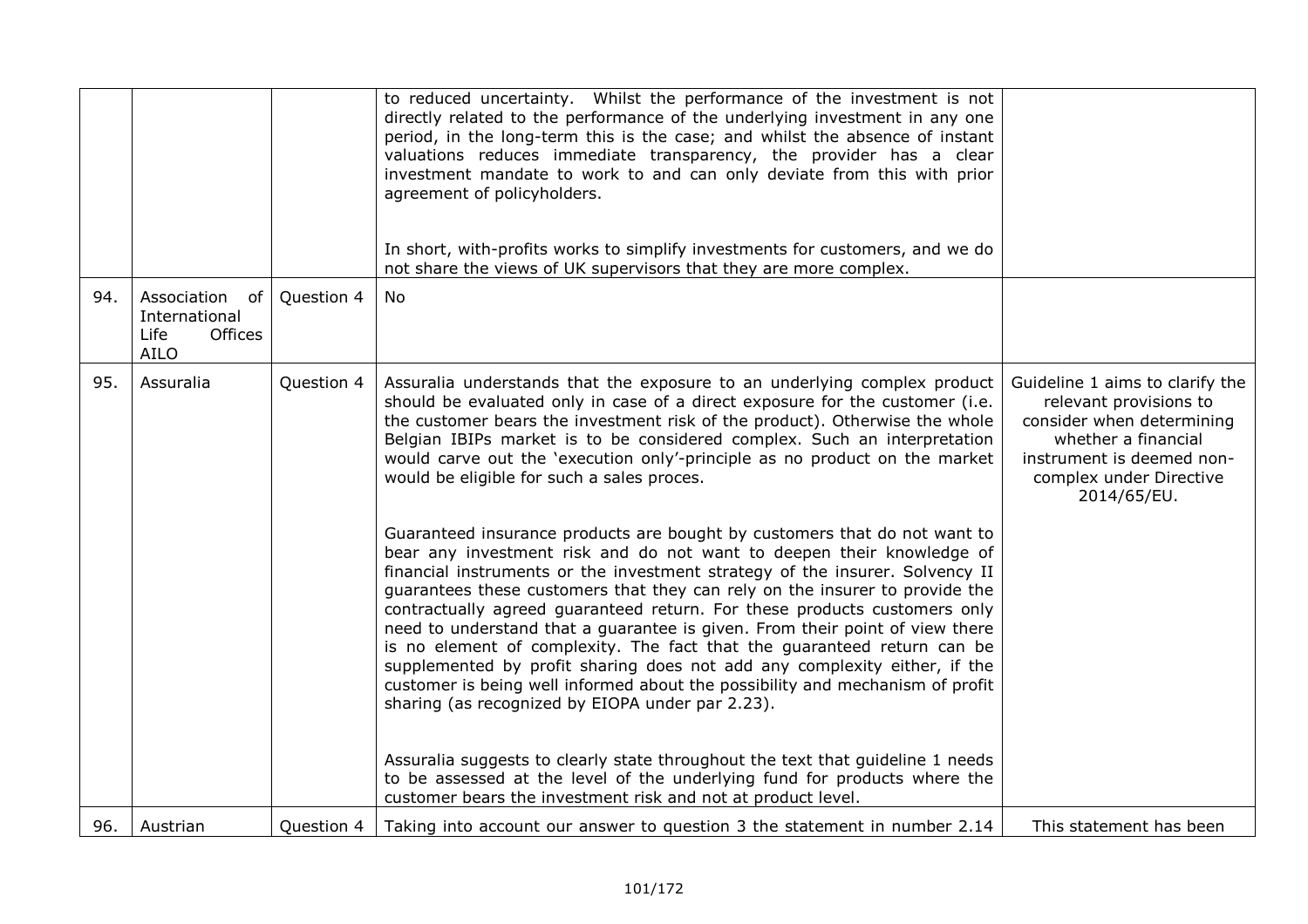|     | Insurance<br>Association<br><b>VVO</b>    |            | of the explanatory text should be restricted to those cases where the<br>provider is not subject to the prudent person principle under Solvency II.<br>Otherwise investment products covered by MiFID would receive a preferential<br>treatment compared to insurance products which are not covered in the<br>MiFID II.                                                                                                                                                                                                                                                                                                                                                                                                                                                                                                                                                                                                                                                                                                                                          | deleted from the final version<br>of the Guidelines.                                                                                                                                                                                                                                                                                                                                                                                                    |
|-----|-------------------------------------------|------------|-------------------------------------------------------------------------------------------------------------------------------------------------------------------------------------------------------------------------------------------------------------------------------------------------------------------------------------------------------------------------------------------------------------------------------------------------------------------------------------------------------------------------------------------------------------------------------------------------------------------------------------------------------------------------------------------------------------------------------------------------------------------------------------------------------------------------------------------------------------------------------------------------------------------------------------------------------------------------------------------------------------------------------------------------------------------|---------------------------------------------------------------------------------------------------------------------------------------------------------------------------------------------------------------------------------------------------------------------------------------------------------------------------------------------------------------------------------------------------------------------------------------------------------|
| 97. | <b>Better Finance</b>                     | Question 4 | Based on the examples given on page 21, we find it will be very complicated<br>for any type of IBIP not to be considered a non-complex. Therefore, we<br>strongly disagree with this greatly broad definition for non-complexity, which<br>may exclude ""hybrid"" IBIPs where several investment exposures are<br>simultaneously linked in one insurance contract.<br>On another note, although in the non-hybrid IBIPs the customers do not<br>know which part of the premiums it is going to be invested<br>to the<br>performance of the underlying investment product, with or without guarantee<br>mechanisms. Therefore, the detriment is clear and can be measured by<br>making the difference between calculated and actual costs, because the<br>investment part of the premium (and consequently possible rewards) will be<br>inevitably be reduced.<br>Based on our experiences guarantee mechanisms apply only for maturity<br>calues but not for surrender values. That is why we steem the assumptions<br>made under 2.14 are at least partly wrong. | EIOPA does not agree that<br>the definition of complexity is<br>overly broad.<br>The explanations on page 21<br>were not intended to state<br>that the types of products<br>referred to would necessarily<br>be deemed non-complex. In<br>all cases they would need to<br>satisfy the relevant criteria in<br>the remainder of the<br>Guidelines. Nevertheless, this<br>section of the explanatory<br>text has been revised in the<br>final Guidelines. |
| 98. | Bund<br>der<br>Versicherten<br><b>BdV</b> | Question 4 | Following to the examples outlined in CP, p. 21, mainly no. 2.13 and 2.14, it<br>will nearly be impossible for any kind of IBIP NOT to be considered as non-<br>complex. We definitely reject this extremely broad definition of non-<br>complexity which may exclude only "hybrid" IBIPs where several investment<br>exposures are simultaneously linked in one insurance contract.<br>Maybe if an IBIP includes only one underlying investment product (for<br>example only one UCITs fund), it might be considered as non-complex. But is<br>this assumption realistic under the current market conditions? Usually life<br>insurers make strong advertisement explicitly with reference to the                                                                                                                                                                                                                                                                                                                                                                | EIOPA does not agree that<br>the definition of complexity is<br>overly broad.<br>The explanations on page 21<br>were not intended to state<br>that the types of products<br>referred to would necessarily<br>be deemed non-complex. In<br>all cases they would need to<br>satisfy the relevant criteria in<br>the remainder of the                                                                                                                      |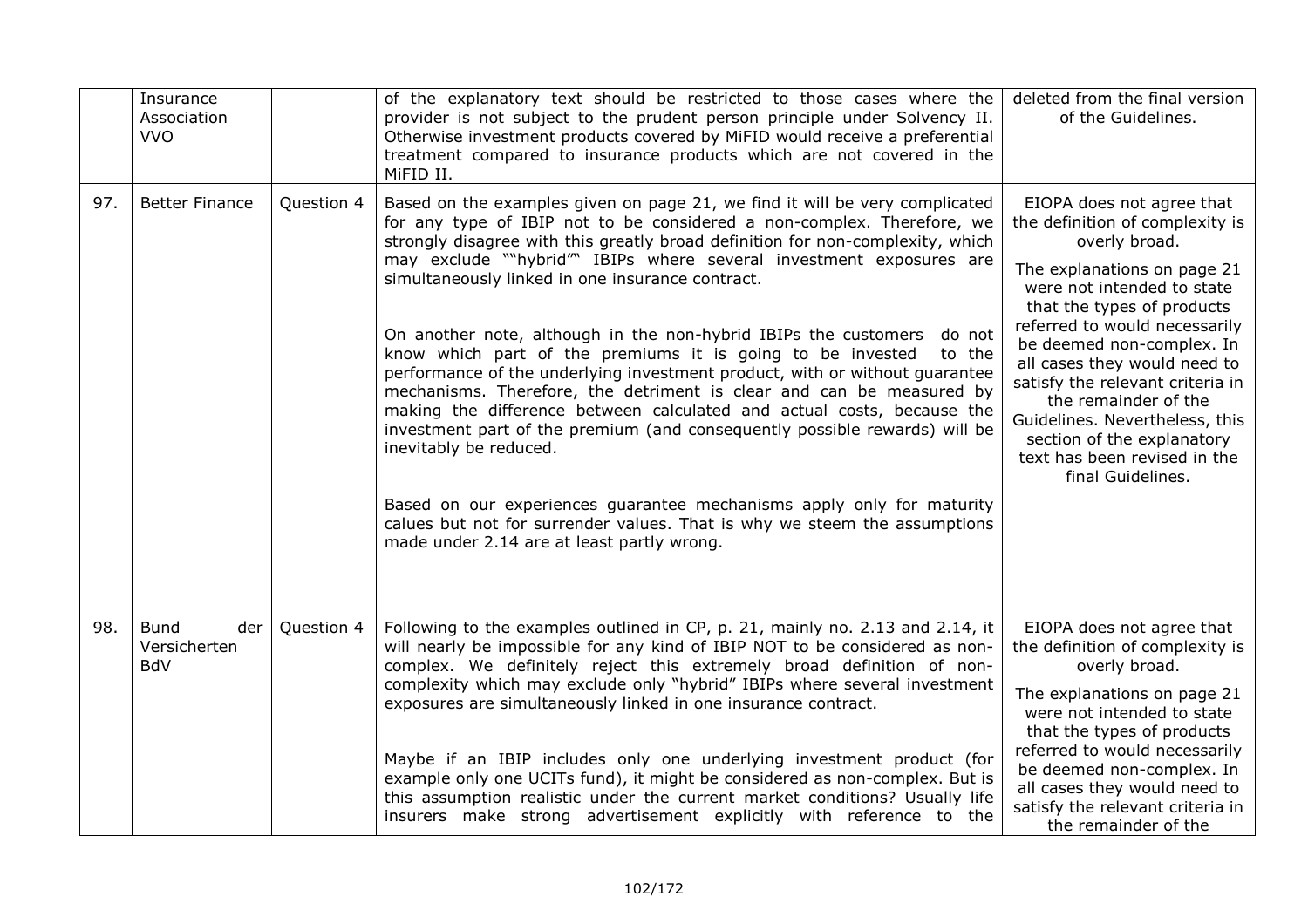|      |                                              |            | possibilities of choice among several investment funds for the policyholders.<br>Additionally even in the case of non-hybrid IBIPs the customers still do not<br>know, which is the part of their premiums which will be invested and<br>consequently exposed to the performance of the underlying investment<br>product (with or without any guarantee mechanisms). Detrimental impact for<br>customers results from any difference between calculated and actual costs,<br>because the investment part of the premium (and consequently possible<br>rewards) will inevitably be reduced. In Germany the regional court of<br>Cologne (Oberlandesgericht Köln) recently forbad any additional costs not<br>being disclosed in the insurance contract before. (cf. our comment on Q14<br>for EIOPA's CP on IDD possible Delegated Acts, October 2016).<br>From our experiences guarantee mechanisms apply only for maturity values<br>but not for surrender values. That is why we esteem the assumptions made | Guidelines. Nevertheless, this<br>section of the explanatory<br>text has been revised in the<br>final Guidelines. |
|------|----------------------------------------------|------------|----------------------------------------------------------------------------------------------------------------------------------------------------------------------------------------------------------------------------------------------------------------------------------------------------------------------------------------------------------------------------------------------------------------------------------------------------------------------------------------------------------------------------------------------------------------------------------------------------------------------------------------------------------------------------------------------------------------------------------------------------------------------------------------------------------------------------------------------------------------------------------------------------------------------------------------------------------------------------------------------------------------|-------------------------------------------------------------------------------------------------------------------|
|      |                                              |            | under no. 2.14 are at least partly wrong (cf. our comment on Q3 above).                                                                                                                                                                                                                                                                                                                                                                                                                                                                                                                                                                                                                                                                                                                                                                                                                                                                                                                                        |                                                                                                                   |
| 99.  | <b>CNCIF</b>                                 | Question 4 | As mentioned above, execution-only sales of IBIPS shall not be admitted.                                                                                                                                                                                                                                                                                                                                                                                                                                                                                                                                                                                                                                                                                                                                                                                                                                                                                                                                       | Please the responses above.                                                                                       |
| 100. | <b>DAV</b><br>German<br>Actuarial<br>Society | Question 4 | We understand that Guideline 1 closely follows the requirements of Levels 1<br>and 2. However we think there should be a level playing field between<br>investment and insurance products. Often the pooled investment contains<br>less risk for consumers than the average UCITS fund. The benefits are easy<br>to understand even if the actuarial calculation itself might appear<br>complicated.                                                                                                                                                                                                                                                                                                                                                                                                                                                                                                                                                                                                           | EIOPA has sought to ensure<br>appropriate consistency with<br>the relevant MiFID rules.                           |
|      |                                              |            | We do not agree with the assessment in Guideline 1. Article $30(3)(a)(i)$ is<br>suppossed to address products which provide only direct investment<br>exposure to the financial instruments deemed non-complex under Directive<br>2014/65/EU. These are investments where consumers make an investment<br>choice themselves. Products where the customer does not make an<br>investment selection and where the investment is done by the insurer and is<br>subject to a very strong prudent person principle should, therefore, be<br>included in Guideline 1. In such cases indirect investments should not be<br>considered separately if the overall investment ensures that there are no<br>hidden investment risks for consumers. This is also the case for UCITS which<br>on one hand may invest in complex instruments such as derivatives but on                                                                                                                                                      |                                                                                                                   |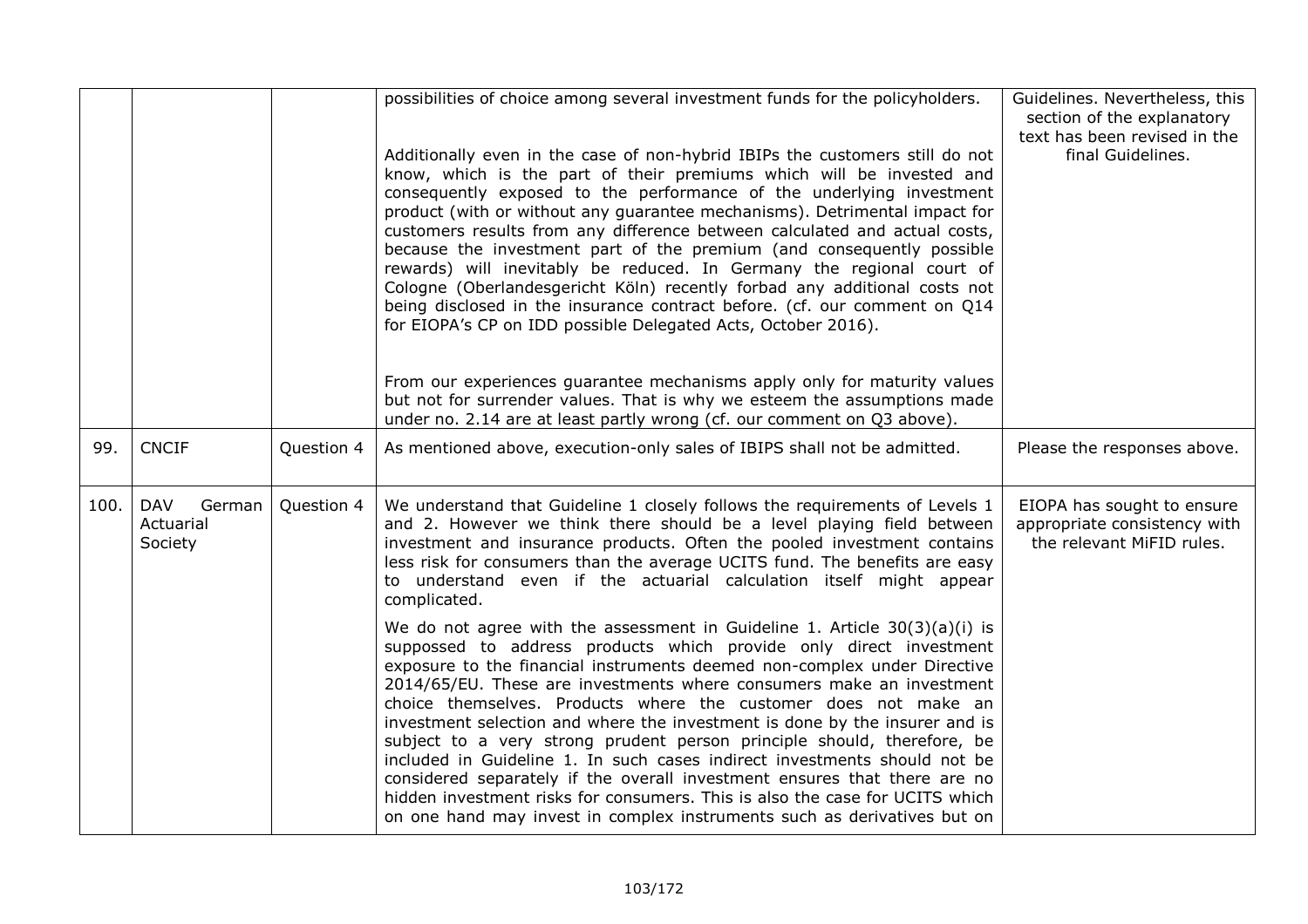|                      |                                                                                                               |                   | the other hand are still regarded as non-complex due to the overarching<br>structure. Therefore, (2.14) should only be restricted to those cases where<br>the provider is not subject to the prudent person principle under Solvency II.<br>Otherwise investment products covered by MiFID would receive a preferential<br>treatment compared to insurance products which are not covered in the<br>MiFID II. Furthermore, the current provisions would also influence the<br>investment of insurers, e.g. impede the investment in alternative<br>investments such as infrastructure. This would go beyond the scope of a<br>Directive on distribution of insurance products.<br>Furthermore, EIOPA notes itself that products with profit participation<br>shemes may provide additional benefits to consumers and seems keen on<br>the further development of collective profit sharing schemes: Gabriel<br>Bernardino says in his speech at the Finanstilsynet Conference: "Pensions<br>when the guarantees disappear" from 9 March 2017: « Products could allow<br>the pooling of investments with the smoothing of returns across members of<br>the pool, so that all members benefit from average long-term returns of the<br>fund and are protected from extremely negative outcomes in stressed<br>market situations. » This statement conflicts with the envisaged notion of<br>complexity. | As stated in the explanatory<br>text, the existence of profit<br>participation mechanisms<br>would not necessarily result<br>in an IBIP being deemed<br>complex. EIOPA does not<br>therefore see a conflict. |
|----------------------|---------------------------------------------------------------------------------------------------------------|-------------------|-------------------------------------------------------------------------------------------------------------------------------------------------------------------------------------------------------------------------------------------------------------------------------------------------------------------------------------------------------------------------------------------------------------------------------------------------------------------------------------------------------------------------------------------------------------------------------------------------------------------------------------------------------------------------------------------------------------------------------------------------------------------------------------------------------------------------------------------------------------------------------------------------------------------------------------------------------------------------------------------------------------------------------------------------------------------------------------------------------------------------------------------------------------------------------------------------------------------------------------------------------------------------------------------------------------------------------------------------------------------------------------------------------|--------------------------------------------------------------------------------------------------------------------------------------------------------------------------------------------------------------|
| $\mathsf{C}$<br>101. |                                                                                                               | <b>Question 4</b> | Confidential comment.                                                                                                                                                                                                                                                                                                                                                                                                                                                                                                                                                                                                                                                                                                                                                                                                                                                                                                                                                                                                                                                                                                                                                                                                                                                                                                                                                                                 |                                                                                                                                                                                                              |
| 102.                 | European<br>of<br>Federation<br>Financial<br><b>Advisers</b><br>and<br>Financial<br>Intermediaries<br>(FECIF) | Question 4        | We do not feel that IBIPs can be sold on an "execution-only" basis, under the<br>provisions of Article 30(3) of the IDD.<br>However, in the event that Member States are allowed to derogate from the<br>obligations of Article 30(2) of the IDD, it is essential that the Guidelines on<br>"other non-complex insurance-based investments" are sufficiently robust to<br>ensure the highest level of consumer protection necessary. We believe that<br>the following "product-based" principle shall be generally valid: the<br>identification of complex and non-complex IBIPs shall not be merely based<br>on the types of underlying financial instruments; rather, it shall be based on<br>the content of the product. Indeed, all the features of the insurance product<br>(and their interaction) result in the complex or non-complex nature of the<br>product itself; that is to say, the idea of considering only the underlying<br>financial instruments is not enough, especially from the point of view of<br>thorough customer protection.                                                                                                                                                                                                                                                                                                                                              | This paragraph has been                                                                                                                                                                                      |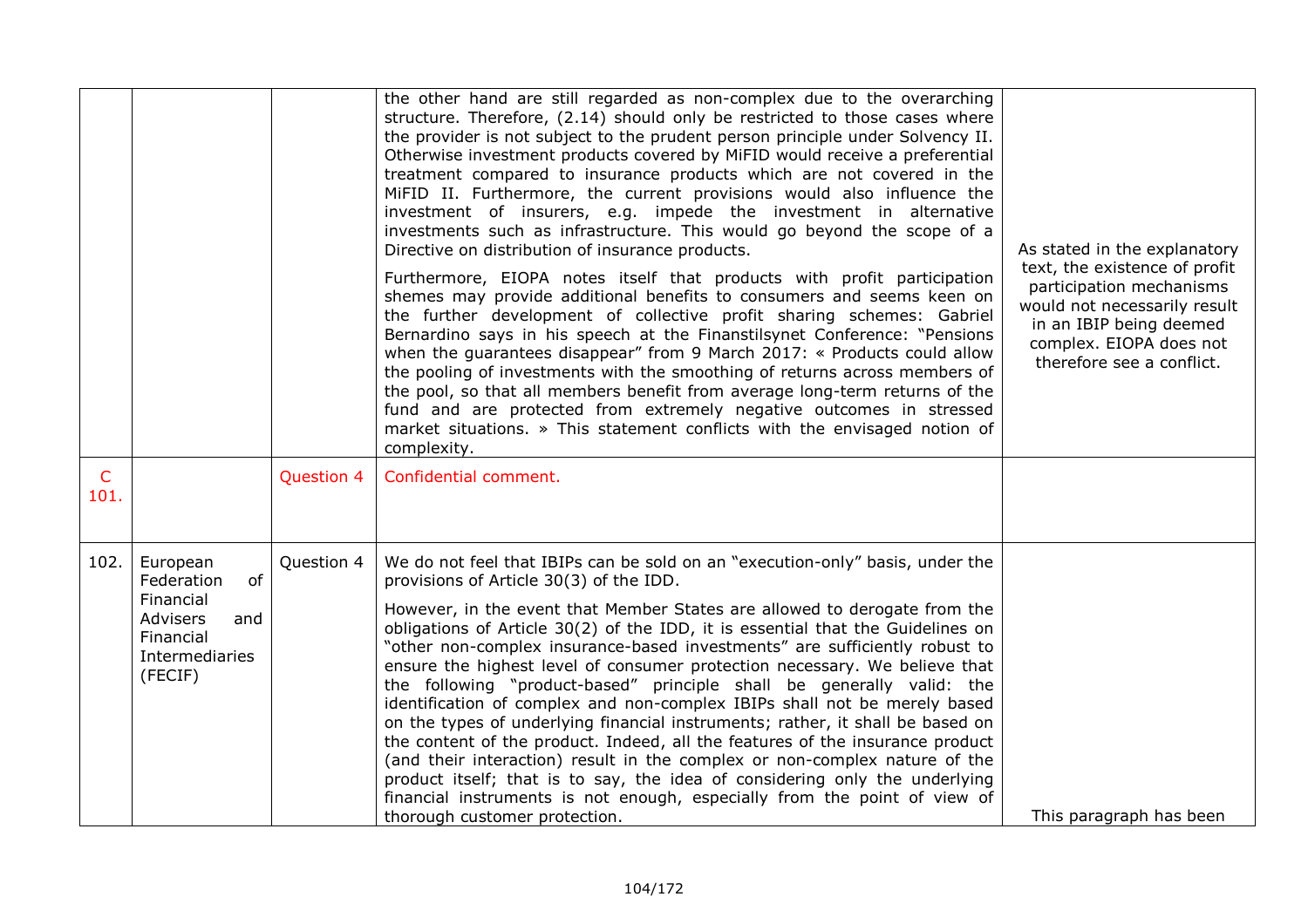|      |                                                                                              |            | 2.14 of Guideline 1 refers to contracts where the maturity or surrender value<br>is guaranteed by the insurance undertaking. However, the 'value' of this<br>guarantee can be affected by the financial strength of the insurance<br>undertaking $-$ which can evolve over time $-$ and so due to the medium to<br>long-term nature of IBIPs, cannot be wholly depended upon as attributing<br>the IBIP to being a non-complex product.<br>Consideration should also be given to the limit of the protection provided to<br>policyholders under investor compensation schemes, which may be<br>insufficient to wholly guarantee the the full value of the IBIP, in the event of<br>the failure of the insurance undertaking.<br>Furthermore, changes in national legislation can lead to a situation whereby<br>the risks to the customer who has invested in an IBIP are increased,<br>regardless of the guarantee provided by the insurance undertaking. This is<br>the case in France, whereby the Article L. 631-2-1 of the Code Monetaire was<br>amended, following the enactment of Loi no. 2016-1691 on 9th Decemebr<br>2016 (also known as "Sapin II").                                                                                                  | deleted. However, as stated<br>in the Guidelines it is<br>necessary for an IBIP to not<br>incorporate a structure which<br>makes it difficult for the<br>customer to understand the<br>risks, irrespective of whether<br>or not there is a guaranteed<br>return. |
|------|----------------------------------------------------------------------------------------------|------------|------------------------------------------------------------------------------------------------------------------------------------------------------------------------------------------------------------------------------------------------------------------------------------------------------------------------------------------------------------------------------------------------------------------------------------------------------------------------------------------------------------------------------------------------------------------------------------------------------------------------------------------------------------------------------------------------------------------------------------------------------------------------------------------------------------------------------------------------------------------------------------------------------------------------------------------------------------------------------------------------------------------------------------------------------------------------------------------------------------------------------------------------------------------------------------------------------------------------------------------------------------------|------------------------------------------------------------------------------------------------------------------------------------------------------------------------------------------------------------------------------------------------------------------|
| 103. | <b>EUROPEAN</b><br><b>FINANCIAL</b><br><b>PLANNING</b><br><b>ASSOACIATION</b><br><b>EFPA</b> | Question 4 | EFPA agrees with the content of Guideline 1, without prejudice to the<br>necessary revision of this Guideline once the referenced Commission<br>Delegated Regulation is approved.                                                                                                                                                                                                                                                                                                                                                                                                                                                                                                                                                                                                                                                                                                                                                                                                                                                                                                                                                                                                                                                                                | Noted.                                                                                                                                                                                                                                                           |
| 104. | German<br>Insurance<br>Associastion<br>(GDV)                                                 | Question 4 | We do not agree with EIOPA's assessment in the explanatory text to<br>Guideline 1 (number 2.14). Article $30(3)(a)(i)$ is supposed to address<br>products which provide only direct investment exposure to the financial<br>instruments deemed non-complex under Directive 2014/65/EU. These are<br>investments where consumers make an investment choice themselves and<br>where the investment exposure is, therefore, not absorbed by the expertise<br>of a professional investor who is subject to supervisory regulation. Products<br>where the customer does not make an investment selection with regard to<br>individual financial instruments, but where the investment is done by the<br>insurer who is subject to a very strong prudent person principle should,<br>therefore, fall into the scope of Guideline 1. In such cases the financial<br>instruments invested into by the insurer should not be taken into account if<br>the overall investment ensures that there are no hidden risks for consumers.<br>This is also the case for UCITS which on one hand may invest in complex<br>instruments such as derivatives but on the other hand are still regarded as<br>non-complex due to the overarching structure. Therefore, the statement in | EIOPA has sought to ensure<br>appropriate consistency with<br>the relevant MiFID rules.                                                                                                                                                                          |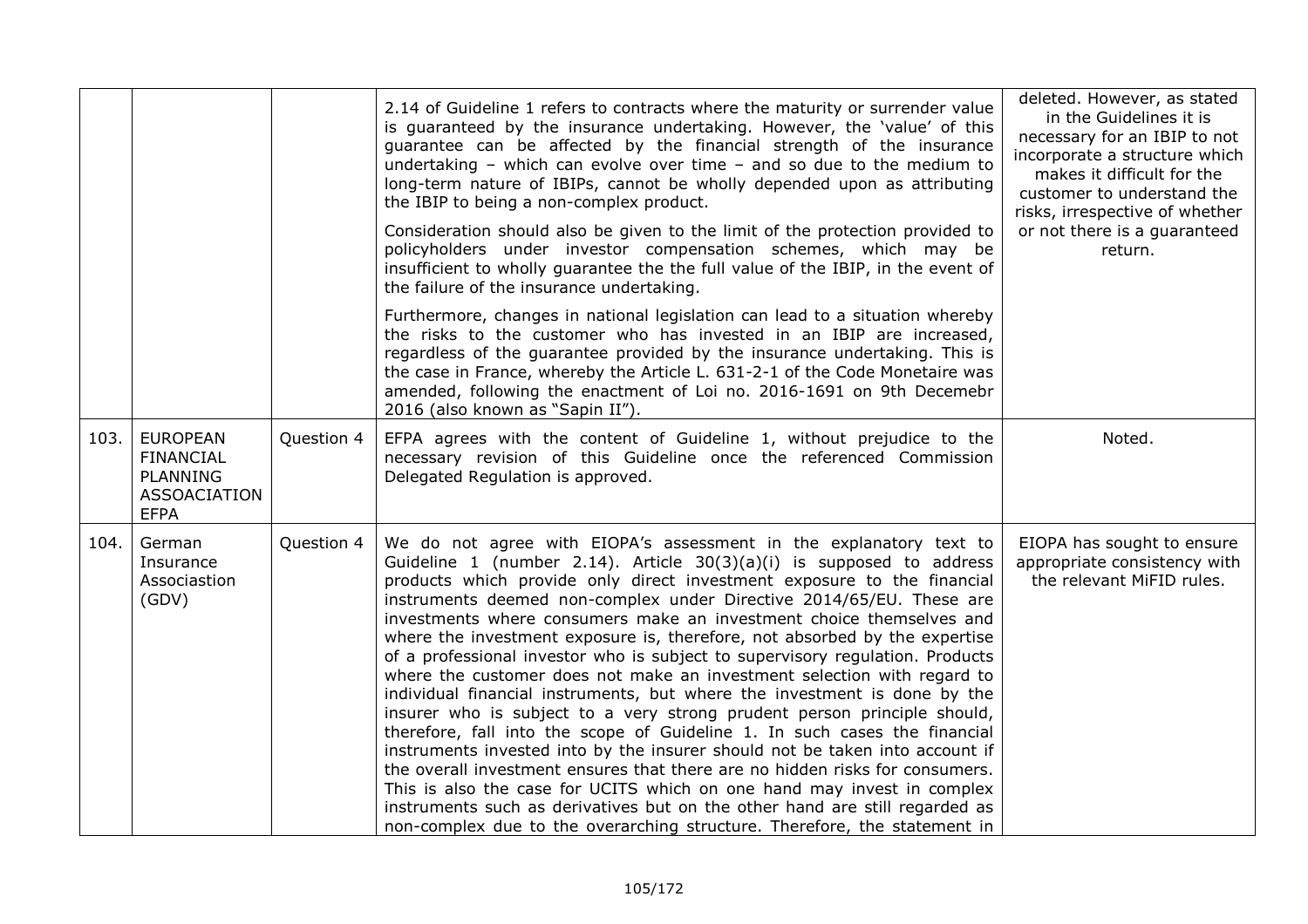|      |                                                |            | number 2.14 of the explanatory text should be restricted to those cases<br>where the provider is not subject to the prudent person principle under<br>Solvency II. Otherwise investment products covered by MiFID would receive<br>a preferential treatment compared to insurance products. Furthermore, the<br>current provisions would also influence the investment of insurers, e.g.<br>impede the investment in alternative investments such as infrastructure. This<br>would go beyond the scope of a Directive on distribution of insurance<br>products.                                                                                                                                                                                                                                      |                                                                                                                                                                                                              |
|------|------------------------------------------------|------------|------------------------------------------------------------------------------------------------------------------------------------------------------------------------------------------------------------------------------------------------------------------------------------------------------------------------------------------------------------------------------------------------------------------------------------------------------------------------------------------------------------------------------------------------------------------------------------------------------------------------------------------------------------------------------------------------------------------------------------------------------------------------------------------------------|--------------------------------------------------------------------------------------------------------------------------------------------------------------------------------------------------------------|
|      |                                                |            | Furthermore, EIOPA notes itself that products with profit participation benefit<br>consumers. Gabriel Bernardino says in his speech at the Finanstilsynet<br>Conference: "Pensions when the guarantees disappear" from 9 March 2017:<br>"Products could allow the pooling of investments with the smoothing of<br>returns across members of the pool, so that all members benefit from<br>average long-term returns of the fund and are protected from extremely<br>negative outcomes in stressed market situations." We fear that consumer's<br>access to insurance products and long-term investments will be limited,<br>including products with profit participation, and puts such instruments at a<br>clear disadvantage to comparable financial instruments without any<br>insurance aspects. | As stated in the explanatory<br>text, the existence of profit<br>participation mechanisms<br>would not necessarily result<br>in an IBIP being deemed<br>complex. EIOPA does not<br>therefore see a conflict. |
|      |                                                |            | Finally, we suggest that criterion (c) should specify the ESMA Guidelines in<br>question (Guidelines dated 4 February 2016, ESMA/2015/1787). A dynamic<br>reference to any future Guidelines which ESMA may adopt on this issue<br>would risk introducing rules which are not in line with insurance specific<br>characteristics or regulation.                                                                                                                                                                                                                                                                                                                                                                                                                                                      |                                                                                                                                                                                                              |
| 105. | Institute<br>and<br>of<br>Faculty<br>Actuaries | Question 4 | Question:                                                                                                                                                                                                                                                                                                                                                                                                                                                                                                                                                                                                                                                                                                                                                                                            | Guideline 1 follows directly<br>from the requirements in<br>IDD.                                                                                                                                             |
|      |                                                |            | Do you have any comments on Guideline 1 and its explanatory text?                                                                                                                                                                                                                                                                                                                                                                                                                                                                                                                                                                                                                                                                                                                                    |                                                                                                                                                                                                              |
|      |                                                |            | (Guideline 1: Investment exposure to the financial instruments deemed non<br>complex under Directive 2014/65/EU)                                                                                                                                                                                                                                                                                                                                                                                                                                                                                                                                                                                                                                                                                     |                                                                                                                                                                                                              |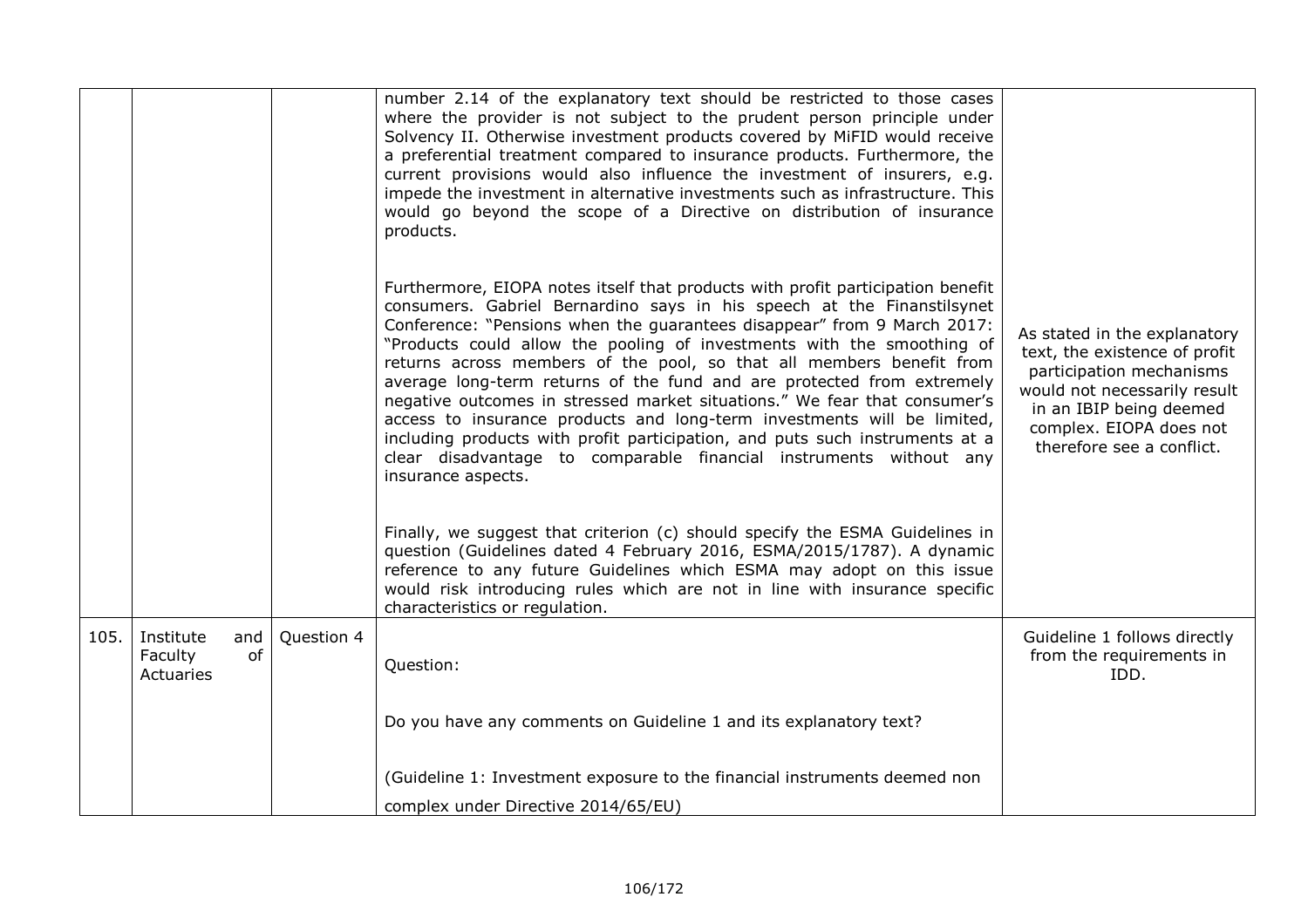|      |                     |            | It is useful to recognise that derivatives are also used for non-speculative/<br>efficient portfolio management purposes; for example maintaining exposure<br>to a defined asset benchmark whilst reducing the need for frequent<br>rebalancing trades. This type of activity, which would ultimately serve to<br>enhance product returns for the customer, would be discouraged under the<br>draft guidance, which is counterproductive for product investment strategies<br>that are otherwise 'non-complex'.                                                                                                                                                                                                                                                                                                                                                                                                                                                                                                                                                                                                                                                                                                                                                                                                                                                                                                                                                                                                                                                                                                                                                                                                                                                                                                                                                                                      |                                                                                           |
|------|---------------------|------------|------------------------------------------------------------------------------------------------------------------------------------------------------------------------------------------------------------------------------------------------------------------------------------------------------------------------------------------------------------------------------------------------------------------------------------------------------------------------------------------------------------------------------------------------------------------------------------------------------------------------------------------------------------------------------------------------------------------------------------------------------------------------------------------------------------------------------------------------------------------------------------------------------------------------------------------------------------------------------------------------------------------------------------------------------------------------------------------------------------------------------------------------------------------------------------------------------------------------------------------------------------------------------------------------------------------------------------------------------------------------------------------------------------------------------------------------------------------------------------------------------------------------------------------------------------------------------------------------------------------------------------------------------------------------------------------------------------------------------------------------------------------------------------------------------------------------------------------------------------------------------------------------------|-------------------------------------------------------------------------------------------|
| 106. | Insurance<br>Europe | Question 4 | Do you have any comments on Guideline 1 and its explanatory text?                                                                                                                                                                                                                                                                                                                                                                                                                                                                                                                                                                                                                                                                                                                                                                                                                                                                                                                                                                                                                                                                                                                                                                                                                                                                                                                                                                                                                                                                                                                                                                                                                                                                                                                                                                                                                                    |                                                                                           |
|      |                     |            | Insurance Europe does not agree with EIOPA's assessment in the<br>explanatory text to guideline 1 (paragraph 2.14). Article $30(3)(a)(i)$ is<br>supposed to address products which provide only direct investment exposure<br>to the financial instruments deemed non-complex under Directive<br>2014/65/EU. These are investments where consumers make an investment<br>choice themselves and where the investment exposure is, therefore, not<br>absorbed by the expertise of a professional investor who is subject to<br>supervisory regulation. Products where the customer does not make an<br>investment selection with regard to individual financial instruments, but<br>where the investment is done by the insurer who is subject to a very strong<br>prudent person principle should, therefore, fall into the scope of guideline 1.<br>In such cases, the financial instruments invested into by the insurer should<br>not be taken into account if the overall investment ensures that there are no<br>hidden risks for consumers. This is also the case for UCITS, which on the one<br>hand may invest in complex instruments such as derivatives, but on the<br>other hand are still regarded as non-complex due to the overarching<br>structure. Therefore, the statement in paragraph 2.14 of the explanatory text<br>should be restricted to those cases where the provider is not subject to the<br>prudent person principle under Solvency II. Otherwise, investment products<br>covered by MiFID would receive a preferential treatment compared to<br>insurance products which are not covered under MiFID II. Furthermore, the<br>current provisions would also influence the investment of insurers, eg impede<br>investment in alternative investments such as infrastructure. This would go<br>beyond the scope of a Directive on the distribution of insurance products. | EIOPA has deleted paragraph<br>2.14 from the explanatory<br>text of the Final Guidelines. |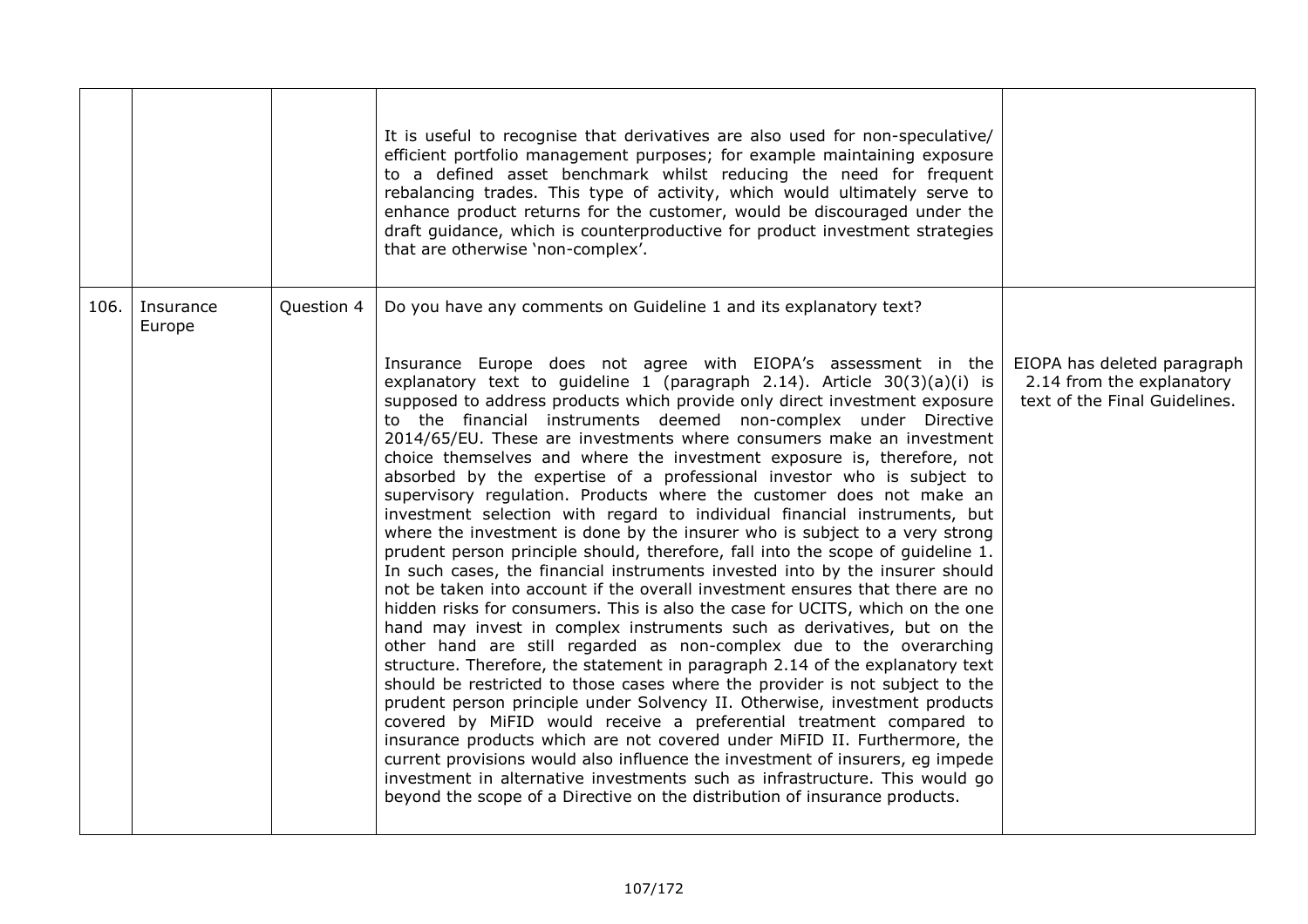|      |                    |            | Furthermore, EIOPA notes itself that products with profit participation benefit<br>consumers. Gabriel Bernardino noted in his speech at the 9 March 2017<br>Finanstilsynet Conference that "the development of collective profit sharing<br>products could allow the pooling of investments with the smoothing of<br>returns across members of the pool, so that all members benefit from<br>average long-term returns of the fund and are protected from extremely<br>negative outcomes in stressed market situations". We fear that the<br>restrictive approach taken, however, will limit consumer's access to<br>insurance products, including products with profit participation, and puts<br>such instruments at a clear disadvantage to comparable financial instruments<br>without any insurance elements. | As stated in the explanatory<br>text, the existence of profit<br>participation mechanisms<br>would not necessarily result<br>in an IBIP being deemed<br>complex. |
|------|--------------------|------------|--------------------------------------------------------------------------------------------------------------------------------------------------------------------------------------------------------------------------------------------------------------------------------------------------------------------------------------------------------------------------------------------------------------------------------------------------------------------------------------------------------------------------------------------------------------------------------------------------------------------------------------------------------------------------------------------------------------------------------------------------------------------------------------------------------------------|------------------------------------------------------------------------------------------------------------------------------------------------------------------|
|      |                    |            | We suggest that criterion (c) should specify the ESMA Guidelines in question<br>(guidelines dated 4 February 2016, ESMA/2015/1787). A dynamic reference<br>to any future guidelines which ESMA may adopt on this issue would risk<br>introducing rules which are not in line with insurance-specific characteristics<br>or regulation.                                                                                                                                                                                                                                                                                                                                                                                                                                                                             | The reference is considered to<br>be appropriate.                                                                                                                |
|      |                    |            | EIOPA should also acknowledge and reflect in its final guidelines that the use<br>of derivatives can facilitate efficient portfolio management and reduce risks.<br>Therefore, the use of derivatives should not automatically make the product<br>complex, and guideline 1 should be amended to reflect this. We propose that<br>a further point is added, stating the following:                                                                                                                                                                                                                                                                                                                                                                                                                                 | Guideline 1 follows directly<br>from the requirements in<br>IDD.                                                                                                 |
|      |                    |            | "(d) derivative instruments that contribute to a reduction of risks, or<br>facilitate efficient portfolio management."                                                                                                                                                                                                                                                                                                                                                                                                                                                                                                                                                                                                                                                                                             |                                                                                                                                                                  |
| 107. | Intesa<br>Sanpaolo | Question 4 | Firstly, we would like to stress what already mentioned in our previous reply<br>with regard to MOPs whose underlying are investment options deemed as<br>non -complex according to MiFID II.                                                                                                                                                                                                                                                                                                                                                                                                                                                                                                                                                                                                                      | Please see EIOPA's response<br>to that comment.                                                                                                                  |
|      |                    |            | Secondly, we would welcome further clarifications on para 2.14 of the                                                                                                                                                                                                                                                                                                                                                                                                                                                                                                                                                                                                                                                                                                                                              | EIOPA has deleted paragraph                                                                                                                                      |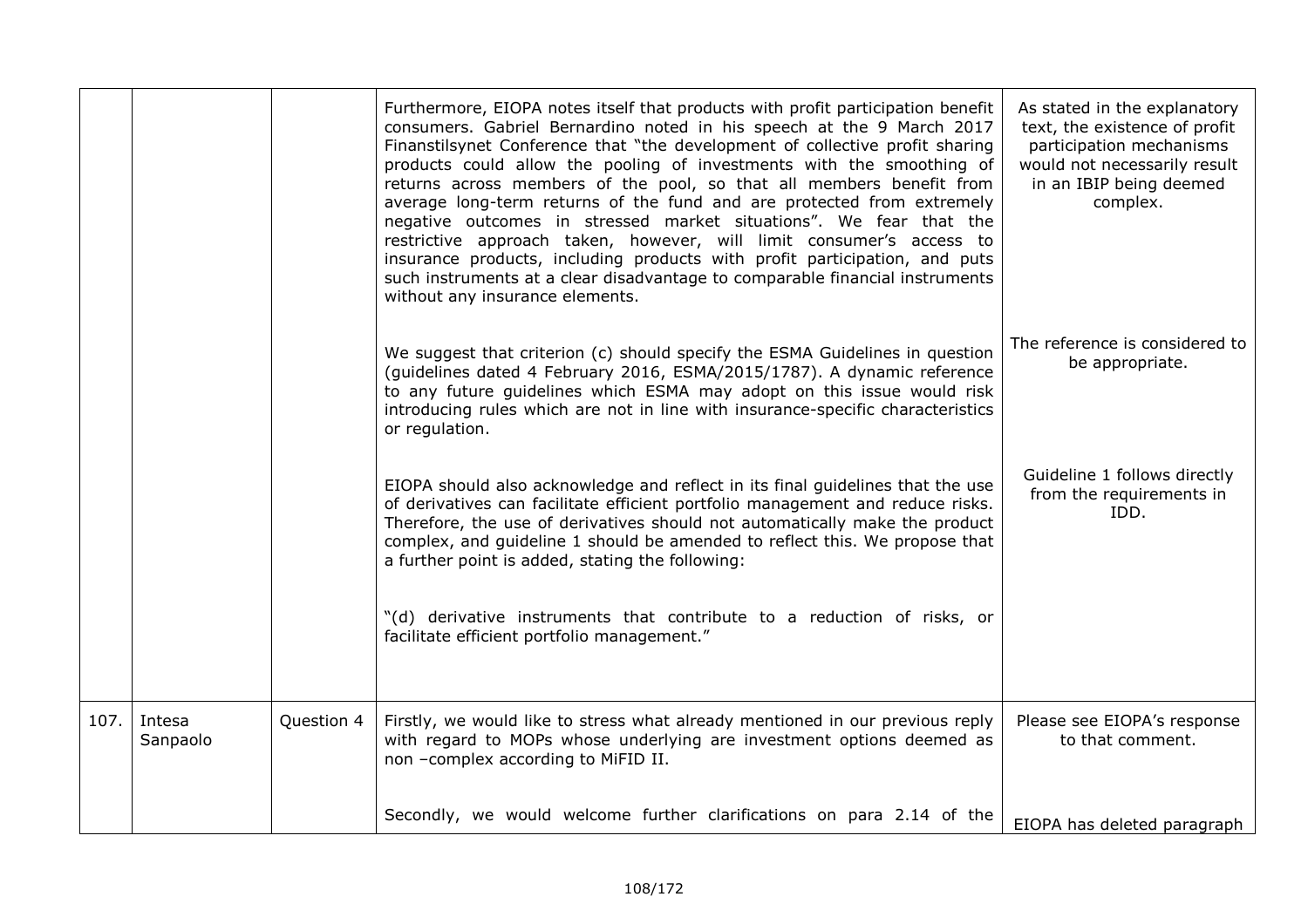|      |                               |            | Explanatory text accompaining guideline 1 where it says " For other types of<br>insurance-based investment products, [] the maturity or surrender value is<br>at least partly exposed, directly or indirectly, to these financial instruments »<br>. We assume this intends to include IBIPs which are guaranteed by the<br>insurance undertaking or that are partially/fully guaranteed by a third party<br>(e.g. composite MOPs with a guarantee on investment), among the « non-<br>complex products », as long as such guarantee does not match what covered<br>by ESMA's guidelines on complex products. These guidelines include "debt<br>instruments with complex guarantee mechanisms", defined as "debt<br>instruments guaranteed by a third party and structured in a way that makes<br>it complex for the investor to assess accurately how the guarantee<br>mechanism affects the risk exposure of the investment". | 2.14 from the explanatory<br>text of the Final Guidelines.                                                                                                     |
|------|-------------------------------|------------|---------------------------------------------------------------------------------------------------------------------------------------------------------------------------------------------------------------------------------------------------------------------------------------------------------------------------------------------------------------------------------------------------------------------------------------------------------------------------------------------------------------------------------------------------------------------------------------------------------------------------------------------------------------------------------------------------------------------------------------------------------------------------------------------------------------------------------------------------------------------------------------------------------------------------------|----------------------------------------------------------------------------------------------------------------------------------------------------------------|
|      |                               |            | In its guidelines, ESMA asks that third party's guarantees shall be<br>« structured in a way that makes it complex for the investor to assess<br>accurately how the guarantee mechanism affects the risk exposure of the<br>investment », whereas para 2.20 deems complex a product which is<br>"guaranteed by a third party". This seems to us not in line with what<br>described under ESMA's guidelines.                                                                                                                                                                                                                                                                                                                                                                                                                                                                                                                     | The part of the explanatory<br>text has been revised with a<br>view to clarifying the<br>intention. The reference to<br>ESMA's Guidelines has been<br>deleted. |
| 108. | <b>IRSG</b>                   | Question 4 | In addition to the comments formulated above and concerning the reference<br>to ESMA guidelines, it should also be noted that in the case of guaranteed<br>products, many insurance undertakings make use of hedging derivatives<br>(e.g. swaps) in order to ensure an adequate matching of assets cash-flows<br>and liabilities cash-flows (asset-liability management). The IBIP product does<br>not expose the client to these investments, because a guarantee at maturity<br>is provided by the insurance undertaking. It should be clarified that these<br>products, very similar to Government and corporate bonds, are not complex<br>products.                                                                                                                                                                                                                                                                         | The part of the explanatory<br>text has been revised with a<br>view to clarifying the<br>intention. The reference to<br>ESMA's Guidelines has been<br>deleted. |
| 109. | OP<br>Financial<br>Group      | Question 4 | We agree with Guideline 1 concerning investment exposure to the financial<br>instruments deemed non-complex under MiFID II.                                                                                                                                                                                                                                                                                                                                                                                                                                                                                                                                                                                                                                                                                                                                                                                                     | Noted.                                                                                                                                                         |
| 110. | Standard<br>Life<br><b>UK</b> | Question 4 | Do you have any comments on Guideline 1 and its explanatory text?<br>Complexity and risk should be assessed at the underlying investment level,                                                                                                                                                                                                                                                                                                                                                                                                                                                                                                                                                                                                                                                                                                                                                                                 | Guideline 1 follows directly<br>from the requirements in<br>IDD.                                                                                               |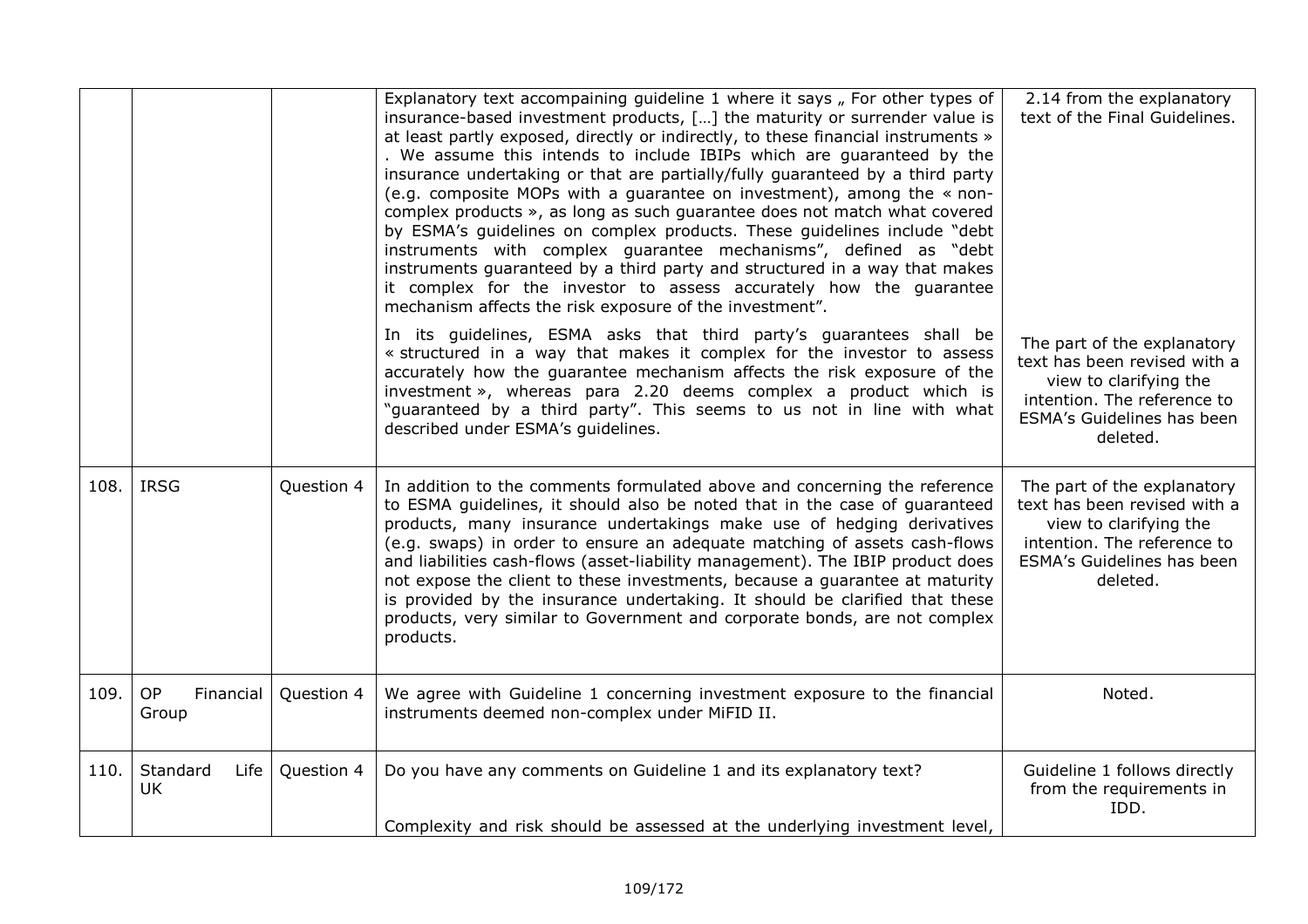|      |                                        |            | not necessarily at product level. The criteria set out under the proposed                                                                                                                                                                                                                                                                                                                                                                                                                                                                                                                                                                                                                                                                   |                                                                                                                                                             |
|------|----------------------------------------|------------|---------------------------------------------------------------------------------------------------------------------------------------------------------------------------------------------------------------------------------------------------------------------------------------------------------------------------------------------------------------------------------------------------------------------------------------------------------------------------------------------------------------------------------------------------------------------------------------------------------------------------------------------------------------------------------------------------------------------------------------------|-------------------------------------------------------------------------------------------------------------------------------------------------------------|
|      |                                        |            | Guideline 2 for measuring whether a product's structure is, should be<br>sufficient. Focussing on the structure of the underlying investment options,<br>helps ensure customers understand any associated risks resulting from the<br>way the investment option is structured and achieves consistency between<br>IDD and MiFID II.                                                                                                                                                                                                                                                                                                                                                                                                         |                                                                                                                                                             |
|      |                                        |            | We ask that in its final Guidelines, EIOPA acknowledges and reflects that the<br>use of derivatives can facilitate efficient portfolio management and reduce<br>risks. We ask EIOPA to amend Guideline 1 to reflect that the use of<br>derivatives should not automatically make a product or fund complex.                                                                                                                                                                                                                                                                                                                                                                                                                                 |                                                                                                                                                             |
|      |                                        |            | We propose that a further point (d) is added to Guideline 1, stating that:                                                                                                                                                                                                                                                                                                                                                                                                                                                                                                                                                                                                                                                                  |                                                                                                                                                             |
|      |                                        |            | "(d) derivative instruments that contribute to a reduction of risks, or<br>facilitate efficient portfolio management."                                                                                                                                                                                                                                                                                                                                                                                                                                                                                                                                                                                                                      |                                                                                                                                                             |
| 111. | Unipol Gruppo<br>Finanziario<br>S.p.A. | Question 4 | Si osserva che nella categoria dei prodotti di investimento assicurativi<br>contemplati dalla Linea Guida 1, o che comunque incorporano una struttura<br>che rende difficile per il cliente comprendere il rischio assunto, dovrebbe<br>essere espressamente esclusa l'ipotesi dell'investimento da parte tali di<br>prodotti in strumenti derivati, in considerazione delle finalità non speculative<br>bensì di copertura a favore del cliente che determina oggettive caratteristiche<br>di bassa rischiosità. Tale struttura contrattuale ampiamente consentite dalla<br>normativa italiana di riferimento (v. Regolamento Ivass N. 24 del 6 giugno<br>2016 in materia di investimenti e di attivi a copertura delle riserve tecniche). | EIOPA has sought to ensure<br>appropriate consistency with<br>the relevant MiFID rules.<br>Guideline 1 follows directly<br>from the requirements in<br>IDD. |
|      |                                        |            | Sempre con riferimento alla Linea Guida 1 relativa ai prodotti di investimento<br>assicurativi che hanno come sottostante strumenti finanziari non complessi ai<br>sensi della direttiva MIFID II, si rileva una apparente incongruenza fra la<br>classificazione degli OICR prevista dalla citata Linea Guida e quella indicata<br>dal Regolamento IVASS (Autorità di vigilanza sul settore assicurativo) n. 24<br>del 6 giugno 2016.<br>Infatti, pur riconoscendo le differenti finalità delle normative, si segnala come                                                                                                                                                                                                                 |                                                                                                                                                             |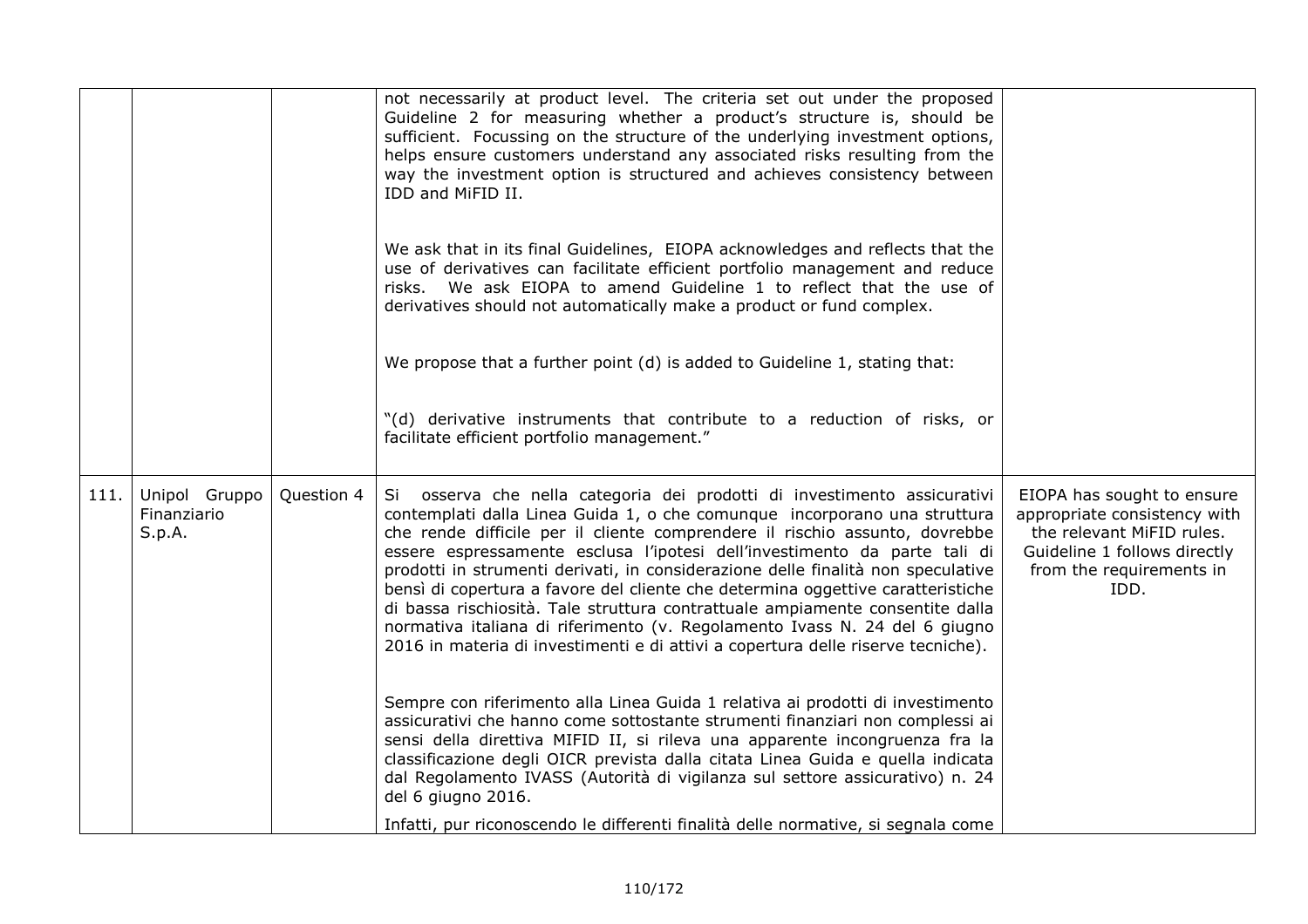|      |                                          |            | gli OICR siano considerati, da un lato, uno strumento complesso per gli<br>investimenti di una compagnia di assicurazione e, dall'altro e ai fini MIFID II,<br>uno strumento finanziario ritenuto non complesso, rendendo di conseguenza<br>non complessi anche i prodotti di investimento assicurativi che abbiano degli<br>OICR (non strutturati) come sottostante (in assenza di strutture contrattuali<br>complesse).                                                                                                                                                                                                                                                                                                                                                                                                                                                                                                                                                                                                                                                                                                                                                                                                                                        |                                                                                                                                                           |
|------|------------------------------------------|------------|------------------------------------------------------------------------------------------------------------------------------------------------------------------------------------------------------------------------------------------------------------------------------------------------------------------------------------------------------------------------------------------------------------------------------------------------------------------------------------------------------------------------------------------------------------------------------------------------------------------------------------------------------------------------------------------------------------------------------------------------------------------------------------------------------------------------------------------------------------------------------------------------------------------------------------------------------------------------------------------------------------------------------------------------------------------------------------------------------------------------------------------------------------------------------------------------------------------------------------------------------------------|-----------------------------------------------------------------------------------------------------------------------------------------------------------|
| 112. | Actuarial<br>of<br>Association<br>Europe | Question 5 | The complexity of a product should be put into perspective, where this<br>product is widespread within a local market, very well understood by<br>distributors and familiar to customers.<br>Therefore, local authorities should play a role in assessing the complexity of<br>the products because they should be able, through their knowledge of the<br>market, to weight this local market characteristic in a relevant manner. For<br>the same reasons, whereas using examples may help to illustrate the<br>regulator"s intentions, as in Guideline 2 paragraph 3.a), it may not be<br>sufficient to address the regulation objectives with the required legal<br>certainty and precision. It seems in this view reasonable to encompass duly<br>in the regulation the local level relevance in order to promote an adequate<br>and appropriate assessment of product"s complexity.<br>For MOPs, with regards to paragraph 3.b of Guideline 2, in many cases, the<br>insurance contract, and particularly its cost structure, doesn''t add any<br>significant complexity to the product in comparison to funds directly held by<br>the consumer. We agree with the approach consisting of assessing the<br>relative complexity at the ongoing costs level. | The Guidelines aim to strike a<br>balance between the need for<br>national discretion and a<br>convergent application of the<br>IDD across member states. |
| 113. | Allianz SE                               | Question 5 | EIOPA adds additional criteria going beyond the TA, whereas level 3<br>$\Box$<br>guidelines should just explain and refine level 2 and not add to it.<br>EIOPA should only lay down high level principles based on consumer<br>understanding. E.g. for costs it is not important how they are calculated<br>exactly. It should be only important that they are disclosed in a transparent<br>way, i.e. via the PRIIP costs indicators. This should be solved on the same<br>level as for UCITS funds which do not have detailed requirements for cost<br>calculations but for costs disclosure (ongoing charge).<br>There should be enough leeway for NCAs to adapt the principles to be<br>□<br>compatible with national legislation for consumer protection, e.g. mandatory<br>profit sharing should not be seen a risky or detrimental but adding customer<br>benefit: this is not difficult for the customer to understand.                                                                                                                                                                                                                                                                                                                                  | The Guidelines are based on<br>the empowerments in Article<br>30 of IDD.<br>Please see the Feedback<br>Statement.                                         |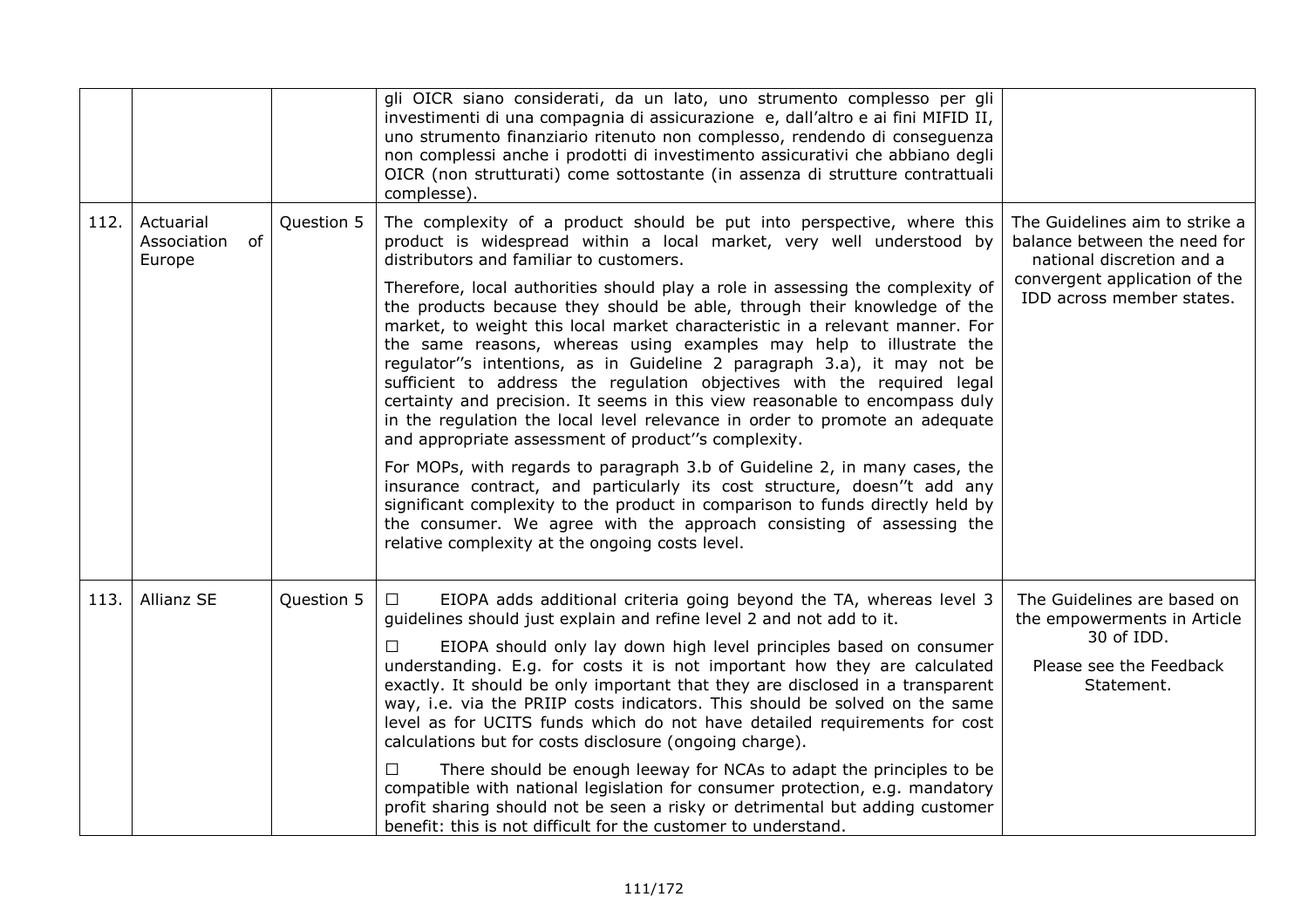|      |                                                                     |            | Actuarial prudence requires appropriate surrender fees which take the<br>⊔<br>present value of the underlying assets into account otherwise long term<br>investments are not feasible. It should only be required that surrender fees<br>are made transparent, instead of understanding the calculation.                                                                                                                                                                                                                                                                                                                                                                                                                                                                                 |                                                                      |
|------|---------------------------------------------------------------------|------------|------------------------------------------------------------------------------------------------------------------------------------------------------------------------------------------------------------------------------------------------------------------------------------------------------------------------------------------------------------------------------------------------------------------------------------------------------------------------------------------------------------------------------------------------------------------------------------------------------------------------------------------------------------------------------------------------------------------------------------------------------------------------------------------|----------------------------------------------------------------------|
|      |                                                                     |            | Requirements are not consistently applied, e.g. for complex IBIPs<br>$\Box$<br>understandability of technical calculation for consumer is taken as a condition<br>- whereas e.g. UCITS funds do not satisfy all criteria of guideline 2. E.g.<br>average customer cannot understand UCITS charges in detail, average<br>customer cannot understand how UCITS return is calculated. In view of a<br>level playing field we therefore recommend to revert to the consistant<br>approach that a customer should only need to understand the potential<br>benefits (or risk) of a product feature.                                                                                                                                                                                           |                                                                      |
|      |                                                                     |            | Mandatory profit sharing might automatically render every product<br>$\Box$<br>complex as the average customer does not understand the legal<br>requirements of its calculation. However it should be only relevant whether<br>the result is transparent not a calculation. Even for a simple banking account<br>it is not transparent how the current interest rate is determined - yet nobody<br>think a savings account is complex.                                                                                                                                                                                                                                                                                                                                                   |                                                                      |
| 114. | <b>ANASF</b><br>Associazione<br>Nazionale<br>Consulenti<br>Finanzia | Question 5 | As outlined in our answer to Q1, execution-only sales of IBIPs shall not be<br>admitted and this approach is already adhered to by the Italian regulator. In<br>the event that other Member States choose to exercise the derogation under<br>Article 30(3) of the IDD, we restate the "product-based" principle mentioned<br>in our answer to Q4: the identification of complex and non-complex IBIPs<br>shall be based on the content of the product. That is to say, all the features<br>of the insurance product (and their interaction, let's consider the effects of<br>financial engineering) result in the complex or non-complex nature of the<br>product itself.                                                                                                               | Please see the EIOPA<br>response to the comment on<br>that question. |
|      |                                                                     |            | We also propose to amend Guideline 2 in light of the statements exposed in<br>the Consultation Paper (p. 23, 2.20 and 2.21): "guarantee" is a term that<br>creates certain customer expectations (in particular, customers may assume<br>there are no conditions attached to it) and the nature of the guarantee needs<br>to be considered. We also consider that guarantees are typically product<br>features developed to meet the customer's demands and needs (cf. p. 24,<br>2.20 of the Consultation Paper) and manufacturers incur costs to provide<br>these guarantees. Accordingly, the cost of the guarantee may be reflected in<br>the price of the product and surrender fees (specifically, these fees may<br>decrease over time, in order to disincentive early surrender). | The Guideline has been<br>amended to reflect this point.             |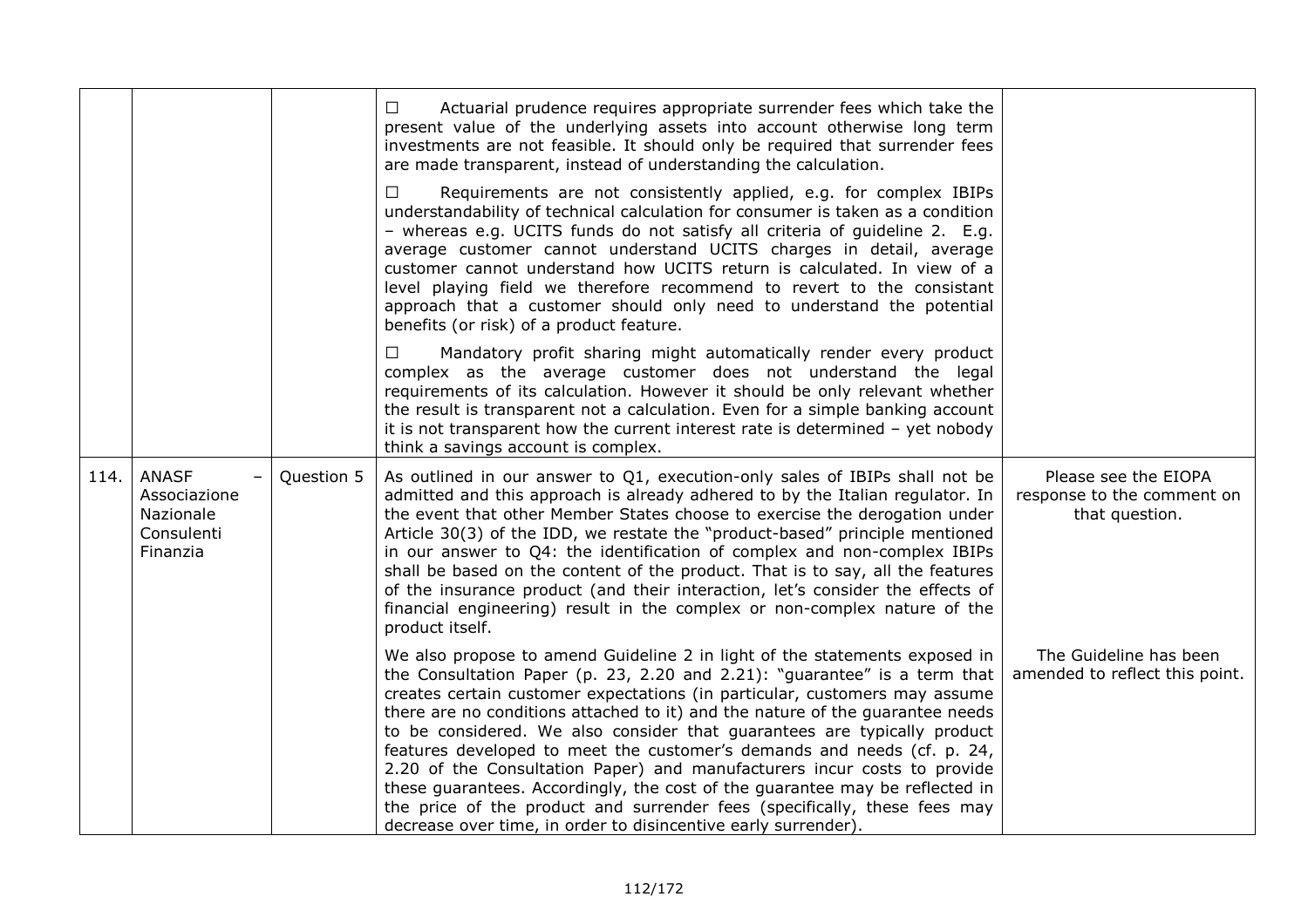|      |                                              |            | Specifically, we propose the following amendment:                                                                                                                                                                                                                                                                                                                                                                                                                                                                                                                                                                                                                                                                                                                                                                                                                                                                                                                                                                                                                                                                                                                                                                                                                                                                                                                                                                                                                                                                                                                                                                                                                                                                                                                     |                                       |
|------|----------------------------------------------|------------|-----------------------------------------------------------------------------------------------------------------------------------------------------------------------------------------------------------------------------------------------------------------------------------------------------------------------------------------------------------------------------------------------------------------------------------------------------------------------------------------------------------------------------------------------------------------------------------------------------------------------------------------------------------------------------------------------------------------------------------------------------------------------------------------------------------------------------------------------------------------------------------------------------------------------------------------------------------------------------------------------------------------------------------------------------------------------------------------------------------------------------------------------------------------------------------------------------------------------------------------------------------------------------------------------------------------------------------------------------------------------------------------------------------------------------------------------------------------------------------------------------------------------------------------------------------------------------------------------------------------------------------------------------------------------------------------------------------------------------------------------------------------------|---------------------------------------|
|      |                                              |            | 3. Where the contract contains any of the following features, the insurance<br>undertaking or insurance intermediary should deem it as not satisfying the<br>conditions in Article $30(3)(a)$ of the IDD: []                                                                                                                                                                                                                                                                                                                                                                                                                                                                                                                                                                                                                                                                                                                                                                                                                                                                                                                                                                                                                                                                                                                                                                                                                                                                                                                                                                                                                                                                                                                                                          |                                       |
|      |                                              |            | (e) the guarantee regarding the amount of premiums paid or the maturity or<br>surrender value or pay out upon death are conditional or have time<br>limitations which makes it difficult for the customer to understand the risks<br>involved.                                                                                                                                                                                                                                                                                                                                                                                                                                                                                                                                                                                                                                                                                                                                                                                                                                                                                                                                                                                                                                                                                                                                                                                                                                                                                                                                                                                                                                                                                                                        |                                       |
| 115. | Association<br>0f<br><b>British Insurers</b> | Question 5 | Guideline 2 sets out what should constitute 'a structure which makes it<br>difficult for the customer to understand the risks involved'. However, large<br>parts of the Guideline could be interpreted as focussing on the actuarial<br>mechanisms insurers use to provide consumers with instruments which<br>diversify risks and smoothen returns. This places an unfair regulatory burden<br>on insurers compared with providers of other financial instruments such as<br>UCITS. Complexity under MIFID II means a high degree of opacity of the<br>connection between the consumer's investment and the possible risks and<br>returns, for example involving investment strategies with complex derivative<br>instruments to leverage risks, non-transparent exposure to several market<br>risks and / or credit risks. For insurance products, the actuarial mechanisms<br>of the smoothing may be difficult for the customer to understand, but the<br>concept is not, including what this means for how risky a product is.<br>It should be made clear that insurers or intermediaries can clearly explain to<br>the customer whether there are conditions attached to guarantees, or if the<br>insurance undertaking is able to exercise discretion. This would ensure that<br>the structure of the product should not be difficult to understand, including<br>for execution-only sales. We hope that EIOPA clarifies that the Guidelines<br>should not be interpreted as focussing on the actuarial mechanisms in place,<br>and that the existence of discretion or conditions attached to guarantees do<br>not result in the product being deemed complex, as touched upon in point<br>2.23 of the Consultation.<br>Specifically, our concerns relate to: | Please see the Feedback<br>Statement. |
|      |                                              |            |                                                                                                                                                                                                                                                                                                                                                                                                                                                                                                                                                                                                                                                                                                                                                                                                                                                                                                                                                                                                                                                                                                                                                                                                                                                                                                                                                                                                                                                                                                                                                                                                                                                                                                                                                                       |                                       |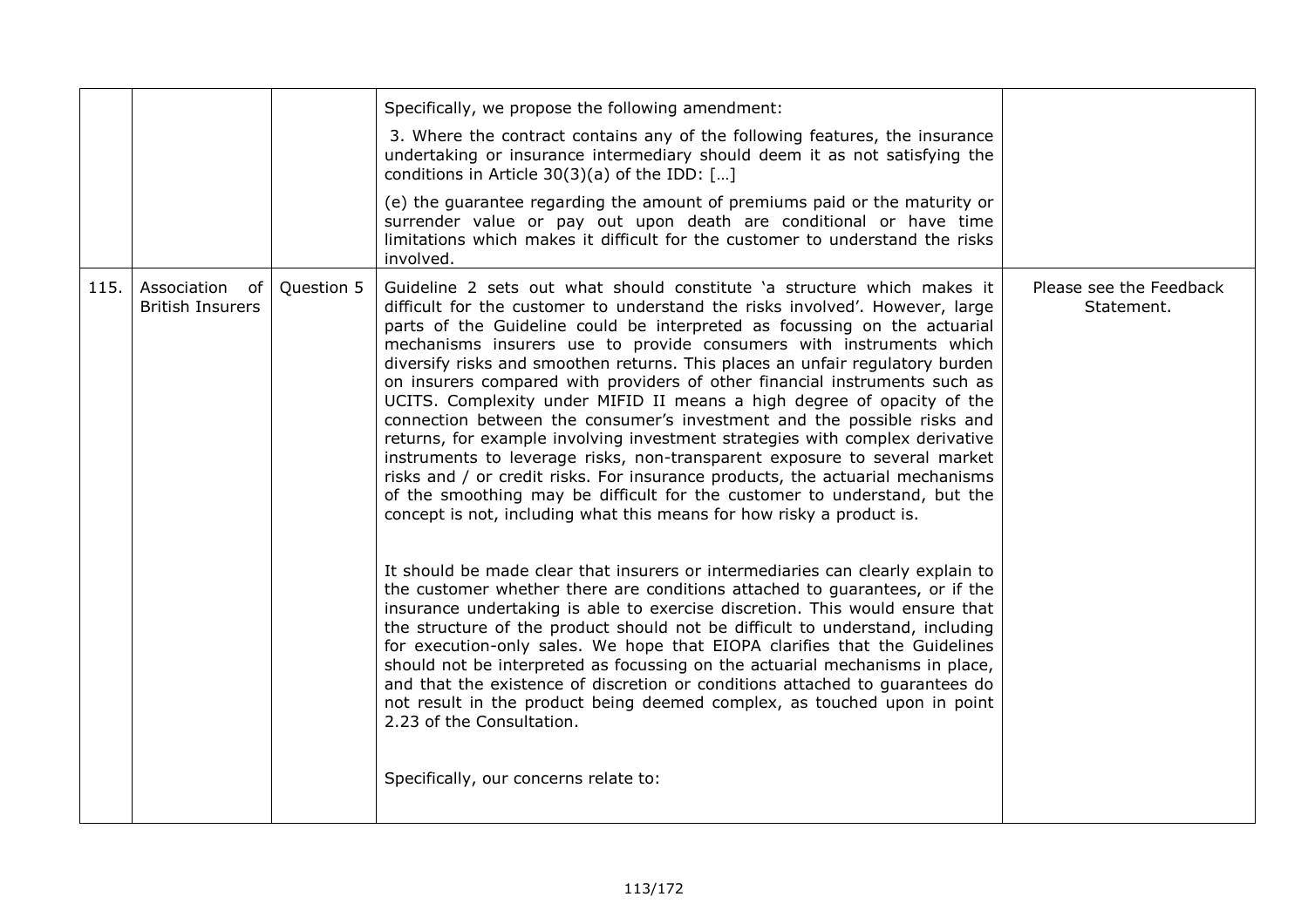|  | $\Box$             | Paragraph 2 (a)-(c): The points listed are linked to conditions to<br>specify complexity of a product, but do not necessarily relate to a structure<br>which makes it difficult to understand the risks. These factors should<br>therefore only be defined in the definition for what constitutes 'other non-<br>complex insurance-based investments', as provided by Article 30 (a) of the<br>IDD. Provided that insurers or intermediaries clearly explain the<br>consequences of such conditions to the consumer, such a structure of the<br>product should not be difficult to understand, as point 2.23 of the<br>Consultation acknowledges when it states that 'the existence of discretion on<br>behalf of the insurance undertaking does not automatically result in the<br>product being deemed complex'. | As explained in the<br>explanatory text, EIOPA<br>considers that it is important<br>to have consistency in the<br>assessment criteria within<br>Article 30(3)(a). |
|--|--------------------|--------------------------------------------------------------------------------------------------------------------------------------------------------------------------------------------------------------------------------------------------------------------------------------------------------------------------------------------------------------------------------------------------------------------------------------------------------------------------------------------------------------------------------------------------------------------------------------------------------------------------------------------------------------------------------------------------------------------------------------------------------------------------------------------------------------------|-------------------------------------------------------------------------------------------------------------------------------------------------------------------|
|  | IBIP.              | Furthermore, we hope that EIOPA clarifies that a contractual clause that<br>offers a customer the possibility to switch between underlying funds is not<br>covered by these provisions, particularly paragraph 2 (a), as it does not<br>allow the insurer to materially alter the nature of the IBIP, but only gives the<br>customer the possibility to invest in another underlying fund of the same                                                                                                                                                                                                                                                                                                                                                                                                              | This is now addressed in the<br>explanatory text.                                                                                                                 |
|  | $\Box$<br>deleted. | Paragraph 3 (a), and paragraph 3 (a) (i): Focussing on the provisions<br>of 'complex mechanisms that determine the maturity or surrender value on<br>death', or 'the maturity or surrender value or pay out upon death is<br>dependent on variables set by the insurance undertaking, the effects of<br>which are difficult for the customer to understand', could be interpreted as<br>implying that any traditional insurance products that may pay discretionary<br>bonuses would be deemed complex. We believe that the focus should be on<br>the outcome for the customer and the actual risks involved, and not on the<br>mechanisms which insurers use. We therefore suggest that these points are                                                                                                          | Please see the Feedback<br>Statement.                                                                                                                             |
|  | ⊔                  | Paragraph 3 (a) (ii): The provision that 'the maturity or surrender<br>value or pay out upon death is based on exposure to different types of<br>financial instruments' could be interpreted as meaning that if insurance<br>investment contained different shares and bonds and the value was derived<br>from the different exposures, the product would be deemed complex.<br>However, this would not be different in nature from a pooled UCITS fund<br>which would qualify as non-complex. We feel that this would put insurance<br>products at a clear disadvantage against comparable financial instruments,<br>and should therefore be deleted.                                                                                                                                                             | The drafting of the Guidelines<br>has been revised and<br>additional explanatory text<br>added.                                                                   |
|  | $\Box$             | Paragraph 3 (a) (iii): The point that 'the maturity or surrender value                                                                                                                                                                                                                                                                                                                                                                                                                                                                                                                                                                                                                                                                                                                                             | This drafting of the Guideline<br>has been amended to reflect                                                                                                     |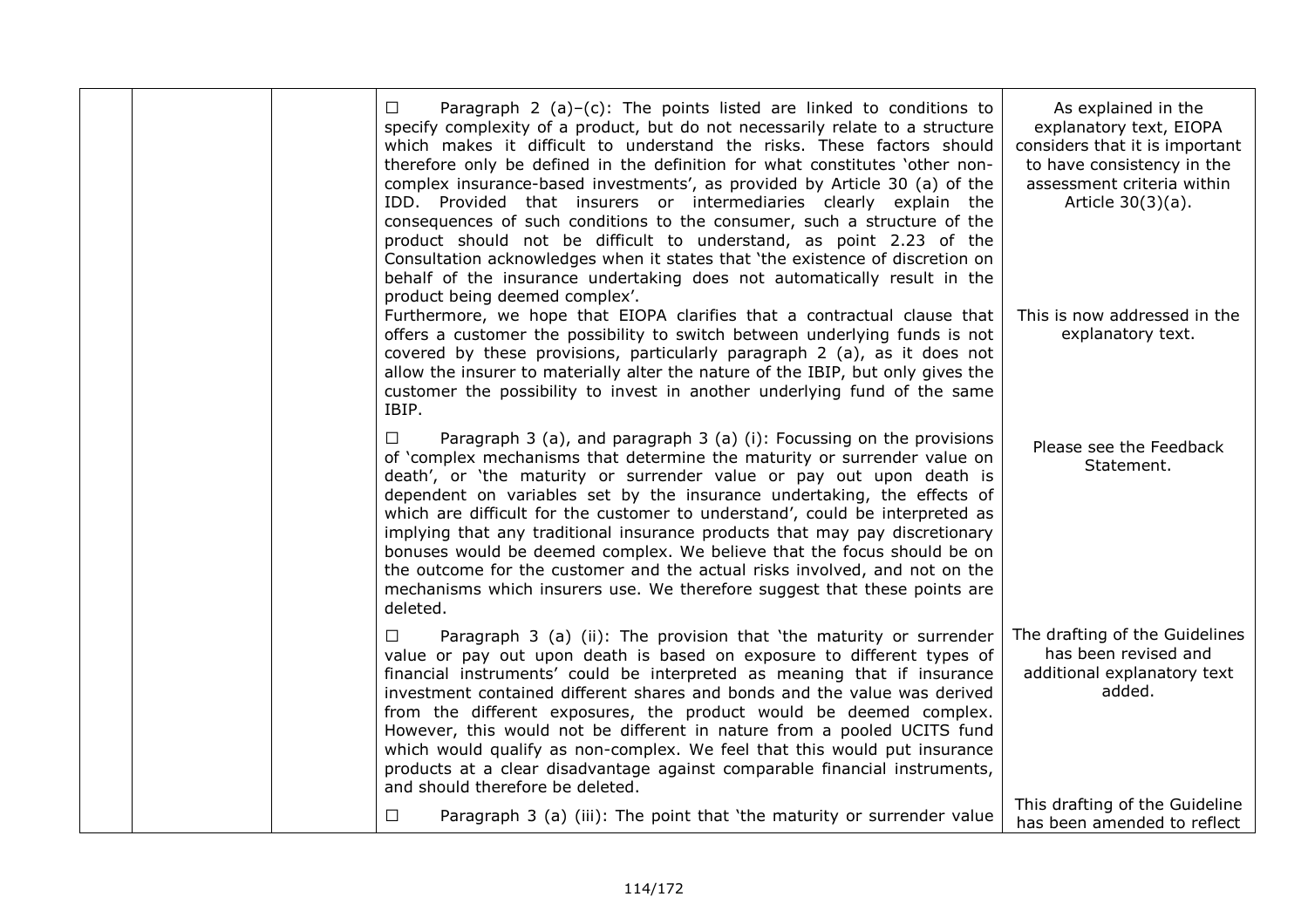|      |                                                 |            | or pay out upon death may vary frequently or markedly at different points of<br>time over the duration of the contract either because certain pre-determined<br>threshold conditions are met or because certain time-points are reached',<br>could be interpreted as deeming with-profit type products complex, for<br>example where they guarantee to pay a final bonus on maturity. If<br>contractual dates are clear to the customer at the outset, this would not<br>seem to be a feature that would be difficult to understand. Therefore, we<br>believe this point should be deleted.                                                                                                                                                                                                                                                                                                                                                                                                                                                                                                                                                                                                                                                                                                                                                                                                                                                                                               | this point.<br>The existence of a                                                                                                                                            |
|------|-------------------------------------------------|------------|-------------------------------------------------------------------------------------------------------------------------------------------------------------------------------------------------------------------------------------------------------------------------------------------------------------------------------------------------------------------------------------------------------------------------------------------------------------------------------------------------------------------------------------------------------------------------------------------------------------------------------------------------------------------------------------------------------------------------------------------------------------------------------------------------------------------------------------------------------------------------------------------------------------------------------------------------------------------------------------------------------------------------------------------------------------------------------------------------------------------------------------------------------------------------------------------------------------------------------------------------------------------------------------------------------------------------------------------------------------------------------------------------------------------------------------------------------------------------------------------|------------------------------------------------------------------------------------------------------------------------------------------------------------------------------|
|      |                                                 |            | Paragraph 3 (d): ABI members are currently concerned that the<br>□<br>wording of this paragraph could be interpreted to mean that any 'beneficiary<br>clause' would be considered as criteria for determining complexity.<br>Beneficiary clauses do not influence how risky a product is, or how it<br>performs. Modifying the beneficiary clause can be in the interests of<br>customers as they enable them to keep control over the beneficiary. This can<br>be easily explained and should not be a factor in this Guideline. We hope that<br>EIOPA explain that it is only very complex contractual provisions of any<br>clause that would deem the product complex, not a beneficiary clause itself.                                                                                                                                                                                                                                                                                                                                                                                                                                                                                                                                                                                                                                                                                                                                                                                | "beneficiary clause" is not<br>intended to automatically<br>render a product complex.<br>The Guideline and<br>explanatory text has been<br>amended to address this<br>point. |
| 116. | Association<br>of<br>Financial<br>Mutuals (AFM) | Question 5 | The Guidelines set out EIOPA's thinking clearly and establish some useful<br>benchmarks for assessing complexity in a product. However, they do<br>provide some elements that are potentially vague, or open to interpretation<br>in different ways. For example, paragraph $2(a)$ suggests a contract may be<br>deemed complex where it 'incorporates a clause, condition or trigger that<br>allows the insurance undertaking to materially alter the nature, risk or pay<br>our profile' of the IBIP. In the UK, some with-profits products sometimes<br>carry a 'Market Value Adjuster' to reflect times where a policyholder seeks to<br>withdraw funds in adverse conditions. Whilst MVAs involve a clause and<br>trigger before they can be invoked, they can only be used in circumstances<br>specified in the original contract, so they do not materially alter the nature of<br>the product, and where they are intended to equalise the payout with<br>general market conditions, it is not clear that this is unfair- given that<br>unitised products would already reflect any fall in the value of the underlying<br>investments. So we think it would be valuablefor EIOPA to define further<br>what conditions in has in mind.<br>In this respect, we share EIOPA's view that : « the existance of discretion on<br>behalf of the insurance undertaking, does not automatically result in the<br>product being deemed compex» (paragraph 2.23). This concludes that it is | EIOPA has sought to further<br>clarify the intention of the<br>provision in the explanatory<br>text.                                                                         |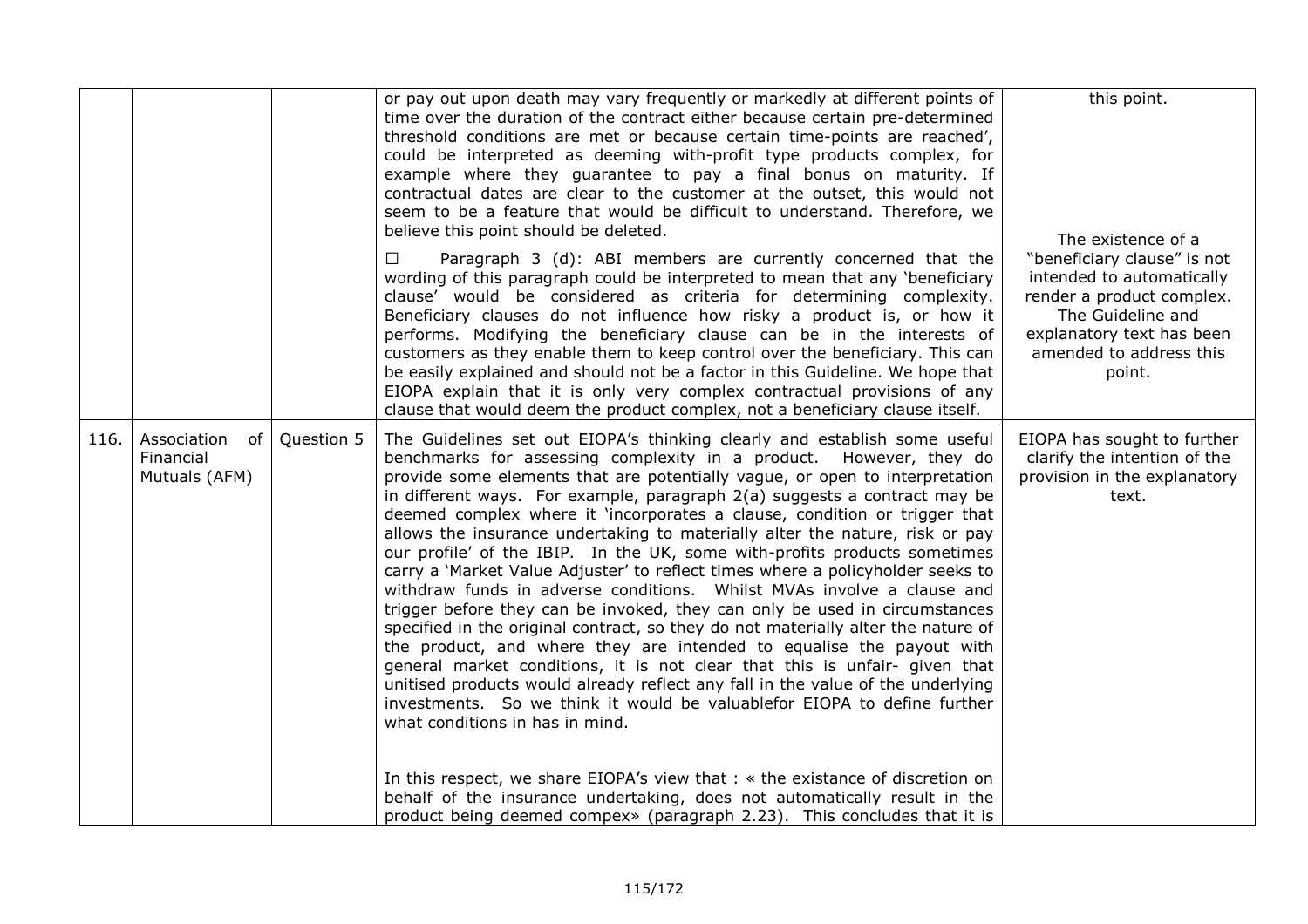|      |                                                                   |            | the nature and boundaries of the discretion and whether and how this affects<br>the maturity or surrender that determines whether the contract is complex.                                                                                                                                                                                                                                                                                                                                                                                                                                                                                                                                                                                                                                                                                                                                                                                                                                                                                                                                                     |                                                                                                                                                                                                    |
|------|-------------------------------------------------------------------|------------|----------------------------------------------------------------------------------------------------------------------------------------------------------------------------------------------------------------------------------------------------------------------------------------------------------------------------------------------------------------------------------------------------------------------------------------------------------------------------------------------------------------------------------------------------------------------------------------------------------------------------------------------------------------------------------------------------------------------------------------------------------------------------------------------------------------------------------------------------------------------------------------------------------------------------------------------------------------------------------------------------------------------------------------------------------------------------------------------------------------|----------------------------------------------------------------------------------------------------------------------------------------------------------------------------------------------------|
| 117. | Association of<br>International<br>Offices<br>Life<br><b>AILO</b> | Question 5 | As we have stated previously to EIOPA, we do not consider that guideline 2<br>point 3(d) has any place in the guidelines. In our opinion, questions relating<br>to title to policy proceeds has nothing whatsoever to do with complexity or<br>otherwise of an IBIP product. It may be that a particular NCA has had<br>concerns which from the wording of the text appears to suggest fraudulent<br>activities. In which case those should be dealt with appropriately at national<br>level. In any event creation of a "beneficiary", which is itself an undefined<br>expression in the guidelines, will be handled in different ways in civil and<br>common law jurisdictions and may have no connection with contract law. If<br>there is considered a pressing need for some guideline then we would urge<br>that clear and unambiguous language be used so everyone can understand<br>what "beneficiary clause" and "contractual provisions" is intended to mean -<br>in particular, by who and how can they be modified? and is this solely in<br>relation to provisions applying on death or maturity. | The existence of a<br>"beneficiary clause" is not<br>intended to automatically<br>render a product complex.<br>The Guideline and<br>explanatory text has been<br>amended to address this<br>point. |
|      |                                                                   |            | Arguably, any common law power of appointment trust could be<br>"beneficiary clause" as drafted and the Trustees would have power to appoint<br>benefits. The customer would understand who they would want to benefit<br>today but it is almost a certainty that the customer would find it difficult to<br>understand the legal language in the deed!<br>Regarding point 2.26 of the explanatory text, we presume the rationale is<br>that the product was purchased as one with no complex investment options<br>available but that these might be made available for the product later? We<br>would suggest that this is an unlikely scenario and as such it could be more<br>appropriate for the text to state that such a product must at all times only<br>offer access to investment options deemed non-complex.                                                                                                                                                                                                                                                                                       | The explanatory text is<br>considered to be appropriate.                                                                                                                                           |
| 118. | Assuralia                                                         | Question 5 | Paragraph 2.24 explains that in case an IBIP offers the customer a range of<br>underlying investment options, the insurance distributor needs to ensure that<br>the customer can only select the investment options that are non-complex in<br>case of 'execution only' sales of this product. This means that in case of a<br>unit-linked product the assessment of the criteria should be done at the level<br>of the underlying fund. Assuralia asks to specify this directly in the guidelines<br>2, 2 and $2,3$ (a) to (c).                                                                                                                                                                                                                                                                                                                                                                                                                                                                                                                                                                               | Paragraph 2.24 has been<br>deleted as it was not<br>considered to provide clarity.                                                                                                                 |
|      |                                                                   |            | Moreover, it should be clear that a contractual clause that offers a customer                                                                                                                                                                                                                                                                                                                                                                                                                                                                                                                                                                                                                                                                                                                                                                                                                                                                                                                                                                                                                                  | This point has been                                                                                                                                                                                |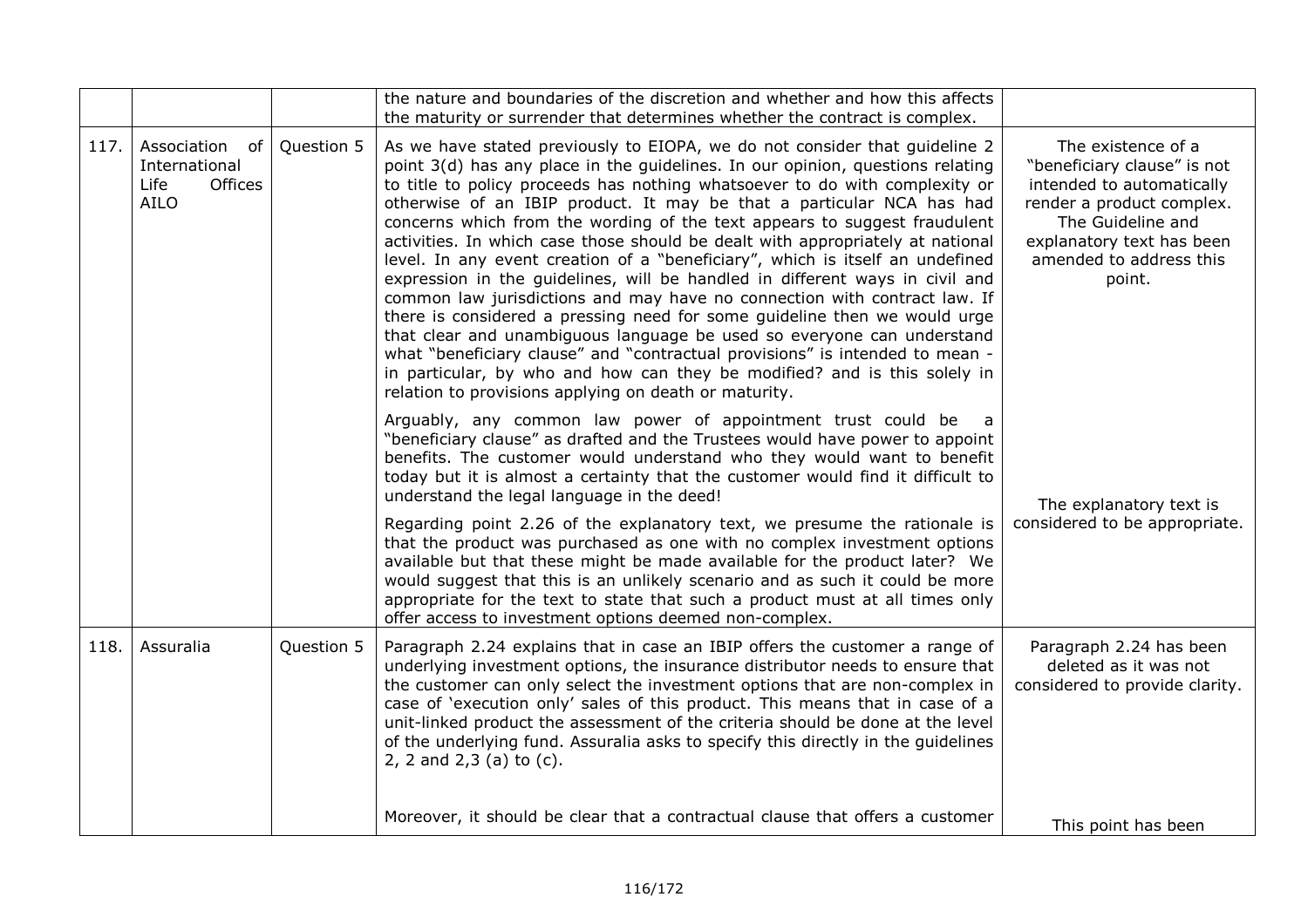|      |                                                    |            | the possibility to switch between underlying funds is not covered by guideline<br>2,2 (a) as it does not allow the insurer to materially alter the nature of the<br>IBIP, but only gives the customer the possibility to invest in another<br>underlying fund of the same IBIP.                                                                                                                                                                                                                                                                                                  | addressed in the explanatory<br>text.                                        |
|------|----------------------------------------------------|------------|----------------------------------------------------------------------------------------------------------------------------------------------------------------------------------------------------------------------------------------------------------------------------------------------------------------------------------------------------------------------------------------------------------------------------------------------------------------------------------------------------------------------------------------------------------------------------------|------------------------------------------------------------------------------|
|      |                                                    |            | Guideline 2.3 (c) determines that surrender fees make the product complex<br>if they are not a fixed sum (for each remaining year until maturity), nor a<br>fixed percentage of the premiums paid. However, in certain cases the<br>legislator thought it necessary to determine the formula for calculation of the<br>surrender fee. In these cases the surrender fee is neither a fixed sum nor a<br>fixed percentage. Assuralia advocates that a surrender fee determined on the<br>basis of a legally imposed formula cannot be considered as making the<br>product complex. | Please see the Feedback<br>Statement.                                        |
|      |                                                    |            | Par. 2.19 of the explanatory text states that fiscal penalties could also be<br>considered as unreasonable exit charges. In Assuralia's view this<br>interpretation is not justified. Neither the insurer nor the customer can<br>exercise any influence upon the fiscal treatment of an IBIP. Moreover, the<br>fiscal treatment of a product can change throughout the lifetime of this<br>product. It is unclear what the practical consequences would be if this<br>happens.                                                                                                  | The drafting has been<br>amended to state "may<br>include fiscal penalties". |
| 119. | Austrian<br>Insurance<br>Association<br><b>VVO</b> | Question 5 | With regard to Guideline 2. (a) it should be clear that a contractual clause<br>that offers a customer the possibility to switch between underlying funds is<br>not covered by Guideline 2.(a), as it does not allow the insurer to materially<br>alter the nature of the IBIP, but only gives the customer the possibility to<br>invest in another underlying fund of the same IBIP.                                                                                                                                                                                            | This point is addressed in the<br>explanatory text.                          |
|      |                                                    |            | With regard to Guideline 2. (b) it should be clarified that life insurance<br>products where the policyholder gets a table with guaranteed annual<br>minimum surrender values for the whole contract periode is not covered by<br>Guidelines 2. (b).                                                                                                                                                                                                                                                                                                                             | This point is addressed in the<br>explanatory text.                          |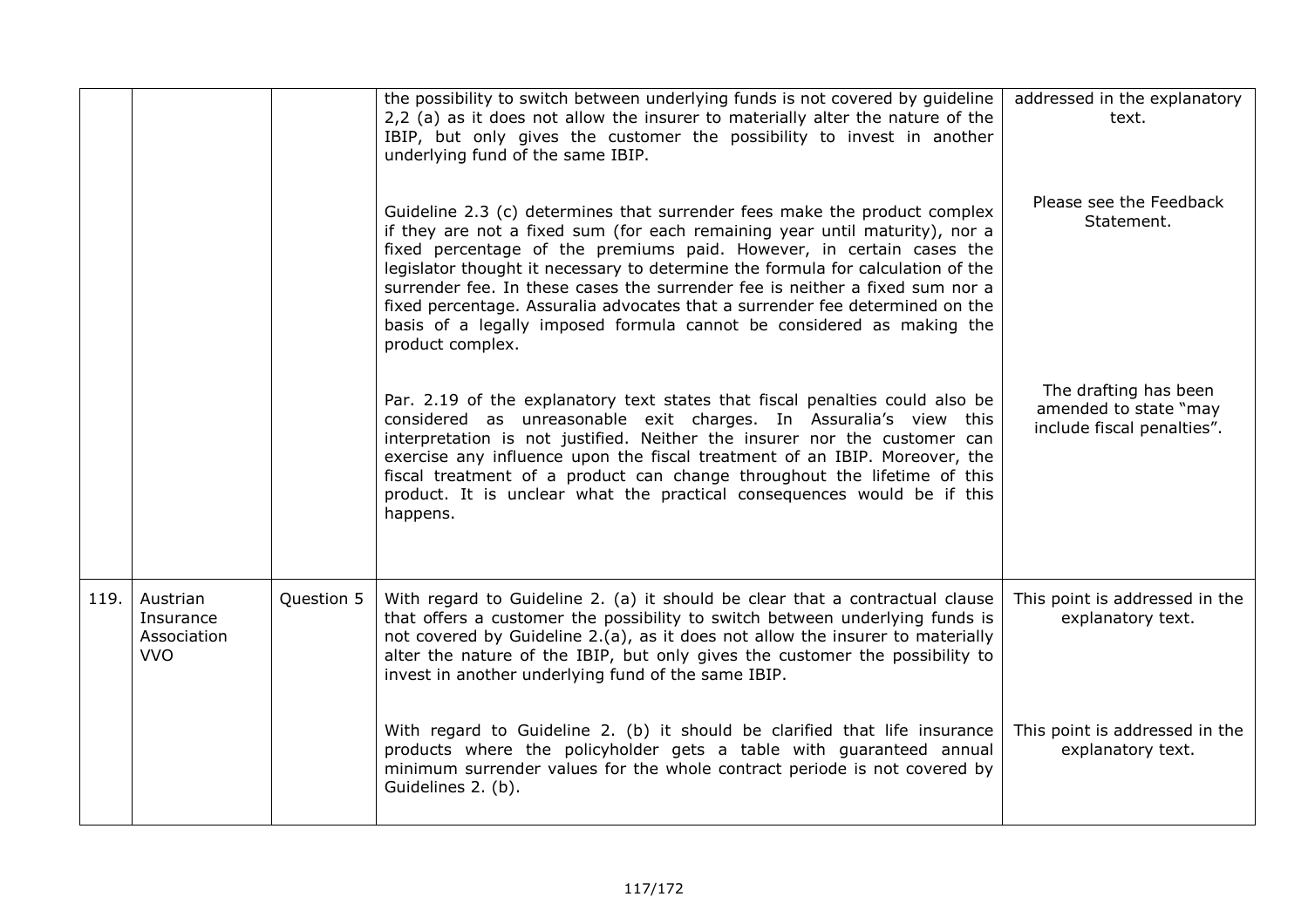|      |                       |            | With regard to Guideline 2.(c) it should be clarified that where national laws<br>allow for surrender fees which are suitable and which are agreed in the<br>insurance contract they should not be taken into account for the complexity<br>assessment of a product.                                                                                                                                                                                                                                                                                                                                                                                                                                                                                                                                                                                                                                                                                                                                                                                                                                                                                                                    | The guidelines have been<br>amended to reflect this point. |
|------|-----------------------|------------|-----------------------------------------------------------------------------------------------------------------------------------------------------------------------------------------------------------------------------------------------------------------------------------------------------------------------------------------------------------------------------------------------------------------------------------------------------------------------------------------------------------------------------------------------------------------------------------------------------------------------------------------------------------------------------------------------------------------------------------------------------------------------------------------------------------------------------------------------------------------------------------------------------------------------------------------------------------------------------------------------------------------------------------------------------------------------------------------------------------------------------------------------------------------------------------------|------------------------------------------------------------|
|      |                       |            | Focussing on the provisions of "complex mechanismes that determine the<br>maturity or surrender value on death", or "the maturity or surrender value or<br>pay out upon death is dependent on variables set by the insurance<br>undertaking, the effects of which are difficult for the customer to<br>understand", could be interpreted as implying that all traditional life<br>insurance products with profit participation would be deemed complex. We<br>believe that the focus should be on the outcome for the customer and the<br>actual risks involved, and not on the mechanisms which insurers use. We<br>therefore suggest that if the policyholder gets precontractual information<br>about yearly guaranteed minimum surrender values and the guaranteed<br>benefits at the end of the contract and if the guaranteed benefits at the end<br>of the contract are at least the amount of the premiums paid minus<br>legitimate costs levid these products should not fall under the scope of<br>Guideline 2 3. (a). The policyholder is aware at any time of the contract's<br>minimum guaranteed surrender values which may only be increased by profit<br>participation. | Please see the Feedback<br>Statement.                      |
| 120. | <b>Better Finance</b> | Question 5 | Contrary to the first guideline wrote for this matter, Guideline 2 represents<br>the real dimension of possible consumer detriment by IBIPs: complexity of<br>IBIPs is less linked to the underlying investment products but to the lack of<br>transparency of various ""layers" of costs. The part of the premiums paid by<br>the policyholder which will actually be invested is strongly reduced by entry<br>and ongoing costs of the insurers and of the investment companies as well.<br>Moreover, there are exit penalties.                                                                                                                                                                                                                                                                                                                                                                                                                                                                                                                                                                                                                                                       |                                                            |
|      |                       |            | This is why the provision in page 22 (paragraph $2$ (c)) is so relevant: ""there<br>are explicit or implicit charges which have the effect that, even though there<br>are, technically, options to surrender the insurance_based investment<br>product, doing so may cause unreasonable detriment to the customer,<br>because the charges are disproportionate to the cost to the insurance<br>undertaking of the surrender". And we believe that this Guideline should be<br>strong in this matter.                                                                                                                                                                                                                                                                                                                                                                                                                                                                                                                                                                                                                                                                                    | This provision is included in<br>the Final Guidelines.     |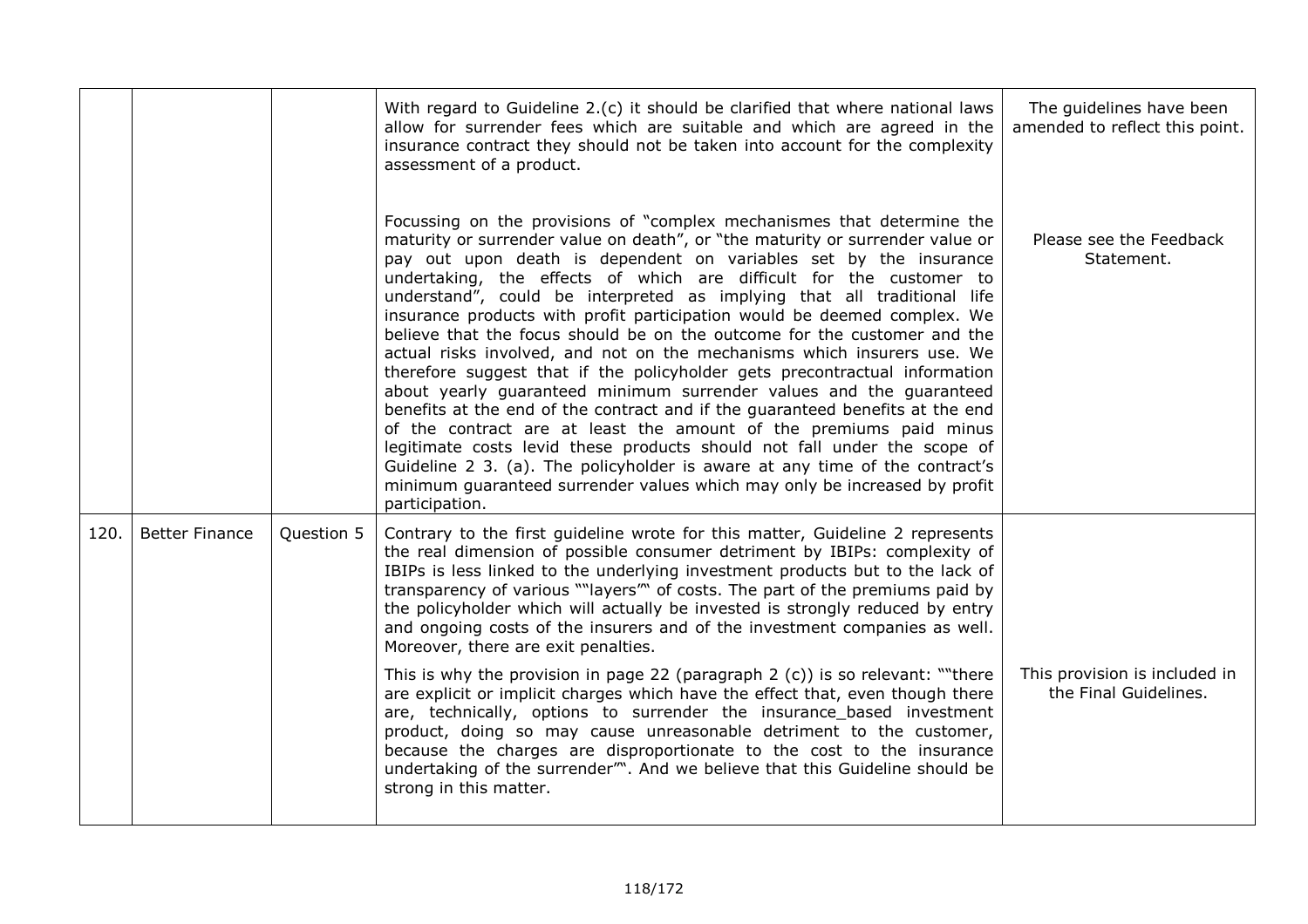|      |                                           |            | Furthermore, the provision mentioned in page 22 (paragraph 2 (a)) should<br>not include pay-out options like lump-sum, annuitites, programmed<br>withdrawal or income dranwdown: ""it incorporates a clause, condition or<br>trigger that allows the insurance undertaking to materially alter the nature,<br>risk or pay out profile of the insurance-based investment product". At this<br>point, it is important to remember that the maturity or surrender value or<br>pay-out upon death in dependent on variables set by the insurance<br>undertaking, the effects of which are difficult for the customer to understand.                                   | This point is addressed in the<br>explanatory text.    |
|------|-------------------------------------------|------------|-------------------------------------------------------------------------------------------------------------------------------------------------------------------------------------------------------------------------------------------------------------------------------------------------------------------------------------------------------------------------------------------------------------------------------------------------------------------------------------------------------------------------------------------------------------------------------------------------------------------------------------------------------------------|--------------------------------------------------------|
| 121. | Bund<br>der<br>Versicherten<br><b>BdV</b> | Question 5 | In contrast to Guideline 1, Guideline 2 reflects the real dimension of possible<br>consumer detriment by IBIPs: complexity of IBIPs is less linked to the<br>underlying investment products but to the lack of transparency of various<br>"layers" of costs. The part of the premiums paid by the policyholder which<br>will actually be invested is strongly reduced by entry and ongoing costs of<br>the insurers and of the investment companies as well. Additionally there are<br>exit penalities.                                                                                                                                                           |                                                        |
|      |                                           |            | That is the reason why the provision in paragraph $2(c)$ of this Guideline (CP,<br>p. 22) is so important: all these different charges have definitely the effect<br>"that, even though there are, technically, options to surrender the insurance-<br>based investment product, doing so may cause unreasonable detriment to<br>the customer, because the charges are disproportionate to the cost to the<br>insurance undertaking of the surrender." We clearly advocate that this<br>Guideline must not be "softened".                                                                                                                                         | This provision is included in<br>the Final Guidelines. |
|      |                                           |            | With regard to provision in paragraph 2(a) of this Guideline (CP, p. 22)<br>concerning the "nature, risk or pay-out profile" which might be altered by the<br>insurer, we stress that this provision should not only include pay-out options<br>like lump sum, annuities, programmed withdrawal or income drawdown. It<br>must be taken into consideration that the maturity or surrender value or pay<br>out upon death is dependent on variables set by the insurance undertaking<br>(like mortality tables and participation in benefits - changeable even during<br>contract duration), the effects of which are difficult for the customer to<br>understand. | This point is addressed in the<br>explanatory text.    |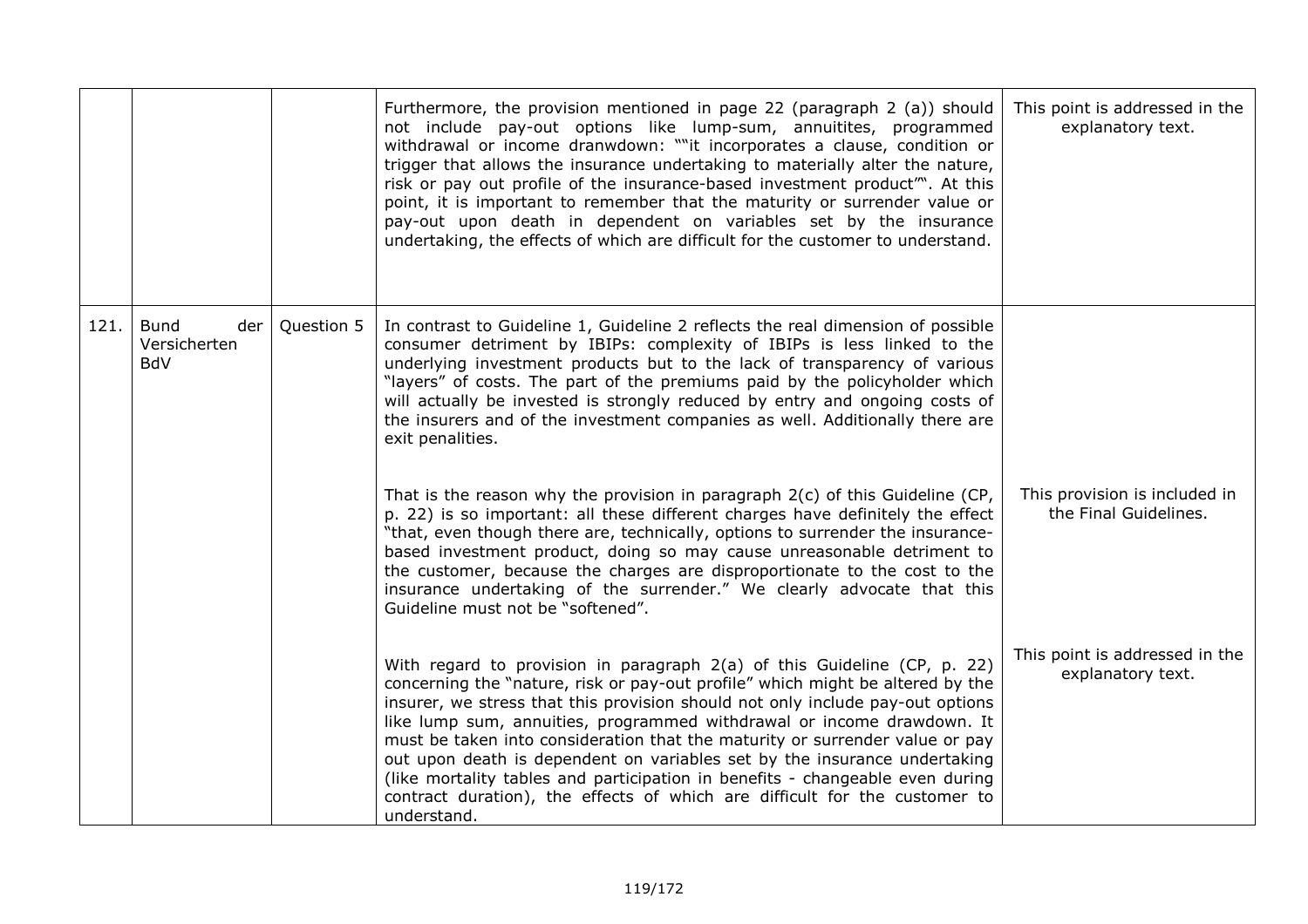|      |                                              |            | Related to provision in paragraph 3(d) of this Guideline (CP, p. 22), we<br>underline that the modification or personalization of contractual provisions<br>with regard to the receiving benefits at the end of the contractual<br>relationship (the "beneficiary clause") is $-$ at least following to the German<br>insurance contract law - a quite usual contract option ("widerrufliches /<br>unwiderrufliches Bezugsrecht"). So this provision should be specified in order<br>not to prohibit this usual option, otherwise it should be excluded (cf. our<br>comment on Q19 for EIOPA's CP on IDD possible Delegated Acts, October<br>$2016$ ).                                                                                                                                                                                                                                                                                                                                                                                                                                                                                                                                  | The existence of a<br>"beneficiary clause" is not<br>intended to automatically<br>render a product complex.<br>The Guideline and<br>explanatory text has been<br>amended to address this<br>point. |
|------|----------------------------------------------|------------|-----------------------------------------------------------------------------------------------------------------------------------------------------------------------------------------------------------------------------------------------------------------------------------------------------------------------------------------------------------------------------------------------------------------------------------------------------------------------------------------------------------------------------------------------------------------------------------------------------------------------------------------------------------------------------------------------------------------------------------------------------------------------------------------------------------------------------------------------------------------------------------------------------------------------------------------------------------------------------------------------------------------------------------------------------------------------------------------------------------------------------------------------------------------------------------------|----------------------------------------------------------------------------------------------------------------------------------------------------------------------------------------------------|
| 122. | <b>CNCIF</b>                                 | Question 5 | We have no comment.                                                                                                                                                                                                                                                                                                                                                                                                                                                                                                                                                                                                                                                                                                                                                                                                                                                                                                                                                                                                                                                                                                                                                                     |                                                                                                                                                                                                    |
| 123. | <b>DAV</b><br>German<br>Actuarial<br>Society | Question 5 | We support that EIOPA thoroughly investigates different features of IBIPs<br>that might lead to unexpected hidden risks for consumers. However,<br>particularly in view of life insurance products with profit participation it<br>should be duly taken into account that some Member States already<br>implemented rules that protect consumers' interests. (For example, in<br>Germany there are provisions on actuarial calculation of the surrender value<br>of IBIPs. They ensure that consumer receives the right value of his assets in<br>case of an early surrender by demanding that the surrender fees are agreed,<br>put in figures and appropriate. Furthermore, additional rules also exist for<br>allocation of surplus to consumers to ensure strong protection for the<br>customers.) Thus, from consumers' perspective, it is not necessary to<br>understand the exact actuarial methods behind products with profit<br>participation as long as these methods are not arbitrarily set by the<br>manufacturer and follow some law that ensures high level of consumer<br>protection. We would strongly welcome EIOPAs clarification in this regard in<br>guideline 2. | Please see the Feedback<br>Statement.                                                                                                                                                              |
|      |                                              |            | Guideline 2, paragraph 3, (a) to (c) We strongly suggest that the respective<br>subcriteria (i) to (iii) of criteria (a) to (c) in Point 3 of Guideline 2 should be<br>conclusive and not only conceived as examples of other possible cases of<br>complexity. With a view to the very broad wording of criteria (a), (b) and (c)<br>(without regard to the respective subcriteria), the aim of achieving legal<br>certainty for manufacturers, distributers and consumers alike will otherwise<br>not be achieved. For example the material content of Point 3 (a) of Guideline<br>2 is limited to the tautology that a product is complex if there are complex<br>mechanisms that determine its payout value. EIOPA should bear in mind that                                                                                                                                                                                                                                                                                                                                                                                                                                          |                                                                                                                                                                                                    |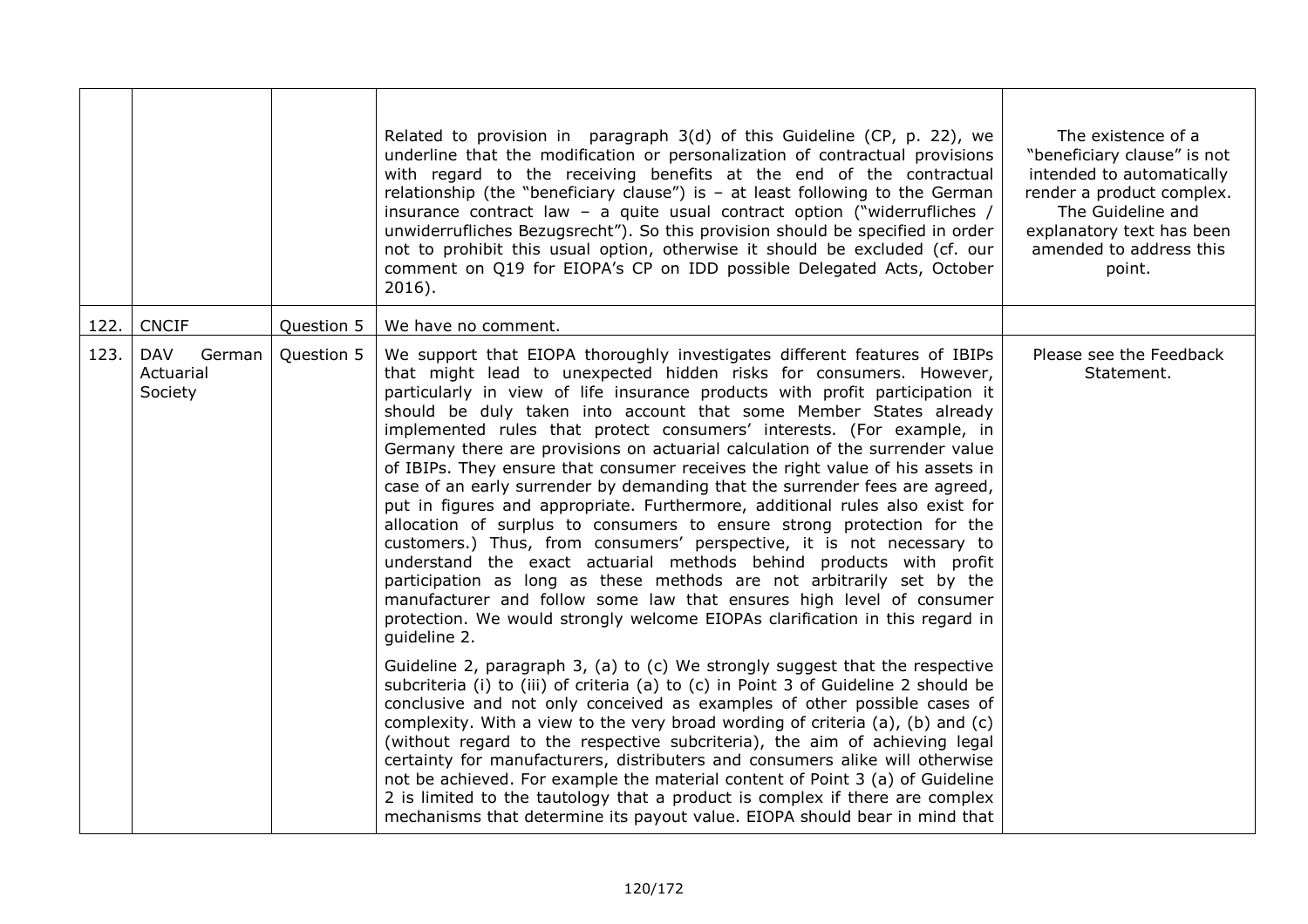| the Guidelines can be amended at any time in the future, should the criteria<br>prove not to be sufficient.<br>Guideline 2, paragraph 3(a)(i): We would like to draw EIOPA's attention to<br>the fact that products which offer guarantees almost always provide for a<br>surplus participation of the policyholders. Although confined by strict<br>regulation when apportioning the surplus, the insurer has some leeway in<br>order to balance the individual and the collective interest of policyholders<br>over the long term. We strongly support EIOPA's view, as expressed in the<br>Technical Advice under IDD and reaffirmed in the Consultation Paper, that<br>guarantees are valuable for the customer and should therefore not<br>automatically be penalised by the label of complexity. To ensure high levels<br>of consumer protection, the profit participation is strongly regulated and<br>follows prescribed legal rules (under German law for example Section 153<br>Insurance Contract Act (VVG); Sections 139 and 140 Insurance Supervision<br>Act (VAG); Sections 6, 7 and 8 Minimum Allocation Regulation (MindZV)). |                                                                                                             |
|-----------------------------------------------------------------------------------------------------------------------------------------------------------------------------------------------------------------------------------------------------------------------------------------------------------------------------------------------------------------------------------------------------------------------------------------------------------------------------------------------------------------------------------------------------------------------------------------------------------------------------------------------------------------------------------------------------------------------------------------------------------------------------------------------------------------------------------------------------------------------------------------------------------------------------------------------------------------------------------------------------------------------------------------------------------------------------------------------------------------------------------------------|-------------------------------------------------------------------------------------------------------------|
| Some rules set by the legislator may in some cases appear complex, but<br>they solely serve best possible consumer protection and should not lead to<br>products being deemed complex.                                                                                                                                                                                                                                                                                                                                                                                                                                                                                                                                                                                                                                                                                                                                                                                                                                                                                                                                                        |                                                                                                             |
| The following change is necessary:<br>(i) the maturity or surrender value or pay out upon death is dependent on<br>profit participation which is not subject to policyholder protection regulation<br>or variables arbitrarily set by the insurance undertaking, the effects of which<br>are difficult for the customer to understand;                                                                                                                                                                                                                                                                                                                                                                                                                                                                                                                                                                                                                                                                                                                                                                                                        |                                                                                                             |
| Guideline 2, paragraph 3(a)(ii)<br>We do not understand why this criterion is relevant for insurers. We assume<br>that the criterion is not aimed at the mechanisms which form the basis of<br>any collective investment: Mr. Bernardino described such products as a<br>candidate for PEPP, which cannot be seen as complex ("Products could allow<br>the pooling of investments with the smoothing of returns across members of<br>the pool, so that all members benefit from average long-term returns of the<br>fund and are protected from extremely negative outcomes in stressed<br>market situations."), see our comments on question 4. Neither are unit-                                                                                                                                                                                                                                                                                                                                                                                                                                                                            | The drafting of this provision<br>and the explanatory text has<br>been amended to clarify the<br>intention. |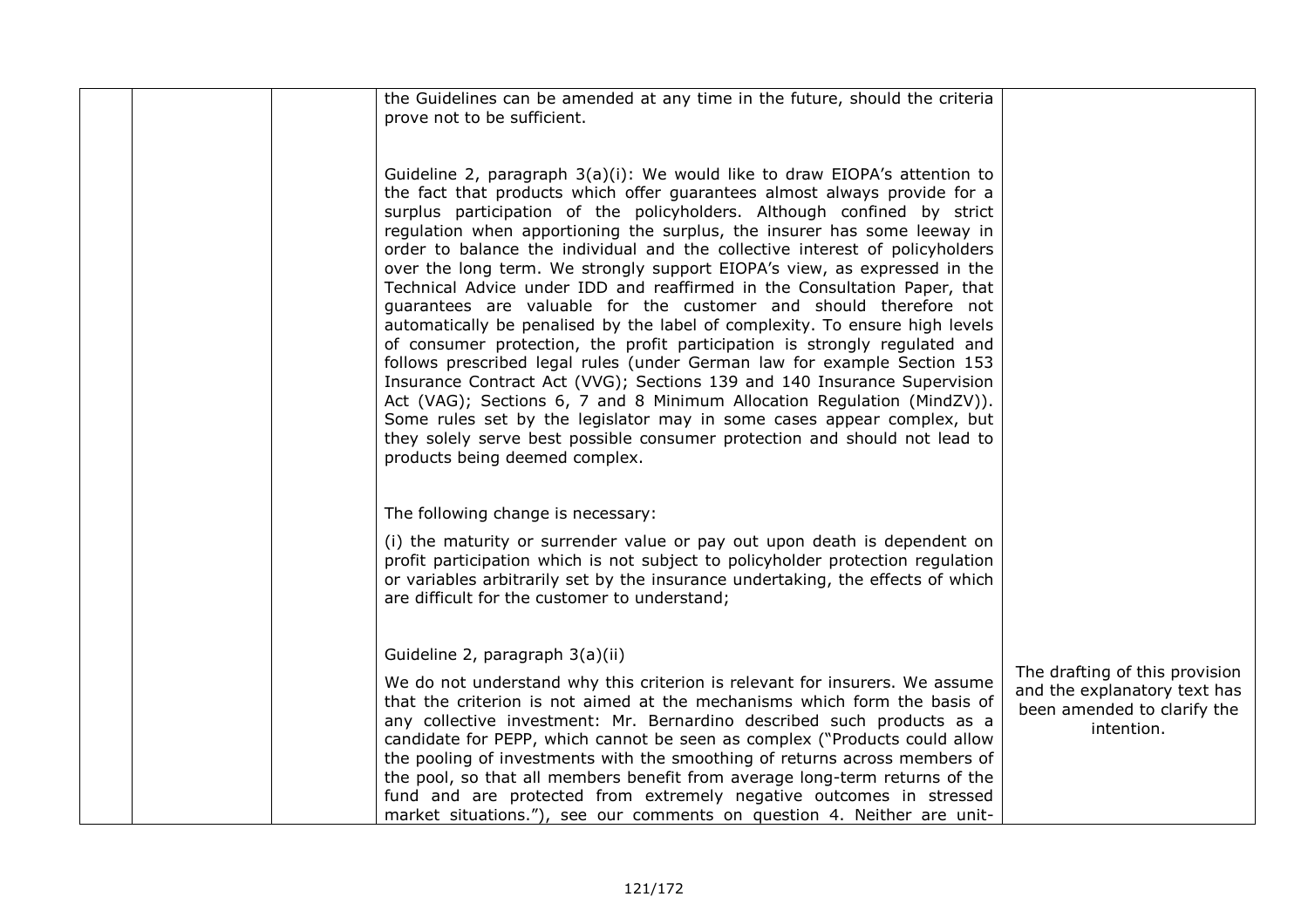|  | linked products captured by this criterion.                                                                                                                                                                                                                                                                                                                                                                                                                                                                                                                              |                                                           |
|--|--------------------------------------------------------------------------------------------------------------------------------------------------------------------------------------------------------------------------------------------------------------------------------------------------------------------------------------------------------------------------------------------------------------------------------------------------------------------------------------------------------------------------------------------------------------------------|-----------------------------------------------------------|
|  | (This criterion should be deleted.                                                                                                                                                                                                                                                                                                                                                                                                                                                                                                                                       |                                                           |
|  | Guideline 2, paragraph 3 (a) (iii): The point that "the maturity or surrender<br>value or pay-out upon death may vary frequently or markedly at different<br>points of time over the duration of the contract either because certain pre-<br>determined threshold conditions are met or because certain time-points are                                                                                                                                                                                                                                                  | This provision has been<br>revised to address this point. |
|  | reached" could be interpreted as deeming products with profit participation<br>complex, when they for example guarantee to pay a final bonus on maturity.<br>If contractual dates are clear to the customer at outset this would not seem<br>to be a feature that would be difficult to understand.                                                                                                                                                                                                                                                                      |                                                           |
|  | (Therefore, we believe this point should be deleted.                                                                                                                                                                                                                                                                                                                                                                                                                                                                                                                     |                                                           |
|  |                                                                                                                                                                                                                                                                                                                                                                                                                                                                                                                                                                          |                                                           |
|  | Guideline 2, paragraph 3 (b)                                                                                                                                                                                                                                                                                                                                                                                                                                                                                                                                             | Please see the Feedback                                   |
|  | We do not understand why this criterion is necessary. All IBIPs will fall in the<br>scope of the PRIIPs Regulation and, therefore, will provide a KID that<br>describes all the costs included in the product through the disclosure of total<br>costs and the Reduction in Yield (RIY). In particular, the RIY is a new concept<br>that was thoroughly investigated in the consumer testing and is able to<br>present the cost impact in a clear and comprehensive way.                                                                                                 | Statement.                                                |
|  | (This criterion should be deleted.                                                                                                                                                                                                                                                                                                                                                                                                                                                                                                                                       |                                                           |
|  | Guideline 2, paragraph 3 (c)<br>We understand that EIOPA wishes to keep the surrender fees as simple as<br>possible. However, a too simplistic referece value would not always be fair<br>towards consumers. For example, a fair processing fee of surrending a<br>contract would result in a fixed monetary sum. However, the loss of liquidity<br>premium is fairly measured as a procentage of the investment. Thus, a<br>combination of the in 3(c) mentioned quantities should also be allowed.<br>(Therefore, the criterion should be amended in the following way |                                                           |
|  |                                                                                                                                                                                                                                                                                                                                                                                                                                                                                                                                                                          |                                                           |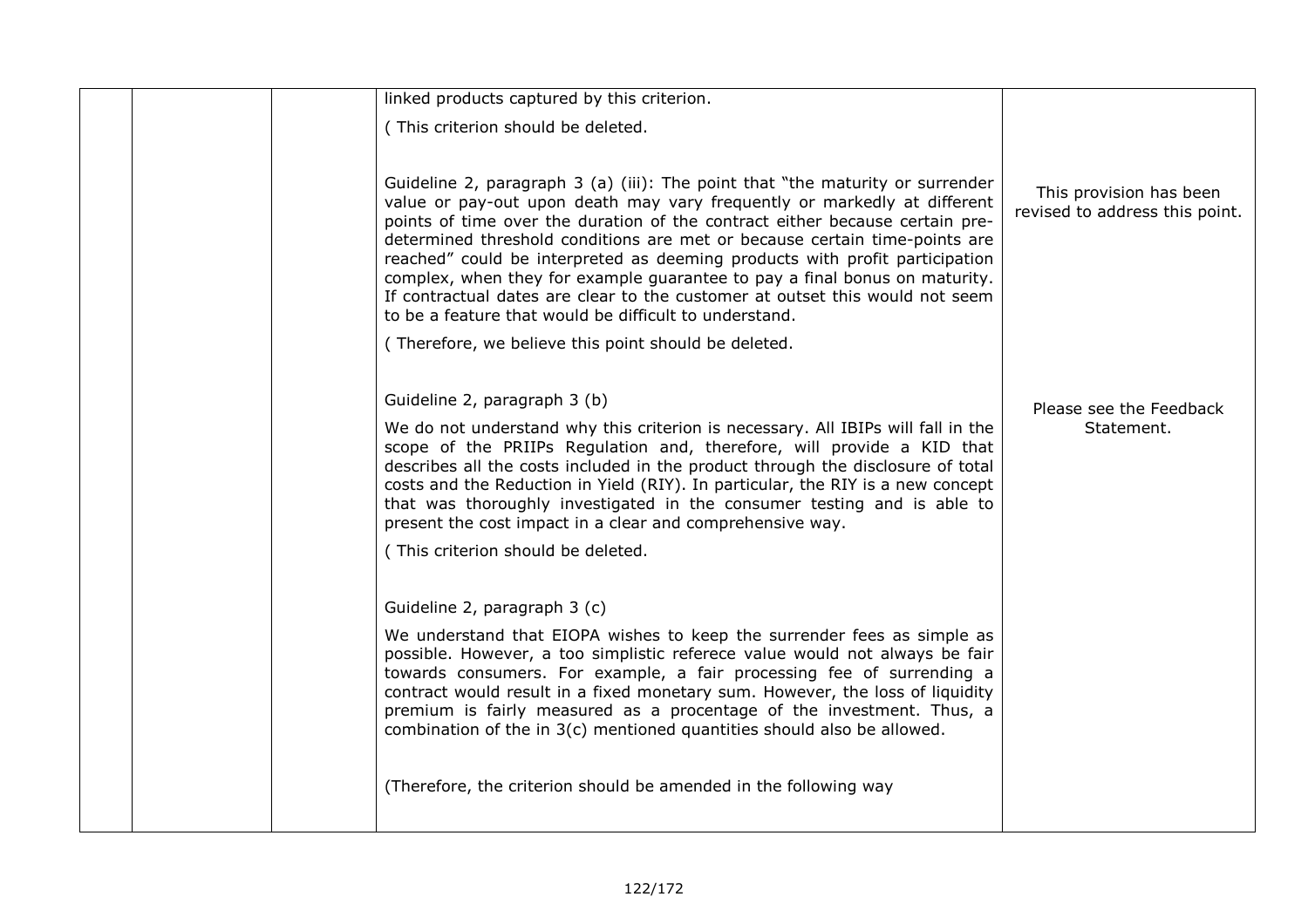| (c) There are surrender fees that are difficult for the customer to understand,<br>including where the cost of redeeming the insurance-based investment<br>product before maturity does not satisfy one or the combination of the<br>following conditions:                                                                                                                                                                                                                                                                                                                                                                                                                                                                                                                                                                                                                                                                                                                                                                                                                                                                                    |                                                                                        |
|-----------------------------------------------------------------------------------------------------------------------------------------------------------------------------------------------------------------------------------------------------------------------------------------------------------------------------------------------------------------------------------------------------------------------------------------------------------------------------------------------------------------------------------------------------------------------------------------------------------------------------------------------------------------------------------------------------------------------------------------------------------------------------------------------------------------------------------------------------------------------------------------------------------------------------------------------------------------------------------------------------------------------------------------------------------------------------------------------------------------------------------------------|----------------------------------------------------------------------------------------|
| it is a fixed sum;<br>(i)                                                                                                                                                                                                                                                                                                                                                                                                                                                                                                                                                                                                                                                                                                                                                                                                                                                                                                                                                                                                                                                                                                                     |                                                                                        |
| (ii)<br>it is a fixed sum for each year or other specified time period<br>remaining until the maturity of the contract;                                                                                                                                                                                                                                                                                                                                                                                                                                                                                                                                                                                                                                                                                                                                                                                                                                                                                                                                                                                                                       |                                                                                        |
| it is a fixed percentage of the amount of premiums paid or another<br>(iii)<br>amount that can be understood by the customer;                                                                                                                                                                                                                                                                                                                                                                                                                                                                                                                                                                                                                                                                                                                                                                                                                                                                                                                                                                                                                 |                                                                                        |
| it is a compensation for paying also the part of the surrender value<br>(iv)<br>which is greater than the death benefit at the time of surrender.                                                                                                                                                                                                                                                                                                                                                                                                                                                                                                                                                                                                                                                                                                                                                                                                                                                                                                                                                                                             |                                                                                        |
| Furthermore, we would welcome the following clarification of paragraph 2(a):                                                                                                                                                                                                                                                                                                                                                                                                                                                                                                                                                                                                                                                                                                                                                                                                                                                                                                                                                                                                                                                                  |                                                                                        |
| Guideline 2, paragraph 2a                                                                                                                                                                                                                                                                                                                                                                                                                                                                                                                                                                                                                                                                                                                                                                                                                                                                                                                                                                                                                                                                                                                     | EIOPA has further developed                                                            |
| We agree with the general requirement in Guideline 2 that products which<br>include "a clause, condition or trigger that allows the insurance undertaking<br>to materially alter the nature, risk or pay out profile of the insurance-based<br>investment product" shall be deemed complex if these clauses can actually<br>be exercised arbitrarily by the product provider and no further control<br>mechanisms are in place to avoid any consumer detriment.                                                                                                                                                                                                                                                                                                                                                                                                                                                                                                                                                                                                                                                                               | the explanatory text to this<br>Guideline with a view to<br>clarifying this provision. |
| Guideline 2, paragraph 2(a) A clarification of EIOPA's understanding of<br>"materially altering the pay out profile" of a product would be very much<br>appreciated. Typically, in our view a product's pay out profile might be<br>"materially altered" when clients e.g. at some point in time received an asset<br>they originally had not purchased instead of a monetary cashflow the product<br>was originally equipped with or if clients received the lower value of an asset<br>earlier than the original maturity dependent on a trigger (e.g. compare the<br>possible pay out profile of a convertible bond). In contrast, regarding<br>products where clients "just" receive more or less (monetary) return due to<br>ordinary capital market fluctuations and hence potentially lower surplus<br>participation rates, should not qualify as "materially altering the pay out<br>profile". Hence, we would be grateful if EIOPA clarified the understanding of<br>"materially altering the pay out profile" as altering the structure of the pay<br>out (and not the value of return due to ordinary capital market fluctuations) |                                                                                        |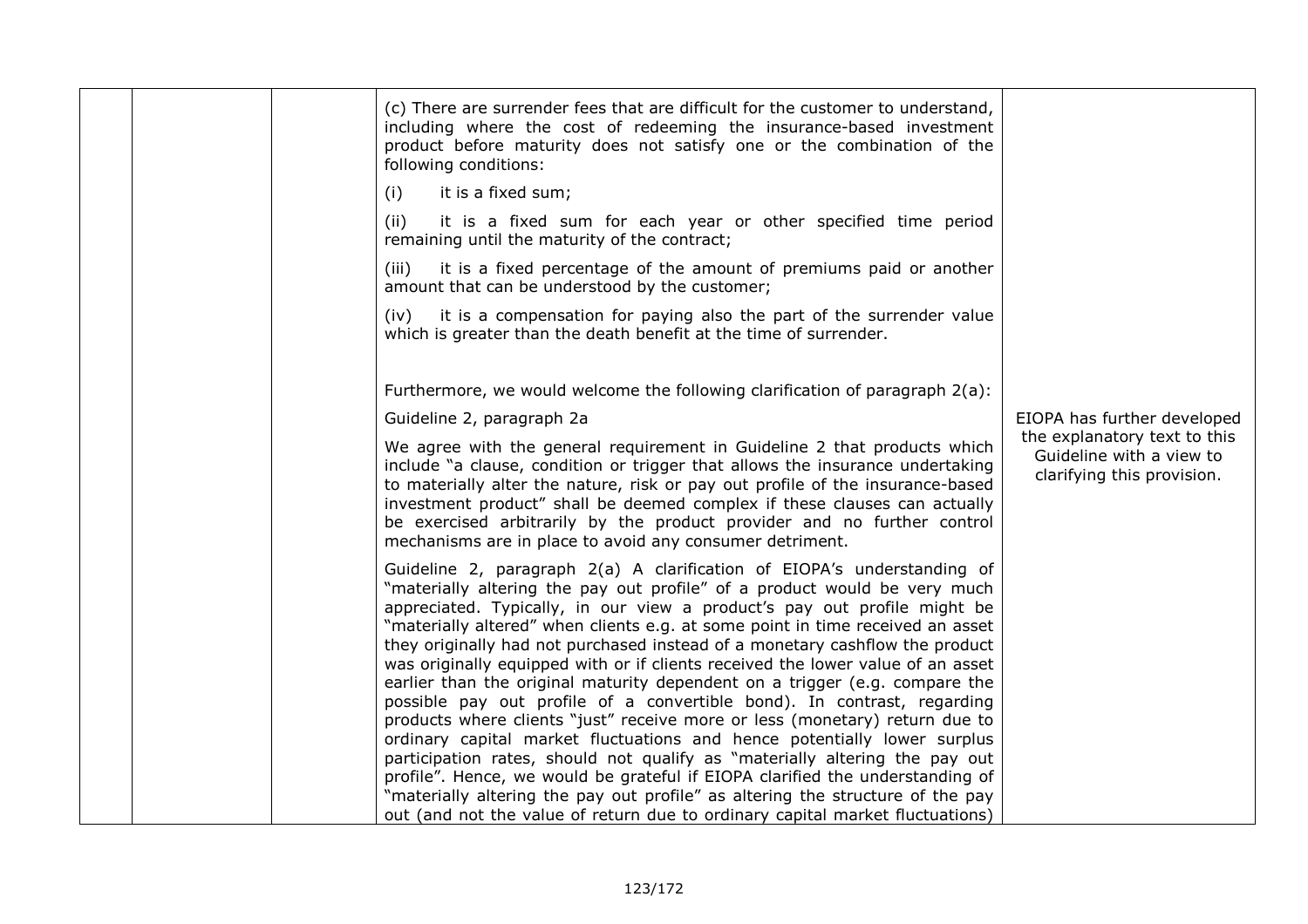|                      |                                                           |            | in the guidelines' explanatory text, e.g. by providing some further examples.                                                                                                                                                                                                                                                                                                                                                                                                                                                                                                                                                                                                                                                                     |                                                                                                                                                                            |
|----------------------|-----------------------------------------------------------|------------|---------------------------------------------------------------------------------------------------------------------------------------------------------------------------------------------------------------------------------------------------------------------------------------------------------------------------------------------------------------------------------------------------------------------------------------------------------------------------------------------------------------------------------------------------------------------------------------------------------------------------------------------------------------------------------------------------------------------------------------------------|----------------------------------------------------------------------------------------------------------------------------------------------------------------------------|
|                      |                                                           |            | Further, especially considering long-term business such as life insurance<br>business, some additional clauses in the products' terms and conditions are<br>necessary to ensure that these products will actually work for the considered<br>long-term time frame. Note, if for example a unit-linked policy were not<br>issued with some clauses to replace an underlying investment fund with a<br>similar (but different) investment vehicle, if the corresponding asset manager<br>e.g. liquidated the original investment fund, no long-term product could be<br>offered at all.                                                                                                                                                             |                                                                                                                                                                            |
|                      |                                                           |            | Therefore, we propose a clarification of the rather general statement of<br>paragraph 2(a) and would appreciate if EIOPA pointed out that only those<br>clauses and conditions whose possible exercise is at the product provider's<br>very discretion shall be deemed complex. If appropriate and hence necessary<br>clauses are formulated transparently in a way that is understandable for the<br>customer, theses clauses shall not yield a product being deemed complex<br>instead.                                                                                                                                                                                                                                                         |                                                                                                                                                                            |
| $\mathsf{C}$<br>124. |                                                           | Question 5 | Confidential comment                                                                                                                                                                                                                                                                                                                                                                                                                                                                                                                                                                                                                                                                                                                              |                                                                                                                                                                            |
| 125.                 | European<br>of<br>Federation<br>Financial                 | Question 5 | We do not feel that IBIPs can be sold on an "execution-only" basis, under the<br>provisions of Article 30(3) of the IDD.                                                                                                                                                                                                                                                                                                                                                                                                                                                                                                                                                                                                                          | Please see the response to<br>your previous comments.                                                                                                                      |
|                      | Advisers<br>and<br>Financial<br>Intermediaries<br>(FECIF) |            | However, in the event that Member States are allowed to derogate from the<br>obligations of Article $30(2)$ of the IDD, the assessment of whether or not a<br>contract "incorporates a structure which makes it difficult for the customer to<br>understand" should be considered in relation to both the financial<br>instrument(s) in which the contract is invested and the terms and conditions<br>of the contract. The identification of complex and non-complex IBIPs shall be<br>based on the content of the product. That is to say, all the features of the<br>insurance product (and their interaction, let's not forget the effects of<br>financial engineering) result in the complex or non-complex nature of the<br>product itself. |                                                                                                                                                                            |
|                      |                                                           |            | As concerns 2.19 of Guideline 2, the reference to "exit penalties" should be<br>considered and compared to IBIPs that make an initial charge deduction from<br>the premium paid - typically up to 5%. Whilst the IBIP making the initial<br>charge may be surrendered at any time without the application of an exit<br>penalty, this does not guarantee that this is better for the customer than the<br>comparable IBIP applying an exit penalty rather than an initial deduction                                                                                                                                                                                                                                                               | The Guidelines intend to<br>address whether the<br>customer can understand the<br>risks involved and not per se<br>what types of contractual<br>features are in their best |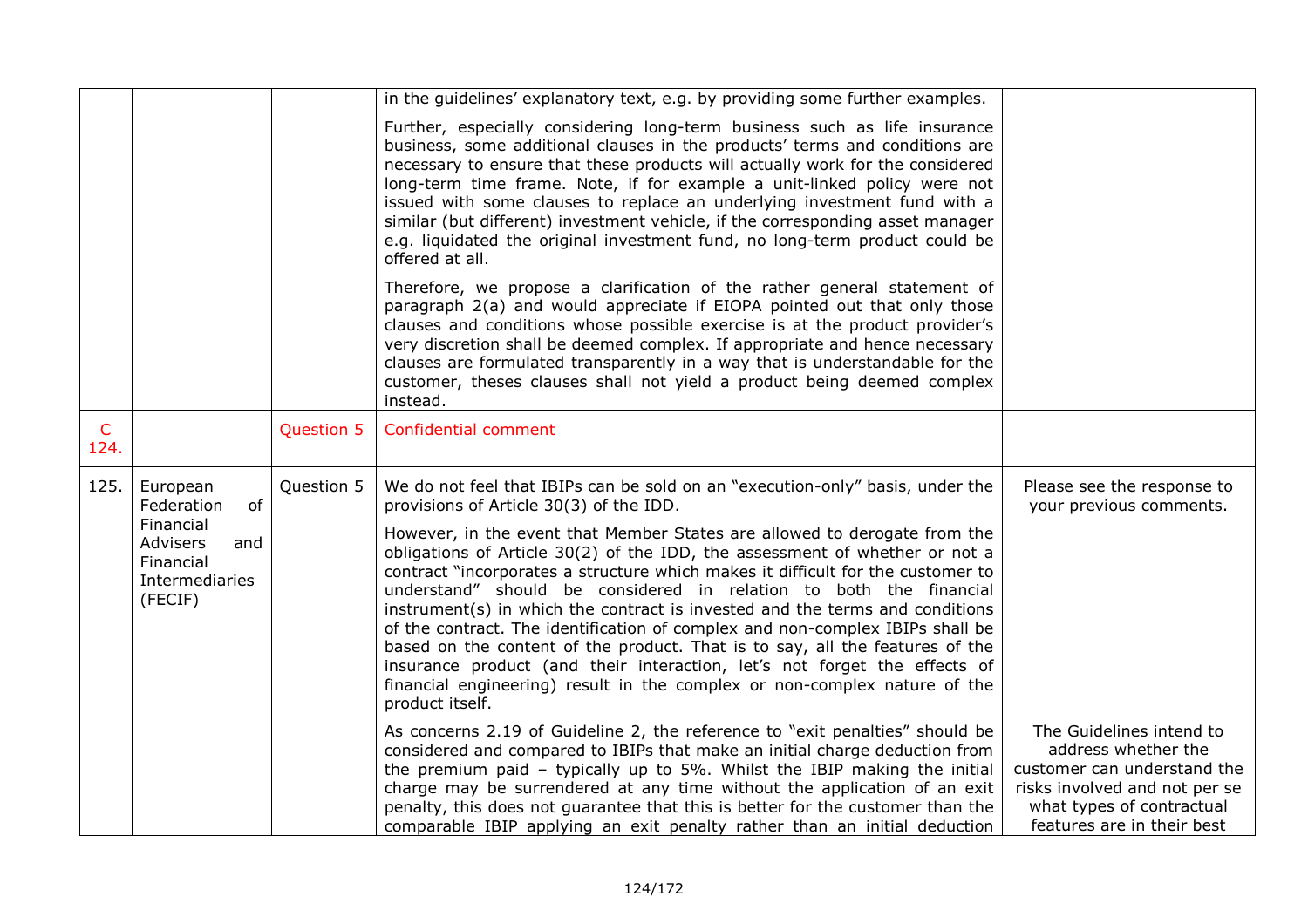|      |                                              |            | charge. For those IBIPs not making an initial charge deduction, the potential<br>exit penalty dimishes over time and therefore, should not be an issue if the<br>product is retained for the medium to long-tem. In effect, this strengthens<br>the argument that IBIPs should not be sold on an "execution-only" basis,<br>since the insurance intermediary (or other distributor) is needed to assess<br>the "suitability and appropriateness" of the IBIP in meeting the customer's<br>objective, including the time horizon for the investment.                                                                                                                                                                                                                                                                                                                                                                                                  | interests.                                                                                     |
|------|----------------------------------------------|------------|------------------------------------------------------------------------------------------------------------------------------------------------------------------------------------------------------------------------------------------------------------------------------------------------------------------------------------------------------------------------------------------------------------------------------------------------------------------------------------------------------------------------------------------------------------------------------------------------------------------------------------------------------------------------------------------------------------------------------------------------------------------------------------------------------------------------------------------------------------------------------------------------------------------------------------------------------|------------------------------------------------------------------------------------------------|
|      |                                              |            | We also propose to amend Guideline 2 in light of the statements exposed in<br>the Consultation Paper (p. 23, 2.20 and 2.21): "guarantee" is a term that<br>creates certain customer expectations (in particular, customers may assume<br>there are no conditions attached to it) and the nature of the guarantee needs<br>to be considered. We also consider that guarantees are typically product<br>features developed to meet the customer's demands and needs (cf. p. 24,<br>2.20 of the Consultation Paper) and manufacturers incur costs to provide<br>these guarantees. Accordingly, the cost of the guarantee may be reflected in<br>the price of the product and surrender fees (specifically, these fees may<br>decrease over time, in order to disincentive early surrender).                                                                                                                                                             | The Guideline has been<br>amended to include a<br>provision on the nature of<br>any guarantee. |
|      |                                              |            | Specifically, we propose the following amendment:                                                                                                                                                                                                                                                                                                                                                                                                                                                                                                                                                                                                                                                                                                                                                                                                                                                                                                    |                                                                                                |
|      |                                              |            | 3. Where the contract contains any of the following features, the insurance<br>undertaking or insurance intermediary should deem it as not satisfying the<br>conditions in Article $30(3)(a)$ of the IDD: []                                                                                                                                                                                                                                                                                                                                                                                                                                                                                                                                                                                                                                                                                                                                         |                                                                                                |
|      |                                              |            | (e) the guarantee regarding the amount of premiums paid or the maturity or<br>surrender value or pay out upon death are conditional or have time<br>limitations which makes it difficult for the customer to understand the risks<br>involved.                                                                                                                                                                                                                                                                                                                                                                                                                                                                                                                                                                                                                                                                                                       |                                                                                                |
| 126. | German<br>Insurance<br>Associastion<br>(GDV) | Question 5 | We support that EIOPA thoroughly investigates different features of IBIPs<br>that might lead to unexpected hidden risks for consumers. However,<br>particularly in view of life insurance products with profit participation it<br>should be duly taken into account that some Member States have<br>implemented rules that protect consumers' interests. For example, in<br>Germany there are provisions on actuarial calculation of the surrender value<br>of IBIPs. They ensure that consumer receives the correct value of his assets<br>in case of an early surrender by demanding that the surrender fees are<br>included in the terms of the individual insurance contract, that their extent is<br>explained to the consumer and that their amount is appropriate. Detailed<br>rules also exist for allocation of the surpluses to consumers. Calculations<br>made by the insurer on the basis of these rules are subject to the scrutiny of | The Guidelines have been<br>amended to reflect this point.                                     |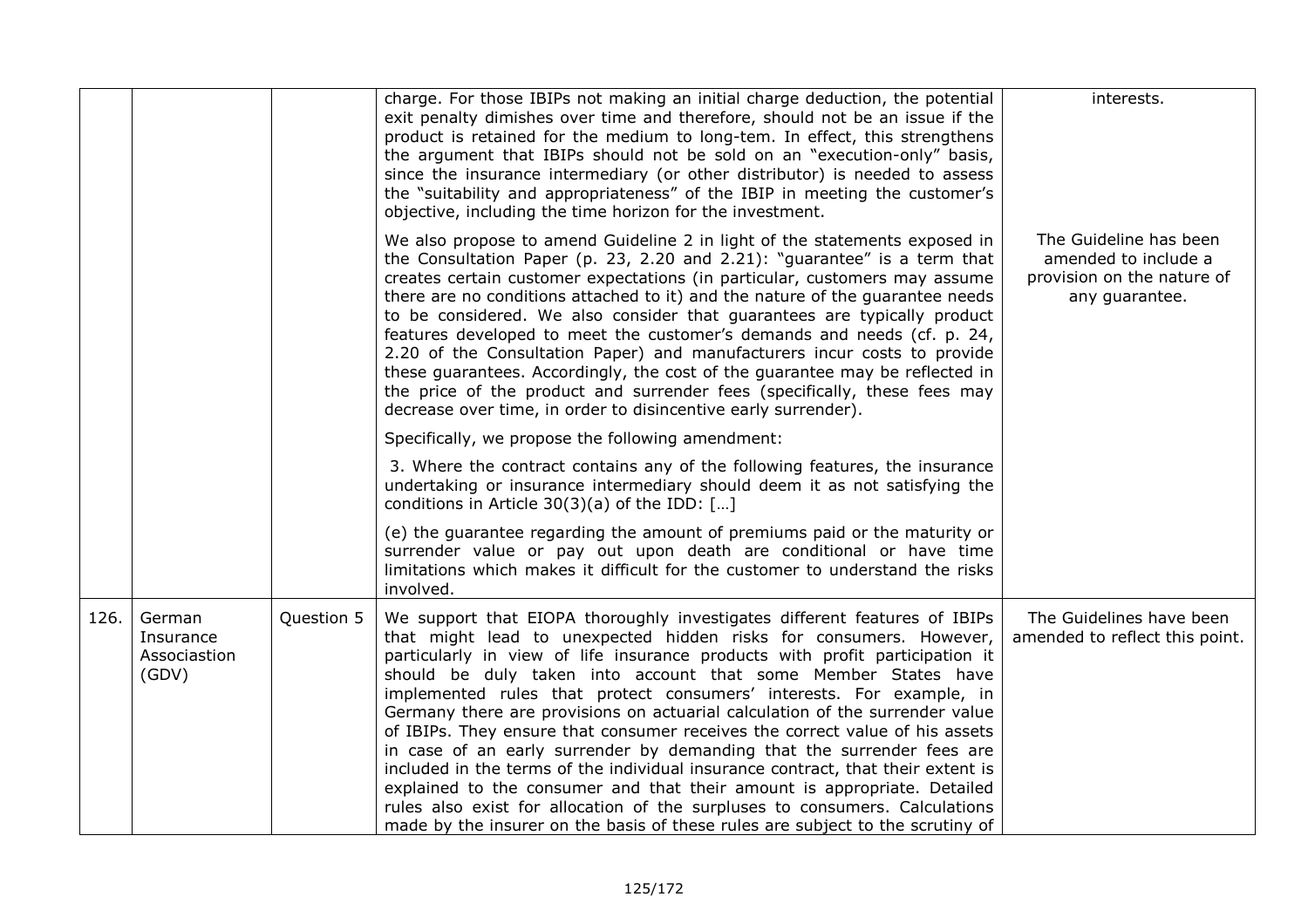|  | the supervisory authorities as well as to judicial review if a consumer chooses<br>to take legal action. Therefore, EIOPA should clarify in its Guidelines that<br>rules that follow (legal) provisions that ensure a high level of consumer<br>protection should not lead to products being deemed complex.                                                                                                                                                                                                                                                                                                                                                                                                                                                                                                                                                                                                                                                                                              |                                       |
|--|-----------------------------------------------------------------------------------------------------------------------------------------------------------------------------------------------------------------------------------------------------------------------------------------------------------------------------------------------------------------------------------------------------------------------------------------------------------------------------------------------------------------------------------------------------------------------------------------------------------------------------------------------------------------------------------------------------------------------------------------------------------------------------------------------------------------------------------------------------------------------------------------------------------------------------------------------------------------------------------------------------------|---------------------------------------|
|  | In our view the following changes are necessary:                                                                                                                                                                                                                                                                                                                                                                                                                                                                                                                                                                                                                                                                                                                                                                                                                                                                                                                                                          |                                       |
|  | Guideline 2, paragraph 3, (a) to (c): We strongly suggest that the respective<br>subcriteria (i) to (iii) of criteria (a) to (c) in Point 3 of Guideline 2 should be<br>conclusive and not only conceived as examples of other possible cases of<br>complexity. With a view to the very broad wording of criteria (a), (b) and (c)<br>(without regard to the respective subcriteria), the aim of achieving legal<br>certainty for manufacturers, distributers and consumers alike will otherwise<br>not be achieved. For example the material content of Point 3 (a) of Guideline<br>2 is limited to the tautology that a product is complex if there are complex<br>mechanisms that determine its pay-out value. EIOPA should bear in mind<br>that the Guidelines can be amended at any time in the future, should the<br>criteria prove not to be sufficient.                                                                                                                                           | Please see the Feedback<br>Statement. |
|  | Guideline 2, paragraph 3(a)(i): We would like to draw EIOPA's attention to<br>the fact that products which offer guarantees almost always provide for a<br>surplus participation of the policyholders. We strongly support EIOPA's view,<br>as expressed in the Technical Advice under IDD and reaffirmed in the<br>Consultation Paper, that guarantees are valuable for the customer and<br>should therefore not automatically be penalised by the label of complexity.<br>To ensure high levels of consumer protection, the profit participation is<br>strongly regulated and follows prescribed legal rules (under German law for<br>example Section 153 Insurance Contract Act (VVG); Sections 139 and 140<br>Insurance Supervision Act (VAG); Sections 6, 7 and 8 Minimum Allocation<br>Regulation (MindZV)). Some rules set by the legislator may in some cases<br>appear complex, but they solely serve best possible consumer protection and<br>should not lead to products being deemed complex. |                                       |
|  | The following change is necessary:                                                                                                                                                                                                                                                                                                                                                                                                                                                                                                                                                                                                                                                                                                                                                                                                                                                                                                                                                                        |                                       |
|  | (i) the maturity or surrender value or pay out upon death is dependent on                                                                                                                                                                                                                                                                                                                                                                                                                                                                                                                                                                                                                                                                                                                                                                                                                                                                                                                                 |                                       |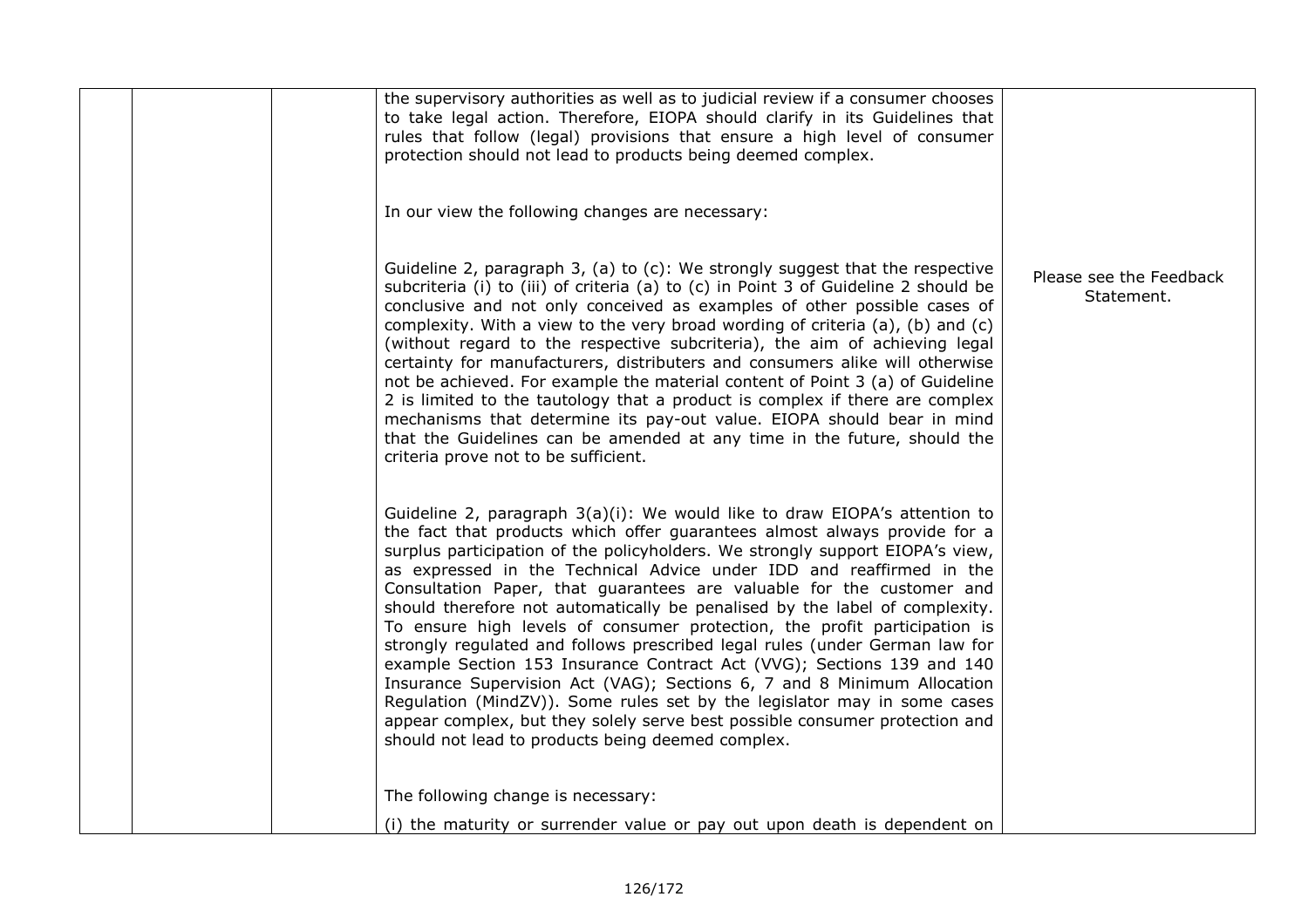|  | profit participation which is not subject to policyholder protection regulation<br>or variables arbitrarily set by the insurance undertaking, the effects of which<br>are difficult for the customer to understand;<br>Guideline 2, paragraph 3(a)(ii): We do not understand why this criterion is<br>relevant for insurers. We assume that the criterion is not aimed at the<br>mechanisms which form the basis of any collective investment: Mr.<br>Bernardino described such products as a candidate for PEPP, which cannot be<br>seen as complex ("Products could allow the pooling of investments with the<br>smoothing of returns across members of the pool, so that all members<br>benefit from average long-term returns of the fund and are protected from<br>extremely negative outcomes in stressed market situations."), see our<br>comments on question 4. Neither are unit-linked products captured by this<br>criterion. | The drafting of this provision<br>and the explanatory text has<br>been amended to clarify the<br>intention. |
|--|------------------------------------------------------------------------------------------------------------------------------------------------------------------------------------------------------------------------------------------------------------------------------------------------------------------------------------------------------------------------------------------------------------------------------------------------------------------------------------------------------------------------------------------------------------------------------------------------------------------------------------------------------------------------------------------------------------------------------------------------------------------------------------------------------------------------------------------------------------------------------------------------------------------------------------------|-------------------------------------------------------------------------------------------------------------|
|  | (This criterion should be deleted.                                                                                                                                                                                                                                                                                                                                                                                                                                                                                                                                                                                                                                                                                                                                                                                                                                                                                                       |                                                                                                             |
|  | Guideline 2, paragraph 3 (a) (iii): The point that "the maturity or surrender<br>value or pay-out upon death may vary frequently or markedly at different<br>points of time over the duration of the contract either because certain pre-<br>determined threshold conditions are met or because certain time-points are<br>reached" could be interpreted as deeming products with profit participation<br>complex, when they for example guarantee to pay a final bonus on maturity.<br>If contractual dates are clear to the customer at outset, this would not seem<br>to be a feature that would be difficult to understand. In any case, we do not<br>understand how this criterion is relevant for insurers.                                                                                                                                                                                                                        | The Guidelines have been<br>amended to reflect this point.                                                  |
|  | (This point should be deleted.                                                                                                                                                                                                                                                                                                                                                                                                                                                                                                                                                                                                                                                                                                                                                                                                                                                                                                           |                                                                                                             |
|  | Guideline 2, paragraph 3 (b): We do not understand why this criterion is<br>necessary. All IBIPs will fall in the scope of the PRIIPs Regulation and,<br>therefore, will provide a KID that describes all the costs included in the<br>product through the disclosure of total costs and the Reduction in Yield (RIY).<br>In particular, the RIY is a new concept that was thoroughly investigated in                                                                                                                                                                                                                                                                                                                                                                                                                                                                                                                                    | Please see the Feedback<br>Statement.                                                                       |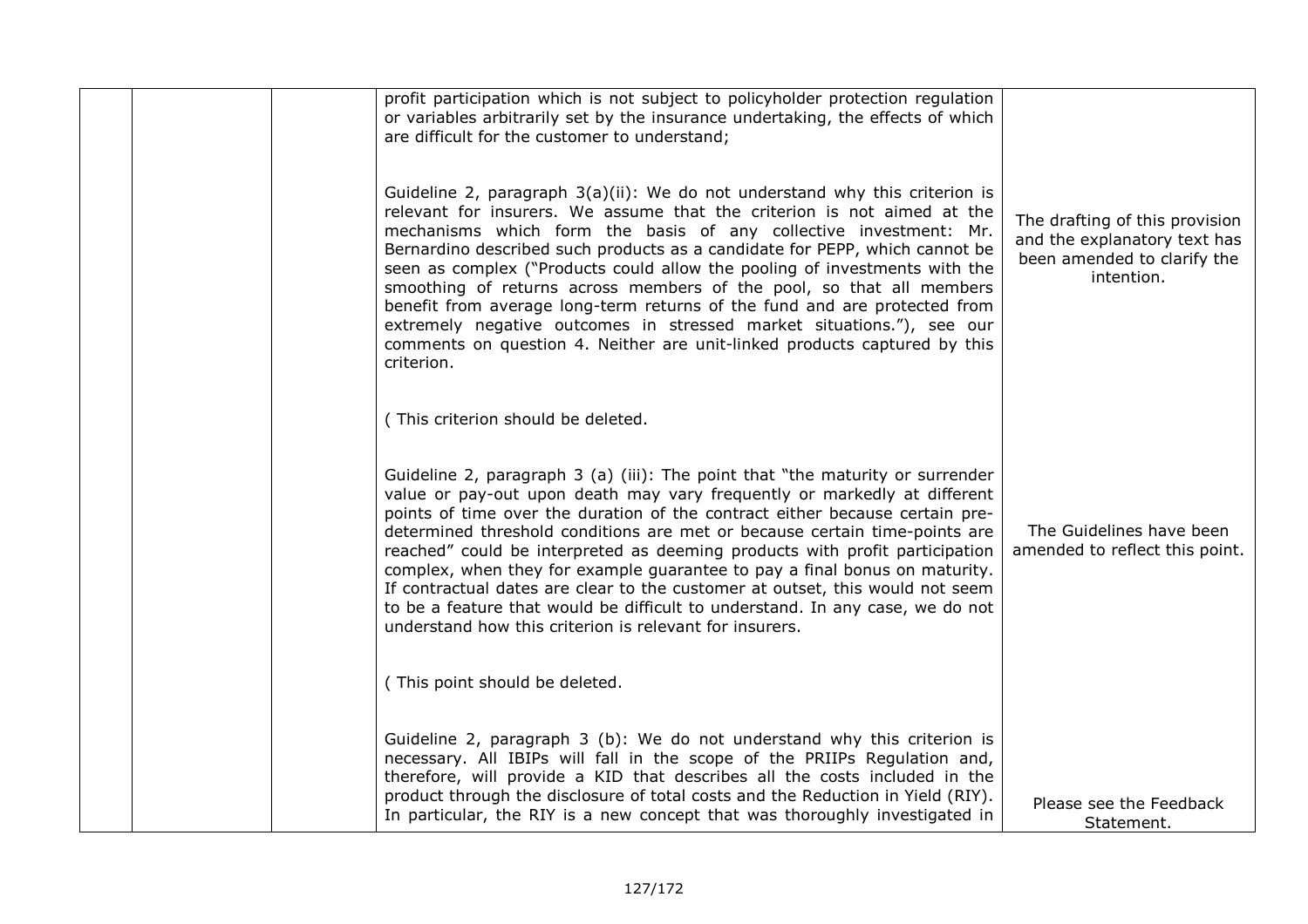|      |                                          |                  | the consumer testing and is able to present the cost impact in a clear and<br>comprehensive way.                                                                                                                                                                                                                                                                                                                                                                                                        |                                       |
|------|------------------------------------------|------------------|---------------------------------------------------------------------------------------------------------------------------------------------------------------------------------------------------------------------------------------------------------------------------------------------------------------------------------------------------------------------------------------------------------------------------------------------------------------------------------------------------------|---------------------------------------|
|      |                                          |                  | (This criterion should be deleted.                                                                                                                                                                                                                                                                                                                                                                                                                                                                      |                                       |
|      |                                          |                  | Guideline 2, paragraph 3 (c): We understand that EIOPA wishes to keep the<br>surrender fees as simple as possible. However, a too simplistic reference<br>value would not always be fair towards consumers. For example, a fair<br>processing fee of surrender a contract would result in a fixed monetary sum.<br>However, the loss of liquidity premium is fairly measured as a percentage of<br>the investment. Thus, a combination of the in $3(c)$ mentioned quantities<br>should also be allowed. |                                       |
|      |                                          |                  | (Therefore, the criterion should be amended in the following way                                                                                                                                                                                                                                                                                                                                                                                                                                        |                                       |
|      |                                          |                  | (c) There are surrender fees that are difficult for the customer to understand,<br>including where the cost of redeeming the insurance-based investment<br>product before maturity does not satisfy one or the combination of the<br>following conditions:                                                                                                                                                                                                                                              |                                       |
|      |                                          |                  | it is a fixed sum;<br>(i)                                                                                                                                                                                                                                                                                                                                                                                                                                                                               |                                       |
|      |                                          |                  | it is a fixed sum for each year or other specified time period<br>(ii)<br>remaining until the maturity of the contract;                                                                                                                                                                                                                                                                                                                                                                                 |                                       |
|      |                                          |                  | it is a fixed percentage of the amount of premiums paid or another<br>(iii)<br>amount that can be understood by the customer;                                                                                                                                                                                                                                                                                                                                                                           |                                       |
|      |                                          |                  | it is a compensation for paying also the part of the surrender value<br>(iv)<br>which is greater than the death benefit at the time of surrender.                                                                                                                                                                                                                                                                                                                                                       |                                       |
| 127. | Institute<br>and<br>Faculty<br>Actuaries | Question 5<br>of | Question:                                                                                                                                                                                                                                                                                                                                                                                                                                                                                               | Please see the Feedback<br>Statement. |
|      |                                          |                  | Do you have any comments on Guideline 2 and its explanatory text?<br>(Guideline 2: Insurance -based investments products that incorporate a                                                                                                                                                                                                                                                                                                                                                             |                                       |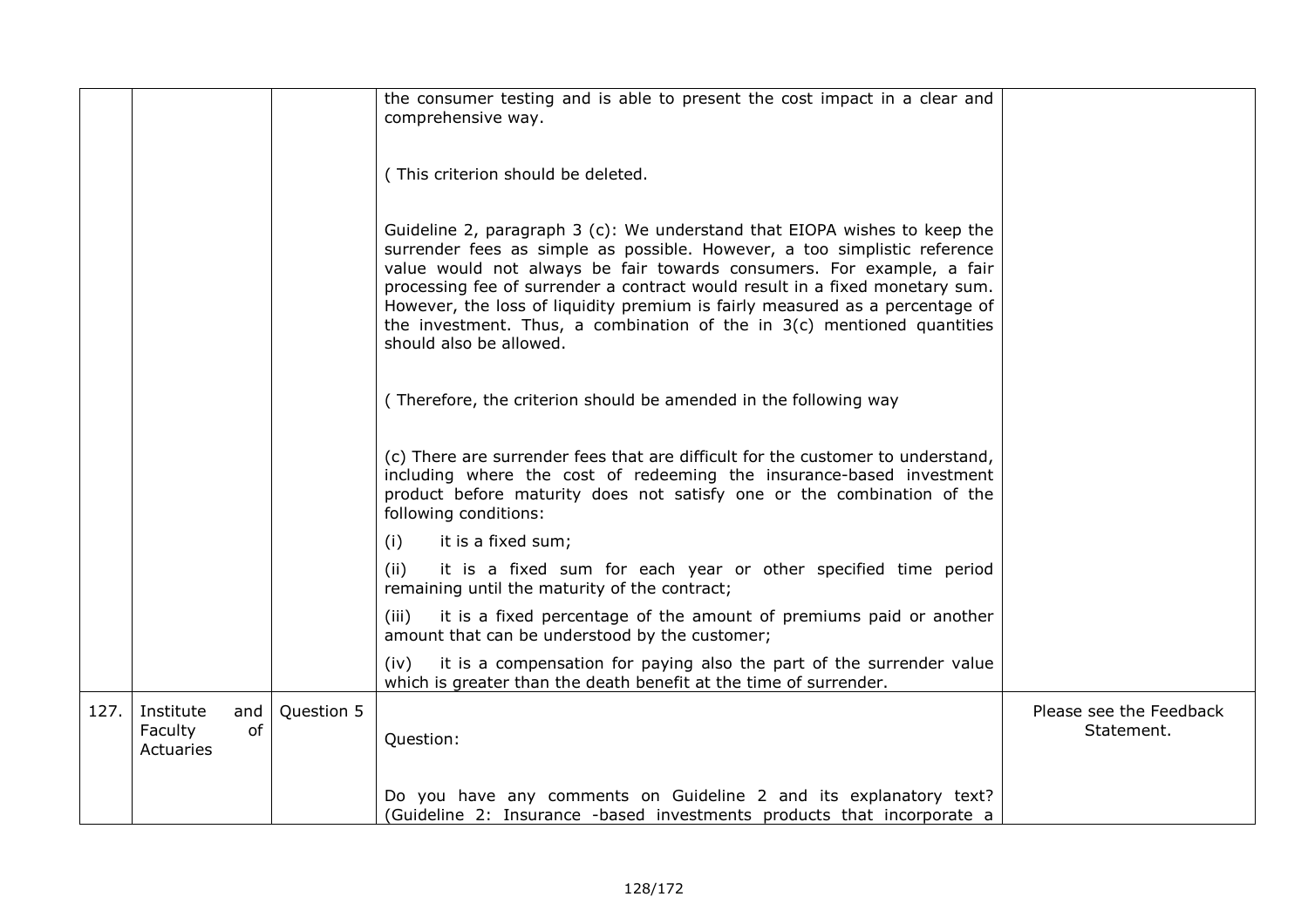|      |                     |            | structure which makes it difficult for the customer to understand the risks<br>involved)<br>An exception should be made where an insurer uses accepted actuarial<br>approaches to transfer risk from the policyholder to the company, which<br>serves to improve policyholder outcomes by, for example, removing market<br>volatility in the case of with-profits contracts. This practice on its own should<br>not be a determinant of whether a product is considered complex.<br>On a separate point, it is restrictive to require surrender charges to be fixed<br>as a percentage of premiums paid, or potentially of the value of the<br>policyholder unit account. This does not allow reductions over time to<br>incentivise policyholders to continue to invest funds for longer (which could<br>potentially achieve favourable investment outcomes). |                                                                                   |
|------|---------------------|------------|----------------------------------------------------------------------------------------------------------------------------------------------------------------------------------------------------------------------------------------------------------------------------------------------------------------------------------------------------------------------------------------------------------------------------------------------------------------------------------------------------------------------------------------------------------------------------------------------------------------------------------------------------------------------------------------------------------------------------------------------------------------------------------------------------------------------------------------------------------------|-----------------------------------------------------------------------------------|
| 128. | Insurance<br>Europe | Question 5 | Do you have any comments on Guideline 2 and its explanatory text?                                                                                                                                                                                                                                                                                                                                                                                                                                                                                                                                                                                                                                                                                                                                                                                              |                                                                                   |
|      |                     |            | We support that EIOPA thoroughly investigates different features of IBIPs<br>that might lead to unexpected hidden risks for consumers. However, it<br>should be acknowledged that some Member States have implemented rules<br>that protect consumers' interests. Therefore, EIOPA should clarify in its<br>guidelines that any rules imposed by national regulators that are in the best<br>interests of consumers and ensure a high level of consumer protection should<br>not lead to products being deemed complex, and therefore do not need to be<br>taken into account when assessing the criteria.                                                                                                                                                                                                                                                     | The Guidelines have been<br>amended to reflect this point.                        |
|      |                     |            | Paragraph 2.24 explains that in case an IBIP offers the customer a range of<br>underlying investment options, the insurance distributor needs to ensure that<br>the customer can only select the investment options that are non-complex in<br>the case of 'execution-only' sales of this product. This means that in the case<br>of a unit-linked product, the assessment of the criteria should be done at the<br>level of the underlying fund. We would suggest that this be specified directly<br>in guidelines 2.2 and $2.3(a)$ to $(c)$ .                                                                                                                                                                                                                                                                                                                | It is considered appropriate<br>to clarify this point in the<br>explanatory text. |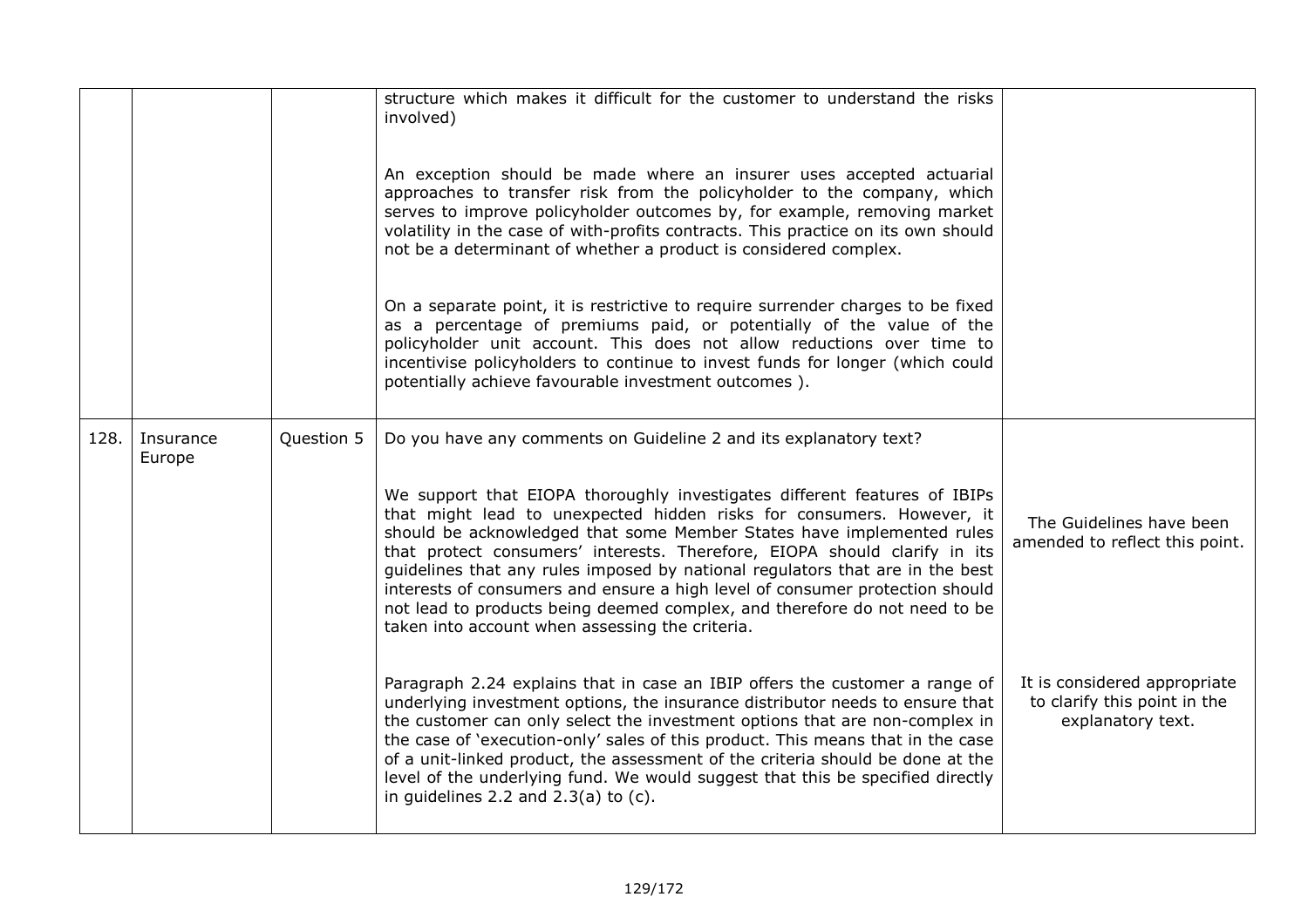|  | Moreover, it should be clear that a contractual clause that offers a customer<br>the possibility to switch between underlying funds is not covered by guideline<br>$2(a)$ , as it does not allow the insurer to materially alter the nature of the<br>IBIP, but only gives the customer the possibility to invest in another<br>underlying fund of the same IBIP.                                                                                                                                                                                                                                                                                                                                                                                                                                                                                                 | This point is addressed in the<br>explanatory text.                          |
|--|-------------------------------------------------------------------------------------------------------------------------------------------------------------------------------------------------------------------------------------------------------------------------------------------------------------------------------------------------------------------------------------------------------------------------------------------------------------------------------------------------------------------------------------------------------------------------------------------------------------------------------------------------------------------------------------------------------------------------------------------------------------------------------------------------------------------------------------------------------------------|------------------------------------------------------------------------------|
|  | Paragraph 2.19 of the explanatory text states that fiscal penalties could also<br>be considered as unreasonable exit charges. However, this interpretation is<br>not justified, as neither the insurer nor the customer can exercise any<br>influence upon the fiscal treatment of an IBIP. Moreover, the fiscal treatment<br>of a product can change throughout the lifetime of the product. It is unclear<br>what the practical consequences would be if this should happen.                                                                                                                                                                                                                                                                                                                                                                                    | The drafting has been<br>amended to state "may<br>include fiscal penalties". |
|  | With regard to 2(c) of guideline 2 it should be clarified that where national<br>laws allow for surrender fees which are suitable and which are agreed in the<br>insurance contract, they should not be taken into account for the complexity<br>assessment of a product.                                                                                                                                                                                                                                                                                                                                                                                                                                                                                                                                                                                         | The Guidelines have been<br>amended to reflect this point.                   |
|  | Large parts of this guideline focus on the mechanisms insurers use to provide<br>consumers with instruments which diversify risks and smoothen returns, and<br>place an unfair regulatory burden on insurers compared with providers of<br>other financial instruments which only fall within the scope of MiFID II.<br>Complexity under MIFID II means a high degree of opacity of the connection<br>between the consumer's investment and the possible risks and returns, for<br>example involving investment strategies with complex derivative instruments<br>to leverage risks, non-transparent exposure to several market risks and/or<br>credit risks. For insurance products, the actual mechanisms of the smoothing<br>may be difficult for the customer to understand, but the concept is not,<br>including what this means for how risky a product is. | Please see the Feedback<br>Statement.                                        |
|  | Insurance Europe would also like to make the following remarks on specific<br>paragraphs of guideline 2:                                                                                                                                                                                                                                                                                                                                                                                                                                                                                                                                                                                                                                                                                                                                                          |                                                                              |
|  | Paragraph 3 (a) to (c): We strongly suggest that the respective<br>$\Box$                                                                                                                                                                                                                                                                                                                                                                                                                                                                                                                                                                                                                                                                                                                                                                                         | The drafting approach is                                                     |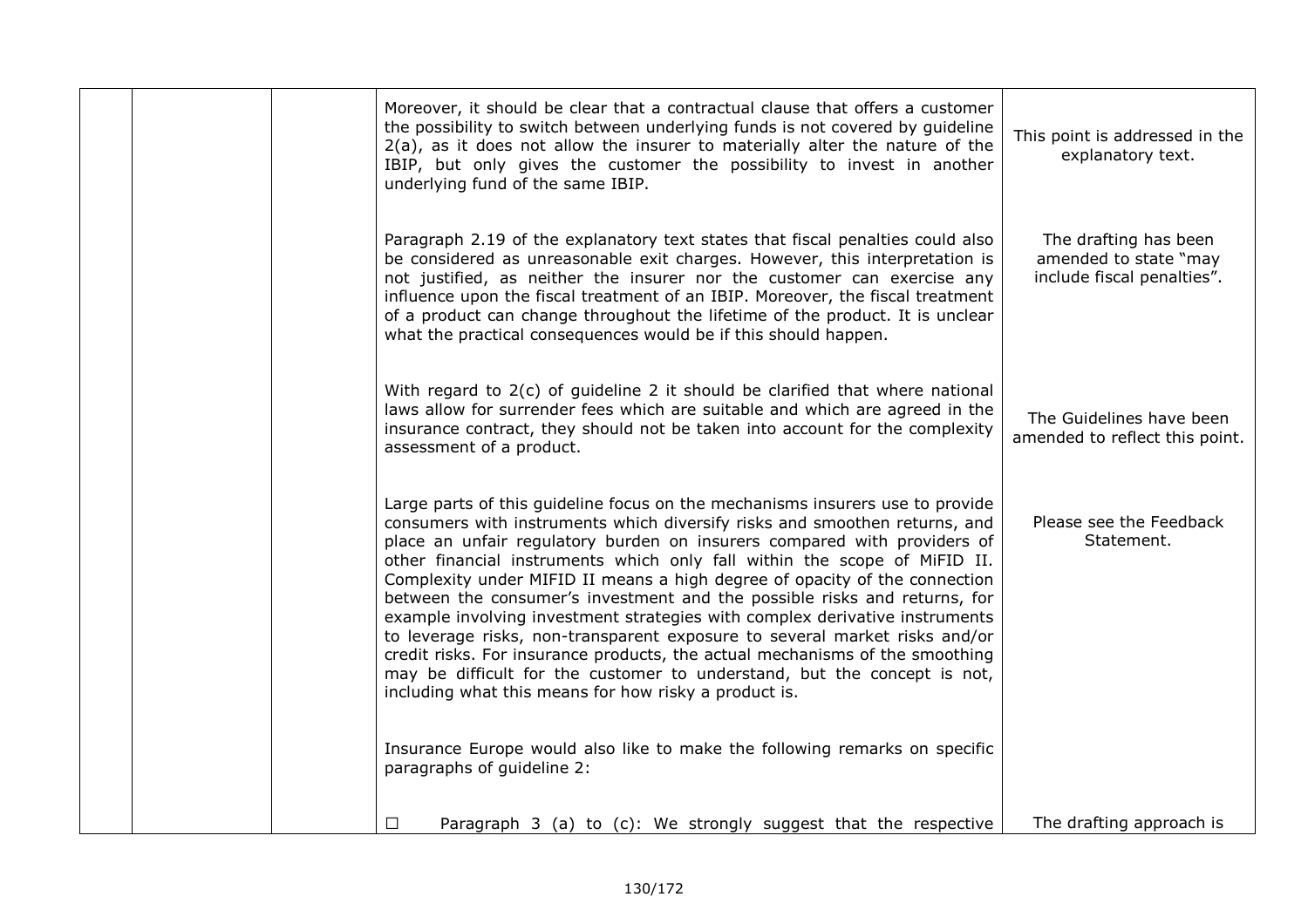|  | subcriteria (i) to (iii) of criteria (a) to (c) in point 3 of guideline 2 should be<br>conclusive and not only conceived as examples of other possible cases of<br>complexity. With a view to the very broad wording of criteria (a), (b) and (c)<br>(without regard to the respective subcriteria), the aim of achieving legal<br>certainty for manufacturers, distributors and consumers alike will otherwise<br>not be achieved. For example, the material content of point 3 (a) of guideline<br>2 is limited to the tautology that a product is complex if there are complex<br>mechanisms that determine its pay-out value. EIOPA should bear in mind<br>that the guidelines can be amended at any time in the future, should the<br>criteria prove not to be sufficient.                                                                                                                                                                                                                                                  | considered to be appropriate.                              |
|--|----------------------------------------------------------------------------------------------------------------------------------------------------------------------------------------------------------------------------------------------------------------------------------------------------------------------------------------------------------------------------------------------------------------------------------------------------------------------------------------------------------------------------------------------------------------------------------------------------------------------------------------------------------------------------------------------------------------------------------------------------------------------------------------------------------------------------------------------------------------------------------------------------------------------------------------------------------------------------------------------------------------------------------|------------------------------------------------------------|
|  | Paragraph $3(a)$ and paragraph $3(a)(i)$ : Focusing on the provisions of<br>$\Box$<br>"complex mechanisms that determine the maturity or surrender value on<br>death", or "the maturity or surrender value or pay out upon death is<br>dependent on variables set by the insurance undertaking, the effects of<br>which are difficult for the customer to understand", could be interpreted as<br>implying that any traditional insurance products that may pay discretionary<br>bonuses would be deemed complex. We believe that the focus should be on<br>the outcome for the customer and the actual risks involved, and not on the<br>mechanisms which insurers use. We therefore suggest that these points are<br>deleted.                                                                                                                                                                                                                                                                                                  | Please see the Feedback<br>Statement.                      |
|  | Paragraph 3(a)(i): We would like to draw EIOPA's attention to the fact<br>$\Box$<br>that products which offer guarantees almost always provide for a surplus<br>participation of the policyholders. We strongly support EIOPA's view, as<br>expressed in the technical advice under the IDD and reaffirmed in the<br>consultation paper, that guarantees are valuable for the customer and should<br>therefore not automatically be penalised by the label of complexity. To<br>ensure high levels of consumer protection, profit participation is strongly<br>regulated and follows prescribed legal rules in some Member States (under<br>German law for example Section 153 Insurance Contract Act (VVG); Sections<br>139 and 140 Insurance Supervision Act (VAG); Sections 6, 7 and 8 Minimum<br>Allocation Regulation (MindZV)). Some rules set by the legislator may in<br>some cases appear complex, but they solely serve the best possible<br>consumer protection and should not lead to products being deemed complex. | The Guidelines have been<br>amended to reflect this point. |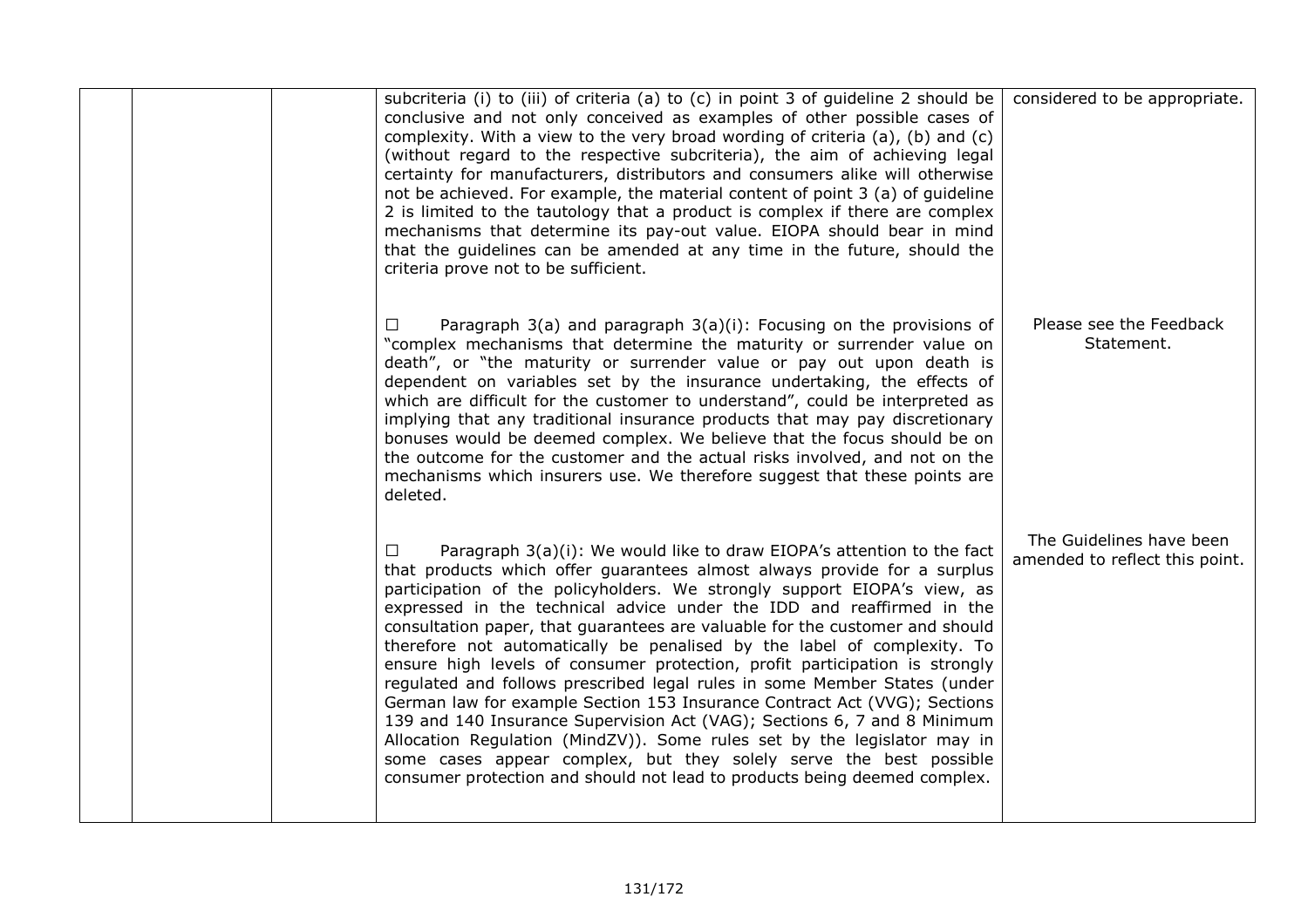|  | The following change is necessary in Guideline 2, paragraph 3 (a)(i):<br>(i) the maturity or surrender value or pay out upon death is dependent on<br>profit participation which is not subject to supervisory regulation or<br>policyholder protection regulation (such as information requirements);                                                                                                                                                                                                                                                                                                                                                                                                                                                                                                                                                                                                                                            |                                                                                              |
|--|---------------------------------------------------------------------------------------------------------------------------------------------------------------------------------------------------------------------------------------------------------------------------------------------------------------------------------------------------------------------------------------------------------------------------------------------------------------------------------------------------------------------------------------------------------------------------------------------------------------------------------------------------------------------------------------------------------------------------------------------------------------------------------------------------------------------------------------------------------------------------------------------------------------------------------------------------|----------------------------------------------------------------------------------------------|
|  | Paragraph 3(a)(ii): We do not understand why this criterion is<br>$\Box$<br>relevant for insurers. We assume that the criterion is not aimed at the<br>mechanisms which form the basis of any collective investment: see our<br>remarks under Q.4 regarding Mr. Bernardino's comments. Neither are unit-<br>linked products captured by this criterion. Thus, the wording of the criterion<br>should be restricted to capture only products that are indeed complex. The<br>provision could also be interpreted as meaning that if insurance investment<br>contained different shares and bonds and the value was derived from the<br>different exposures, the product would be deemed complex. However, this<br>would not be different in nature from a pooled UCITS fund which would<br>qualify as non-complex under MIFID II. We feel that this would put insurance<br>products at a clear disadvantage with comparable financial instruments. | This provision and the<br>explanatory text have been<br>amended to clarify the<br>intention. |
|  | (This criterion should therefore be deleted.                                                                                                                                                                                                                                                                                                                                                                                                                                                                                                                                                                                                                                                                                                                                                                                                                                                                                                      |                                                                                              |
|  | Paragraph 3 (a) (iii): The point that "the maturity or surrender value<br>$\Box$<br>or pay out upon death may vary frequently or markedly at different points of<br>time over the duration of the contract either because certain pre-determined<br>threshold conditions are met or because certain time-points are reached"<br>could be interpreted as deeming with-profit type products complex, when<br>they for example guarantee to pay a final bonus on maturity. If contractual<br>dates are clear to the customer at outset this would not seem to be a feature<br>that would be difficult to understand. Therefore, we believe this point should<br>be deleted.                                                                                                                                                                                                                                                                          | This provision has been<br>amended to reflect this point.                                    |
|  | Paragraph 3 (b): We do not understand why this criterion is<br>$\Box$<br>necessary. All IBIPs will fall in the scope of the PRIIPs Regulation and,<br>therefore, will provide a KID that describes all the costs included in the<br>product through the disclosure of total costs and the Reduction in Yield (RIY).<br>In particular, the RIY is a new concept that was thoroughly investigated in<br>the consumer testing and is able to present the cost impact in a clear and                                                                                                                                                                                                                                                                                                                                                                                                                                                                  | Please see the Feedback<br>Statement.                                                        |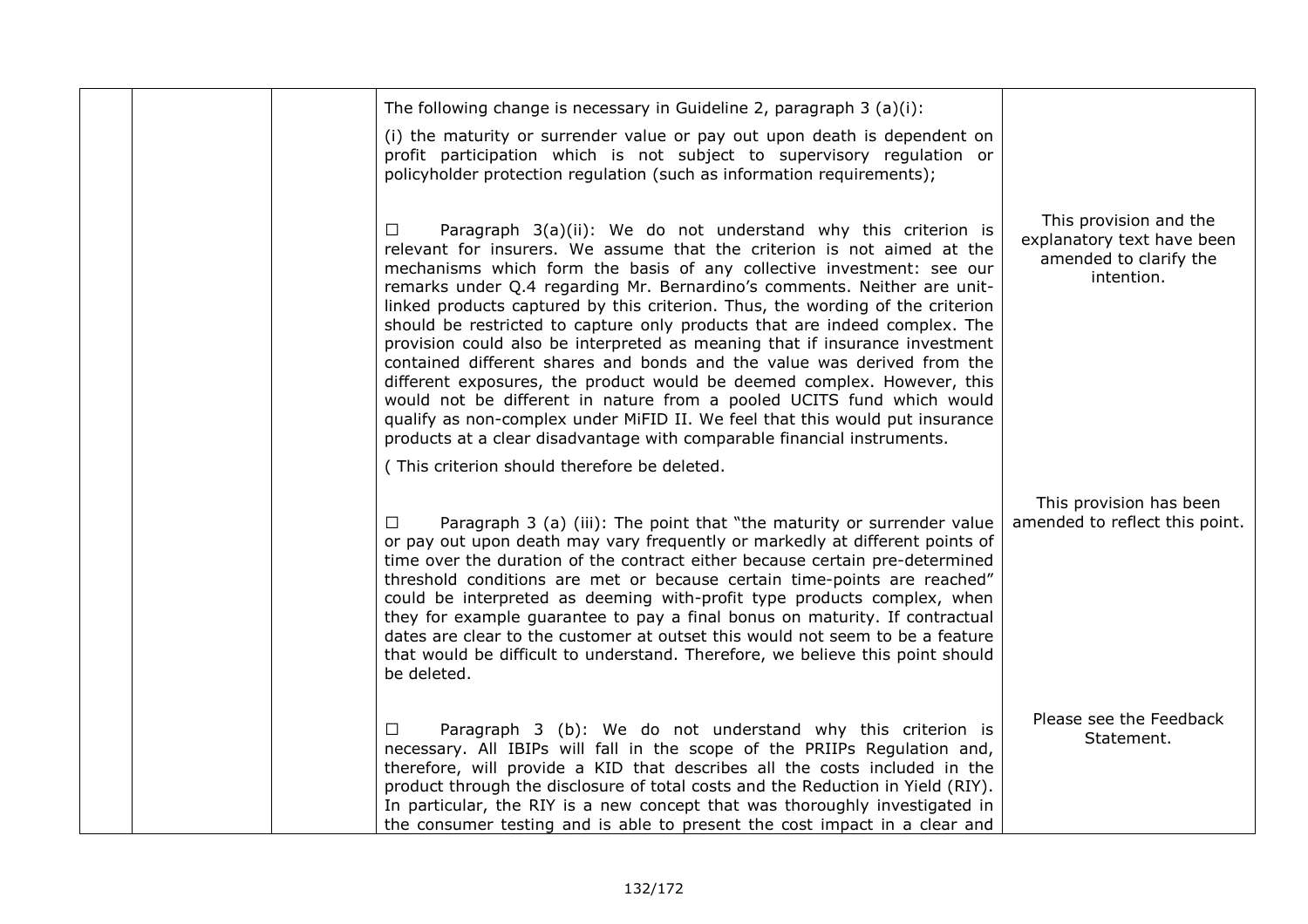|      |                    |            | comprehensive way.                                                                                                                                                                                                                                                                                                                                                                                                                                                                                                                                                                                                                                                                                                                                                                                                                                                                                                                                                |                                                                                                                                                                                                                  |
|------|--------------------|------------|-------------------------------------------------------------------------------------------------------------------------------------------------------------------------------------------------------------------------------------------------------------------------------------------------------------------------------------------------------------------------------------------------------------------------------------------------------------------------------------------------------------------------------------------------------------------------------------------------------------------------------------------------------------------------------------------------------------------------------------------------------------------------------------------------------------------------------------------------------------------------------------------------------------------------------------------------------------------|------------------------------------------------------------------------------------------------------------------------------------------------------------------------------------------------------------------|
|      |                    |            | (This criterion should be deleted.                                                                                                                                                                                                                                                                                                                                                                                                                                                                                                                                                                                                                                                                                                                                                                                                                                                                                                                                |                                                                                                                                                                                                                  |
|      |                    |            | Paragraph 3 (c): We understand that EIOPA wishes to keep the<br>⊔<br>surrender fees as simple as possible. However, a too simplistic reference<br>value would not be always fair towards consumers. For example, a<br>processing fee of surrendering a contract would result in a fixed monetary<br>sum. However, the loss of liquidity premium is fairly measured as a<br>percentage of the investment. Rules on surrender values should be flexible,<br>so that national authorities can adjust them to reflect national conditions.                                                                                                                                                                                                                                                                                                                                                                                                                            |                                                                                                                                                                                                                  |
|      |                    |            | Furthermore, we would welcome a clarification concerning paragraph 2(a)<br>and EIOPA's understanding of "materially altering the pay-out profile" of a<br>product. Typically, a product's pay-out profile might be "materially altered"<br>when clients eg at some point in time received an asset they originally had<br>not purchased instead of a monetary cashflow the product was originally<br>equipped with (eg compare the possible pay-out profile of a convertible<br>bond). In contrast, regarding products where clients "just" receive more or<br>less (monetary) return due to ordinary capital market fluctuations and hence<br>potentially lower surplus participation rates, should not qualify as "materially<br>altering the pay-out profile". Hence, we would be grateful if EIOPA clarified<br>its understanding of "materially altering the pay-out profile" in the guidelines'<br>explanatory text, eg by providing some further examples. | EIOPA has developed<br>additional explanatory text<br>with a view to clarifying these<br>points.                                                                                                                 |
| 129. | Intesa<br>Sanpaolo | Question 5 | Para 1.15 and 1.16 of Guideline 2 lists a number of characteristics that<br>basically qualify almost all IBIPs as complex products according to art. 30.3<br>a).<br>Therefore, in addition to what already outlined in our responses to Q3 and<br>Q4, we would like to ask clarifications on whether any of the characteristics<br>listed in para 1.15 and 1.16 would suffice to qualify a product as complex<br>according to art.30.3 a).<br>Should this be the case, the vast majority of IBIPs currently marketed (most<br>notably MOPs) would be excluded from art. 30.3 a). Such prescriptive<br>application of the requirements would end-up in hampering the creation of a<br>level playing filed vis-à-vis other investment products (see reply to Q1)                                                                                                                                                                                                    | The drafting of the Guidelines<br>has been amended, including<br>the development of additional<br>explanatory text, with a view<br>to clarifying the types of<br>structure which are expected<br>to be captured. |
|      |                    |            |                                                                                                                                                                                                                                                                                                                                                                                                                                                                                                                                                                                                                                                                                                                                                                                                                                                                                                                                                                   |                                                                                                                                                                                                                  |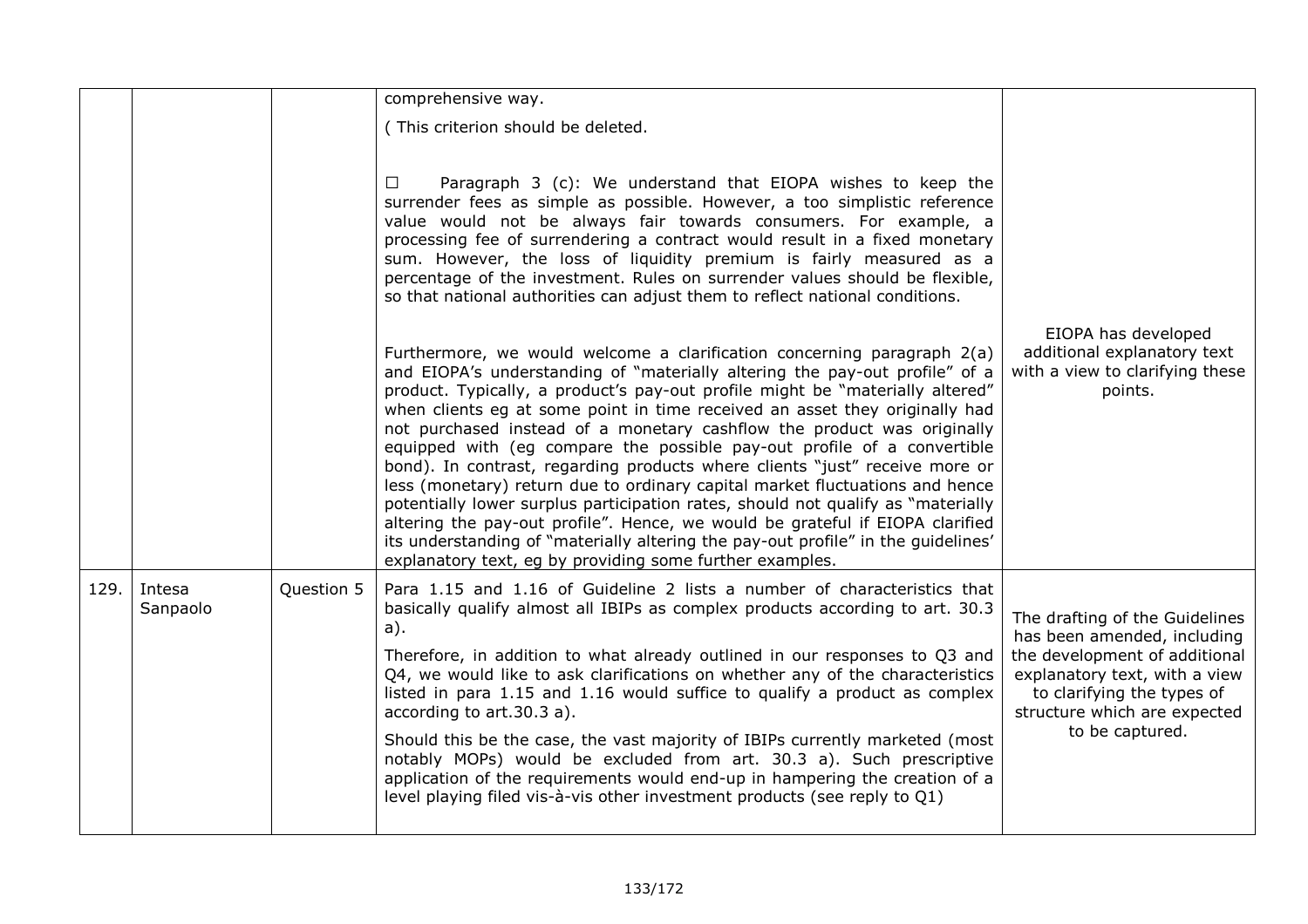|  | Also, it should be clarified whether para 1.16 refers to art. 30 (3) (a) (ii),<br>since the text only refers to the whole art. 30 (3) (a).<br>More specifically:                                                                                                                                                      | The reference was intended<br>to include Article 30(3)(a) as<br>a whole, including points (i)<br>and (ii). However, the<br>structure of the Guidelines<br>has been changed to clarify<br>this. |
|--|-----------------------------------------------------------------------------------------------------------------------------------------------------------------------------------------------------------------------------------------------------------------------------------------------------------------------|------------------------------------------------------------------------------------------------------------------------------------------------------------------------------------------------|
|  | With regard to letter a) of para 1.15 we ask to clarify whether the<br>requirement asking that « it incorporates a clause, condition or trigger that<br>allows the insurance undertaking to materially alter the nature, risk or pay<br>out profile of the insurance-based investment product»:                       | Please see the additional<br>explanatory text to this                                                                                                                                          |
|  | $\Box$<br>Should be considered as a material alteration of the risk of the whole<br>MOP or rather of a single underlying investment option, and to which extend<br>is the alteration                                                                                                                                  | provision.                                                                                                                                                                                     |
|  | Whether the alteration is relevant both when it increases as well as<br>$\Box$<br>when it dicreases the overall risk.                                                                                                                                                                                                 |                                                                                                                                                                                                |
|  | In particular more clarity is needed on:                                                                                                                                                                                                                                                                              |                                                                                                                                                                                                |
|  | Clauses that automatically switch funds at a certain date or when<br>$\circ$<br>some conditions are fulfilled in order to increase consumer protection, or<br>reduce consumer's exposure to risks ;                                                                                                                   |                                                                                                                                                                                                |
|  | Clauses that automatically rebalance investments exposures by re-<br>$\circ$<br>establishing the original quota chose by the client, which have been altered<br>by market fluctuations.                                                                                                                               |                                                                                                                                                                                                |
|  | As per letter b) of para 1.15 we ask to provide further clarifications on the<br>exact meaning of 'at a value that is available to the customer' considering<br>that our national law does not require a periodic publication of quotations for<br>most IBIPs - but only for internal funds that are linked to IBIPs. | Please see the additional<br>explanatory text to this<br>provision.                                                                                                                            |
|  | In this case, the definition of « available » should allow for the disclosure to<br>the client of a quotation/cash value upon request.                                                                                                                                                                                |                                                                                                                                                                                                |
|  | With regard to para 1.16 a) ii), the requirement seems to forbid the sale of<br>composite MOPs under execution-only regime, where these products<br>combine both investment options on funds guaranteed by the undertaking                                                                                            | Please see the revisions to<br>this provision and the                                                                                                                                          |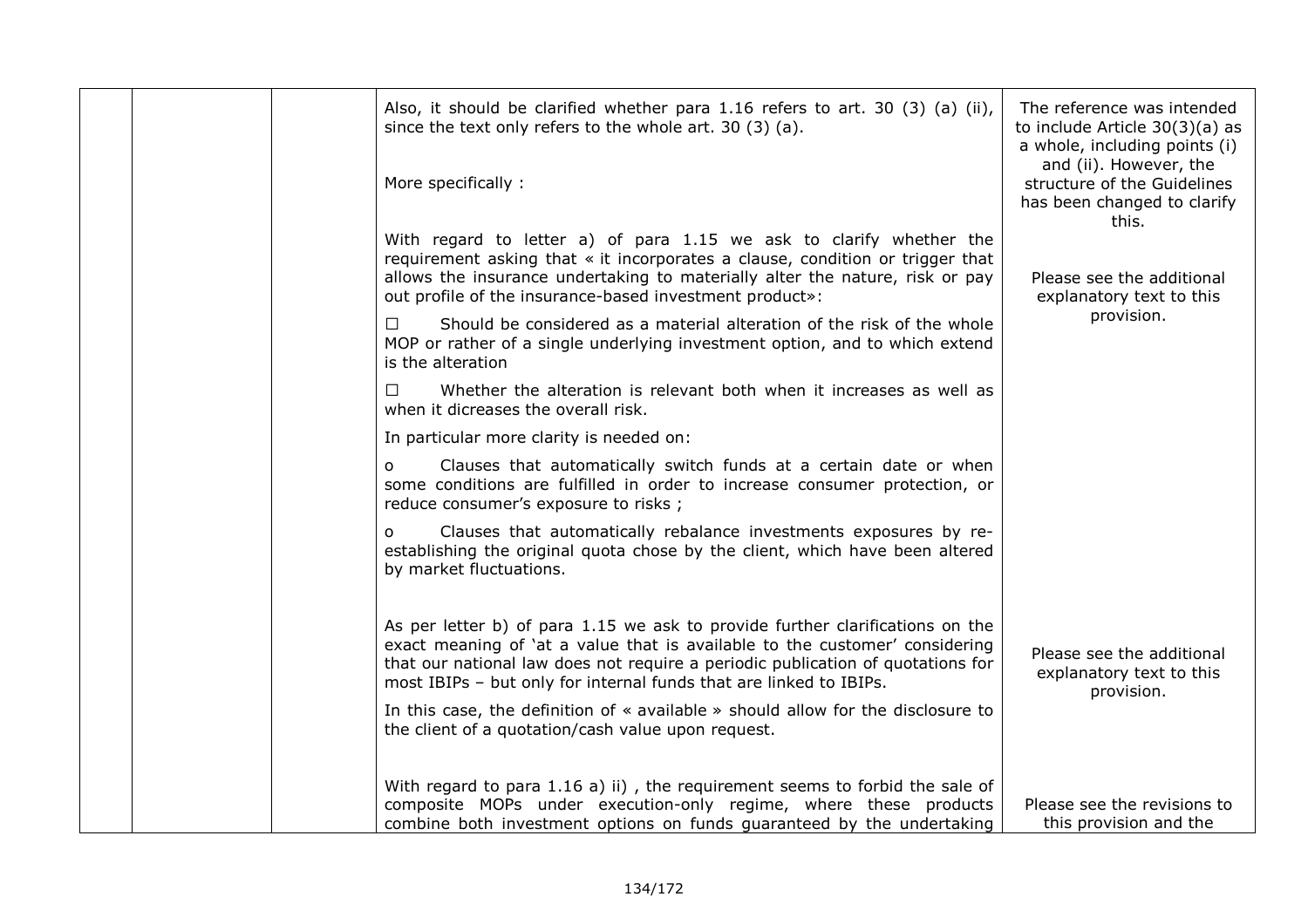|      |                                                        |            | and funds unit-linked $-$ although this does not imply that a product may be                                                                                                                                                                                                                                                                                                                                                                                                                                                                                                                                            | additional explanatory text.                                                                                                                                                             |
|------|--------------------------------------------------------|------------|-------------------------------------------------------------------------------------------------------------------------------------------------------------------------------------------------------------------------------------------------------------------------------------------------------------------------------------------------------------------------------------------------------------------------------------------------------------------------------------------------------------------------------------------------------------------------------------------------------------------------|------------------------------------------------------------------------------------------------------------------------------------------------------------------------------------------|
|      |                                                        |            | difficult to understand. Therefore, we think that the circumstances that<br>qualify a product as difficult to understand shall be better described.                                                                                                                                                                                                                                                                                                                                                                                                                                                                     |                                                                                                                                                                                          |
|      |                                                        |            | Whereas, with regard to requirements under letter b) and c) of para 1.16. we<br>ask to clarify whether a product structure that combines different criteria<br>may imply that a product is outside the scope of art. 30 (3) (a) even if the<br>result is a better condition for the client (e.g. calculation of over-performance<br>commission on the basis of a high watermark mechanism, or redemption<br>fees calculated in a way that they decrease over time).                                                                                                                                                     | The Guidelines intend to<br>address whether the<br>customer can understand the<br>risks involved and not per se<br>what types of contractual<br>features are in their best<br>interests. |
|      |                                                        |            | It is worth stressing that sales under execution only procedure are due to<br>continuously gain importance in the near future, in light of the increasingly<br>wide use of digital platforms for collection of orders for those clients that use<br>digital channels for the purchase and management of insurance and financial<br>products.                                                                                                                                                                                                                                                                            | EIOPA has taken note of this<br>comment and does not intend<br>to prevent increased<br>execution-only sales of<br>products which do not<br>incorporate a complex<br>structure.           |
| 130. | Investment<br>Life<br>and<br>Assurance<br>Group (ILAG) | Question 5 | Both the guideline and the explanatory text could be clearer in relation to<br>guarantees. If the guarantee is subject to complicated rules determining the<br>conditions of its application, this could be difficult for a consumer to<br>understand. Consideration of the assessment of product complexity should<br>be a priority. However, it would be helpful to have wording to the effect<br>that a guarantee isn't automatic criteria for complexity.<br>We reiterate that what is important is that the consumer understands the<br>risks they are exposed to, in terms of potential financial loss, and early | A provision has been added<br>to the Guidelines to address<br>when a quarantee may be<br>difficult to understand.                                                                        |
|      |                                                        |            | access to their money. Understanding how the product is constructed to<br>mitigate those risks is secondary                                                                                                                                                                                                                                                                                                                                                                                                                                                                                                             |                                                                                                                                                                                          |
| 131. | <b>IRSG</b>                                            | Question 5 | See response to Q4 as the points are relevant here too.                                                                                                                                                                                                                                                                                                                                                                                                                                                                                                                                                                 |                                                                                                                                                                                          |
|      |                                                        |            | It should be advisable to establish more high-level criteria, not only<br>depending on the contractual features, for assessing whether or not a<br>product incorporates a structure which makes it difficult for the customer to<br>understand the risks involved. The extensive cumulative list of criteria in                                                                                                                                                                                                                                                                                                         | The Guidelines aim to strike a<br>balance between the need for<br>national discretion and a<br>convergent application of the                                                             |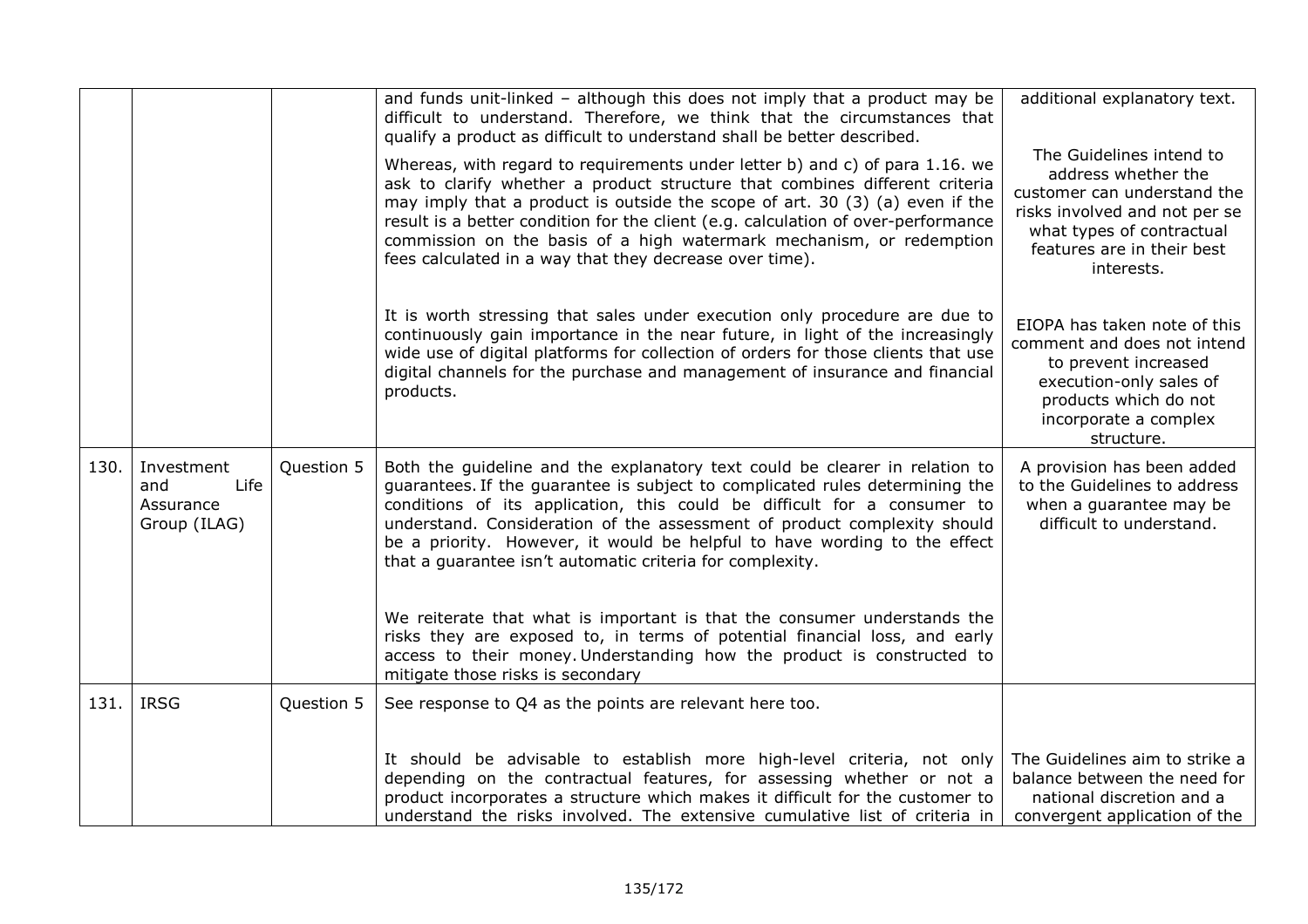|              |                                 |            | Guideline 2 should not lead to a situation in which most IBIPs are classified<br>as complex IBIPs. It should also be highlighted that, regarding execution-<br>only sales, and compared to MiFID, there is an additional layer of protection<br>for consumers in the IDD because the « demands and needs test » always<br>applies (this kind of demands and needs test does not exist in MiFID).<br>In particular text in $1.15$ paragraphs (a) and (b) need to be changed to<br>properly identify complex products. | IDD across member states.<br>These paragraphs have not<br>been changed as they aim to<br>achieve consistency within<br>the application of Article<br>$30(3)(a)$ of IDD. However,<br>additional explanatory text<br>has been developed to clarify |
|--------------|---------------------------------|------------|----------------------------------------------------------------------------------------------------------------------------------------------------------------------------------------------------------------------------------------------------------------------------------------------------------------------------------------------------------------------------------------------------------------------------------------------------------------------------------------------------------------------|--------------------------------------------------------------------------------------------------------------------------------------------------------------------------------------------------------------------------------------------------|
| $\mathsf{C}$ |                                 | Question 5 | Confidential comment                                                                                                                                                                                                                                                                                                                                                                                                                                                                                                 | the intention.                                                                                                                                                                                                                                   |
| 132.         |                                 |            |                                                                                                                                                                                                                                                                                                                                                                                                                                                                                                                      |                                                                                                                                                                                                                                                  |
| 133.         | <b>OP</b><br>Financial<br>Group | Question 5 | We mainly agree with Guideline 2 on insurance-based investments products<br>that incorporate a structure, which makes it difficult for the customer to<br>understand the risks involved. These kind of products could be available in<br>the future, although now it is difficult find a suitable product to the criteria.                                                                                                                                                                                           | Noted.                                                                                                                                                                                                                                           |
| 134.         | Standard<br>Life<br>UK          | Question 5 | Do you have any comments on Guideline 2 and its explanatory text?                                                                                                                                                                                                                                                                                                                                                                                                                                                    |                                                                                                                                                                                                                                                  |
|              |                                 |            | Guarantees                                                                                                                                                                                                                                                                                                                                                                                                                                                                                                           |                                                                                                                                                                                                                                                  |
|              |                                 |            | We ask that the Guideline makes clear insurers or intermediaries can clearly<br>explain to a customer whether there are conditions attached to quarantees,<br>or if the insurance undertaking is able to exercise discretion. This would<br>ensure that the structure of the product should not be difficult to understand.                                                                                                                                                                                          | A provision has been added<br>to the Guidelines to address<br>when a guarantee may be<br>difficult to understand.                                                                                                                                |
|              |                                 |            | "Beneficiary clause" criteria                                                                                                                                                                                                                                                                                                                                                                                                                                                                                        |                                                                                                                                                                                                                                                  |
|              |                                 |            | We have concerns with the inclusion of the "beneficiary clause" criteria for<br>determining complexity, as beneficiary clauses do not influence how risky a<br>product is, or how it performs.                                                                                                                                                                                                                                                                                                                       | The existence of a<br>"beneficiary clause" is not<br>intended to automatically                                                                                                                                                                   |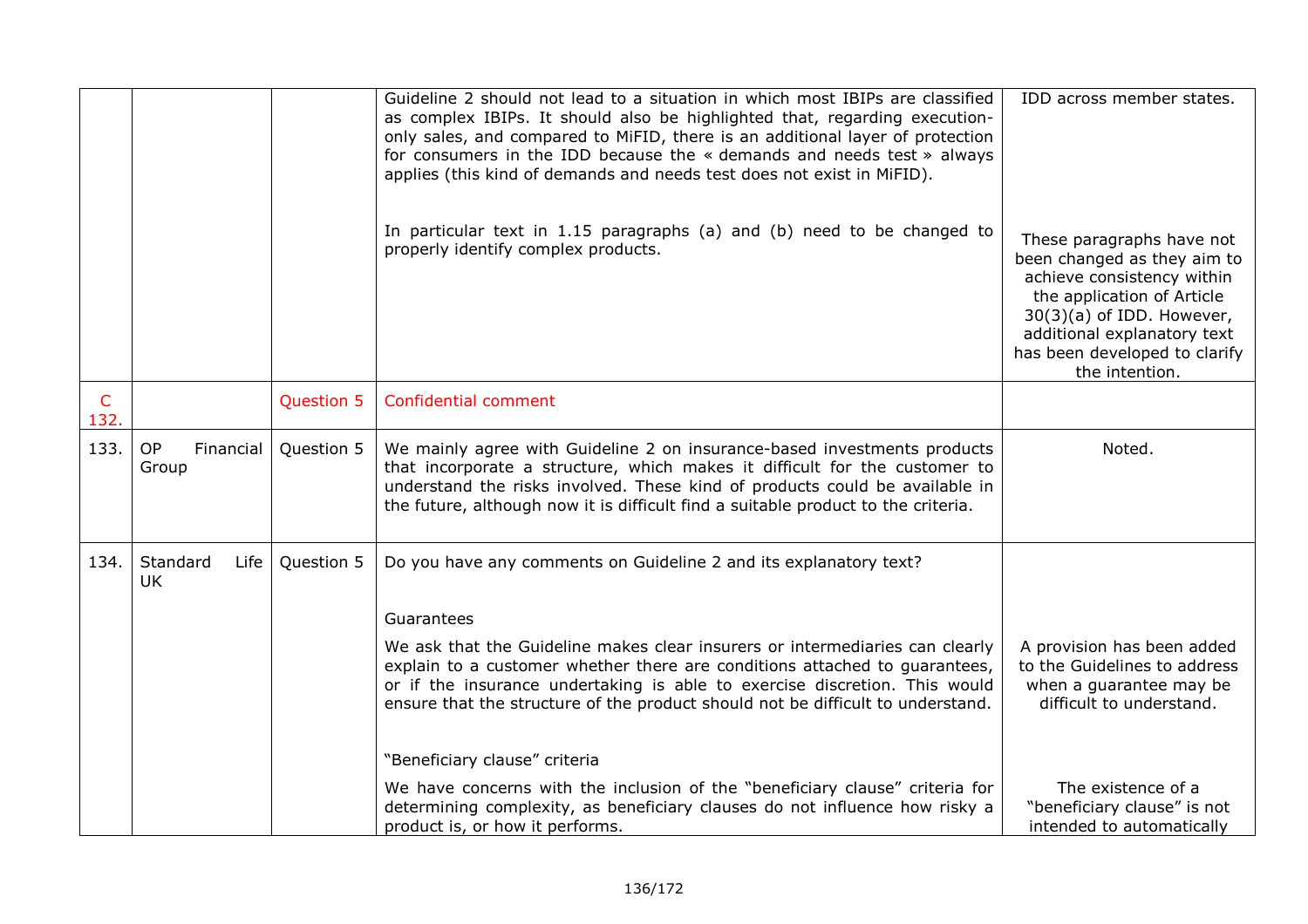|      |                                        |            | Modifying the beneficiary clause can be in the interests of customers as they<br>enable them to keep control over the beneficiary. This can be easily<br>explained and should not be a factor in this Guideline.<br>We suggest this point is removed from the criteria or its intention clarified if<br>EIOPA doesn't intend firms to make such a literal interpretation.                                                                                                                                                                                                                                                                                                                                                                                                                                                                                                                                                                                                                                                                                                                                                                                                                                                                                                                                                                                                                            | render a product complex.<br>The Guideline and<br>explanatory text has been<br>amended to address this<br>point.                                          |
|------|----------------------------------------|------------|------------------------------------------------------------------------------------------------------------------------------------------------------------------------------------------------------------------------------------------------------------------------------------------------------------------------------------------------------------------------------------------------------------------------------------------------------------------------------------------------------------------------------------------------------------------------------------------------------------------------------------------------------------------------------------------------------------------------------------------------------------------------------------------------------------------------------------------------------------------------------------------------------------------------------------------------------------------------------------------------------------------------------------------------------------------------------------------------------------------------------------------------------------------------------------------------------------------------------------------------------------------------------------------------------------------------------------------------------------------------------------------------------|-----------------------------------------------------------------------------------------------------------------------------------------------------------|
| 135. | Unipol Gruppo<br>Finanziario<br>S.p.A. | Question 5 | Linea Guida 2, paragrafo 1.<br>In via generale, con riferimento alla "struttura che rende difficile per il<br>Cliente comprendere il rischio sotteso" si segnala che le regole che andranno<br>a disciplinare la qualificazione di prodotto complesso/non complesso non<br>hanno riflesso unicamente sull'execution only ma anche nell'ambito della<br>futura documentazione pre-contrattuale, posto che nel KID andrà<br>esplicitamente indicato se un prodotto è complesso o meno (cfr.<br>Regolamento REGOLAMENTO (UE) N. 1286/2014, Art. 8, co.3, lett.b).<br>Ciò premesso, si ritiene che i criteri contenuti nelle Linee Guida in base ai<br>quali la Compagnia sarà chiamata a valutare la complessità del prodotto<br>siano eccessivamente generici e soggetti alla libera interpretazione da parte<br>dei diversi player. Si correrebbe quindi il rischio di avere sul mercato prodotti<br>con le medesime caratteristiche ma classificati diversamente (complesso per<br>qualcuno, non complesso per altri) con i sequenti effetti:<br>$1 -$<br>Mancato raggiungimento dell'obiettivo di "protezione del cliente";<br>$2 -$<br>Possibili ripercussioni di natura commerciale (a parità di prodotto il<br>cliente sarebbe maggiormente propenso all'acquisto di quello classificato<br>come "non complesso").<br>Si raccomanda pertanto una formulazione più puntuale dei criteri indicati. | The Guidelines aim to strike a<br>balance between the need for<br>national discretion and a<br>convergent application of the<br>IDD across member states. |
|      |                                        |            | Linea Guida 2, paragrafo 2.<br>Con riferimento alle indicazioni formulate nella Linea Guida 2 si osserva che<br>le ipotesi richiamate alle lettere a), b) e c) del par. 2 non sono frequenti nella<br>prassi, rappresentando per lo più esempi teorici, soprattutto con riferimento<br>alle ipotesi di cui alla lettera b) (prodotti privi della facoltà di riscatto<br>anticipato) o a quelle di cui alla lettera c) (prodotti con costi di riscatto<br>irragionevoli).                                                                                                                                                                                                                                                                                                                                                                                                                                                                                                                                                                                                                                                                                                                                                                                                                                                                                                                             | EIOPA has sought to clarify<br>the application of these<br>provisions in the explanatory<br>text to the final Guidelines.                                 |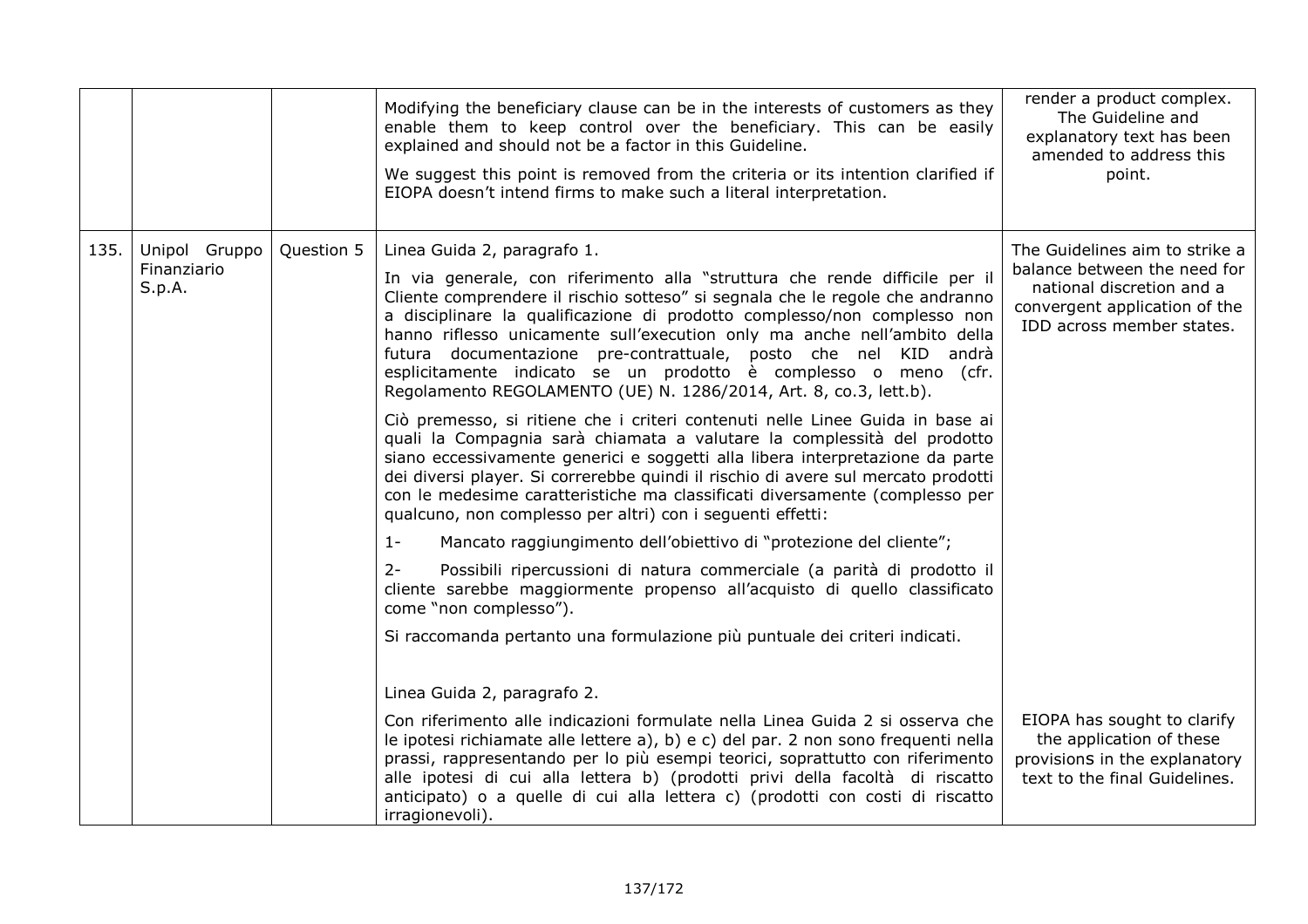|  | Quanto alla lettera a), invece, si sollevano delle perplessità con riferimento<br>all'ipotesi implicita secondo cui nei prodotti vita l'impresa di assicurazione<br>possa esercitare una certa discrezionalità nella determinazione della<br>prestazione o del valore di riscatto.                                                                                                                                                                                        |                                                                                                                                                                                          |
|--|---------------------------------------------------------------------------------------------------------------------------------------------------------------------------------------------------------------------------------------------------------------------------------------------------------------------------------------------------------------------------------------------------------------------------------------------------------------------------|------------------------------------------------------------------------------------------------------------------------------------------------------------------------------------------|
|  | Nell'ordinamento italiano sono previste unicamente le clausole che<br>consentono all'assicuratore la modifica unilaterale delle condizioni<br>contrattuali (es. clausole di riduzione del minimo garantito con riferimento<br>alla lett. a.), ma che sono ampiamente limitate dal necessario rispetto delle<br>regole poste dal Codice a tutela dei consumatori e dalle disposizioni di<br>dettaglio sancite dall'Autorità di Vigilanza sul settore assicurativo (IVASS). |                                                                                                                                                                                          |
|  | Con riferimento alla lett. c) del par. 2, si osserva che di norma i costi di<br>riscatto applicati al cliente non configurano una penalizzazione dello stesso,<br>ma sono la conseguenza del diverso equilibrio tecnico-assicurativo del<br>prodotto nel momento in cui il cliente esercita l'opzione di risolvere<br>anticipatamente il contratto. Per tale motivo, essi non configurano una<br>penalizzazione.                                                          |                                                                                                                                                                                          |
|  | In altri termini, il costo dell'opzione non può in alcun modo essere<br>considerato un elemento che rende difficoltosa la comprensione del prodotto.<br>Si chiede pertanto l'eliminazione della lett. c).                                                                                                                                                                                                                                                                 |                                                                                                                                                                                          |
|  | Linea Guida 2, paragrafo 3.                                                                                                                                                                                                                                                                                                                                                                                                                                               |                                                                                                                                                                                          |
|  | Con riferimento ai criteri di cui alla lettera a), romanini (i) e (ii) del par. 3<br>della Linea Guida 2 si osserva che il criterio della "difficile comprensibilità<br>delle caratteristiche del prodotto da parte del cliente" è un criterio soggettivo<br>che non consente un'agevole classificazione. Si raccomanda quindi la<br>riformulazione del concetto in termini più oggettivi.                                                                                | The existence of a<br>"beneficiary clause" is not<br>intended to automatically<br>render a product complex.<br>The Guideline and<br>explanatory text has been<br>amended to address this |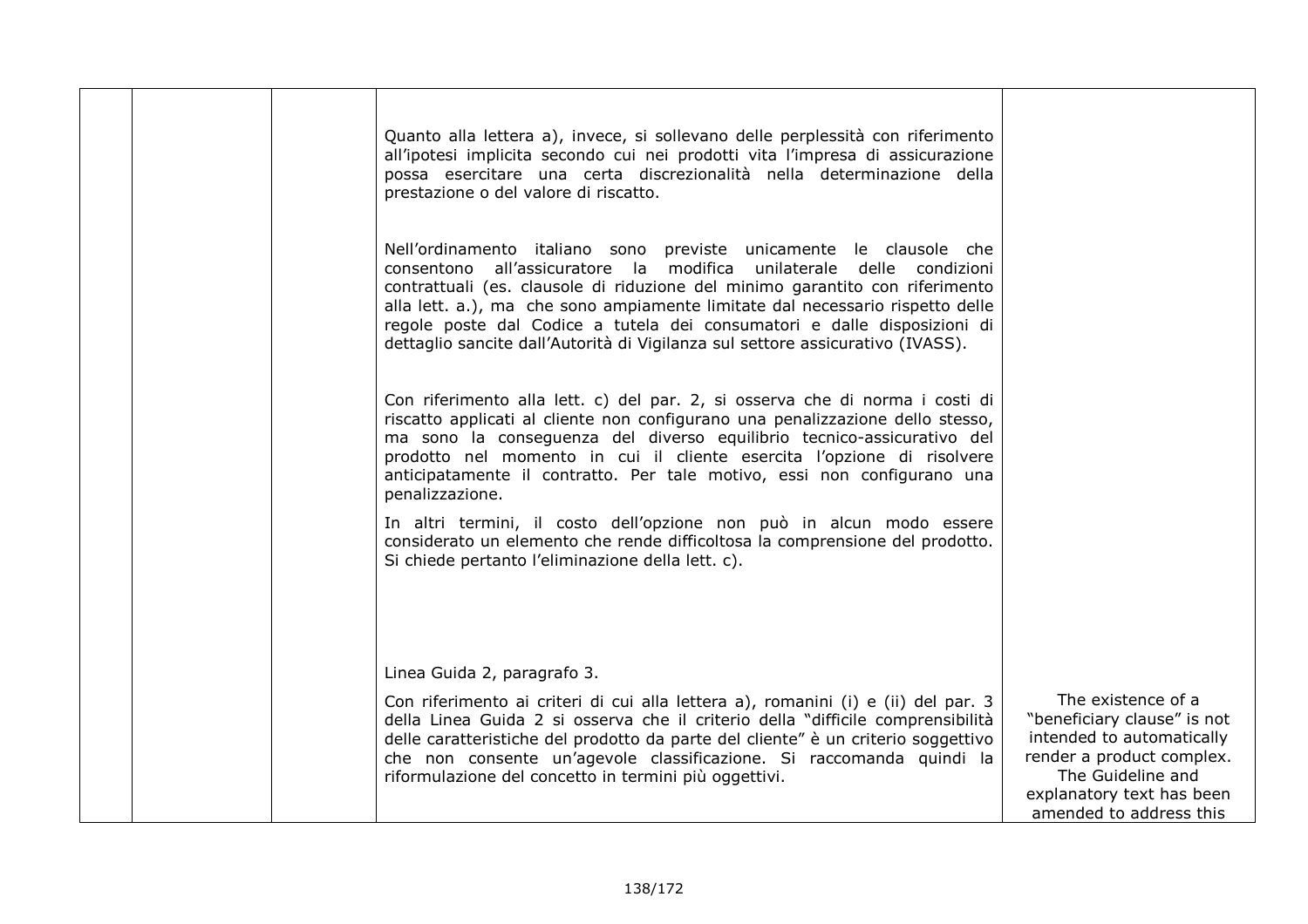|  | Con riferimento alla lettera d) del par. 3 della Linea Guida 2 che indica come<br>di difficile comprensione la cd. "clausola del beneficiario" si raccomanda<br>l'eliminazione di tale inciso dal momento che non c'è rischio concreto che la<br>prestazione venga eseguita nei confronti di soggetti diversi da quelli intesi<br>dal cliente.                                                                                                                                                                                                                        | point. |
|--|-----------------------------------------------------------------------------------------------------------------------------------------------------------------------------------------------------------------------------------------------------------------------------------------------------------------------------------------------------------------------------------------------------------------------------------------------------------------------------------------------------------------------------------------------------------------------|--------|
|  | La clausola del beneficiario, infatti, consente al cliente di esprimere la propria<br>preferenza circa l'utilizzo del prodotto assicurativo vita, incluso il prodotto di<br>investimento assicurativo.                                                                                                                                                                                                                                                                                                                                                                |        |
|  | Nell'ambito dell'ordinamento italiano l'istituto del beneficiario, poi, è tipico<br>dell'assicurazione vita a favore di terzi prevista all'art. 1920 codice civile ed è<br>parimenti applicabile ai prodotti vita di puro rischio oltre che di investimento.<br>Anche i prodotti vita di puro rischio sono configurabili secondo lo schema<br>dell'assicurazione vita in favore di terzi, ma ciò nonostante la normativa<br>europea non li considera prodotti complessi ai fini IDD.                                                                                  |        |
|  | Inoltre, l'assicurazione vita in favore di terzi appartiene alla categoria del<br>contratto a favore di terzi previsto dalla normativa codicistica italiana, e si<br>caratterizza per la facoltà di determinare e modificare/revocare il<br>beneficiario.                                                                                                                                                                                                                                                                                                             |        |
|  | Tuttavia anche i prodotti finanziari non emessi da imprese di assicurazione<br>sono astrattamente configurabili secondo lo schema giuridico del contratto a<br>favore di terzi e comprendono anch'essi la possibilità di determinare e<br>modificare/revocare il beneficiario. La clausola del beneficiario prevista nei<br>prodotti finanziari non emessi da imprese di assicurazione non viene però<br>considerata da ESMA come elemento di complessità (si vedano gli<br>orientameni di ESMA in materia di strumenti di debito complessi e debiti<br>strutturati). |        |
|  | Pertanto considerare la clasola del beneficiario come elemento di complessità<br>potrebbe comportare un'evidente disparità di trattamento normativo (e<br>conseguentemente di tutela per il cliente) tra prodotti assicurativi di                                                                                                                                                                                                                                                                                                                                     |        |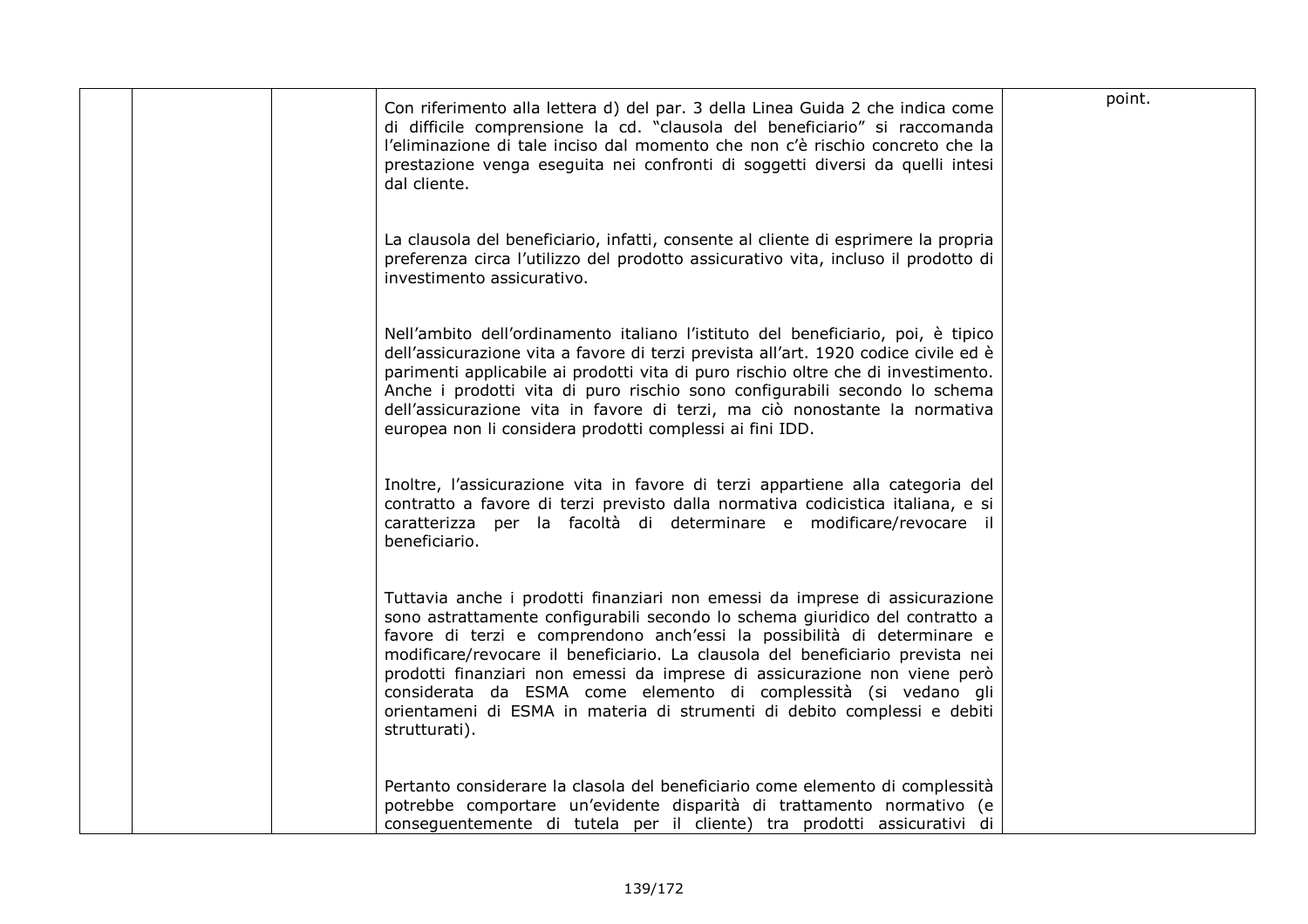|      |                                          |            | investimento e prodotti di investimento non assicurativi.                                                                                                                                                                                                                                                                                                                                                                                                                                                                                                          |                                       |
|------|------------------------------------------|------------|--------------------------------------------------------------------------------------------------------------------------------------------------------------------------------------------------------------------------------------------------------------------------------------------------------------------------------------------------------------------------------------------------------------------------------------------------------------------------------------------------------------------------------------------------------------------|---------------------------------------|
|      |                                          |            | Conseguentemente, si potrebbe così verificare una disparità di trattamento<br>tra diversi operatori sul mercato (imprese di assicurazione e non) a fronte<br>dell'emissione di prodotti costruiti nella medesima maniera, ovvero secondo<br>lo schema del contratto in favore di terzi con clausola del beneficiario.                                                                                                                                                                                                                                              |                                       |
|      |                                          |            | $\Box$<br>Si raccomanda quindi l'eliminazione della lett. d), par. 3.                                                                                                                                                                                                                                                                                                                                                                                                                                                                                              |                                       |
| 136. | Actuarial<br>of<br>Association<br>Europe | Question 6 | The link between the advice and the consultation could be strengthened by<br>ensuring more consistency and taking more into account the guaranteed<br>maturity value.                                                                                                                                                                                                                                                                                                                                                                                              | Please see the Feedback<br>Statement. |
|      |                                          |            | We agree that a capital guarantee is an important feature for an IBIP. The<br>guaranteed maturity value as expressed in the IDD advice seems relevant.                                                                                                                                                                                                                                                                                                                                                                                                             |                                       |
|      |                                          |            | But the guaranteed minimum surrender value condition seems not so<br>appropriate since such a condition, although often satisfied in the past, is not<br>consistent, namely with the level of interest rates, with the mid-long term<br>nature of insurance products, so that including such a condition could<br>represent a detrimental incentive from a prudential perspective. We suggest<br>removing the surrender value condition provided that the surrender value<br>could be assessed on an objective basis with reference to the value of the<br>assets. |                                       |
| 137. | Allianz SE                               | Question 6 | EIOPA adds additional criteria in the draft Guidelines, compared to the<br>П.<br>TA, while level 3 guidelines should just explain and refine level 2 and not add<br>to it. Namely Guideline 2 is in many instances going beyond Level 1 and<br>Level 2 texts with the detrimental effect to create an unlevel playing field to<br>UCITS and banking products.                                                                                                                                                                                                      | Please see the Feedback<br>Statement. |
|      |                                          |            | The wording of the Technical Advice in p. 76, 77 is dependent on the<br>□<br>comments received during this public consultation of the Guidelines. On that<br>basis we urge a holistic re-assessment of the criteria proposed both in Level<br>2 and in potential Guidelines.                                                                                                                                                                                                                                                                                       |                                       |
|      | 138. Association of Question 6           |            | We have particular concerns that Guideline 2, read in conjunction with EIOPA                                                                                                                                                                                                                                                                                                                                                                                                                                                                                       | Please see the Feedback               |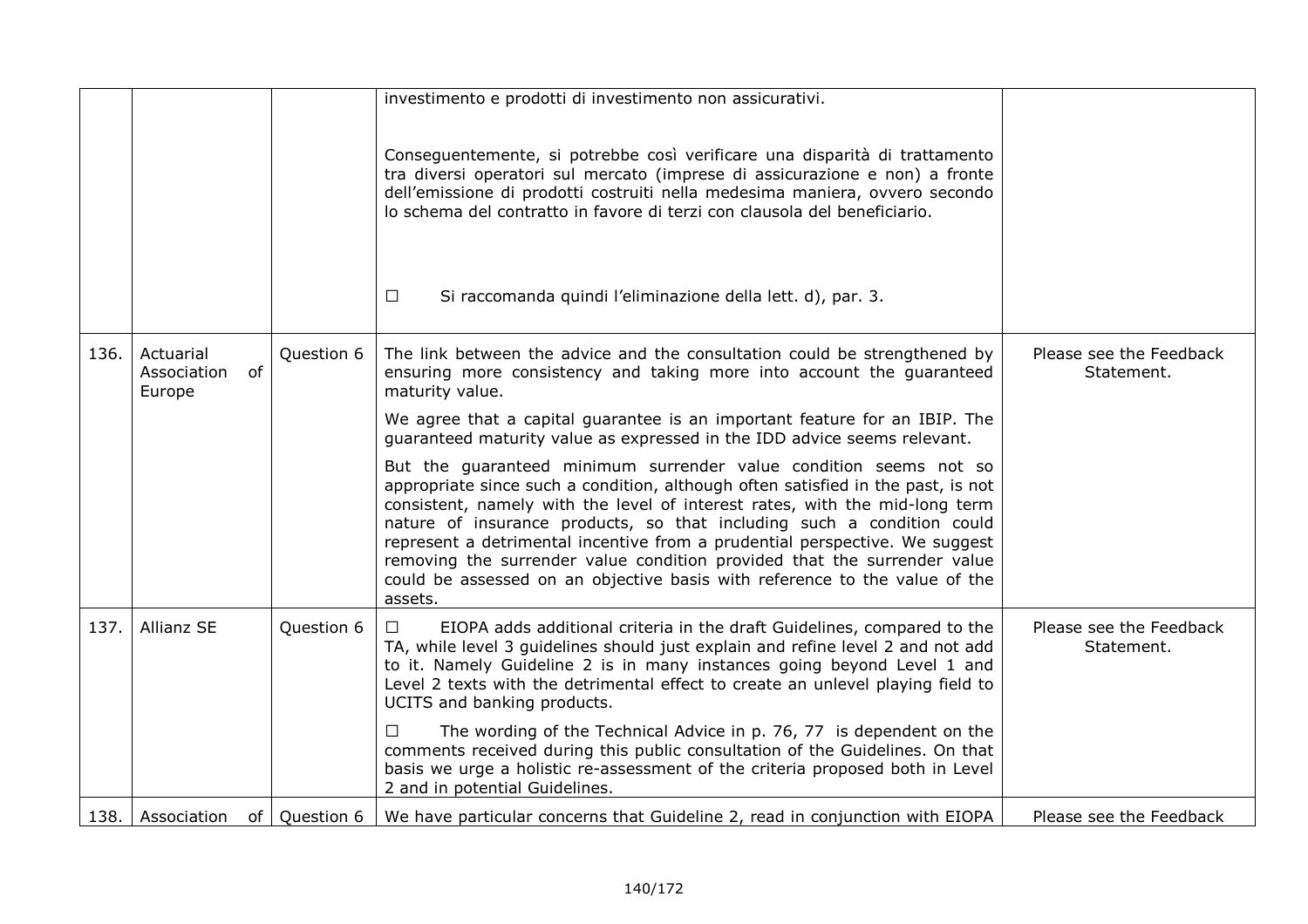| <b>British Insurers</b> | Technical Advice specifying other non-complex IBIPs, could wrongly classify<br>many IBIPs as complex. Gabriel Bernardino acknowledged in his address on<br>pensions in Europe <sup>3</sup> from 17 February 2017, that with-profits 'could allow the<br>pooling of investments with the smoothing of returns across members of the<br>pool, so that all members benefit from average long-term returns of the fund<br>and are protected from extremely negative outcomes in stressed market<br>situations'.                                                                                                                                                                                                                                                                                                                                                 | Statement. |
|-------------------------|-------------------------------------------------------------------------------------------------------------------------------------------------------------------------------------------------------------------------------------------------------------------------------------------------------------------------------------------------------------------------------------------------------------------------------------------------------------------------------------------------------------------------------------------------------------------------------------------------------------------------------------------------------------------------------------------------------------------------------------------------------------------------------------------------------------------------------------------------------------|------------|
|                         | We fear that the restrictive approach taken will limit consumers' access to<br>insurance products, including with-profits, and puts such instruments at a<br>clear disadvantage to comparable financial instruments without any<br>insurance aspects. As currently proposed, it is likely that the vast majority of<br>IBIPs would be classed as complex, therefore rendering execution-only sales<br>nearly impossible - even when the demands and needs of customers are<br>already taken into account. To sell products purely non-advised and advised<br>places rigid requirements on insurers that could limit innovation in the<br>sector, particularly for digital channels. These requirements also go beyond<br>what is necessary to ensure that customers are made aware of complex<br>products, or structures which are difficult to understand. |            |
|                         | Regulatory requirements for insurers, as explained in answer to Question 1,<br>such as Solvency II, FSCS, existing product oversight and governance<br>requirements, or the PRIIPs KID, already ensure that customers are<br>protected and clearly informed of the underlying risks, likely performance,<br>and costs of a product.                                                                                                                                                                                                                                                                                                                                                                                                                                                                                                                         |            |
|                         | We have specific concerns with regards to the following aspects of the<br><b>Technical Advice:</b>                                                                                                                                                                                                                                                                                                                                                                                                                                                                                                                                                                                                                                                                                                                                                          |            |
|                         | The requirement put in place by Technical Advice (a), for guarantees<br>□<br>at both surrender and maturity level, would seem to deem most traditional<br>insurance products that invest in unit linked funds as complex, for example.<br>It also creates an uneven playing field with UCITS, which are automatically<br>classed as non-complex and do not require guarantees, either at maturity or<br>surrender level.                                                                                                                                                                                                                                                                                                                                                                                                                                    |            |
|                         | We question why Technical Advice (e) refers to a structure making it difficult<br>for the customer to understand the risks involved, when it is intended to<br>specify 'other non-complex' IBIPs, as of Article 30 (a) (ii). The structure of                                                                                                                                                                                                                                                                                                                                                                                                                                                                                                                                                                                                               |            |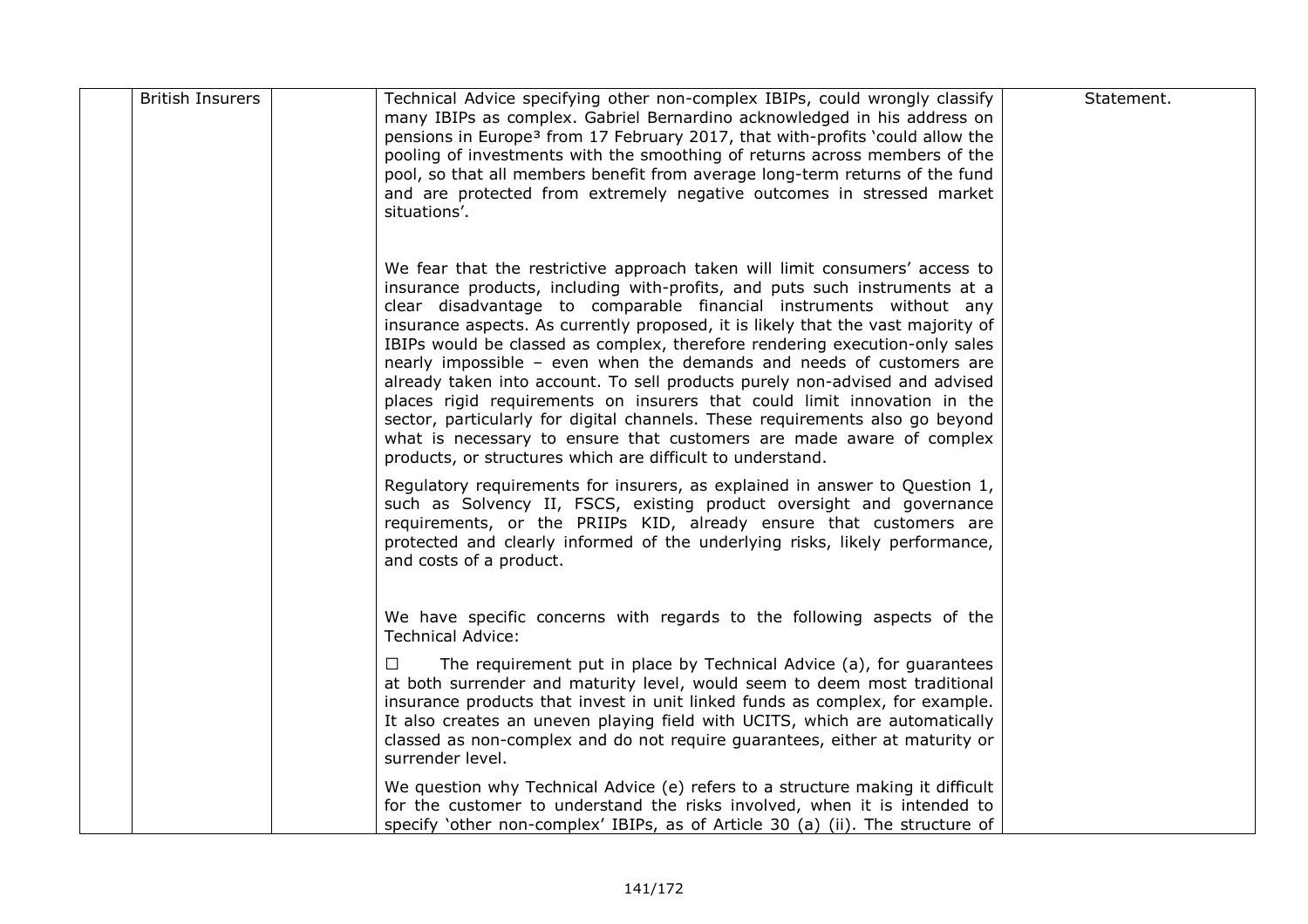|      |                                                                             |            | the product, however, concerns Article 30 (a) (i). Again, it should be<br>highlighted that EIOPA should focus on the ability for the customer to<br>understand how the product is intended to work, rather than the actuarial<br>science involved.<br>3<br>https://eiopa.europa.eu/Publications/Speeches%20and%20presentations/20<br>$17 - 02 -$<br>17%20Occupational%20Pensions%20between%20European%20Union%20R<br>ules%20and%20National%20Solutions.pdf |                                                                                                                                                                                        |
|------|-----------------------------------------------------------------------------|------------|------------------------------------------------------------------------------------------------------------------------------------------------------------------------------------------------------------------------------------------------------------------------------------------------------------------------------------------------------------------------------------------------------------------------------------------------------------|----------------------------------------------------------------------------------------------------------------------------------------------------------------------------------------|
| 139. | Association<br>of<br>Financial<br>Mutuals (AFM)                             | Question 6 | We have no comments.                                                                                                                                                                                                                                                                                                                                                                                                                                       |                                                                                                                                                                                        |
| 140. | Association<br>of<br>International<br>Life<br><b>Offices</b><br><b>AILO</b> | Question 6 | No.                                                                                                                                                                                                                                                                                                                                                                                                                                                        |                                                                                                                                                                                        |
| 141. | Assuralia                                                                   | Question 6 | Assuralia understands that the criteria listed in EIOPA's technical advice for<br>possible delegated acts under the IDD (p. 77 EIOPA-17/048) at least partially<br>correspond to, and match with the criteria under guideline 2, 2, (a) to (c).<br>However, Assuralia would like to point out that:                                                                                                                                                        | This is correct.                                                                                                                                                                       |
|      |                                                                             |            | it is difficult to understand the interaction between the two sets of<br>1)<br>criteria at two different legislative levels. It would be preferable to have only<br>one set of detailed criteria in one legislative document. This could be<br>achieved by setting only general principles in the delegated acts (as opposed<br>to the detailed criteria set forth in EIOPA's advice) and detailing them further<br>in the guidelines;                     | The different levels of<br>legislation are part of the EU<br>legislative framework.<br>However, the structure of the<br>guidelines has been changed<br>to try to provide more clarity. |
|      |                                                                             |            | there is an inconsistency between the criteria in the EIOPA technical<br>2)<br>advice and in the proposed guidelines:                                                                                                                                                                                                                                                                                                                                      | Some amendments have also<br>been made to the explanatory<br>text to Guideline 1.                                                                                                      |
|      |                                                                             |            | the criterion (a) on p. 77 of EIOPA's technical advice states that an<br>a)<br>insurance-based investment product can only be considered non-complex if<br>the contractually guaranteed minimum surrender and maturity value is at<br>least the amount of premiums paid by the customer minus legitimate costs<br>levied;                                                                                                                                  |                                                                                                                                                                                        |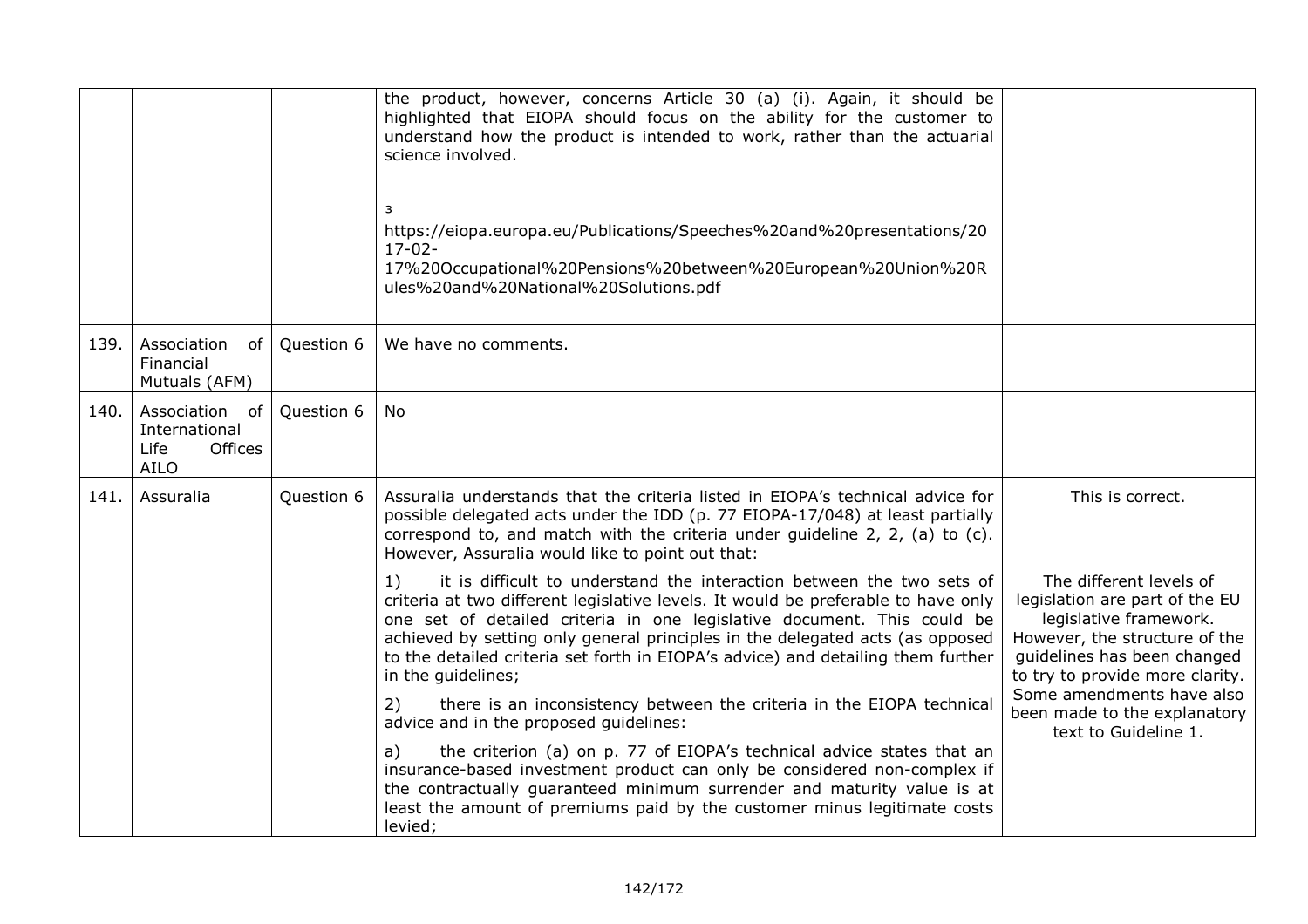|      |                                                    |            | guideline 1 states that an insurance-based investment product can be<br>b)<br>considered non-complex if it only provides investment exposure to financial<br>instruments deemed non-complex under MiFID 2.                                                                                                                                                                                                                                                                                                                                                                                                                                                                                                                         |                                                                                                                                                                                        |
|------|----------------------------------------------------|------------|------------------------------------------------------------------------------------------------------------------------------------------------------------------------------------------------------------------------------------------------------------------------------------------------------------------------------------------------------------------------------------------------------------------------------------------------------------------------------------------------------------------------------------------------------------------------------------------------------------------------------------------------------------------------------------------------------------------------------------|----------------------------------------------------------------------------------------------------------------------------------------------------------------------------------------|
|      |                                                    |            | The accompanying text of guideline 1 states that this guideline can be<br>applied to unit-linked insurance products where the underlying is a non-<br>complex financial instrument as definied in the MiFID-legislation. However, in<br>a unit-linked insurance product the surrender and maturity value is never<br>guaranteed to be at least the amount of premiums paid by the customer<br>minus legitimate costs as required under criterion (a) of the technical advice.<br>It's value depends directly and entirely on the performance of the underlying<br>investment.                                                                                                                                                      |                                                                                                                                                                                        |
|      |                                                    |            | It is difficult to conciliate both criteria. The criterion from the technical advice<br>could be understood as excluding all unit-linked products from the category<br>of non-complex IBIPs, thought guideline 1 seems to only exclude unit-linked<br>insurance products with an exposure to complex financial instruments.<br>Moreover, the generic examples given in the appendix of the guideline clearly<br>illustrate that not all unit-linked products are to be considered complex<br>(examples 1 to 6). Assuralia therefore assumes that criterion (a) of the<br>EIOPA-advice is only relevant for/applicable to guaranteed insurance<br>products. A clarification in that sense would be very welcome.                    |                                                                                                                                                                                        |
|      |                                                    |            | Furthermore Assuralia questions whether criterion (a) of the EIOPA technical<br>advice does not create an unlevel playing field between distributors of IBIPs<br>and distributors of financial instruments that fall under MiFID 2.                                                                                                                                                                                                                                                                                                                                                                                                                                                                                                |                                                                                                                                                                                        |
| 142. | Austrian<br>Insurance<br>Association<br><b>VVO</b> | Question 6 | The VVO wishes to highlight that it is difficult to understand the interaction<br>between the two sets of criteria at two different legislative levels, and that it<br>would have been preferable to have only one set of criteria in one legislative<br>document. In addition we would like to draw the attention to the fact that<br>IDD is based on minimum harmonization. Therefore and also to consider<br>national particularities regarding product features and national information<br>requirements there should be only high-level principles at European level<br>which lead to a level playing field betwenn products which are deemed non-<br>complex under MiFID and IBIPs which are subject to IDD and Solvency II. | The different levels of<br>legislation are part of the EU<br>legislative framework.<br>However, the structure of the<br>guidelines has been changed<br>to try to provide more clarity. |
| 143. | <b>Better Finance</b>                              | Question 6 | We partly agree and partly disagree upon the interaction between the<br>requirements in EIOPA"s technical advice on "other non-complex insurance<br>based investments" and the requirements proposed in these Guidelines. In<br>detail we draw the following conclusions (TA, p. 77):                                                                                                                                                                                                                                                                                                                                                                                                                                              |                                                                                                                                                                                        |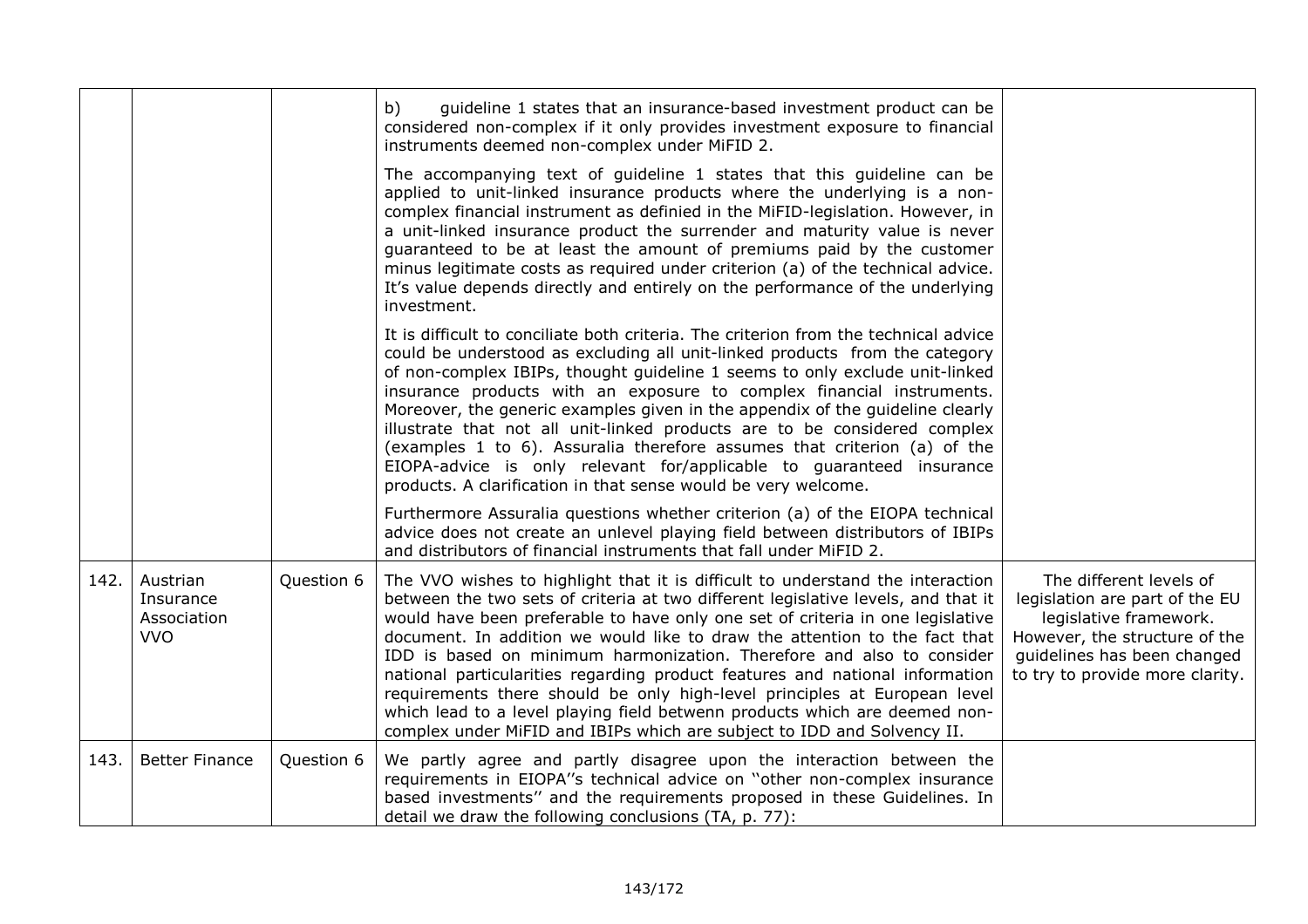|  | Paragraph a) of the TA is clarified in detail by sub-paragraph 1.16 of<br>Guideline 2, which we fully agree upon.                                                                                                                                                                                                                                                                                                                                                                                                                                                                                                                                                                                                                                                                                                                                                                                                |                                                                                                                                       |
|--|------------------------------------------------------------------------------------------------------------------------------------------------------------------------------------------------------------------------------------------------------------------------------------------------------------------------------------------------------------------------------------------------------------------------------------------------------------------------------------------------------------------------------------------------------------------------------------------------------------------------------------------------------------------------------------------------------------------------------------------------------------------------------------------------------------------------------------------------------------------------------------------------------------------|---------------------------------------------------------------------------------------------------------------------------------------|
|  | On the contrary the wording of sub-paragraph 1.15 (a to c) of Guideline 2<br>essentially only repeat paragraphs b), c) and d) of TA without any further<br>clarification, a fact which we have already strongly criticized in our General<br>Comment above. The three paragraphs have to be weighted very differently:                                                                                                                                                                                                                                                                                                                                                                                                                                                                                                                                                                                           | Please see the explanatory<br>text to the Final Guidelines.                                                                           |
|  | With regard to paragraph b) of TA concerning the ""nature, risk or<br>□<br>pay-out profile" which might be altered by the insurer, we again stress that<br>this provision should not only include pay-out options like lump sum,<br>annuities, programmed withdrawal or income drawdown. It must be taken<br>into consideration that the maturity or surrender value or pay out upon death<br>is dependent on variables set by the insurance undertaking (like mortality<br>tables and participation in benefits - - changeable even during contract<br>duration), the effects of which are difficult for the customer to understand.                                                                                                                                                                                                                                                                            | Please see the explanatory<br>text to the Final Guidelines.                                                                           |
|  | Paragraph c) of TA has to clarify, what does it mean that there are<br>$\Box$<br>not options to surrender or otherwise realise the insurance-based investment<br>product at a value that is ""available to the customer"". We suppose that<br>this wording implies "prices that are publicly available to market participants<br>and that are either market prices or prices made available, or validated, by<br>valuation systems independent of the issuer (cf. Article 57 (b) of COM<br>Delegated Regulation of 25.4.2016) like any other securities. We stress that<br>this assessment is not valid for life insurances at all, because the surrender<br>values of any contract are only calculated individually by the insurer and only<br>on request of the policyholder. In consequence following to this paragraph<br>alone there can not be any non-complex IBIPs currently available on the<br>market. |                                                                                                                                       |
|  | Paragraph d) of TA misses any necessary clarifications by the<br>$\Box$<br>proposed Guidelines. We underline again that usually life or annuity<br>insurance contracts include ""hidden" acquisition costs by commissions and<br>additional exit fees (""Stornogebühren"") which strongly reduce the<br>surrender value. In case of early withdrawal the charges make an investment<br>illiquid even though technically it may be possible to redeem. Additionally it<br>is not clearified at all, what is ""unreasonable detriment" to the customer?<br>Which are the thresholds? That is why this feature must urgently be specified                                                                                                                                                                                                                                                                           | Please see the explanatory<br>text to the Guidelines.<br>However, it is not considered<br>to be appropriate to define a<br>threshold. |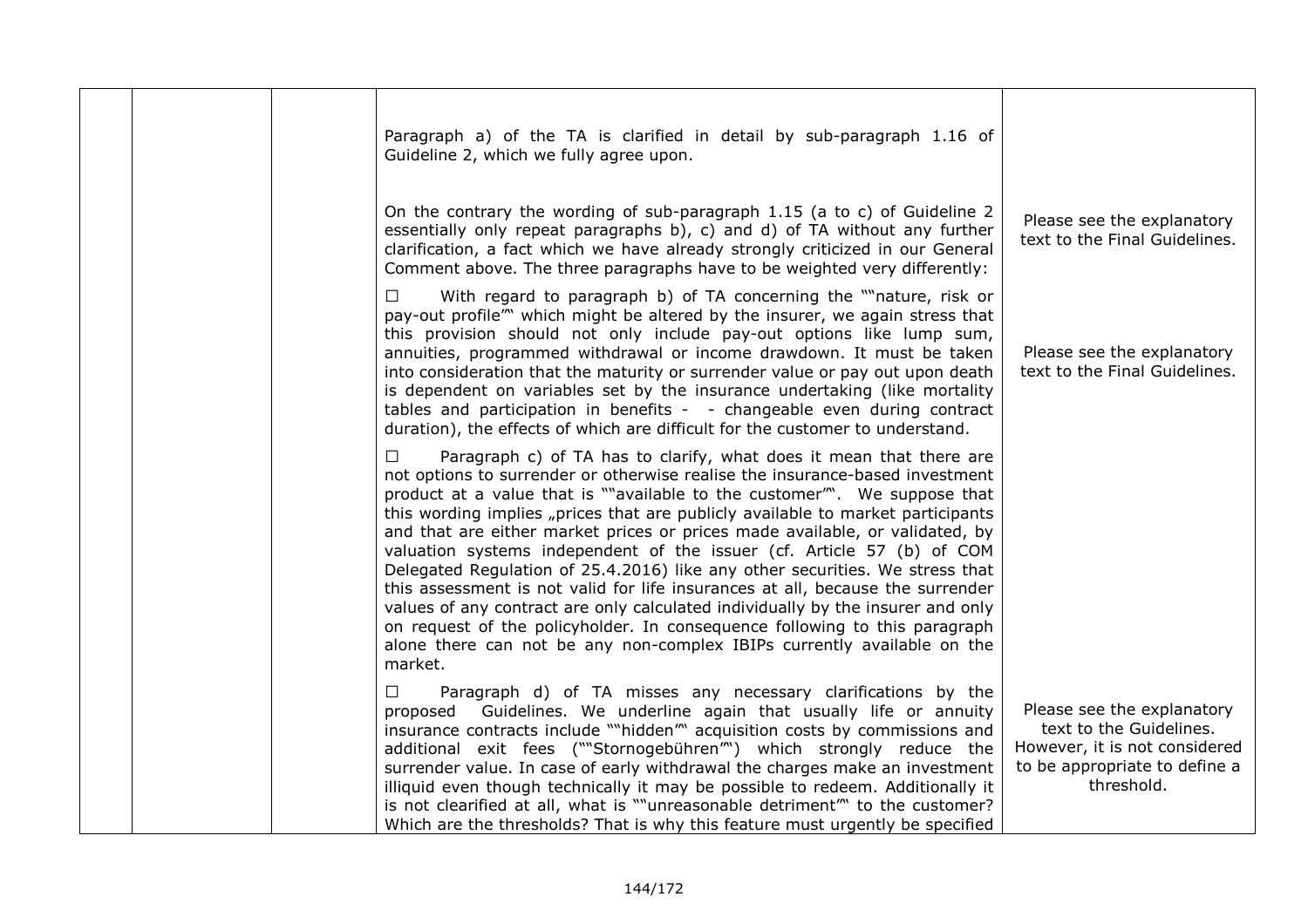|      |                                                  |            | (cf. our comment on Q19, October 2016). The insurers will always try to<br>proof that their costs are not ""disproportionate"" in order to circumvent this<br>feature.                                                                                                                                                                                                                                                                                                                                                                                                            |                                                                                                                         |
|------|--------------------------------------------------|------------|-----------------------------------------------------------------------------------------------------------------------------------------------------------------------------------------------------------------------------------------------------------------------------------------------------------------------------------------------------------------------------------------------------------------------------------------------------------------------------------------------------------------------------------------------------------------------------------|-------------------------------------------------------------------------------------------------------------------------|
|      |                                                  |            | Paragraph e) of TA, too, is essentially only repeated in sub-paragraph 1.14 of<br>Guideline 2 without any further clarifications. As already pointed out in our<br>comment on Q5 above, complexity of IBIPs is less linked to the underlying<br>investment products but to the lack of transparency of various ""layers"" of<br>costs. The part of the premiums paid by the policyholder which will actually<br>be invested is strongly reduced by entry and ongoing costs of the insurers<br>and of the investment companies as well. Additionally there are exit<br>penalities. | Please see paragraph 8 of<br>EIOPA's technical advice on<br>this topic.                                                 |
|      |                                                  |            | This non-transparent structure of costs and of the actually invested part of<br>the premium is incorporated in any IBID and therefore ""makes it difficult for<br>the customer to understand the risks involved." The most important risk of<br>consumer detriment consist in cancelling the contract before reaching<br>maturity: no capital guarantees are valid, and additional high penality fees<br>heavily reduce the accumulated savings of the customer being paid out.                                                                                                   | This risk is considered to be<br>addressed within the existing<br>provisions in the technical<br>advice and Guidelines. |
| 144. | <b>Bund</b><br>der<br>Versicherten<br><b>BdV</b> | Question 6 | We partly agree and partly disagree upon the interaction between the<br>requirements in EIOPA's technical advice on 'other non-complex insurance<br>based investments' and the requirements proposed in these Guidelines. In<br>detail we draw the following conclusions (TA, p. 77):                                                                                                                                                                                                                                                                                             |                                                                                                                         |
|      |                                                  |            | Paragraph a) of the TA is clarified in detail by sub-paragraph 1.16 of<br>Guideline 2, which we fully agree upon.                                                                                                                                                                                                                                                                                                                                                                                                                                                                 |                                                                                                                         |
|      |                                                  |            | On the contrary the wording of sub-paragraph 1.15 (a to c) of Guideline 2<br>essentially only repeats paragraphs $b$ ), c) and d) of TA without any further<br>clarification, a fact which we have already strongly criticized in our General<br>Comment above. The three paragraphs have to be weighted very differently:                                                                                                                                                                                                                                                        |                                                                                                                         |
|      |                                                  |            | $\Box$<br>With regard to paragraph b) of TA concerning the "nature, risk or pay-<br>out profile" which might be altered by the insurer, we again stress that this<br>provision should not only include pay-out options like lump sum, annuities,                                                                                                                                                                                                                                                                                                                                  | Please see the explanatory<br>text to the Final Guidelines.                                                             |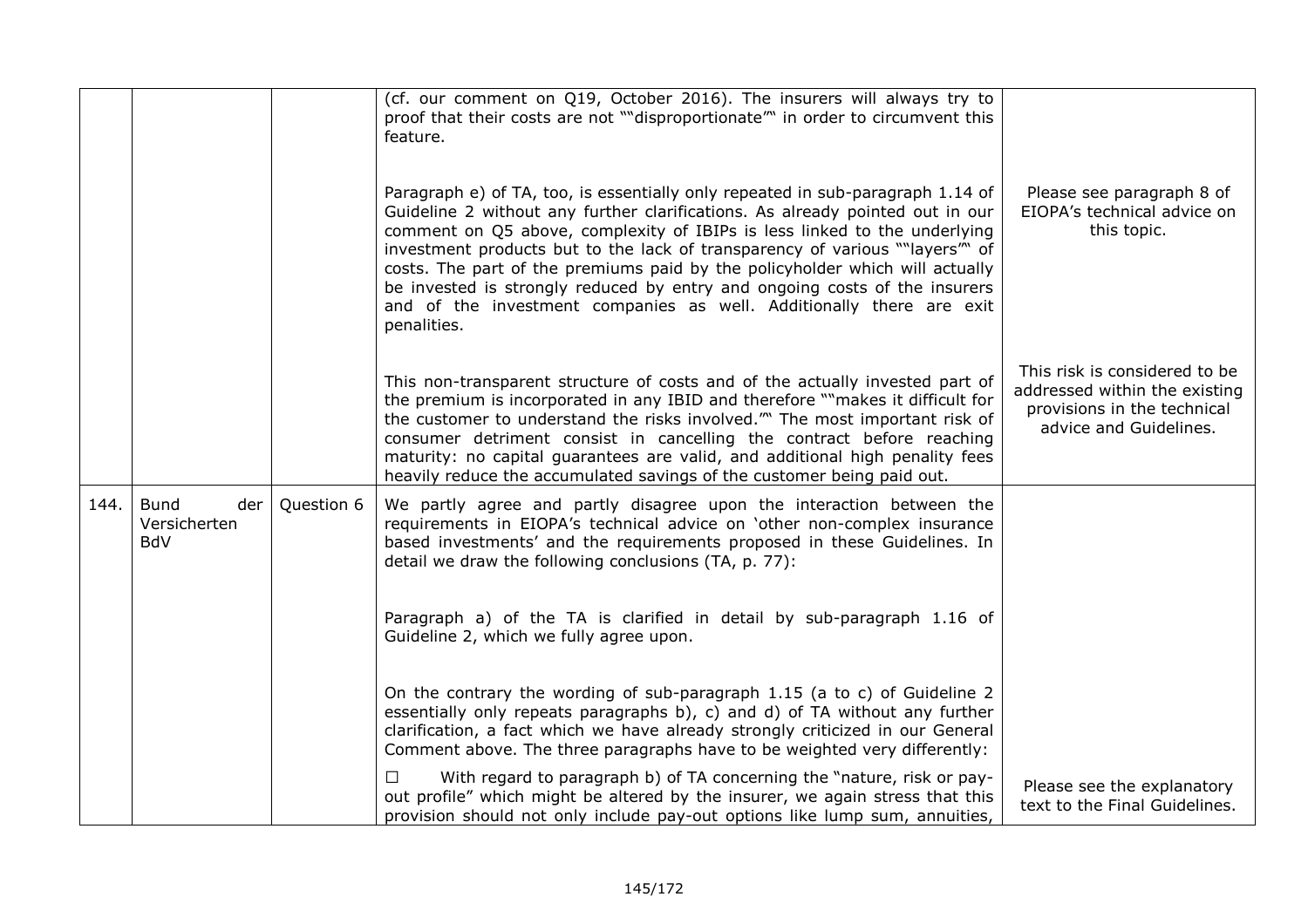| programmed withdrawal or income drawdown. It must be taken into<br>consideration that the maturity or surrender value or pay out upon death is<br>dependent on variables set by the insurance undertaking (like mortality<br>tables and participation in benefits - changeable even during contract<br>duration), the effects of which are difficult for the customer to understand.<br>$\Box$<br>Paragraph c) of TA has to clarify, what does it mean that there are<br>not options to surrender or otherwise realise the insurance-based investment<br>product at a value that is "available to the customer". We suppose that this<br>wording implies "prices that are publicly available to market participants and<br>that are either market prices or prices made available, or validated, by<br>valuation systems independent of the issuer" (cf. Article 57 (b) of COM<br>Delegated Regulation of 25.4.2016) like any other securities. We stress that<br>this assessment is not valid for life insurances at all, because the surrender<br>values of any contract are only calculated individually by the insurer and only | Please see the explanatory<br>text to the Final Guidelines.                                                                           |
|-------------------------------------------------------------------------------------------------------------------------------------------------------------------------------------------------------------------------------------------------------------------------------------------------------------------------------------------------------------------------------------------------------------------------------------------------------------------------------------------------------------------------------------------------------------------------------------------------------------------------------------------------------------------------------------------------------------------------------------------------------------------------------------------------------------------------------------------------------------------------------------------------------------------------------------------------------------------------------------------------------------------------------------------------------------------------------------------------------------------------------------|---------------------------------------------------------------------------------------------------------------------------------------|
| on request of the policyholder. In consequence following to this paragraph<br>alone there can not be any non-complex IBIPs currently available on the<br>market.<br>$\Box$<br>Paragraph d) of TA misses any necessary clarifications by the<br>proposed Guidelines. We underline again that usually life or annuity<br>insurance contracts include "hidden" acquisition costs by commissions and<br>additional exit fees ("Stornogebühren") which strongly reduce the surrender<br>value. In case of early withdrawal the charges make an investment illiquid<br>even though technically it may be possible to redeem. Additionally it is not<br>clearified at all, what is "unreasonable detriment" to the customer? Which<br>are the thresholds? That is why this feature must urgently be specified (cf.<br>our comment on Q19, October 2016). The insurers will always try to proof<br>that their costs are not "disproportionate" in order to circumvent this feature.                                                                                                                                                         | Please see the explanatory<br>text to the Guidelines.<br>However, it is not considered<br>to be appropriate to define a<br>threshold. |
| Paragraph e) of TA, too, is essentially only repeated in sub-paragraph 1.14 of<br>Guideline 2 without any further clarifications. As already pointed out in our<br>comment on Q5 above, complexity of IBIPs is less linked to the underlying<br>investment products but to the lack of transparency of various "layers" of<br>costs. The part of the premiums paid by the policyholder which will actually<br>be invested is strongly reduced by entry and ongoing costs of the insurers<br>and of the investment companies as well. Additionally there are exit<br>penalities.                                                                                                                                                                                                                                                                                                                                                                                                                                                                                                                                                     | Please see paragraph 8 of<br>EIOPA's technical advice on<br>this topic.                                                               |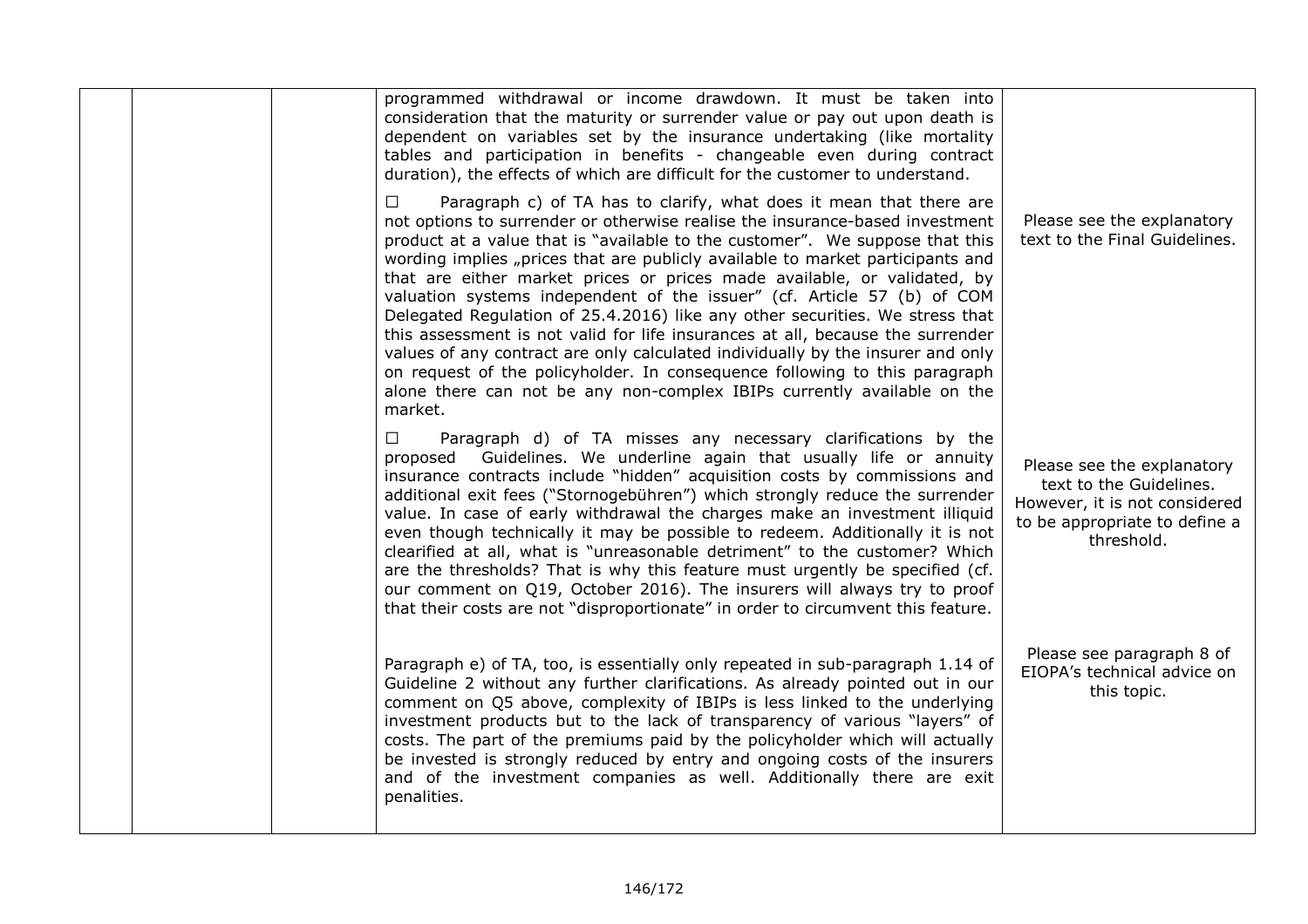|      |                                              |            | This non-transparent structure of costs and of the actually invested part of<br>the premium is incorporated in any IBID and therefore "makes it difficult for<br>the customer to understand the risks involved." The most important risk of<br>consumer detriment consist in cancelling the contract before reaching<br>maturity: no capital guarantees are valid, and additional high penality fees<br>heavily reduce the accumulated savings of the customer being paid out.                                                                                                                                                                                                                                                                                                                                                                                                                                                                                                                                                                                                                                                                                                                                                                                                                                                                                                                                                                                                                                                                                                                                                                                                                                                                                                                                                                                                                                                                    | This risk is considered to be<br>addressed within the existing<br>provisions in the technical<br>advice and Guidelines. |
|------|----------------------------------------------|------------|---------------------------------------------------------------------------------------------------------------------------------------------------------------------------------------------------------------------------------------------------------------------------------------------------------------------------------------------------------------------------------------------------------------------------------------------------------------------------------------------------------------------------------------------------------------------------------------------------------------------------------------------------------------------------------------------------------------------------------------------------------------------------------------------------------------------------------------------------------------------------------------------------------------------------------------------------------------------------------------------------------------------------------------------------------------------------------------------------------------------------------------------------------------------------------------------------------------------------------------------------------------------------------------------------------------------------------------------------------------------------------------------------------------------------------------------------------------------------------------------------------------------------------------------------------------------------------------------------------------------------------------------------------------------------------------------------------------------------------------------------------------------------------------------------------------------------------------------------------------------------------------------------------------------------------------------------|-------------------------------------------------------------------------------------------------------------------------|
| 145. | <b>CNCIF</b>                                 | Question 6 | We have no comment.                                                                                                                                                                                                                                                                                                                                                                                                                                                                                                                                                                                                                                                                                                                                                                                                                                                                                                                                                                                                                                                                                                                                                                                                                                                                                                                                                                                                                                                                                                                                                                                                                                                                                                                                                                                                                                                                                                                               |                                                                                                                         |
| 146. | <b>DAV</b><br>German<br>Actuarial<br>Society | Question 6 | To our current understanding the definition of complexity and non-complexity<br>following article $30(3)(a)(i)$ and $30(3)(a)(ii)$ ("other non-complex insurance<br>based investment products") only differs in the required investment<br>guarantee when "other non-complex insurance-based investment products"<br>are considered.                                                                                                                                                                                                                                                                                                                                                                                                                                                                                                                                                                                                                                                                                                                                                                                                                                                                                                                                                                                                                                                                                                                                                                                                                                                                                                                                                                                                                                                                                                                                                                                                              | EIOPA has sought to ensure<br>appropriate consistency with<br>the relevant MiFID rules,                                 |
|      |                                              |            | From an actuarial point of view, there is in a first instance little reason why<br>e.g. a non-structured UCITS fund (which is deemed non-complex under<br>MiFID II) shall be deemed non-complex whereas a life insurance product with<br>profit participation - a product family offered in many European countries -<br>shall be deemed complex only due to the presumably lacking but required<br>investment guarantee and because the respective general (cover) assets<br>were not held in a UCITS wrapper although the insurer's general assets aim<br>at (collectively) protecting retail customers in a very similar way as required<br>for UCITS funds. In our opinion, this required mandatory investment<br>guarantee for products qualifying for article $30(3)(a)(ii)$ should additionally<br>take into account if the underlying investment vehicle itself was not managed<br>according to the general principles that protect customers and limit downside<br>risk to a certain extent. This article is supposed to address products which<br>provide only direct investment exposure to the financial instruments deemed<br>non-complex under Directive 2014/65/EU. These are investments where<br>consumers make an investment choice themselves and where the investment<br>exposure is, therefore, not absorbed by the expertise of a professional<br>investor who is subject to supervi-sory regulation. In such cases the financial<br>instruments invested into by the insurer should not be taken into account if<br>the overall investment ensures that there are no hidden risks for consumers.<br>These investment principles could be based on the idea of e.g. ensuring the<br>security, quality, liquidity and profitability of the underlying investment<br>vehicle as a whole as the prudent person principle under Solvency II. This<br>would If these principles - that could further be aligned with Solvency II |                                                                                                                         |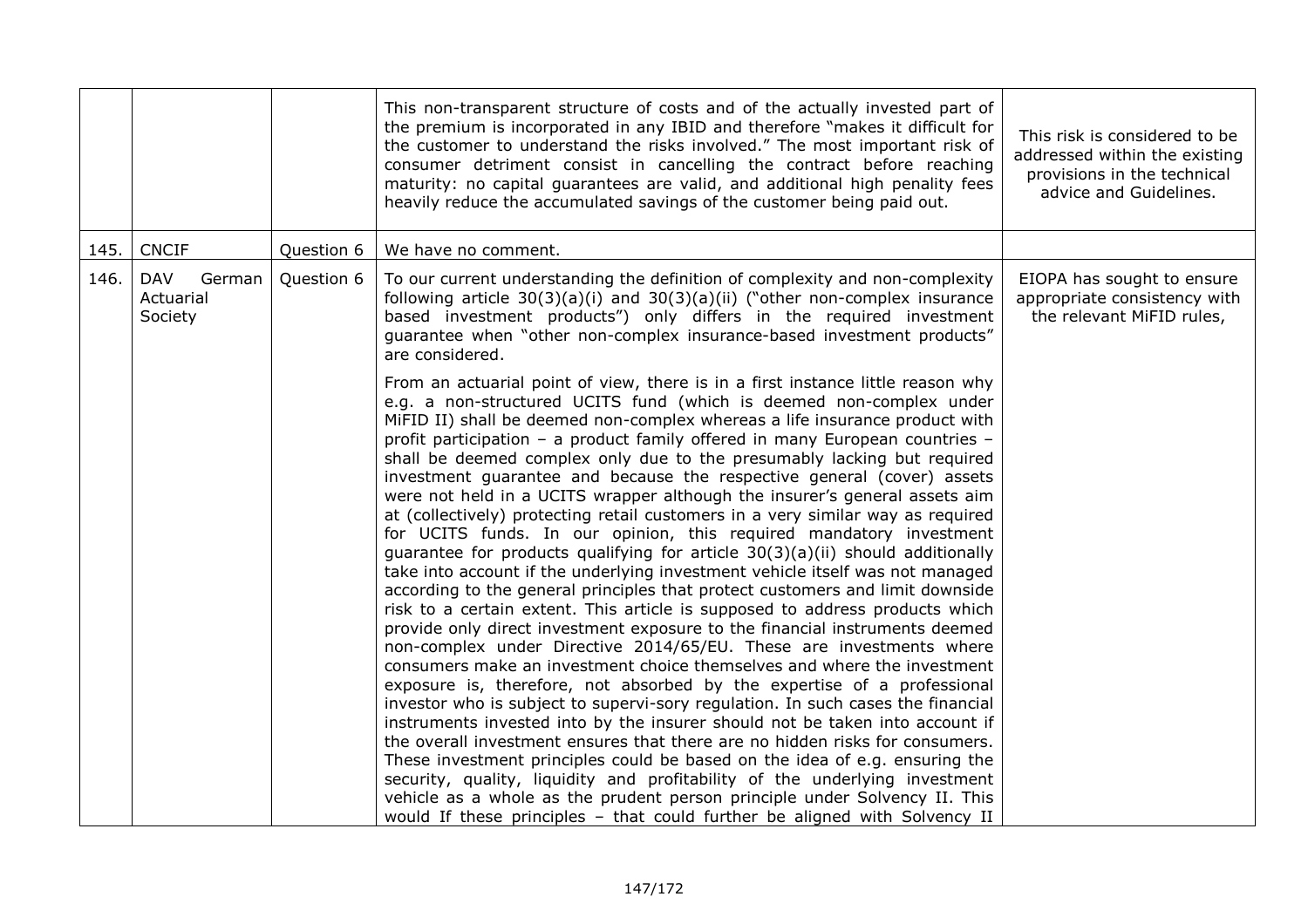|           |                                                                                                                      |            | requirements - were fulfilled, the mandatory guarantee requirement should<br>be waived to ensure a level playing field on the notion of product complexity<br>between banks, asset managers and insurance companies. Otherwise<br>investment products covered by MiFID would receive a preferential treatment<br>compared to insurance products.                                                                                                                                                                                                                                                                                                                                                                                                                                                                                                                                                                                                     |                                                                                         |
|-----------|----------------------------------------------------------------------------------------------------------------------|------------|------------------------------------------------------------------------------------------------------------------------------------------------------------------------------------------------------------------------------------------------------------------------------------------------------------------------------------------------------------------------------------------------------------------------------------------------------------------------------------------------------------------------------------------------------------------------------------------------------------------------------------------------------------------------------------------------------------------------------------------------------------------------------------------------------------------------------------------------------------------------------------------------------------------------------------------------------|-----------------------------------------------------------------------------------------|
| C<br>147. |                                                                                                                      | Question 6 | Confidential comment.                                                                                                                                                                                                                                                                                                                                                                                                                                                                                                                                                                                                                                                                                                                                                                                                                                                                                                                                |                                                                                         |
| 148.      | European<br>Federation<br>of<br>Financial<br><b>Advisers</b><br>and<br>Financial<br><b>Intermediaries</b><br>(FECIF) | Question 6 | We do not have any specific comments.                                                                                                                                                                                                                                                                                                                                                                                                                                                                                                                                                                                                                                                                                                                                                                                                                                                                                                                |                                                                                         |
| 149.      | German<br>Insurance<br>Associastion<br>(GDV)                                                                         | Question 6 | In our view, there is little reason why e.g. a non-structured UCITS fund<br>(which is deemed non-complex under MiFID II) shall be deemed non-<br>complex whereas a life insurance product with profit participation $-$ a product<br>family offered in many European countries - shall be deemed complex only<br>due to the presumably lacking but required investment guarantee and<br>because the respective general (cover) assets were not held in a UCITS<br>wrapper although the insurer's general assets aim at (collectively) protecting<br>retail customers in a very similar way as required for UCITS funds.<br>We believe that products where the customer does not make an investment<br>selection with regard to individual financial instruments, but where the<br>investment is done by the insurer who is subject to a very strong prudent<br>person principle fall into the scope Article $30(3)(a)(i)$ . This article is supposed | EIOPA has sought to ensure<br>appropriate consistency with<br>the relevant MiFID rules. |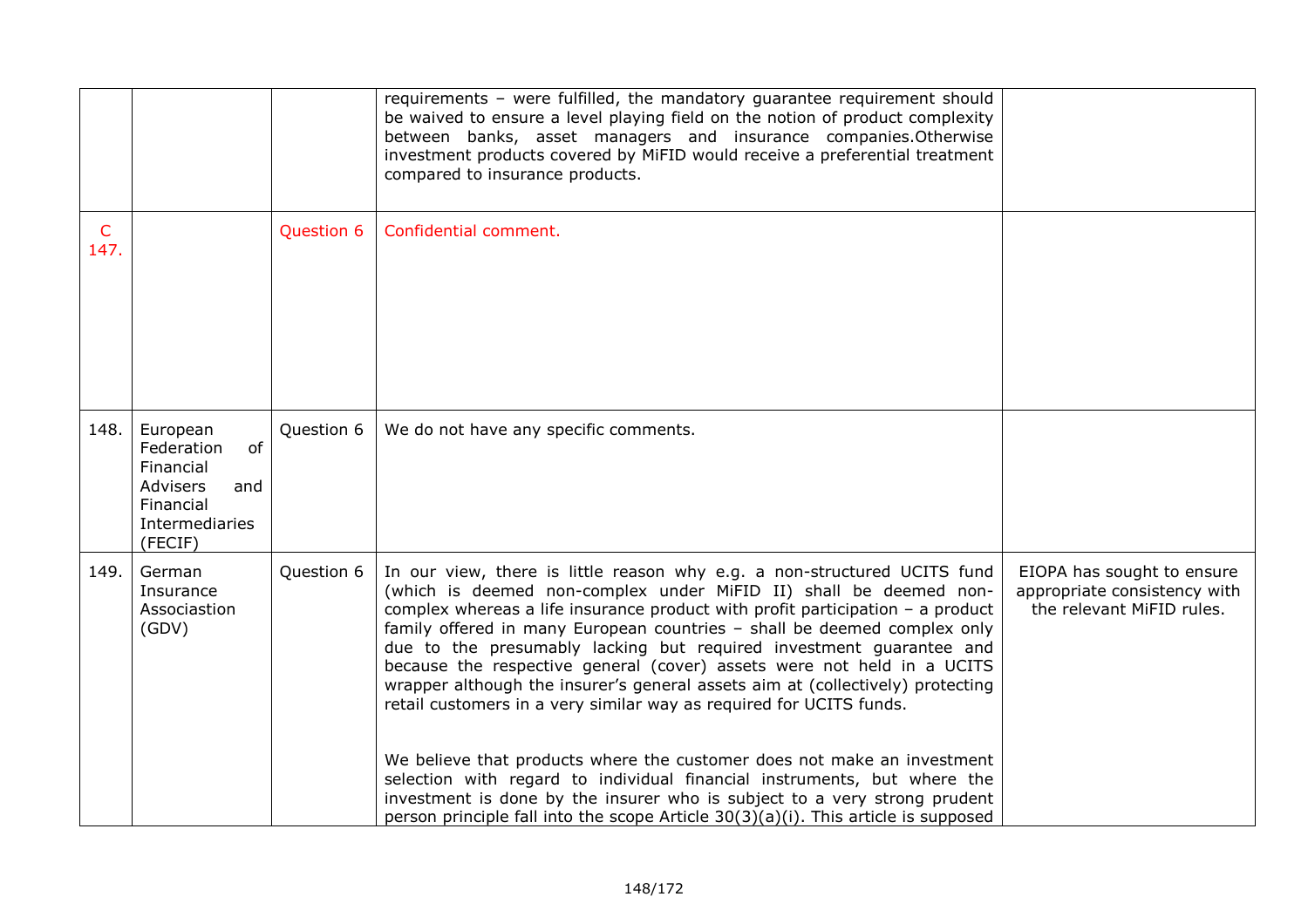|      |                     |            | to address products which provide only direct investment exposure to the<br>financial instruments deemed non-complex under Directive 2014/65/EU.<br>These are investments where consumers make an investment choice<br>themselves and where the investment exposure is, therefore, not absorbed<br>by the expertise of a professional investor who is subject to supervisory<br>regulation. In such cases the financial instruments invested into by the<br>insurer should not be taken into account if the overall investment ensures<br>that there are no hidden risks for consumers. This is also the case for UCITS<br>which on one hand may invest in complex instruments such as derivatives<br>but on the other hand are still regarded as non-complex due to the<br>overarching structure. Otherwise investment products covered by MiFID<br>would receive a preferential treatment compared to insurance products. |                                                                                                                                                                                        |
|------|---------------------|------------|-----------------------------------------------------------------------------------------------------------------------------------------------------------------------------------------------------------------------------------------------------------------------------------------------------------------------------------------------------------------------------------------------------------------------------------------------------------------------------------------------------------------------------------------------------------------------------------------------------------------------------------------------------------------------------------------------------------------------------------------------------------------------------------------------------------------------------------------------------------------------------------------------------------------------------|----------------------------------------------------------------------------------------------------------------------------------------------------------------------------------------|
| 150. | Insurance<br>Europe | Question 6 | Do you have any comments on the interaction between the requirements in<br>EIOPA's technical advice on 'other non-complex insurance based<br>investments' and the requirements proposed in these Guidelines?<br>Insurance Europe wishes to highlight that it is difficult to understand the<br>interaction between the two sets of criteria at two different legislative levels,<br>and that it would have been preferable to have only one set of criteria in one<br>legislative document.                                                                                                                                                                                                                                                                                                                                                                                                                                 | The different levels of<br>legislation are part of the EU<br>legislative framework.<br>However, the structure of the<br>guidelines has been changed<br>to try to provide more clarity. |
|      |                     |            | It is unclear, for example, how the criterion in the technical advice could<br>apply to an IBIP that is composed of both a guaranteed savings part and a<br>unit-linked part.<br>In our view, there is little reason why eg a non-structured UCITS fund (which<br>is deemed non-complex under MiFID II) shall be deemed non-complex<br>whereas a participating life insurance product $-$ a product family offered in<br>many European countries - shall be deemed complex only due to the<br>presumably lacking but required investment guarantee at maturity and<br>surrender and because the respective general (cover) assets were not held in<br>a UCITS wrapper although the insurer's general assets aim at (collectively)<br>protecting retail customers in a very similar way as required for UCITS funds.<br>We believe that products where the customer does not make an investment                              | EIOPA has sought to ensure<br>appropriate consistency with<br>the relevant MiFID rules.                                                                                                |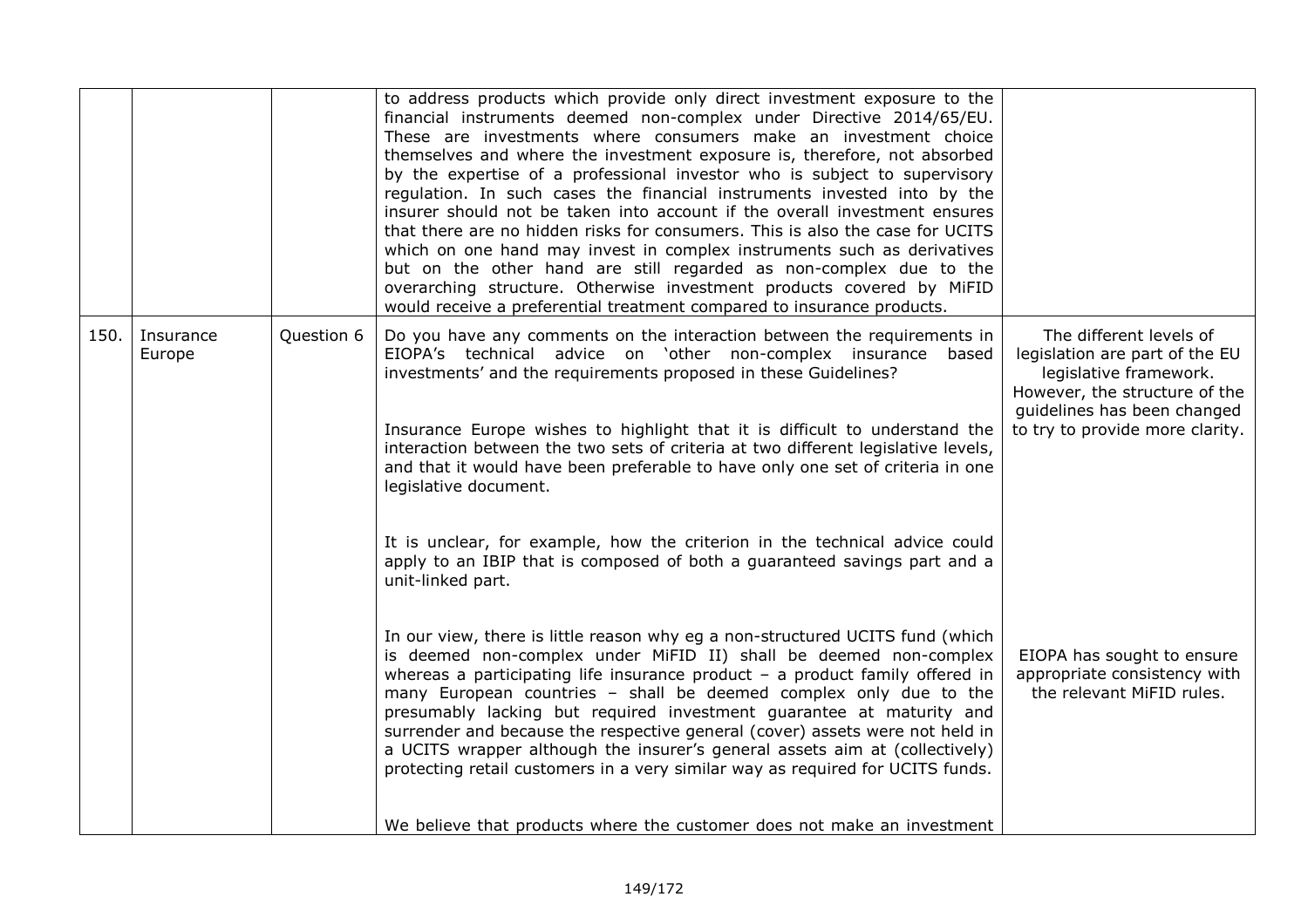|      |                    |            | selection with regard to individual financial instruments, but where the<br>investment is done by the insurer who is subject to a very strong prudent<br>person principle fall into the scope Article $30(3)(a)(i)$ . This article is supposed<br>to address products which provide only direct investment exposure to the<br>financial instruments deemed non-complex under Directive 2014/65/EU.<br>These are investments where consumers make an investment choice<br>themselves and where the investment exposure is, therefore, not absorbed<br>by the expertise of a professional investor who is subject to supervisory<br>regulation. In such cases, the financial instruments invested into by the<br>insurer should not be taken into account if the overall investment ensures<br>that there are no hidden risks for consumers. This is also the case for UCITS<br>which on the one hand may invest in complex instruments such as<br>derivatives, but on the other hand are still regarded as non-complex due to<br>the overarching structure. Otherwise, investment products covered by MiFID<br>would receive a preferential treatment compared to insurance products which<br>are not covered under MiFID II. |                                                                 |
|------|--------------------|------------|------------------------------------------------------------------------------------------------------------------------------------------------------------------------------------------------------------------------------------------------------------------------------------------------------------------------------------------------------------------------------------------------------------------------------------------------------------------------------------------------------------------------------------------------------------------------------------------------------------------------------------------------------------------------------------------------------------------------------------------------------------------------------------------------------------------------------------------------------------------------------------------------------------------------------------------------------------------------------------------------------------------------------------------------------------------------------------------------------------------------------------------------------------------------------------------------------------------------------|-----------------------------------------------------------------|
| 151. | Intesa<br>Sanpaolo | Question 6 | EIOPA's technical advice on possible delegated acts concerning the IDD, lists<br>in chapter 8 (Execution-only sales - criteria to assess "other non-complex<br>insurance-based investment products) a definition of non complex product<br>that seems contradicting the guidelines subject to consultation. The<br>definition, indeed, requires that 5 conditions need to be met simultaneously<br>- one of them being that 'the contractually garanteed minumun surrender<br>and maturity value is at least the amount of premiums paid by the customer<br>minus legitimate costs levied'. Against this background, we question which of<br>the two texts shall prevail.                                                                                                                                                                                                                                                                                                                                                                                                                                                                                                                                                    | It is not clear what potential<br>contradiction is referred to. |
| 152. | <b>IRSG</b>        | Question 6 | These guidelines cannot be discussed in isolation without also discussing the<br>EIOPA technical advice on the Delegated Acts which are under development<br>by the Commission.<br>Based on the combination of Delegated Acts currently under discussion and<br>these draft guidelines there is a real risk that almost all traditional insurance<br>type savings products and even new products designed specificially to meet<br>good standards of risk and transparency could be deemed complex. This<br>outcome must be avoided and we believe that a relatively small proportion of                                                                                                                                                                                                                                                                                                                                                                                                                                                                                                                                                                                                                                     | Please see the Feedback<br>Statement.                           |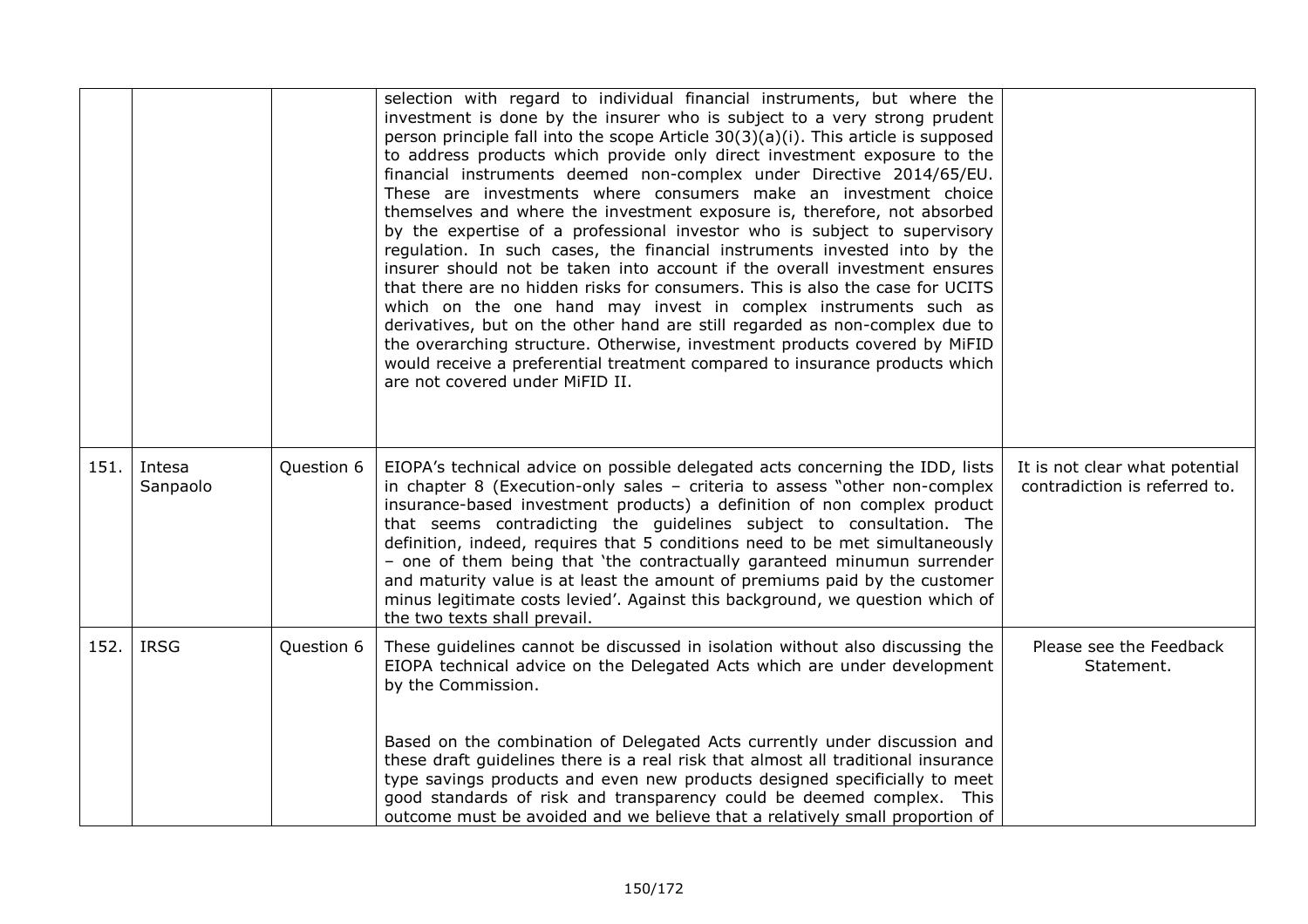|           |                                              |                 | current sales involve complex products. In particular, the current EIOPA<br>advice on the Delegated Act text which automatically defines a product as<br>complex if the surrender value is different from the maturity value must be<br>changed and these guidelines should clarify that such a product is not<br>complex unless the detail surrounding the charges, surrender value, maturity<br>value are complex.                                                                                                                                                                                                                                                                                                                                                                                                                    |                                                                                                                                                                                                                                                                                                                                            |
|-----------|----------------------------------------------|-----------------|-----------------------------------------------------------------------------------------------------------------------------------------------------------------------------------------------------------------------------------------------------------------------------------------------------------------------------------------------------------------------------------------------------------------------------------------------------------------------------------------------------------------------------------------------------------------------------------------------------------------------------------------------------------------------------------------------------------------------------------------------------------------------------------------------------------------------------------------|--------------------------------------------------------------------------------------------------------------------------------------------------------------------------------------------------------------------------------------------------------------------------------------------------------------------------------------------|
| C<br>153. |                                              | Question 6      | Confidential comment.                                                                                                                                                                                                                                                                                                                                                                                                                                                                                                                                                                                                                                                                                                                                                                                                                   |                                                                                                                                                                                                                                                                                                                                            |
| 154.      | Standard<br>Life  <br><b>UK</b>              | Question 6      | Do you have any comments on the interaction between the requirements<br>in EIOPA's technical advice on 'other non-complex insurance based<br>investments' and the requirements proposed in these Guidelines?<br>No.                                                                                                                                                                                                                                                                                                                                                                                                                                                                                                                                                                                                                     |                                                                                                                                                                                                                                                                                                                                            |
| 155.      | Unipol Gruppo<br>Finanziario<br>S.p.A.       | Question 6      | Uno dei requisiti indicati nel parere tecnico (Technical Advice di Eiopa, punto<br>a), pag. 32), qualifica un prodotto IBIP come "non-complex" se esiste un<br>livello di garanzia del capitale alla scadenza o in fase di riscatto, pari almeno<br>al premio investito. Tale requisito non sembra rinvenirsi tuttavia nelle<br>presenti Linee Guida proposte da EIOPA.<br>L'esempio illustrativo n. 3 riportato nel testo di proposta delle Linee Guida fa<br>riferimento infatti a un livello di garanzia da parte dell'impresa assicuratrice<br>pari all'80% dei premi pagati dal cliente.<br>Alla luce di quanto espresso, si raccomanda quindi di chiarire se un prodotto<br>IBIP possa qualificarsi come non complesso anche in presenza di un livello di<br>garanzia del capitale che non sia pari al 100% del premio investito. | The Guidelines only include<br>comparative provisions to<br>those proposed in the<br>technical advice where they<br>were considered to be<br>relevant in the context of<br>Article $30(3)(a)(i)$ of IDD. In<br>this case, it is possible for<br>there to be a guarantee<br>(provided it can be<br>understood), but it is not<br>necessary. |
| 156.      | Association<br>of<br><b>British Insurers</b> | Question 7      | Please see our answers to the other questions in this Consultation.                                                                                                                                                                                                                                                                                                                                                                                                                                                                                                                                                                                                                                                                                                                                                                     |                                                                                                                                                                                                                                                                                                                                            |
|           | 157. Association                             | of   Question 7 | It is not clear whether some of the structure mentioned above, such as MVAs                                                                                                                                                                                                                                                                                                                                                                                                                                                                                                                                                                                                                                                                                                                                                             | Please see the response to                                                                                                                                                                                                                                                                                                                 |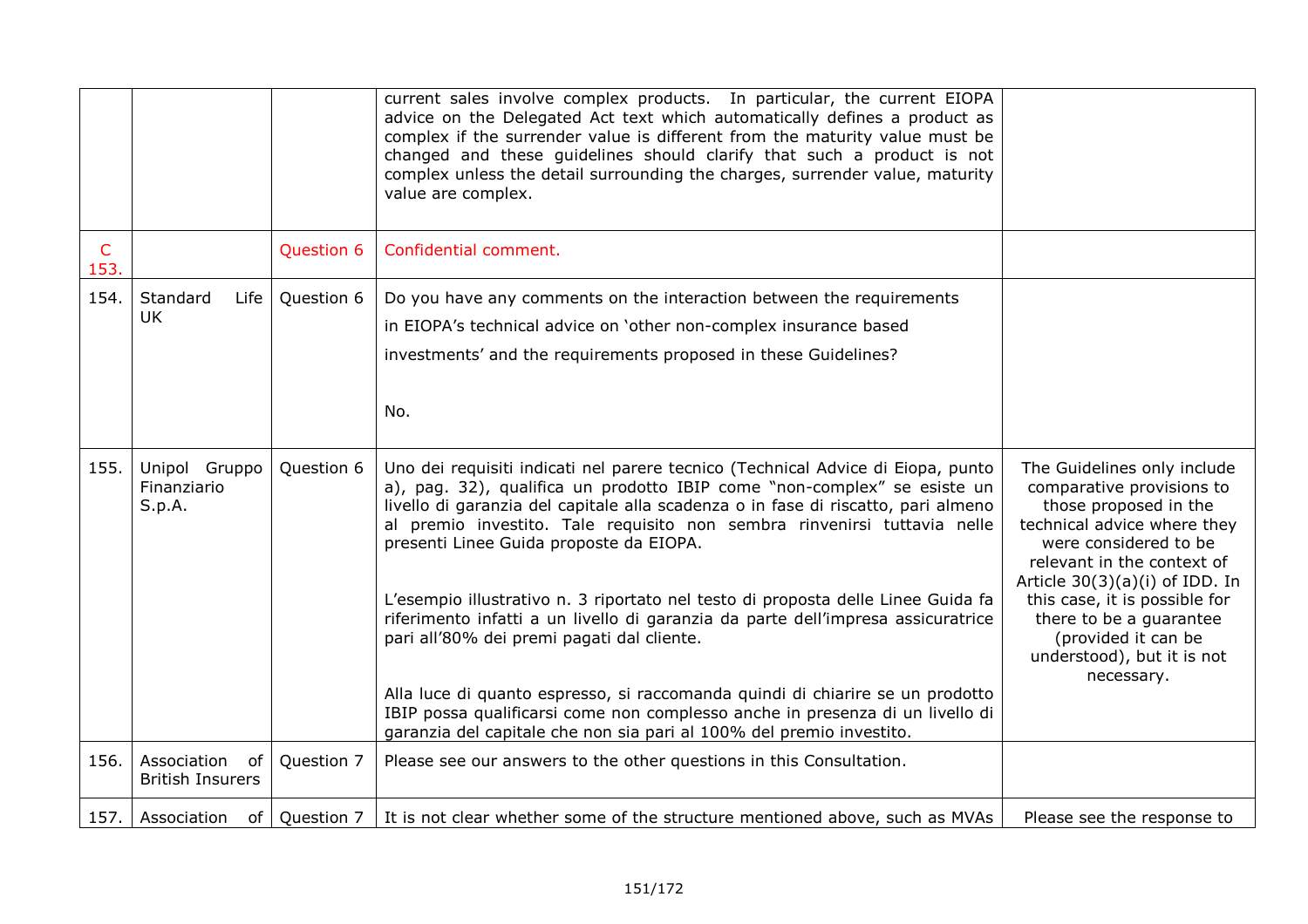|      | Financial<br>Mutuals (AFM)                                                  |            | would exclude relevant products from being distributed via execution-only<br>under IDD.<br>In reality, whilst many contemporary sales still include MVAs, the volume of<br>with-profits sales in the UK is now much diminished, so the view of EIOPA is<br>has greatest impact in relation to existing products, and to top-ups to these<br>contracts.                                                                                                                                                                                                                                                                                                                                                                                                                                                                                                                        | your previous comments on<br>this issue. |
|------|-----------------------------------------------------------------------------|------------|-------------------------------------------------------------------------------------------------------------------------------------------------------------------------------------------------------------------------------------------------------------------------------------------------------------------------------------------------------------------------------------------------------------------------------------------------------------------------------------------------------------------------------------------------------------------------------------------------------------------------------------------------------------------------------------------------------------------------------------------------------------------------------------------------------------------------------------------------------------------------------|------------------------------------------|
| 158. | Association<br>of<br>International<br><b>Offices</b><br>Life<br><b>AILO</b> | Question 7 | Not applicable                                                                                                                                                                                                                                                                                                                                                                                                                                                                                                                                                                                                                                                                                                                                                                                                                                                                |                                          |
| 159. | Austrian<br>Insurance<br>Association<br><b>VVO</b>                          | Question 7 |                                                                                                                                                                                                                                                                                                                                                                                                                                                                                                                                                                                                                                                                                                                                                                                                                                                                               |                                          |
| 160. | <b>Better Finance</b>                                                       | Question 7 | Better Finance does not distribute any IBIPs. As it has been pointed out in<br>Q3, Traditional capital life-insurance contracts are the only contracts where<br>the customer cannot select the investment strategy and the insurers assures<br>an interest rate on the investment part of the premium. In this respect, the<br>individual knowledge and experience is not directly important. On the<br>contrary, the comprehensive disclosure of costs which strongly reduce the<br>investment part of the premium is all the more necessary.                                                                                                                                                                                                                                                                                                                                | Noted.                                   |
| 161. | <b>Bund</b><br>der<br>Versicherten<br><b>BdV</b>                            | Question 7 | BdV does not distribute any IBIPs. As already pointed in our comment on Q3<br>above, only related to traditional capital life-insurance contracts, where the<br>customer cannot choose the investment strategy and therefore the insurers<br>guarantees an interest rate on the investment part of the premium, the<br>individual knowledge and experience of the customer related to investment<br>strategies is not directly relevant. Instead of this, the comprehensive<br>disclosure of costs which strongly reduce the investment part of the premium<br>is all the more necessary. Additionally it must be taken into account that the<br>maturity and surrender values and pay out upon death are dependent on<br>variables set by the insurance undertaking (like mortality tables and<br>participation in benefits - changeable even during contract duration), the | Noted.                                   |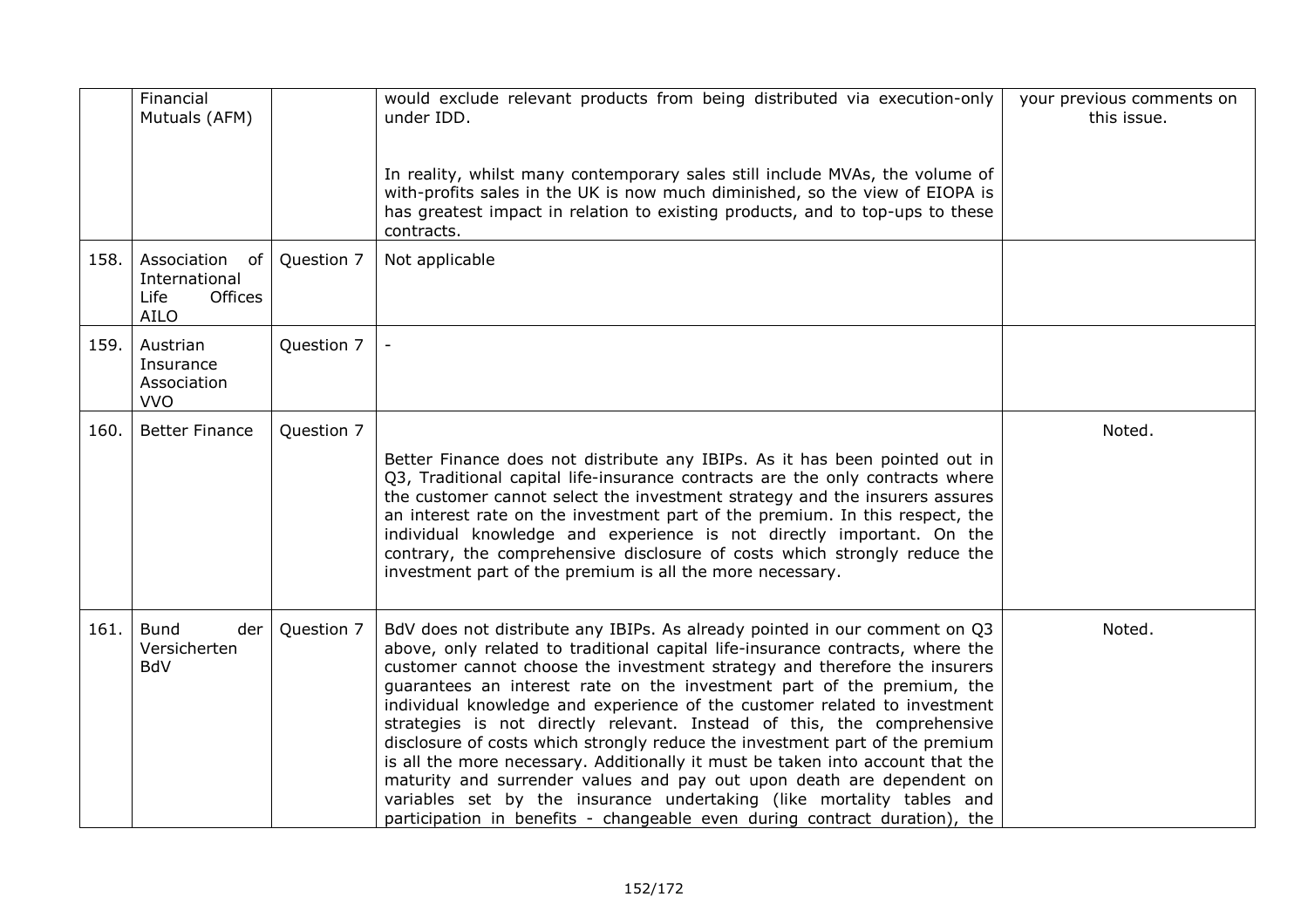|                      |                                                                                                               |            | effects of which are difficult for the customer to understand.                                                                                                                                                                                                                                                                                                                                                                                                                                                                                                                                                                                                                                       |                                       |
|----------------------|---------------------------------------------------------------------------------------------------------------|------------|------------------------------------------------------------------------------------------------------------------------------------------------------------------------------------------------------------------------------------------------------------------------------------------------------------------------------------------------------------------------------------------------------------------------------------------------------------------------------------------------------------------------------------------------------------------------------------------------------------------------------------------------------------------------------------------------------|---------------------------------------|
| 162.                 | <b>CNCIF</b>                                                                                                  | Question 7 | We have no comment.                                                                                                                                                                                                                                                                                                                                                                                                                                                                                                                                                                                                                                                                                  |                                       |
| 163.                 | <b>DAV</b><br>German<br>Actuarial<br>Society                                                                  | Question 7 | Once again, we want to highlight that the definition of product complexity in<br>the original context of IDD and hence its relation to the execution-process<br>only is most likely to be adopted by different current regulations as well.<br>Hence, although question 7 "only" addresses the issue that products<br>currently already distributed by means of execution-only, may not be fit for<br>this type of distribution after IDD is actually in place, the more pressing<br>question is what the even further consequences of a product being deemed<br>complex rather were? These further consequences have to be thoroughly<br>taken into account when defining the notion of complexity. | Please see the Feedback<br>Statement. |
| $\mathsf{C}$<br>164. |                                                                                                               | Question 7 | Confidential comment.                                                                                                                                                                                                                                                                                                                                                                                                                                                                                                                                                                                                                                                                                |                                       |
| 165.                 | European<br>of<br>Federation<br>Financial<br><b>Advisers</b><br>and<br>Financial<br>Intermediaries<br>(FECIF) | Question 7 | We do not distribute IBIPs on an "execution-only" basis.                                                                                                                                                                                                                                                                                                                                                                                                                                                                                                                                                                                                                                             |                                       |
| 166.                 | Insurance<br>Europe                                                                                           | Question 7 | If you currently distribute insurance-based investment products via<br>execution-only, which of the proposed criteria regarding structures which<br>make it difficult for the customer to understand the risks involved, would<br>exclude those products from being distributed via execution-only under IDD?                                                                                                                                                                                                                                                                                                                                                                                        |                                       |
| C<br>167.            |                                                                                                               | Question 7 | Confidential comment                                                                                                                                                                                                                                                                                                                                                                                                                                                                                                                                                                                                                                                                                 |                                       |
| 168.                 | Standard<br><b>Life</b><br><b>UK</b>                                                                          | Question 7 | If you currently distribute insurance-based investment products via<br>execution-only, which of the proposed criteria regarding structures which<br>make it difficult for the customer to understand the risks involved, would<br>exclude those products from being distributed via execution-only under IDD?                                                                                                                                                                                                                                                                                                                                                                                        |                                       |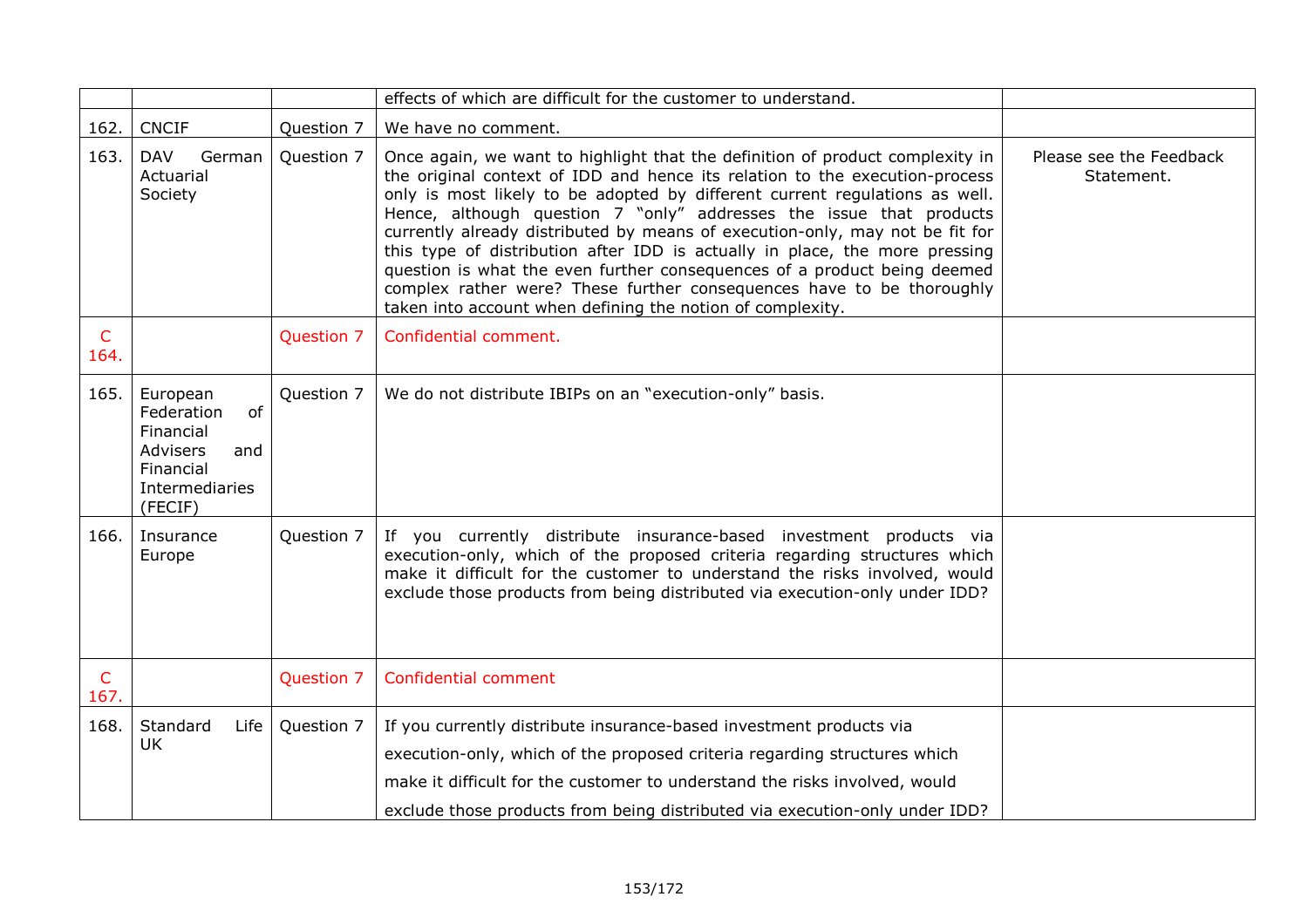|      |                                                                     |            | We refer to our comments under question 5 regarding the inclusion of the<br>"beneficiary clause" criteria for determining complexity. We suggest this<br>point is removed from the criteria or its intention clarified if EIOPA doesn't<br>intend firms to make such a literal interpretation.<br>We strongly believe the Guideline should specify that products are assessed<br>at product level.                                                                                                                                                                                                                                               | Please see the response to<br>your previous comments on<br>this point.           |
|------|---------------------------------------------------------------------|------------|--------------------------------------------------------------------------------------------------------------------------------------------------------------------------------------------------------------------------------------------------------------------------------------------------------------------------------------------------------------------------------------------------------------------------------------------------------------------------------------------------------------------------------------------------------------------------------------------------------------------------------------------------|----------------------------------------------------------------------------------|
| 169. | <b>ANASF</b><br>Associazione<br>Nazionale<br>Consulenti<br>Finanzia | Question 8 | Examples 3, 8 and 10 confirm our request to amend Guideline 2 to consider<br>the importance of the guarantee mechanism (cf. our answer to Q5). In<br>particular, it is necessary to verify that the guarantee is actually effective,<br>thereby complying with precise standards of customer protection<br>(specifically, a guarantee by a third party that is subject to the supervision of<br>a competent national authority). Indeed, it is of utmost importance that the<br>guarantee is not influenced by specific risks pertaining to the activities of the<br>insurance undertaking which developed the IBIP distributed to the customer. | The Guideline has been<br>amended to reflect this point.                         |
|      |                                                                     |            | Example 2 needs further explanation, particularly with regard to the<br>definition of a surrender fee which is/is not « disproportionate to the cost to<br>the insurance undertaking ».                                                                                                                                                                                                                                                                                                                                                                                                                                                          | EIOPA does not consider that<br>it is appropriate to define<br>this.             |
|      |                                                                     |            | The definition of Example 5, being too extended, may lead to the improper<br>qualification as "non-complex" of products which would be too difficult for the<br>customer to understand the underlying investments: let's consider, for<br>instance, a unit-linked product whose underlying financial instruments are<br>equity funds which invest in the markets of different countries<br>(encompassing both EU Member States and third countries). On the contrary,<br>a prudential approach is needed, based on the "product-based" principle<br>espoused in our answer to Q4.                                                                | The example is considered to<br>be in line with Article<br>$30(3)(a)(i)$ of IDD. |
|      |                                                                     |            | The product described in Example 6 should be deemed complex in order to<br>completely prevent possible cases of mis-selling.                                                                                                                                                                                                                                                                                                                                                                                                                                                                                                                     | The proposed categorisation<br>is considered to be<br>appropriate.               |
|      |                                                                     |            | We do not believe that Example 7 refers to a non-complex product: although                                                                                                                                                                                                                                                                                                                                                                                                                                                                                                                                                                       |                                                                                  |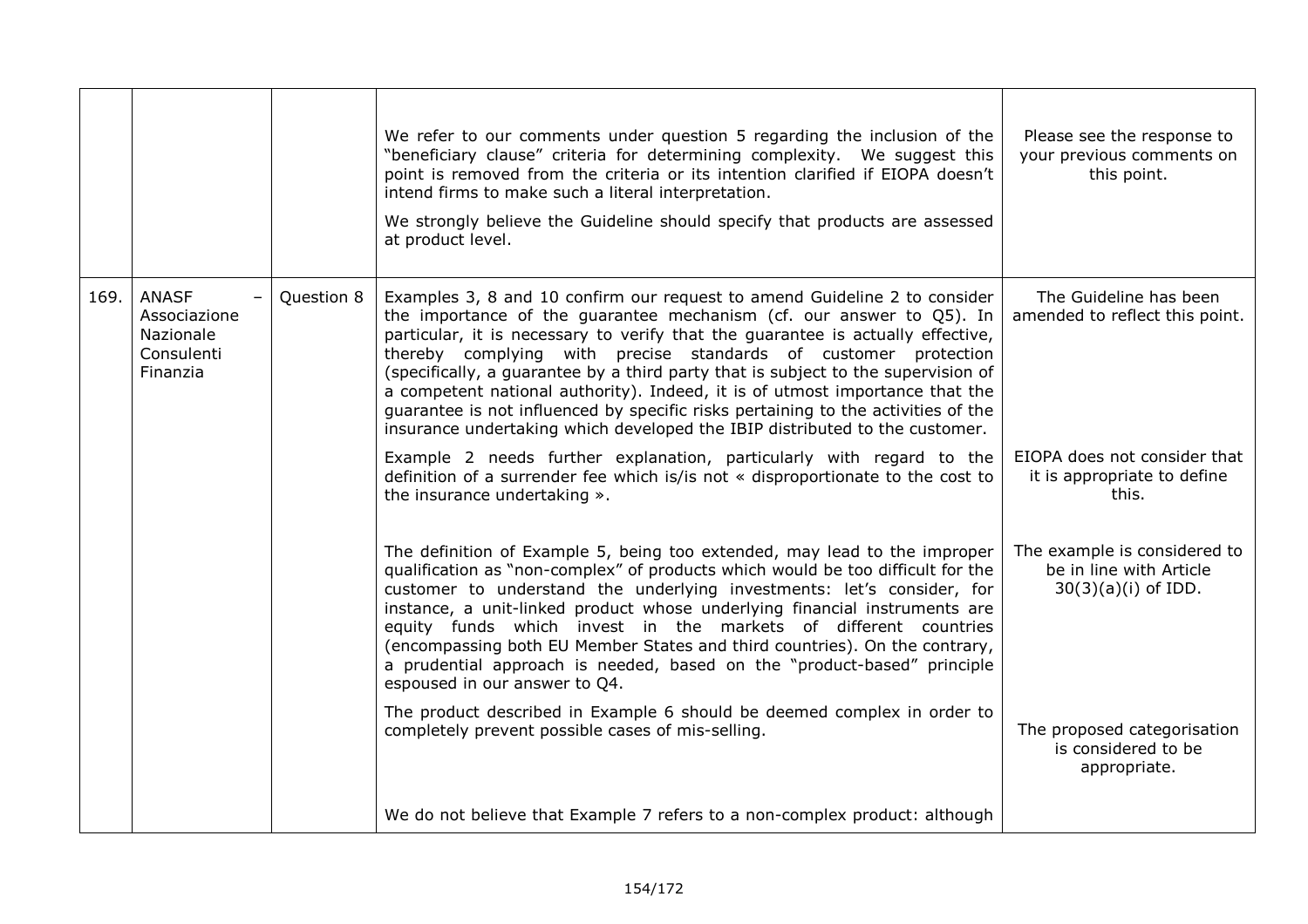|      |                                              |            | the "other" product structures may not be "difficult", the way in which the<br>surrender or maturity value reflects the performance of underlying<br>investments makes the product difficult to understand for the "average"<br>retail investor (let's consider, for instance, a unit-linked product whose<br>underlying financial instruments are equity funds which invest in the markets<br>of different countries, encompassing both EU Member States and third<br>countries). | The example is considered to<br>be in line with Article<br>$30(3)(a)(i)$ of IDD.                                                                               |
|------|----------------------------------------------|------------|------------------------------------------------------------------------------------------------------------------------------------------------------------------------------------------------------------------------------------------------------------------------------------------------------------------------------------------------------------------------------------------------------------------------------------------------------------------------------------|----------------------------------------------------------------------------------------------------------------------------------------------------------------|
|      |                                              |            | We do not believe that Example 10 refers to a non-complex product: despite<br>the guarantee, there is actually a structure which makes it difficult for the<br>customer to understand the performance of the product, inasmuch as « the<br>insurer also invests in some derivatives ».                                                                                                                                                                                             | The example is considered to<br>be in line with the IDD and<br>EIOPA's technical advice.                                                                       |
|      |                                              |            | Finally, we consider that also Example 11 should refer to a complex product:<br>in order to avoid regulatory loopholes, all products with profit participation<br>mechanisms should be deemed complex.                                                                                                                                                                                                                                                                             | As stated in the example,<br>EIOPA considers that it will<br>depend on the nature of the<br>profit participation<br>mechanism                                  |
| 170. | Association<br>of<br><b>British Insurers</b> | Question 8 | We welcome that the CP outlines the decision trees and the examples on<br>IBIPs, as they help to understand the interaction between the requirements<br>in EIOPA's technical advice on 'other non-complex insurance based<br>investments' and the proposals of the CP.                                                                                                                                                                                                             |                                                                                                                                                                |
|      |                                              |            | We have the following remarks:                                                                                                                                                                                                                                                                                                                                                                                                                                                     |                                                                                                                                                                |
|      |                                              |            | Example 4: It is not clear why it would be difficult for a customer to<br>$\Box$<br>understand that below 500 euros investment value the annual management<br>charge is 25 euros. This could be clearly disclosed to the customer.                                                                                                                                                                                                                                                 | The example was based on<br>the draft version of the<br>Guidelines. Please see the<br><b>Feedback Statement</b><br>regarding the final provisions<br>on costs. |
|      |                                              |            | Examples 9 and 10: The only fundamental difference between the two<br>examples is the existence of a guarantee, which seemingly mitigates the                                                                                                                                                                                                                                                                                                                                      | The example is considered to<br>be consistent with the IDD                                                                                                     |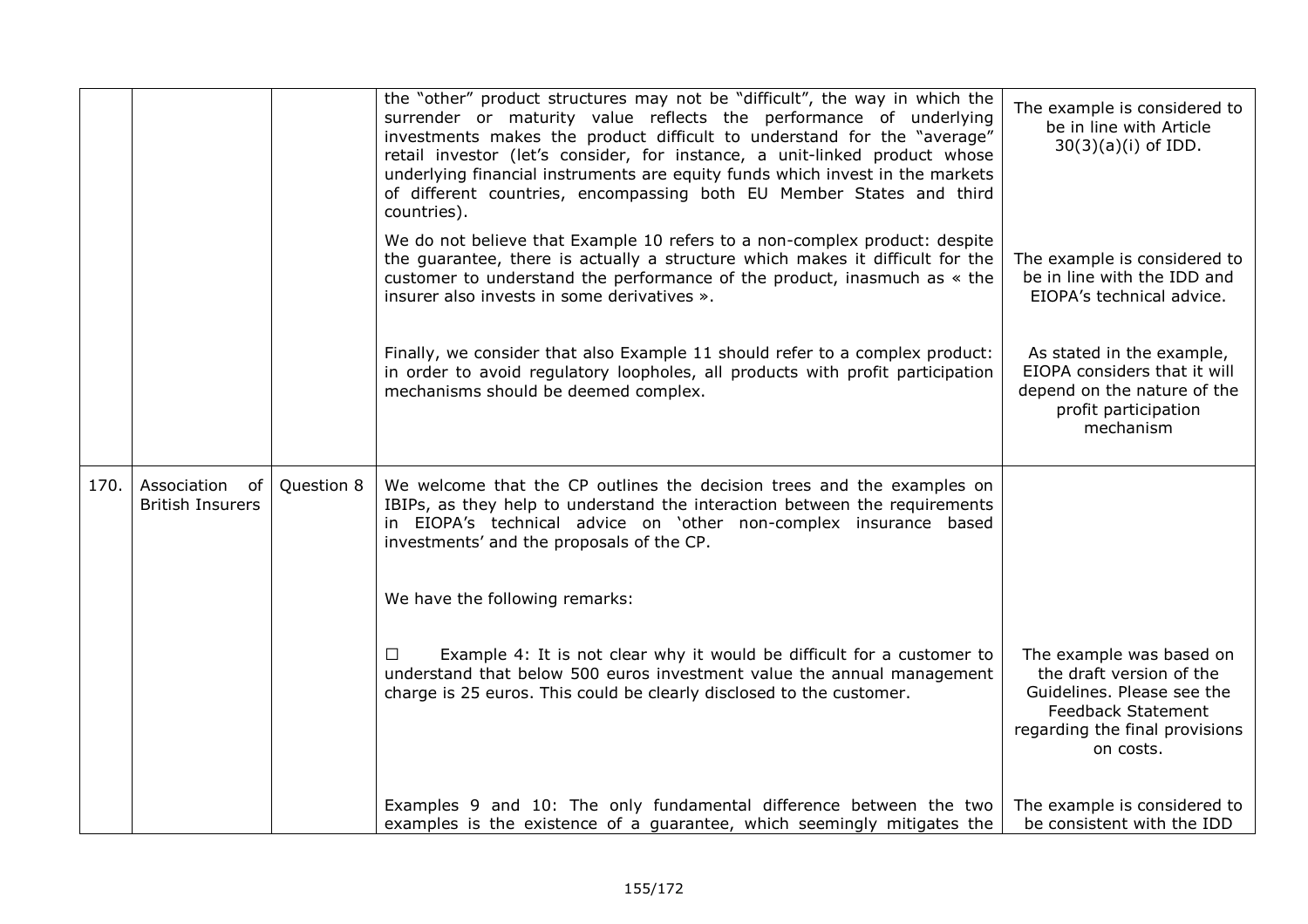|      |                                                                      |            | holding of derivatives. UCITS are technically able to hold derivatives, yet<br>they are being classed as non-complex.                                                                                                                                                                                                                                                                   | and EIOPA's technical advice.                                                                                                                                                |
|------|----------------------------------------------------------------------|------------|-----------------------------------------------------------------------------------------------------------------------------------------------------------------------------------------------------------------------------------------------------------------------------------------------------------------------------------------------------------------------------------------|------------------------------------------------------------------------------------------------------------------------------------------------------------------------------|
| 171. | Association<br>0f<br>Financial<br>Mutuals (AFM)                      | Question 8 | We consider the decisions trees provided are consistent with the guidelines<br>and provide a useful basis for distributors to verify the circumstances<br>involved in any particular sale.                                                                                                                                                                                              |                                                                                                                                                                              |
|      |                                                                      |            | The generic examples provide a useful summary of the issued raised in the<br>guidelines. We would welcome more clarity on 'the structures which make it<br>difficult for the customer to understand', as we believe these statements will<br>benefit from being consistently applied across Member States.                                                                              |                                                                                                                                                                              |
| 172. | Association<br>of<br>International<br>Offices<br>Life<br><b>AILO</b> | Question 8 | No.                                                                                                                                                                                                                                                                                                                                                                                     |                                                                                                                                                                              |
| 173. | Assuralia                                                            | Question 8 | The generic examples in the appendix are very helpful as they clarify how<br>the criteria should be understood in practice. However, as stated in our<br>answer to question 6, it is of the utmost importance that the criteria from the<br>technical advise, the guidelines and the examples are coherent. More<br>specifically:                                                       |                                                                                                                                                                              |
|      |                                                                      |            | Assuralia welcomes a clarification that criterion (a) of the EIOPA-<br>$\Box$<br>advice is only relevant for/applicable to guaranteed insurance products, and<br>not for unit-linked products;                                                                                                                                                                                          | EIOPA's technical advice did<br>not distinguish between<br>guaranteed and unit-linked<br>products.                                                                           |
|      |                                                                      |            | example 11 should be made completely coherent with criterion (a) of<br>$\Box$<br>the EIOPA-advice by detailing that the guaranteed surrender and maturity<br>value is at least the premiums paid by the customer minus legitimate costs<br>levied;<br>Assuralia suggests to include them directly into the criteria to<br>□<br>illustrate the interpretation of the different criteria. | Example 11 was not intended<br>to be exactly reflect the<br>provision in EIOPA's technical<br>advice which was intended to<br>establish a minimum level of<br>the guarantee. |
|      |                                                                      |            | Example 3 however lacks relevance, as to our knowledge it is not possible for                                                                                                                                                                                                                                                                                                           | EIOPA understands unit-                                                                                                                                                      |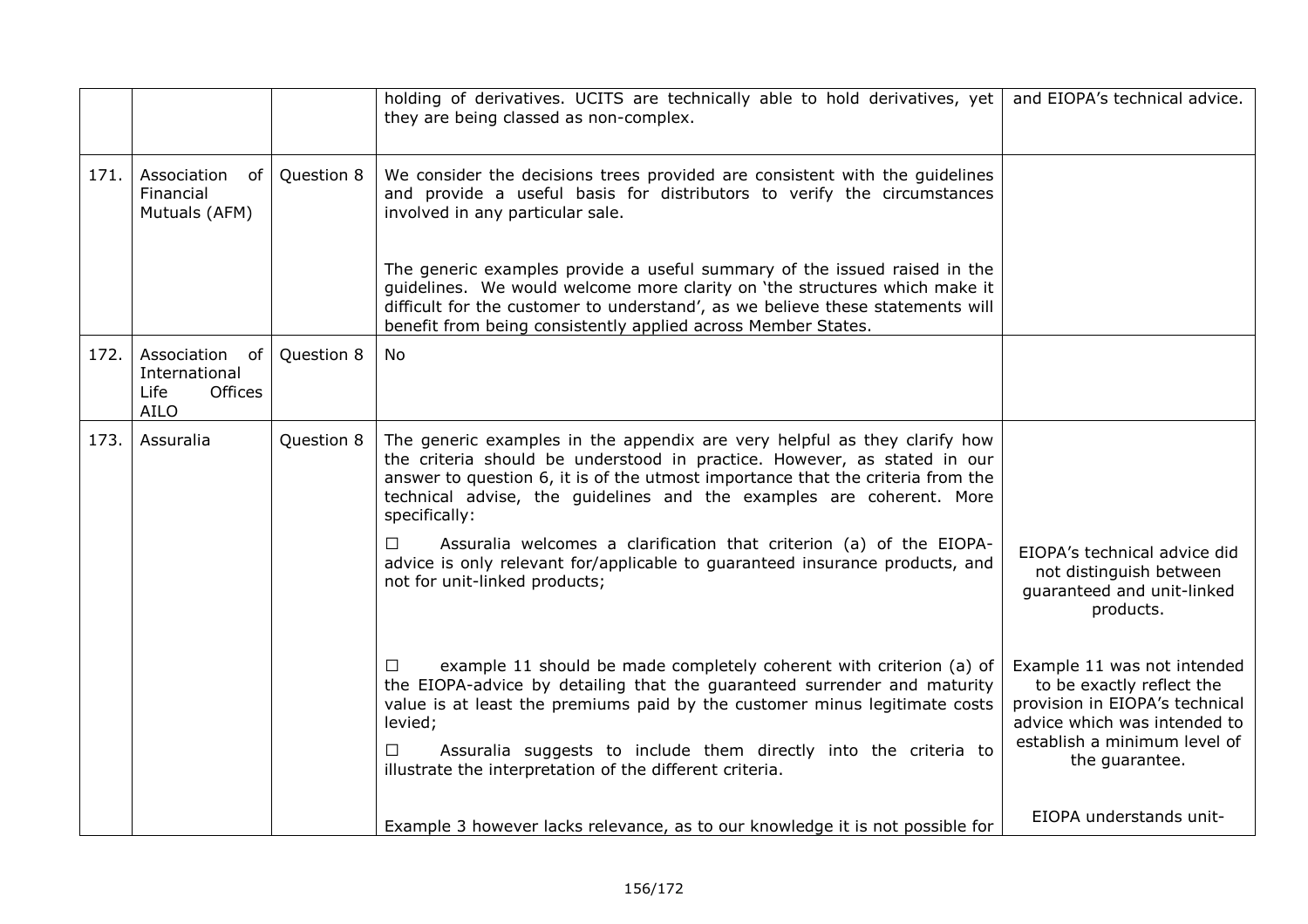|      |                                                    |            | an insurer to offer a guarantee in a unit-linked IBIP.                                                                                                                                                                                                                                                                                                                                                                                                                                                                                                                                                                                                                                                                     | linked products with<br>guarantees exist in some<br><b>Member States</b>                                                                                                     |
|------|----------------------------------------------------|------------|----------------------------------------------------------------------------------------------------------------------------------------------------------------------------------------------------------------------------------------------------------------------------------------------------------------------------------------------------------------------------------------------------------------------------------------------------------------------------------------------------------------------------------------------------------------------------------------------------------------------------------------------------------------------------------------------------------------------------|------------------------------------------------------------------------------------------------------------------------------------------------------------------------------|
|      |                                                    |            | Example 9 seems to create an unlevel playing field between financial<br>instruments under MiFID and IBIPs. A plain UCIT is not considered complex,<br>even though it can invest a limited amount of its assets into derivatives1,<br>while an IBIP is complex as soon as it invests in some derivatives.                                                                                                                                                                                                                                                                                                                                                                                                                   | The example is considered to<br>be consistent with the<br>requirements in the IDD and<br>EIOPA's technical advice.                                                           |
|      |                                                    |            | 1 Cfr. art. 52 of directive 2009/65/EC of the European Parliament and of the<br>Council of 13 juli 2009 on the coordination of laws, regulations and<br>administrative provisions relating to undertakings for collective investment in<br>transferable securities (UCITS).                                                                                                                                                                                                                                                                                                                                                                                                                                                |                                                                                                                                                                              |
| 174. | Austrian<br>Insurance<br>Association<br><b>VVO</b> | Question 8 | The generic examples in the appendix are helpful as they clarify how the<br>criteria should be understood in practice. However, as we have stated<br>several times in this answer to the consultation we do not understand why an<br>investment in non-structured UCITS funds which invest in shares or<br>derivatives and where the customer is exposed to a rather high insvestment<br>risks should be deemed non-complex and a tradtional life insurance where<br>the investment risk is borne by a professional investor who is subject to strict<br>regulation and where the profit participations only increases the contractually<br>agreed values would be automatically considered as complex (see example<br>9). | The examples are considered<br>to be consistent with the<br>requirements in the IDD,<br>EIOPA's technical advice, and<br>the draft Guidelines.                               |
|      |                                                    |            | In addition, we do not understand why a product which includes a guarantee<br>without any profit participation would be considered as non-complex, while<br>the same product with profit participation (which grants consumers higher<br>returns) might be seen as complex.                                                                                                                                                                                                                                                                                                                                                                                                                                                | As stated in the example,<br>EIOPA considers that it<br>depends on the nature of the<br>profit participation<br>mechanism.                                                   |
| 175. | <b>Better Finance</b>                              | Question 8 | Our organization believes that the decision trees shown from page 26 to 31<br>look adequate in principle. However, in order to be fully supportive of them<br>we would like to know how would EIOPA effectively supervise these well-<br>structured distribution practices, and more precisely for distributors that are<br>commission-driven and for who the mis-selling practices are not forbidden by<br>IDD?                                                                                                                                                                                                                                                                                                           | The decision trees reflect the<br>requirements in the IDD<br>which need to be compiled<br>with. National competent<br>authorities are responsible for<br>ensuring that these |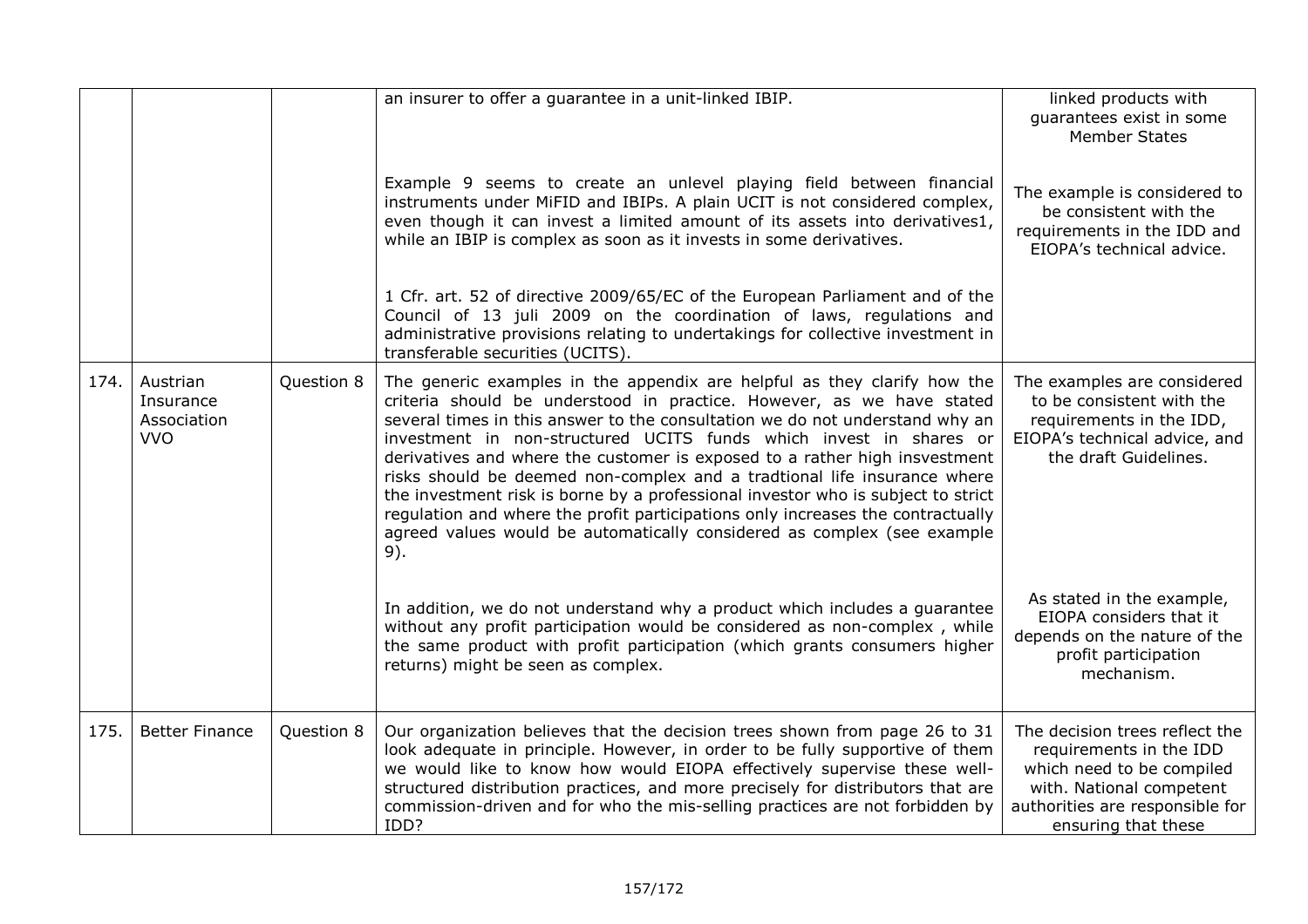|      |                                                  |            |                                                                                                                                                                                                                                                                                                                                                                                                                                                                                                                                                                                                                                                                                                                                                                                                                                                                                                                                                                                                                                                                                                                                                                                            | requirements are compiled<br>with on an ongoing basis.                                                                                                                                                                                 |
|------|--------------------------------------------------|------------|--------------------------------------------------------------------------------------------------------------------------------------------------------------------------------------------------------------------------------------------------------------------------------------------------------------------------------------------------------------------------------------------------------------------------------------------------------------------------------------------------------------------------------------------------------------------------------------------------------------------------------------------------------------------------------------------------------------------------------------------------------------------------------------------------------------------------------------------------------------------------------------------------------------------------------------------------------------------------------------------------------------------------------------------------------------------------------------------------------------------------------------------------------------------------------------------|----------------------------------------------------------------------------------------------------------------------------------------------------------------------------------------------------------------------------------------|
| 176. | <b>Bund</b><br>der<br>Versicherten<br><b>BdV</b> | Question 8 | The decision trees outlined in the appendix of CP (pages 26 to 31) are well<br>informed and detailed $-$ in theory. That is why we urgently have to ask how<br>EIOPA will effectively supervise these well-structured distribution practices<br>knowing that usually "time is money" especially for distributors and that<br>commission-driven (mis-selling) practices are not prohibited - at least in<br>principle - by IDD?                                                                                                                                                                                                                                                                                                                                                                                                                                                                                                                                                                                                                                                                                                                                                             | The decision trees reflect the<br>requirements in the IDD<br>which need to be compiled<br>with. National competent<br>authorities are responsible for<br>ensuring that these<br>requirements are compiled<br>with on an ongoing basis. |
|      |                                                  |            | This question has all the more to be asked reflecting the fact that EIOPA's list<br>of illustrative examples (CP, p. 32-34) includes many more non-complex<br>than complex IBIPs. As already pointed out in our comment on Q2 above,<br>the negative consequences will be inevitable: if for a large number of IBIPs<br>the additional suitability and appropriateness assessment will be omitted,<br>because they may be sold via execution-only, then there will be no change at<br>all related to the current (mis-selling) distribution practices of life insurances.                                                                                                                                                                                                                                                                                                                                                                                                                                                                                                                                                                                                                  |                                                                                                                                                                                                                                        |
| 177. | <b>CNCIF</b>                                     | Question 8 | We consider that a "product-based principle" should be more appropriate<br>than the "underlying financial instruments approach" to identify complex and<br>non-complex IBIPS.                                                                                                                                                                                                                                                                                                                                                                                                                                                                                                                                                                                                                                                                                                                                                                                                                                                                                                                                                                                                              | Please see the responses to<br>your previous comments.                                                                                                                                                                                 |
|      |                                                  |            | Indeed, even if an underlying financial instrument of an IBIP is considered as<br>a non-complex instrument pursuant to Article 30(3) of the Directive<br>("Guideline 1 - Investment exposure to the financial instruments deemed<br>non complex under Directive 2014/65/EU 1.13. For the purposes of Article<br>$30(3)(a)(i)$ of the IDD, the insurance intermediary or insurance undertaking<br>should ensure that the insurancebased investment product only provides<br>investment exposure to the financial instruments deemed noncomplex under<br>Directive 2014/65/EU. Such noncomplex financial instruments include only<br>the following instruments: (a) those identified in Article $25(4)(a)$ of Directive<br>2014/65/EU; (b) those satisfying the criteria in Article 57 of COMMISSION<br>DELEGATED REGULATION (EU) /of 25.4.2016 supplementing Directive<br>2014/65/EU as regards organisational requirements and operating conditions<br>for investment firms and defined terms for the purposes of that Directive7;<br>(c) those not deemed to be complex in accordance with ESMA Guidelines on<br>complex debt instruments and structured deposits") the content, features |                                                                                                                                                                                                                                        |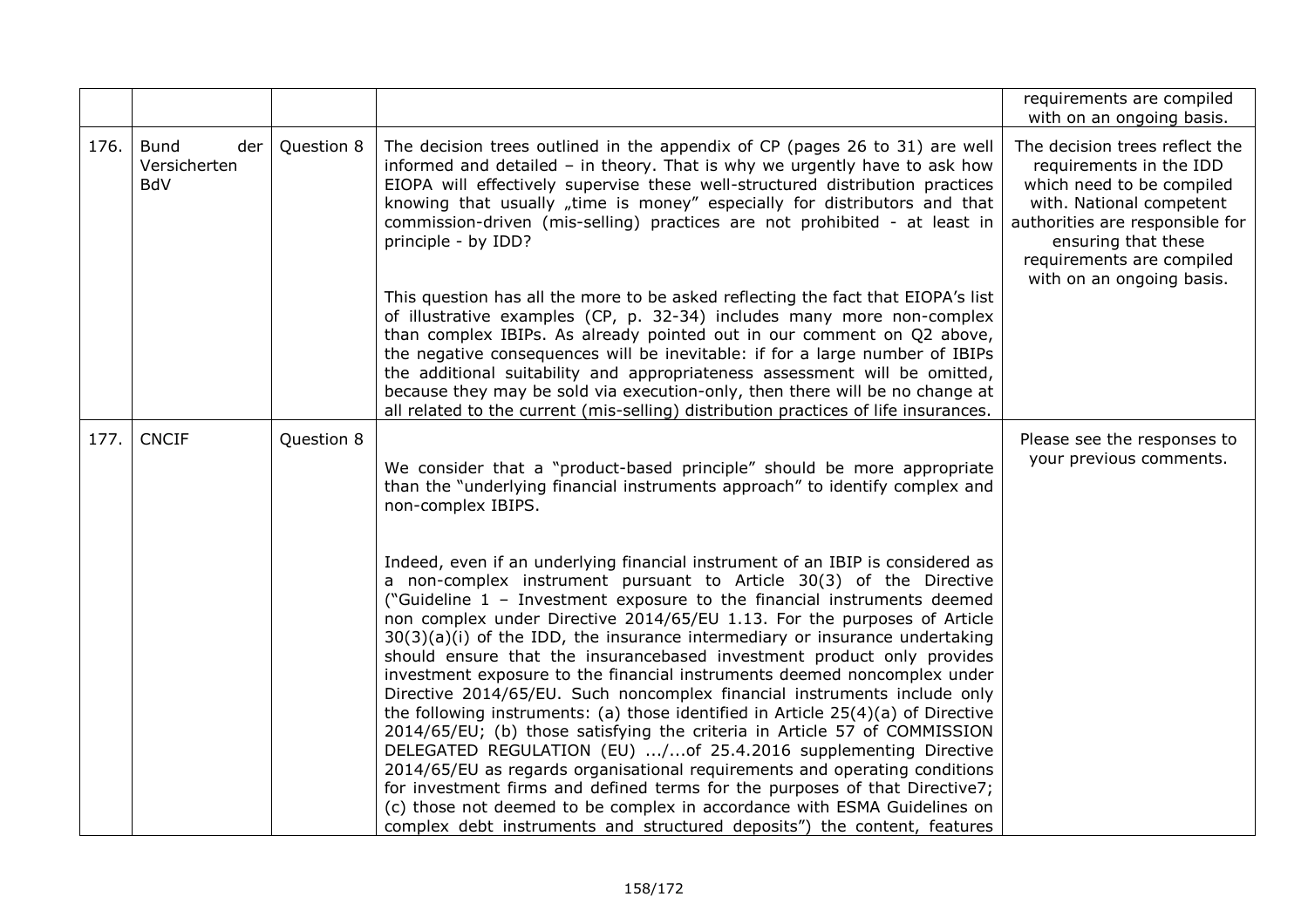|      |                      |            | and/or the insurance product management can be complex, especially from<br>the point of view of a thorough customer protection.                                                                                                                                                                                                                                                                                                                                                                                                                                                                                                                                                                                                                                                                      |                                                                                                                                                                     |
|------|----------------------|------------|------------------------------------------------------------------------------------------------------------------------------------------------------------------------------------------------------------------------------------------------------------------------------------------------------------------------------------------------------------------------------------------------------------------------------------------------------------------------------------------------------------------------------------------------------------------------------------------------------------------------------------------------------------------------------------------------------------------------------------------------------------------------------------------------------|---------------------------------------------------------------------------------------------------------------------------------------------------------------------|
|      |                      |            | In particular, the product features (risks involved, surrender fees,<br>mechanisms of guarantees) must be explained to the client in order to<br>obtain his free and informed consent.                                                                                                                                                                                                                                                                                                                                                                                                                                                                                                                                                                                                               |                                                                                                                                                                     |
|      |                      |            | Furthermore, Example 5 ("A unit / index linked product where the customer<br>can select from different underlying investment options, including various<br>non_structured UCITS and various shares traded on a regulated market. The<br>product does not have any other structures which make it difficult for the<br>customer to understand the risks involved") needs further explanation,<br>particularly with regard to the definition of "various non-structured UCITS".<br>Indeed, it may be difficult for the customer to understand/identify the<br>underlying instruments. In this case, the customer should have all the<br>relevant information about selected underlying financial instruments.                                                                                          |                                                                                                                                                                     |
| 178. | <b>DAV</b><br>German | Question 8 | Comments on the product examples:                                                                                                                                                                                                                                                                                                                                                                                                                                                                                                                                                                                                                                                                                                                                                                    |                                                                                                                                                                     |
|      | Actuarial<br>Society |            | Product example 3 is a variable annuity product. The guaranteed surrender<br>or maturity value is hedged using derivative financial instruments in which<br>the customer is not invested. Properly, such a product is considered non<br>complex. However, there are also constructions in which the fair value of the<br>guaranteed benefits is part of the surrender or maturity value. This fair value<br>is the sum of fair value of the non-structured UCITS and the derivative<br>financial instruments. Such a product would be classified as complex because<br>the derivative financial instruments are complex. This product design carries<br>the same risk as the product above but the customer benefit is significantly<br>higher in this product. Such contradictions must be avoided. | As stated the examples were<br>intended to be illustrative and<br>in practice the specific<br>structure of the product<br>would need to be considered<br>in detail. |
|      |                      |            | Example 3 can also be built as an insurance-based investment product where<br>the customer does not make an investment selection. The insurance<br>undertaking guarantees that the surrender or maturity value is at least 80%<br>of the premiums paid by the customer. The product does not have any other<br>structures which make it difficult for the customer to understand the risks<br>involved. If, however the insurer invests in derivatives to provide the<br>guarantee, the product is deemed complex under Article $30(3)(a)(i)$ and (ii)<br>(see Example 9). In addition, we would like to note the following: This<br>example shows that product features that benefit consumers are classified as                                                                                    |                                                                                                                                                                     |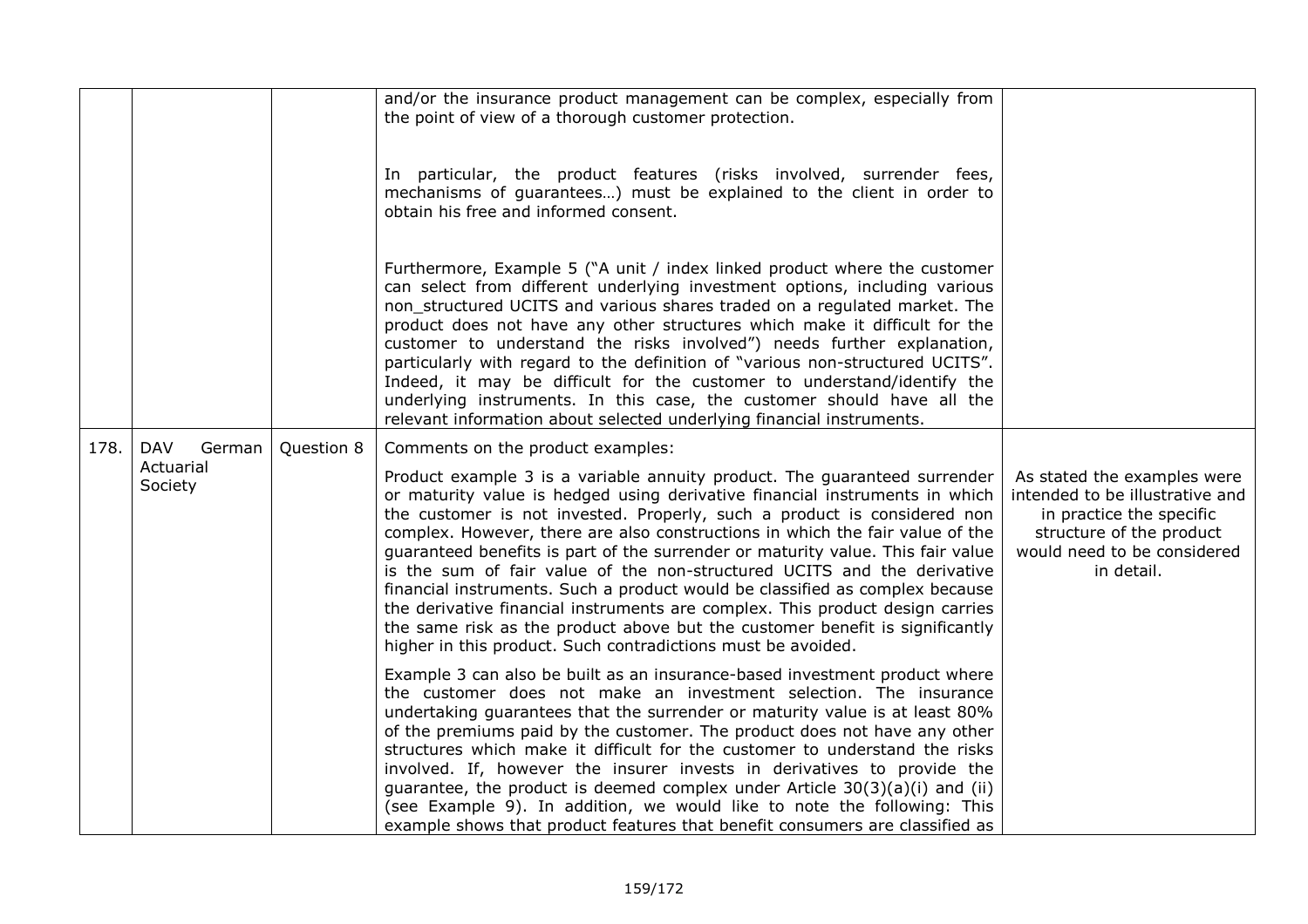|                      |                                           |            | complex. If such schemes were removed, the product would be no longer<br>classified as complex, however, the benefit for consumers will be reduced.<br>Such contradictions must be avoided.<br>EIOPA states that product example 9 shall be deemed complex. In contrast,<br>product example 7 shall not be deemed complex. Example 7 and 9 only differ<br>by a potential investment in derivatives by the insurance company which<br>then yields product example 9 being complex. We want to sincerely stress<br>that the sheer existence of a potential derivative investment structure cannot<br>mandatorily leave an insurer's product being complex. If so, each (structured<br>and non-structured) UCITS fund - which could potentially invest into some<br>derivatives as well - should also be deemed complex. However, this notion of<br>complexity would then contradict MiFID II. Therefore, product example 9<br>shall in our view (similarly with a UCITS fund) not be deemed complex in<br>general only due to the possible existence of derivative instruments and due                                          | Examples 7 and 9 reflect the<br>requirements in the IDD and<br>EIOPA's technical advice.                                                       |
|----------------------|-------------------------------------------|------------|-------------------------------------------------------------------------------------------------------------------------------------------------------------------------------------------------------------------------------------------------------------------------------------------------------------------------------------------------------------------------------------------------------------------------------------------------------------------------------------------------------------------------------------------------------------------------------------------------------------------------------------------------------------------------------------------------------------------------------------------------------------------------------------------------------------------------------------------------------------------------------------------------------------------------------------------------------------------------------------------------------------------------------------------------------------------------------------------------------------------------------|------------------------------------------------------------------------------------------------------------------------------------------------|
|                      |                                           |            | to the offering by an insurance company instead of an asset manager via a<br>UCITS fund. In order to ensure a level playing field of different product<br>providers (here: insurance companies and asset managers), a level definition<br>of the notion of complexity shall be reached.<br>EIOPA acknowledges that life insurance policies with profit participation shall<br>not in general be deemed complex by describing product example 11.<br>However, combining product example 11 and the proposed paragraph 3(a) of<br>guideline 2 eventually leaves product providers with a very incomplete<br>picture of what and if so which kind of profit sharing mechanism shall<br>actually be deemed complex or not. Therefore, we strongly propose EIOPA to<br>amend paragraph 3 of guideline $2$ - following product example $11$ - such<br>that profit sharing mechanisms do not generally yield to complex products. A<br>possible solution could be that only profit sharing mechanisms where<br>products providers may arbitrarily exercise these discretionary participation<br>mechanisms should be deemed complex. | EIOPA has sought to provide<br>some further specification on<br>the assessment of profit<br>participation features in the<br>final Guidelines. |
| $\mathsf{C}$<br>179. |                                           | Question 8 | Confidential comment.                                                                                                                                                                                                                                                                                                                                                                                                                                                                                                                                                                                                                                                                                                                                                                                                                                                                                                                                                                                                                                                                                                         |                                                                                                                                                |
| 180.                 | European<br>Federation<br>of<br>Financial | Question 8 | Examples 3, 8 and 10 confirm our request to amend Guideline 2 to consider<br>the importance of the guarantee mechanism (cf. our answer to Q5). In<br>particular, it is necessary to verify that the quarantee is actually effective,                                                                                                                                                                                                                                                                                                                                                                                                                                                                                                                                                                                                                                                                                                                                                                                                                                                                                          | The final Guidelines include a<br>provision on the nature of the<br>quarantee.                                                                 |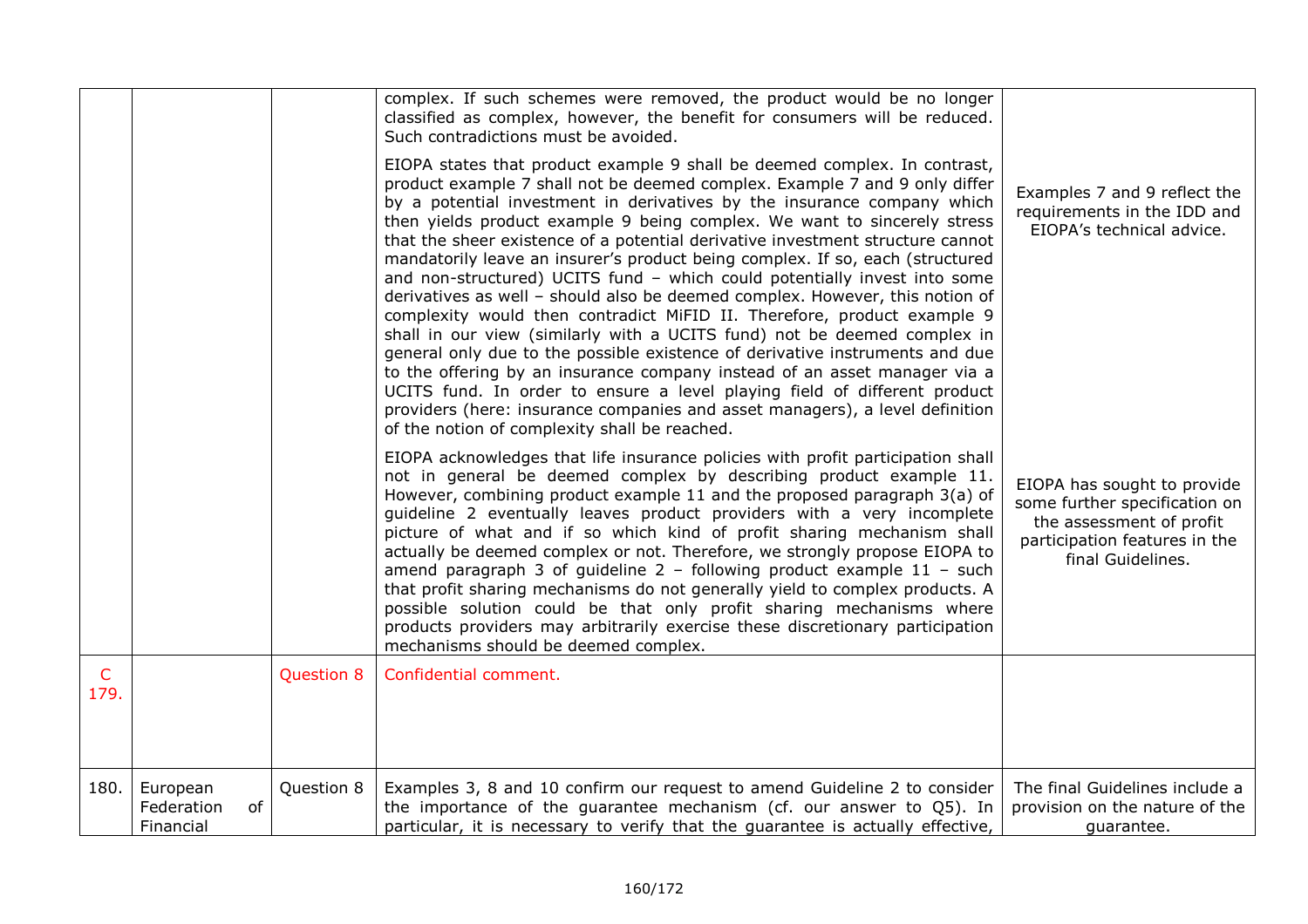| <b>Advisers</b><br>and<br>Financial<br>Intermediaries<br>(FECIF) | thereby complying with precise standards of customer protection<br>(specifically, a guarantee by a third party that is subject to the supervision of<br>a competent national authority). Indeed, it is of utmost importance that the<br>guarantee is not influenced by specific risks pertaining to the activities of the<br>insurance undertaking which developed the IBIP distributed to the customer.                                                                                                                                                                              |                                                                                                                                   |
|------------------------------------------------------------------|---------------------------------------------------------------------------------------------------------------------------------------------------------------------------------------------------------------------------------------------------------------------------------------------------------------------------------------------------------------------------------------------------------------------------------------------------------------------------------------------------------------------------------------------------------------------------------------|-----------------------------------------------------------------------------------------------------------------------------------|
|                                                                  | Example 2 needs further explanation, particularly with regard to the<br>definition of a surrender fee which is/is not « disproportionate to the cost to<br>the insurance undertaking ».                                                                                                                                                                                                                                                                                                                                                                                               | EIOPA does not consider that<br>it is appropriate to define<br>what is a disproportionate<br>cost.                                |
|                                                                  | The definition of Example 5, being too extended, may lead to the improper<br>qualification of a product as "non-complex" where it would be too difficult for<br>the customer to understand the underlying investments. Let's consider, for<br>instance, a unit-linked product whose underlying financial instruments are<br>equity funds which invest in the markets of different countries<br>(encompassing both EU Member States and third countries). On the contrary,<br>a prudential approach is needed, based on the "product-based" principle<br>espoused in our answer to Q4. | The example is generic and<br>illustrative. In practice the<br>overall product features will<br>need to be taken into<br>account. |
|                                                                  | The product described in Example 6 should be deemed complex in order to<br>try and avoid possible cases of mis-selling.                                                                                                                                                                                                                                                                                                                                                                                                                                                               | The categorisation in the CP<br>is considered to be<br>appropriate.                                                               |
|                                                                  | We do not believe that Example 7 refers to a non-complex product: although<br>the "other" product structures may not be "difficult", the way in which the<br>surrender or maturity value reflects the performance of underlying<br>investments makes the product difficult to understand for the "average"<br>retail investor (let's consider, for instance, a unit-linked product whose<br>underlying financial instruments are equity funds which invest in the markets<br>of different countries, encompassing both EU Member States and third<br>countries).                      | The example is considered to<br>be in line with the<br>requirements in Article<br>30(3)(a)(i).                                    |
|                                                                  | We do not believe that Example 10 refers to a non-complex product: despite<br>the guarantee, there is actually a structure which makes it difficult for the<br>customer to understand the performance of the product, in as much as « the<br>insurer also invests in some derivatives ».                                                                                                                                                                                                                                                                                              | The example is considered to<br>be in line with the<br>requirements in the IDD and<br>EIOPA's technical advice.                   |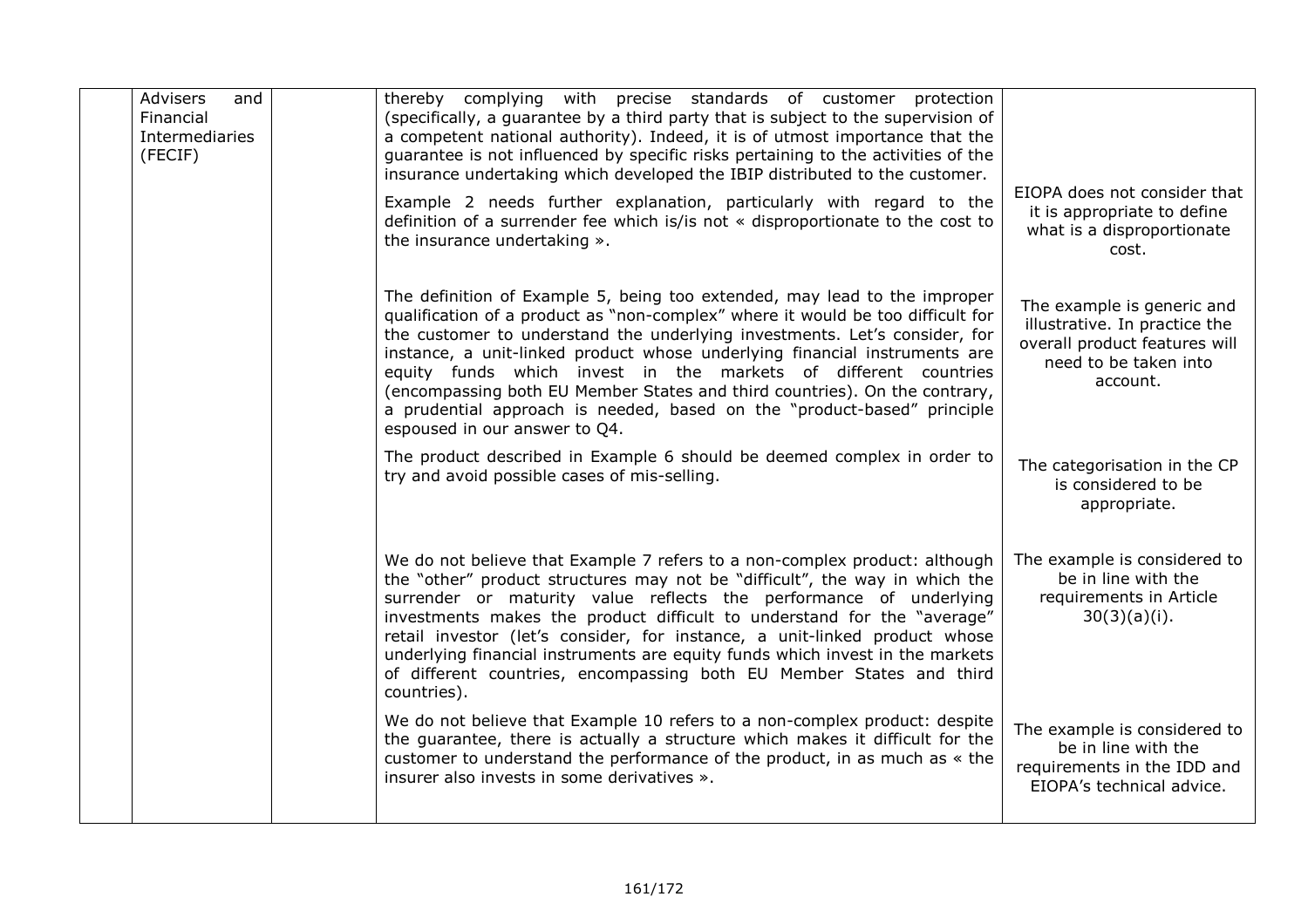|      |                                                                                              |            | Finally, we also consider that Example 11 should refer to a complex product:<br>in order to avoid regulatory loopholes, all products with profit participation<br>mechanisms should be deemed complex.                                                                                                                                                                                                                                                                                                                                                                                                                                                                                                                                                                   | As stated in the example,<br>EIOPA considers that it<br>should depend on the nature<br>of the profit participation<br>mechanism. |
|------|----------------------------------------------------------------------------------------------|------------|--------------------------------------------------------------------------------------------------------------------------------------------------------------------------------------------------------------------------------------------------------------------------------------------------------------------------------------------------------------------------------------------------------------------------------------------------------------------------------------------------------------------------------------------------------------------------------------------------------------------------------------------------------------------------------------------------------------------------------------------------------------------------|----------------------------------------------------------------------------------------------------------------------------------|
| 181. | <b>EUROPEAN</b><br><b>FINANCIAL</b><br><b>PLANNING</b><br><b>ASSOACIATION</b><br><b>EFPA</b> | Question 8 | We would like to point out that the decision trees are useful and clarifying.<br>Moreover, it would be valuable to include the decision trees in staff's training<br>programs and in financial literacy plans.                                                                                                                                                                                                                                                                                                                                                                                                                                                                                                                                                           |                                                                                                                                  |
| 182. | German<br>Insurance<br>Associastion<br>(GDV)                                                 | Question 8 | Example 9: In our view, product described in example 9 should not be<br>considered to be complex due to extensive regulation, in particular the<br>prudent person principle. Otherwise this would inevitably lead to investment<br>restriction on insurers: in order to offer non-complex products insurers would<br>refrain from investing in e.g. long-term investments such as infrastructure<br>and other alternative investments which do not fall within non-complex MiFID<br>instruments. Such a restriction of the investment horizon in turn would make<br>it more difficult to ensure the security, quality, liquidity and profitability of<br>the portfolio as a whole. Thus, such collective investments of insurers should<br>per se not be deemed complex. | The examples are considered<br>to be consistent with the IDD<br>and EIOPA's technical advice.                                    |
|      |                                                                                              |            | Examples 10 and 11: We do not understand why a product which includes a<br>guarantee without any profit participation would be considered as non-<br>complex (provided it does not have any other structures which make it<br>difficult for the customer to understand the risks involved), while the same<br>product with profit participation (which grants consumers higher returns)<br>might be seen as complex. It should be avoided that by setting too<br>restrictive criteria incentive might arise to exclude profit participation.                                                                                                                                                                                                                             | As stated in the example, it<br>will depend on the nature of<br>the profit sharing mechanism.                                    |
| 183. | Insurance<br>Europe                                                                          | Question 8 | Do you have any comments on the distribution processes outlined in the<br>decision trees and the generic examples of complex and non-complex<br>insurance based investment products?                                                                                                                                                                                                                                                                                                                                                                                                                                                                                                                                                                                     |                                                                                                                                  |
|      |                                                                                              |            | The generic examples in the appendix are helpful as they clarify how the<br>criteria should be understood in practice. However, it is of the utmost<br>importance that the criteria from the IDD delegated acts, the guidelines and                                                                                                                                                                                                                                                                                                                                                                                                                                                                                                                                      | The generic examples were<br>included for illustrative<br>purposes within the<br>Consultation Paper. They are                    |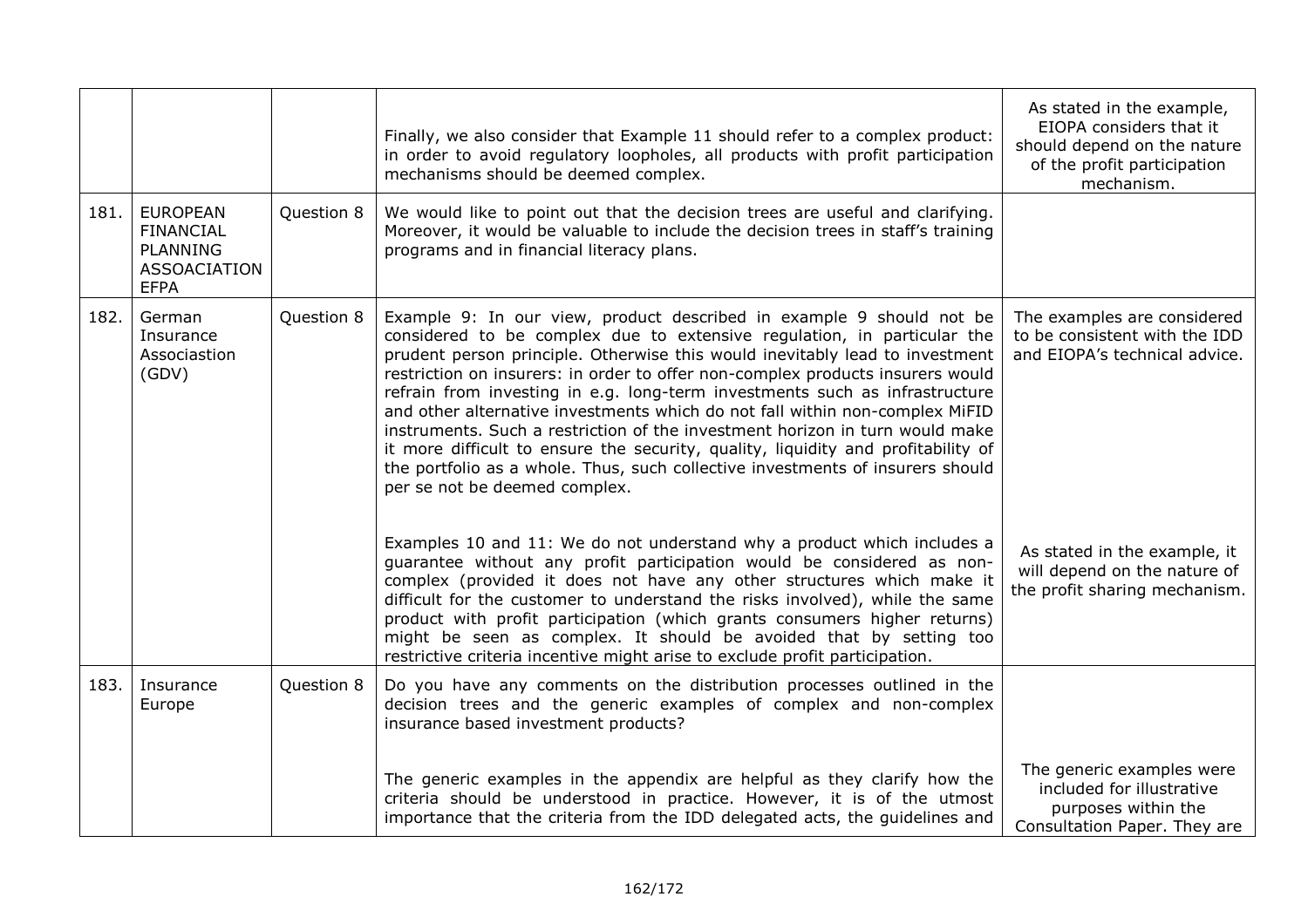|      |                    |            | these generic examples are coherent. As it now stands, some of the<br>examples present a wrong picture or create confusion:                                                                                                                                                                                                                                                                                                                                                                                                                                                                                                                                                                                                                                            | not included in the final<br>Guidelines.                                                                                                                       |
|------|--------------------|------------|------------------------------------------------------------------------------------------------------------------------------------------------------------------------------------------------------------------------------------------------------------------------------------------------------------------------------------------------------------------------------------------------------------------------------------------------------------------------------------------------------------------------------------------------------------------------------------------------------------------------------------------------------------------------------------------------------------------------------------------------------------------------|----------------------------------------------------------------------------------------------------------------------------------------------------------------|
|      |                    |            | Example 9: In our view, the product described in example 9 should not be<br>considered to be complex due to extensive regulation, in particular the<br>prudent person principle. Otherwise, this would inevitably lead to investment<br>restriction on insurers: in order to offer non-complex products, insurers<br>would refrain from investing in eg long-term investments such as<br>infrastructure and other alternative investments which do not fall within non-<br>complex MiFID instruments. Such a restriction of the investment horizon in<br>turn would make it more difficult to ensure the security, quality, liquidity and<br>profitability of the portfolio as a whole. Thus, such own investments of<br>insurers should not be deemed complex per se. | The example is based on the<br>provisions in Directive and<br>EIOPA's technical advice.                                                                        |
|      |                    |            | Examples 10 and 11: We do not understand why a product with profit<br>participation (which grants consumers higher returns) might be seen as<br>complex, while the same product which includes a guarantee without any<br>profit participation would be considered as non-complex. It should be<br>avoided that through too restrictive criteria the incentive might arise to<br>exclude profit participation.                                                                                                                                                                                                                                                                                                                                                         | As stated in the example, it<br>will depend on the nature of<br>the profit sharing mechanism.                                                                  |
|      |                    |            | Example 4: It is not clear why it would be difficult for a customer to<br>understand that below 500 euros investment value the annual management<br>charge is 25 euros. This could be clearly disclosed to the customer.                                                                                                                                                                                                                                                                                                                                                                                                                                                                                                                                               | The example was based on<br>the draft version of the<br>Guidelines. Please see the<br><b>Feedback Statement</b><br>regarding the final provisions<br>on costs. |
|      |                    |            | Examples 9 and 10: The only fundamental difference is the existence of a<br>guarantee, which seemingly mitigates the holding of derivatives. UCITS are<br>technically able to hold derivatives, yet they are being classed as non-<br>complex.                                                                                                                                                                                                                                                                                                                                                                                                                                                                                                                         | The examples are considered<br>to be consistent with the IDD<br>and EIOPA's technical advice.                                                                  |
| 184. | Intesa<br>Sanpaolo | Question 8 | We think that example 5 may be in contrast with what mandated by point<br>1.16 ii); since a product where « the costumer can select from different<br>underlying investment options including various non-structured UCITS and                                                                                                                                                                                                                                                                                                                                                                                                                                                                                                                                         | The provision that was in<br>paragraph 1.16(ii) has been<br>amended in the final                                                                               |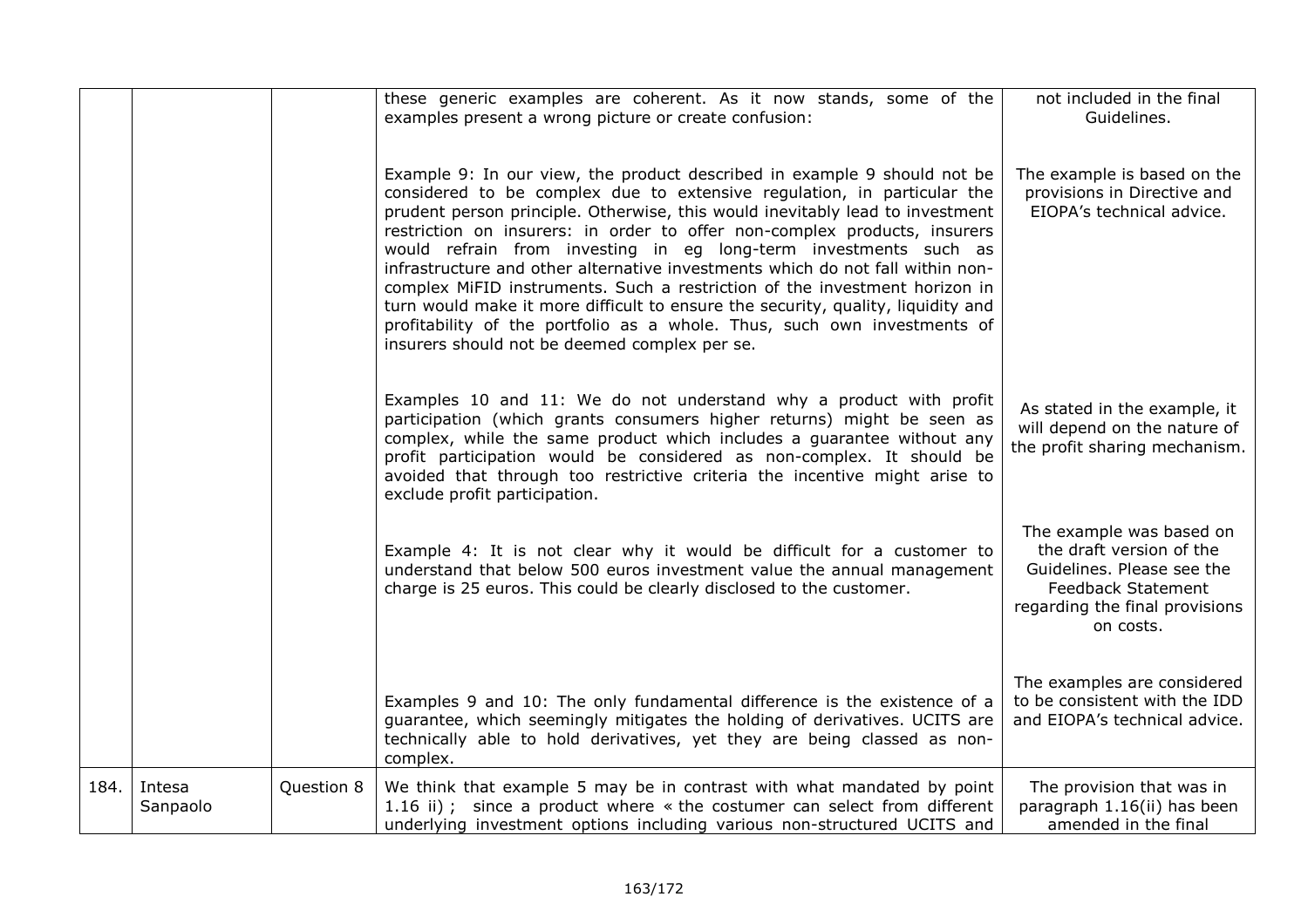|      |                                                        |            | various shares traded on a regulated market » would fit the definition of<br>« combined effect of these exposures is difficult for the customers to<br>understand ». Therefore, we ask to confirm whether example 5 then<br>supports our proposal outlined in our answer to $Q5 - i.e.$ that combined MOP<br>products which combine investment options on different funds do not qualify<br>as complex products. This would support our understanding that different<br>investment options do not necessarily lead to a situation which is difficult to<br>understand for the customer. | Guidelines to clarify the<br>intention.                                     |
|------|--------------------------------------------------------|------------|-----------------------------------------------------------------------------------------------------------------------------------------------------------------------------------------------------------------------------------------------------------------------------------------------------------------------------------------------------------------------------------------------------------------------------------------------------------------------------------------------------------------------------------------------------------------------------------------|-----------------------------------------------------------------------------|
| 185. | Investment<br>Life<br>and<br>Assurance<br>Group (ILAG) | Question 8 | The decision trees illustrate that the process for making an execution only<br>sale appears more complex than that for advised sales with a suitability<br>assessment or non-advised sales with an appropriateness assessment.<br>A consequence of this is that more sales could be processed on the basis of<br>'non-advised', which is a concern. Customers will not then provide or be<br>asked to provide sufficient information to determine appropriateness.                                                                                                                      | The decision tree reflects the<br>requirements in the IDD.                  |
| 186. | <b>IRSG</b>                                            | Question 8 | A list of examples is very helpful to clarify the practical impact intended by<br>the guidelines. We note that some examples are unrealistic and in other<br>ways the list of illustrative examples of complex and non-complex IBIP is not<br>comprehensive.                                                                                                                                                                                                                                                                                                                            |                                                                             |
|      |                                                        |            | The distribution process shows well the complexity of the legislation that will<br>apply and is the living example of too much regulation as opposed to better<br>regulation.<br>On the generic example, the number 4 describes a product which is nothing<br>but a robbery, because the management fee is rocketing to 5% from 1%<br>when the value of the investment is going down below 500 ! (?)                                                                                                                                                                                    | The example is illustrative<br>only.                                        |
|      |                                                        |            | Example 9 should not be complex only because it invests in derivatives. The<br>nature of the derivatives and the impact they have on the ability of an<br>investor to understand likely outcomes should be considered before<br>concluding.<br>Among the non-complex products it should be added :                                                                                                                                                                                                                                                                                      | The example is considered to<br>be consistent with the IDD<br>requirements. |
|      |                                                        |            |                                                                                                                                                                                                                                                                                                                                                                                                                                                                                                                                                                                         | The examples have not been                                                  |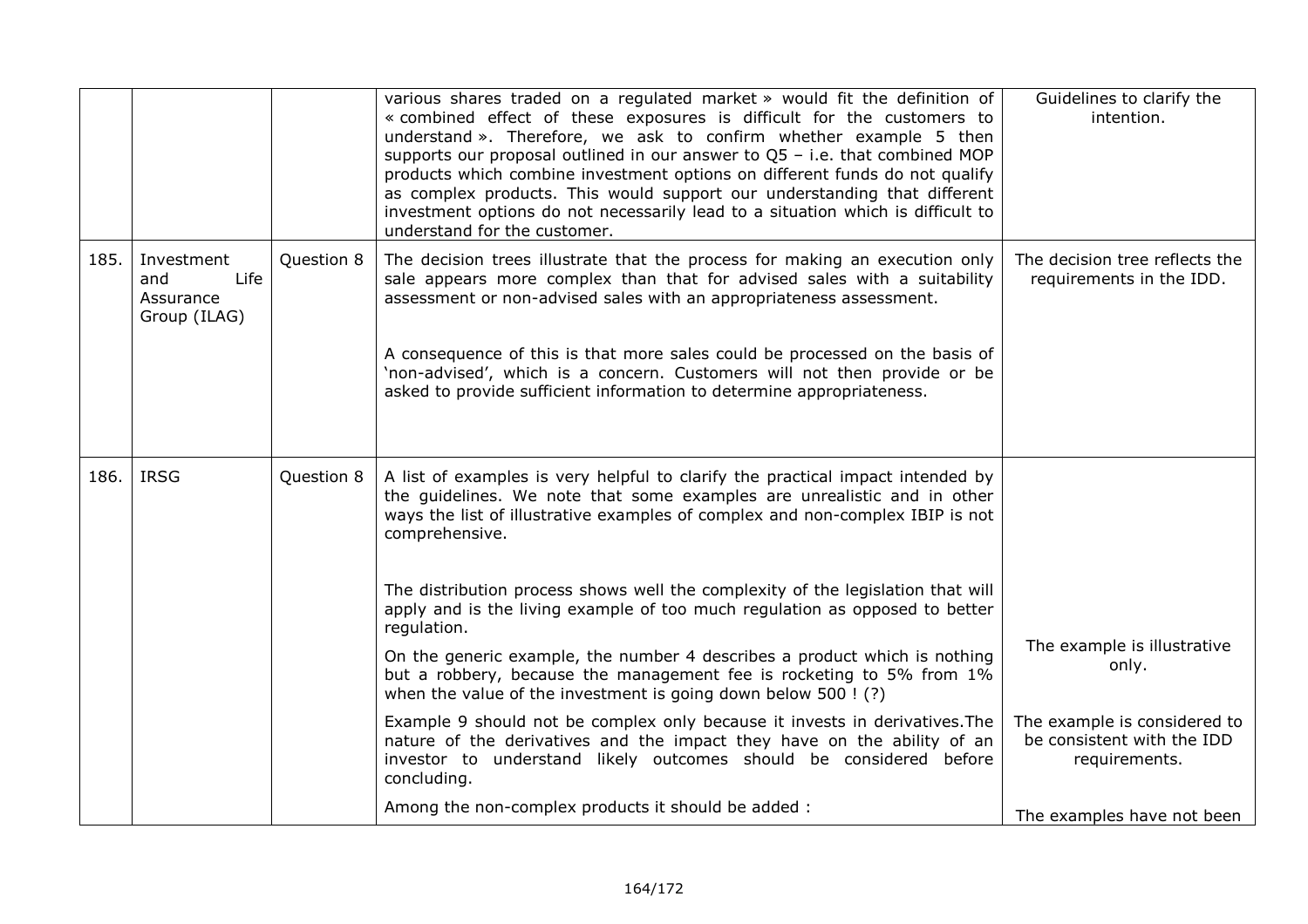|                      |                                        |                   | An example where the surrender value and maturity value are<br>$\Box$<br>different but the product is still simple as well as one where it is complex                                                                                                                                                                                                                                                                                                                                                                          | included in the Final<br>Guidelines.                                                 |
|----------------------|----------------------------------------|-------------------|--------------------------------------------------------------------------------------------------------------------------------------------------------------------------------------------------------------------------------------------------------------------------------------------------------------------------------------------------------------------------------------------------------------------------------------------------------------------------------------------------------------------------------|--------------------------------------------------------------------------------------|
|                      |                                        |                   | Existing products which are not complex should be included to avoid<br>$\Box$<br>doubt - eg the most common IBIP sold in Spain, very demanded by<br>conservative retail investors, where the customer does not make an<br>investment selection and which provides a guarantee at maturity but in case<br>of surrender the client receives the market value of the assigned<br>Government and corporate bonds backing the liabilities (an essential feature<br>required by Solvency II to qualify for the matching adjustment). |                                                                                      |
| $\mathsf{C}$<br>187. |                                        | <b>Question 8</b> | Confidential comment.                                                                                                                                                                                                                                                                                                                                                                                                                                                                                                          |                                                                                      |
| 188.                 | <b>OP</b><br>Financial<br>Group        | Question 8        | The decision trees are illustrative examples of the distribution processes. We<br>do not have any comments or proposals to the examples.                                                                                                                                                                                                                                                                                                                                                                                       |                                                                                      |
| 189.                 | Standard<br>Life                       | Question 8        | Do you have any comments on the distribution processes outlined in the                                                                                                                                                                                                                                                                                                                                                                                                                                                         |                                                                                      |
|                      | <b>UK</b>                              |                   | decision trees and the generic examples of complex and non-complex                                                                                                                                                                                                                                                                                                                                                                                                                                                             |                                                                                      |
|                      |                                        |                   | insurance based investment products?                                                                                                                                                                                                                                                                                                                                                                                                                                                                                           |                                                                                      |
|                      |                                        |                   | The decision trees are a useful illustration of the distribution processes.                                                                                                                                                                                                                                                                                                                                                                                                                                                    |                                                                                      |
| 190.                 | Unipol Gruppo<br>Finanziario<br>S.p.A. | Question 8        | Relativamente agli esempi proposti - e con specifico riferimento all'esempio<br>illustrativo n.10, pag. 34, - si segnala che nel testo si parla di garanzia per<br>scadenza o riscatto pari almeno all'importo dei premi pagati; in realtà si<br>dovrebbe parlare di capitale assicurato, in quanto è questo che viene<br>garantito. Si segnala sul punto che all'interno dei Technical Advice (pag. 98,<br>lett a) si parla di « the amount of premiums paid by the customer minus<br>legitimate cost levied»).               | The example is considered to<br>be consistent with EIOPA's<br>technical advice.      |
|                      |                                        |                   | Si raccomanda quindi di apportare le necessarie modifiche all'esempio, al fine<br>di allinearne la formulazione rispetto a quanto riportato nei Technical Advice.                                                                                                                                                                                                                                                                                                                                                              |                                                                                      |
| 191.                 | <b>Allianz SE</b>                      | Question 9        | The approach proposed by EIOPA risks the effect, that self-informed<br>$\Box$<br>customers interested in execution only / non-advised products will not have<br>access to (digitized) insurance IBIP offering but only to MiFID products                                                                                                                                                                                                                                                                                       | EIOPA does not agree that<br>the Guidelines will create<br>such risks or incentives. |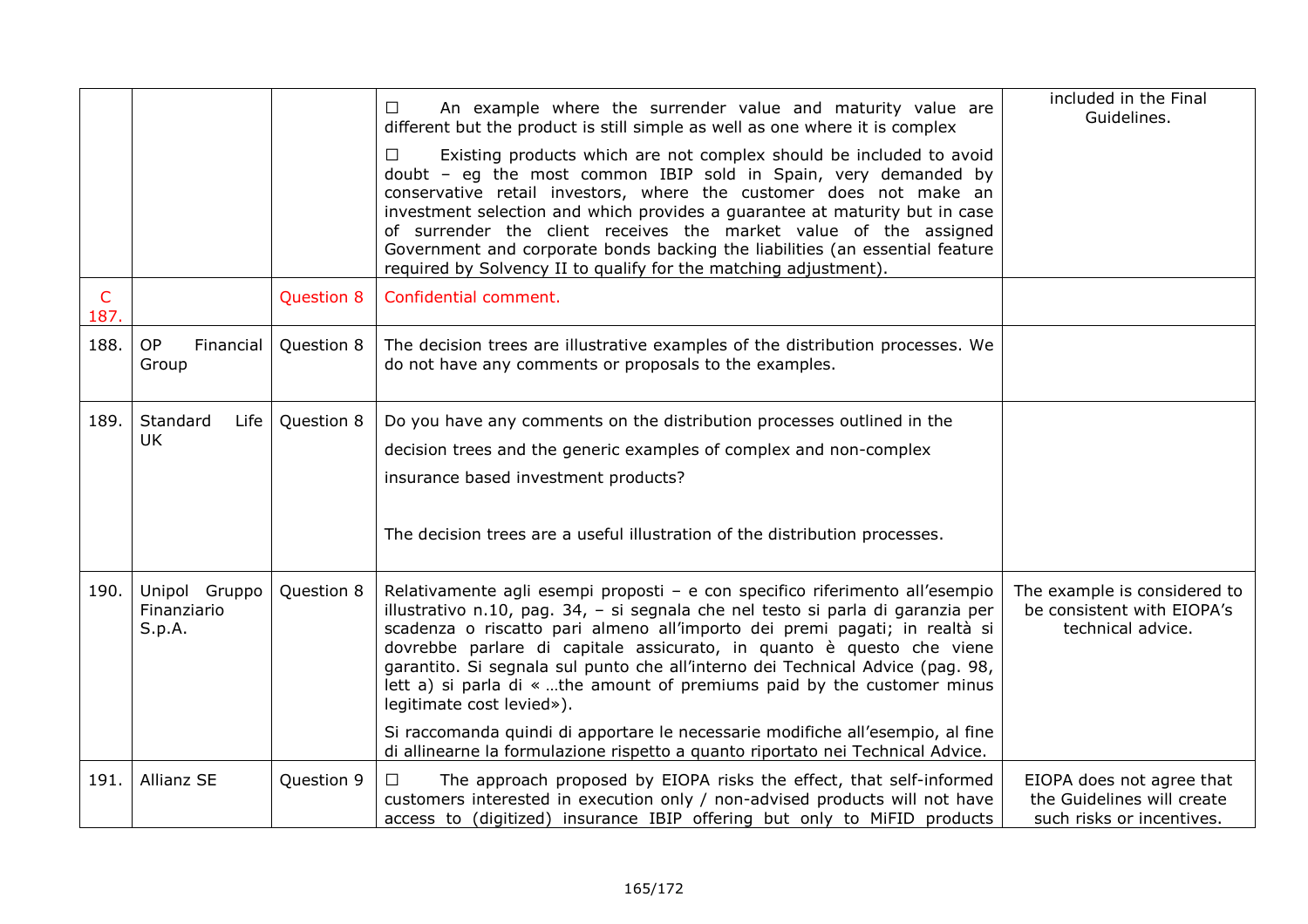|      |                                                                     |            | (UCITS), which we interpret as unintended consequence.                                                                                                                                                                                                                                                                                                                                                                                                                                                                                                                                                                                                                                                                                                                                                                                     |                                                                                                                                                          |
|------|---------------------------------------------------------------------|------------|--------------------------------------------------------------------------------------------------------------------------------------------------------------------------------------------------------------------------------------------------------------------------------------------------------------------------------------------------------------------------------------------------------------------------------------------------------------------------------------------------------------------------------------------------------------------------------------------------------------------------------------------------------------------------------------------------------------------------------------------------------------------------------------------------------------------------------------------|----------------------------------------------------------------------------------------------------------------------------------------------------------|
|      |                                                                     |            | Financial advisors will find themselves in a non-competed market<br>$\Box$<br>position in the field of distribution of IBIPs. We fear that such lack of<br>competition is expected to generate higher distribution costs and therefore<br>higher prices for the costumer.                                                                                                                                                                                                                                                                                                                                                                                                                                                                                                                                                                  |                                                                                                                                                          |
|      |                                                                     |            | $\Box$<br>By excluding the vast majority of IBIPs from the scope of execution-<br>only, EIOPA risks withdrawing the incentives to reducing product complexity<br>in product development processes. Such a regulatory limitation jeopardizes<br>the development of solutions in a digital economy at a moment when online<br>distribution channels are increasingly sought, not only via execution only<br>sales but also via robot advice. In particular, access to insurance should be<br>ensured, in the long term, for digital customers who are financially literate<br>and do not need to hold a physical meeting with a financial adviser to buy an<br>insurance contract. Regulation is expected to leave room to adequate<br>flexibility to adopt the customer preferences by avoiding disproportionate<br>administrative burdens. |                                                                                                                                                          |
| 192. | <b>ANASF</b><br>Associazione<br>Nazionale<br>Consulenti<br>Finanzia | Question 9 | The Consultation Paper misses one important aspect which was conversely<br>considered in the "Survey on the empowerment for EIOPA to develop<br>Guidelines in Article 30(7) of the Insurance Distribution Directive": the<br>relationship between IBIPs and tax regulations may lead an IBIP to<br>incorporate a structure which makes it difficult for the customer to<br>understand the risks involved. Let's consider, for instance, tax regulations<br>subject to frequent changes which make it difficult, particularly in the case of<br>long term investments, to monitor the impact of taxation on investment<br>returns: this is the case of Italy, where tax rates for financial income have<br>been reformed and increased twice (in 2011 and 2014) in a short time span.                                                       | The assessment of the<br>complexity of the IBIP is<br>made in relation to the<br>product itself and not the<br>individual or their tax<br>circumstances. |
| 193. | Association<br>0f<br><b>British Insurers</b>                        | Question 9 | We hope that EIOPA will clarify that closed business and contracts concluded<br>before the IDD comes into force on 23 February 2018 are not be covered by<br>the Directive or the proposals of CP17/001, including where contractual<br>options such as top ups or switches are exercised by the customer. The IDD<br>concerns the distribution of products, and therefore any products distributed<br>before the Directive coming into force should not be covered by its<br>provisions.                                                                                                                                                                                                                                                                                                                                                  | This issue is not within the<br>scope of the Guidelines, but<br>concerns the application of<br>the IDD in general.                                       |
|      |                                                                     |            | Currently, it is also unclear if a customer would require to go through an<br>appropriateness test, if they held a non-complex IBIP and switched their                                                                                                                                                                                                                                                                                                                                                                                                                                                                                                                                                                                                                                                                                     | This issue is addressed in the<br>explanatory text to the                                                                                                |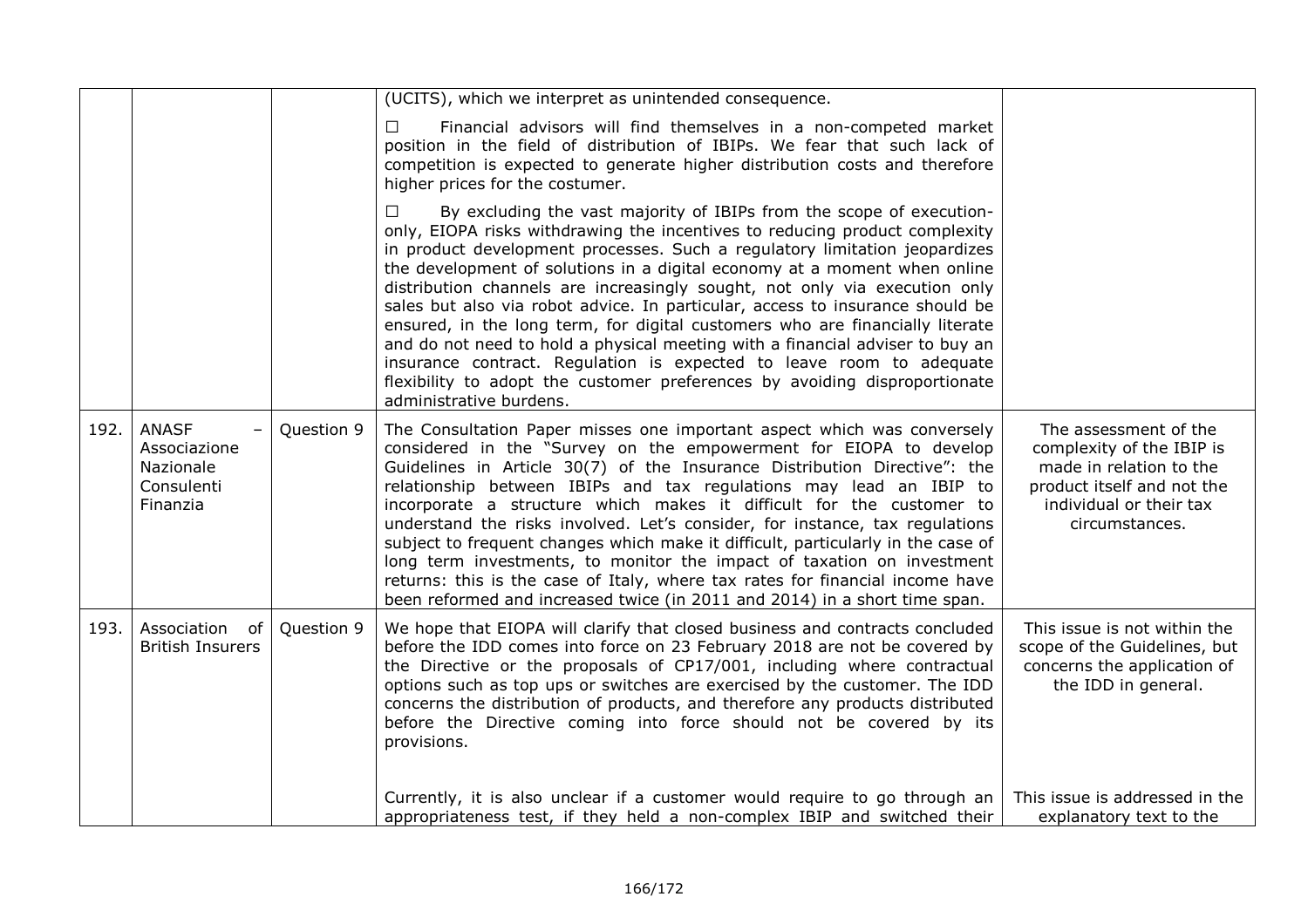|      |                                                                      |            | investment selection to an underlying investment option that would deem the<br>product complex. We believe that it is crucial to specify that products should<br>be assessed at product level.<br>We hope to be able to provide further product examples to EIOPA in the near<br>future, of IBIPs currently considered to be classed as complex by UK<br>insurers.                                                                                                                                                                                                                                                                                                                                                                                                         | quidelines.                                                                                                                   |
|------|----------------------------------------------------------------------|------------|----------------------------------------------------------------------------------------------------------------------------------------------------------------------------------------------------------------------------------------------------------------------------------------------------------------------------------------------------------------------------------------------------------------------------------------------------------------------------------------------------------------------------------------------------------------------------------------------------------------------------------------------------------------------------------------------------------------------------------------------------------------------------|-------------------------------------------------------------------------------------------------------------------------------|
| 194. | Association<br>of<br>Financial<br>Mutuals (AFM)                      | Question 9 | We have no other comments.                                                                                                                                                                                                                                                                                                                                                                                                                                                                                                                                                                                                                                                                                                                                                 |                                                                                                                               |
| 195. | Association<br>of<br>International<br>Offices<br>Life<br><b>AILO</b> | Question 9 | No                                                                                                                                                                                                                                                                                                                                                                                                                                                                                                                                                                                                                                                                                                                                                                         |                                                                                                                               |
| 196. | Austrian<br>Insurance<br>Association<br><b>VVO</b>                   | Question 9 |                                                                                                                                                                                                                                                                                                                                                                                                                                                                                                                                                                                                                                                                                                                                                                            |                                                                                                                               |
| 197. | <b>Better Finance</b>                                                | Question 9 | No comments                                                                                                                                                                                                                                                                                                                                                                                                                                                                                                                                                                                                                                                                                                                                                                |                                                                                                                               |
| 198. | <b>Bund</b><br>der<br>Versicherten<br><b>BdV</b>                     | Question 9 | Our general conclusions on these proposed Guidelines are based on three<br>main criticisms:<br>The proposed features for non-complex IBIPs are - by far - not<br>$\Box$<br>restrictive enough. The consequence is obvious: it will nearly be impossible<br>for any kind of IBIP NOT to be considered as non-complex. We definitely<br>reject this extremely broad definition of non-complexity (cf. our comment on<br>Q4 above).<br>The Guidelines do not sufficiently provide at all for unequivocal details<br>$\Box$<br>related to four of five provisions of the Technical Advice (cf. our comments<br>on Q6). We stress again that point c) of the TA alone - taken seriously -<br>would broadly and definitely reduce the quantity of possible non-complex<br>IBIPs. | EIOPA does not agree with<br>this assessment.<br>Clarifications are provided in<br>the explanatory text to the<br>Guidelines. |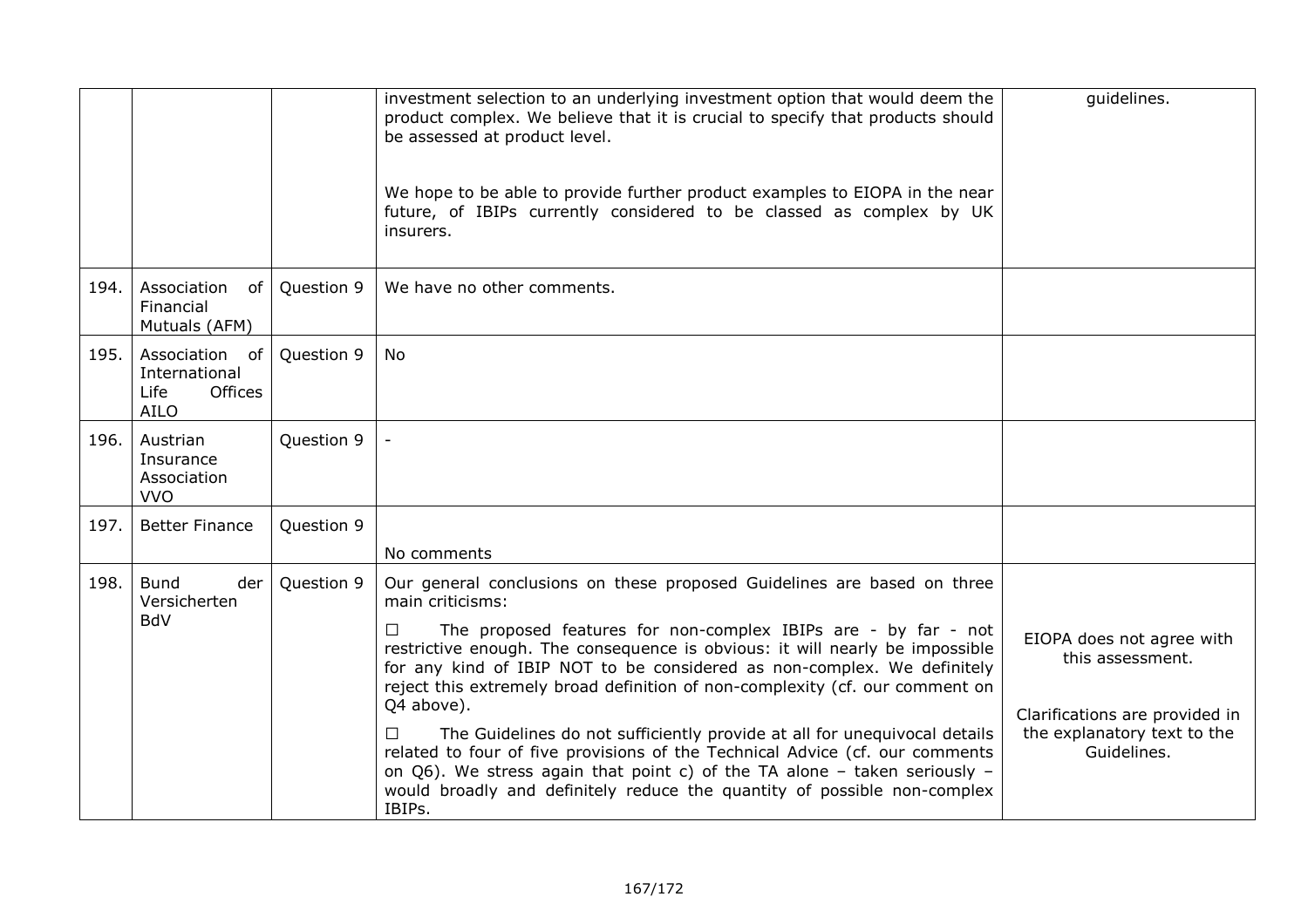|      |                                              |                   | Baring in mind these criticisms - from our perspective - the negative<br>$\Box$<br>consequences will be inevitable: if for a large number of IBIPs the additional<br>suitability and appropriateness assessment will be omitted, because they<br>may be sold via execution-only, then there will be no change at all related to<br>the current (mis-selling) distribution practices of life insurances.                                                                                                                                                                                                                            | EIOPA considers that the<br>restrictions on the sale of<br>IBIPs via execution-only<br>should minimise the risk of<br>mis-selling.                                                                   |
|------|----------------------------------------------|-------------------|------------------------------------------------------------------------------------------------------------------------------------------------------------------------------------------------------------------------------------------------------------------------------------------------------------------------------------------------------------------------------------------------------------------------------------------------------------------------------------------------------------------------------------------------------------------------------------------------------------------------------------|------------------------------------------------------------------------------------------------------------------------------------------------------------------------------------------------------|
|      |                                              |                   | This "circumvention" by the life insurers would make ineffectively one of the<br>core objectives of the directives and regulations of PRIIPs, MIFID2 and IDD:<br>there still would be no level-playing field with regard to the distribution<br>procedures of packaged retail investor products and insurance-based<br>investment products. That is why we additionally will have to examine if<br>these proposed Guidelines - remaining unchanged - are in breach of the<br>European Law.                                                                                                                                         | EIOPA has sought to ensure<br>appropriate consistency with<br>the relevant MiFID rules,<br>where certain products can<br>also be sold without an<br>assessment of suitability or<br>appropriateness. |
| 199. | <b>CNCIF</b>                                 | Question 9        | We have no comment.                                                                                                                                                                                                                                                                                                                                                                                                                                                                                                                                                                                                                |                                                                                                                                                                                                      |
| 200. | <b>DAV</b><br>German<br>Actuarial<br>Society | Question 9        | The DAV strongly supports that EIOPA will take into account any differences<br>between the delegated act which are currently being finalised by the<br>European Commission and EIOPA's technical advice, prior to finalising these<br>Guidelines. In our view, it is of utmost importance that a consistent approach<br>between Level 2 and Level 3 regulation is ensured so that products that are<br>readily understood by consumers were not wrongly deemed complex.                                                                                                                                                            | EIOPA considers that the<br>Guidelines are consistent with<br>the delegated acts adopted<br>by the Commission.                                                                                       |
|      |                                              |                   | Furthermore, the question of complexity of IBIPs is of a great relevance. Not<br>only does it play a role in a so-called "execution-only" distribution of IBIPs,<br>but it is also (presumably much more) relevant in other fields. For example,<br>according to the newly amended PRIIPs RTS complex products following<br>IDD's scope will then also receive a comprehension alert.                                                                                                                                                                                                                                              | Please see the Feedback<br>Statement.                                                                                                                                                                |
|      |                                              |                   | From an actuarial point of view, there is no reason why an insurance<br>company's general (cover) assets in which retail investor do not invest<br>directly should be generally regarded as more complex for consumers than<br>their UCITS funds counterpart. According to EIOPA's current interpretation<br>this is due to the fact that insurers also invest in assets that, for example, do<br>not qualify as non-complex products according to MiFID II, such as many<br>long-term investments. The current text yields to an unlevel playing field<br>between different product providers such as fund managers and insurers. | EIOPA has sought to ensure<br>appropriate consistency with<br>the relevant MiFID rules.                                                                                                              |
| C    |                                              | <b>Question 9</b> | Confidential comment.                                                                                                                                                                                                                                                                                                                                                                                                                                                                                                                                                                                                              |                                                                                                                                                                                                      |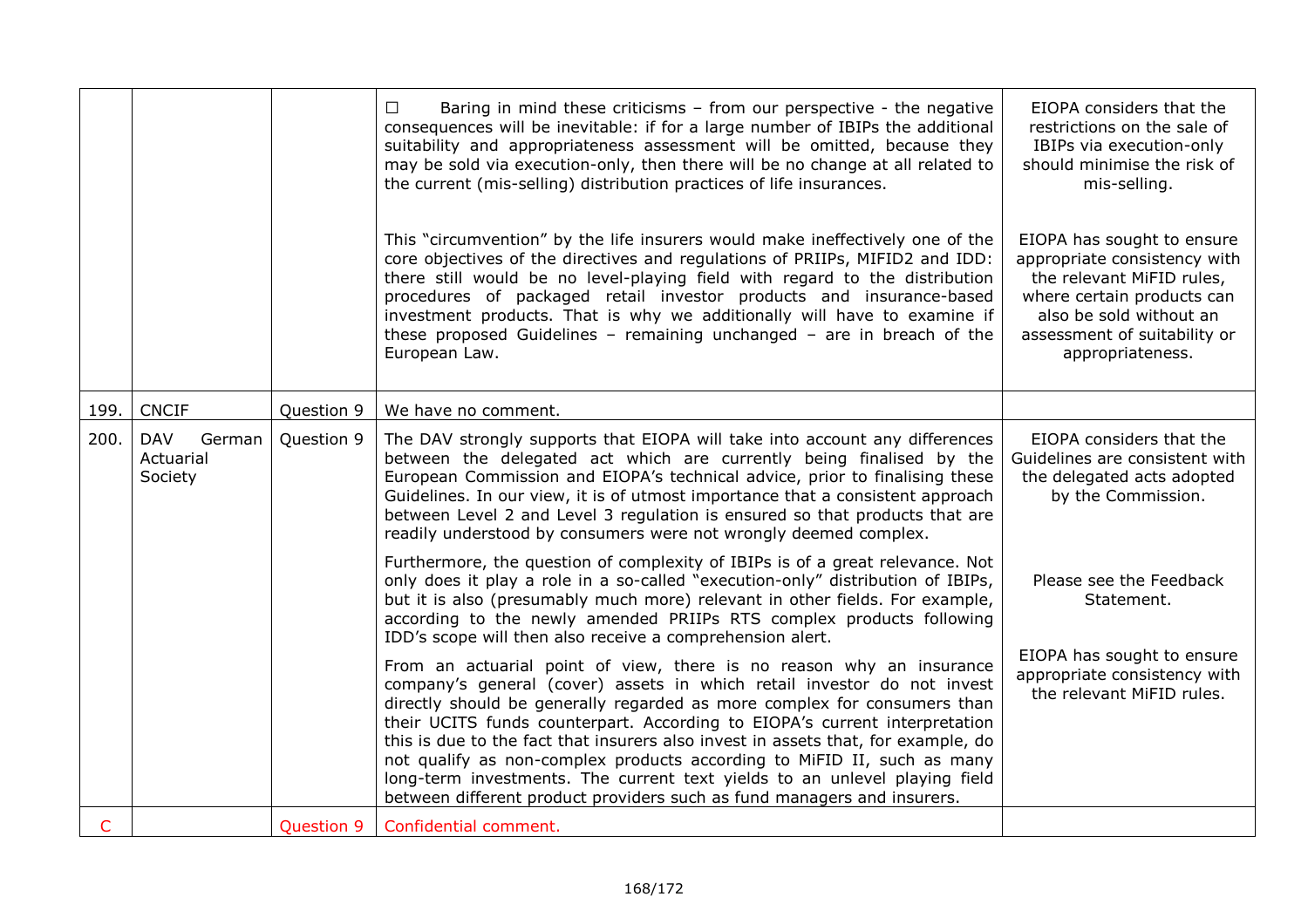| 201. |                                                                                                        |            |                                                                                                                                                                                                                                                                                                                                                                                                                                                                                                                                                                                                                                                                                                                                                                                                                                                                                                                                                                                                                                                                                                                                                                                                                                                              |                                                                                                                                                          |
|------|--------------------------------------------------------------------------------------------------------|------------|--------------------------------------------------------------------------------------------------------------------------------------------------------------------------------------------------------------------------------------------------------------------------------------------------------------------------------------------------------------------------------------------------------------------------------------------------------------------------------------------------------------------------------------------------------------------------------------------------------------------------------------------------------------------------------------------------------------------------------------------------------------------------------------------------------------------------------------------------------------------------------------------------------------------------------------------------------------------------------------------------------------------------------------------------------------------------------------------------------------------------------------------------------------------------------------------------------------------------------------------------------------|----------------------------------------------------------------------------------------------------------------------------------------------------------|
| 202. | European<br>of<br>Federation<br>Financial<br>Advisers<br>and<br>Financial<br>Intermediaries<br>(FECIF) | Question 9 | The Consultation Paper does not address the post-sale consequences of an<br>"execution-only" sale. In particular, if the customer who has invested in the<br>IBIP does not benefit from on-going advice, as their personal and financial<br>situation evolves or perhaps there are changes in legislation (including<br>fiscal), resulting in the IBIP no longer being suitable but the product is<br>retained, this could be detrimental to the customer.<br>Moreover, the Consultation Paper misses one important aspect which was<br>conversely considered in the "Survey on the empowerment for EIOPA to<br>develop Guidelines in Article 30(7) of the Insurance Distribution Directive";<br>the relationship between IBIPs and tax regulations may lead an IBIP to<br>incorporate a structure which makes it difficult for the customer to<br>understand the risks involved. Let's consider, for instance, tax regulations<br>subject to frequent changes which make it difficult, particularly in the case of<br>long term investments, to monitor the impact of taxation on investment<br>returns. This is the case in Italy, where tax rates for financial income have<br>been reformed and increased twice (in 2011 and 2014) in a short time span. | The assessment of the<br>complexity of the IBIP is<br>made in relation to the<br>product itself and not the<br>individual or their tax<br>circumstances. |
| 203. | <b>EUROPEAN</b><br><b>FINANCIAL</b><br><b>PLANNING</b><br><b>ASSOACIATION</b><br><b>EFPA</b>           | Question 9 | As we have stated above, policyholders have a scarce capacity to understand<br>insurance-based investment products. In this light, exceptions made on their<br>protection should be limited.<br>EFPA would like to propose an alternative solution that would guarantee<br>policyholders' access to all the products available in the market that might<br>meet the customer's needs, including complex insurance-based investment<br>products. This solution entails to count with a financial advisor. We can<br>compare financial advisors with family doctors. Some medicines are subject                                                                                                                                                                                                                                                                                                                                                                                                                                                                                                                                                                                                                                                                | The IDD allows for the sale of<br>IBIPs without advice where<br>certain conditions are met.                                                              |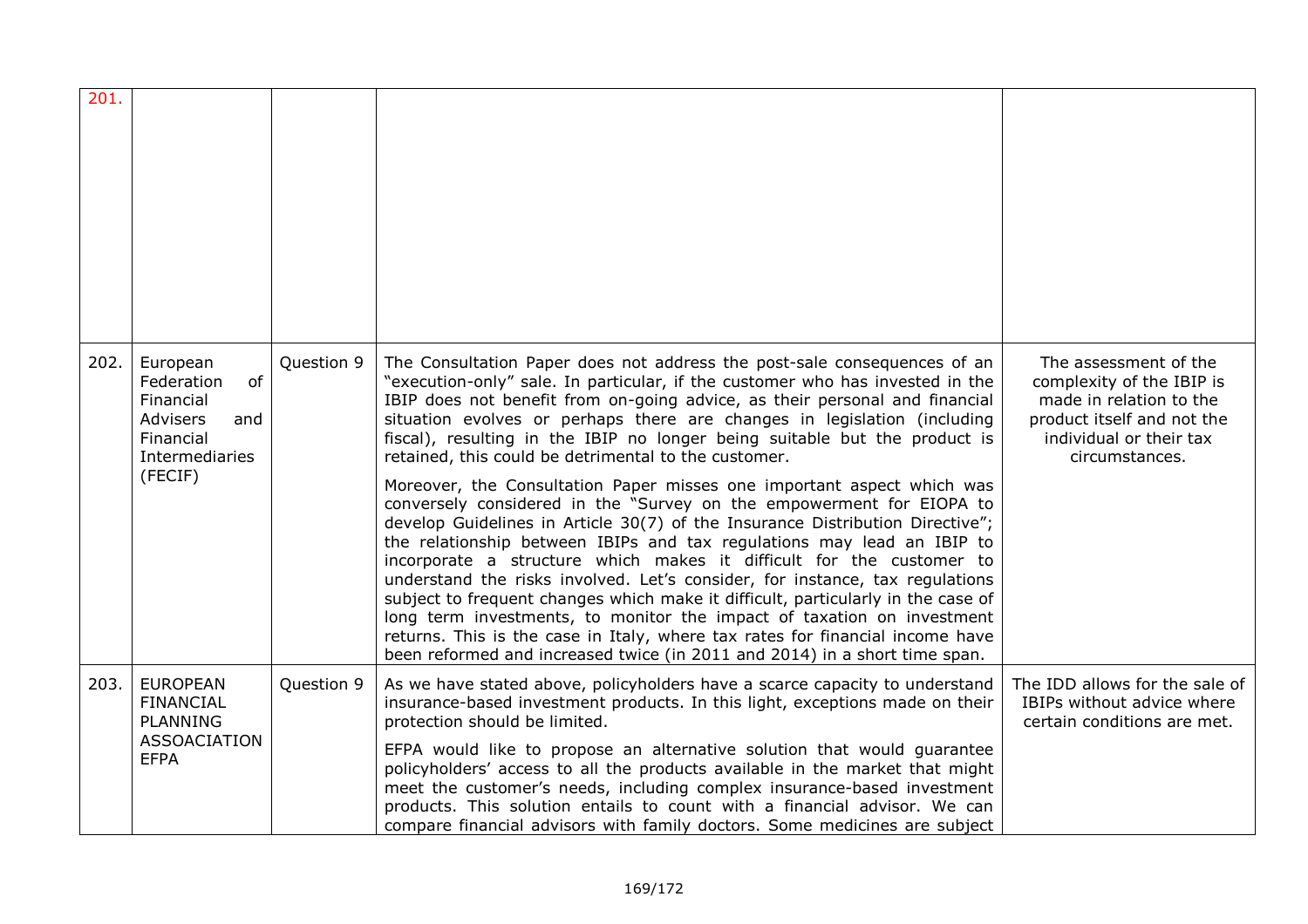|      |                                              |            | to medical consultation before their consumption, and patients need medical<br>prescription for taking them. In the same way, policyholders need the expert<br>advice of financial advisors before concluding a contract on insurance-based<br>investment products.                                                                                                                                                                                                                                                               |                                                                                                                    |
|------|----------------------------------------------|------------|-----------------------------------------------------------------------------------------------------------------------------------------------------------------------------------------------------------------------------------------------------------------------------------------------------------------------------------------------------------------------------------------------------------------------------------------------------------------------------------------------------------------------------------|--------------------------------------------------------------------------------------------------------------------|
| 204. | German<br>Insurance<br>Associastion<br>(GDV) | Question 9 | In our view, there is no reason why an insurance company's general (cover)<br>assets in which retail investor does not invest directly should be regarded to<br>be generally more complex than their UCITS funds counterpart. According to<br>EIOPA's current interpretation this is due to the fact that insurers also invest<br>in assets that, for example, do not fall under the MiFID II, such as many<br>long-term investments. The current text creates an unlevelled playing field<br>between fund managers and insurers. | EIOPA has sought to ensure<br>appropriate consistency with<br>the relevant MiFID rules.                            |
|      |                                              |            | The GDV strongly supports that EIOPA will take into account any differences<br>between the Delegated Act which are currently being finalised by the<br>European Commission and EIOPA's technical advice, prior to finalising these<br>Guidelines. In our view, it is of utmost importance that a consistent approach<br>between Level 2 and Level 3 is taken so that products that are readily<br>understood by consumers are not wrongly deemed complex.                                                                         | EIOPA considers that the<br>Guidelines are consistent with<br>the delegated acts adopted<br>by the Commission.     |
|      |                                              |            | Finally, the question of complexity of IBIPs is of a great relevance. Not only<br>does it play a role in a so-called "execution-only" distribution of IBIPs, but it<br>is also relevant in other fields. For example, according to the newly amended<br>PRIIPs RTS complex products will also receive a comprehension alert.                                                                                                                                                                                                      | Please see the Feedback<br>Statement.                                                                              |
| 205. | Insurance<br>Europe                          | Question 9 | Do you have any other comments on this Consultation Paper?                                                                                                                                                                                                                                                                                                                                                                                                                                                                        |                                                                                                                    |
|      |                                              |            | Insurance Europe would welcome an added clarification that the guidelines<br>are applicable only for the distribution of new products, and are not intended<br>to apply to closed-book business and contracts concluded before the IDD<br>comes into force on 23 February 2018, including when contractual options<br>are exercised by the customer. The IDD concerns the distribution of<br>products, and therefore any products distributed before the Directive comes<br>into force should not be covered by its provisions.   | This issue is not within the<br>scope of the Guidelines, but<br>concerns the application of<br>the IDD in general. |
|      |                                              |            | In our view, there is no reason why an insurance company's general (cover)                                                                                                                                                                                                                                                                                                                                                                                                                                                        | EIOPA has sought to ensure                                                                                         |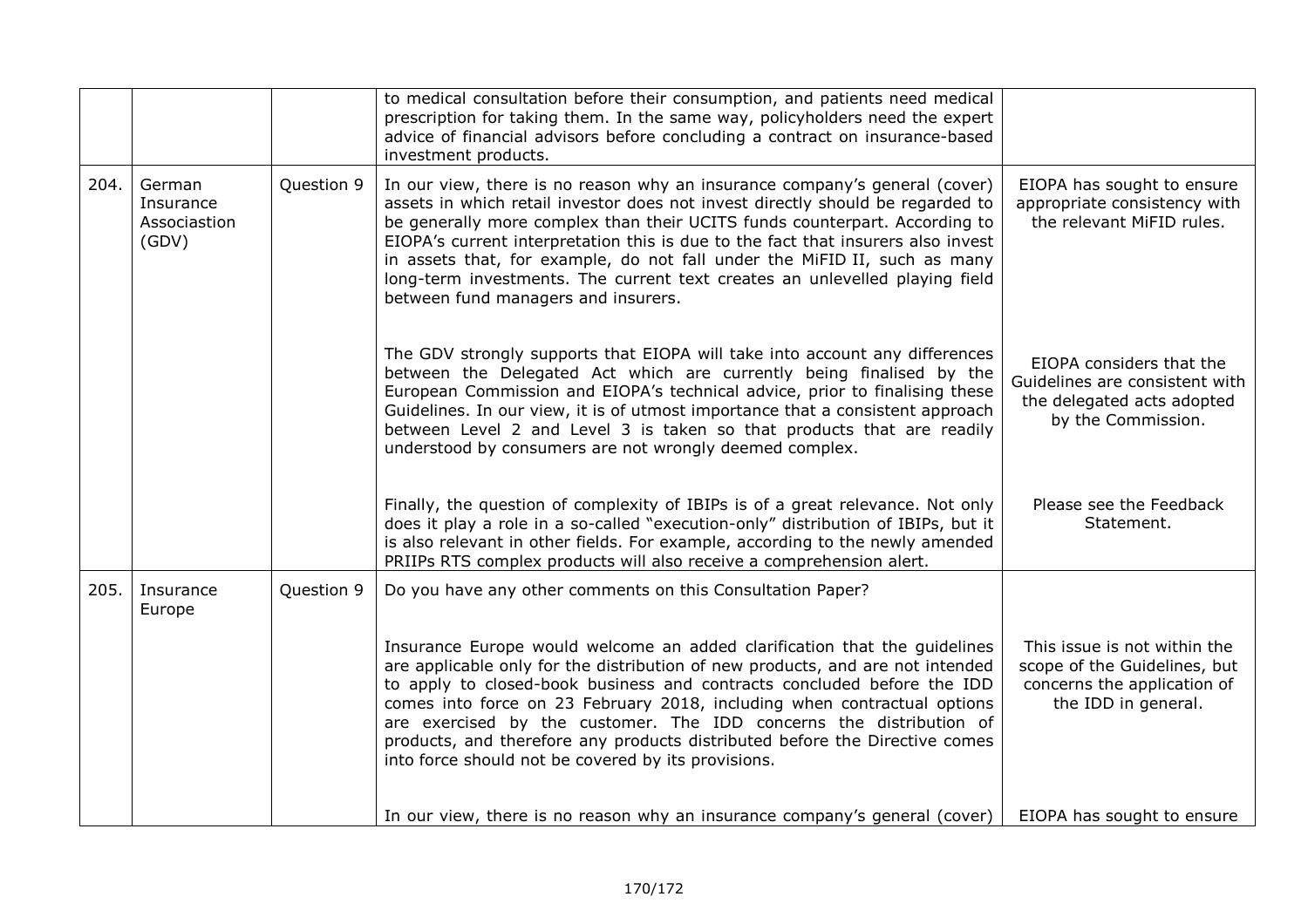|                      |                          |            | assets in which the retail investor does not invest directly should be regarded<br>as generally more complex than their UCITS funds counterpart. According to<br>the currently suggested criteria, this is due to the fact that insurers also<br>invest in assets that, for example, do not fall under MiFID II, such as many<br>long-term investments. The current text creates an uneven playing field<br>between fund managers and insurers.                     | appropriate consistency with<br>the relevant MiFID rules.                                                          |
|----------------------|--------------------------|------------|---------------------------------------------------------------------------------------------------------------------------------------------------------------------------------------------------------------------------------------------------------------------------------------------------------------------------------------------------------------------------------------------------------------------------------------------------------------------|--------------------------------------------------------------------------------------------------------------------|
|                      |                          |            | Insurance Europe strongly supports that EIOPA will take into account any<br>differences between the delegated acts which are currently being finalised by<br>the European Commission and EIOPA's technical advice, prior to finalising<br>these guidelines. In our view, it is of utmost importance that a consistent<br>approach between Level 2 and Level 3 is taken so that products that are<br>readily understood by consumers are not wrongly deemed complex. | EIOPA considers that the<br>Guidelines are consistent with<br>the delegated acts adopted<br>by the Commission.     |
|                      |                          |            | Furthermore, the question of complexity of IBIPs is of great relevance. Not<br>only does it play a role in the execution-only distribution of IBIPs, but it is<br>also relevant in other fields. For example, according to the newly amended<br>PRIIPs RTS, complex products will also receive a comprehension alert.                                                                                                                                               | Please see the Feedback<br>Statement.                                                                              |
| 206.                 | <b>IRSG</b>              | Question 9 | It should be made clear that the guidelines only apply to products where new<br>sales are made and not to closed-book business                                                                                                                                                                                                                                                                                                                                      | This issue is not within the<br>scope of the Guidelines, but<br>concerns the application of<br>the IDD in general. |
| $\mathsf{C}$<br>207. |                          |            | Confidential comment                                                                                                                                                                                                                                                                                                                                                                                                                                                |                                                                                                                    |
| 208.                 | OP<br>Financial<br>Group | Question 9 | We welcome the EIOPA proposal to issue Guidelines on "other non-complex<br>insurance-based investments" using ESMA's Guidelines for MiFID II as a<br>starting point. However, as mentioned in the answer for Q1, the level playing<br>field with MiFID II non-complex financial instruments cannot be reached.                                                                                                                                                      | Noted.                                                                                                             |
|                      |                          |            | As EIOPA mentions in the consultation paper, there is a risk that if the<br>criteria proposed will result in less products being available for sale via<br>execution-only, it can be expected that the costs of distributing those                                                                                                                                                                                                                                  |                                                                                                                    |